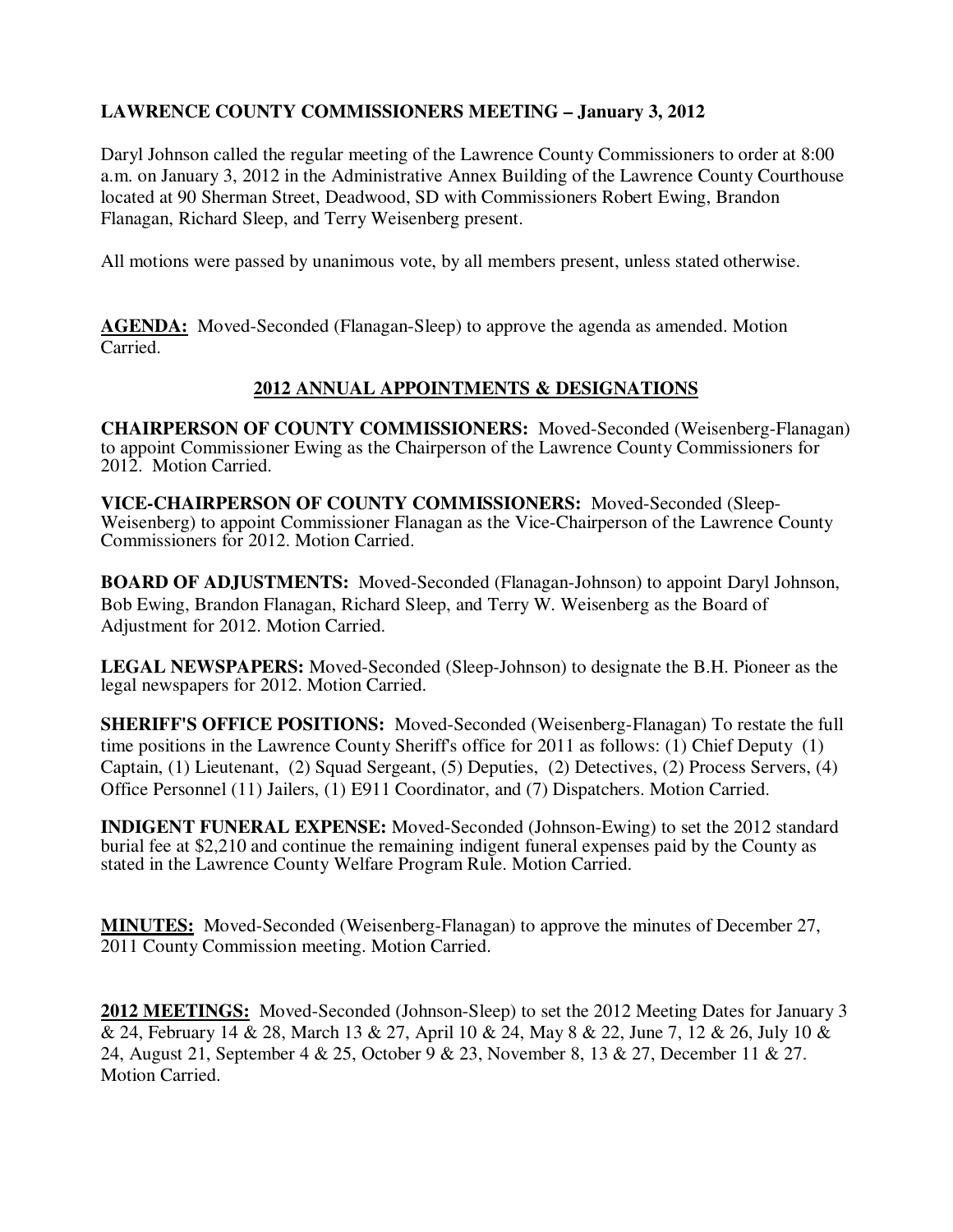### **PERSONNEL:**

**INVASIVE SPECIES MANAGEMENT:** Moved-Seconded (Johnson-Weisenberg) due to the war against the pine beetles and the amount of time required by Dave Heck, Invasive Species Management Director to oversee this project, to approve a \$6,000 bonus per month for the next three months (January 1 thru March 31, 2012). The bonus is to be paid out of RAC funds and is based on the anticipated hours it will take to manage this ground breaking program. Motion Carried.

## *COUNTY BOARDS AND COMMITTEES:*

**AIRPORT BOARD:** Moved-Seconded (Flanagan-Weisenberg) to appoint Commissioner Johnson as representative for 2012. Motion Carried.

Moved-Seconded (Weisenberg-Johnson) to appoint Commissioner Sleep as alternate for 2012. Motion Carried.

Moved-Seconded (Sleep-Flanagan) to appoint Randy Diebert for a five-year term to end 1-2017. Motion Carried. Aye-Sleep, Flanagan, Johnson and Ewing. Nay-Weisenberg. Motion Carried. Weisenberg stated he supported Neil Clark because of his past experience. Sleep stated it was important for a non-user to be represented on the Board.

**ENVIRONMENTAL REVIEW / AG COMMITTEE:** Moved-Seconded (Weisenberg-Johnson) to appoint Chris Miller and Tommy Thompson to the AG Committee for a three year term to expire 1-2015. Motion Carried.

**ENVIRONMENTAL REVIEW / TIMBER COMMITTEE:** Moved-Seconded (Johnson-Sleep) To appoint Rob Mattox to the Timber Committee for a three year term to expire 1-2015. Motion Carried

**ENVIRONMENTAL REVIEW / WILDLIFE, RECREATION & TOURISM COMMITTEE:** Moved-Seconded (Johnson-Flanagan) To appoint Brad Ellis and Scott Odenbach to the Wildlife, Recreation & Tourism Committee for a three year term to expire 1-2015. Motion Carried

**ENVIRONMENTAL REVIEW / CUSTOM, CULTURE & ECONOMIC PLAN COMMITTEE:** Moved-Seconded (Flanagan-Weisenberg) To appoint Dave Heck, Bill Coburn, Bob Ewing, John Fredrickson, Amber Vogt, Bruce Outka, Jim Nelson, Rob Mattox and Mike Whalen to the Custom, Culture & Economic Plan Committee for a one year term to expire 1-2013. Motion Carried

**EMERGENCY MANAGEMENT LOCAL EMERGENCY PLANNING COMMITTEE AND EMERGENCY OPERATIONS PLAN:** Moved-Seconded (Flanagan-Weisenberg) to appoint Commissioner Ewing for 2012. Motion Carried.

**EXTENSION BOARD:** The Board decided not to make any appointments to the Extension Board in Lawrence County at this time.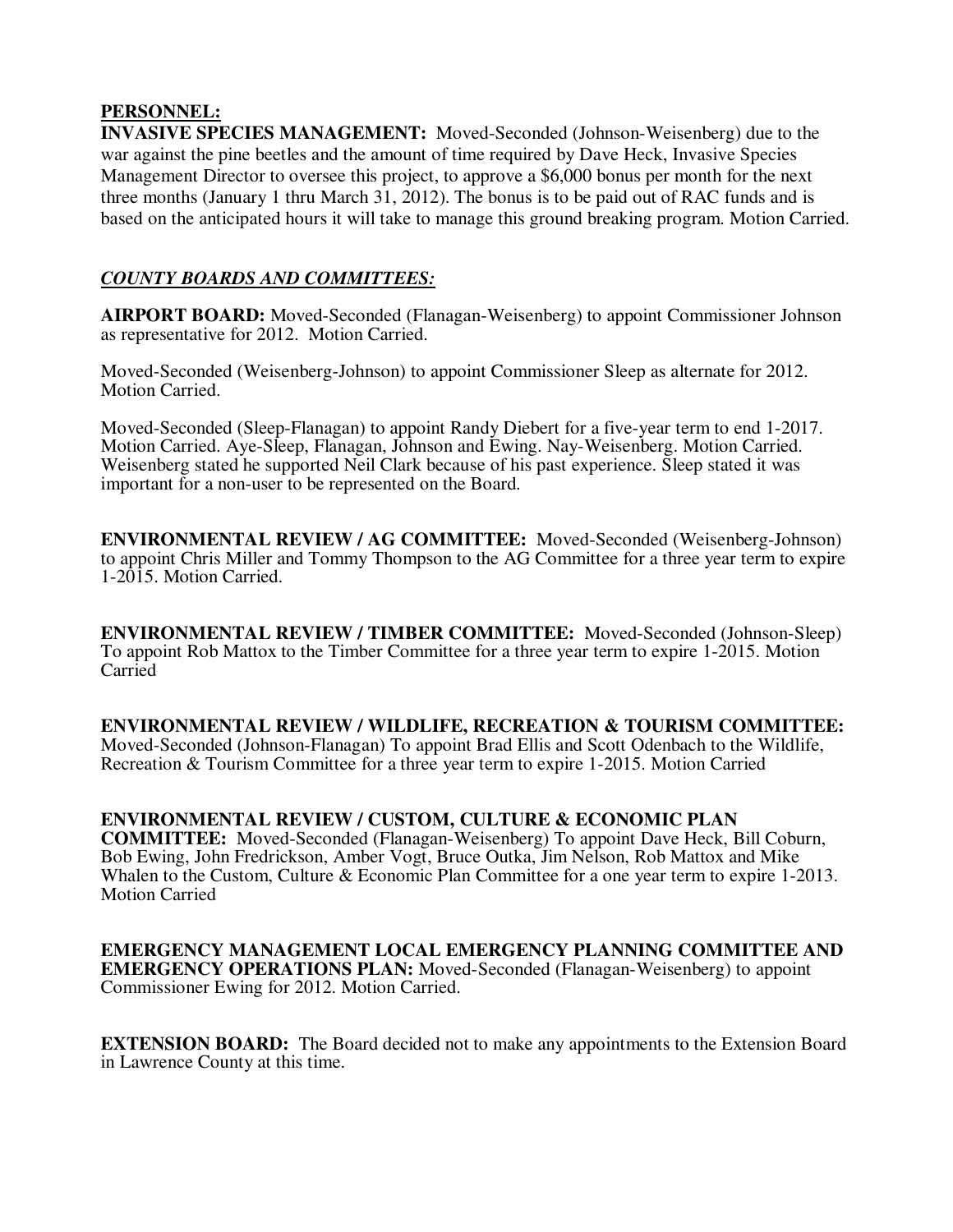**FAIR BOARD:** Moved-Seconded (Flanagan-Weisenberg) To appoint Commissioner Sleep to the Fair Board for 2012. Motion Carried.

Moved-Seconded (Flanagan-Sleep) to appoint John Pochup for a (3) year term to expire 1-2015. Motion Carried.

**HOUSING & REDEVELOPMENT COMMISSION:** Moved-Seconded (Johnson-Sleep) to appoint Coreen Lerwick to the Housing and Redevelopment Commission for a (5) year term to expire 12-31-2016. Motion Carried.

**HIPAA:** Moved-Seconded (Sleep-Flanagan) to not fill the open position on the HIPAA committee that was vacated by Marlene Barrett. Motion Carried.

**INSURANCE COMMITTEE:** Moved-Seconded (Johnson-Sleep) to appoint Commissioner Flanagan for 2012. Motion Carried.

**INVASIVE SPECIES MANAGMENT**: Moved-Seconded (Weisenberg-Johnson) To appoint Commissioner Ewing for 2012. Motion Carried.

Moved-Seconded (Johnson-Weisenberg) To appoint Commissioner Sleep as Alternate for 2012. Motion Carried.

Moved-Seconded (Johnson-Weisenberg) To appoint Kyle Vavruska to the Invasive Species Management Board District #1. Motion Carried.

Moved-Seconded (Weisenberg-Flanagan) To appoint Clint Ridley to the Invasive Species Management Board District #2. Motion Carried.

Moved-Seconded (Flanagan-Johnson) To appoint Gerry Bennett to the Invasive Species Management Board District #3. Motion Carried.

Moved-Seconded (Johnson-Weisenberg) To appoint Mike Whalen to the Invasive Species Management Board District #4. Motion Carried.

Moved-Seconded (Sleep-Johnson) To appoint Shad Schneider to the Invasive Species Management Board Spearfish District. Motion Carried.

**MENTAL ILLNESS BOARD:** Moved-Seconded (Sleep-Weisenberg) to appoint Bonnie Wright to the Board of Mental Illness for a three year term to end 1-2015

**MOUNTAIN PINE BEETLE PLAN ADVISORY COMMITTEE:** Moved-Seconded (Weisenberg-Ewing) To appoint Dave Heck, Bruce Outka, Bill Coburn, Rob Mattox and Bob Ewing to the Mountain Pine Beetle Plan Advisory Committee for 1 year to expire 12-31-2012. Motion Carried.

**PLANNING & ZONING BOARD:** Moved-Seconded (Weisenberg-Flanagan) to appoint Commissioner Ewing and to appoint Commissioner Sleep as the alternate for 2012. Motion Carried.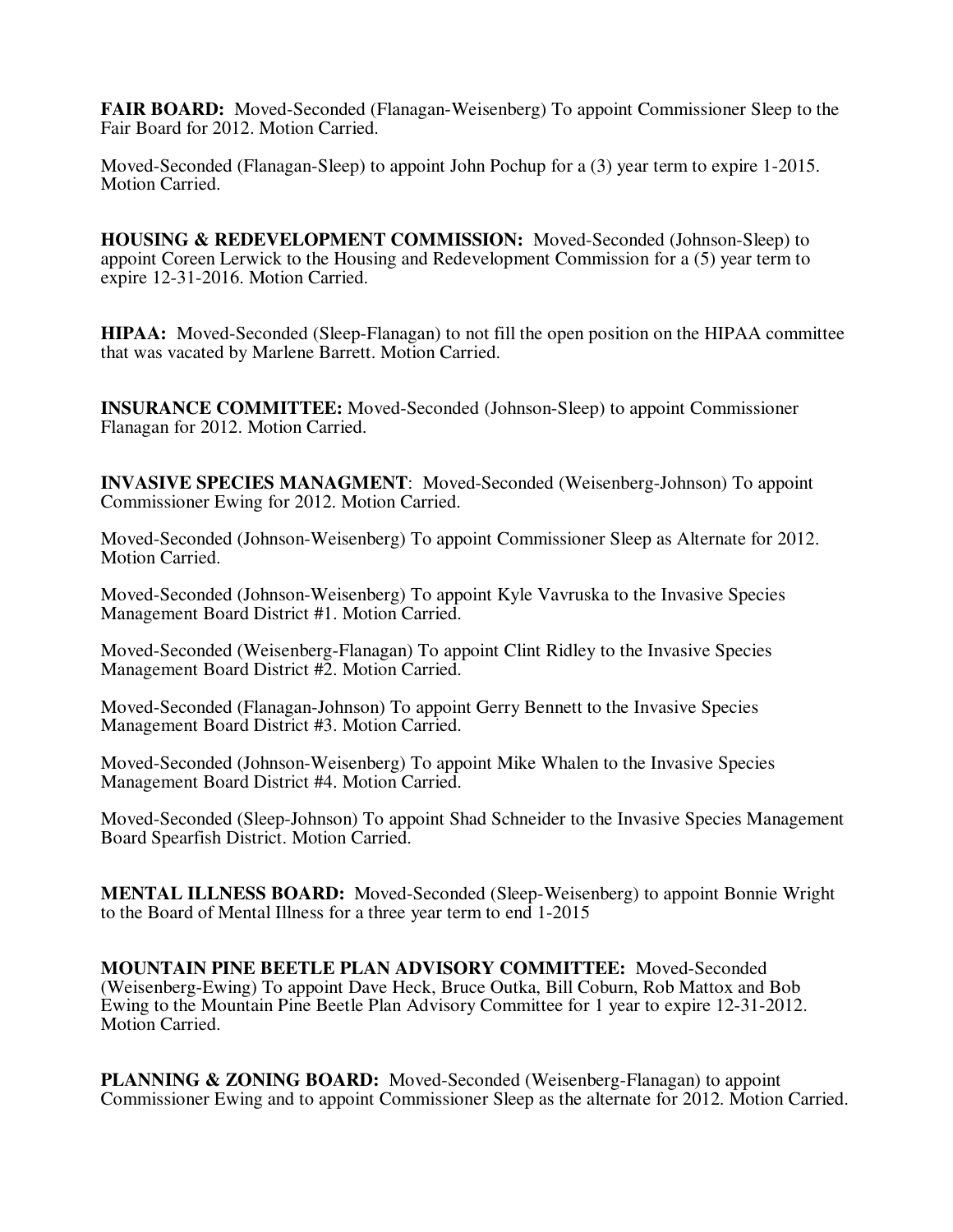Moved-Seconded (Weisenberg-Johnson) To appoint Tom Brady and Bill Coburn to the Planning and Zoning Board for a five year term to expire 1-2017. Motion Carried.

Moved-Seconded (Sleep-Flanagan) To appoint Travis Schenk to the Planning and Zoning Board to fill the term of Barbara Mattson for a term to expire 1-2013. Motion Carried. Aye-Sleep, Flanagan and Ewing. Nay-Johnson and Weisenberg. The Board stated they had excellent candidates for the appointments.

**PUBLIC DEFENDER**: Moved-Seconded (Flanagan-Sleep) To appoint Commissioner Ewing, and Commissioner Weisenberg for 2012. Motion Carried.

Moved-Seconded (Weisenberg-Sleep) To appoint Teri Royer to the Public Defender Board for 2012. Motion Carried.

**B.H. COUNCIL OF LOCAL GOVERNMENTS:** Moved-Seconded (Weisenberg-Johnson) to appoint Commissioner Flanagan as Representative and Commissioner Sleep as Alternate for 2012. Motion Carried.

**LAWRENCE COUNTY REVOLVING LOAN FUND:** Moved-Seconded (Johnson-Sleep) to appoint Commissioner Flanagan, Commissioner Weisenberg, and Blaise Emerson to the Lawrence County Revolving Loan Fund Board for 2012. Motion Carried.

**LIBRARY BOARD:** Moved-Seconded (Weisenberg-Johnson) to appoint Commissioner Sleep for 2012. Motion Carried.

**SPEARFISH ECONOMIC DEVELOPMENT BOARD:** Moved-Seconded (Flanagan-Johnson) to appoint Commissioner Weisenberg to the Spearfish Economic Development Board for 2012 and Commissioner Sleep as the alternate for 2012. Motion Carried.

**STATE DIVISION OF FORESTRY CONTACT PERSON / RANGE LAND FIRES**: Moved-Seconded (Weisenberg-Flanagan) to appoint Chairperson Ewing, and Emergency Management Director, Paul Thomson for 2012. Motion Carried.

**MULTIPLE USE COMMITTEE:** Moved-Seconded (Sleep-Flanagan) to appoint Commissioner Weisenberg to the Multiple Use Committee for 2012. Motion Carried.

**WESTERN SD COMMUNITY ACTION:** Moved-Seconded (Weisenberg-Sleep) to appoint Ida Marie Snorteland for 2012. Motion Carried.

**LEAD OPERA HOUSE:** Moved-Seconded (Johnson-Flanagan) to appoint Commissioner Weisenberg to the Historic Lead Opera House Board for 2012. Motion Carried.

**BH CENTRAL RESERVATIONS:** Moved-Seconded (Flanagan-Sleep) to appoint Commissioner Weisenberg to the BH Central Reservation Board for 2012. Motion Carried.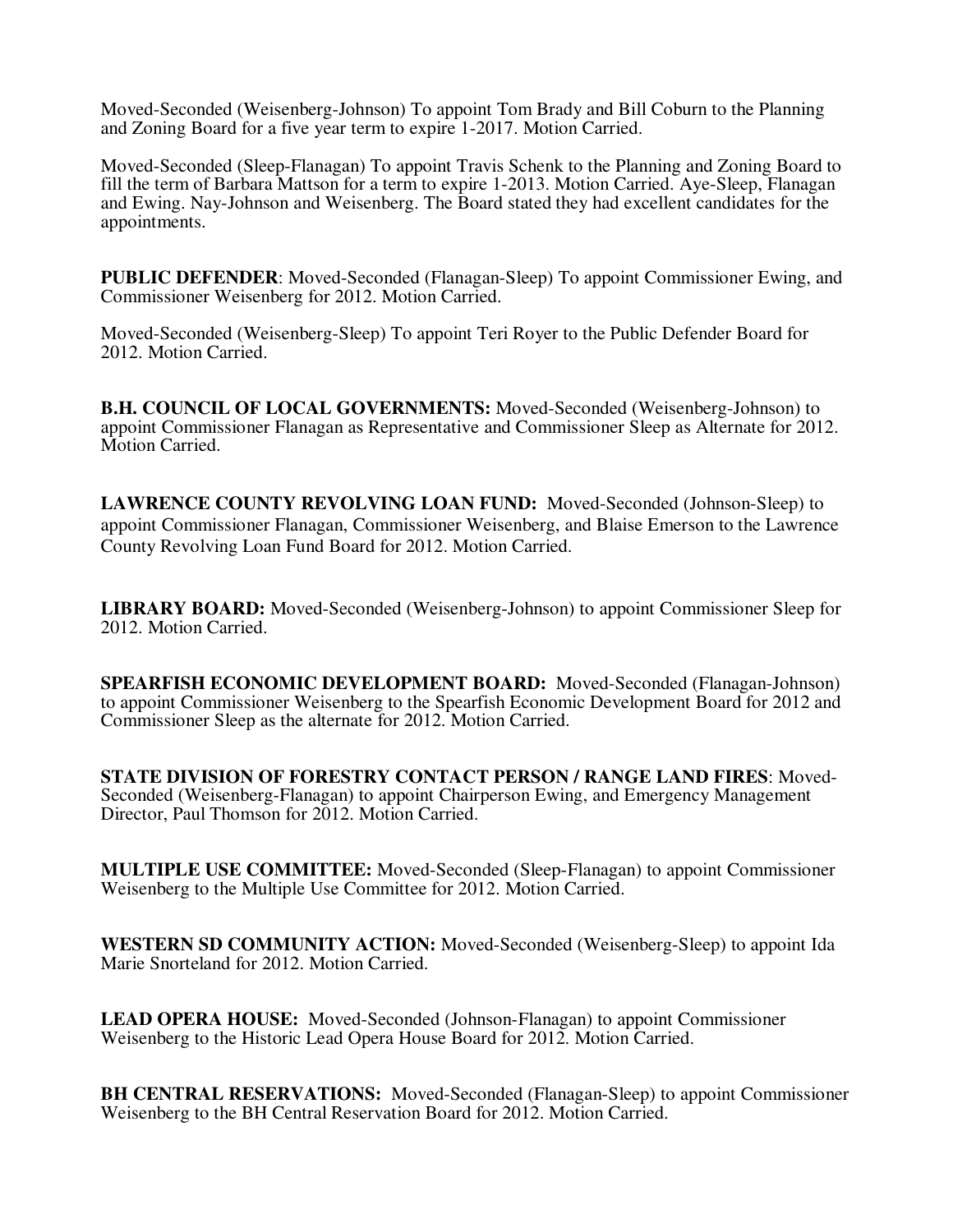**BLACK HILLS VISION:** Moved-Seconded (Flanagan-Sleep) to appoint Commissioner Weisenberg to the BH VISION Board for 2012 and Johnson as an alternate. Motion Carried.

**SPECIAL RULE OF ORDER & ROBERTS RULES OF ORDER:** Moved-Seconded (Sleep-Johnson) to adopt the special rule of order requiring three members approval to pass a motion for 2012, and the Newly Revised Roberts Rules of Order for the County Commissioners and all County Boards and Committees. Motion Carried.

**2012 WAGES & SCALES:** Moved-Seconded (Weisenberg-Flanagan) to accept the following 2012 longevity pay policy, Per Diem, Cell Phone Per Diem, Wage Scales, and Wages for the salaried personnel and per hour for hourly personnel, unless stated otherwise, effective January 1, 2012. Motion Carried.

**LONGEVITY PAY:** Longevity pay will be awarded to permanent employees who have been employed for a minimum of five (5) years. Eligibility takes place on anniversary date of  $5<sup>th</sup>$  year of employment, with increases on the  $10^{th}$  year of employment,  $15^{th}$  year of employment, and  $20^{th}$  year of employment. Longevity pay schedule is as follows: 5 Years -1 cent per hour for each year of employment; 10 Years- 2 cents per hour for each year of employment; 15 Years-3 cents per hour for each year of employment; 20 Years- 4 cents per hour for each year of employment. Elected Officials are eligible for longevity pay. Elected County Commissioners are not eligible for longevity pay. Seasonal employees working consecutive years are eligible for longevity pay. **PERDIEM:** Sheriff Deputies-\$6.00 per day, for a maximum of 5 days a week. Correctional Officers-\$1.00 per each day physically worked.

**CELL PHONE PER DIEM:** Bruce Outka-40.00; Greg Dias-75.00; Randy McGruder-75.00; Rick Wisser-75.00; Dick Birk-50.00; Steve Ryan-50.00; Bob McCormick-50.00; Norm Burleson-50.00; Rick Frerichs-50.00; Ki Caserio-50.00; Connie Atkinson-50.00; Deb Tridle-50.00; Sheree Green-50.00; Amber Vogt-60.00; Jeff Schroeder-50.00; Paul Thomson-136.00; Rene' Larson-68.00; Scott Sandvig-50.00; Brett Runge-50.00; Carmen Symonds-50.00; Tim Hodson-50.00; Rick Mowell-126.00; Joe Harmon-126.00; Brian Dean-126.00; Randall Rosenau-126.00; Paul Hansen-126.00; Marty Goetsch-126.00; Tavis Little-104.00; Joe Leveque-104.00; Rob Ruffato-104.00; Katie Tkach-104.00; Larry Gabriel-126.00; Rick Hagerty-126.00; Seth Brennen-104.00; Tom Derby-104.00; Pat Johnson-104.00; Dave Heck-50.00; Joshua Redden-50.00; Gary Gould-50.00. **2012 WAGES (per SDCL 6-1-10):** Commissioners: Brandon Flanagan-11,282.73; Ewing,Bob-11,282.73; Richard Sleep-11,282.73; Johnson,Daryl-11,282.73; Weisenberg,Terry-11,282.73; Outka,Bruce-87,856.75. Auditor: Atkinson,Connie-63,665.27; McGruder,Brenda-20.05; Mattox, Robin-15.93; Nelson,Melody-16.73; Sargent,Debbie-16.15. Treasurer: Tridle,Debora-58,680.05; Adams, Julia-15.93; Atkinson,Sally-17.95; Brownlow,Carleen-15.93; Haupt,Janice-16.85; Marshall, Laurie-15.93; Peck,Ina-16.33. Information System & Technology: Dias,Gregory-73,537.40; Leatherman, Debra-16.77; McGruder,Randall-24.09; Wisser, Ricky-20.51**.** States Attorney: Fitzgerald, John-77,992.19; Alfson, Kristan-14.47; Baumann,Michelle-20.35; Lopez,Amber-60,239.02; Silvernail,Janice-17.10; Stoflet,Margie-17.74; Harvey,Brenda-53,342.77. Public Defender: Whitcher, Eric-66,428.22; Pike,Matthew-\$54,601.81; Schuchmann, Bernard-51,271.40; Smith,Molly-20.80; Turnbow,Jamie-\$19.44. Maintenance: Frerichs,Richard-25.03; Carr,Zoe-14.22; Caserio,Clifford-19.08; Lee,Laura-11.91; Mattson,Robert-12.56; Varland,Robyn-11.72. Director of Equalization: Piekkola,Darlene-66,946.47; Bridenstine,Nancy-17.01; Carrico,Linda-17.09; Hodson,Timothy-50,104.00; Runge,Brett-20.17; Sandvig,Scott-21.30;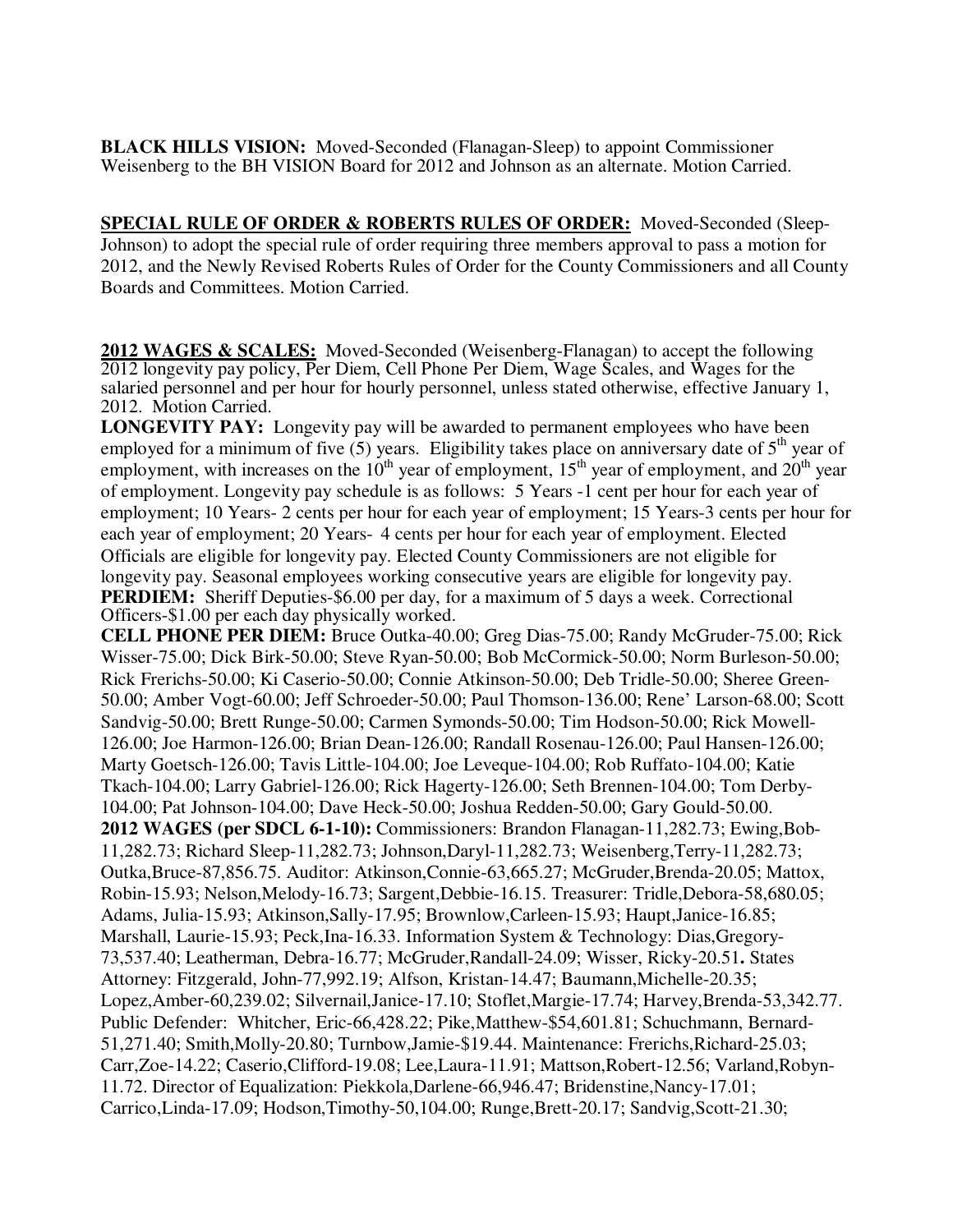Symonds,Carmen-18.60; Woodle,Sharon-17.37. Register of Deeds: Green Sheree-55,722.85; Blaha, Marie-13.26; Ehnes, Tamera-16.02; Feterl,Florence-16.34; Hansen,Davida-17.71; Podoll, Keri-15.98. Veterans Service Officer: Locken,William-31,453.38. Sheriff: Mowell, Richard-69,128.12; Harmon,Joe-60,798.81; Black,Sue-18.21; Dragoo,Shelley-17.13; England, Helen-14.85; Greeley,Laurie-17.15; Hamilton,Marian-17.65; Johnsen, Alexandra-14.85; Schumacher,Kristy-17.17; Steffen,Peggy-17.13; White,Richard-\$17.30; Anliker, Nicholas-16.80; Buske, Heather-15.93; Dean,Brian-24.87; Derby, Tommie II-21.99; Fitzgerald,Sara-18.26; Gabriel,Larry-19.29; Goetsch,Martin-23.45; Hagerty,Richard-18.63; Hansen,Paul-22.88; Jansevics,Jake-14.53; Johnson, Patrick-21.99; Leveque,Victor-22.70; Little,Tavis-22.93; Mellaragno, Anthony-16.80; Nelson,Kesha-17.80; Rakow, Julie-16.25; Ruffatto,Robert-22.04; Schleep, Neil-16.80; Symonds, Matthew-16.80; Thompson,Colin-16.80; Tkach, Katherine-21.99; Utecht,Jerome-14.53; Wainman, John Jr-16.80; Walker,John-16.80; Adams, Thomas-14.85; Allen, Dawn-17.84; Antar, Nadim III-14.85; Berndt,Wendy-17.15; Brennan, Seth-22.21; Cortez, Frank-17.76; Crandall, Marc-17.08; Culver,Kim-17.30; Hagerty, Sharon-12.59; Harter, Ralph-16.41; Hyronimus, Shane-17.08; Kampa, Kerry-17.08; Kellogg,Susan-17.85; Kotak,Joe-16.41; Mehia, Felix-17.08; Melaragno, Ellen-12.59; Merwin, Megan-17.08; Nash, Christina-17.08; Pearce, Raymond-14.85; Riley, David-17.08; Rosenau,Randall-24.09; Thompson, Renee-12.59; Wainman, John-12.59; Walker, Misti-16.80; Coroner: Gould, Gary-100.00 call; Isburg,Damon-100.00 call; Pedneau, Darin-100.00 call. Fire Protection: Ensz, Stuart-12.10; Hazledine, Tyson-12.10; Heberlig, Gary-12.62; Heberlig, Graham-12.10; Kulhavy, Jody-12.10; Lewis, Brian-12.10; Nackers, Benjamin-12.10; Peep, Stephen-12.10; Salazar, Donald-12.10. Emergency Management: Thomson,Paul-57,479.64; Larson,Rene-\$16.45. E911: Sandvick,Thomas-20.83; Highway: Birk,Richard-\$68,986.20; Agena,Timothy-20.54; Barrett,Tim-20.19; Bey,John-25.15; Burleson, Norman-20.45; Eide,Curtis-21.05; Engel,Paul-20.06; Fystro,Terry-21.05; Grenstiner,Edwin-21.41; Harper,Jeffrey-20.04; Heying,Bradley-20.51; Holen, Gerald-19.97; Keller,Robert-20.06; Larimore,Mark-20.02; McCormick,Robert-25.51; Patino,Mark-20.21; Ryan,Steve-25.35; Sheeler, Daniel-19.97; Silvernail,Dennis-21.01; Skavang, Robert-19.97; Vandenberg,Maria-16.17; Wright,Bonnie-19.77. Airport: Harmon,James-16.89; Randy Diebert-40.00 meeting, Golay-Robert-40.00 meeting; Hanna, Brooks-40.00 meeting; Lantis,Travis-40.00 meeting; Rath, Michael-40.00 meeting. Mental Health Board: Johns,Timothy-\$82.00; Strawn,Eric-82.00. Invasive Species Management: Heck,David-49,357.03; Palmer, Ryan-12.62; Peters, Dustin-11.28; Redden, Joshua-14.23; Soderstrom, Steven-12.10; Turbiville, Trent-12.10; Tyson, Chase-12.10; Kyle Vavruska-40.00 meeting; Clint Ridley-40.00 meeting; Gerry Bennet-40.00 meeting; Mike Whalen-40.00 meeting; Shad Schneider-40.00 meeting; Planning&Zoning: Vogt,Amber-46,332.69; Schulz,Sherryl-16.31; Schroeder, Jeffery-17.38; Brady,Thomas-40.00 meeting; Coburn,William-40.00 meeting; Mickelson,Criag-40.00 meeting; O'Dea,Marty-40.00 meeting; Tysdal,Richard-40.00 meeting; Travis Schenk-40.00 meeting.

| <b>NEWLY ELECTED BASE</b> | <b>2012 BASE</b> | SDCL#        |
|---------------------------|------------------|--------------|
| <b>AUDITOR</b>            | 31,111.00<br>S.  | SDCL 7-7-9.1 |
| <b>TREASURER</b>          | \$31,111.00      | SDCL 7-7-9.1 |
| <b>REGISTER DEEDS</b>     | \$31,111.00      | SDCL 7-7-9.1 |
| <b>STATES ATTORNEY</b>    | 61,900.00        | SDCL 7-7-12  |
| <b>SHERIFF</b>            | 39,900.00        | SDCL 7-12-15 |

**RESOLUTION #12-01 / ELECTION OFFICIALS COMPENSATION:** Moved-Seconded (Johnson-Flanagan) to approve the following Resolution #2012-01 Election Officials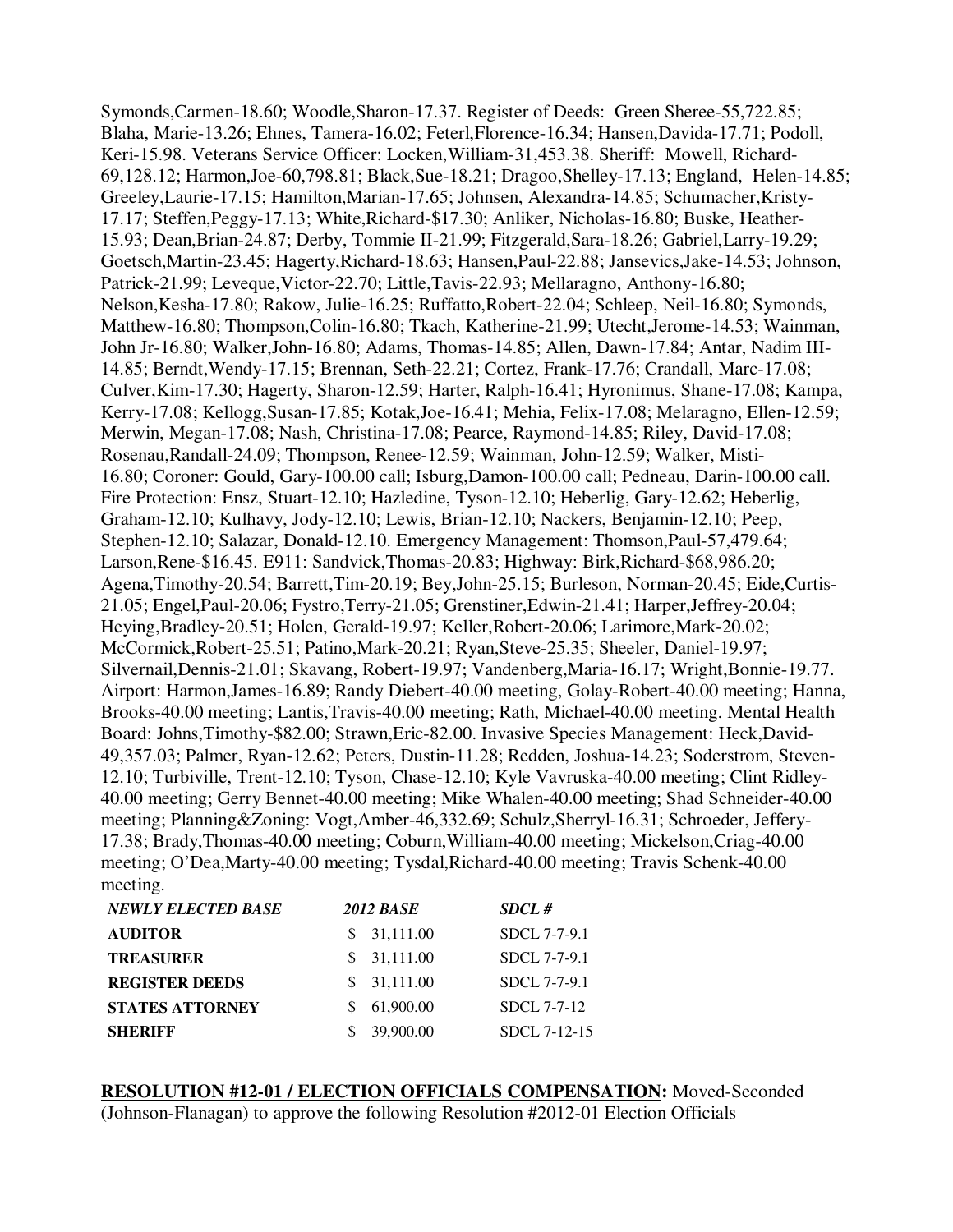Compensation. Motion Carried. **RESOLUTION #2012-01 ELECTION OFFICIALS COMPENSATION** WHEREAS, SDCL 12-15-11 requires the Lawrence County Commission at its first regular meeting each year to set the compensation to be paid out of the County Treasury to election Superintendents and Judges of each Election Board. NOW, THEREFORE**,** the following election officials shall be compensated at the rate set below: Superintendents \$125.00; Judges \$100.00 IN ADDITION**,** each of the election officials and workers who participate in an election school prior to any election shall be compensated an additional \$20.00. All election officials and employees shall be paid mileage for all travel incurred in regard to said employment at the state rate per mile. Extra help hired to work on election night in the Auditor's Office will be paid at the rate of \$15.00 per hour. DATED this  $3^{rd}$  day of January 2012. For the Board, Bob Ewing, Chairperson. ATTEST: Connie Atkinson, Auditor.

**RESOLUTION #12-02 POLLING PLACES & PRECINCTS:** Moved-Seconded (Weisenberg-Johnson) to approve the following resolution setting the polling places and precincts in 2012. Motion Carried. **WHEREAS,** SDCL 12-14-1 requires that the Lawrence County Commission shall by resolution provide for election precincts throughout its county and shall designate polling places within such precincts, NOW**, THEREFORE,** for all county elections, except where elections by ward or a boundary other than a precinct is required, the following polling places shall be established for the precincts in Lawrence County: **Lead -** Golden Hills Resort & Convention Center; **Deadwood-**Lawrence County Administrative Annex; **Spearfish 1st Ward-**Senior Citizen's Center; **Spearfish 2nd Ward-**Senior Citizen's Center; **Spearfish 3rd Ward-**Senior Citizen's Center; **Nemo-**Nemo Church; **Rural #1-**Lawrence County; Administrative Annex; **St. Onge-**St. Onge Community Hall; **Whitewood-**Whitewood City Hall; **Rural #2-**Spearfish Park Pavilion. **DATED** this 3<sup>rd</sup> day of January 2012. For the Board, Bob Ewing, Chairperson. ATTEST: Connie Atkinson, Auditor.

**RESOLUTION #12-03 TO ESTABLISH OFFICIAL DEPOSITORIES:** Moved-Seconded (Weisenberg-Flanagan) to approve the following Resolution #12-03 to Establish Official Depositories in Lawrence County. Motion Carried. RESOLUTION 12-03 ESTABLISH OFFICIAL DEPOSITORIES: Whereas, SDCL 7-20-13 requires the County Board of Commissioners to approve the designation of each depository for the deposit of County funds, and Whereas, several different financial institutions are doing business in Lawrence County and meet the requirements established under SDCL Chapter 7-20, and Whereas, the Lawrence County Treasurer has requested the following financial institutions be designated as official depositories for the fiscal year 2010: Wells Fargo-South Dakota 721 Main St. Deadwood, SD; First Interstate Bank 696 Main St. Deadwood, SD; First National Bank 197 Glendale Dr., Lead, SD; Pioneer Bank 140 E Jackson Blvd Spearfish, SD; and Great Western Bank 526 Main St. Spearfish, SD; Black Hills FCU 835 Main St. Spearfish SD; Northern Hills FCU 134 E Ryan Road Spearfish SD; Dakota territory FCU 78 Cliff St Deadwood SD; and Be It Therefore Resolved, that the Lawrence County Board of Commissioners designates the above named financial institutions as official depositories for Lawrence County for the fiscal year 2012. Dated this  $3<sup>rd</sup>$  day of January 2012. For the Board of County Commissioners: Bob Ewing, Chairperson Attest: Connie Atkinson, Auditor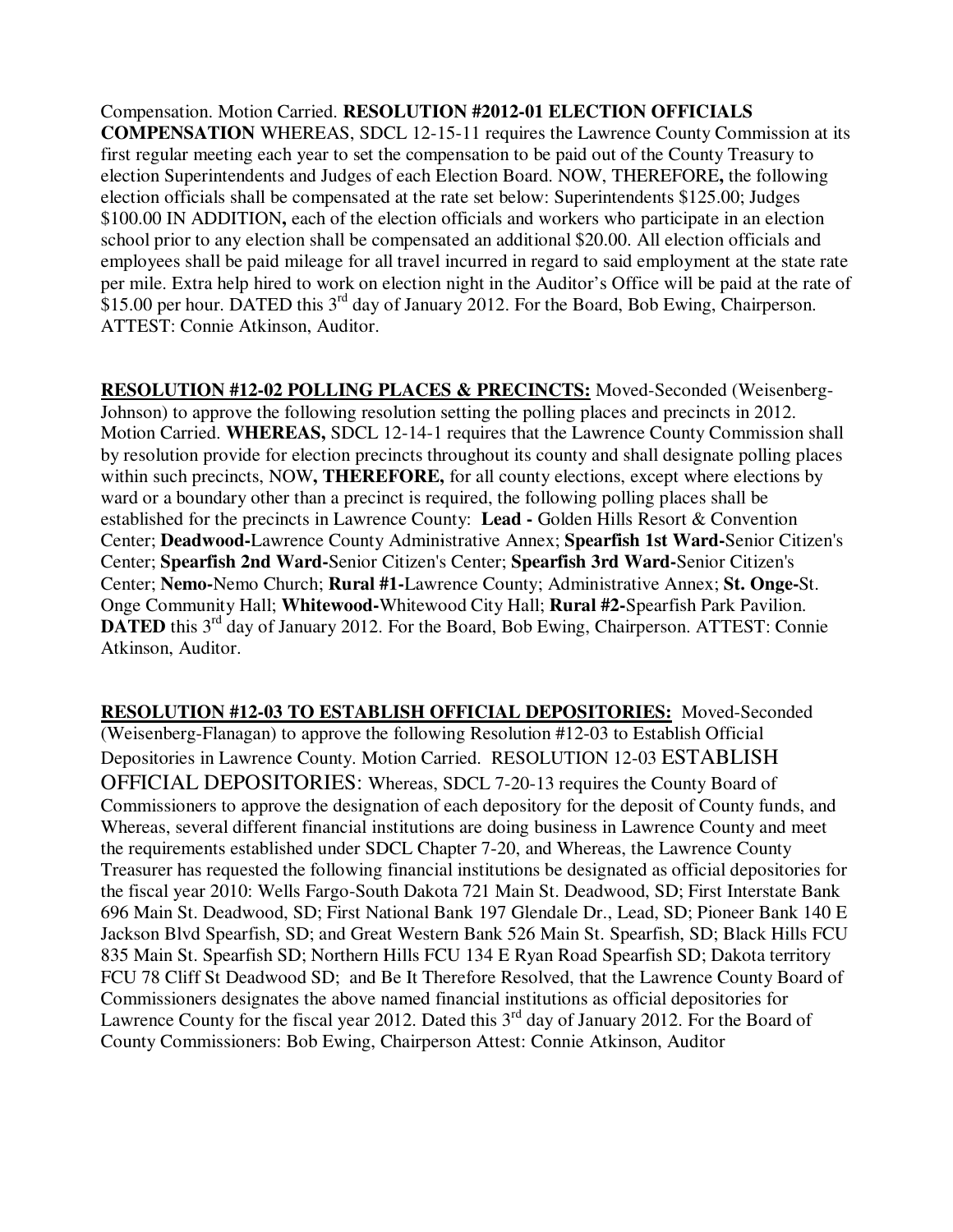**RESOLUTION #12-05 A RESOLUTION PROVIDING FOR A FULL-TIME STATE'S ATTORNEY FOR LAWRENCE COUNTY:** Moved-Seconded (Johnson-Weisenberg) to approve and authorize the Chairman to sign the following Resolution #12-05 A Resolution Providing For A Full-Time State's Attorney For Lawrence County. Motion Carried. **WHEREAS,**  the Lawrence County Commission adopted a full-time State's Attorney for Lawrence County in December of 1982 as provided in SDCL 7-7-12 and; **WHEREAS,** the Lawrence County Commission deems it necessary and appropriate for the need of Lawrence County that the position of State's Attorney be a full-time position as provided by SDCL 7-7-12; NOW, THEREFORE, **BE IT RESOLVED** that the Lawrence County Commission does hereby designate the position of Lawrence County State's Attorney as a full-time position for the term of office to be elected in 2012 and commencing on or about January 1, 2013. DATED THIS  $3^{rd}$  DAY OF JANUARY, 2012. Robert Ewing, Chairman. ATTEST: Connie Atkinson, Auditor

**VOLUNTEER FIRE FIGHTER / SEARCH & RESCUE MEMBERS:** Moved-Seconded (Weisenberg-Flanagan) to approve the following list of Volunteer Fire Fighters and Search & Rescue Members for insurance purposes and thank members for their service. Motion Carried. **Brownsville:** Dennis Anderson, Mike Anderson, Curt Bauer, Brian Bergman, Chris Bergman, Derek Berman, Loren Dobyns, Dennis Hoover, Robert Mattox, Bryce Quaschnick, Lynette Quaschnick, Don Quaschnick, Tim Quaschnick, Scott Reif, Frank Stamp, Donley Townsend, Loren Vrem. **Search & Rescue:** Robert Leonard, Ricky Allen, Richard Carlson, Steven Hanson, Chris Huhnerkoch, Gary Lillehaug, Rob Mattox, William McFarling, Raymond Millard, Fred Raubach, Kay Rear, Daniel Regan, Sharon Sanchez, Robert Siedschlaw, Erik Simonyak, Mike Stahl, Jamey Tollefson, Melanie Tollefson, Paul Hover, William Hover, Arlando Lillehaug, Lynn Davis and Jason Rath. **Nemo**: Kathy Stygles, Carl Buettner, Ian Buettner, Teresa Buettner, Kelsey Chaloupka, Virginia Clark, Jeane Henrichsen, Justin Henrichsen, Bradley J. Hershey, Jerry Hood, Patrica Hood, Troy Krull, Larry Marquette, Greg Nepstad, Vince Pfeifle, Larry Rhodes, Chad Solaas, Cindy Solaas, Marcus, White Bull, **St Onge:** Kelly Moe, Scott Merrow, Sonja Merrow Neilon Millar, Justin Tupper, Paul "Woody" Hover, Chuck Bossert, Leonard Burtzlaf, Steve Day, JD Geigle, Will Hover, Cliff Jensen, Mitch Johnson, Amy Kari, Jacob Kari, Jason Kari, Wendy Kari, Ray Kinghorn, Russel Millar, Brent Olson, Ryan Olson, Clint Ridley, Devin Stephens, and Tim Tetrault..

**COUNTY OWNED PROPERTY:** Moved-Seconded (Flanagan-Sleep) to set a public hearing for the Notice of Intent to Lease County Owned Property for January 24, 2012 at 8:45 a.m. Motion Carried.

**FAIR AGREEMENT:** Moved-Seconded (Sleep-Johnson) to approve and authorize the Chairman to sign the 2012 Fair Board Agreement with Butte County. Motion Carried.

# **HIGHWAY:**

**FUEL QUOTES:** The following fuel quotes were submitted as of December 29, 2011: Deadwood Diesel 4050: (prices per gallon) CBH Cooperative - \$3.0321; Southside \$2.985; MG Oil - \$2.979\*; Deadwood Unleaded 3700 Gallons: (prices per gallon) CBH Cooperative - \$2.798, Southside- \$2.965. MG Oil - \$2.739\*; Spearfish Diesel 2600 Gallons: (prices per gallon) CBH Cooperative -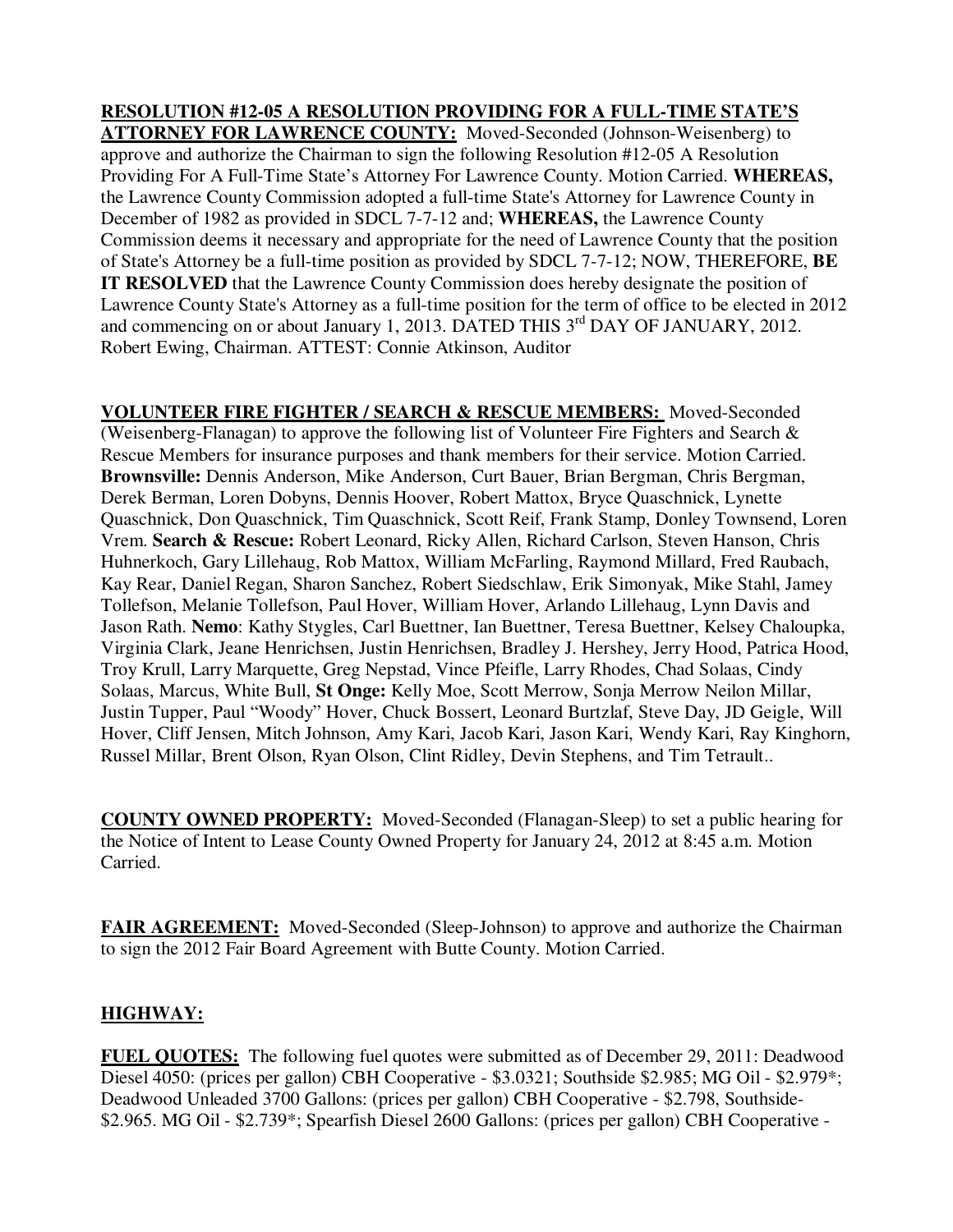\$3.061, Southside – \$3.08, MG Oil - \$2.999\*; Spearfish Unleaded 1050 Gallons: (prices per gallon) CBH Cooperative - \$2.828, Southside-\$3.04, MG Oil - \$2.759\*. \*Represents lowest quote awarded. No bid was received from Harms Oil.

## **AIRPORT:**

**AIP PROJECT BIDS:** Moved-Seconded (Flanagan-Weisenberg) to advertise for bids for AIP Project Bids to complete taxiway (North) and hangar relocation, the bid opening will be February 14, 2012. Motion Carried.

**VEHICLE BID OPENING:** Moved-Seconded (Weisenberg-Johnson) to accept the only bid received from Whites Queen City for a 2012 Express AWD Van - \$27,300 and (3) 2012 Chevy Tahoe's - \$29,682 and 2 of the Tahoe's will not have spot lights with a \$600 credit each; and to declare surplus and trade in the 2006 Dodge Durango VIN#1D4HB48206F145865 (\$5,500), the 2007 Dodge Durango VIN#1D8HB48237F549162 (\$5,500), the 1990 Chevy G20 Van VIN#1GBEG25K1L7144812 (\$1,000) and the 2005 Chevy Tahoe VIN#1GNEK13Z95R206220 (\$6,000). Motion Carried.

**INVASIVE SPECIES MANAGEMENT:** The Board reviewed the LCISM Mt. Pine Beetle Program Summary. The Board thanked Dave Heck for the extra time and work he has committed to the Mountain Pine Beetle Project.

Moved-Seconded (Weisenberg-Flanagan) to advertise for a temporary seasonal clerical position to assist in the Mountain Pine Beetle Program. Motion Carried.

## **PERSONNEL:**

**EXECUTIVE SESSION:** 10:01 a.m. Moved-Seconded (Johnson-Sleep) to go into executive session with Dave Heck for personnel issues. Motion Carried. 10:28 a.m. the Board opened for regular business with no action taken.

## **PLANNING & ZONING:**

**DP 12-01 JENNA LAMB/TMS PARTNERS LLC:** A public hearing was held on DP 12-01 for Jenna Lamb/TMS Partners LLC located on Highway 14 near Spearfish, parcel A of the NW1/4NW1/4 of Section 3, T6N, R2E, 1.15+/- acres, Zoned – Highway Service Commercial District to operate existing rental property with remodel to 9 apartments. The requested development plan is to operate an existing rental property with 2 mobile homes, 1 duplex and 9 apartments. The duplex and the 2 mobile homes will remain the same. The existing 18 efficiency apartments will be remodeled to combine them into 9 2-3 bedroom apartments with separate kitchens and bathrooms. There will be very little exterior changes, mostly interior work. No public input was voiced and the hearing was closed. Moved-Seconded (Weisenberg-Sleep) to follow the recommendation of approval contained in the Planning and Zoning staff report for the reasons set forth therein and approve with conditions as on file in the Planning and Zoning Office DP 12-01 for Jenna Lamb/TMS Partners LLC located on Highway 14 near Spearfish. Motion Carried.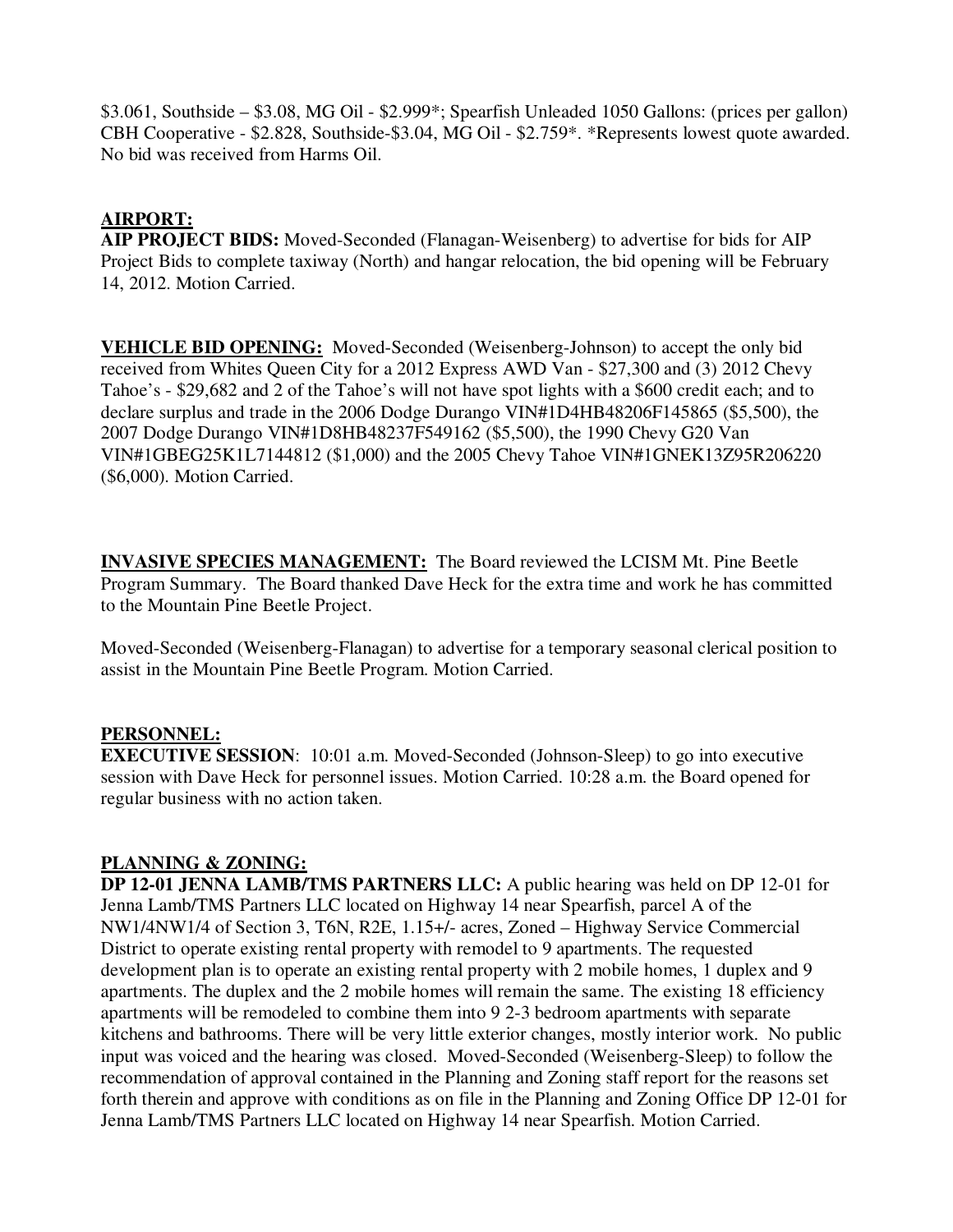**BUILDING PERMIT:** Moved-Seconded (Weisenberg-Sleep) to waive the building permit fee for Stan Derby because a fire destroyed his Mobile Home and he will be rebuilding a home on the same parcel. Motion Carried.

**TOUR JAIL FACILITY:** The Board toured the Jail facility.

## **BILLS:**

Moved-Seconded (Weisenberg-Flanagan) to approve payment of the following vouchers listed below for expenditures for insurance, professional services, publications, rentals, supplies, repairs, maintenance, travel, conference fees, utilities, furniture and equipment drawn on the proper funds and various departments. Motion Carried. Aye-Johnson, Weisenberg, Flanagan and Sleep. Nay-Ewing. Ewing stated he could not vote for paying the bills because of the court reporting services on the Briley W. Piper trial of \$16,435.00. Discussion followed on the Boards frustration in the Appeal Process for Briley Piper and the Board stated they should not be penalizing the Court Report for doing his job at the rate set by statue.

**Bills:** At&T Mobility-\$764.88; BH Chemical Company-\$149.47; BH Power-\$734.13; Deadwood, City-\$754.44; Howell, Jack Ken Jr-\$16,435.00; Kinney,Matthew-\$200.00; Knology-\$59.15; LC Conservation Dist-\$5,000.00; Lead-Deadwood Sanitary-\$292.32; Mack's Auto Body-\$4,999.32; Montana Dakota Utilities-\$5,342.25; RC Regional Hospital-\$617.87; Rabe Elevator-\$1,852.16; Rasmussen Mechanical Serv-\$345.98; Regional Behavioral Health Ctr-\$126.07; SD Municipal League-\$90,677.00; Sdaco-\$2,051.14; Servall Towel & Linen-\$392.72; Sikich-\$1,368.00; Spearfish Police Dept-\$1,665.90

**ADJOURN:** 11:25 a.m. Moved-Seconded (Weisenberg-Sleep) there being no further business the meeting was adjourned. Motion Carried.

 $\overline{\phantom{a}}$  , and the contract of the contract of the contract of the contract of the contract of the contract of the contract of the contract of the contract of the contract of the contract of the contract of the contrac

 $\overline{\phantom{a}}$  , and the contract of the contract of the contract of the contract of the contract of the contract of the contract of the contract of the contract of the contract of the contract of the contract of the contrac

Date Approved

BOB EWING, Chairman

ATTEST:

\_\_\_\_\_\_\_\_\_\_\_\_\_\_\_\_\_\_\_\_\_\_\_\_\_\_\_\_\_\_\_ Connie Atkinson, Auditor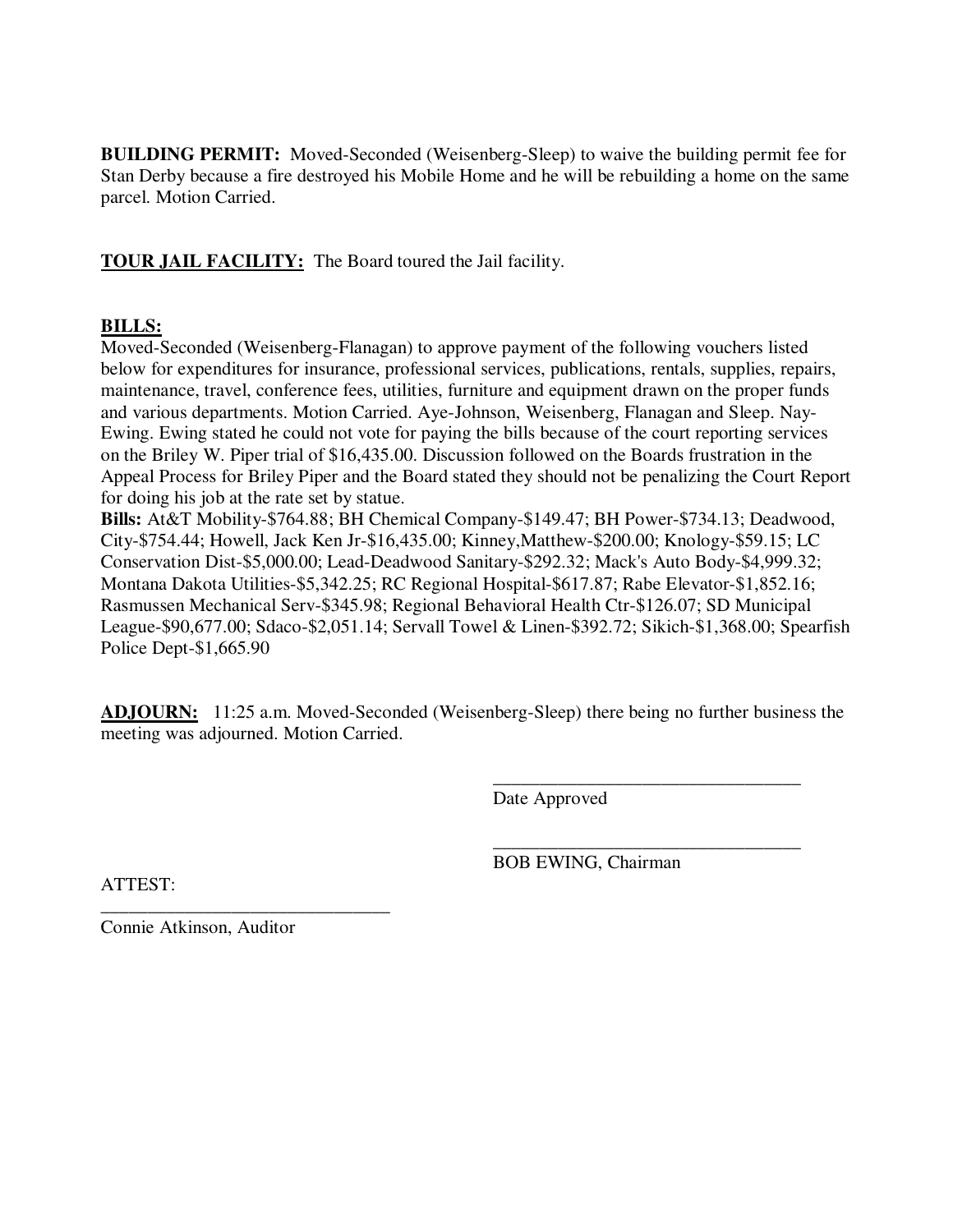## **LAWRENCE COUNTY COMMISSIONERS MEETING – January 24, 2012**

Robert Ewing called the regular meeting of the Lawrence County Commissioners to order and the Pledge of Allegiance was conducted at 8:00 a.m. on January 24, 2012 in the Administrative Annex Building of the Lawrence County Courthouse located at 90 Sherman Street, Deadwood, SD with Commissioners Daryl Johnson, Richard Sleep, and Terry Weisenberg present. Brandon Flanagan was absent.

All motions were passed by unanimous vote, by all members present, unless stated otherwise.

**AGENDA:** Moved-Seconded (Johnson-Weisenberg) to approve the agenda as amended. Motion Carried.

**MINUTES:** Moved-Seconded (Weisenberg-Sleep) to approve the minutes of January 3, 2012 County Commission meeting. Motion Carried.

## **PERSONNEL:**

**SHERIFF:** Moved-Seconded (Weisenberg-Sleep) to approve Neil Schlepp as a Temporary Full-Time Deputy 1 G3 at the base rate of \$20.23 through September 15, 2012, effective 1-24-2012. Motion Carried.

Moved-Seconded (Weisenberg-Johnson) to approve Laurie Vrem as a part-time Correctional Officer Trainee at the base rate of 9.51 an hour, effective January 13, 2012. Motion Carried.

**HIGHWAY:** Moved-Seconded (Weisenberg-Johnson) to regretfully accept the Letter of Resignation from Dick Birk, Highway Superintendent, effective Feb 24, 2012. Motion Carried.

#### **INVASIVE SPECIES MANAGEMENT / FIRE WISE / MOUNTAIN PINE BEETLE**:

Moved-Seconded (Weisenberg-Sleep) To approve and authorize the hiring of the following individuals as Tree Markers/Administrators: Juan Van Der Westhuizen Base Rate \$12.10 effective 1-04-2012; Daniel G Ames Base Rate \$12.10 effective 1-01-12; Carl R. Faber Base Rate \$12.10 effective 1-06-12; Richard J. Fairhead Base Rate \$12.10 effective 1-09-2012; Craig M. Barta Base Rate \$12.10 effective 1-10-12; Eric J. Lehman Base Rate \$12.10 effective 1-12-12; Brian C. Taylor Base Rate \$12.10 effective 1-12-12; Patricia I. Turbiville Base Rate \$12.10 effective 1-17-2012; Scott Hamilton Base Rate \$12.10 effective 1-24-2012; Mark Noland, Seth Martens Base Rate \$12.10 Effective 01-23-2012; Alyce Bertch, Adm Sec G3 Base \$16.25, Effective 1-17-2012; and the following Tree Feller's Effective 1/17/2012: Michael D Donahue, Luke P. Donovan, Matthew D. Kirk, Randall L. McGruder, Roy B. Pilcher, Thomas K. Smith, , Mark W. Olson, Adam Albrecht, Brock Axthelm, Paul Barnard, James Bruce Ferrell, Colin Greenfield, Scott Hamilton, Jami Morrison, Marty Pederson, David Snelling, Timothy Troxel, Josh Warne, Jake Wolff. Effective 1-25-2012 Norman Bergstrom, Don Harvey, Nathan Ochs, LeRoy Lanphear, Brandon Hess, Joshua Ball, Samuel Terveen, David Zortman, Cameron Novotny, David Webb, Andy Coulter. Motion Carried.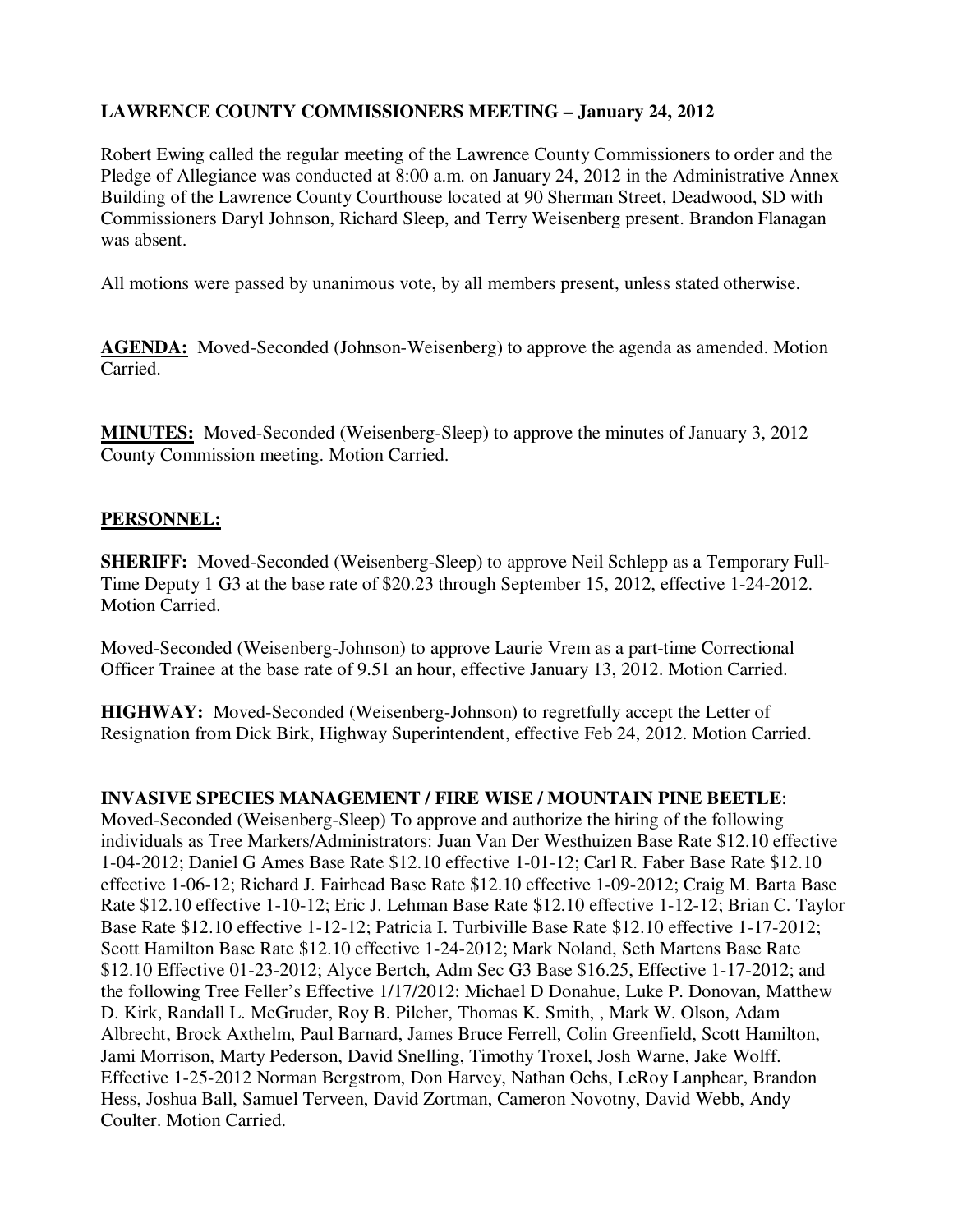## **BOARD APPOINTMENTS:**

**EPIC COMMITTEE:** The Board will be appointing six members to the EPIC Committee for the 4-H Program prior to March.

**LAWRENCE COUNTY HOUSING:** The Board stated they have an opening on the Lawrence County Housing Board and discussed having someone from the Real Estate Profession fill the position.

**INVASIVE SPECIES MANAGEMENT REDISTRICTING MAP:** Moved-Seconded (Johnson-Sleep) to approve and adopt the Amended Invasive Species Management Redistricting Map. Motion Carried.

**INVASIVE SPECIES MANAGEMENT**: Moved-Seconded (Johnson-Sleep) To appoint John Hauge to the Invasive Species Management Board District #5. Motion Carried

Moved-Seconded (Weisenberg-Sleep) To stager the appointed terms on the Invasive Species Management Board alphabetically by last name. Motion Carried

**AUDITOR'S ACCOUNT WITH TREASURER REPORT:** Moved-Seconded (Sleep-Weisenberg) to accept the Auditor's Account with the County Treasurer. Motion Carried. As of December 31, 2011 showed the following: Total amount of actual cash-\$1,250.00; Total amount of Checks and drafts in Treasurer's possession not exceeding three days (check deposit in transit)- \$107,161.39; Total amount of cash in transit in Treasurer's possession (cash deposit in transit)- \$1,880.96; petty Cash-\$1,860.00; Total amount of deposits in bank include: CD's-\$4,750,000; Savings \$3,658,696.79, Money Market \$529,972.47; Bank Balance-\$3,547,923.25; Total \$12,598,744.86.

**MOUNTAIN PINE BEETLE FUNDING:** The Board discussed pulling the remaining County's committed \$100,000 from the State Reimbursement Program. Dave Heck discussed the confusion with the State on the reimbursement from the State level to individual property owners. The Board asked that a representative from the State be available at the next meeting in regards to the reimbursement program.

**MOUNTAIN PINE BEETLE PAY SCALE:** The Board discussed amending the pay scale for the cutting of the Mountain Pine Beetle trees. The Board will take under consideration.

# **LEAD/DEADWOOD REGIONAL HOSPITAL AMBULANCE AGREEMENT**: Moved-

Seconded (Weisenberg-Ewing) to approve and authorize the Chairman to sign the Lead/Deadwood Regional Hospital Ambulance Agreement for 2012. Motion Carried.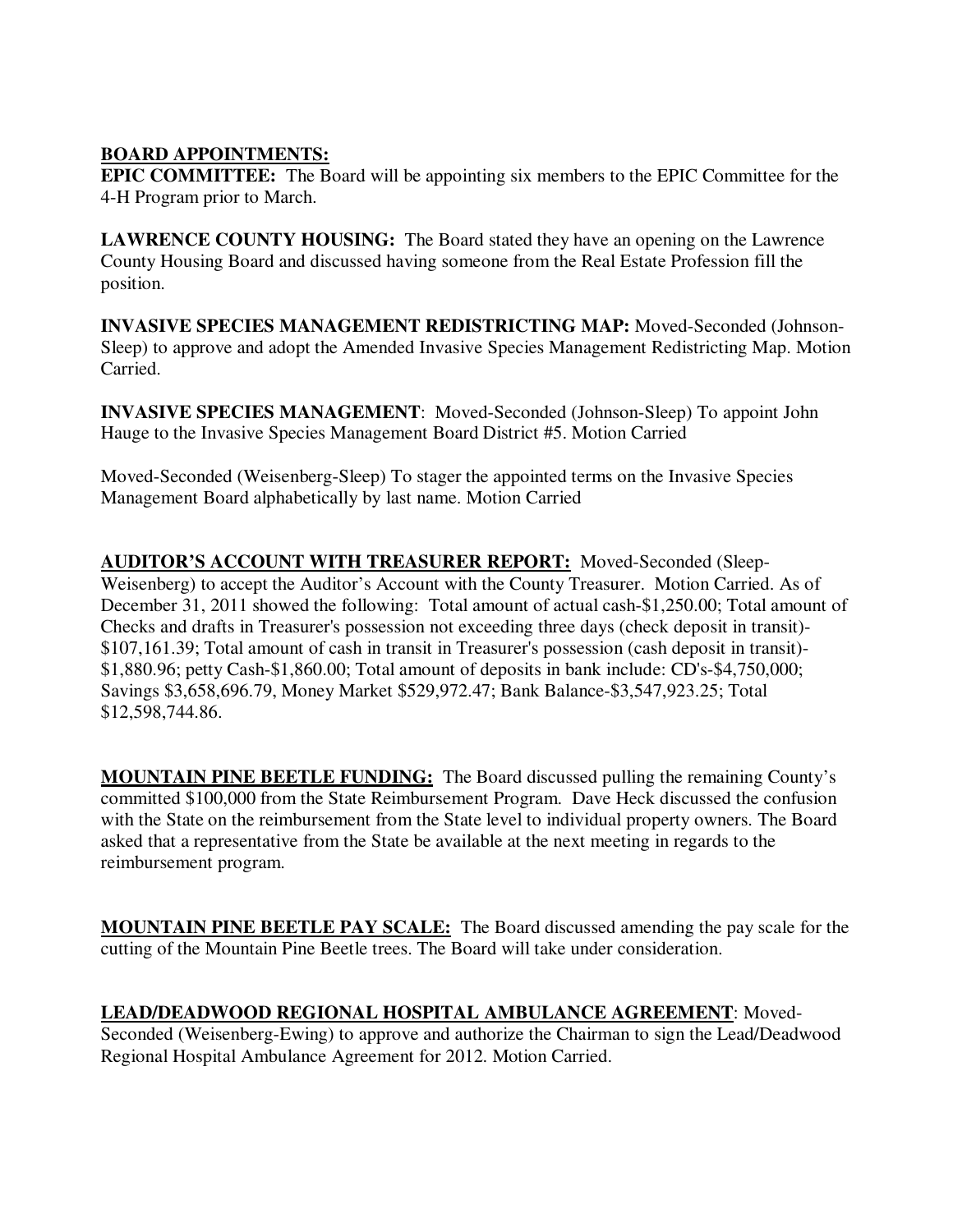**DELINQUENT TAXES REPORT:** Per SDCL 7-21-35 the total 2010 taxes levied for in 2011 was \$32,694,722.24 and the total unpaid as of 12-31-11 was \$398,275.26 which represents a 1.22% delinquency. Moved-Seconded (Johnson-Sleep) to accept the Delinquent Taxes Report of 2011 levied and unpaid taxes as reported by the Auditor. Motion carried.

**PICTOMETRY AGREEMENTS:** Moved-Seconded (Johnson-Weisenberg) to approve and authorize the Chairman to sign the Pictometry Agreements with the City of Spearfish, City of Whitewood and the City of Deadwood. Motion Carried.

**EXECUTIVE SESSION:** 8:12 a.m. Moved-Seconded (Weisenberg-Johnson) to go into executive session with Sheriff Rick Mowell, Joe Harmon and Brian Dean for personnel issues. Motion Carried. 8:25 a.m. the Board opened for regular business with no action taken.

**U.S DEPARTMENT OF JUSTICE:** Moved-Seconded (Weisenberg-Ewing) to approve and authorize the chairperson to sign the Equitable Sharing Agreement and Certification with the Department of Justice. Motion Carried.

**SUPPLEMENTAL BUDGET:** A public hearing was held on a request to establish a budget and for a supplemental budget for GENERAL FUND / County MPB - \$100,000; Neiman MPB - \$50,000; Spearfish Canyon MPB - \$100,000; Spearfish Peak MPB - \$30,000; No public input was voiced and the hearing was closed. Moved-Seconded (Weisenberg-Johnson) to approve and authorize the Chairman to sign the following Resolution #2012-06 and to establish the budgets. Motion Carried.

RESOLUTION #12-06 TO ADOPT A SUPPLEMENTAL BUDGET: WHEREAS, the County Budget for Lawrence County, South Dakota, for the fiscal year 2011, failed to provide sufficient revenue to enable the County to conduct the indispensable functions of Government, and WHEREAS, the Board of County Commissioners of said County deems it necessary to make a Supplementary Budget, providing for appropriation in the amounts set out below. NOW, THEREFORE, BE IT RESOLVED THAT SAID BOARD, make, approve and adopt a Supplemental Budget for Lawrence County, South Dakota, for the year 2012, and that in said budget there will be and is hereby appropriated the following sum of money, to-wit: GENERAL FUND / County MPB - \$100,000; Neiman MPB - \$50,000; Spearfish Canyon MPB - \$100,000; Spearfish Peak MPB - \$30,000. The funds for the above amounts are to be provided from unappropriated cash balances and estimated revenue in the designated Fund. Be it further RESOLVED that a hearing was held on the  $24<sup>th</sup>$  day of January, 2012 at the hour of 9:10 a.m. in the Commissioners' Room in the Administrative Office Building at 90 Sherman Street, Deadwood, Lawrence County, South Dakota, and that said Notice of Hearing was posted according to law, SDCL 7-21-22. IN WITNESS WHEREOF, we have hereunto set our hands and official seal of Lawrence County, this  $24<sup>th</sup>$  day of January, 2012. Robert Ewing, Chairman. Attest: Connie Atkinson, Auditor.

# **HIGHWAY:**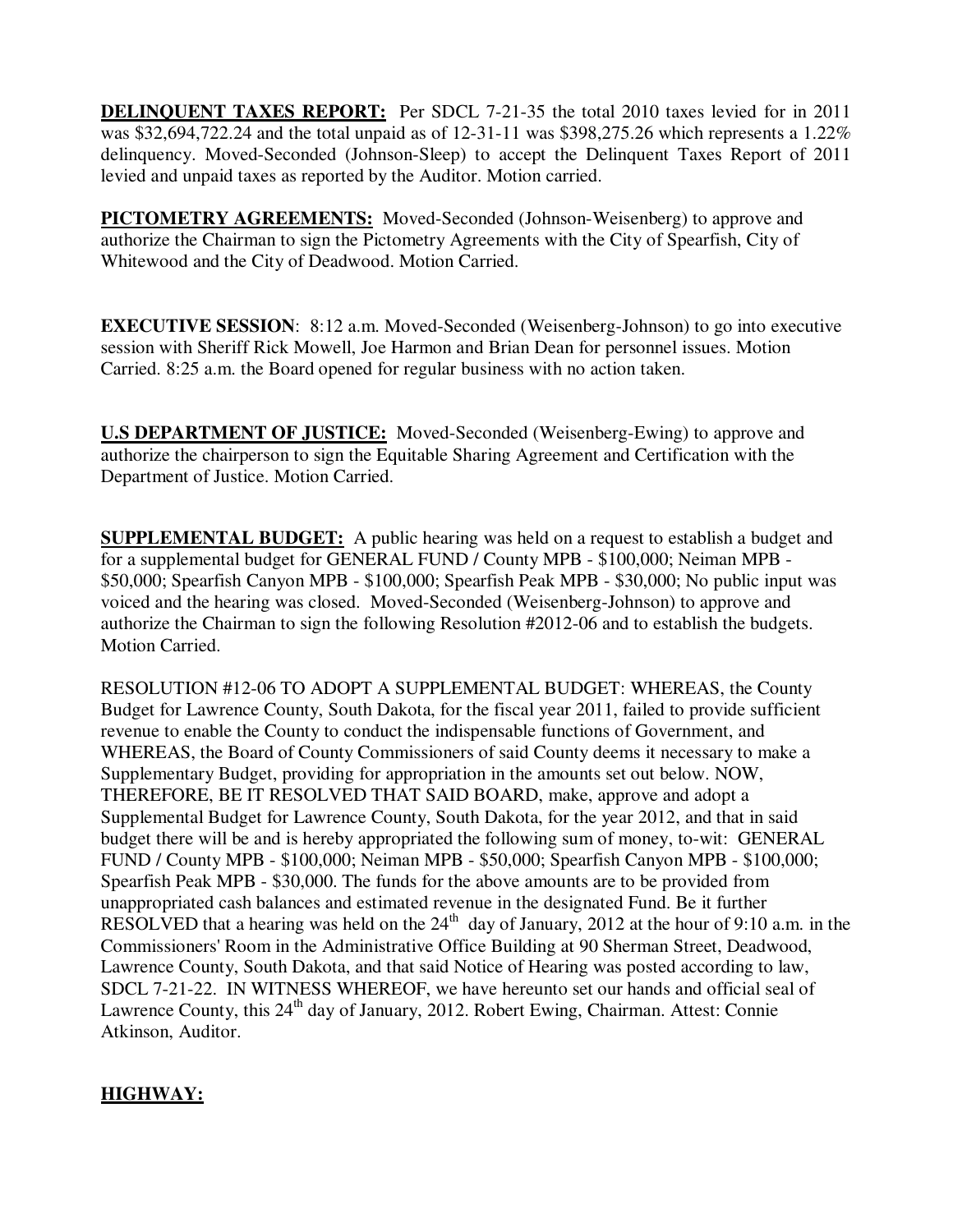**FUEL QUOTES:** The following fuel quotes were submitted as of January 23, 2012: Deadwood Diesel 2750: (prices per gallon) CBH Cooperative - \$3.18; MG Oil - \$3.16904\*; Deadwood Unleaded 1900 Gallons: (prices per gallon) CBH Cooperative - \$2.959, MG Oil - \$2.94649\*; Spearfish Diesel 1100 Gallons: (prices per gallon) CBH Cooperative - \$3.20, MG Oil - \$3.17152\*; Spearfish Unleaded 1000 Gallons: (prices per gallon) CBH Cooperative - \$2.979, MG Oil - \$2.95158\*. Whitewood Diesel 400 Gallons: (prices per gallon) CBH Cooperative - \$3.20, MG Oil - \$3.17904\*. \*Represents lowest quote awarded. No bid was received from Southside and Harms Oil.

**DEPARTMENT OF TRANSPORATION SITE USE AGREEMENT:** Moved-Seconded (Johnson-Weisenberg) to approve and authorize the Chairman to sign the State of South Dakota Department of Transportation Site Use Agreement. Motion Carried.

**DEPARTMENT OF TRANSPORATION FUNDING AGREEMENT:** Moved-Seconded (Weisenberg-Sleep) to approve and authorize the Chairman to sign the State of South Dakota Department of Transportation Funding Exchange Agreement for 2012 when the Agreement is available. Motion Carried.

**RESOLUTION 2012-4 - NOTICE OF INTENT TO ENTER INTO LEASE OF COUNTY OWNED PROPERTY:** A public hearing was held on the County's Intent to Enter Into Lease Of County Owned Property. No public input was voiced and the hearing was closed. Moved-Seconded (Weisenberg-Johnson) to approve and authorize the Chairman to sign the following Resolution 2012-4 - Notice Of Intent To Enter Into Leases For County Owned Airport Hangers, Bare Land Sites For Private Hangar Construction And Haying. Motion Carried.

RESOLUTION #2012-04 A RESOLUTION DECLARING NOTICE OF INTENT TO ENTER INTO LEASES FOR COUNTY OWNED AIRPORT HANGERS, BARE LAND SITES FOR PRIVATE HANGAR CONSTRUCTION AND HAYING: WHEREAS, Lawrence County ("County") owns the premises known as Black Hills Airport/Clyde Ice Field ("Airport"); WHEREAS, situated on the Airport are 53 County owned "T-Hangars" and up to 6 bare lot sites set aside for lease and construction of privately owned hangars; WHEREAS, from time-to-time, "T-Hangars" and bare lot sites become available for lease to private individuals; WHEREAS, the County desires to enter into lease agreements with private individuals for use of the "T-Hangars" and development of bare lot sites; WHEREAS, the income received from the lease of the "T-Hangars" and bare lot sites for private hangar construction contributes to off-setting the costs of the operation of the Airport, and therefore reduces expense to the County; WHEREAS, the County has adopted a policy for prioritization and allocation of County owned hangars and bare lot sites at the Airport; WHEREAS, the County has developed a standard lease agreement for lease of "T-Hangars" and bare lot sites; WHEREAS, certain parts of the Airport are suitable for haying; WHEREAS, annually, the County typically enters into a lease permitting haying at the Airport; WHEREAS, the County intends to enter into a similar lease for haying in 2012; WHEREAS, the income received from the haying lease contributes to off-setting the costs of the operation of the Airport, and therefore reduces expenses to the County; WHEREAS, pursuant to SDCL 7-18-32, if the County Commission decides to lease any county-owned property to any private individual for a term exceeding one hundred twenty days and for an amount exceeding five hundred dollars annual value, it shall adopt a resolution of intent to enter into such lease(s) and fix a time for public hearing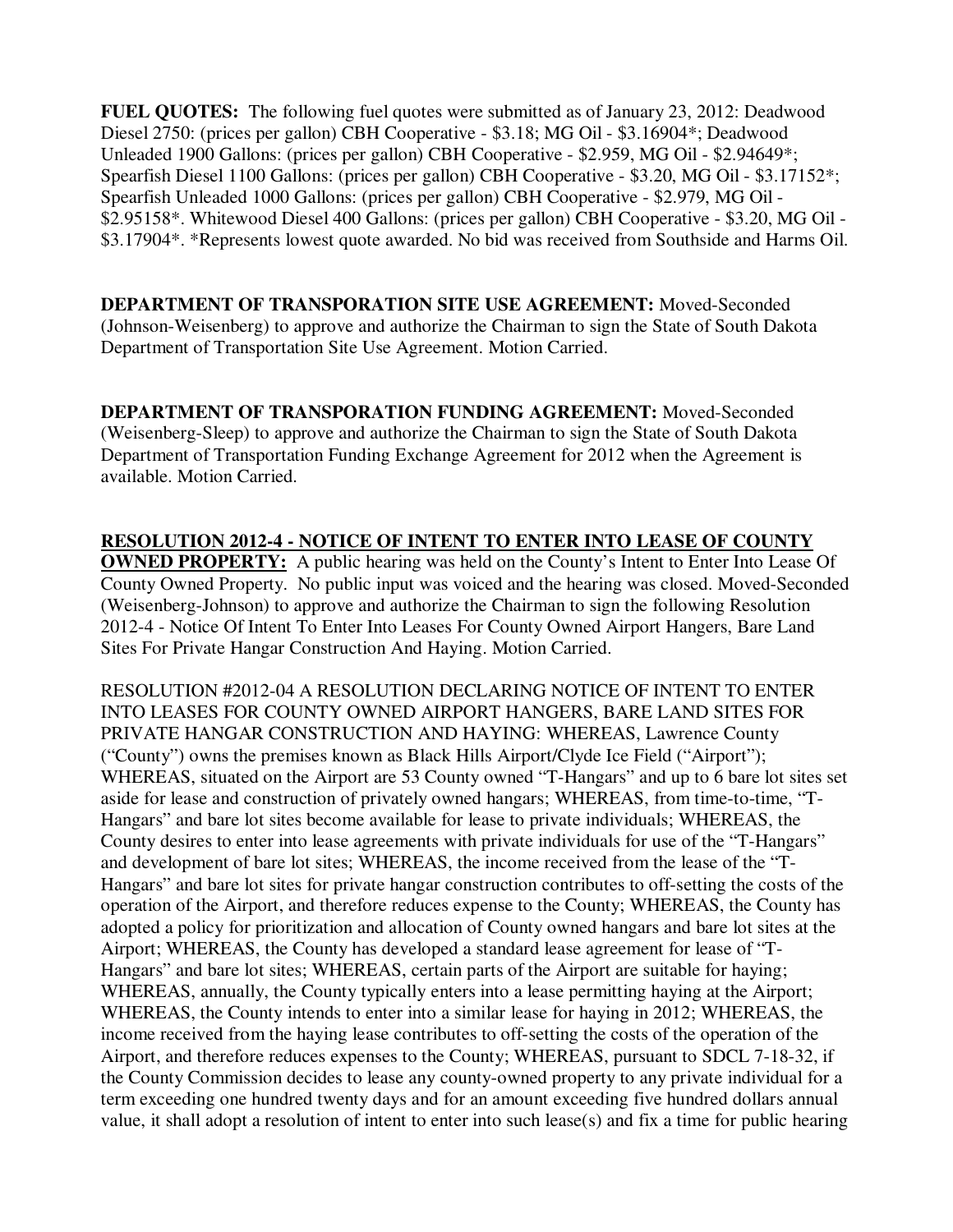the adoption of the resolution; WHEREAS, the "T-Hangar" leases and bare lot leases and haying lease to be offered by the County shall be for a term exceeding one hundred twenty days and for an amount exceeding five hundred dollars annual value; and NOW THEREFORE, BE IT RESOLVED, that the Board of County Commissioners has given its notice of intent to lease certain County owned property at the Airport, from time-to-time, and that a public hearing on adoption of this Resolution was held on the 24th day of January, 2012, and that notice of said hearing was published in the official newspaper once, at least ten days prior to the hearing; and BE IT FURTHER RESOLVED, that the Board of County Commissioners authorizes the Lawrence County Airport Board and/or the Airport Manager to enter into leases of County owned "T-Hangars", bare lot sites and haying lease at the Airport according to the terms and conditions of the standard lease agreement, the Airport Rules and Regulations and Minimum Standards. Dated this 24th day of January, 2012. FOR THE BOARD: Bob Ewing, Chairman. ATTEST: Connie Atkinson, AUDITOR

### **TREASURER'S TRUST AGREEMENTS:**

Moved-Seconded (Weisenberg-Johnson) to approve and authorize the Chairman to sign the Agreement for Delay in Taking Action to Take Treasurer's Deed and Accept Partial Payment of Taxes with Laverne Geffre. Motion Carried.

Moved-Seconded (Weisenberg-Sleep) to approve and authorize the Chairman to sign the Agreement for Delay in Taking Action to Take Treasurer's Deed and Accept Partial Payment of Taxes with Lois Elaine Nelson. Motion Carried.

#### **ABATEMENTS:**

**DERBY TRUST:** Moved-Seconded (Weisenberg-Ewing) to approve the abatement on parcel #26580-01370-000-10 for Stanley R. & Carolyn M. Derby Trust because the house was destroyed due to fire on 11-24-2011. Motion Carried.

**CITY OF SPEARFISH:** Moved-Seconded (Weisenberg-Johnson) to approve the abatement on parcel #32250-00200-020-25 City of Spearfish because they received the property from Premier Bank Card on 8-12-2011 and on parcel #32090-04500-030-00 City of Spearfish because they received the property from Linda P. Eversole on 9-26-2011. Motion Carried.

**CITY OF LEAD:** Moved-Seconded (Weisenberg-Johnson) to approve the abatement on parcel #31510-01900-060-10 and 31510-01900-060-30 City of Lead because they received the property from Herbert L. Richmond on 2-17-2011. Motion Carried.

**CITY OF LEAD:** Moved-Seconded (Weisenberg-Sleep) to approve the abatement on parcel #26460-01164-000-10 City of Lead because they received the property from Homestake Mining Company on 2-7-2011. Motion Carried.

**LAWRENCE COUNTY:** Moved-Seconded (Weisenberg-Johnson) to approve the abatement on parcel #30050-00327-000-10 for Lawrence County because the County took tax deed on 7-7-2011. Motion Carried.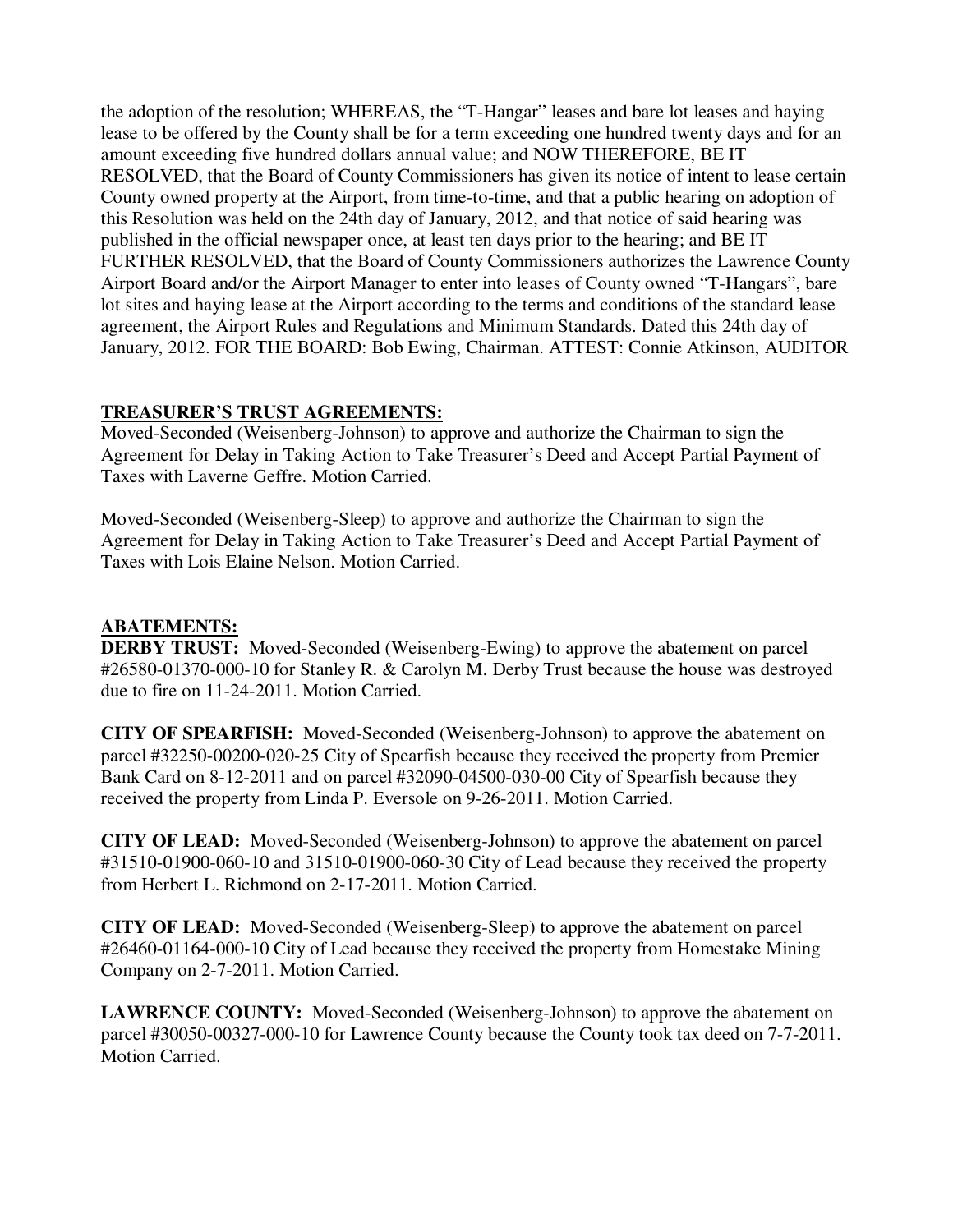**PUBLIC HEARING ON-OFF SALE WINE LICENSE:** A public hearing was held on an application for a Retail On-Off Sale Wine License for **JOHNSON FAMILY RESTAURANT:**  The Pub'n Grub., 21403 US Hwy 385, Deadwood, SD 57732. Legal description: Tract "D", Rally Park Addition, Sec's 18 & 19, T4N, R4E, BHM. No public input was voiced and the hearing was closed. Moved-Seconded (Weisenberg-Johnson) to approve the Retail On-Off Sale Wine license for Johnson Family Restaurant. Motion Carried.

**NURSE REPORT:** Wade Huntington, Regional Manager was present to review the quarterly community health report.

## **AIRPORT:**

**STATE & MAINTENANCE & FINANCIAL ASSISTANCE AGREEMENT:** Moved-Seconded (Weisenberg-Johnson) to approve and authorize the Chairman to sign the State Maintenance & Financial Agreement for Project # AP7000(10)-2011(GCO). Motion Carried.

**CHANGE ORDER #1:** Moved-Seconded (Weisenberg-Johnson) to approve and authorize the Chairman to sign Change Order #1 Project (AIP 3-46-0065-017-2010 & 018-2010). Motion Carried.

**FINAL REVIEW & ACCEPTANCE** Moved-Seconded (Johnson-Weisenberg) to approve and authorize the Chairman to sign the Final Review and Acceptance - Parallel Taxiway Apron Expansion, Pavement Rehabilitation and Drainage Improvements Project (AIP 3-46-0065-017-2010 & 018-2010). Motion Carried.

## **AIRPORT HANGAR:**

**EXECUTIVE SESSION:** 10:15 a.m. Moved-Seconded (Johnson-Weisenberg) to go into executive session with Rod Senn, Kadramas Lee & Jackson, for potential litigation on the new airport hangar construction issues. Motion Carried. 10:38 a.m. the Board opened for regular business.

Moved-Seconded (Johnson-Weisenberg) Concerning the new hangar under construction at the Airport the Board directs Rod Senn, Kadramas Lee & Jackson, to formulate a letter to send to GBA requesting the County get an extended warranty, will be requiring \$30,000 in liquidated damages because of the time required to finish the Hangar, and the County to receive copies of all lien releases. The Letter will then receive approval from Bruce Outka before being sent. Motion Carried.

**BUTTE-LAWRENCE COUNTY 4-H:** Betsy Burtzlaff, Butte/Lawrence County 4-H Advisor was present to update the Board on the progress of the 4-H program. Moved-Seconded (Weisenberg-Sleep) to approve and authorize the Chairman to sign the MOU between SDSU and Butte-Lawrence County 4-H program. Motion Carried.

**MOUNTAIN PINE BEETLE DONATIONS:** Jim Neiman, Neiman Forest Products and Everett Hogt, Black Hills Fly-Fisher's Association presented donations to the Lawrence County Mountain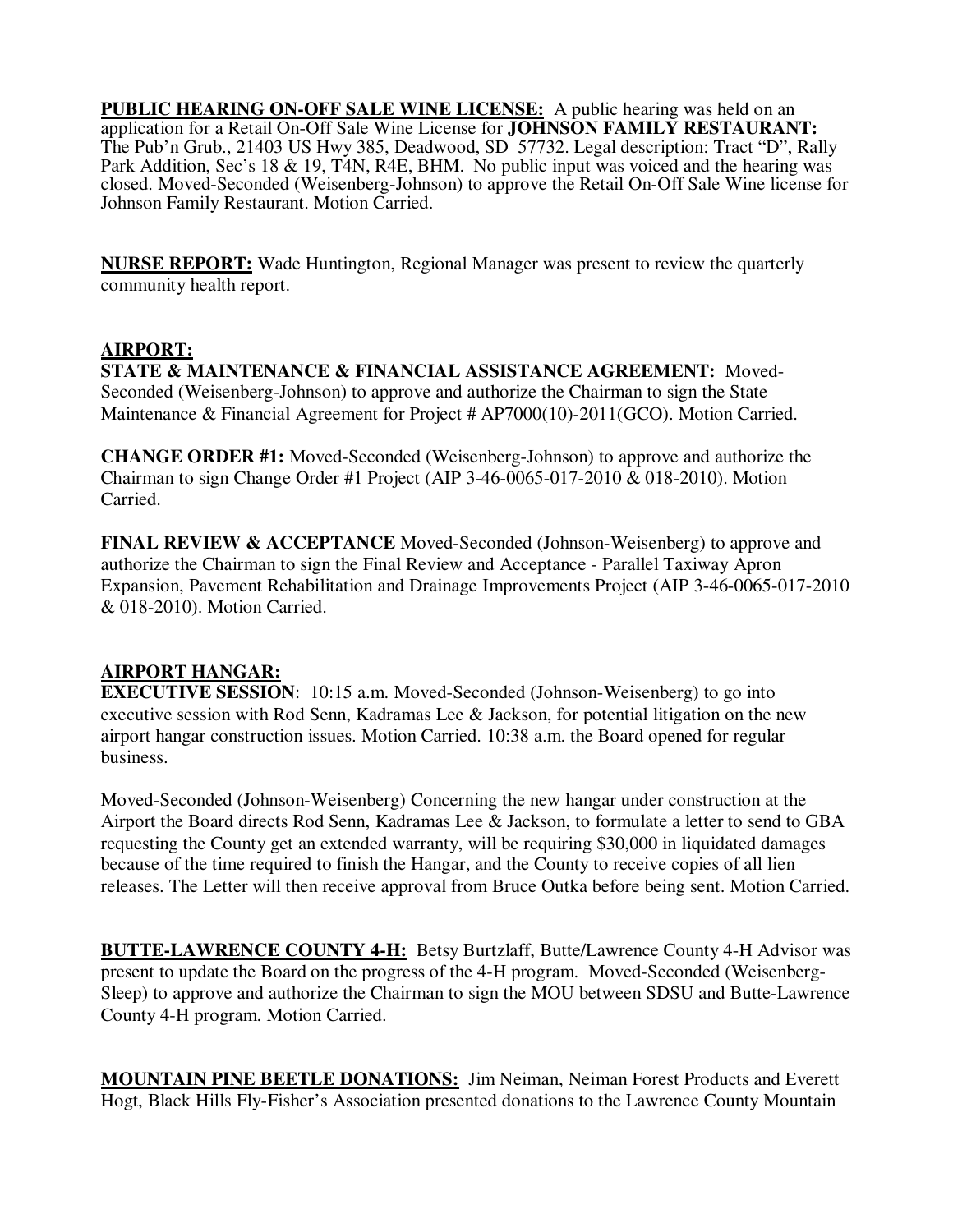Pine Beetle Project. They thanked the Board for their strong leadership in the fight against the Mountain Pine Beetle. The Board also noted they received a donation from the City of Spearfish in the amount of \$30,000 to aid in the fight against the beetles on Spearfish Peak.

**PLANNING & ZONING:** Jeff Schroeder, Deputy Code Enforcement Officer updated the Board on Planning and Zoning issues in regards to the application for Variance #131, Gilded Mountain Subdivision.

## **ANNUAL REIVEWS:**

**CONDITIONAL USE PERMIT #356 / DIAMOND M RANCH B&B (Myron Compton):** An annual review was held for CUP #356 for Diamond M Ranch B&B. No complaints were received and will be reviewed in one year.

**CONDITIONAL USE PERMIT #371-10 ALLTEL TOWER:** An annual review was held for CUP #371-10 for Alltel Wireless. Moved-Seconded (Johnson-Weisenberg) CUP #371-10 was found to be in compliance and will be reviewed on an as needed basis, if complaints should arise, or at the desire of the Board to review. Motion Carried.

**ORDINANCE #12-01 FLOOD PLAIN:** A public hearing and first reading was held on Ordinance #12-01 Flood Plain. No public input was voiced and the public hearing was closed. Second reading will be on February 14, 2012.

## **ITEMS FROM COMMISSIONERS:**

**SENATE BILL 42:** The Board discussed SB42. The Board will send a letter in support of SB42 and will send a Commissioner to testify if necessary. The Board acknowledged a letter in support of refusing to pay the bills on the Piper case.

**SENATE BILL 111:** The Board discussed SB111 and the possible affects on Lawrence County, the Board did not think this would impact the County.

**MOUNTAIN PINE BEETLE:** The Board acknowledged a hand written note from Governor Daugaard congratulating the Board on the Agreement with the Forest Service and progress being made on the Pine Beetles.

## **BILLS:**

Moved-Seconded (Weisenberg-Sleep) to approve payment of the following vouchers listed below for expenditures for insurance, professional services, publications, rentals, supplies, repairs, maintenance, travel, conference fees, utilities, furniture and equipment drawn on the proper funds and various departments. Motion Carried.

**Payroll:** Comm-\$10,634.11; Aud-\$15,694.78; Treas-\$20,075.83; Comp-\$15,496.86; States Atty- \$25,080.03; Pub Def-\$19,565.20; Gen Govt Bldg-\$14,734.52; Equal-\$25,799.56; Rod-\$16,820.50; Vso-\$2,392.21; Disp-\$27,460.35; Sher-\$71,036.94; Jail-\$46,941.49; Coroner-\$246.16; Emerg Mgnt-\$7,116.43; E911-\$3,329.80; Title III-\$17,001.00; Highway-\$75,423.93; Air-\$2,303.60; Mh Serv-\$164.00; Weed-\$13,238.07; Pz-\$9,107.96; **Bills:** Brady,Thomas-\$47.36; Coburn,William- \$35.52; Deweese,Rodney-\$133.20; Golay,Robert-\$55.50; Hanna,Brooks-\$122.10; Johnson,Daryl-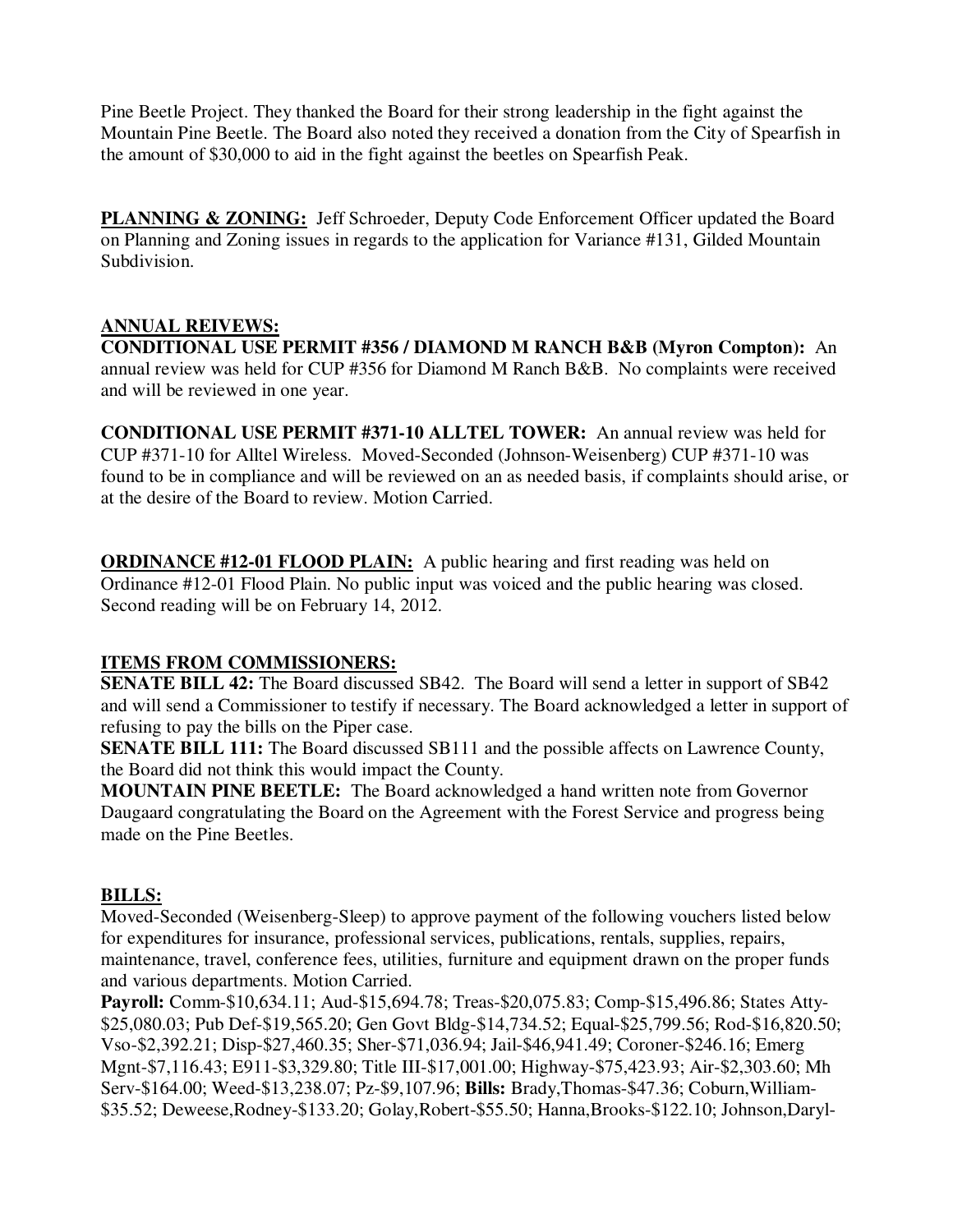\$88.80; Lantis,Travis-\$99.90; Mickelson,Craig-\$59.20; Mowell,Richard-\$8,610.00; O'dea,Marty- \$59.20; Outka,Bruce-\$26.63; Rath,Michael-\$122.10; Symonds,Carmen-\$110.80; Tysdal,Richard- \$71.04; A&B Business,Inc Solutions-\$3,060.71; A&B Welding Supply-\$18.60; A&J Supply- \$206.55; A-Z Shredding-\$13.00; Abc Business Supply Corp-\$651.15; Alco Store-\$29.46; Amcon Distributing-\$175.90; American Family Life-\$3,494.36; At&T-\$6.99; At&T Mobility-\$87.59; BH Chemical Company-\$1,577.78; BH Counseling Service-\$200.00; BH Federal Credit Union- \$17,200.00; BH Land Analysis-\$540.00; BH Pioneer-\$605.23; BH Power-\$9,407.60; BH Regional Multiple-\$100.00; BH Security & Systems-\$209.95; Banks,Johnson,Kappelman & Beck-\$249.25; Behavior Mngt Systems-\$21,802.00; Bennett,Main & Gubbrud-\$79.70; Benson Technical Works- \$1,668.75; Binder,Tracy-\$357.20; Black Hills Auto Parts-\$19.98; Black Hills Pure-\$23.00; Black Hills Vision-\$10,000.00; Bob Barker Company-\$687.56; Butler Machinery Co-\$211.69; Butte Electric Coop-\$760.26; Carbon County Sheriff Dept-\$50.00; Carol Butzman Consulting-\$525.71; Central Parts-\$76.11; Century Business Products-\$697.36; Centurylink-\$1,386.58; City/County Alcohol &Drug-\$1,440.00; City Of Rapid City-\$180.00; Credit Collections Bureau-\$200.00; DWare-\$1,400.00; Dakota Equipment Rental-\$889.73; Dakota Graphics-\$250.00; Dakotacare- \$533.46; Deadwood Recreation Center-\$695.01; Delta Dental Of South Dakota-\$6,314.88; Dept Of The Treasury-\$98,526.69; Edm Publishers-\$98.78; Election Sys & Software-\$6,060.00; Et Sports- \$75.00; Extension Service-\$5,437.00; Fastenal-\$293.04; Federal Express Corp-\$17.13; First Interstate Bank-\$32.75; Fish,Veronica-\$20.40; Fleet Services-\$1,607.03; Fsh Communications- \$60.00; Gene's Lock Shop-\$22.50; Genpro Power Systems-\$1,603.48; Great Western Tire-\$12.50; Hartford-Priority Accounts-\$1,682.70; Havemeier,Leslie-\$57.60; Heisler Hardware-\$57.94; Hobart Sales & Service-\$1,653.28; Ibm Corporation-\$1,573.88; Knecht True Value-\$886.40; Knology- \$1,683.49; Koala Electric-\$705.42; LC Sheriff-\$337.92; LC Treasurer-\$9.00; Landmark Gsi- \$5,000.00; Lattice Incorporated-\$3.50; Lawson Products-\$385.84; Lead, City Of-\$44.15; Lead-Deadwood Regional Hospital-\$380.21; Lead-Deadwood Sanitary-\$45.00; Lee,James-\$15.00; Lewis & Clark-\$149.00; Lexisnexis Matthew Bender-\$83.89; Lexisnexis Risk Data Mgnt-\$75.00; Lueders-\$68.24; Lyle Signs-\$121.19; Mad Manz Pizza-\$79.58; Marco-\$25.86; Mattson,Barbara- \$22.20; Mcclure,Susan-\$350.00; Mcleod's Office Supply-\$157.30; Metric Motors-\$1,575.14; Meyer,Mary Anne Csr,Crr-\$25.00; Mg Oil Company-\$32,606.70; Microfilm Imaging Systems- \$755.00; Mid States Organized-\$150.00; Minnwest Bank Sioux Falls-\$171.03; Montana Dakota Utilities-\$1,190.44-Moore Medical-\$156.85; Motorola Solutions-\$35,790.85; NH Alcohol & Drug Services-\$10,000.00; National Assoc Legal Assistant-\$100.00; National Emergency-\$390.00; National Sheriff's Assoc-\$100.00; Ndwca-\$120.00; Nelson,Tonya-\$450.00; Neve's Uniforms- \$217.61; Northern Hills Casa-\$7,500.00; Northern Hills Rec Center-\$209.00; Office Of Child Support-\$879.70; Office Technology/Supply-\$521.23; Outdoor Motor Sports-\$1,725.00; Pennington Co Auditor-\$109.00; Pennington Co Jail-\$2,011.05; Pennington County Sts Attny- \$200.00; Pitney Bowes-\$180.00; Primero Insurance-\$40.00; Program Works-\$80.00; Quik Signs- \$69.60; Quill Corporation-\$486.20; RC Finance Office-\$1,225.00; RC Regional Hospital-\$984.96; Radio Shack/Kazco-\$2,614.65; Rapid Delivery-\$24.16; Redwood Toxicology Lab-\$280.00; Regional Behavioral Health-\$254.61; Regional Health-\$8.08; Regional Health Physicians-\$165.69; Reindl,Staci-\$1,283.90; Reliable-\$60.91; Rocket Lube-\$163.83; Rsinet/Thomas W Nichols- \$180.00; SD Assoc Of Weed &Pest Boards-\$365.00; SD Association Of County-\$195.00; SD Dept Of Labor Unemployment-\$315.41; SD Dept Of Transportation-\$100.00; SD Emergency Mngt Association-\$90.00; SD Municipal League-\$50.00; SD Public Assur Alliance-\$128,656.60; SD Retirement System-\$53,782.14; SD State Treasurer-\$731.63; Schilplin,Sara Psy-\$950.00; Sdrs Supplemental Retirement-\$2,628.00; Secretary Of State-\$30.00; Securus Technologies T-Netix- \$272.50; Servall Towel & Linen-\$514.38; Skinner & Winter Prof-\$229.60; Spearfish Auto Supply- \$455.05; Spearfish Husky-\$156.00; Spearfish Police Dept-\$17,263.21; Stretch's Glass & Mirror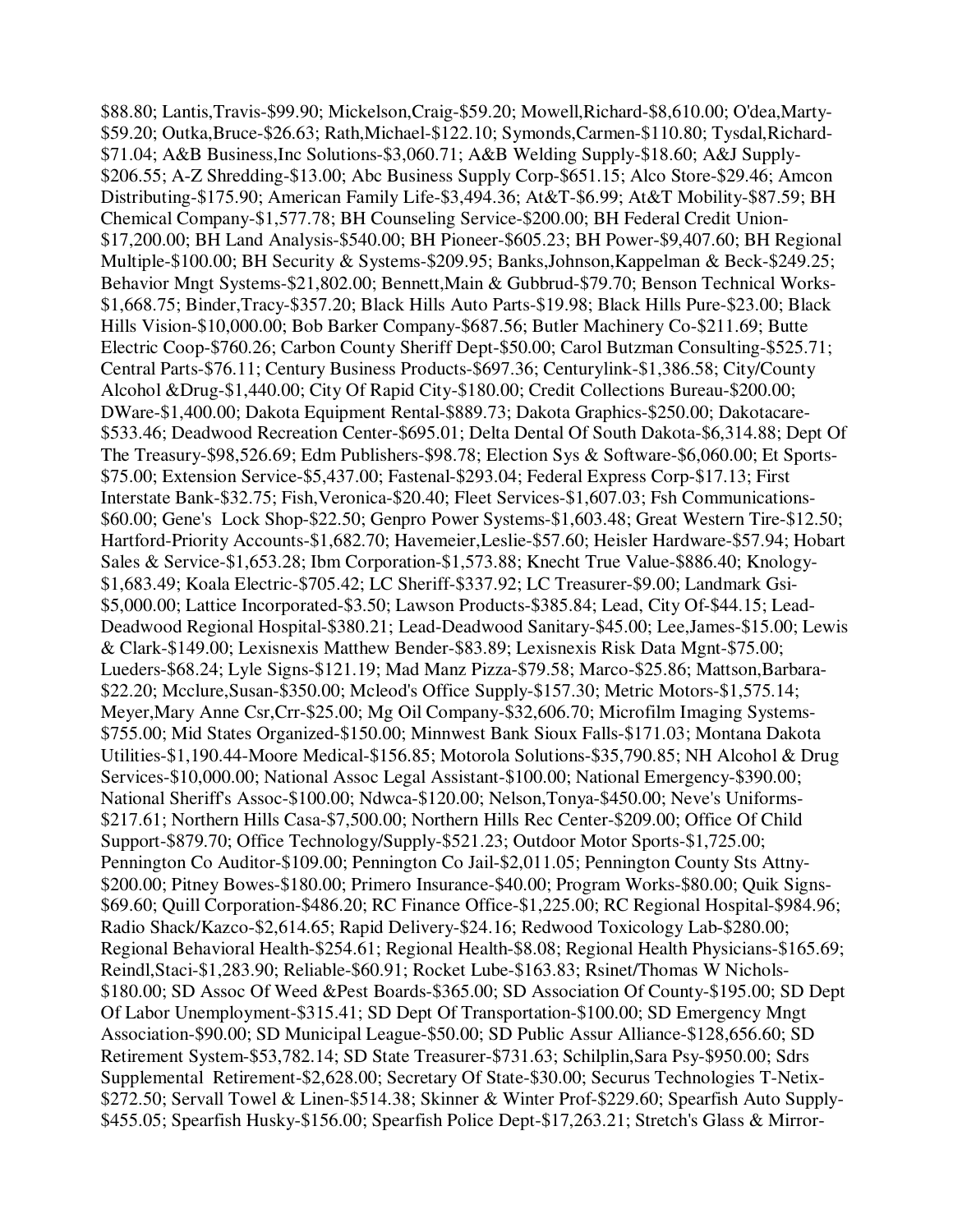\$90.40; T & W Appliance/Knothole-\$815.22; Teen Court-\$7,500.00; The Western Planner- \$210.00; Thompson Publishing Group-\$433.99; Thurman Law Office-\$179.86; Tigerdirect- \$139.01; Top Quality Glove-\$195.00; Trugreen Chemlawn-\$261.05; Twin City Hardware & Lumber-\$1,077.06; Verizon Wireless-\$96.69; Victims Of Violence-\$545.00; Waste Connections- \$614.91; Watertree-\$64.55; Wellmark Blue Cross-\$73,755.72; Wells Fargo Business Card- \$1,518.00; West Group-\$289.00; West River International-\$508.81; Western Communication- \$688.70; Western Sd Juvenile Serv-\$5,590.00; Western State Fire Protection-\$534.10; White Drug- \$3,716.63; White's Queen City Motors-\$871.18; Wilde & Hunt, Prof-\$1,763.60; Williams Standard Serv-\$199.24; Wolff's Plumbing & Heating-\$95.67; Yankton County-\$103.75; **Witness & Juror:**  Watts,J-\$20.36; Awbrey,J-\$61.10; Edstrom,R-\$61.84; Hall,N-\$62.58; Lee,J-\$62.58; Phinney,P- \$61.10; Timm,P-\$50.74; Wilson,A-\$63.32; Wright,J-\$61.10; Zvorak,A-\$62.58; Ahola,S-\$61.10; Alan,C-\$21.10; Albright,P-\$22.58; Auer,C-\$63.32; Baker,K-\$28.50; Ballert,P-\$52.96; Barrett,F- \$22.58; Clauser,V-\$62.58; Cudmore,T-\$53.70; Driscoll,D-\$20.36; Erion,J-\$21.10; Foskett,L- \$22.58; Greear,K-\$23.32; Haar,J-\$58.88; Hunter,J-\$12.22; Jones,M-\$21.10; Keehn,T-\$12.22; Koppinger,L-\$21.10; Larson,R-\$11.48; Ludens,S-\$60.36; Maier,D-\$21.10; Miller,T-\$61.10; Pengra,D-\$51.48; Rachetto,C-\$12.22; Rang,C-\$19.62; Rehorst,J-\$21.10; Sandidge,S-\$21.10; Schmidt,K-\$21.84; Seamands,J-\$21.10; Sherck,A-\$22.58; Simmons,L-\$21.10; Tollefsrud,D- \$64.80; Daum,C-\$22.22; Davidson,C-\$32.58; Derek,C-\$38.50; Ellis,S-\$40.20; Griffin,H-\$22.22; Huff,N-\$31.10; Jensen,T-\$31.10; Kappen,B-\$28.88; Kaufmann,C-\$42.20; Knoepfle,D-\$22.22; Mulvehill,S-\$39.98; Seiber,T-\$31.10; Symonds,S-\$38.50

**ADJOURN:** 11:14 a.m. Moved-Seconded (Weisenberg-Sleep) there being no further business the meeting was adjourned. Motion Carried.

 $\overline{\phantom{a}}$  , and the contract of the contract of the contract of the contract of the contract of the contract of the contract of the contract of the contract of the contract of the contract of the contract of the contrac

Date Approved

 $\overline{\phantom{a}}$  , and the contract of the contract of the contract of the contract of the contract of the contract of the contract of the contract of the contract of the contract of the contract of the contract of the contrac BOB EWING, Chairman

ATTEST:

Connie Atkinson, Auditor

\_\_\_\_\_\_\_\_\_\_\_\_\_\_\_\_\_\_\_\_\_\_\_\_\_\_\_\_\_\_\_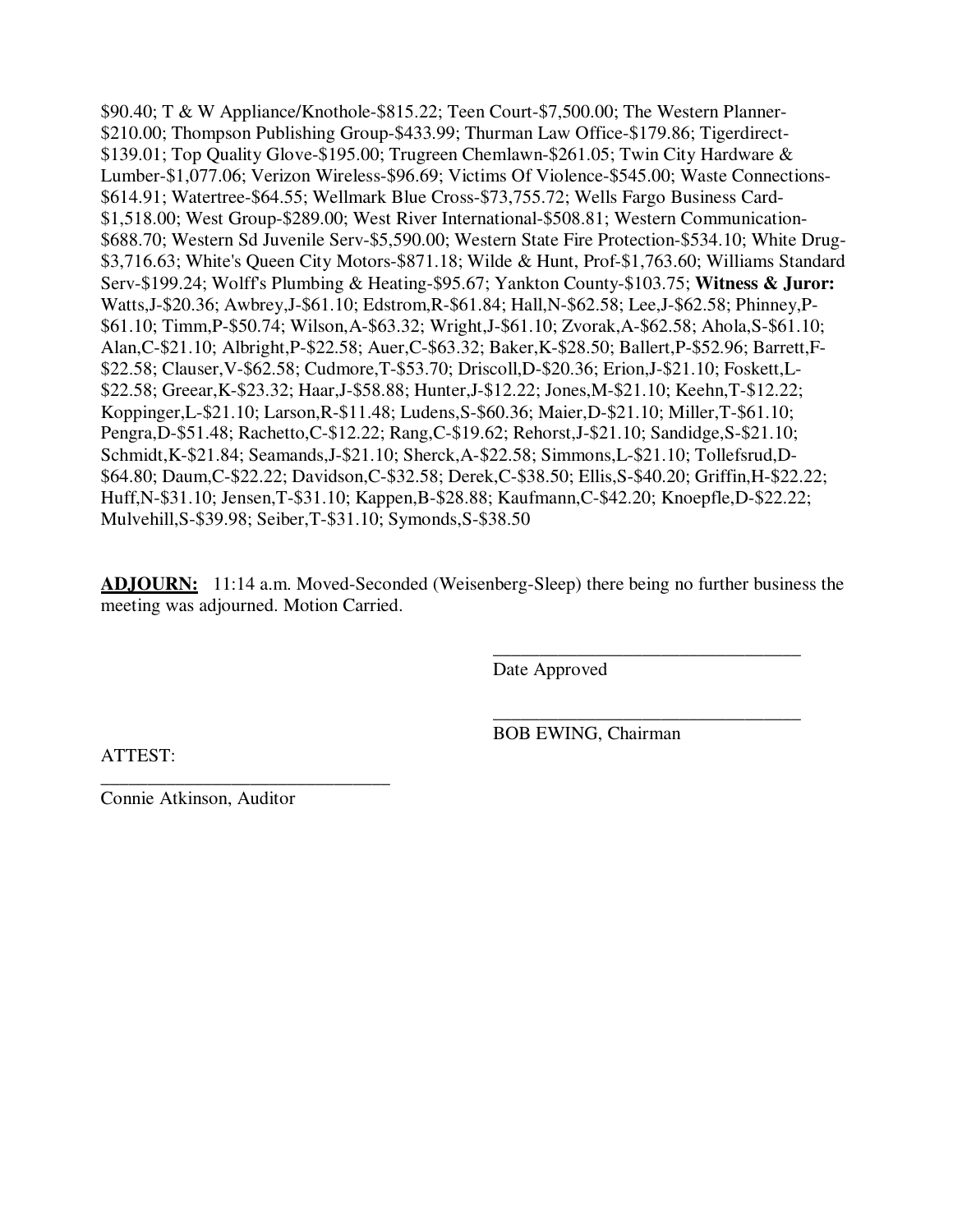## **LAWRENCE COUNTY COMMISSIONERS MEETING – February 14, 2012**

Robert Ewing called the regular meeting of the Lawrence County Commissioners to order and the Pledge of Allegiance was conducted at 8:00 a.m. on February 14, 2012 in the Administrative Annex Building of the Lawrence County Courthouse located at 90 Sherman Street, Deadwood, SD with Commissioners Daryl Johnson, Richard Sleep, and Terry Weisenberg present. Brandon Flanagan was absent.

All motions were passed by unanimous vote, by all members present, unless stated otherwise.

**AGENDA:** Moved-Seconded (Johnson-Weisenberg) to approve the agenda as amended. Motion Carried.

**MINUTES:** Moved-Seconded (Weisenberg-Sleep) to approve the minutes of January 24, 2012 County Commission meeting. Motion Carried.

### **PERSONNEL:**

#### **INVASIVE SPECIES MANAGEMENT / FIRE WISE / MOUNTAIN PINE BEETLE**:

Moved-Seconded (Johnson-Ewing) To approve and authorize the hiring of the following individuals as Tree Markers/Administrators: Gregory R. Mead, Quillan J. McNeese, Laura E. Gehner, Janel M. Blotz, Brandon L. Ludens, John A. Grant at a base rate of \$12.10 effective January 30, 2012. Keith A. Iverson at a base rate of \$12.10 effective February 8, 2012, Brian W. Peterson at a base rate of \$12.10 effective February 6, 2012. Adam Rydquist at a base rate of \$12.10 effective February 15, 2012. Zach Gibson, Scott Trimble at a base rate of \$12.10 effective February 16, 2012; and the following Tree Feller's Effective 2/08/2012: Adam Altergott, Justin Baker, Steve Baker, Brandon Clifford, Collins Clifford, Ryan Corman, Mike Cole, Wes Crider, Brandon Fisher, John Lauer, Justin Lickfelt, Nate Minkler, Jared Nelson, Matt Rayes, Patrick Romportl, Gregory Schoon, Nick Schultz, Tyler Tetrault, Casey Davis, Jeremy Ferguson, Matt James, Aaron Alpe. Effective 02/09/2012 Erik Lehman. Effective 02/16/2012 Jazz Beyuka, John Fluekinger, David Frey, Adam Humbach, Russ Linneman, Dave Rentsch, Pat Rentsch, Marcus Swan, Dan Bagley, Roy Boots. Motion Carried.

**HIGHWAY:** The Board will conduct interviews for the Highway Superintendent on February 23, 2012.

#### **SHERIFF:**

Moved-Seconded (Weisenberg-Sleep) to approve Justin Colvin as a part-time Corrections Officer I G3 at the base rate of \$14.85 an hour, upon the completion of 40 hrs of training at the base rate of \$9.51 an hour, effective 02/06/2012. Motion Carried.

**VOLUNTEER SEARCH & RESCUE MEMBERS:** Moved-Seconded (Weisenberg-Johnson) to approve Todd James, Rob Leonard and Jeff Schroeder as Volunteer Search & Rescue Members for insurance purposes. Motion Carried.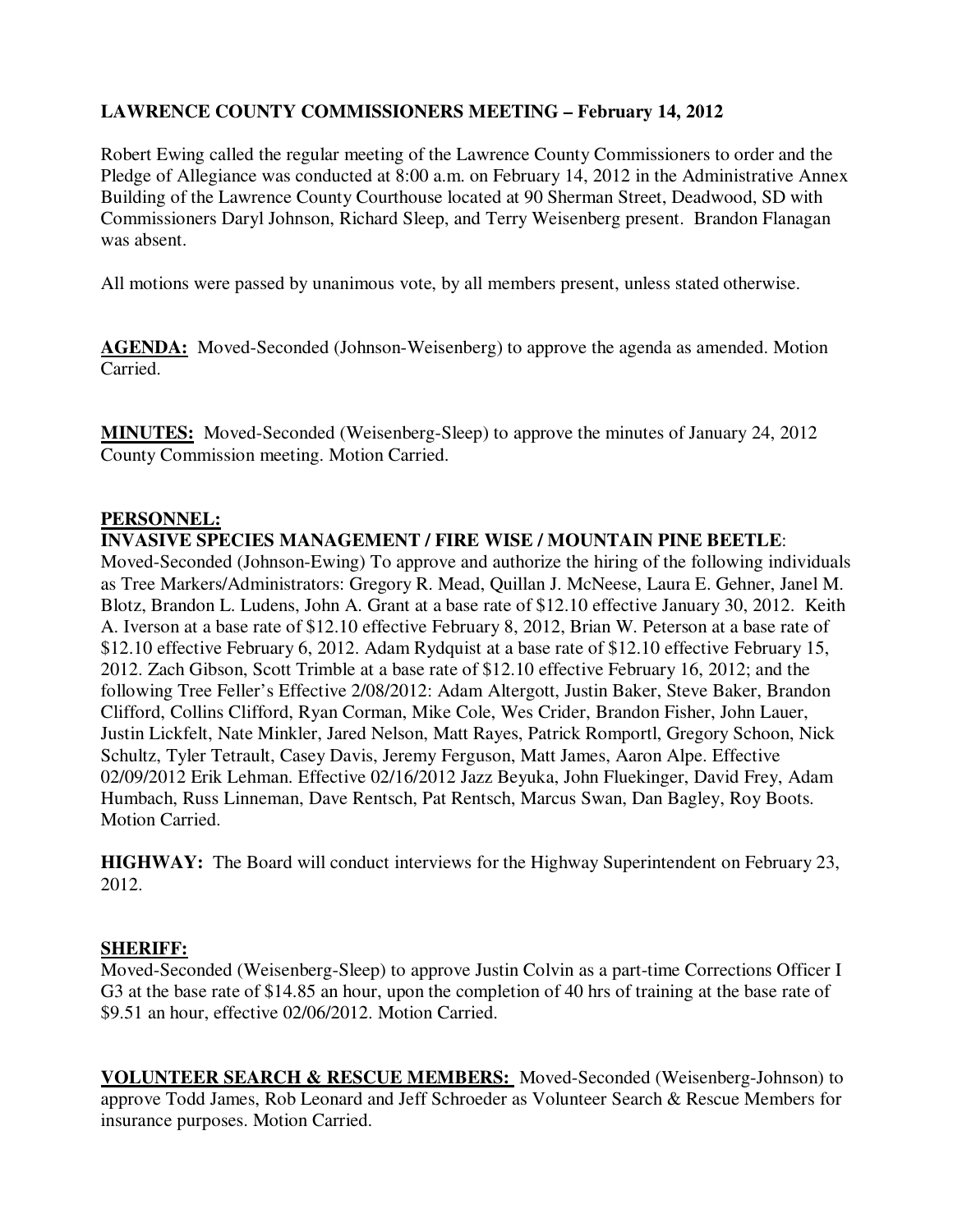**BOARD APPOINTMENTS:** Moved-Seconded (Sleep-Ewing) To appoint Debra Stewart to the Lawrence County Housing Board for a term to expire 12-31-2016. Motion Carried.

**AUDITOR'S ACCOUNT WITH TREASURER REPORT:** Moved-Seconded (Johnson-Weisenberg) to accept the Auditor's Account with the County Treasurer. Motion Carried. As of January 31, 2012 showed the following: Total amount of actual cash-\$1,250.00; Total amount of Checks and drafts in Treasurer's possession not exceeding three days (check deposit in transit)- \$36,373.73; Total amount of cash in transit in Treasurer's possession (cash deposit in transit)- \$2,296.43; petty Cash-\$1,860.00; Total amount of deposits in bank include: CD's-\$5,250,000; Savings \$3,659,278.41, Money Market \$530,013.13; Bank Balance-\$4,134,239.92; Total \$13,615,311.62.

**COUNTY COMMISSION REPRESENTATION:** Per SDCL 7-8-10, the Board of County Commissioners, at its regular meeting in February of each year ending in the numeral "2" (following the federal decennial census) has to declare representation by either Districting election system or At-Large election system. The present system of At-Large representation has been in effect since 1973.

Moved-Seconded (Johnson-Weisenberg) to continue the present system of "At-Large Representation" election of the Lawrence County Commissioners. Motion Carried.

**SEVERANCE TAX FUND:** Moved-Seconded (Weisenberg-Johnson) to approve and authorize the Chairman to send a letter to the Governor requesting approval to spend all the Mineral Severance Tax Funds for the Mountain Pine Beetle Project. Motion Carried. Aye-Johnson, Weisenberg and Ewing. Nay-Sleep. Sleep stated he would support a letter requesting permission to only spend the interest and would like to keep the base amount in tact. The Board was in agreement that the interest should be spent first and the base as a last source. Moved-Seconded (Sleep-Johnson) to direct Commissioner Weisenberg to personally deliver the letter. Motion Carried.

**ARTEMIS HOUSE:** Moved-Seconded (Johnson-Weisenberg) to approve and authorize the Chairman to send a letter of support to the Artemis House. Motion Carried.

**TREASURER TRUST AGREEMENT:** Moved-Seconded (Sleep-Johnson) to approve and authorize the Chairman to sign the Agreement for Delay in Taking Action to Take Treasurer's Deed and Accept Partial Payment of Taxes with Howard Peterson. Motion Carried.

**REPORT ON INVESTMENTS:** Deb Tridle, Treasurer presented a report on the County Investments.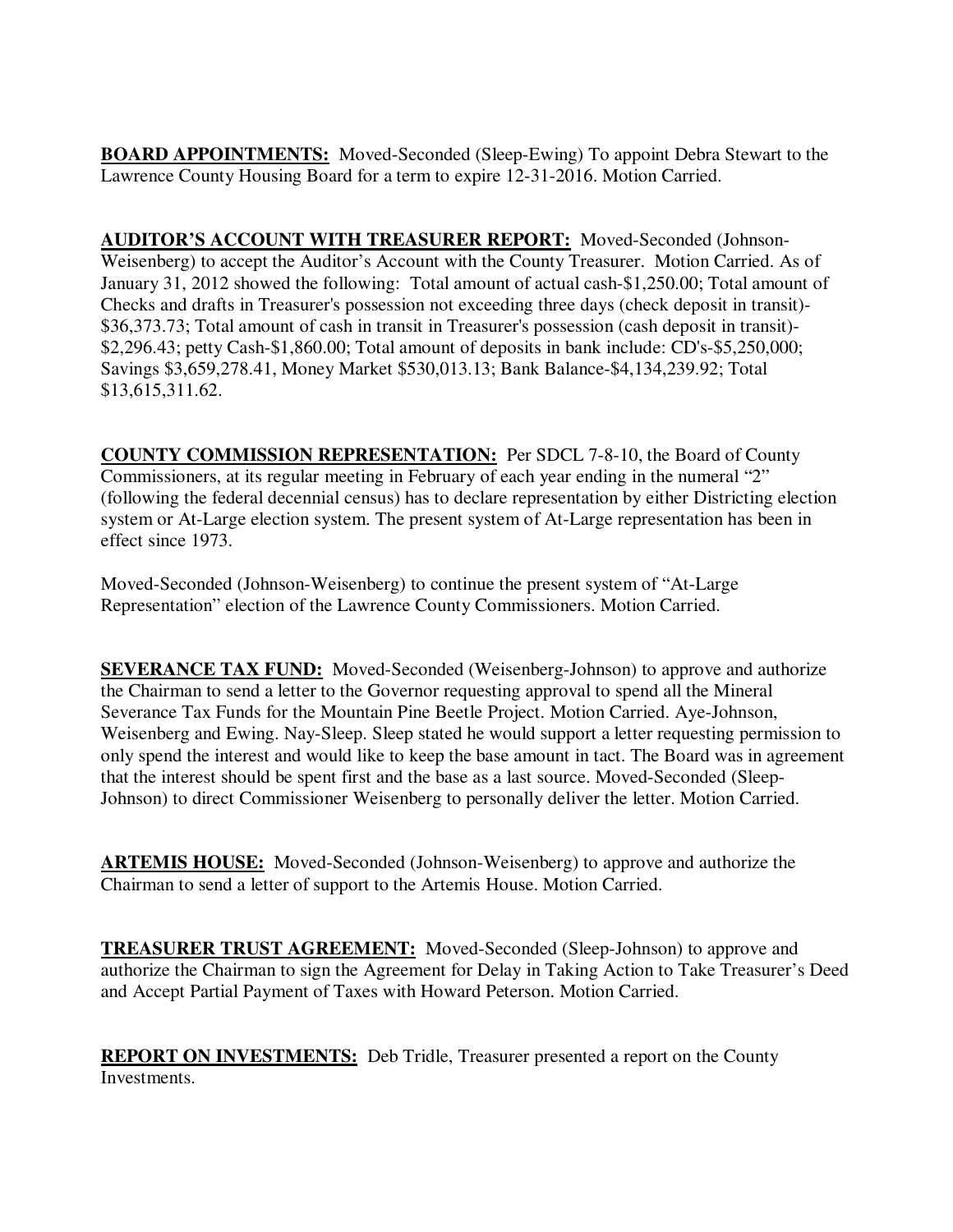### **ABATEMENTS:**

**SONYA CONACHEN:** Moved-Seconded (Johnson-Weisenberg) To approve the abatement for Sonya Conachen on a 1979 Sharol Mobile Home VIN#7328 Parcel #60089 because a moving permit and advance tax was paid for 2012. Motion Carried.

**CLINT DUPEL:** Moved-Seconded (Johnson-Weisenberg) To approve the abatement for Clint Dupel on a 2000 Patriot Mobile Home VIN#PAT467041N Parcel#60085 because a moving permit and advance tax was paid for 2012. Motion Carried.

**PEARL BURDICK:** Moved-Seconded (Weisenberg-Sleep) To follow the recommendation of the Director of Equalization and the City of Spearfish and approve the abatement for Pearl Burdick on Parcel #32740-00400-004-00 because the proper exemption was not applied. Motion Carried.

**MASONIC CEMETERY ASSOCIATION:** Moved-Seconded (Johnson-Ewing) To follow the recommendation of the Director of Equalization and approve the abatement for the Masonic Cemetery Association on Parcel #31180-00100-120-10. Motion Carried.

**SEARCH & RESCUE:** Mike Stahl was present to report on the Lawrence County Search and Rescue Activities.

## **HIGHWAY BUSINESS:**

**APPROACH PERMIT: COLIN THOMPSON:** Moved-Seconded (Johnson-Sleep) to approve and authorize the Chairman to sign the Approach Permit for Colin Thompson to construct an approach to the North side of Whitewood Valley located approximately  $(.35)$  three & half tenths to east of Highway 34. Motion Carried.

**MOTOR GRADER BIDS:** Scott Gullickson from Butler Caterpillar was present to discuss the Mellette County Bid and the Caterpillar motor graders. Wade Iszler and Dana Brentlinger from John Deere were present to discuss John Deere Motor Graders and the Mellette and Aurora County Bids. Dick Birk expressed concerns on the John Deere Motor Grader bids and the fact that they would be used machines. Birk stated he was not comfortable with the Aurora County Bid. Birk stated he was confident with the Caterpillar motor graders and what equipment he would be receiving and recommended purchasing six motor graders off of the Mellette County Bid per SDCL 5-18-18. Johnson asked what equipment would hold its retail value longer. Wade Iszler stated in the past Cat has kept its value better but the trend is changing. Gullickson presented data showing the value of the Cat machines resale value was higher. Maintenance and service time was discussed with the representatives.

Moved-Seconded (Weisenberg-Johnson) Based on pricing, resale value, and service to follow the recommendation of Dick Birk and purchase 6 (six) 2012 or newer 140M2 Butler Caterpillar motor graders off of the Mellette County Bid. Motion Carried.

**RECESS:** 9:30 a.m. Moved-Seconded (Johnson-Sleep) to recess the County Commission Meeting. Motion Carried. 9:37 a.m. The Chairman called the meeting back to order.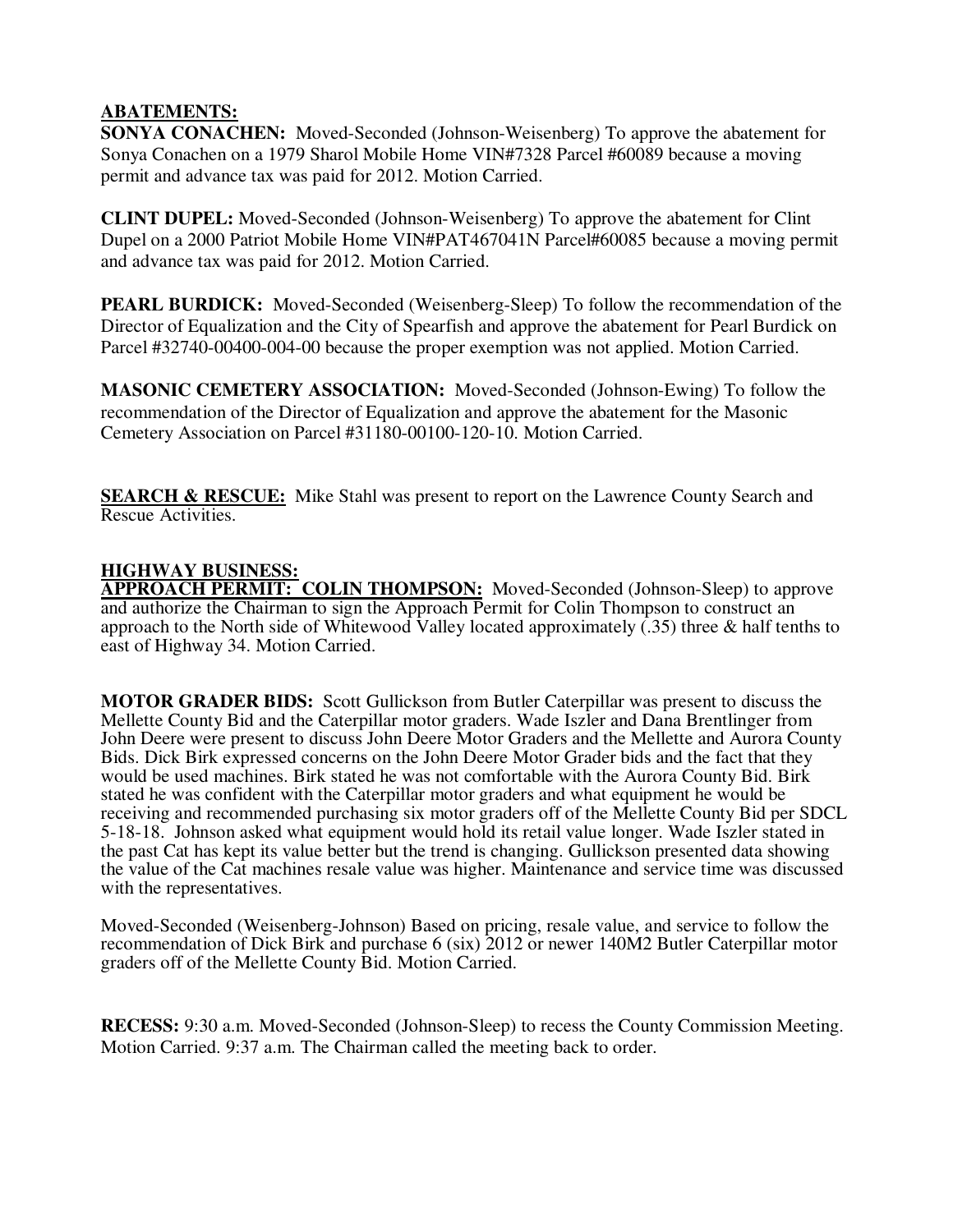**CROOK CITY CEMETARY:** Janine Guern and Vernon Davis were present to discuss the adverse possession (pursuant to SDCL Ch 7-26) for the Crook City Cemetery. Davis and Guern presented a handout and pictures of the Crook City Cemetery and the condition of the tombstones. Davis asked the Board if Outka could research the adverse possession of the Crook City Cemetery. Ewing stated he will discuss the issue with the landowner.

### **AIRPORT:**

**BID OPENING AIP PROJECT – TAXIWAY PROJECT:** The following bids were received to extend the box culvert on False Bottom Creek, construct parallel taxiway from existing apron to runway 13 turnaround: Hills Materials Company - \$3,310,818.32 & Johner & Sons EKE - \$3,329,972.45. Moved-Seconded (Johnson-Weisenberg) to table the bids until February 28<sup>th</sup> to allow time to review. Motion Carried.

**BID OPENING HANGAR RELOCATION:** The following bids were received for the hangar relocation: Donovan Construction - \$146,319.00; Complete Concrete Inc. - \$104,945.29; Leska Inc. - \$101,599.20; Ainsworth Benning - \$145,218.20. Moved-Seconded (Johnson-Weisenberg) to table the bids until February 28th to allow time to review. Motion Carried.

**HANGAR/CONSTRUCTION ISSUES:** Rod Senn, KLJ was present to discuss and update the Board on the hangar and construction issues.

**MOUNTAIN PINE BEETLE / STATE COST SHARE PROGRAM:** Greg Josten, SD Division of Forestry was present to discuss the State Cost Share Program for Mountain Pine Beetles.

**MOUNTAIN PINE BEETLE:** Dave Heck was present to update the Board on the Mountain Pine Beetle Project. Heck reviewed the total cost to date showing Spearfish Peak was \$97,073.50 of which the City of Spearfish donated \$30,000 and this stage of the project is completed. Spearfish Canyon donations \$143,750, cost to date \$58,616.60 and the estimated cost remaining after donations is \$745,000. Limestone donations \$50,000 from Neiman with \$50,000 in-kind services, cost to date spent \$0 and the estimated cost remaining after donations is \$298,000. All costs represent only tree felling and does not include any other expenses covered by Lawrence County to recon, survey, administer, and purchase and use of equipment.

**MOUNTAIN PINE BEETLE FUNDING:** Moved-Seconded (Weisenberg-Johnson) to set a supplemental budget hearing for February  $28<sup>th</sup>$  for the Fire Protection Fund to spend all reserves in the Fire Protection Fund for the Mountain Pine Beetle Project. Motion Carried.

Moved-Seconded (Weisenberg-Johnson) to do a contingency transfer from Commissioners Contingency Fund to the Mountain Pine Beetle Project. Aye-Weisenberg. Nay-Johnson, Sleep and Ewing. Motion Failed. Ewing stated he was uncomfortable spending the contingency fund this early in the year.

**DONATIONS:** Ron Waterland, Wharf Resources presented a donation to the County for \$20,000 to help fight the Mountain Pine Beetle. The Board thanked Wharf for the donation and support in the Community.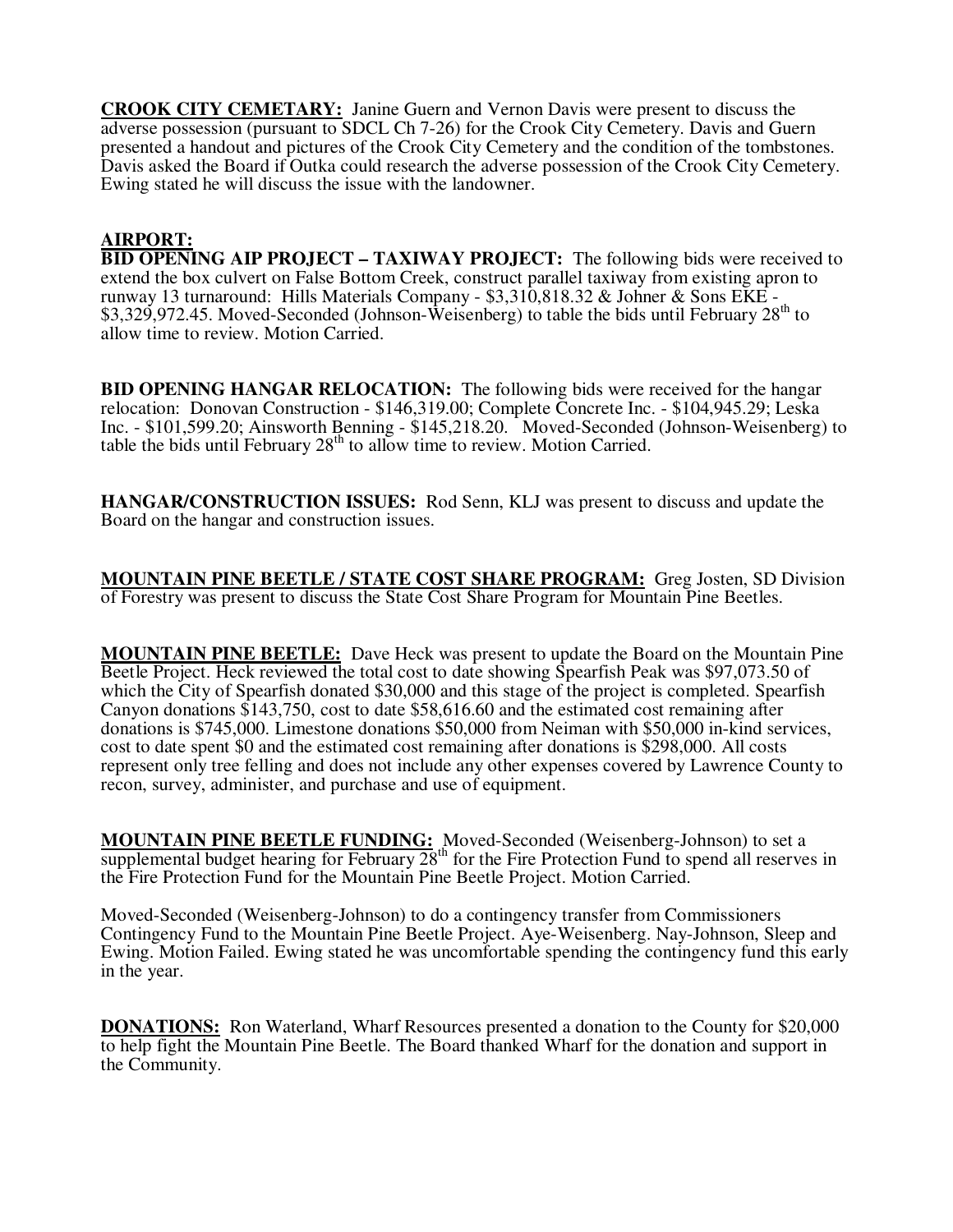**ADDENDUM TO PARTICIPATING AGREEMENT:** Moved-Seconded (Johnson-Weisenberg) to approve and authorize the Chairman to sign the Modification #1 to the Participating Agreement #12-PA-11020308-007 with the Forest Service. Motion Carried.

**BLM AGREEMENT:** Moved-Seconded (Johnson-Ewing) to approve and accept the MOU with the Bureau of Land Management for Mountain Pine Beetle for the limit of \$8,000 according to the Statement of Work. Motion Carried.

**SUPPLEMENTAL BUDGET:** A public hearing was held on a for a supplemental budget for GENERAL FUND / County MPB - \$100,000; Spearfish Canyon MPB - \$32,500; TITLE III FUND / Title III Expenditures - \$34,287.11; No public input was voiced and the hearing was closed. Moved-Seconded (Johnson-Ewing) to approve and authorize the Chairman to sign the following Resolution #2012-07 and to establish the budgets. Motion Carried.

RESOLUTION #12-07 TO ADOPT A SUPPLEMENTAL BUDGET: WHEREAS, the County Budget for Lawrence County, South Dakota, for the fiscal year 2011, failed to provide sufficient revenue to enable the County to conduct the indispensable functions of Government, and WHEREAS, the Board of County Commissioners of said County deems it necessary to make a Supplementary Budget, providing for appropriation in the amounts set out below. NOW, THEREFORE, BE IT RESOLVED THAT SAID BOARD, make, approve and adopt a Supplemental Budget for Lawrence County, South Dakota, for the year 2012, and that in said budget there will be and is hereby appropriated the following sum of money, to-wit GENERAL FUND / County MPB - \$100,000; Spearfish Canyon MPB - \$32,500; TITLE III FUND / Title III Expenditures - \$34,287.11. The funds for the above amounts are to be provided from unappropriated cash balances and estimated revenue in the designated Fund. Be it further RESOLVED that a hearing was held on the  $14<sup>th</sup>$  day of February, 2012 at the hour of 10:30 a.m. in the Commissioners' Room in the Administrative Office Building at 90 Sherman Street, Deadwood, Lawrence County, South Dakota, and that said Notice of Hearing was posted according to law, SDCL 7-21-22. IN WITNESS WHEREOF, we have hereunto set our hands and official seal of Lawrence County, this 14<sup>th</sup> day of February, 2012. Robert Ewing, Chairman. Attest: Connie Atkinson, Auditor.

**PLANNING & ZONING:** Jeff Schroeder, Deputy Code Enforcement Officer updated the Board on Planning and Zoning issues.

**ORDINANCE #12-01 FLOOD PLAIN:** Second Reading was held on Ordinance #12-01 Flood Plain. Moved-Seconded (Weisenberg-Ewing) to follow Planning and Zoning recommendation and adopt Lawrence County Ordinance #12-01 Flood Plain. Motion Carried.

## **BILLS:**

Moved-Seconded (Weisenberg-Sleep) to approve payment of the following payroll and vouchers listed below for expenditures for insurance, professional services, publications, rentals, supplies, repairs, maintenance, travel, conference fees, utilities, furniture and equipment drawn on the proper funds and various departments. Motion Carried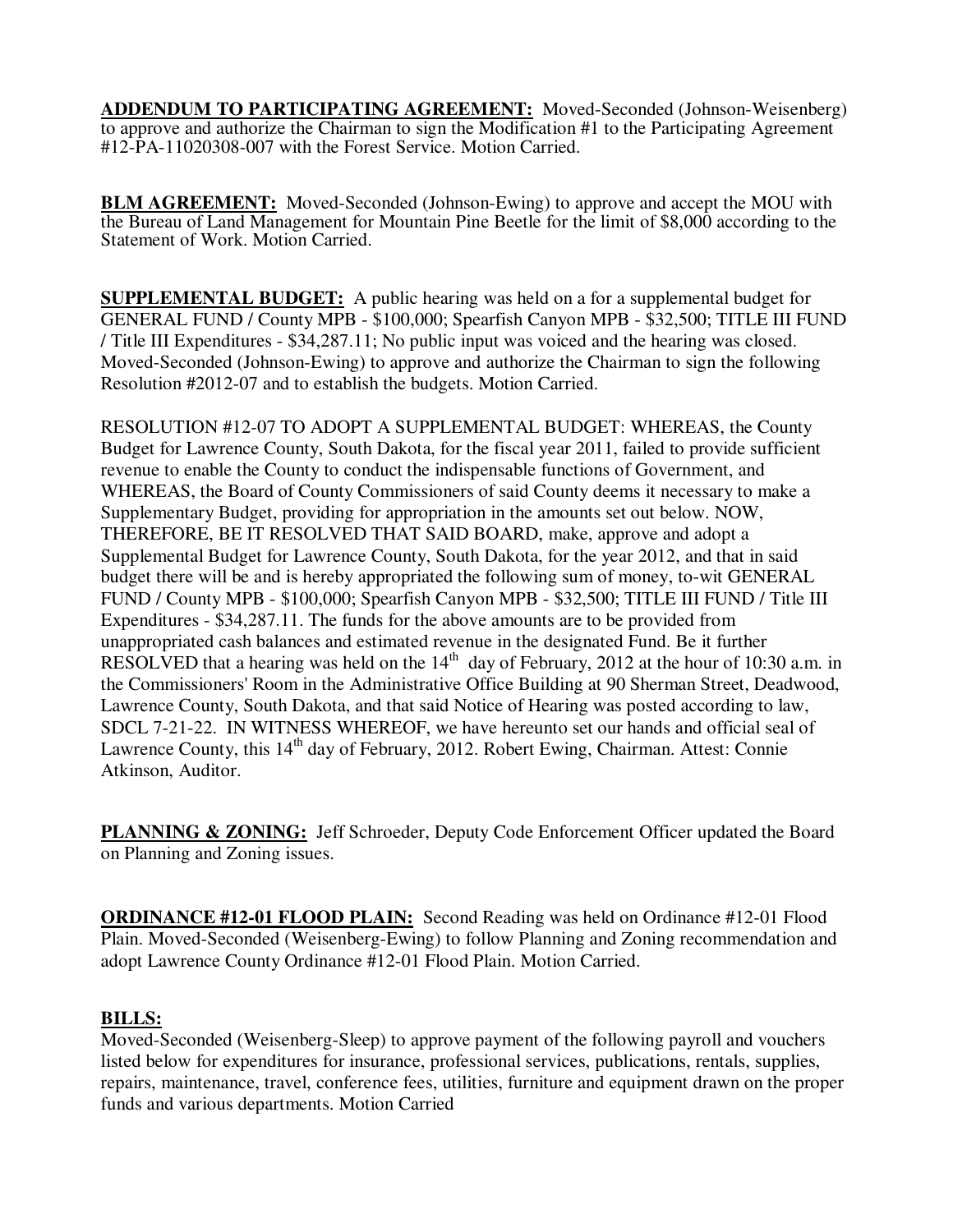**Payroll:** Comm-\$5,566.58; Aud-\$7,977.35; Treas-\$10,190.43; Comp-\$7,841.83; States Atty- \$12,677.39; PD-\$9,884.66; Gen Govt Bldg-\$7,432.89; EQ-\$13,229.64; ROD-\$8,509.87; VSO- \$1,208.31; Disp-\$13,609.86; Sher-\$35,833.45; Jail-\$22,487.61; Coroner-\$23.08; Emerg Man- \$3,646.32; E911-\$1,687.40; Title III-\$20,626.81; Highway-\$38,967.44; Air-\$1,148.54; Weed- \$5,039.83; PZ-\$4,527.21; Spfsh Peak MPB-\$46,360.44; **Bills:** Gould, Gary L.-\$40.27; Larson, P. Rene'-\$52.00; Mowell, Richard E.-\$8,472.00; Grone, Joe-\$31.10; Thomson, Paul L.-\$71.68; A&B Business,Inc Solutions-\$1,191.12; A&B Welding Supply Inc-\$19.22; A&J Supply-\$369.69; A-Z Shredding Inc-\$16.20; Abc Business Supply Corp-\$1,179.78; Adams, Thomas E.-\$768.75; Alco Store #262 Inc-\$35.96; At&T Mobility-\$877.64; At&T Subpoena Center-\$40.00; B H Chemical Company Inc-\$1,323.91; B H Federal Credit Union-\$8,600.00; B H Land Analysis-\$810.00; B H Pest Control-\$95.00 ;B H Pioneer Inc-\$1,060.06; B H Power (Rapid)-\$9,688.80; Ball, Megan- \$50.00; Biegler, Greg-\$60.00 Binder, Tracy-\$100.20; Bob Barker Company, Inc.-\$963.42; Bomgaars Supply Inc-\$31.98; Butler Machinery Co. Inc-\$717.86; Butte Electric Coop Inc-\$847.02; Butte-Lawrence Co. Fair-\$10,000.00; C&B Aviation, Llc-\$210.00; Campbell Co Sheriffs Off- \$50.00; Carol Butzman Consulting,Llc-\$689.98, Cedar Shore-\$194.00; Central Parts-\$50.64; Century Business Products Inc-\$62.74; Centurylink-\$1,386.43; Chemical Sanitizing Sys Ltdinc- \$96.34; Christensen Law Office-\$1,163.75; City Of Rapid City-\$60.00; Cody, Denise-\$15.00; Collison, Jeanne-\$30.00; Credit Collections Bureau-\$100.00; Crop Production Services-\$12,771.50; Dakota Equipment Rental-\$287.34; Dakota Graphics-\$63.00; Dakotacare-\$533.46; Datapro Solutions Inc-\$4,102.00; Deadwood Carnegie Library-\$91,801.00; Deadwood, City Of-\$959.29; Dept Of Hlth Lab Services-\$35.00; Dept Of The Treasury-\$65,899.52; Dietrich, Donna K.-\$512.78; Eke Inc-\$35,000.80; Et Sports-\$4,499.60; Fastenal-\$702.85; Federal Express Corp.-\$156.77; First Western Ins Deadwood-\$2,990.00; Fish, Veronica-\$633.20; Fsh Communications-\$60.00; Glaxosmithkline Pharmaceutical-\$377.50; Grace Balloch Mem Library-\$230,421.00; Great Western Tire Inc-\$17.95; Hall County Court, Dist Nine-\$2.00; Hamann, Chris-\$400.00; Havemeier, Leslie-\$106.40; Heartland Paper Co Inc-\$439.80; Heisler Hardware Inc-\$54.97; Holiday Inn City Centre Sf-\$46.50; Horn & Koletzky-\$194.60; K Mart Pharmacy-\$240.01; Kadrmas, Lee And Jackson Inc-\$46,922.94; Kimball-Midwest Co. Inc-\$201.62; Kittelson, Joan-\$15.00, Knecht True Value Inc-\$62.45; Knology Inc-\$59.12; Kosel, Joseph M-\$6,680.43; L C Emerg Mgnt-Petty Cash- \$17.32; L C Treasurer-\$28.00; Labcorp Of America Holdings-\$25.00; Lattice Incorporated-\$12.82; Lead, City Of- \$108,793.95; Lead-Deadwood Reg Hospital-\$5,225.00; Lead-Deadwood Reg Med Clinic-\$69.41; Lead-Deadwood Regional Hospita-\$515.14; Lead-Deadwood Sanitary-\$442.92; Lee, James-\$15.00; Lewis & Clark Bhs-\$149.00; Lexisnexis Risk Data Mgnt Inc-\$75.00; Lueders- \$60.27; Mack's Auto Body Llc Corp-\$598.37; Marco Inc-\$25.86; Mcarthur, Janet-\$50.00; Mcclure, Susan-\$350.00; Mcgas Propane Llc-\$796.40; Metric Motors-\$297.87; Mg Oil Company- \$22,028.24; Microfilm Imaging Systems Inc-\$755.00; Midwest Alarm Co-\$84.00; Mikelson, Gary E.-\$45.00; Minnwest Bank Sioux Falls-\$171.03; Montana Dakota Utilities-\$8,128.78; Moss, William Psy. D.-\$650.00; N H Training Center Inc-\$1,250.00; National Forest Counties &-\$154.62; Neve's Uniforms Inc-\$182.40; Occupational Health Network In-\$30.00; Office Of Child Support- \$439.85; Outdoor Motor Sports-\$12.95; Pennington Co Auditor-\$198.00; Pennington County Sheriff-\$2,251.25; Pennington County Sts Attny-\$200.00; Pollard, Jerry-\$45.00; Program Works- \$80.00; R C Regional Hospital Inc-\$2,823.65; Rabe Elevator-\$63.10; Rachetto, Jerry C-\$287.00; Radio Shack/Kazco Inc-\$4,388.92; Rasmussen Mechanical Serv Inc-\$9,270.00; Regional Behavioral Health Ctr-\$305.91; Regional Health Physicians-\$407.27; Reindl, Staci-\$2,029.36; Reliable Inc-\$47.99; Rocket Lube-\$140.09; S D Assoc Of County Commission-\$8,014.00; S D Continuing Legal Education-\$950.00; S D Dept Of Transportation-\$6,181.53; S D State Treasurer- \$14,536.47; Sanitation Products Inc-\$2,643.97; Scott J Odenbach, Pc-\$410.00; Sdrs Supplemental Retirement-\$1,314.00; Securus Technologies T-Netix-\$807.50; Servall Towel & Linen,Inc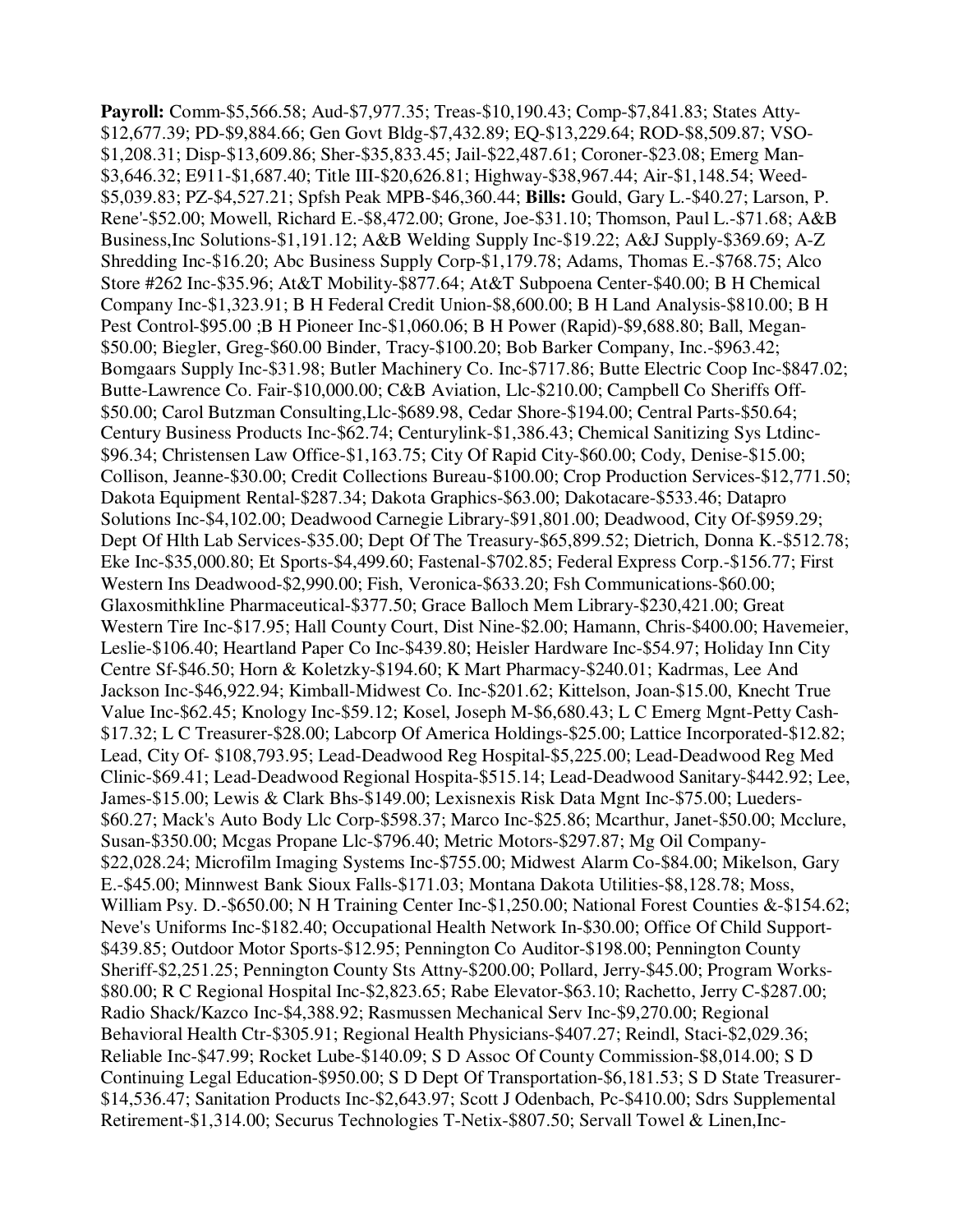\$907.10; Skinner & Winter Prof Llc-\$148.79; Southside Oil Co-\$81.43; Spearfish Ambulance Service In-\$5,225.00; Spearfish Auto Supply Inc-\$1,627.29; Spearfish Husky-\$22.50; Spearfish Police Dept-\$7,243.76; Spearfish Senior Citizens-\$2,000.00; State Radio Communication- \$5,280.00; Sturdevant's Auto Parts-\$275.90; Subway-\$58.45; Sunshine Inc-\$380.00; Swanda, Karen-\$60.00; Tigerdirect Inc-\$842.77; Top Quality Glove-\$130.00; Twin City Hardware & Lumber In-\$1,416.32; Twin City Senior Citizens-\$2,000.00; Usd School Of Law-\$123.02; Verizon Wireless Inc-\$96.69; Waste Connections, Inc.-\$614.91; Watertree Inc-\$37.95; Waytek, Inc.- \$2,695.76; Wells Fargo Business Card-\$2,433.85; West Group-\$155.50; West River International Inc-\$1,110.64; West Tire And Alignment-\$164.00; Western Communication Inc-\$702.50; Western Sd Juvenile Serv-\$3,280.78; Whitewood Senior Citizens-\$1,000.00; Wright Express Fsc-\$1,545.03; Alan, Carstin-\$61.10; Driscoll, Dennis-\$60.36; Foskett, Lacy-\$62.58; Greear, Kerry-\$63.32; Jones, Misty-\$61.10; Koppinger, Lindsey-\$61.10; Rachetto, Crystal-\$52.22; Rang, Curtis-\$59.62; Sandidge, Shanna-\$61.10; Seamands, Jessica-\$61.10; Abbas, Leon-\$21.85; Baucom, Bradford- \$20.74; Crandall, Jessica-\$21.85; Deweese, Rachel-\$31.84; Kendall, Ashley-\$31.84; Leveque, Ericka-\$31.84; Rice, Tiffany-\$29.99; Sapp, Dustin-\$31.84; Waisanen, Dan-\$20.00; Yellow, Phyllis-\$49.60; Zopp, Cameron-\$28.14; Zopp, Donna-\$36.28; Ashton, Sandra-\$22.22; Bender, Majorie-\$32.21; Blair, Connie-\$22.22; Brammeier, Billie-\$32.21; Brown, Betsy-\$32.58; Hogan, Shay-\$31.10; Jones, Darwin-\$57.00; Merrill, Dean-\$30.73; Tiger, Liz-\$32.21; Bradley, Donna- \$38.50; Burke, Dick-\$21.11; Deis, Kelly-\$32.95.

**ADJOURN:** 11:22 a.m. Moved-Seconded (Johnson-Ewing) there being no further business the meeting was adjourned. Motion Carried.

 $\overline{\phantom{a}}$  , and the contract of the contract of the contract of the contract of the contract of the contract of the contract of the contract of the contract of the contract of the contract of the contract of the contrac

 $\overline{\phantom{a}}$  , and the contract of the contract of the contract of the contract of the contract of the contract of the contract of the contract of the contract of the contract of the contract of the contract of the contrac

Date Approved

ROBERT EWING, Chairman

ATTEST:

Connie Atkinson, Auditor

\_\_\_\_\_\_\_\_\_\_\_\_\_\_\_\_\_\_\_\_\_\_\_\_\_\_\_\_\_\_\_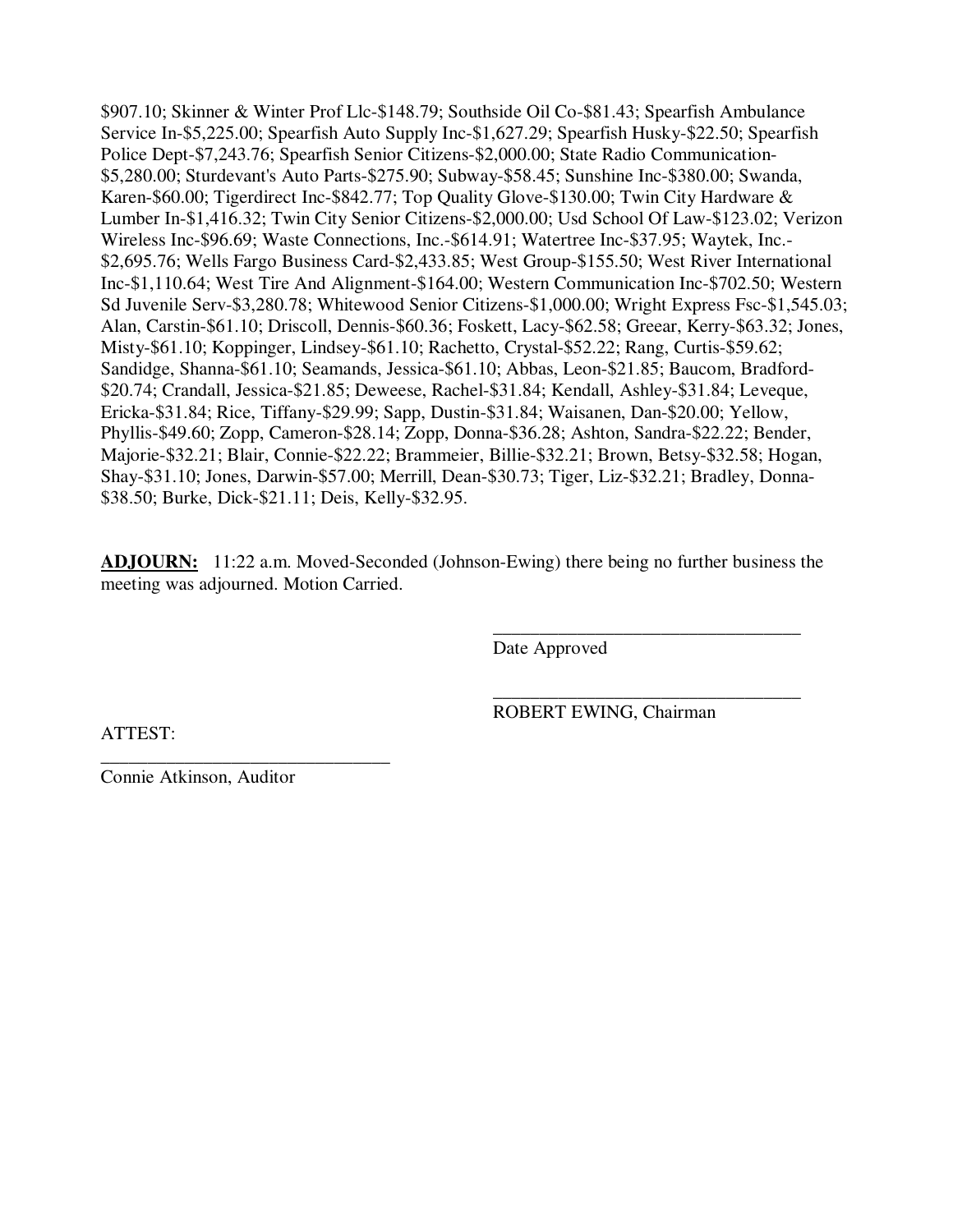# **LAWRENCE COUNTY BOARD OF ADJUSTMENT – February 14, 2012**

Chairperson Robert Ewing called the Lawrence County Board of Adjustment meeting to order at 9:30 a.m. on February 14, 2012 in the Administrative Annex Building of the Lawrence County Courthouse located at 90 Sherman Street, Deadwood, SD with Commissioners Daryl Johnson, Terry Weisenberg and Richard Sleep present. Brandon Flanagan was absent.

All motions were passed by unanimous vote, by all members present, unless stated otherwise.

**VARIANCE #131 / STUEN CONSTRUCTION / GILDED MOUNTAIN:** A public hearing was held on an application for Variance #131 Owner/Applicant: Gilded Mt, LLC/Stuen Construction. Description (Location): Lot 5, Gilded Mt Subdivision (Off Hwy 14A/85) Request: 2 ½ ft variance from 25 ft front setback for residence (22 ½ ft set back) Zoning & Acreage: SRD - .36 acre. Stuen reported to the Planning and Zoning Office that after completion of residence, it was discovered that the setback on the SW corner of the residence was only 22.5 feet opposed to the 25 foot that is required. No public input was voiced and the hearing was closed.

Moved-Seconded (Johnson-Sleep) Based on the terrain and due to the owner bringing the issue forward to the Board, and approving the variance will not adversely affect any neighboring landowners, to follow the Planning and Zoning recommendation and approve Variance #131 Owner/Applicant: Gilded Mt, LLC/Stuen Construction. Motion Carried.

**ADJOURN:** 9:37 a.m. There being no further business it was Moved-Seconded (Weisenberg-Johnson) to adjourn. Motion Carried.

 $\overline{\phantom{a}}$  , and the contract of the contract of the contract of the contract of the contract of the contract of the contract of the contract of the contract of the contract of the contract of the contract of the contrac

 $\overline{\phantom{a}}$  , and the contract of the contract of the contract of the contract of the contract of the contract of the contract of the contract of the contract of the contract of the contract of the contract of the contrac

Date Approved

Robert Ewing, Chairperson

ATTEST:

Connie Atkinson, Auditor

\_\_\_\_\_\_\_\_\_\_\_\_\_\_\_\_\_\_\_\_\_\_\_\_\_\_\_\_\_\_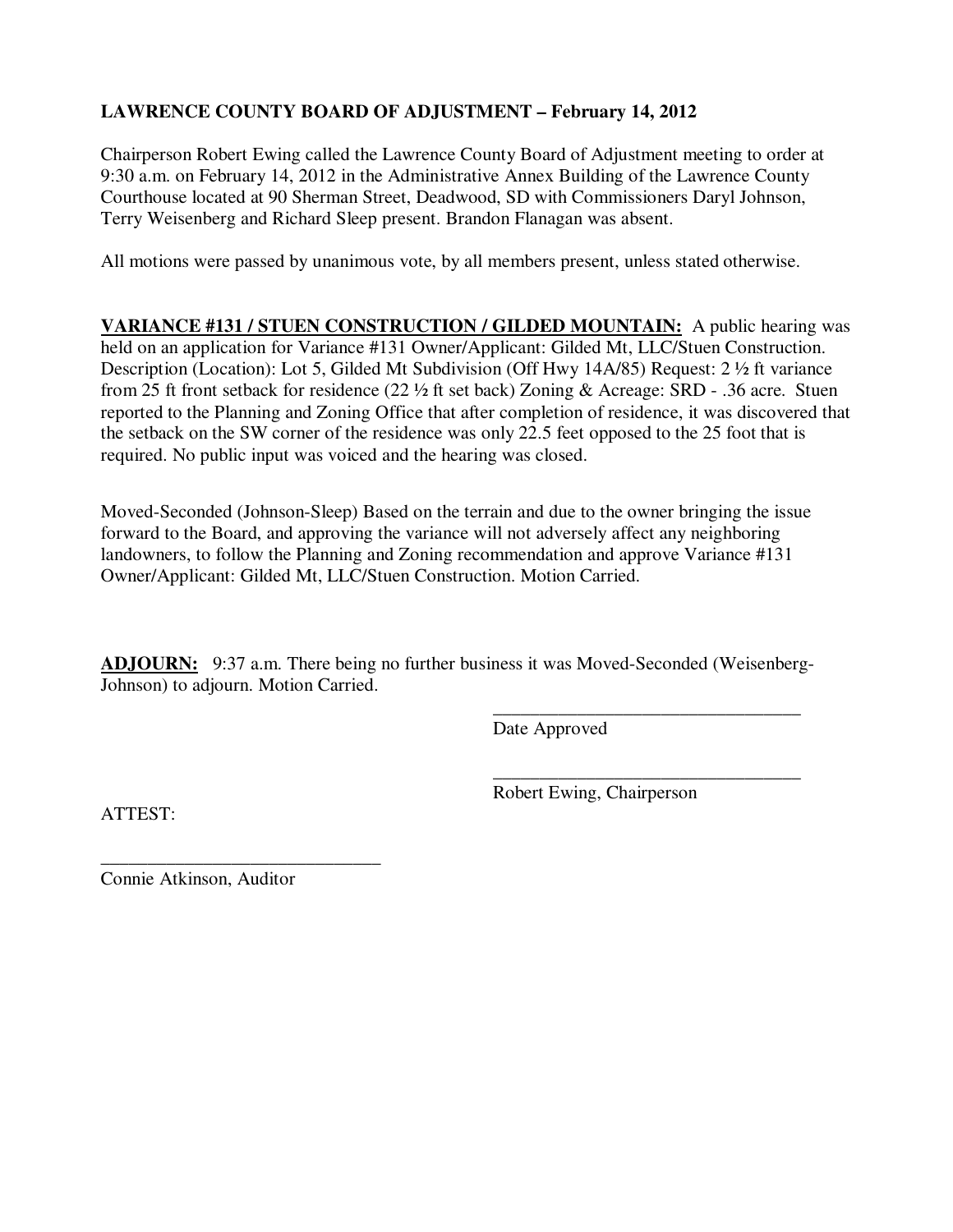## **LAWRENCE COUNTY COMMISSIONERS SPECIAL MEETING – February 23, 2012**

Robert Ewing called the special meeting of the Lawrence County Commissioners to order and the Pledge of Allegiance was conducted at 8:00 a.m. on February 23, 2012 in the Administrative Annex Building of the Lawrence County Courthouse located at 90 Sherman Street, Deadwood, SD with Commissioners Daryl Johnson, Richard Sleep, and Terry Weisenberg present. Brandon Flanagan was absent.

All motions were passed by unanimous vote, by all members present, unless stated otherwise.

**AGENDA:** Moved-Seconded (Johnson-Sleep) to approve the agenda. Motion Carried.

#### **HIGHWAY BUSINESS:**

**EXECUTIVE SESSION:** 8:00 a.m. Moved-Seconded (Johnson-Weisenberg) to go into executive session to conduct interviews for the Highway Superintendent Position. Motion Carried. 11:03 a.m Moved-Seconded (Johnson-Sleep) to adjourn from Executive Session. Motion Carried.

#### **PERSONNEL:**

Moved-Seconded (Johnson-Sleep) to offer the position of Highway Superintendent to Allan Bonnema at the base salary rate of \$69,000 per year. Motion Carried.

Moved-Seconded (Johnson-Weisenberg) to hire Chuck Williams as the Temporary Highway Superintendent at the base rate of \$2,653.85 per pay period or \$265.39 per regular work day, effective 2-24-2012. Motion Carried.

Dick Birk reviewed present and future projects with the Board.

**ADJOURN:** 11:32 a.m. Moved-Seconded (Johnson-Sleep) there being no further business the meeting was adjourned. Motion Carried.

 $\overline{\phantom{a}}$  , and the contract of the contract of the contract of the contract of the contract of the contract of the contract of the contract of the contract of the contract of the contract of the contract of the contrac

 $\overline{\phantom{a}}$  , and the contract of the contract of the contract of the contract of the contract of the contract of the contract of the contract of the contract of the contract of the contract of the contract of the contrac

Date Approved

ROBERT EWING, Chairman

ATTEST:

\_\_\_\_\_\_\_\_\_\_\_\_\_\_\_\_\_\_\_\_\_\_\_\_\_\_\_\_\_\_\_ Connie Atkinson, Auditor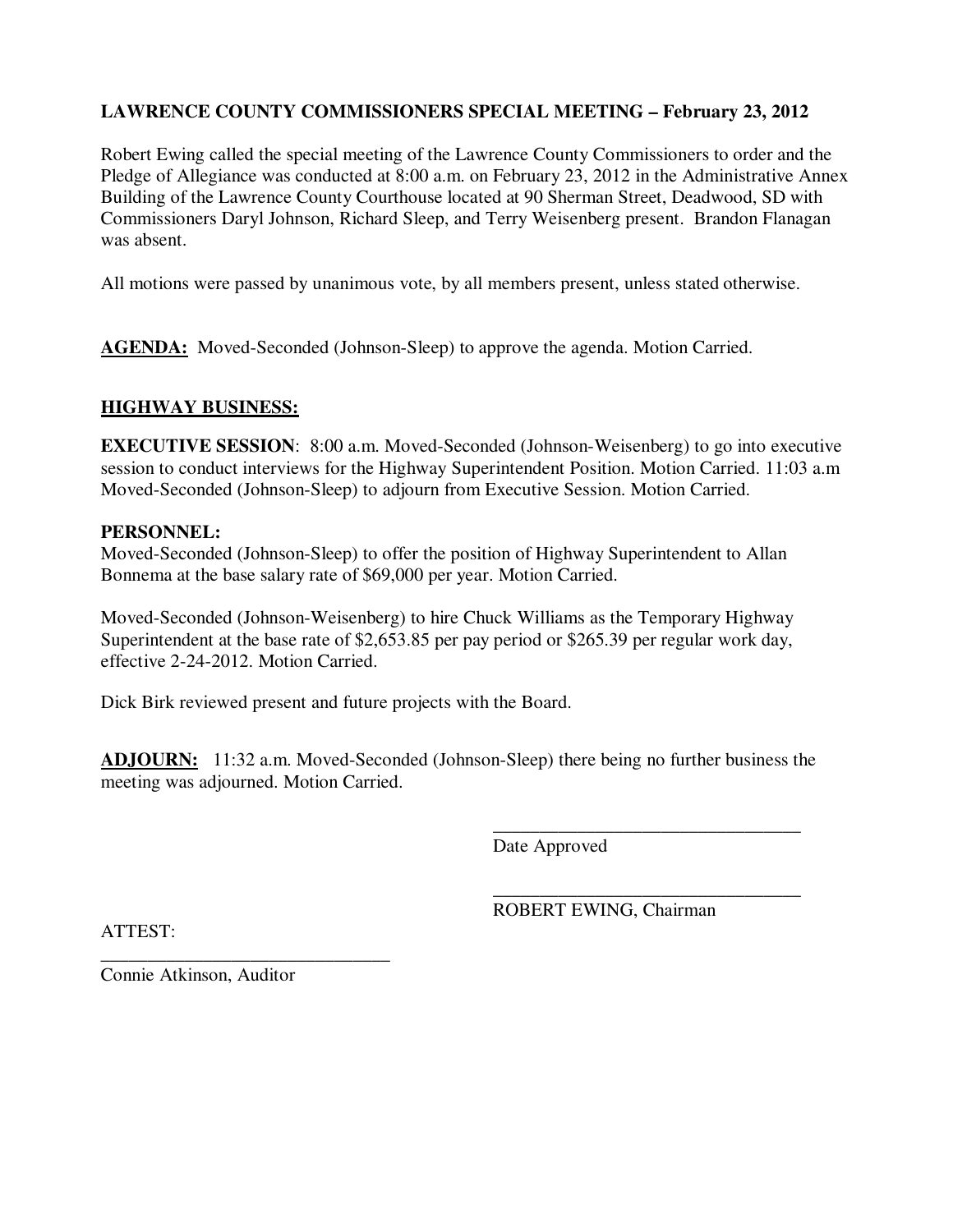# **LAWRENCE COUNTY COMMISSIONERS MEETING – February 28, 2012**

Robert Ewing called the regular meeting of the Lawrence County Commissioners to order and the Pledge of Allegiance was conducted at 8:00 a.m. on February 28, 2012 in the Administrative Annex Building of the Lawrence County Courthouse located at 90 Sherman Street, Deadwood, SD with Commissioners Brandon Flanagan, Richard Sleep, and Terry Weisenberg present. Daryl Johnson absent. Daryl Johnson was present on conference call for the Supplemental Budget Hearing.

All motions were passed by unanimous vote, by all members present, unless stated otherwise.

**AGENDA:** Moved-Seconded (Weisenberg-Flanagan) to approve the agenda as amended. Motion Carried.

**MINUTES:** Moved-Seconded (Weisenberg-Sleep) to approve the minutes of the February 14<sup>th,</sup> and 23<sup>rd,</sup> County Commission Meeting and Board of Adjustment meeting for February 14<sup>th</sup>, 2012. Motion Carried.

## **TRANSFER OF FUNDS / ROAD & BRIDGE & EMERGENCY DISASTER:** Moved-

Seconded (Flanagan-Sleep) to approve the annual budgeted transfer of \$1,052,647 from General Fund to Road & Bridge Fund and to transfer \$176,898 from General Fund to Emergency & Disaster Fund. Motion Carried.

## **AUTOMATIC SUPPLEMENTS:**

**REGISTER OF DEEDS:** Moved-Seconded (Flanagan-Weisenberg) to approve the automatic supplement of \$1,510.00 for the Register of Deeds Repairs and \$3,596.76 for Salaries for grant funds received and to approve the automatic supplement of \$5,000 for the Invasive Species Management Chemical for \$5,000 for funds received from the USDA Forest Service. Motion Carried.

## **PERSONNEL:**

**INVASIVE SPECIES MANAGEMENT / FIRE WISE / MOUNTAIN PINE BEETLE**: Moved-Seconded (Weisenberg-Ewing) To approve and authorize the hiring of the following individual as Tree Marker/Administrator effective 02/15/2012 Adam Rydquist. Motion Carried.

**HIGHWAY:** Moved-Seconded (Sleep-Weisenberg) to approve hiring Allan Bonnema as Highway Superintendent at the base salary rate of \$69,000 per year, effective May 1, 2012. Motion Carried.

**SHERIFF:** Moved-Seconded (Flanagan-Weisenberg) to accept the letter of resignation from Tom Sandvick as E911 Coordinator effective April  $7<sup>th</sup>$ , 2012, and to thank him for his years of service. Motion Carried.

Moved-Seconded (Weisenberg-Sleep) to approve Sue Black as E911 Coordinator G1 at the base rate of \$19.64 an hour, effective 2-26-2012. Motion Carried.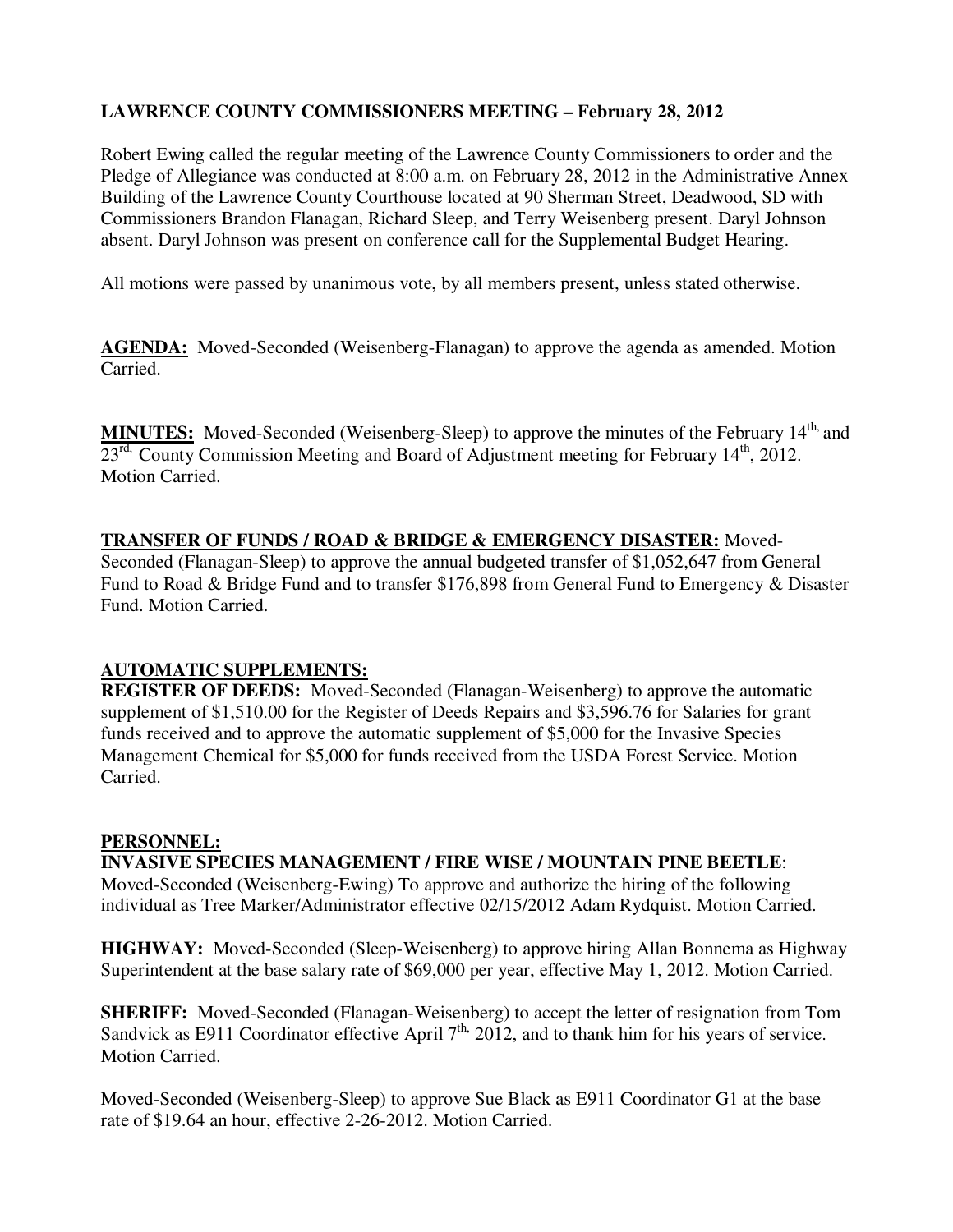Moved-Seconded (Flanagan-Sleep) to approve Alexandra Johnsen as a full-time Dispatcher II G2 at the base rate of \$16.74 an hour, effective 2-26-2012. Motion Carried.

**EQUALIZATION:** Moved-Seconded (Weisenberg-Flanagan) to approve the advertisement of a full-time appraiser. Motion Carried.

### **HIGHWAY BUSINESS:**

**FUEL QUOTES:** The following fuel quotes were submitted as of February 17, 2012: Deadwood Diesel 2400: (prices per gallon) Southside - \$3.39\*; MG Oil - \$3.81124; Deadwood Unleaded 2200 Gallons: (prices per gallon) Southside Cooperative - \$3.07\*, MG Oil - \$3.26965; Spearfish Diesel 1100 Gallons: (prices per gallon) Southside Cooperative - \$3.39\*, MG Oil - \$3.81702; Spearfish Unleaded 1000 Gallons: (prices per gallon) Southside - \$3.07\*, MG Oil - \$3.27474. \*Represents lowest quote awarded. No bid was received from CBH Cooperative and Harms Oil.

**DEPARTMENT OF TRANSPORTATION STRIPING AGREEMENT:** Moved-Seconded (Weisenberg-Flanagan) to approve and authorize the Chairman to sign the Agreement to Provide for the Striping and Continuing Maintenance of County Roads within Lawrence County with the State of South Dakota Transportation. Motion Carried.

**HIGHWAY SUPPLIES BID OPENING:** Moved-Seconded (Weisenberg-Sleep) to set a bid opening for March 27, 2012 at 8:30 a.m. for Magnesium Chloride, asphalt hot mix, asphalt cold mix, gravel aggregates, de-icing sand and price per square yard for in-place hot mix asphalt patching. Motion Carried.

**BRIDGE INSPECTIONS**: Moved-Seconded (Flanagan-Ewing) to approve and authorize the Chairman to sign the BRIDGE REINSPECTION RESOLUTION #12-09. Motion Carried.

Resolution #2012-09 BRIDGE REINSPECTION PROGRAM RESOLUTION FOR USE WITH SDDOT RETAINER CONTRACTS WHEREAS, Title 23, Section 151, United States Code and Title 23, Part 650, Subpart C, Code of Federal Regulations, requires initial inspection of all bridges and reinspection at intervals not to exceed two years with the exception of reinforced concrete box culverts that meet specific criteria. These culverts are reinspected at intervals not to exceed four years. THEREFORE, Lawrence County is desirous of participating in the Bridge Inspection Program using Bridge Replacement funds. The County requests SDDOT to hire Interstate Engineering (Spearfish) for the inspection work. SDDOT will secure federal approvals, make payments to the Consulting Engineer for inspection services rendered, and bill the County for 20% of the cost. The County will be responsible for the required 20% matching funds. Dated this 28th day of February, 2012, at Deadwood, South Dakota. Board of County Commissioners of Lawrence County Robert Ewing, Chairman of the Board. ATTEST: Connie Atkinson, County Auditor.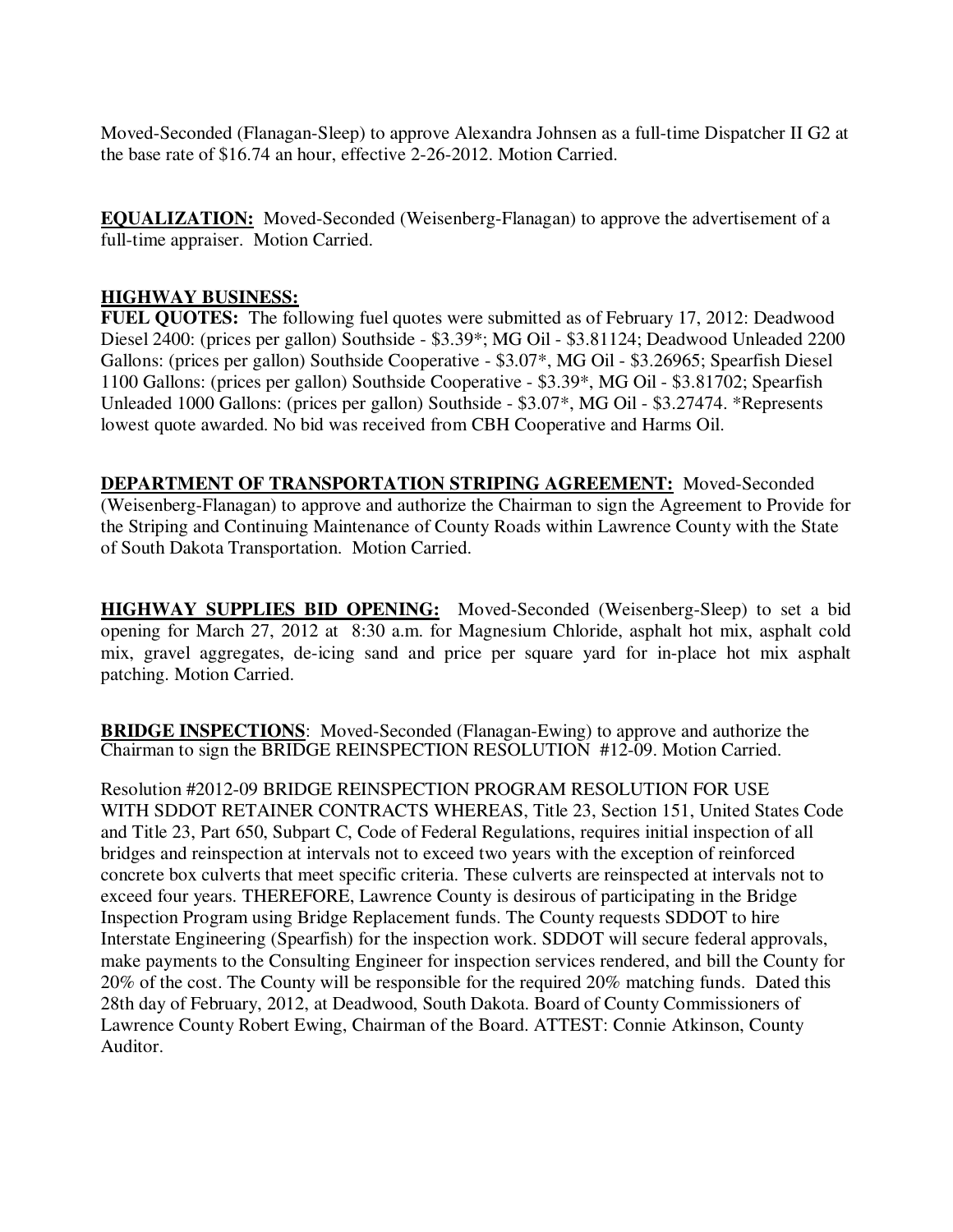**HIGHWAY – CULVERT BIDS:** Moved-Seconded (Weisenberg-Sleep) to approve and authorize the purchase of metal culverts and other bridge material off the Beadle County Bid from TrueNorth Steel for 2012. Motion Carried. (Bid on file in the Lawrence County Auditor's Office)

**BUREAU OF LAND MANAGEMENT:** Marian Atkins, BLM was present to update the Board on the BLM activities and Resource Management Plan.

### **AIRPORT:**

**BID OPENING AIP PROJECT – TAXIWAY PROJECT:** Moved-Seconded (Weisenberg-Ewing) to remove from the table the bids to extend the box culvert on False Bottom Creek, and construct parallel taxiway from existing apron to runway 13 turnaround. Motion Carried.

The following bids were received to extend the box culvert on False Bottom Creek, construct parallel taxiway from existing apron to runway 13 turnaround: Hills Materials Company - \$3,310,818.32 & Johner & Sons EKE - \$3,329,972.45. Moved-Seconded (Weisenberg-Flanagan) to follow the recommendation from Rod Senn, KLJ and accept the low bid from Hills Materials Company and to approve and authorize the Chairman to sign the contracts and notice to proceed upon review of Senn and Outka. Motion Carried.

**BID OPENING HANGAR RELOCATION:** Moved-Seconded (Weisenberg-Ewing) to remove from the table the bids for the hangar relocation. Motion Carried. The Board discussed alternative options rather than relocating the hangar. Moved-Seconded (Flanagan-Weisenberg) to table the bids for the hangar relocation until next meeting. Motion Carried.

**SUPPLEMENTAL BUDGET:** 9:45 a.m. to 9:50 a.m. Daryl Johnson was on conference call for the discussion and vote on the Supplemental Budget. Ewing stated at the last meeting the Board took action to send a letter to the Governor asking for permission to spend Mineral Severance Tax funds on the Mountain Pine Beetle project and now is the time to discuss the amount of funds to allocate to the project at this time. Dave Heck gave an overview of the project and stated the funds needed for this stage of the project would be approximately \$300,000. A public hearing was held for a supplemental budget for GENERAL FUND / Spearfish Canyon MPB - \$8,250; Warf MPB - \$20,000; FIRE PROTECTION FUND - \$110,000; MINERAL SEVERANCE TAX FUND - \$1,771,033.46. Bill Coburn and Jim Nelson spoke in support of Hecks requested funds and stated the extreme importance to continue the project and to look for additional outside funding. The public hearing was closed. Discussion followed on the importance of keeping the Fire Protection Funds in tact. Moved-Seconded (Weisenberg-Flanagan) to approve and authorize the Chairman to sign the following Resolution #2012-08. Motion Carried. A roll call vote was conducted and all voted aye.

RESOLUTION #12-08 TO ADOPT A SUPPLEMENTAL BUDGET: WHEREAS, the County Budget for Lawrence County, South Dakota, for the fiscal year 2011, failed to provide sufficient revenue to enable the County to conduct the indispensable functions of Government, and WHEREAS, the Board of County Commissioners of said County deems it necessary to make a Supplementary Budget, providing for appropriation in the amounts set out below. NOW, THEREFORE, BE IT RESOLVED THAT SAID BOARD, make, approve and adopt a Supplemental Budget for Lawrence County, South Dakota, for the year 2012, and that in said budget there will be and is hereby appropriated the following sum of money, to-wit GENERAL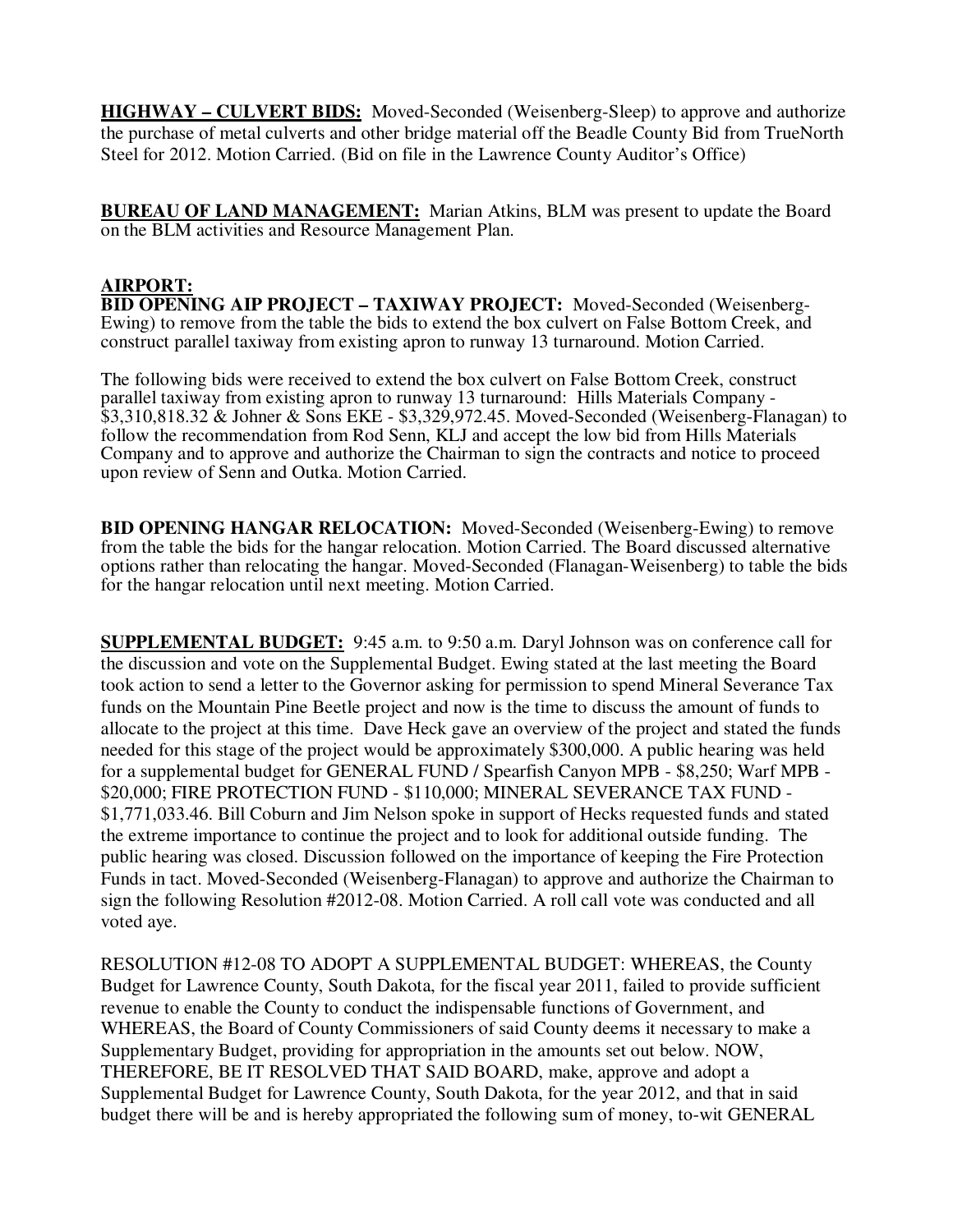FUND / Spearfish Canyon MPB - \$8,250; Wharf MPB - \$20,000; MINERAL SEVERANCE TAX FUNDS - \$300,000. The funds for the above amounts are to be provided from unappropriated cash balances and estimated revenue in the designated Fund. Be it further RESOLVED that a hearing was held on the  $28<sup>th</sup>$  day of February,  $2012$  at the hour of 9:45 a.m. in the Commissioners' Room in the Administrative Office Building at 90 Sherman Street, Deadwood, Lawrence County, South Dakota, and that said Notice of Hearing was posted according to law, SDCL 7-21-22. IN WITNESS WHEREOF, we have hereunto set our hands and official seal of Lawrence County, this 28<sup>th</sup> day of February, 2012. Robert Ewing, Chairman. Attest: Connie Atkinson, Auditor.

**FIRE PROTECTION DISTRICTS:** Woody Hover, Fire Chief for the St. Onge Volunteer Fire Department was present to request the Board amend the Fire District Boundaries between St. Onge and Spearfish. The Board reviewed a letter signed by Travis Ladson, Fire Chief for the Spearfish Volunteer Fire Department stating he was in agreement with the amendment. Moved-Seconded (Sleep-Flanagan) to approve and authorize the Chairman to sign the following Resolution #12-10. DEFINING THE FIRE RESPONSE BOUNDARIES. Motion Carried. **LAWRENCE COUNTY RESOLUTION #2012-10 DEFINING THE FIRE RESPONSE BOUNDARIES: WHEREAS**, The Lawrence County Fire Advisory Board has recommended defining fire department response boundaries for Lawrence County, inclusive; and WHEREAS, the Lawrence County Commission recognizes the need to establish boundaries for the purpose of determining which fire department is the first initial fire responder; and **WHEREAS**, a Fire Response Boundary Map will also aid fire departments in locating and arriving quickly at the scene of a fire; **NOW THEREFORE BE IT RESOLVED**; that the Lawrence County Commissioners, with the advice and cooperation of the Lawrence County Fire Advisory Board, hereby establishes fire response boundaries for all fire departments located in Lawrence County and adopts the attached Lawrence County Fire Response Boundary Map legally described as follows:

The boundaries of the **Spearfish Canyon Fire** Response Area are described as: (per Fire District previously elected) Lawrence County: Sections 1-24, Township 3 North, Range 1 East; Sections 2- 11 and 14-19, Township 3 North, Range 2 East; all of Township 4 North, Range 1 East (or Sections 1-36, T4N, R1E); Sections 4-9, 14-23 and 26-35, Township 4 North, Range 2 East; Sections 13-36, Township 5 North, Range 1 East; Sections 17-20, 30 and 31, Township 5 North, Range 2 East; BHM, Lawrence County South Dakota.

The boundaries of the **Whitewood Fire** Response Area are defined as: (per Fire District previously elected) Lawrence County: Sections 1, 2, 3, 10, 11, 12, 13, 14, 15, 21, 22, 23, 24, 25, 26, 27, 28, 33, 34, 35, 36, in Township 7 North, Range 4 East of the B.H.M.; Sections 1 through 36, inclusive, in Township 6 North, Range 4 East of the B.H.M., including the municipality of Whitewood, South Dakota; Sections 1, 12, 13, 24, 25 and 36 in Township 6 North, Range 3 East of the B.H.M.; and Section 2, 3, and 4 in Township 5 North, Range 4 East of the B H M., all in Lawrence County South Dakota.

The boundaries of the **Rochford Fire** Response Area within Lawrence County are defined as: (per Fire District previously elected) Lawrence County: All of Sections 25 through 36, inclusive, T3N, Rl E, All of Sections 20 through 36, inclusive, T3N, R2E; All of Sections 19 through 22 and 27 through 34, inclusive, T3N, R3E, BHM, All of Sections 1 through 6, inclusive, T2N, R1-3E; All of Sections 3 through 6, inclusive, T2N, R4E; Those parts of Sections 7 through 12, inclusive, located in Lawrence County, T2N, R1-3E; Those parts of Sections 7 through 10, inclusive, located in Lawrence County, T2N, R4E, B.H.M. South Dakota and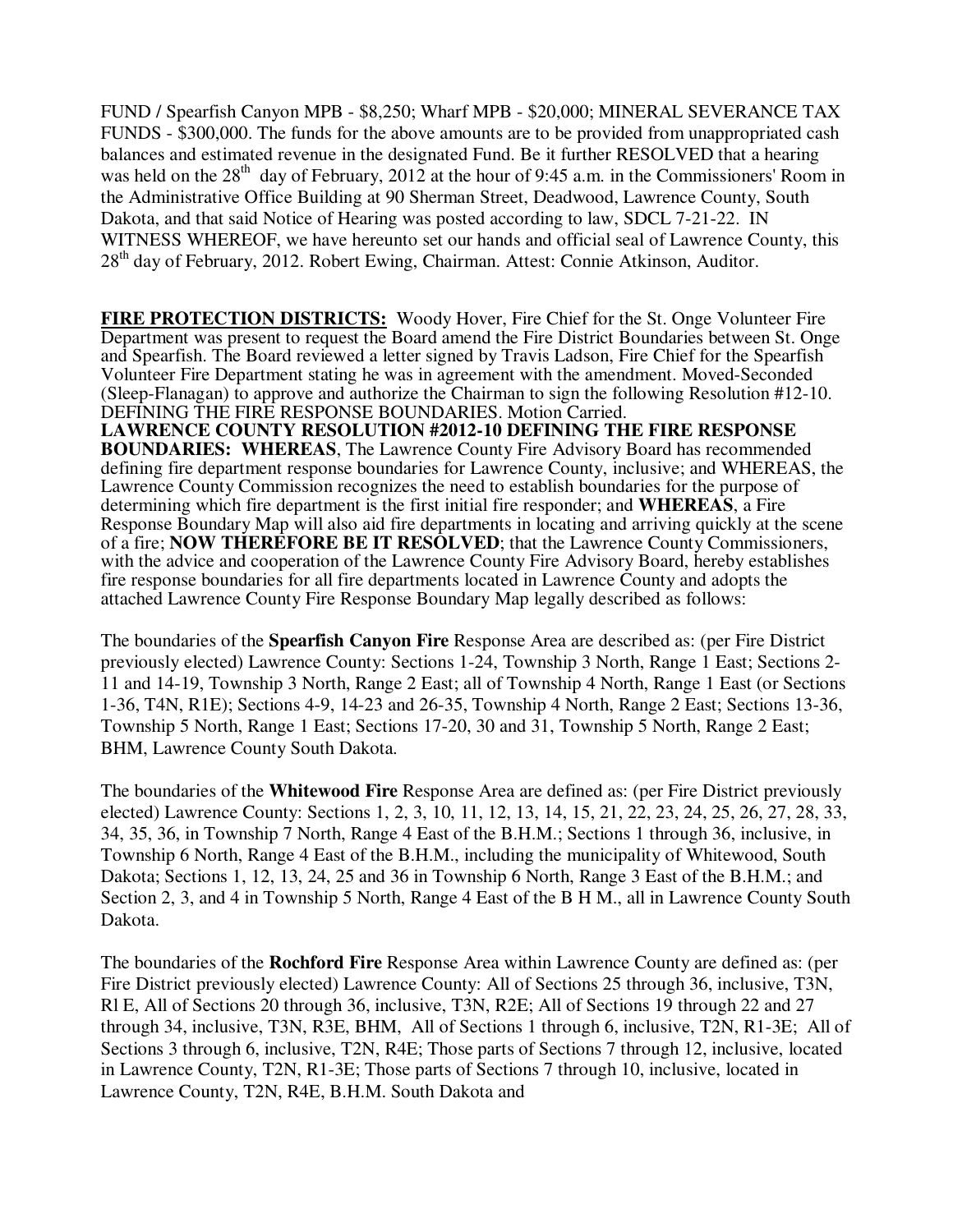The boundaries of the **Spearfish Fire** Response Area are defined as: Lawrence County: Sections 1 through 12 inclusive in Township 5 North, Range 1 East of the B.H.M.; Sections 1 through 36 inclusive in Township 6 North, Range 1 East of the B.H.M.; Those portions of Sections 7 through 36 inclusive within Lawrence County in Township 7 North, Range 1 East of the B.H.M.; Sections 2 through 11, and Sections 14 through 16 inclusive in Township 5 North, Range 2 East of the B.H.M.; Sections 1 through 36, inclusive in Township 6 North, Range 2 East of the B.H.M., Sections 1 through 36 inclusive within Lawrence County in Township 7 North, Range 2 East of the B.H.M.; Sections 5 through 11, and Sections 14 through 23 inclusive, and Sections 26 through 35 inclusive in Township 6 North, Range 3 East of the B.H.M.

The boundaries of the **St. Onge Fire** Response Area are defined as: Lawrence County: Sections 2 through 4 inclusive in Township 6 North, Range 3 East of the B.H.M.; Sections 1 through 36 inclusive in Township 7 North, Range 3 East of the B.H.M.; Sections 4 through 9, Sections 16 through 20, and Sections 29 through 32 inclusive in Township 7 North, Range 4 East of the B.H.M.

The boundaries of the **Sturgis Fire** Response Area within Lawrence County are defined as: Lawrence County: Sections 1, 10, 11, 12, 13, 14, NE ¼, and the NW ¼, and the SE ¼, and the North <sup>1/2</sup> of the SW <sup>1/2</sup>, of Section 15, NE <sup>1/2</sup> of Section 23, and Sections 24, 25, 36 in Township 5 North, Range 4 East of the B.H.M.

The boundaries of the **Deadwood Fire** Response Area are defined as: Lawrence County: The North ½, the North ½ of the South ½ of Section 1, and that portion of Section 2 that is East of Highway 385 in Township 4 North, Range 3 East of the B.H.M.; Sections 1, 12, 13, the North ½ of Section 24, in Township 5 North, Range 2 East of the B.H.M.; Sections 1 through 18 inclusive, the North ½, the SE  $\frac{1}{4}$ , and the east  $\frac{1}{2}$  of the SW  $\frac{1}{4}$  of Section 19, Sections 20 through 26 inclusive, the SE  $\frac{1}{4}$ , NE ¼, NW ¼, and that portion of the SW ¼ that lies within Deadwood city limits, of Section 27, the North ½ of Section 28, the NE ¼, North ½ of the SE ¼, of Section 29, that portion of Section 34 that is inside Deadwood city limits and that portion of section 34 that is East of US Highway 385, and that portion of section 35 that is East of US Highway 385, and Section 36 in Township 5 North, Range 3 East of the B.H.M; Sections 5 through 9 inclusive, the South ½ of the SW1/4, of Section 15, Sections 16 through 22 inclusive, NW ¼, South ½, of Section 23, and Sections 26 through 35 inclusive in Township 5 North, Range 4 East of the B.H.M

The boundaries of the **Lead Fire** Response Area are defined as: Lawrence County: : Sections 1, 12, 13, in Township 3 North, Range 2 East of the B.H.M.; Sections 1 through 3 inclusive and Sections 10 through 13 inclusive, and Sections 24, 25, 36 in Township 4 North, Range 2 East of the B.H.M.; Sections 21 through 23 inclusive, the South ½ of Section 24, Sections 25 through 29 inclusive, and sections 32 through 36 inclusive, in Township 5 North, Range 2 East of the B.H.M.; SW  $\frac{1}{4}$ , of Section 4, Sections 5 through 9 inclusive, and Sections 16 through 18 inclusive in Township 3 North, Range 3 East of the B.H.M.; That portion of Section 2 that is West of US Highway 385, Sections 3 through 10 inclusive, the North ½, the SW ¼, the West ½ of the SE ¼ of Section 11, the NW ¼ and the West ½ of the NE ¼ of Section 14, the North ½ of Section 15, NW ¼, NE ¼, SW ¼, the North ½ of the SE ¼, of Section 16, Sections 17 through 20 inclusive, and Sections 29 through 32 inclusive in Township 4 North, Range 3 East of the B.H.M.; the West ½ of the SW ¼ of Section 19, that portion of the SW ¼ of Section 27 that falls outside of Deadwood city limits, South ½ of Section 28, the NW ¼, SW ¼, South ½ of the SE ¼, of Section 29, Sections 30 through 33 inclusive, and that portion of Section 34 that is outside of Deadwood city limits and west of US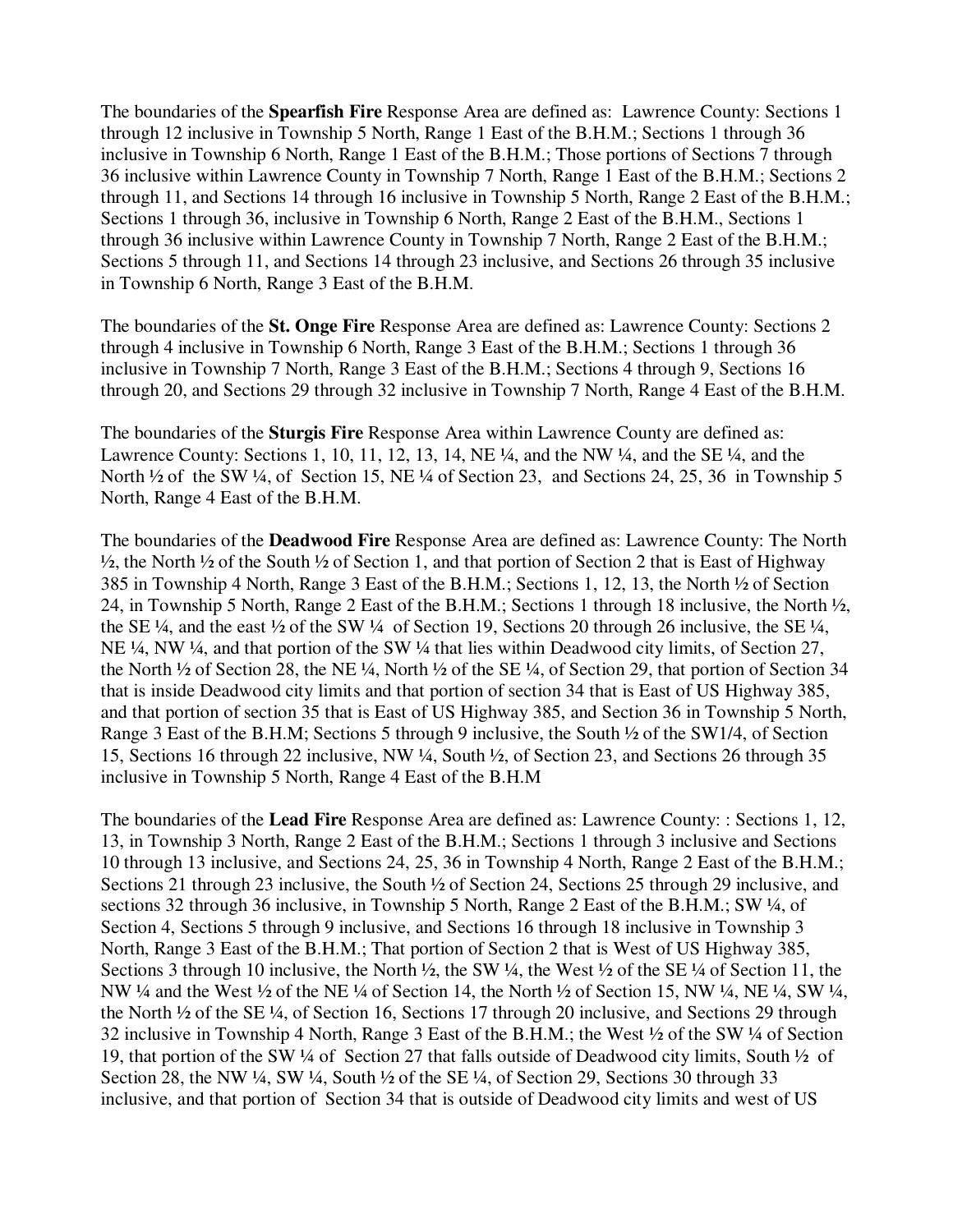Highway 385, and that portion of Section 35 that is West of US Highway 385 in Township 5 North, Range 3 East of the B.H.M.

The boundaries of the **Brownsville Fire** Response Area are defined as: Lawrence County: Sections 1 through 3 inclusive, the NW ¼, NE ¼, SE ¼, of Section 4, Sections 10 through 15 inclusive, Sections 23 through 26 inclusive, and Sections 35, 36, in Township 3 North, Range 3 East of the B.H.M.; The South ½ of the SW ¼ and the South <sup>1</sup>/2 of the SE <sup>1</sup>/4 of Section 1, the East <sup>1</sup>/2 of the SE <sup>1</sup>/4 of Section 11, Section 12 and Section 13, the East <sup>1</sup>/2 of the NE ¼ and the South ½ of Section 14, the South ½ of Section 15, the South ½ of the SE ¼, of Section 16, Section 21 through 28 inclusive, and Sections 33 through 36 inclusive in Township 4 North, Range 3 East of the B.H.M.; The portions of Section 1, and the portions of Section 12 that are west of US Highway 385, and Section 2, and Section 11 in Township 2 North, Range 4 East of the B.H.M.; The portion of Section 7 that is West of US Highway 385 in Township 2 North, Range 5 East of the B.H.M.; Sections 2 through 11 inclusive, Sections 14 through 23 inclusive, and Sections 26 through 35 inclusive in Township 3 North, Range 4 East of the B.H.M.; Sections 1 through 35 inclusive in Township 4 North, Range 4 East of the B.H.M..

The boundaries of the **Nemo Fire** Response Area are defined as: Lawrence County: The portions of Section 1 and the portions of Section 12 that are East of US Highway 385 in Township 2 North, Range 4 East of the B.H.M.; Sections 1, 12, 13, 24, 25, and 36 in Township 3 North, Range 4 East of the B.H.M.; Sections 1 through 6 inclusive, and that part of Section 7 lying east of Highway 385, and Sections 8 through 12 inclusive in Township 2 North, Range 5 East of the B.H.M.; Sections 1 through 36 inclusive in Township 3 North, Range 5 East of the B.H.M.; Section 36 in Township 4 North, Range 4 East of the B.H.M.

Dated this 28<sup>th</sup> day of February, 2012. FOR THE BOARD: Robert Ewing, Chairman. ATTEST: Connie Atkinson, Auditor.

**COUNTY PROPERTY:** John Fillmore was present and asked to acquire a small parcel of land owned by the County in Whitewood (parcel #29300-00300-060-00 remaining lots 5&6 Blk 3. The Board discussed the request. Moved-Seconded (Sleep-Flanagan) to appoint Flanagan, Sleep and Ewing to appraise the Property and to do an on-site on the property. Motion Carried.

## **MOUNTAIN PINE BEETLE**

**TWO-BIT LANDOWNERS:** Paul Schipke, Two-Bit Landowner was present to express concerns on the Mountain Pine Beetle. Schipke expressed concerns on the landowners that are not treating their properties and stated the Two-Bit Landowners are requesting donations to raise money in hopes of the County assisting with marking and cutting of trees on the Forest Service Property and private lands in the area. Schipke asked if the County would consider a county wide tax assessment for a healthy and attractive forest. Discussion followed on taxing districts, tax opt outs, and enforcements.

**HOMESTAKE MINE DONATION:** Todd Deux, Homestake Mining Company presented a donation of \$25,000 to Lawrence County for the fight against the Mountain Pine Beetle and to be used where the County determines.

**SPEARFISH CANYON DONATIONS:** The Board acknowledged \$3,375.00 in additional donations from the Spearfish Canyon Foundation.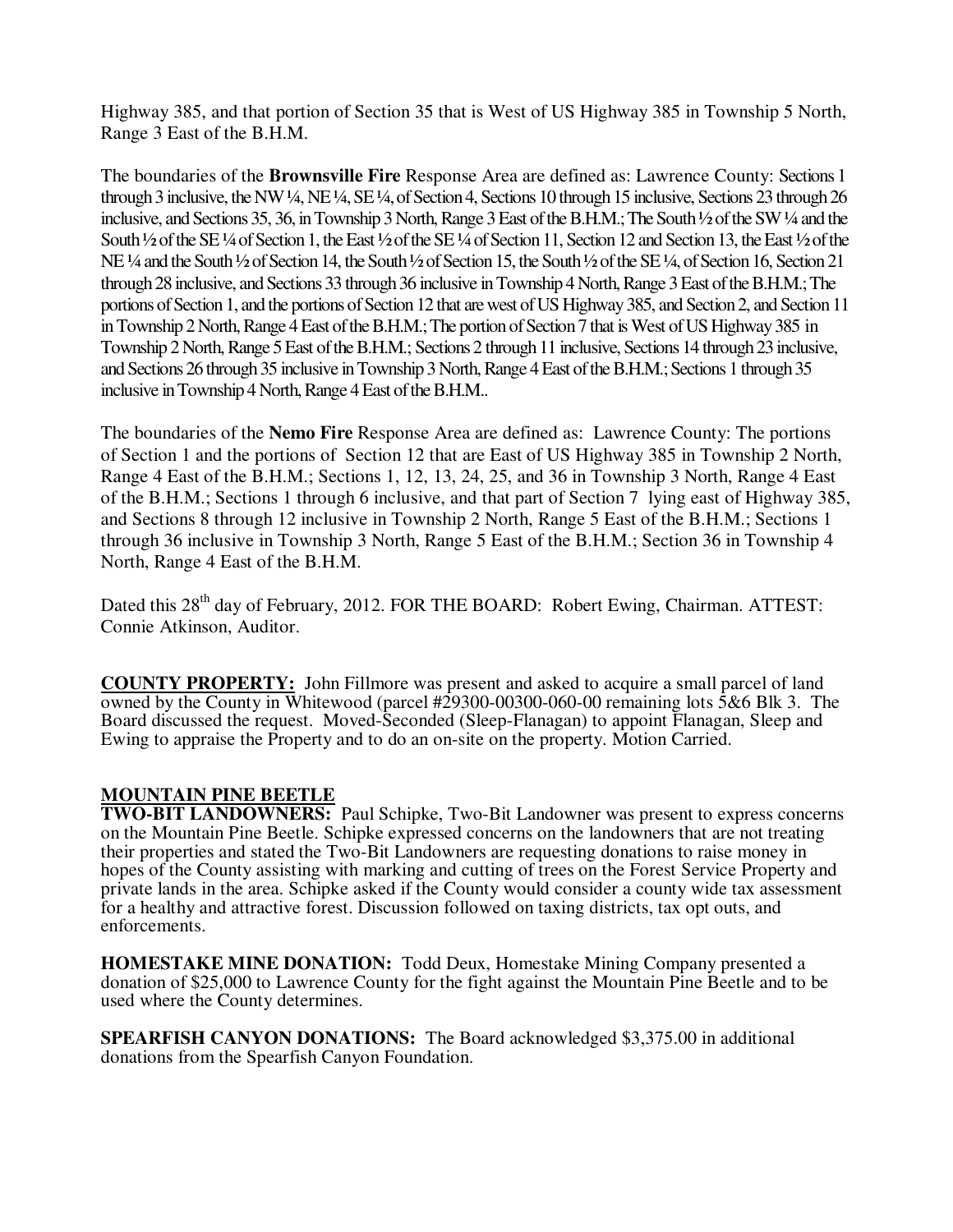**PLANNING & ZONING:** Jeff Schroeder, Deputy Code Enforcement Officer updated the Board on Planning and Zoning issues.

**ORDINANCE 12-03 TEXT AMENDMENT TO DEFINITIONS AND PF ZONING DISTRICT:** A public hearing and 1<sup>st</sup> Reading was held on proposed Ordinance 12-03 Text Amendment to Definitions and PF Zoning District. No public input was voiced and the hearing was closed. The Board discussed concerns on what would be allowed uses in Park Forest Zoning. Second reading will be held on March 13, 2012.

# **CONDITIONAL USE PERMIT #403 PRESBYTERY OF SD / CHURCH CAMP:** A public

hearing was held on Conditional Use Permit #403 Owner/Applicant: Presbytery of SD – the United Presbyterian Church, Description (Location): Etna Lode #1, M.S. 1697 (Rochford Road), Purpose: Nonprofit, Multi-use Facility – Campground, Zoning & Acreage: PF / 193.82 acres +/-. No public input was voiced and the hearing was closed. Neil Stodolski spoke on behalf of the Applicant. Stodolski stated they have concerns with Condition #8 and would like to change the word "security" to "oversight" and eliminate condition #11 related to parking as this is a camp and parking in designated areas is confusing as they do have almost 200 acres.

Moved-Seconded (Weisenberg-Flanagan) to follow the recommendation of approval contained in the Planning and Zoning staff report for the reasons set forth therein and approve, with the change to Condition #8 changing the word "security" to "oversight" and eliminate Condition #11 in reference to parking, and accept all remaining conditions as presented, (Full conditions are on file in the Planning and Zoning Office) Conditional Use Permit #403 Owner/Applicant: Presbytery of SD – the United Presbyterian Church. Motion Carried.

## **BILLS:**

Moved-Seconded (Weisenberg-Flanagan) to approve payment of the following payroll and vouchers listed below for expenditures for insurance, professional services, publications, rentals, supplies, repairs, maintenance, travel, conference fees, utilities, furniture and equipment drawn on the proper funds and various departments. Motion Carried

**Payroll:** Comm-\$5,566.58; Aud-\$8,064.62; Treas-\$10,190.43; Comp-\$7,841.83; States Atty- \$12,706.32; Pub Def-\$9,884.66; Gen Govt Bldg-\$7,432.89; Equal-\$13,144.97; Rod-\$8,511.87; Vso-\$1,208.31; Disp-\$12,203.69; Sher-\$33,782.68; Jail-\$20,198.76; Coroner-\$23.08; Emerg Mgnt- \$3,608.20; E911-\$1,696.40; Title III-\$37,918.33 Air-\$1,199.20; Mh Serv-\$492.00; Weed- \$4,919.83; Pz-\$4,767.21; Spf Canyon Mpb-\$51,567.00; Spf Peak Mpb-\$58,823.31; **Bills:**  Barta,Craig-\$103.97; Dragoo,Shelley-\$16.00; Keller,Robert-\$40.33; Lehman, Erik-\$68.08; Turbiville,Patricia-\$127.28; A&B Business,Inc Solutions-\$445.89; A&J Supply-\$24.59; A-Z Shredding-\$85.60; Abc Business Supply Corp-\$317.14; American Family Life-\$3,494.36; BH Chemical Company-\$2,332.21; BH Federal Credit Union-\$8,600.00; BH Pest Control-\$95.00; BH Pioneer-\$145.50; BH Power-\$1,208.15; Best Western Seven Seas-\$138.60; Black Hills Pure- \$129.30; Bomgaars Supply-\$145.91; Butler Machinery Co-\$1,113.07; Butte County Sheriff- \$359.20; Campbell Supply-\$434.98; Central Parts-\$644.36; Century Business Products-\$746.66; Charlotte Cracco Estate-\$1,050.00; Chemical Sanitizing Sys-\$165.34; Chris Supply Co-\$56.34; City/County AlcoholDrug-\$2,765.00; Credit Collections Bureau-\$100.00; Deadwood Recreation Center-\$685.00; Delta Dental Of South Dakota-\$6,218.22; Dept Of The Treasury-\$88,427.99; Ecolab-\$127.50; Et Sports-\$45.99; Fidler-Isburg Funeral Chapel-\$2,560.00; Fish,Veronica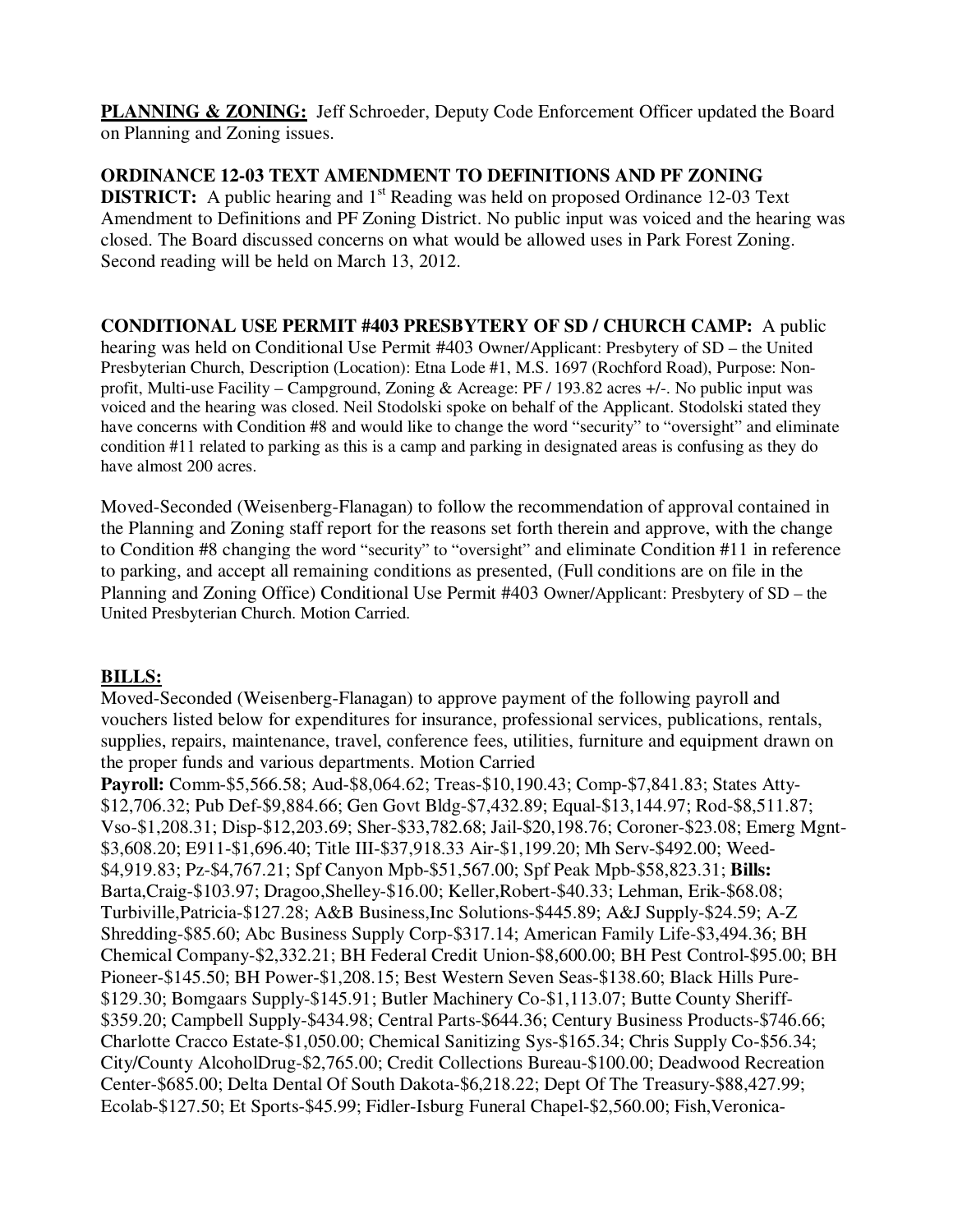\$105.40; Great Plains Chemical-\$180.00; Great Western Tire-\$758.68; Hartford-Priority Accounts- \$1,649.86; Heartland Paper Co-\$512.33; Heisler Hardware-\$297.63; Hewlett-Packard Company- \$29.00; JP Towing-\$75.00; KMart Pharmacy-\$234.02; Kimball-Midwest Co-\$401.64; Kimbell's Auto Repair-\$793.84; Knology-\$1,705.21; Koala Electric-\$134.41; L&S Restoration-\$2,064.00; LC Sheriff-\$16.00; Laplata Combined Court-\$10.00; Lead-Deadwood Regional Hospital-\$216.59; Lexisnexis Matthew Bender-\$95.89; Lueders-\$35.28; Marco-\$25.86; Mcgas Propane-\$519.19; Montana Dakota Utilities-\$5,230.35; Motive Parts & Supply-\$92.02; Namminga,Sam-\$6,000.00; National Academy Of Emd-\$45.00; Northern Hills Rec Center-\$209.00; Office Of Child Support- \$439.85; Pennington County Sts Attny-\$200.00; Powerplan-\$12.90; Quill Corporation-\$191.86; RC Finance Office-\$945.00; RC Regional Hospital-\$774.56; Rabe Elevator-\$799.88; Radio Shack/Kazco-\$2,169.19; Rapid Delivery-\$10.93; Reindl,Staci-\$335.00; Reliance Telephone- \$3,109.00; Reserve Account-\$10,000.00; Rocket Lube-\$113.59; SD Dept Of Transportation- \$50.00; SD Human Services Center-\$250.20; SD Retirement System-\$53,695.52; Siedschlaw,Robert-\$50.35; Schilplin,Sara Psy-\$1,400.00; Sdrs Supplemental Retirement- \$1,314.00; Servall Towel & Linen-\$392.72; Silverado-\$491.46; Spearfish Auto Supply-\$258.42; Spearfish Husky-\$636.00; Spearfish Police Dept-\$1,599.81; Subway-\$11.97; Tigerdirect- \$1,246.93; Triple K Tire & Repair-\$38.83; Twin City Hardware & Lumber-\$101.99; Vandine,Rebecca-\$700.00; Victims Of Violence-\$345.00; Wellmark Blue Cross-\$73,387.28; West River International-\$115.16; Western Communication-\$1,710.50; White Drug-\$5,286.33; Wilde & Hunt, Prof-\$265.00; Williams Standard Serv-\$287.91; Wolf,Ione-\$10.00; Wolff's Plumbing & Heating-\$6,474.98; Yankton Co Sheriff-\$50.00; Yankton County-\$103.75; **Witness & Jurors:**  Ahola,S-\$61.10; Auer,C-\$63.32; Ballert,P-\$52.96; Clauser,V-\$62.58; Cudmore,T-\$53.70; Driscoll,D-\$60.36; Greear,K-\$63.32; Haar,J-\$58.88; Jones,M-\$61.10; Koppinger,L-\$61.10; Ludens,S-\$60.36; Miller,T-\$61.10; Pengra,D-\$51.48; Rachetto,C-\$52.22; Rang,C-\$59.62; Sandidge,S-\$61.10; Seamands,J-\$61.10; Tollefsrud,D-\$64.80; Barney,T-\$32.58; Brown,R-\$28.88; Coyle,P-\$32.58; Foss,J-\$32.95; Martens,S-\$38.50; Mccallum,S-\$22.96; Proefrock,L-\$31.10; Raab,G-\$31.10; Salmon,R-\$20.00; Updike,M-\$30.36

**ADJOURN:** 11:03 a.m. Moved-Seconded (Weisenberg-Flanagan) there being no further business the meeting was adjourned. Motion Carried.

 $\overline{\phantom{a}}$  , and the contract of the contract of the contract of the contract of the contract of the contract of the contract of the contract of the contract of the contract of the contract of the contract of the contrac

 $\overline{\phantom{a}}$  , and the contract of the contract of the contract of the contract of the contract of the contract of the contract of the contract of the contract of the contract of the contract of the contract of the contrac

Date Approved

ROBERT EWING, Chairman

ATTEST:

\_\_\_\_\_\_\_\_\_\_\_\_\_\_\_\_\_\_\_\_\_\_\_\_\_\_\_\_\_\_\_ Connie Atkinson, Auditor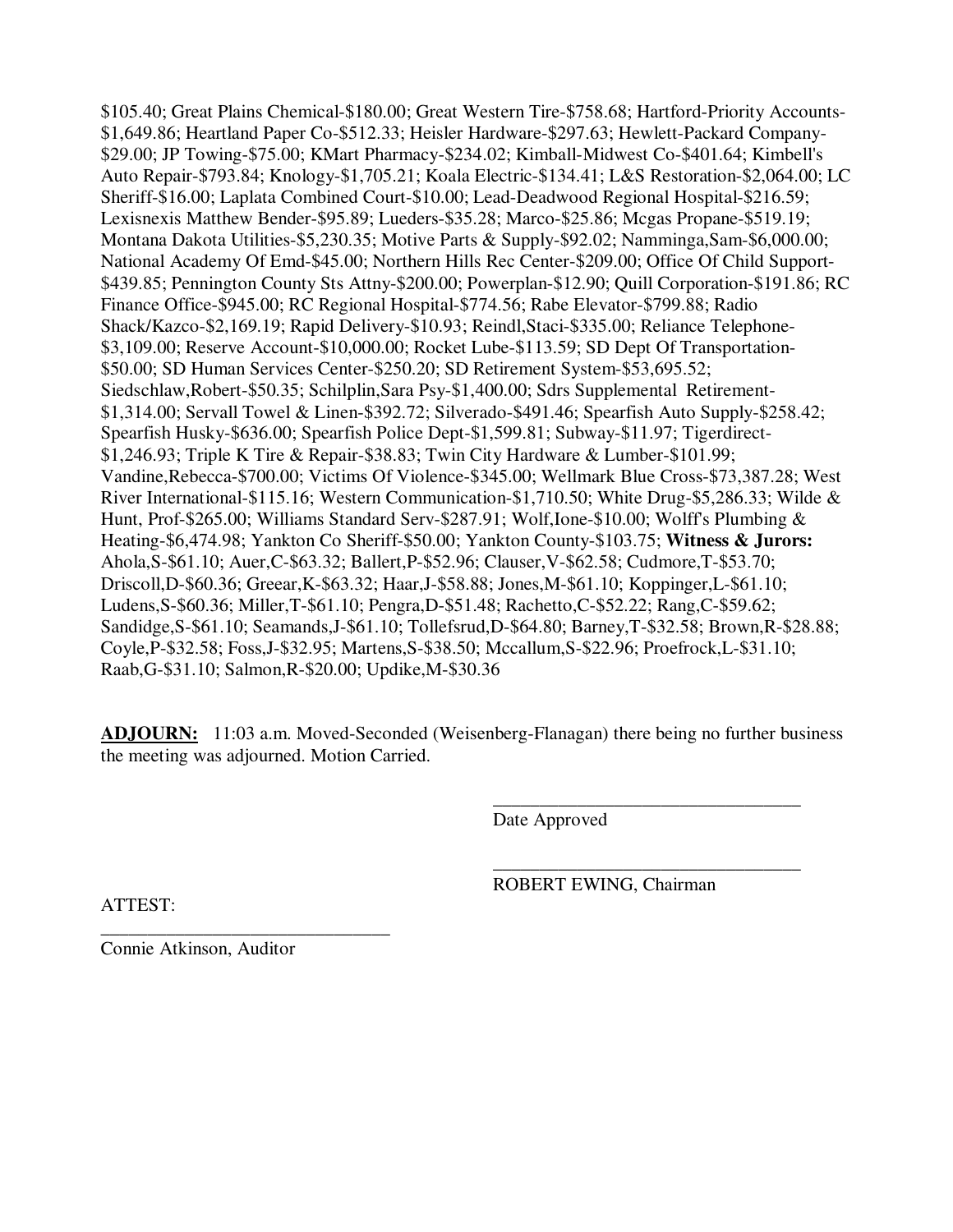## **LAWRENCE COUNTY COMMISSIONERS MEETING – March 13, 2012**

Robert Ewing called the regular meeting of the Lawrence County Commissioners to order and the Pledge of Allegiance was conducted at 8:00 a.m. on March 13, 2012 in the Administrative Annex Building of the Lawrence County Courthouse located at 90 Sherman Street, Deadwood, SD with Commissioners Daryl Johnson, Brandon Flanagan, Richard Sleep, and Terry Weisenberg present. All motions were passed by unanimous vote, by all members present, unless stated otherwise.

**AGENDA:** Moved-Seconded (Sleep-Johnson) to approve the agenda as amended. Motion Carried.

**MINUTES:** Moved-Seconded (Weisenberg-Sleep) to approve the minutes of the February 28<sup>th,</sup> County Commission Meeting. Motion Carried.

# **AUDITOR'S ACCOUNT WITH TREASURER REPORT:** Moved-Seconded (Sleep-

Weisenberg) to accept the Auditor's Account with the County Treasurer. Motion Carried. As of February 29, 2012 showed the following: Total amount of actual cash-\$1,250.00; Total amount of Checks and drafts in Treasurer's possession not exceeding three days (check deposit in transit)- \$48,428.22; Total amount of cash in transit in Treasurer's possession (cash deposit in transit)- \$2,389.98; petty Cash-\$1,860.00; Total amount of deposits in bank include: CD's-\$4,750,000; Savings \$3,659,565.61, Money Market \$530,063.95; Bank Balance-\$4,920,191.33; Total \$13,913,749.09.

## **AUTOMATIC SUPPLEMENTS:**

Moved-Seconded (Flanagan-Johnson) to approve the automatic supplement of \$5,000 for the Mountain Pine Beetle - Spearfish Canyon for funds received from the Spearfish Canyon Fire Protection District. Motion Carried.

## **PERSONNEL:**

**INVASIVE SPECIES MANAGEMENT / FIRE WISE / MOUNTAIN PINE BEETLE**: Moved-Seconded (Weisenberg-Johnson) To approve and authorize the hiring of the following individuals as Tree Cutters effective 03/02/2012: Luke Crea, Kelsey Conner; effective 03/07/2012: Tracey Sandidge; effective 03/10-2012: Michael Howell; effective 03/12/2012: David Kirk, Eric Roesler, Dan Essink, Dylan Baker. Motion Carried.

**SECURE RURAL COUNTY SCHOOLS**: Moved-Seconded (Sleep-Flanagan) to authorize Weisenberg to send a letter to congressional delegation in support of the Payment in Lieu of Taxes Program and reauthorization of the Secure Rural Schools and Community Self Determination Act. Motion Carried.

**GOVERNMENT DAY:** Moved-Seconded (Flanagan-Johnson) to participate in Government Day for 2012 and donate \$75.00 for the luncheon. Motion Carried.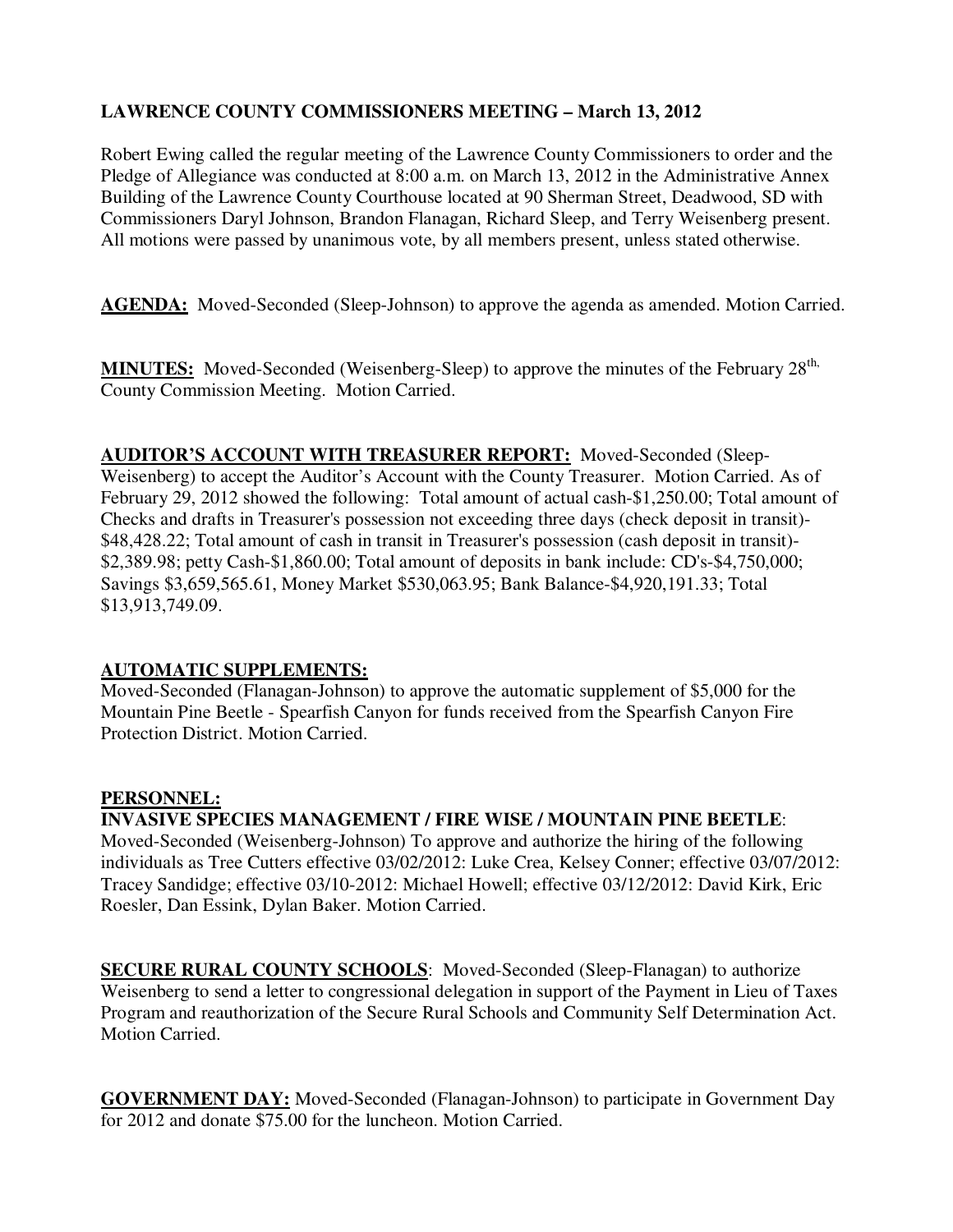**US FOREST SERVICE CAMPGROUND AGREEMENT:** Moved-Seconded (Flanagan-Johnson) to approve and authorize the Chairman to sign the Cooperative Law Enforcement Agreement 09-LE-11020300-006 M2 for 2012. Motion Carried

## **TREASURER TRUST AGREEMENTS:**

**DUSTY LAIDLAW:** Moved-Seconded (Weisenberg-Johnson) to approve and authorize the Chairman to sign the Treasurer Trust Agreement with Dusty Laidlaw. Motion Carried.

## **HIGHWAY BUSINESS:**

**FUEL QUOTES:** The following fuel quotes were submitted as of March 8, 2012: Deadwood Diesel 3200: (prices per gallon) CBH - \$3.462 MG Oil - \$3.43564\*; Deadwood Unleaded 1600 Gallons: (prices per gallon) CBH - \$3.274 MG Oil - \$3.24245\*; Spearfish Diesel 1700 Gallons: (prices per gallon) CBH - \$3.462 MG Oil - \$3.43812\*; Spearfish Unleaded 1100 Gallons: (prices per gallon) CBH - \$3.274 MG Oil - \$3.24424\*. \*Represents lowest quote awarded. No bid was received from Southside and Harms Oil.

# **COOPERATIVE FOREST ROAD AGREEMENT & ROAD PROJECT AGREEMENT:**

Moved-Seconded (Weisenberg-Flanagan) to approve and authorize the Chairman to sign the Cooperative Forest Road Agreement and Road Project Agreement #12-RO-11020300-022 with the USDA Forest Service. Motion Carried.

## **MOTOR GRADERS:**

Moved-Seconded (Flanagan-Weisenberg) To declare the six motor graders SN# APM02610, CCA01660, APM02470, CCA01661, CCA02203, CCA02308 surplus and begin the process to offer them for sale by sealed bids. Motion Carried.

**MOUNTAIN PINE BEETLE:** Dave Heck updated the Board on the Mountain Pine Beetle project and progress being made.

# **AIRPORT:**

**AWARDING BID HANGAR RELOCATION:** Moved-Seconded (Flanagan-Weisenberg) to remove from the table the bids for the hangar relocation. Motion Carried. Moved-Seconded (Johnson-Flanagan) to award the bid for the hangar to the lowest bidder Leska Inc. - \$101,599.20 and allow the Chairman to sign the contracts. Motion Carried.

**HANGAR CONTENTS MOVING:** Moved-Seconded (Johnson-Flanagan) to reimburse Duane Berke up to \$4,100 for moving the hangar contents while the hangar is relocated. Motion Carried.

**CONTRACT FOR ENGINEERING SERVICES:** The Board discussed past projects at the Airport and the issue with faulty construction. The Board felt KLJ should be responsible to collect damages from the contractor. The Board discussed holding funds from payments due to KLJ and or not signing the new contract with KLJ until the issue is resolved.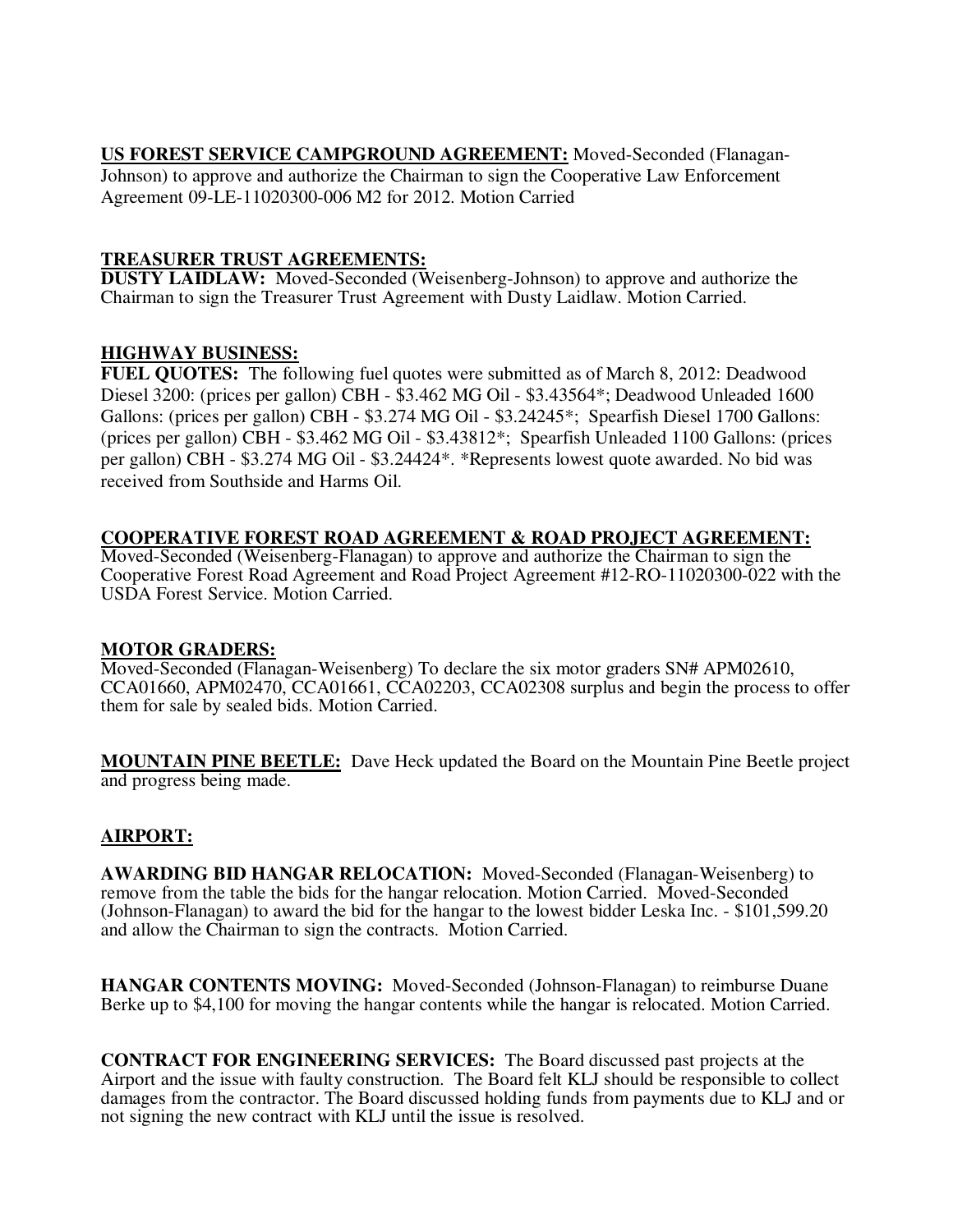Moved-Seconded (Johnson-Weisenberg) to approve and authorize the Chairman to sign the contract for engineering services with Kadrmas Lee and Jackson. Motion Carried. Aye-Johnson, Weisenberg, Flanagan and Ewing. Nay-Sleep. Sleep stated he felt the motion should have been contingent upon the satisfaction of the faulty construction on the prior project.

**AMERICAN TECHNICAL SERVICES:** Moved-Seconded (Weisenberg-Sleep) to approve and authorize the Chairman to sign the contract with American Technical Services for \$31,413. Motion Carried.

**COUNTY PROPERTY:** John Fillmore was present and asked the Board to consider selling a small parcel of land owned by the County in Whitewood (parcel #29300-00300-060-00 remaining lots 5&6 Blk 3). The Board discussed the request and stated they did an on-site of the property and determined the value of the property to be in excess of \$500. Moved-Seconded (Johnson-Flanagan) to declare parcel #29300-00300-060-00 surplus and begin the process of offering the property for sale by sealed bids. Motion Carried.

**PLANNING & ZONING:** Amber Vogt, Planning and Zoning Director updated the Board on Planning and Zoning issues.

**TAX INCREMENT FINANCING DISTRICT:** Vogt stated she has received information of a proposed tax increment finance district for Powder House Pass. The Board discussed a TIFD Review Committee to review and make recommendations on proposed tax increment finance districts. Ewing stated a public hearing should not be scheduled with the County Commissioners until all information is received and reviewed by the TIFD Committee. Vogt stated the developer has offered to pay \$1,000 for an administration fee. Moved-Seconded (Flanagan-Weisenberg) to appoint Daryl Johnson, Terry Weisenberg, Connie Atkinson, Deb Tridle, Amber Vogt, Tim Hodson, Scott Sandvig, Bruce Outka, and one Planning and Zoning member to the Tax Increment Finance District Review Committee to review and make recommendations on proposed tax increment finance districts in Lawrence County. Motion Carried.

**APPLE SPRINGS:** The Board discussed commencing bidding and request for proposals for utility work. Apple Springs Bond money would pay for the expense. Moved-Seconded (Flanagan-Sleep) to table the issue until next meeting. Motion Carried.

John Lovald, Homeowner in Apple Springs expressed concerns that water and sewer facilities are not adequate and yet putting in the utilities would put more pressure on the system. Lovald stated building permits are not even being allowed in Apple Springs. The Board stated this bond money is only allowed for utility work in a certain area of the project and the money can not be used for a sanitary system.

#### **ORDINANCE #12-03 TEXT AMENDMENT TO DEFINITIONS AND PF ZONING**

**DISTRICT:** 2<sup>nd</sup> Reading was held on proposed Ordinance 12-03 Text Amendment to Definitions and PF Zoning District. The Board discussed concerns on what would be allowed uses in Park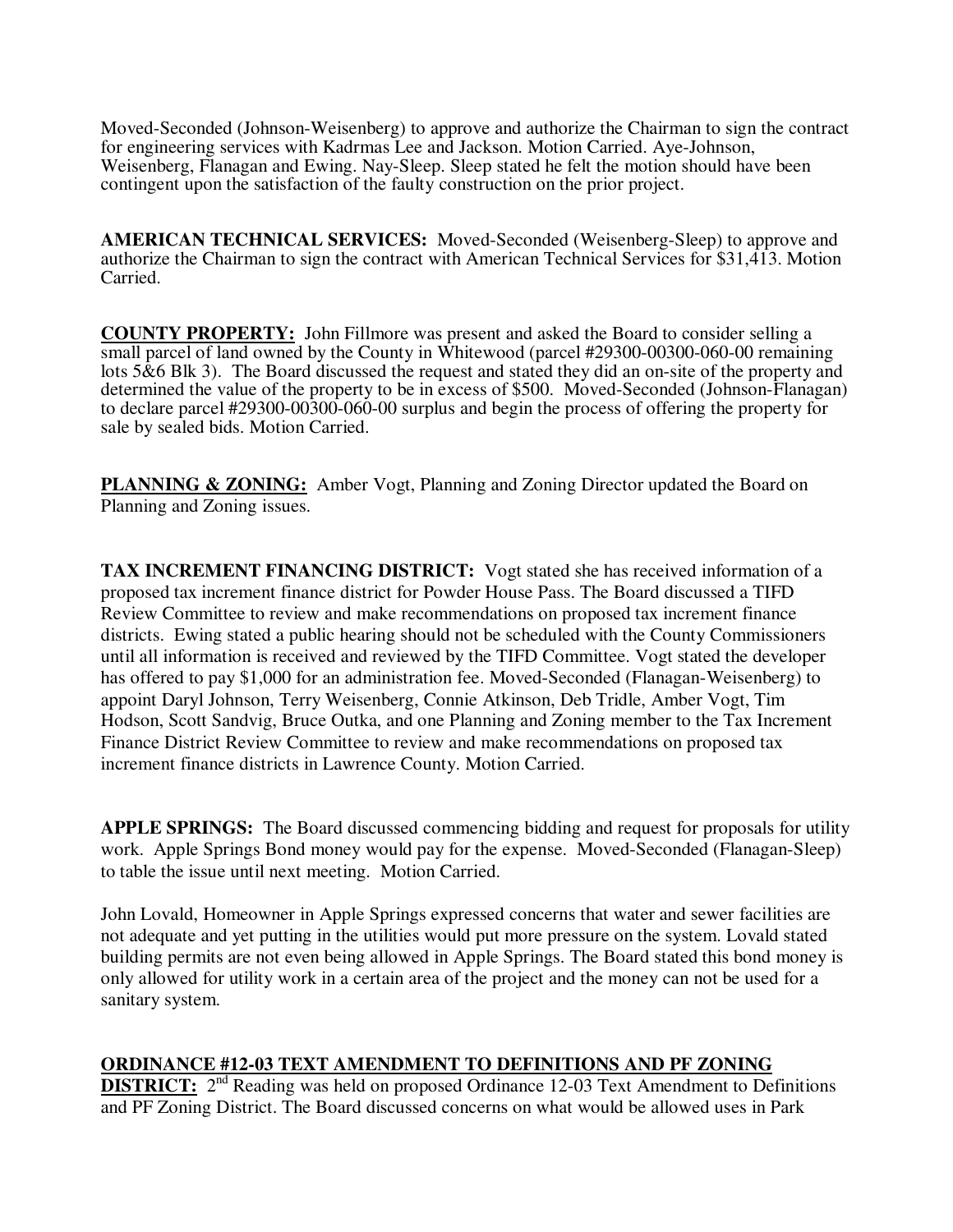Forest Zoning and if a Change of Zoning would be more appropriate. The Board discussed what would be allowed within a Business Park and if individual Conditional Use Permits would be more appropriate. Sleep commented that you are drawing business out of the City and scattering within the County. Johnson commented that the area has traditionally been used as office space. Moved-Seconded (Sleep-Weisenberg) to deny the proposed Ordinance #12-03 Text Amendment to Definitions and PF Zoning District. Aye-Johnson, Weisenberg, Sleep and Ewing. Nay-Flanagan.

**CONDITIONAL USE PERMIT #404 / EXECUTIVE LODGING:** A public hearing was not held and was cancelled on proposed Conditional Use Permit #404 for Executive Lodging, Applicant: Ernie Rupp for Business Park, because it would not be an allowed use in Park Forest. Owner/Applicant: Beltek Inc/Executive Lodging of the Black Hills, Description (Location): Lot 3 Blk 1, Oak Mountain Country Estates (Beltek/Roo Ranch building in Boulder Canyon), Purpose: Enable the use of the property for several businesses without the use of multiple CUP's Zoning & Acreage: PF to HSC / 4.72 acres +/-.

#### **BILLS:**

Moved-Seconded (Weisenberg-Flanagan) to approve payment of the following payroll and vouchers listed below for expenditures for insurance, professional services, publications, rentals, supplies, repairs, maintenance, travel, conference fees, utilities, furniture and equipment drawn on the proper funds and various departments. Motion Carried. Aye-Johnson, Weisenberg, Flanagan and Sleep. Nay-Ewing. Ewing stated he could not vote in approval of the bills because of an additional \$9,000 toward the Piper Case.

**Payroll:** Comm-\$5,566.58; Aud-\$7,977.35; Treas-\$10,190.41; Comp-\$7,841.83; States Atty- \$12,590.57; Pub Def-\$9,884.66; Gen Govt Bldg-\$7,595.08; Equal-\$10,553.21; Rod-\$9,659.87; Vso-\$1,208.31; Disp-\$15,302.36; Sher-\$36,655.25; Jail-\$23,584.71; Coroner-\$623.08; Emerg Mgnt-\$3,564.07; E911-\$1,687.40; County Mpb-\$24,363.13; Highway-\$41,789.45, Air-\$1,247.69; Weed-\$5,199.83; Pz-\$4,527.21; Spf Canyon Mpb-\$110,641.35; Spf Peak Mbp-\$1,381.60; **Bills:**  Fairhead,Richard-\$50.32; Heberlig,Gary-\$94.04; Isburg,Damon-\$122.20; Johnsen,Alexandra- \$72.00; Mowell,Richard-\$7,476.00; Schroeder,Jeffery-\$20.00; Vandenberg,Maria-\$12.22; A&B Business,Inc Solutions-\$1,254.77; A&B Welding Supply-\$53.98; A&J Supply-\$57.32; A-Z Shredding-\$6.80; Abc Business Supply Corp-\$186.49; Alpine Impressions-\$265.00; Applied Concepts-\$2,812.50; At&T Mobility-\$882.93; BH Chemical Company-\$850.16; BH Federal Credit Union-\$8,600.00; BH Land Analysis-\$427.50; BH Pest Control-\$95.00; BH Pioneer-\$965.00; BH Power-\$254.24; BH Security & Systems-\$363.52; Best Western Ramkota/Rapid-\$140.00; Biegler,Greg-\$60.00; Big Sky Communications-\$555.00; Bob Barker Company-\$298.27; Bound Tree Medical-\$212.78; Butler Machinery Co-\$171.61; Butte Electric Coop-\$989.86; Calkota Properties-\$485.00; Campbell Supply-\$199.00; Central Parts-\$858.32; Central Restaurant Products- \$269.28; Century Business Products-\$34.48; Centurylink-\$1,345.17; Chris Supply Co-\$79.73; City/County Alcohol&Drug-\$140.00; Clyde,Taylor-\$41.12; Contractors Insulation-\$268.80; Cook,Cindy-\$84.00; Credit Collections Bureau-\$100.00; Dakota Equipment Rental-\$65.65; Dakota Graphics-\$50.00; Dakotacare-\$533.46; Datec-\$542.47; Deadwood,City Of-\$850.86; Dept Of Hlth Lab Services-\$70.00; Dept Of The Treasury-\$94,872.31; Esri-\$400.00; Et Sports-\$517.33; Fidler-Isburg Funeral Chapel-\$1,170.00; First Gold Hotel-\$48.50; Fish,Veronica-\$163.40; Frederickson,John-\$692.90; Fsh Communications-\$60.00; Galls-\$401.97; Ginter,Branden-\$129.60; Glenn C Barber & Assoc-\$140,139.70; Heisler Hardware-\$193.91; Hillside Disposal Service- \$87.00; Hobart Sales & Service-\$535.53; Janke,Wendy-\$1,766.00; Juneks' Chrysler/Dodge-\$37.50;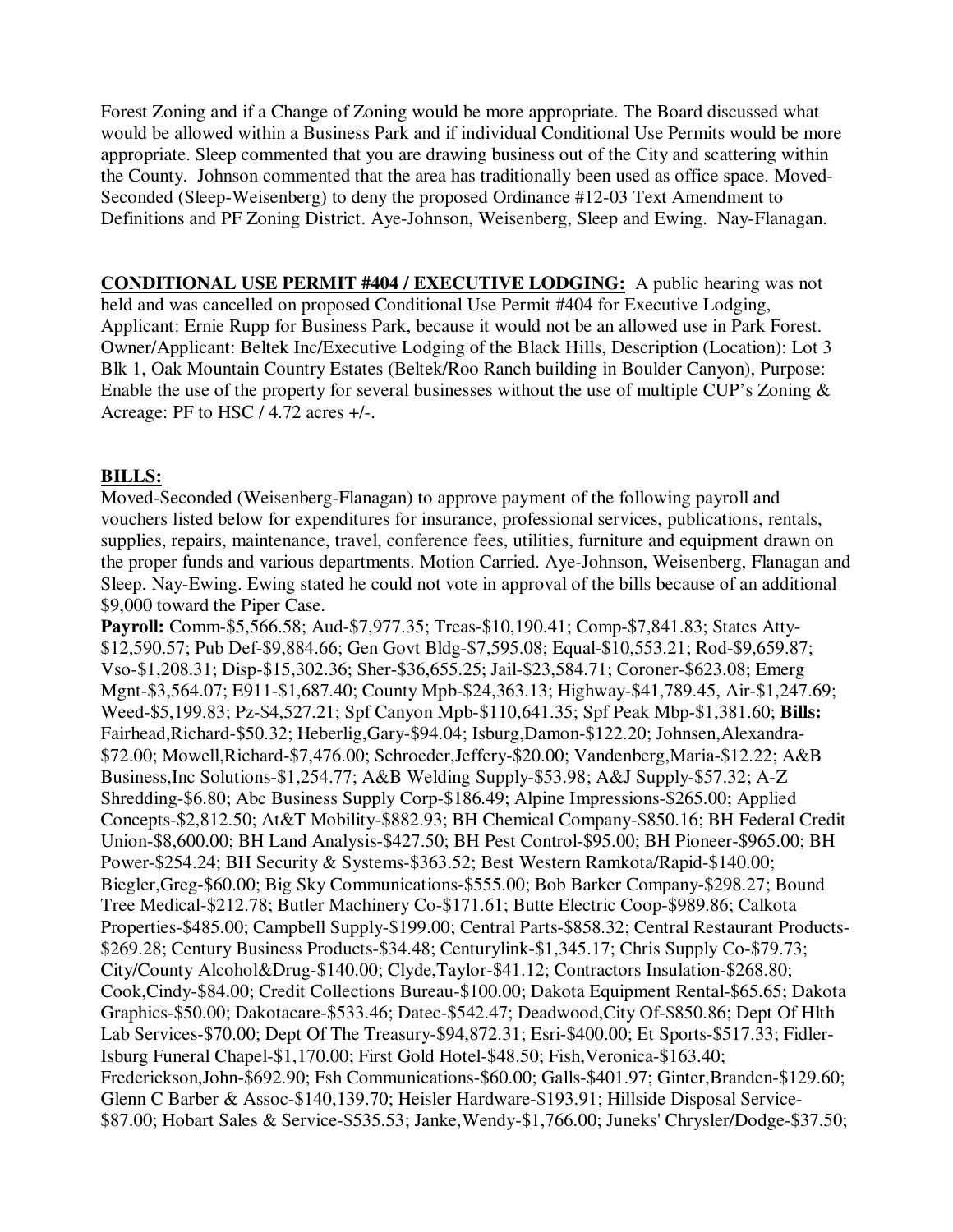Kmart Pharmacy-\$234.02; Kadrmas, Lee And Jackson-\$22,989.18; Kimball-Midwest Co-\$409.28; Kimbell's Auto Repair-\$2,536.39; Kinney,Matthew-\$2,369.37; Knecht True Value-\$364.57; Knology-\$59.12; Koala Electric-\$813.19; Kosel,Joseph-\$2,655.43; Lattice Incorporated-\$21.20; Lead,City Of-\$48.35; Lead-Deadwood Regional Hospital-\$504.00; Lead-Deadwood Sanitary- \$381.48; Lee,James-\$15.00; Lexisnexis Risk Data Mgnt-\$75.00; Lueders-\$14.97; Mack's Auto Body-\$32.95; Mad Manz Pizza-\$96.24; Metric Motors-\$1,753.84; Microfilm Imaging Systems- \$755.00; Miller,Steve-\$9,029.92; Minnwest Bank Sioux Falls-\$171.03; Montana Dakota Utilities- \$633.53; Moore Medical-\$193.02; Moreash Court Reporting-\$17.10; National Academy Of Emd- \$5.00; Nelson,Christy-\$59.62; Novus-\$244.00; Occupational Health Network-\$188.30; Office Of Child Support-\$705.23; Office Technology/Supply-\$138.11; Outdoor Motor Sports-\$125.90; Pennington Co Auditor-\$55.00; Pennington County Emerg Mgnt-\$450.00; Pitney Bowes-\$254.97; Postmaster,Deadwood-\$70.00; Prairie Hills Transit-\$7,500.00; Priority Dispatch-\$310.00; Quill Corporation-\$248.13; RC Regional Hospital-\$1,235.74; Radio Shack/Kazco-\$24.99; Rapid Delivery-\$9.78; Rasmussen Mechanical Serv-\$1,008.25; Reausaw,Bernie-\$12.22; Regional Behavioral Health-\$568.46; Rice Honda Suzuki-\$611.89; Rocket Lube-\$61.40; Rohr,Dennis- \$256.00; Royal Electric-\$180.00; SD Assoc Code Inforcement-\$50.00; SD State Treasurer- \$2,511.90; Semerad,Sandra-\$182.40; Servall Towel & Linen-\$514.38; Shi International Corp- \$3,177.60; Southside Oil Co-\$21,790.70; Spearfish Auto Supply-\$1,445.52; Spearfish Building Supply-\$62.57; Stadler Ind Service-\$20.00; Stahl,Mike-\$56.00; Sturdevant's Auto Parts-\$105.99; Tigerdirect-\$401.25; Triple K Tire & Repair-\$83.75; Twilight First Aid & Safety-\$42.66; Twin City Hardware & Lumber-\$1,227.94; Victims Of Violence-\$660.00; Warne Chemical-\$19,200.00; Waste Connections-\$614.91; Watertree-\$64.55; Wells Fargo Business Card-\$2,511.34; West Group-\$175.26; West River International-\$668.21; Western Communication-\$360.00; Western Sd Juvenile Serv-\$1,894.22; White's Queen City Motors-\$97,184.99; Wilde & Hunt, Prof Llc- \$2,046.30; Wolff's Plumbing & Heating-\$404.52; Wright Express Fsc-\$1,589.68; Yankton Co Sheriff-\$50.00; Yankton County-\$207.50; **Witness & Jurors:** Ahola,S-\$61.10; Auer,C-\$63.32; Ballert,P-\$52.96; Clauser,V-\$62.58; Haar,J-\$58.88; Ludens,S-\$60.36; Miller,T-\$61.10; Pengra,D- \$51.48; Adams,L-\$102.96; Allen,T-\$10.74; Arsaga,M-\$12.96; Ballert,D-\$12.22; Bechtold,K- \$23.32; Bernards,R-\$12.22; Bertch,D-\$22.58; Brennan,L-\$24.80; Brost,D-\$17.40; Burr,R-\$10.74; Bussiere,R-\$24.80; Calhoon,T-\$19.62; Carlbom,D-\$122.20; Christofferson,D-\$28.50; Clem,S- \$22.58; Colhoff,A-\$21.10; Corkins,L-\$10.74; Czephya,I-\$12.96; Derby,J-\$14.44; Diers,N-\$12.96; Drapeaux,B-\$24.80; Drolc,D-\$123.68; Edwards,C-\$21.84; Foster,M-\$122.20; Gillies,B-\$23.32; Hambek,N-\$21.10; Hansen,B-\$21.10; Heishman,R-\$21.84; Henning,D-\$24.80; Hill,B-\$24.80; Hill,R-\$21.10; Horner,S-\$21.10; Hunter,K-\$21.10; Jensen,G-\$24.80; Johnson,S-\$12.96; Kerber,J- \$12.96; Klinckman,K-\$131.08; Knox,S-\$10.74; Kuper,Q-\$122.20; Larimore,D-\$21.10; Larson,J- \$17.40; Law,W-\$108.88; Locati,M-\$24.80; Long,M-\$18.88; Lurz,C-\$122.20; Lynn,D-\$21.10; Martin,N-\$28.50; Mccaskey,J-\$21.10; Mclaughlin,R-\$21.84; Merchen,D-\$24.80; Nelson,C-\$25.54; Neribarba,E-\$26.28; Neribarba,J-\$24.80; Nevin,M-\$12.22; Norton,R-\$27.02; Petersen,S-\$21.10; Peterson,B-\$21.84; Rech,J-\$27.02; Remington,H-\$21.84; Sachau,A-\$122.20; Schuttler,D-\$17.40; Sigdestad,T-\$11.48; Silvernail,K-\$21.10; Smith,R-\$12.96; Supperer,L-\$21.10; Syman,L-\$24.80; Thoresen,J-\$22.58; Thorman,T-\$21.84; Toliver,A-\$17.40; Twiss,T-\$28.50; Vantassel,S-\$12.22; Vasknetz,S-\$122.20; Waterson,K-\$21.10; White,M-\$20.36; Wolfe,J-\$24.80; Cady,C-\$34.06; Krambeck,J-\$37.76; Patek,J-\$33.32; Slotness,Z-\$33.32; Steckelberg,B-\$31.84; Tague-Wiley,K- \$33.32; Anderson,A-\$18.88; Arnio,K-\$24.80; Balderson,K-\$51.48; Barrios,V-\$21.10; Barth,G- \$21.10; Cass,C-\$21.10; Cassidy,K-\$20.36; Connors,K-\$24.80; Ellendorf,T-\$21.10; Evans,A- \$21.10; Galster,A-\$21.84; Hanel,C-\$52.22; Hayford,D-\$61.10; Heinrich,D-\$61.10; Henninger,A- \$10.74; Hoisington,J-\$61.84; Holmes-Moore,J-\$21.10; Huber,W-\$12.96; Hughes,R-\$21.10; Jeffery,J-\$10.74; Koch,B-\$12.22; Kohler,G-\$12.96; Krambeck,J-\$21.10; Krier,G-\$21.10;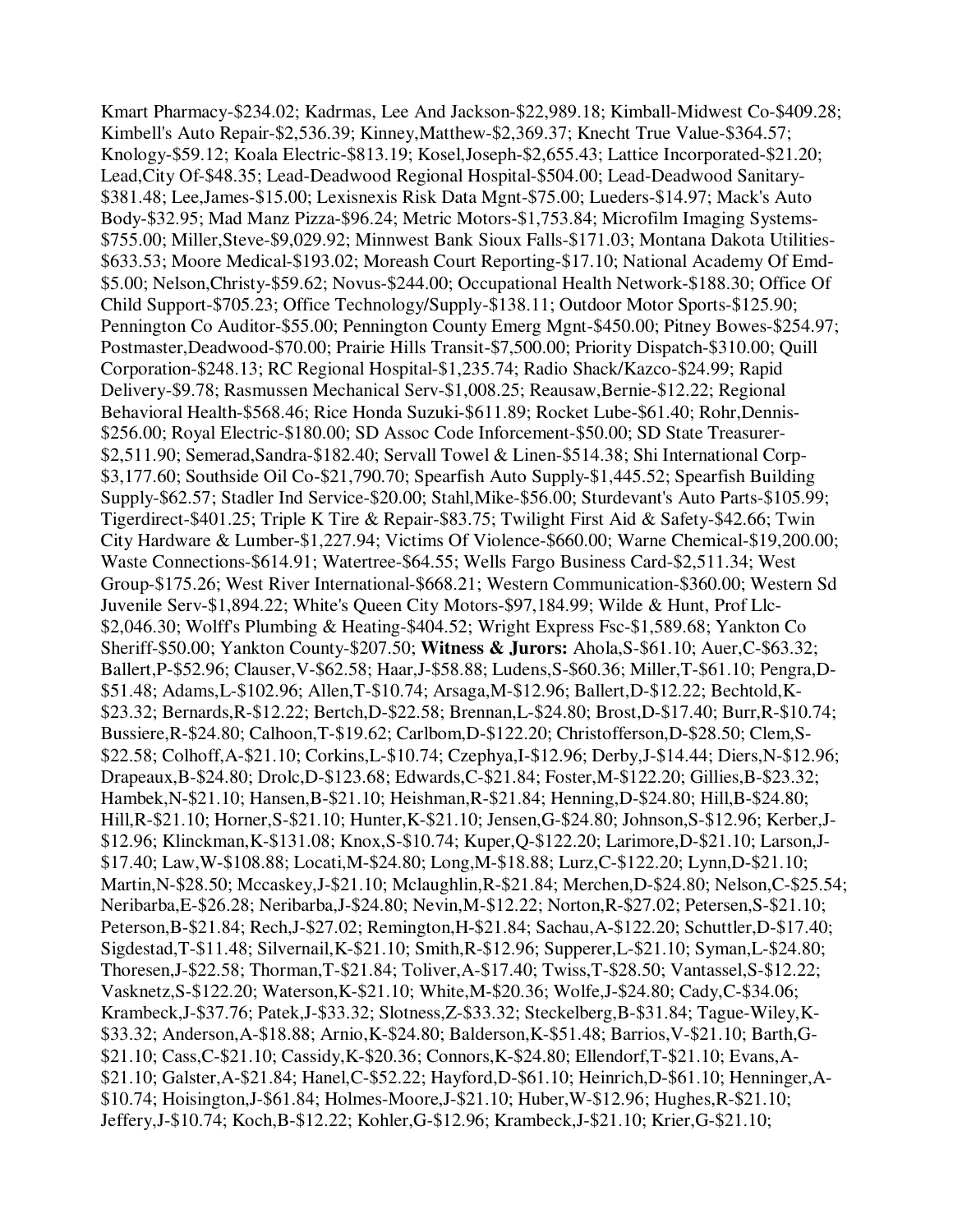Kruske,N-\$13.70; Linn,G-\$13.70; Littleton,S-\$61.10; Lutz,D-\$23.32; Mathis,K-\$18.88; Mckenny,L-\$60.36; Metzger,D-\$12.22; Moreno,P-\$61.10; Morton,K-\$17.40; Mundt,K-\$22.58; Nauman,T-\$18.88; Okroi,P-\$62.58; Picasso,S-\$58.88; Quinn,D-\$21.84; Rantapaa,J-\$21.10; Reed,S-\$21.84; Robertson,N-\$26.28; Scholz,M-\$21.10; Smith,K-\$19.62; Spurlock,H-\$13.70; Stamp,F-\$17.40; Startz,T-\$21.10; Stratton,D-\$13.70; Stults,M-\$21.10; Stumpf,M-\$21.10; Sundstrom,R-\$50.74; Toller,D-\$21.10; Vanee,B-\$22.58; Waara,C-\$24.80; Wheeler,K-\$18.88

**ADJOURN:** 10:40 a.m. Moved-Seconded (Weisenberg-Ewing) there being no further business the meeting was adjourned. Motion Carried.

 $\overline{\phantom{a}}$  , and the contract of the contract of the contract of the contract of the contract of the contract of the contract of the contract of the contract of the contract of the contract of the contract of the contrac Date Approved

 $\overline{\phantom{a}}$  , and the contract of the contract of the contract of the contract of the contract of the contract of the contract of the contract of the contract of the contract of the contract of the contract of the contrac ROBERT EWING, Chairman

ATTEST:

\_\_\_\_\_\_\_\_\_\_\_\_\_\_\_\_\_\_\_\_\_\_\_\_\_\_\_\_\_\_\_ Connie Atkinson, Auditor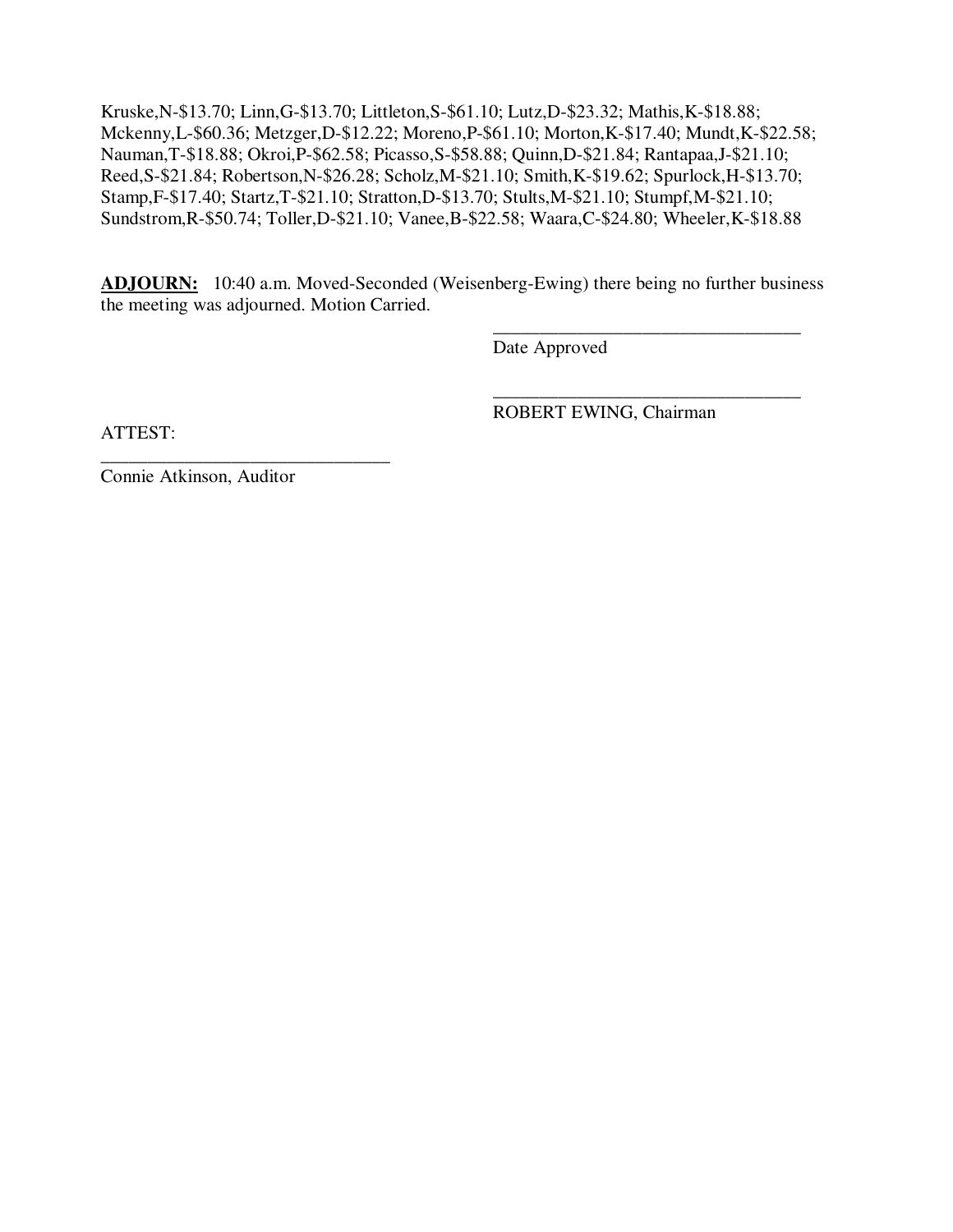## **LAWRENCE COUNTY COMMISSIONERS MEETING – March 27, 2012**

Robert Ewing called the regular meeting of the Lawrence County Commissioners to order and the Pledge of Allegiance was conducted at 8:00 a.m. on March 27, 2012 in the Administrative Annex Building of the Lawrence County Courthouse located at 90 Sherman Street, Deadwood, SD with Commissioners Daryl Johnson, Brandon Flanagan, Richard Sleep, and Terry Weisenberg present. All motions were passed by unanimous vote, by all members present, unless stated otherwise.

AGENDA: Moved-Seconded (Johnson-Sleep) to approve the agenda as amended. Motion Carried.

**MINUTES:** Moved-Seconded (Sleep-Flanagan) to approve the minutes of the March 13<sup>th,</sup> County Commission Meeting. Motion Carried.

## **AUTOMATIC SUPPLEMENTS:**

Moved-Seconded (Johnson-Flanagan) to approve the automatic supplement of \$1,500 for the Invasive Species Management - Supplies for funds received from the City of Sturgis. Motion Carried.

Moved-Seconded (Johnson-Weisenberg) to approve the automatic supplement of \$3,596.76 for the Register of Deeds Salaries for funds received from the City of Deadwood grant. Motion Carried.

## **PERSONNEL:**

#### **INVASIVE SPECIES MANAGEMENT / FIRE WISE / MOUNTAIN PINE BEETLE**:

Moved-Seconded (Flanagan-Weisenberg) To approve and authorize the hiring of the following individuals as Tree Cutters effective 03/12/2012: Randy Zopp; 03/14/2012: Fadi Chhaide; effective 03/15/2012: Michael Makousky; effective 03/17/2012: Eric Baker; and to approve Margarito Garza as a Recon/Sale Administrator effective 3/15/2012 at a base rate of 12.10; Motion Carried.

**HIGHWAY:** Moved-Seconded (Flanagan-Sleep) to hesitantly accept the resignation of Tim Barrett and Robert Keller and the retirement of Terry Fystro. Motion Carried. The board thanked them for their years of service to Lawrence County.

**SHERIFF:** Moved-Seconded (Weisenberg-Flanagan) to approve Nicholas Anliker as a part time Dispatcher/Jailer II G2 at a base rate of \$16.74 effective 3-26-2012. Motion Carried.

**BROWNSVILLE FIRE TAX DISTRICT:** The Board reviewed the petitions for the Brownsville Fire Tax District. Moved-Seconded (Weisenberg-Johnson) to set a public hearing for April 24, 2012 at 10:00 a.m. for the proposed organization of the Brownsville Fire Tax District.

**CENTRAL CITY BOND:** Moved-Seconded (Weisenberg-Flanagan) to approve the Central City Bond for \$150,000. Motion Carried.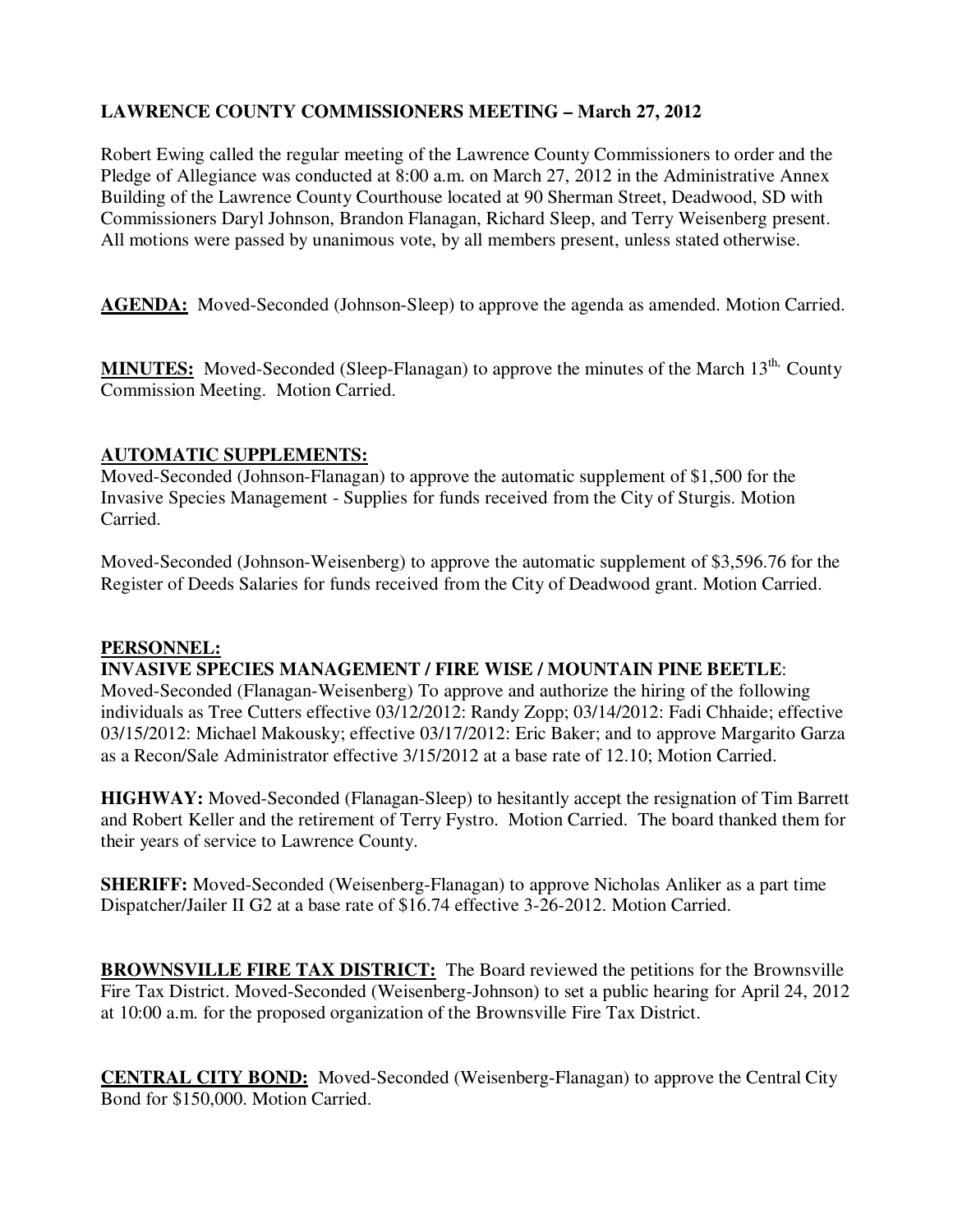**AIRPORT HAY CONTRACTS:** Moved-Seconded (Johnson-Sleep) to authorize the Requests for Proposals for the Airport Hay Contract for 1 year. Motion Carried.

**SELL COUNTY PROPERTY:** Moved-Seconded (Johnson-Flanagan) to approve and authorize the signing of the Lawrence County Resolution #12-11 to Sell Real Property. Motion Carried. LAWRENCE COUNTY RESOLUTION #12-11 SELL REAL PROPERTY WHEREAS, Lawrence County is the owner of the property herein described, having acquired title thereto by Tax Deed or other Proceedings, and the same being at the present time in an unproductive state, and making little or no return to Lawrence County, and It appearing that the same can now be sold for a reasonable sum and placed upon the Tax List, and the Board of Commissioners of Lawrence County, South Dakota, deeming it advisable to offer said property for sale. NOW, THEREFORE, it is by the Board of Commissioners of Lawrence County, South Dakota. RESOLVED That in the opinion of the majority of the said Commissioners, it is in the best interest of Lawrence County to declare the real property surplus and sell the following described real property, to wit: 1) Remaining portion of lots 5 & 6 Block 3 First Addition, Whitewood, SD And, that said real property be offered for sale in accordance with the provisions of Chapter 7-29 of the South Dakota Codified Laws as Amended and that before said property is offered for Sale, the same being appraised by a Board of Appraisers, consisting of the Board of Commissioners of Lawrence County, South Dakota as follows: 1) Remaining portion of lots 5 & 6 Block 3 First Addition, Whitewood, SD appraised at \$500.00 NOW, THEREFORE BE IT RESOLVED that the Board of County Commissioners of Lawrence County, being severally sworn, each for himself, states the above is a true and just appraisement of the real property described, as he verily believes. Dated this 27<sup>th</sup> day of March, 2012. BOARD OF COUNTY COMMISSIONERS: ROBERT EWING, Chairman, DARYL JOHNSON, TERRY WEISENBERG, BRANDON FLANAGAN, RICHARD SLEEP.ATTEST: CONNIE ATKINSON, Lawrence County Auditor

**SANFORD LAB UPDATE:** Bill Harlan updated the Board on the Sanford Lab, and reviewed projects completed and in progress.

## **ABATEMENTS:**

**BLACK HILLS CHRISTIAN ACADEMY:** Moved-Seconded (Weisenberg-Johnson) to approve the abatement on parcel #32210-19010-110-00 Black Hills Christian Academy because they received the property from Craig and Darlene Solvie on 8-2-2011. Motion Carried.

## **HIGHWAY BUSINESS:**

**MOTOR GRATER BID OPENING:** Moved-Seconded (Weisenberg-Flanagan) to set a bid opening for June 12, 2012 at 8:30 a.m. for six motor graders SN# APM02610, CCA01660, APM02470, CCA01661, CCA02203, CCA02308. Motion Carried.

# **HIGHWAY SUPPLIES BIDS:**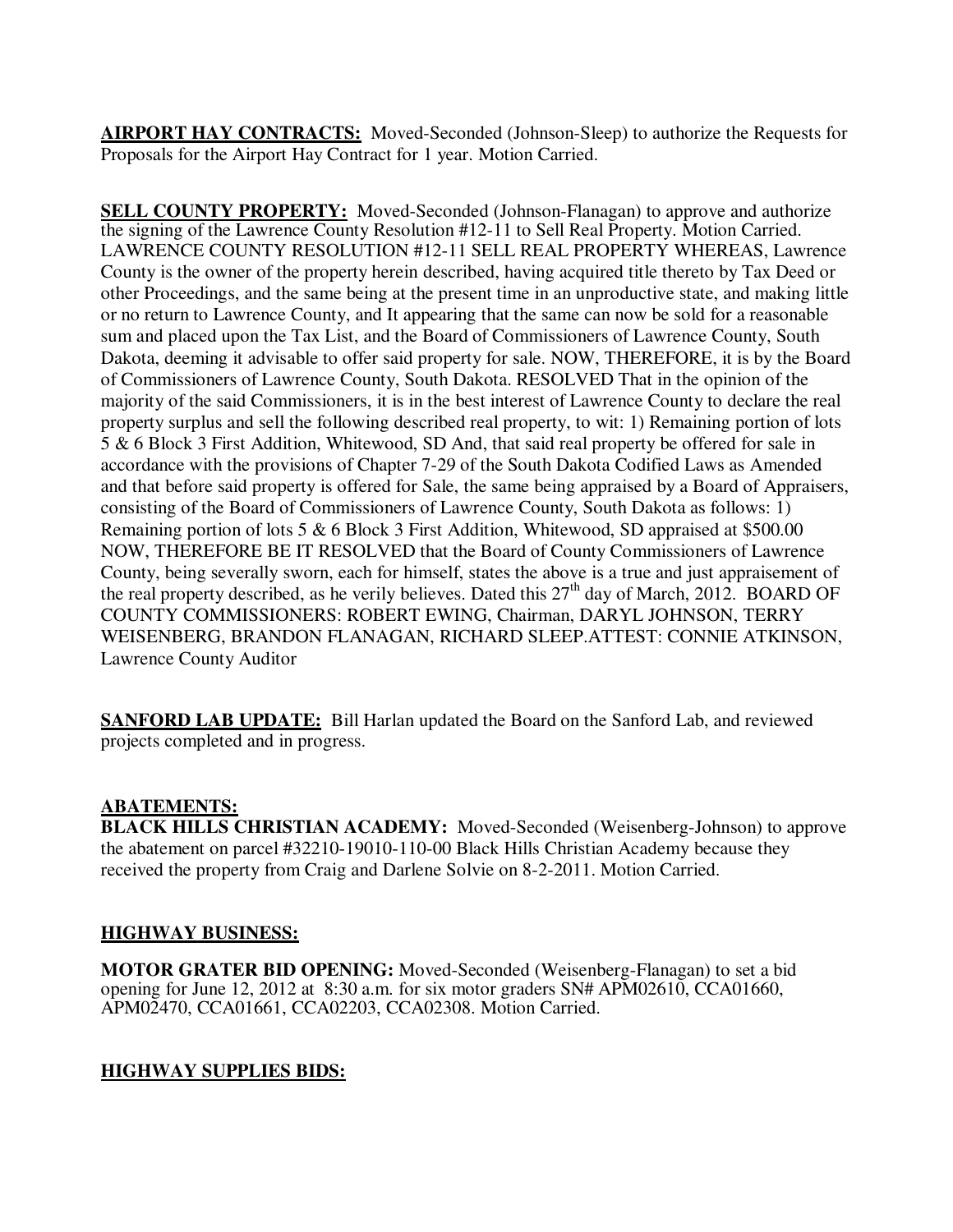**MAGNESIUM CHLORIDE:** Moved-Seconded (Weisenberg-Johnson) to accept the only bid from Z&S Dust Control at \$133.25 per ton and \$18.50 per ton application, and allow the Chairman to sign the Contract with Z&S Dust Control. Motion Carried.

**HOT MIX ASPHALT:** Sacrison Paving-\$65.00 at Exit 8 Plant; Hills Materials - \$57.25 at Centennial Quarry Plant. Moved-Seconded (Sleep-Weisenberg) to accept the low bid received from Hills Materials and allow the Chairman to sign the contract. Motion Carried.

**COLD MIX ASPHALT:** Hills Materials - \$97.00. Moved-Seconded (Flanagan-Weisenberg) to accept the only bid received from Hills Material at \$92.00 from the Centennial Pit and allow the Chairman to sign the contract. Motion Carried.

**GRAVEL SURFACING AGGREGATE:** Hills Material: ¾" gravel surfacing-\$7.90; 1" gravel base-\$7.00; ¾"; clean rock-\$12.20; ½" clean rock-no bid; 1" clean rock-\$12.10; Loading-\$.35. EKE Inc.: ¾" gravel surfacing-\$7.75; 1" gravel base-\$7.75; 2" gravel base-\$7.75; ¾" Clean Rock-\$9.50; 1" Clean Rock \$9.50; 2" Clean Rock \$8.50; 4-6" Clean Rock \$10.50; Class A/B RipRap-\$16.50; All prices include loading cost. Fisher Industries- $\frac{3}{4}$ " gravel surfacing-no bid; 1" gravel base-\$7.00; ¾"; clean rock-\$9.25; ½" clean rock-\$9.25; 1" clean rock-\$9.25; 3/8" Chips-\$10.50; ¼" Air Separated Crushed Fines-\$10.50. All prices include loading. Moved-Seconded (Weisenberg-Sleep) to accept all bids received, depending on the advantageous price and desired location, and allow Chairman to sign the Contracts. Motion Carried.

**DE-ICING SAND:** Fisher Industries: De-Icing Sand \$10.50 per ton. Moved-Seconded (Weisenberg-Flanagan) to accept the only bid from Fisher Industries at \$10.50 per ton from the Stateline Quarry and allow the Chairman to sign the contract. Motion Carried.

**HOT MIX-IN PLACE PATCHING:** Sacrison Paving - \$43.65 per square yard with a \$400.00 minimum charge; Hills Material - \$44.55 per square yard with area to be prepared and ready for 4" of E1 HMA. Moved-Seconded (Flanagan-Weisenberg) to table until the next meeting so more information can be obtained. Motion Carried.

**SUPPLEMENTAL BUDGET:** A public hearing was held for a supplemental budget for GENERAL FUND / MOUNTAIN PINE BEETLE: Spearfish Canyon MPB - \$204,675; County - \$25,200; Spearfish Peak - \$60,000; No public input was voiced and the hearing was closed. Moved-Seconded (Weisenberg-Flanagan) to approve and authorize the Chairman to sign the following Resolution #2012-12. Motion Carried.

RESOLUTION #12-12 TO ADOPT A SUPPLEMENTAL BUDGET WHEREAS, the County Budget for Lawrence County, South Dakota, for the fiscal year 2012, failed to provide sufficient revenue to enable the County to conduct the indispensable functions of Government, and WHEREAS, the Board of County Commissioners of said County deems it necessary to make a Supplementary Budget, providing for appropriation in the amounts set out below. NOW, THEREFORE, BE IT RESOLVED THAT SAID BOARD, make, approve and adopt a Supplemental Budget for Lawrence County, South Dakota, for the year 2012, and that in said budget there will be and is hereby appropriated the following sum of money, to-wit: GENERAL FUND / MOUNTAIN PINE BEETLE: Spearfish Canyon MPB - \$204,675; County - \$25,200; Spearfish Peak - \$60,000. The funds for the above amounts are to be provided from unappropriated cash balances and estimated revenue in the designated Fund. Be it further RESOLVED that a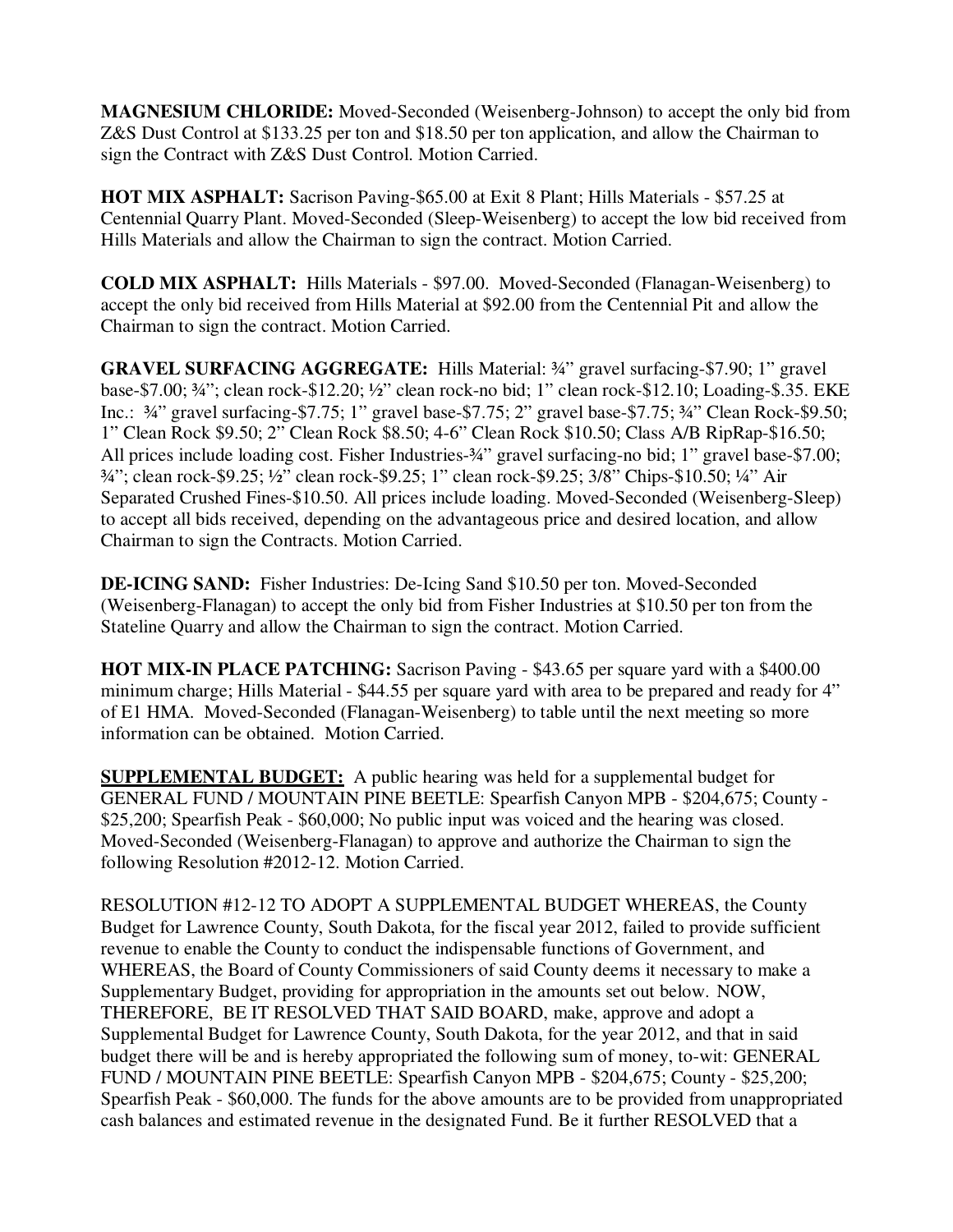hearing was held on the  $27<sup>th</sup>$  day of March, 2012 at the hour of 8:50 a.m. in the Commissioners' Room in the Administrative Office Building at 90 Sherman Street, Deadwood, Lawrence County, South Dakota, and that said Notice of Hearing was posted according to law, SDCL 7-21-22. IN WITNESS WHEREOF, we have hereunto set our hands and official seal of Lawrence County, this  $27<sup>th</sup>$  day of March, 2012. FOR THE BOARD OF COUNTY COMMISSIONERS: Robert Ewing, Chairman. ATTEST: CONNIE ATKINSON, LAWRENCE COUNTY AUDITOR

**MOUNTAIN PINE BEETLE / FIREWISE:** Dave Heck updated the Board on the Mountain Pine Beetle project and progress being made.

**SOUTH DAKOTA WEED & PEST FUND GRANT:** Moved-Seconded (Flanagan-Weisenberg) to allow Dave Heck to enter into an agreement with the SD Department of Agriculture. Motion Carried.

**LAWRENCE COUNTY TIMBER COMMITTEE:** Bill Coburn updated the board on the Steamboat Project R.O.D. Moved-Seconded (Weisenberg-Johnson) to follow the Timber Committee's recommendation and have Bruce Outka and Bill Coburn send a letter to the USFS District Ranger with the concerns and comments discussed. Motion Carried.

Bill Coburn informed the Board that the National Project Learning Tree conference will be held in Deadwood May 14-17, 2012.

**EMERGENCY MANAGEMENT:** Paul Thomson was present to discuss the fire ban. The Commissioners asked Paul Thomson and Bruce Outka to draft up an ordinance to be presented at the next meeting.

**PLANNING & ZONING:** Amber Vogt, Planning and Zoning Director updated the Board on Planning and Zoning issues.

**APPLE SPRINGS:** Moved-Seconded (Flanagan-Weisenberg) to hire CETEC Engineering Services, Inc to provide technical services for the installation of utilities in the Apple Springs Subdivision along Wildberger Loop, within the area designated in the letter of credit, in an amount not to exceed \$15,000.00 – with the cost of such services to be paid from the proceeds of the bond, and authorize the Chairman to sign the contract upon review by legal counsel. Motion Carried.

## **ANNUAL REVIEWS:**

**SPEARFISH ANIMAL HOSPITAL**: An annual review was held on CUP#357 for Spearfish Animal Hospital Crematorium. The Board directed that condition #19 (USDA Security Fence) must be completed before the next review or applicant must come in for explanation of reasons why it is not. Further action may be required at that time. No complaints were received and will be reviewed in one year.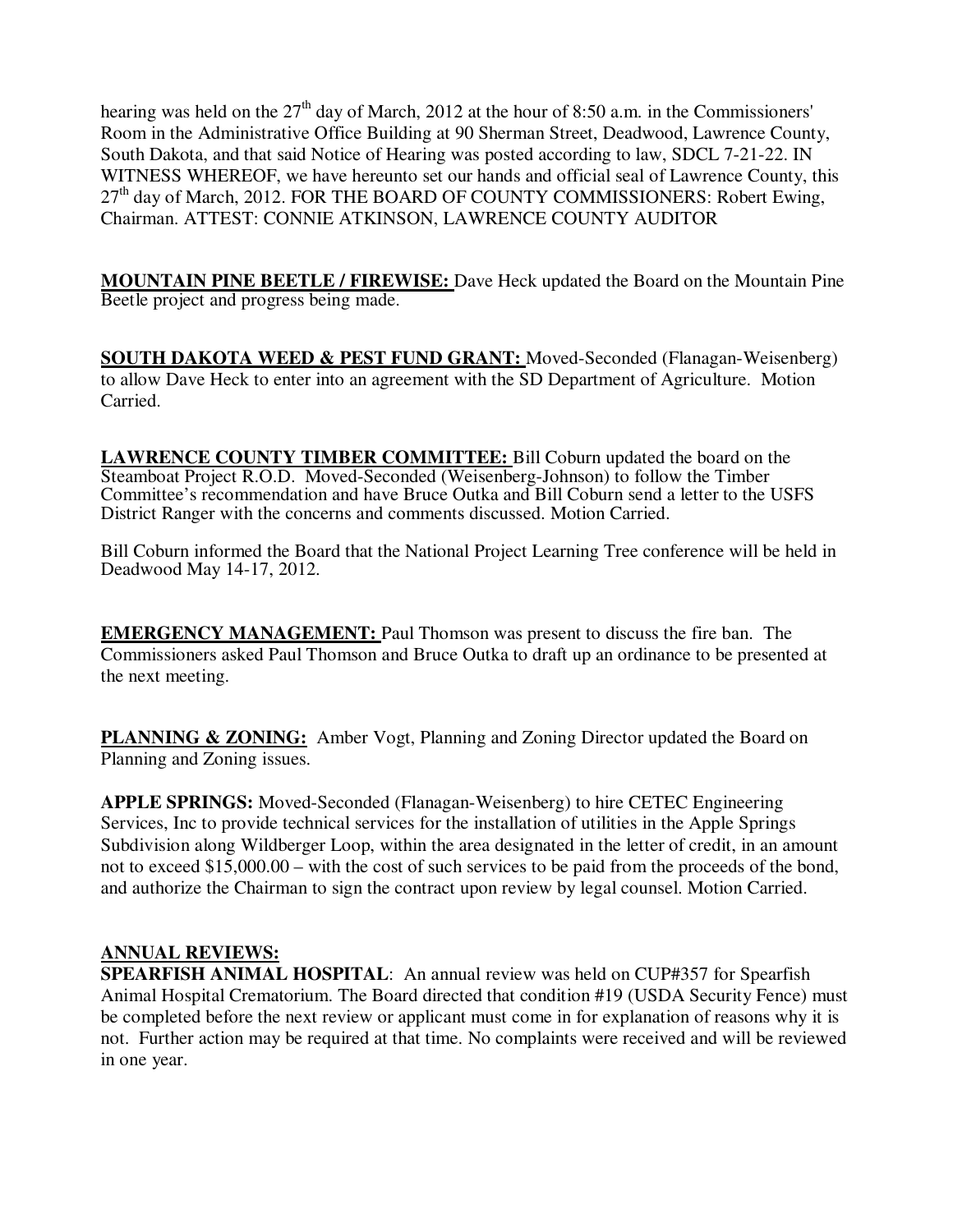**SAND CREEK LANDSCAPING:** An annual review was held on CUP#385 Sand Creek Landscaping. Moved-Seconded (Johnson-Weisenberg) CUP # 385 was found to be in compliance and will be reviewed on an as needed basis, if complaints should arise, or at the desire of the Board to review. Motion Carried.

**MONTIETH, JIMMY & TAMERA:** An annual review was held on CUP#386 Jimmy & Tammy Montieth for a commercial arena. Moved-Seconded (Weisenberg-Sleep) CUP # 386 was found to be in compliance and will be reviewed on an as needed basis, if complaints should arise, or at the desire of the Board to review. Motion Carried.

**BLACK HILLS COUNCIL OF LOCAL GOVERNMENTS:** Blaise Emerson, BH Council of Local Governments was present to give an overview of T.I.F.D. and the EDA Revolving Loan Fund.

**BUTTE/LAWRENCE EXTENSION OFFICE:** Betsy Burtzlaff was present to update the board on the Butte/Lawrence Extension office.

Moved-Seconded (Flanagan-Weisenberg) to appoint Richard Sleep to the 2012 Butte/Lawrence 4-H Promotion & Expansion Committee as the County Commission Designated Agricultural Representative. Motion Carried.

Moved-Seconded (Weisenberg-Flanagan) to approve the 2012 Butte/Lawrence 4-H Promotion & Expansion Committee for Lawrence County. Motion Carried

Moved-Seconded (Flanagan-Weisenberg) to authorize Richard Sleep to sign the MOU with the SDSU Extension and Counties of South Dakota 2012. Motion Carried.

## **BILLS:**

Moved-Seconded (Weisenberg-Flanagan) to approve payment of the following payroll and vouchers listed below for expenditures for insurance, professional services, publications, rentals, supplies, repairs, maintenance, travel, conference fees, utilities, furniture and equipment drawn on the proper funds and various departments. Motion Carried.

**Payroll:** Comm-\$5,566.58; Aud-\$7,977.37, Treas-\$10,190.43; Comp-\$7,800.81, States Atty- \$12,301.16; Pub Def-\$9,884.66; Gen Govt Bldg-\$7,490.14; Equal-\$10,646.89; Rod-\$7,230.27; Vso-\$1,208.31; Disp-\$12,100.02; Sher-\$33,445.84; Jail-\$20,701.09; Coroner-\$223.08; Emerg Mgnt-\$3,638.87; E911-\$1,693.40; Highway-\$40,380.25; Air-\$1,029.85; Weed-\$4,919.83; Pz- \$4,727.21; County Mpb-\$97,756.55; Neiman Mpb-\$2,048.00; Spf Canyon Mpb-\$101,072.40; **Bills:** Barta,Craig-\$30.34; Bertch,Alyce-\$193.53; Gehner,Laura-\$33.30; Nackers,Benjamin- \$109.15; Rosenau,Randall-\$12.21; Rydquist,Adam-\$85.12; Terveen,Sam-\$121.36; Vogt,Amber- \$25.90; Weisenberg,Terry-\$5.97; A&B Business,Inc Solutions-\$204.58; A&J Supply-\$51.76; A-Z Shredding -\$45.20; Abc Business Supply Corp-\$774.00; American Legion Post 31-\$75.00; BH Chemical Company-\$768.66; BH Federal Credit Union-\$8,600.00; BH Federal Credit Union- \$20.00; BH Pioneer-\$44.76; BH Power-\$9,234.38; Black Hills Pure-\$189.10; Bob Barker Company-\$622.71; Bob's Auto Body-\$320.35; Bomgaars Supply-\$413.02; Brown,Kathy-\$500.00;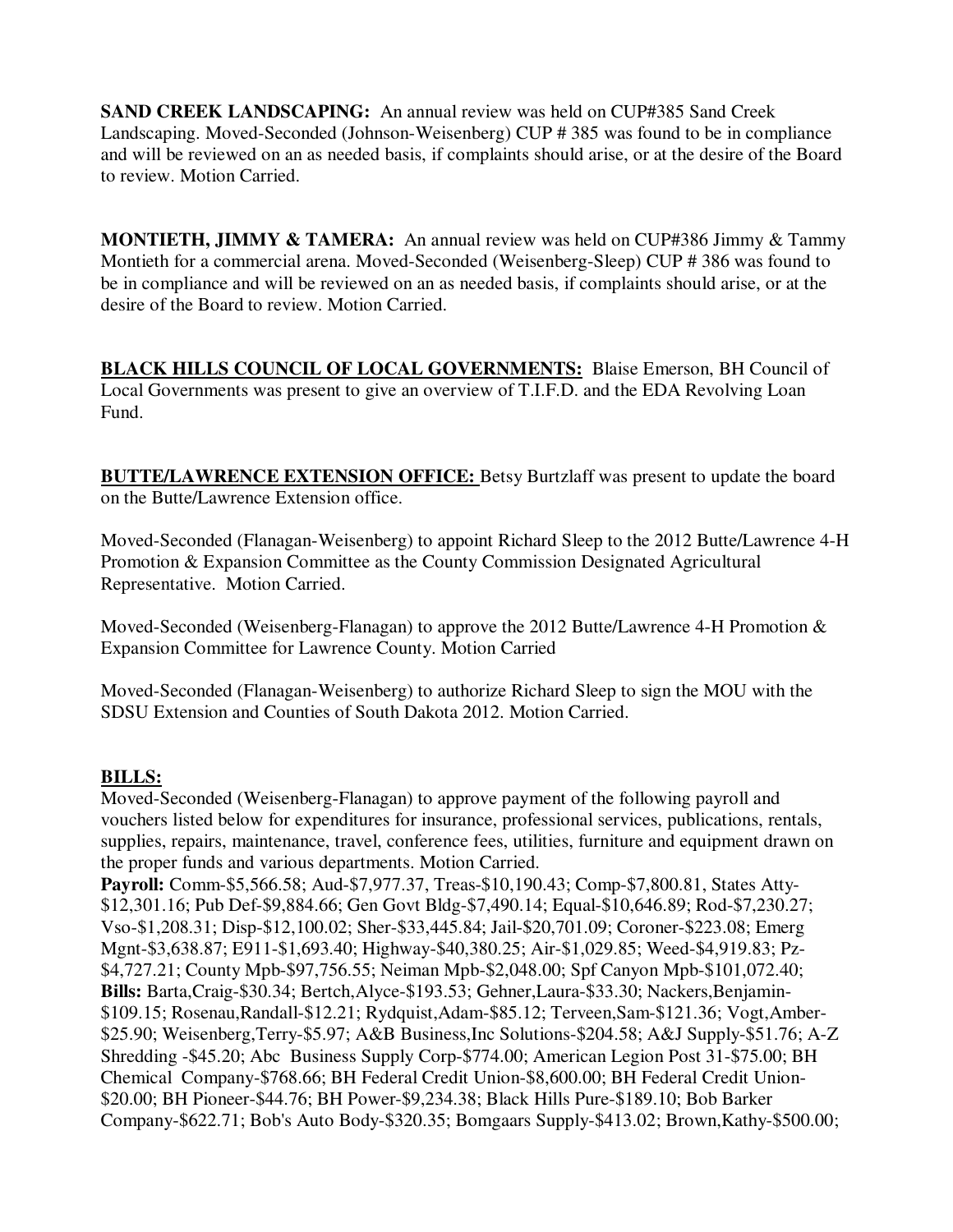Butler Machinery Co-\$3,654.42; Butte Electric Coop-\$222.84; Carol Butzman Consulting-\$807.42; Central Parts-\$200.36; Century Business Products-\$585.00; Centurylink-\$57.57; City/County Alcohol&Drug-\$1,170.00; Credit Collections Bureau-\$100.00; Dakota 911 Conference-\$396.00; Dakota Equipment Rental-\$201.80; Danko Emergency Equipment-\$348.07; Dept Of Hlth Lab Services-\$35.00; Dept Of the Treasury-\$110,161.91; Diversified Collections-\$100.00; Division Of Motor Veh-\$24.00; Eb Communications Llc-\$950.00; Election Sys & Software-\$654.30; Et Sports- \$298.19; Fidler-Isburg Funeral Chapel-\$460.00; Fulfab-\$214.95; Hamann,Chris-\$150.00; Havemeier,Leslie-\$83.60; Heartland Paper Co-\$1,463.62; Heisler Hardware-\$97.76; Jacobs Precision Welding-\$172.50; Knecht True Value-\$25.99; Knology-\$1,717.65; Koletzky Law Office Prof-\$389.20; Lawson Products-\$603.00; Lead, City Of-\$59.55; Lead-Deadwood Regional Hospital-\$62.13; Lewis & Clark Bhs-\$298.00; M&M Sanitation-\$325.00; Mack's Auto Body Llc- \$3,134.88; Marco-\$25.86; Mcclure,Susan-\$150.00; Mg Oil Company-\$25,271.19; Mid-Continent Testing-\$850.00; Minnwest Bank Sioux Falls-\$171.03; Montana Dakota Utilities-\$551.63; Nelson,Tonya-\$900.00; Neve's Uniforms-\$403.80; Office Of Child Support-\$705.25; Pennington County Sheriff-\$1,250.15; Pennington County Sts Attny-\$400.00; Phoenix Investigations-\$847.50; Pitney Bowes-\$1,078.65; Powerplan-\$6.85; Program Works-\$80.00; Quik Signs-\$34.80; Quill Corporation-\$385.98; RC Finance Office-\$1,015.00; RC Regional Family Medicine-\$56.58; RC Regional Hospital-\$1,235.74; Rabe Elevator-\$799.88; Radio Shack/Kazco-\$274.45; Regional Behavioral Health Ctr-\$203.31; Regional Health Physicians-\$36.93; Reindl,Staci-\$1,170.70; Reliable-\$440.15; Rice Honda Suzuki-\$651.24; Rocket Lube-\$133.92; SD Assn Of Co Comm- \$100.00; SD Dept Of Transportation-\$1,357.75; SD Human Services Center-\$204.00; SD Office Of Homeland Security-\$1,200.00; Sdrs Supplemental Retirement-\$1,214.00; Securus Technologies T-Netix-\$535.00; Servall Towel & Linen-\$409.43; Sign Express-\$284.35; Spearfish Auto Supply- \$65.74; Spearfish Police Dept-\$1,597.58; Stan Houston Equip Co-\$750.00; Tigerdirect-\$182.88; Triple K Tire & Repair-\$502.56; Truenorth Steel-\$799.00; Twin City Hardware & Lumber- \$994.77; United Parcel Service-\$41.10; Vanway Trophy And Award-\$9.00; Verizon Wireless- \$96.69; Wells Plumbing & Farm Supp-\$53.24; Western Communication-\$77.50; White Drug- \$5,484.56; White's Queen City Motors-\$791.44; Wilde & Hunt, Prof-\$2,360.12; Wsi Corp-\$390.00; Zep Manufacturing Co-\$151.20; **Witness & Jurors:** Alan,C-\$61.10; Driscoll,D-\$60.36; Greear,K- \$63.32; Jones,M-\$61.10; Koppinger,L-\$61.10; Rachetto,C-\$52.22; Rang,C-\$59.62; Sandidge,S- \$61.10; Seamands,J-\$61.10; Waisanen,D-\$20.00; Beauvais,C-\$23.70; Bland,C-\$22.96; Littlecrow,C-\$22.22; Stanley,C-\$131.00

**ADJOURN:** 11:27 a.m. Moved-Seconded (Weisenberg-Ewing) there being no further business the meeting was adjourned. Motion Carried.

 $\overline{\phantom{a}}$  , and the contract of the contract of the contract of the contract of the contract of the contract of the contract of the contract of the contract of the contract of the contract of the contract of the contrac

 $\overline{\phantom{a}}$  , and the contract of the contract of the contract of the contract of the contract of the contract of the contract of the contract of the contract of the contract of the contract of the contract of the contrac

Date Approved

Robert Ewing, Chairman

ATTEST:

Connie Atkinson, Auditor

\_\_\_\_\_\_\_\_\_\_\_\_\_\_\_\_\_\_\_\_\_\_\_\_\_\_\_\_\_\_\_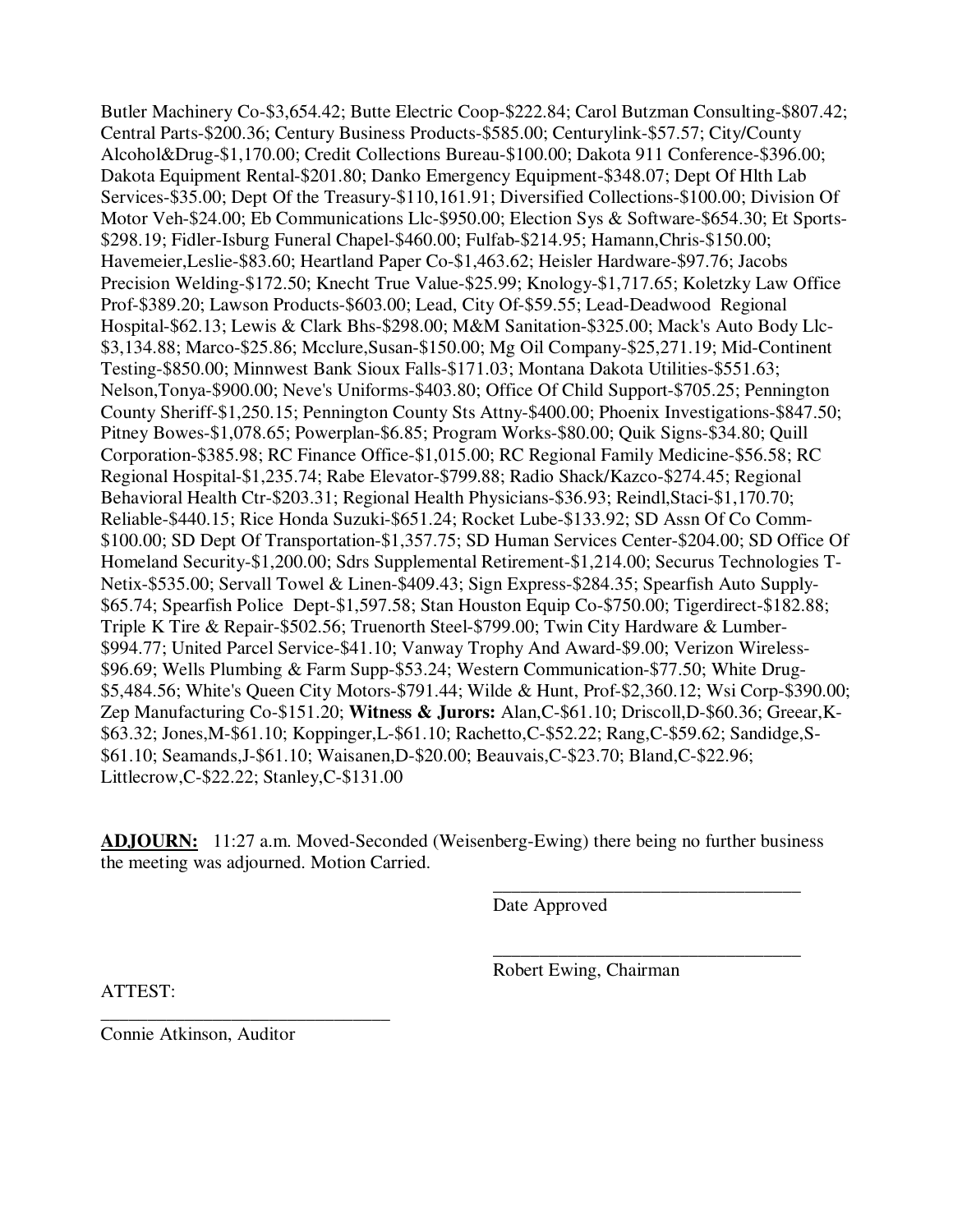## **LAWRENCE COUNTY COMMISSIONERS MEETING – April 10, 2012**

Robert Ewing called the regular meeting of the Lawrence County Commissioners to order and the Pledge of Allegiance was conducted at 8:00 a.m. on April 10, 2012 in the Administrative Annex Building of the Lawrence County Courthouse located at 90 Sherman Street, Deadwood, SD with Commissioners Daryl Johnson, Brandon Flanagan, Richard Sleep, and Terry Weisenberg present. All motions were passed by unanimous vote, by all members present, unless stated otherwise.

**AGENDA:** Moved-Seconded (Sleep-Weisenberg) to approve the agenda as amended. Motion Carried.

**MINUTES:** Moved-Seconded (Sleep-Flanagan) to approve the minutes of the March 27, 2012 County Commission Meeting. Motion Carried.

**AUDITOR'S ACCOUNT WITH TREASURER REPORT:** Moved-Seconded (Weisenberg-Flanagan) to accept the Auditor's Account with the County Treasurer. Motion Carried. As of March 31, 2012 showed the following: Total amount of actual cash-\$1,250.00; Total amount of Checks and drafts in Treasurer's possession not exceeding three days (check deposit in transit)- \$166,734.15; Total amount of cash in transit in Treasurer's possession (cash deposit in transit)- \$5,187.79; petty Cash-\$1,860.00; Total amount of deposits in bank include: CD's-\$4,750,000; Savings \$3,659,834.31, Money Market \$530,104.61; Bank Balance-\$4,268,332.71; Total \$13,383,303.57.

## **PERSONNEL:**

**HIGHWAY:** Moved-Seconded (Johnson-Ewing) to approve the hiring of Robert Hudson as Heavy Equipment Operator at the base rate of \$19.97 an hour, effective 4-23-2012 and Chad Bahlmann and Jim Waisenan as Heavy Equipment Operator at the base rate of \$19.97 an hour, effective 4-16- 2012. Motion Carried.

Moved-Seconded (Weisenberg-Johnson) to accept with regret the letter of retirement from Clifford Caserio, effective 4-20-2012. Motion Carried.

**EQUALIZATION:** Moved-Seconded (Weisenberg-Ewing) to approve Jason Fischer as a full-time permanent Appraiser I G1 at the base rate of \$14.22 an hour, effective 4-9-2012. Motion Carried.

**ST.ONGE RURAL FIRE PROTECTION DISTRICT:** The Board reviewed the petitions for the St. Onge Rural Fire Protection Tax District. Moved-Seconded (Flanagan-Sleep) to set a public hearing for April 24, 2012 at 10:15 a.m. for the proposed organization of the St. Onge Rural Fire Protection Tax District. Motion Carried.

**ST. ONGE TOWNSHIP BOND:** Moved-Seconded (Johnson-Weisenberg) to approve the St. Onge Township Bond for \$50,000. Motion Carried.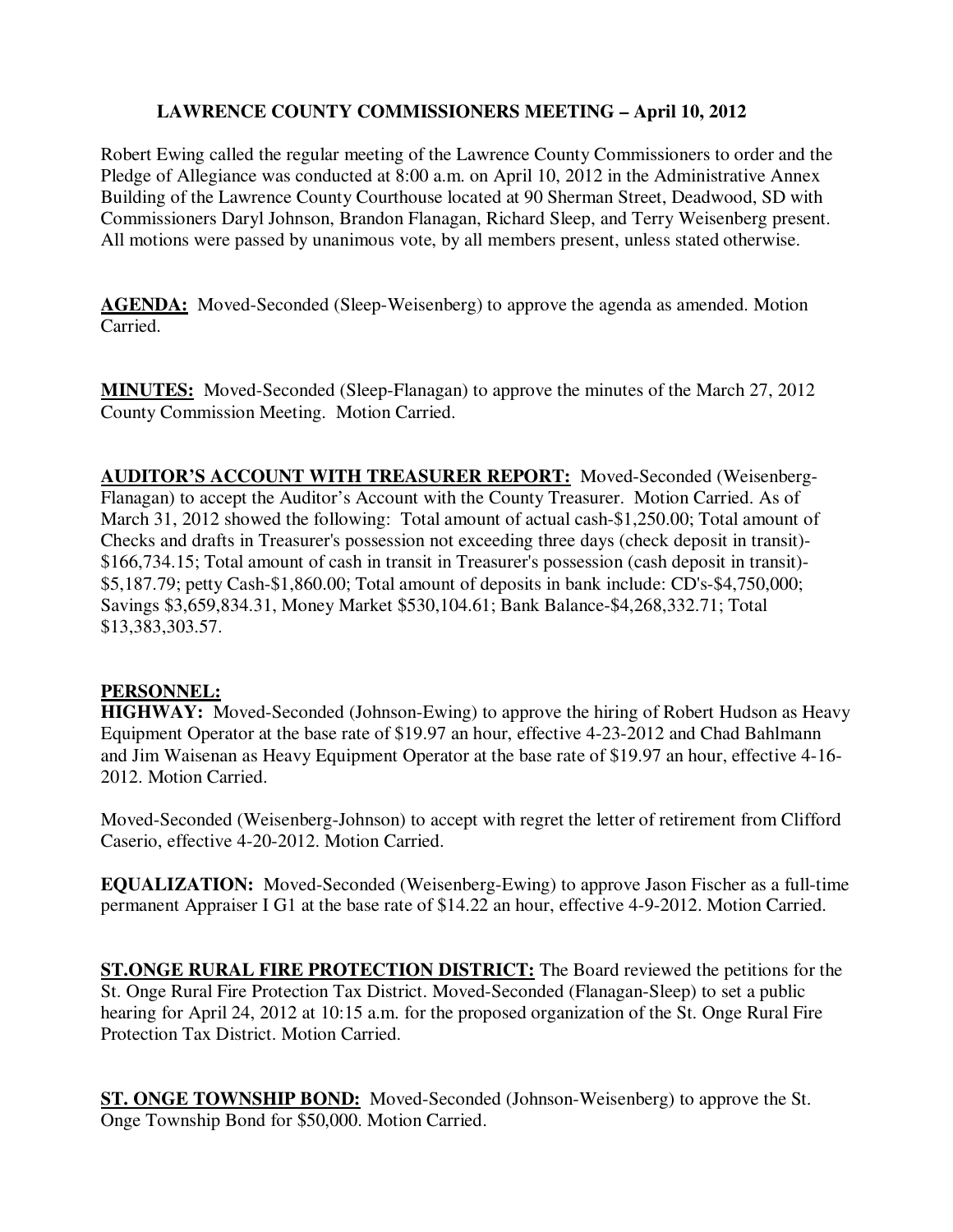**GENERAL FUND SURPLUS ANALYSIS:** The General Fund Surplus Analysis for Lawrence County as of March 31, 2012 is \$719,618.66 or 5.61%.

**STATE & LOCAL AGREEMENT:** Moved-Seconded (Flanagan-Weisenberg) to approve and authorize the Chairman to sign the 2012 Emergency Management State & Local Agreement Addendum and Quarterly Report. Motion Carried.

#### **HIGHWAY BUSINESS:**

**FUEL QUOTES:** The following fuel quote was the only bid submitted as of April 2, 2012 from CBH Cooperative (Prices per Gallon): Deadwood Diesel 1000: CBH - \$3.462\*; Deadwood Unleaded 2000 Gallons: CBH - \$3.454\*; Spearfish Diesel 1200 Gallons: CBH - \$3.462\*; Spearfish Unleaded 1100 Gallons: CBH - \$3.454\*; Whitewood Diesel 450 Gallons: CBH - \$3.462\*. \*Represents lowest quote awarded.

**BURN BAN RESOLUTION:** Moved-Seconded (Flanagan-Johnson) to approve and authorize the Chairman to sign the following Burn Ban Resolution #2012-13. Motion Carried. LAWRENCE COUNTY RESOLUTION #2012-13 **A RESOLUTION TO PROVIDE FOR TEMPORARY EMERGENCY REGULATION OF FIRE HAZARDS IN LAWRENCE COUNTY: WHEREAS,** the Lawrence County Commission is charged with protecting the health and safety of the citizens of Lawrence County including all property situated therein; and **WHEREAS,** the Lawrence County Commission has consulted with local fire officials and emergency management officials concerning the threat posed by wildfires; and **WHEREAS,** the threat of wildfires in Lawrence County is such so as to pose a significant danger to the health and safety of the citizens of Lawrence County including property situated therein; and **WHEREAS,** the Lawrence County Commission has deemed it necessary to enact certain temporary controls to reduce the threat posed to the citizens and property of Lawrence County by wildfires. **NOW THEREFORE BE IT RESOLVED**, that pursuant to SDCL 7-8-20 (18) the Lawrence County Commission does hereby enact this resolution on an emergency basis effective immediately and impose a ban to prohibit or restrict open burning in order to protect the public health and safety; and **IT IS FURTHER RESOLVED**, that the prohibited activities shall include the ignition of fireworks and open burning, and any other activity which could be reasonably be calculated to lead to the ignition and/or spread of wildfires in Lawrence County. It would not include private commercial campgrounds or US Forest Service campgrounds with a valid fireplace permit issued by the SD Wildland Fire Suppression Division. At such time as the US Forest Service deems it necessary to restrict burning in US Forest Service campgrounds, all campgrounds in Lawrence County (excepting those within municipal boundaries and control) would fall under the same restriction and would only be able to resume campfires when the US Forest Service drops their restrictions; and **IT IS FURTHER RESOLVED,** that the area to which the prohibitions referenced above shall be applicable shall include the entire area of Lawrence County excepting those lands falling within the boundaries of any municipality or the lands falling under the auspices of the United States; and **IT IS FURTHER RESOLVED,** that the prohibition of certain activities provided for above shall remain in effect until such time as the Lawrence County Commission determines that the threat posed by wildfires has abated. Dated this 10<sup>th</sup> day of April, 2012. Bob Ewing, CHAIRMAN ATTEST: Connie Atkinson, AUDITOR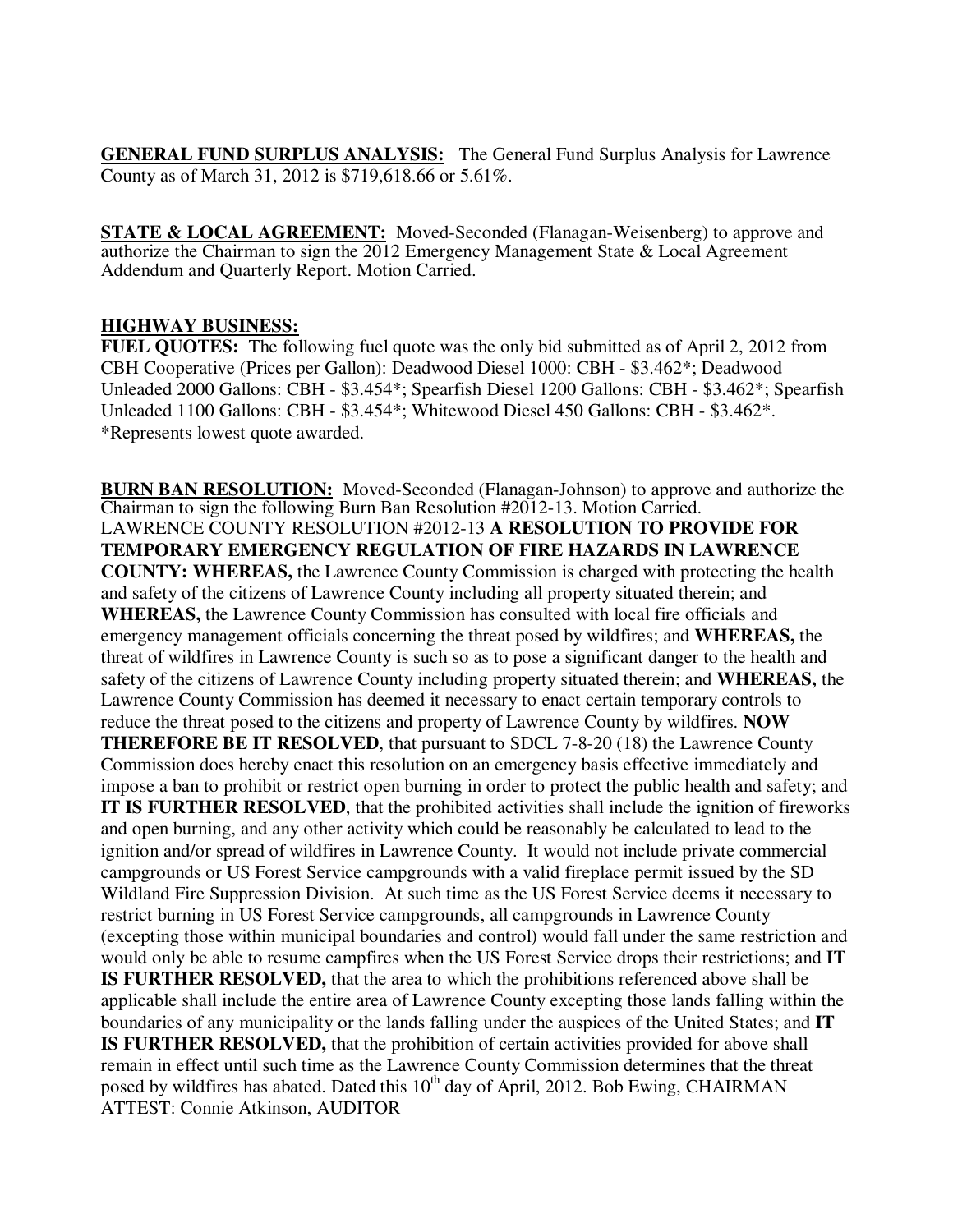**HOT MIX-IN PLACE PATCHING:** Moved-Seconded (Flanagan-Weisenberg) to remove from the table the Hot Mix-In Place Patching Bids from Sacrison Paving - \$43.65 per square yard with a \$400.00 minimum charge; Hills Material - \$44.55 per square yard with area to be prepared and ready for 4" of E1 HMA. Motion Carried. Moved-Seconded (Flanagan-Sleep) to follow the recommendation of Chuck Williams and accept the low bid from Sacrison Paving - \$43.65 per square yard with a \$400.00 minimum charge. Motion Carried.

**CLOSEOUT REQUEST AGREEMENT:** Moved-Seconded (Weisenberg-Flanagan) to approve and authorize the Chairman to sign the De-Obligation and Closeout Request Form FSM 1580 Grants & Agreements G02791178. Motion Carried.

**MOUNTAIN PINE BEETLE:** Dave Heck updated the Board on the Mountain Pine Beetle project and the progress made.

**USFS/COUNTY AGREEMENT:** Moved-Seconded (Johnson-Flanagan) to approve and authorize the Chairman to sign the Modification to the Participating Agreement between the Lawrence County Invasive Species Management and the USDA, Forest Service Region 2, Black Hills National Forest Northern Hills Ranger District. Motion Carried.

**MOUNTAIN PINE BEETLE STRATEGY RESOLUTION:** The Board discussed possible expense to the County for additional personnel. Bill Coburn stated the Mountain Pine Beetle is a regional problem. The Board stated if additional funding for personnel is needed they will need to come to the Board as they are not committing funds at this time.

Moved-Seconded (Johnson-Flanagan) To approve and authorize the Chairman to sign the following Resolution #12-14 Mountain Pine Beetle Strategy. Motion Carried. LAWRENCE COUNTY RESOLUTION #12-14 A RESOLUTION SUPPORTING THE BLACK HILLS REGIONAL MOUNTAIN PINE BEETLE STRATEGY: WHEREAS, the Mountain Pine Beetle has caused extensive damage throughout the Black Hills over the past 15 years, affecting more than 500,000 acres across all landownership and threatening the socio-economic and ecological values therein; and WHEREAS, the Black Hills Conservation Leaders' Group was formed to synchronize the various local, state and federal efforts through a shared vision and strategy; and WHEREAS, the Black Hills Conservation Leaders' Group assigned a subcommittee to produce a draft of the Black Hills Mountain Pine Beetle Strategy; and WHEREAS, the cost to the several counties of South Dakota to implement programs to effectively treat and control noxious weeds and invasive species continues to increase; and WHEREAS, the Black Hills Regional Mountain Pine Beetle Strategy helps coordinate Lawrence County's efforts with other agencies and organizations to produce a more cost-effective approach in mitigating the Mountain Pine Beetle; and WHEREAS, Lawrence County is encouraged to participate and engage in applicable components outlined throughout the Strategy; and THEREFORE, the Lawrence County Commission endorses the Strategy and the Chairman is authorized to sign the final version of the Black Hills Regional Mountain Pine Beetle Strategy for the purposes expressed therein. Dated this 10<sup>th</sup> day of April, 2012. Bob Ewing, CHAIRMAN. Attest: Connie Atkinson, AUDITOR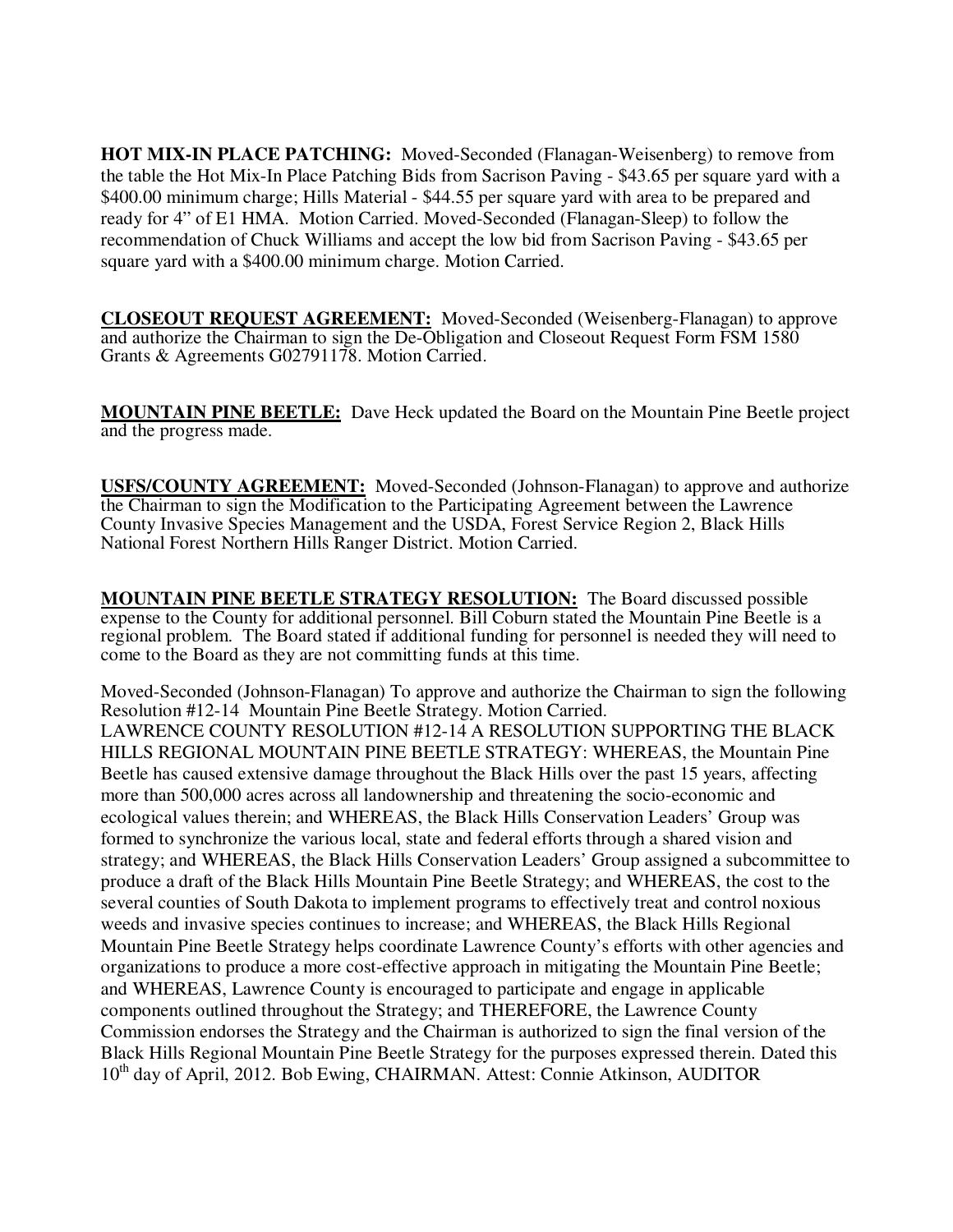## **MALT BEVERAGE & SD FARM WINE LICENSE TRANSFER / DEADWOOD KOA:** A

public hearing was held on an application to transfer the following Package (OFF-SALE) Malt Beverage & SD Farm Wine License: Previous License: Gi Outpost Inc., (Deadwood Koa) M.S. #601, Sec. 28, T5n, R3e, And Lot 1a Of M.S. #108.Nemo Guest Ranch: Transfer To: Ole And Lena Group Llc (Deadwood Koa) M.S. #601, Sec. 28, T5n, R3e, And Lot 1a Of M.S. #108.Nemo Guest Ranch. No public input was voiced and the hearing was closed. Moved-Seconded (Johnson-Weisenberg) to approve the transfer of Malt Beverage & SD Farm Wine License to Ole And Lena Group Llc (Deadwood Koa). Motion Carried.

**AIRPORT:** Moved-Seconded (Johnson-Weisenberg) to approve and authorize the Chairman to sign the BHP Electric Easement-Underground to establish service to the relocated hangar as part of the Taxiway Project. Motion Carried.

**EQUALIZATION:** Tim Hodson, Director of Equalization was present to review the Equalization Department Audit Report for Sales and Compliance.

**PLANNING & ZONING:** Amber Vogt, Planning and Zoning Director updated the Board on Planning and Zoning issues. Vogt previewed C.U.P. #405 Specialty Resort, Rob and Michelle Andresen/Craig Hayes Applicants (Location - Hwy 85 between McMasters Corner and Preacher Smith Monument); ORD 12-04 Changes to Variance Requirements and Adding Airstrip/Heliport as Allowed Uses in Certain Zoning Districts; and E-911 Addressing Regulations. Vogt updated the Board on Apple Springs and the bidding process is being worked on.

#### **BILLS:**

Moved-Seconded (Weisenberg-Flanagan) to approve payment of the following payroll and vouchers listed below for expenditures for insurance, professional services, publications, rentals, supplies, repairs, maintenance, travel, conference fees, utilities, furniture and equipment drawn on the proper funds and various departments. Motion Carried.

**Bills:** Kellogg,Susan-\$52.98; Mowell,Richard-\$7,590.00; A&B Business,Inc Solutions-\$1,198.14; A&J Supply-\$274.87; A-Z Shredding-\$41.20; Abc Business Supply Corp-\$75.53; Alco Store- \$5.99; At&T Mobility-\$101.44; At&T Subpoena Center-\$40.00; BH Chemical Company-\$534.72; BH Land Analysis-\$585.00; BH Pioneer-\$1,029.88; BH Power-\$956.50; Benson Technical Works- \$1,668.75; Biegler,Greg-\$60.00; Bomgaars Supply-\$168.75; Butte Electric Coop-\$778.17; Captain Clean Of Northern Hill-\$125.00; Cbh Cooperative-\$19,881.70; Central Parts-\$45.45; Century Business Products-\$34.16; Centurylink-\$154.70; City/County Alcohol&Drug-\$420.00; Clinical Lab Of BH-\$3,586.00; Dakota Equipment Rental-\$28.95; Dakota Graphics-\$66.00; Dakotacare- \$533.46; Deadwood,City Of-\$5,904.13; Dept Of Hlth Lab Services-\$385.00; Dietrich,Donna- \$151.40; Eke-\$3,666.29; Election Sys & Software-\$621.46; Et Sports-\$897.08; Federal Express Corp-\$19.31; First Western Ins Deadwood-\$50.00; Fsh Communications-\$60.00; Gene's Lock Shop-\$438.00; Grafix Shoppe-\$480.60; Great Western Tire-\$43.90; Heisler Hardware-\$202.36; Kadrmas,Lee And Jackson-\$6,618.56; Kimball-Midwest Co-\$215.18; Kinney,Matthew-\$1,486.15; Kittelson,Joan-\$15.00; Knecht True Value-\$135.40; Knology-\$59.12; Kosel,Joseph-\$404.19; LC Conservation Dist-\$5,000.00; LC Treasurer-\$40.00; Lar-Jo's-\$435.51; Lead-Deadwood Regional Hospital-\$772.82; Lead-Deadwood Sanitary-\$408.36; Lee,James-\$15.00; Lexisnexis Matthew Bender-\$37.49; Lexisnexis Risk Data Mgnt-\$75.00; Mcclure,Susan-\$150.00; Microfilm Imaging Systems-\$755.00; Montana Dakota Utilities-\$4,912.55; Motorola Solutions-\$763.20; Mutchler,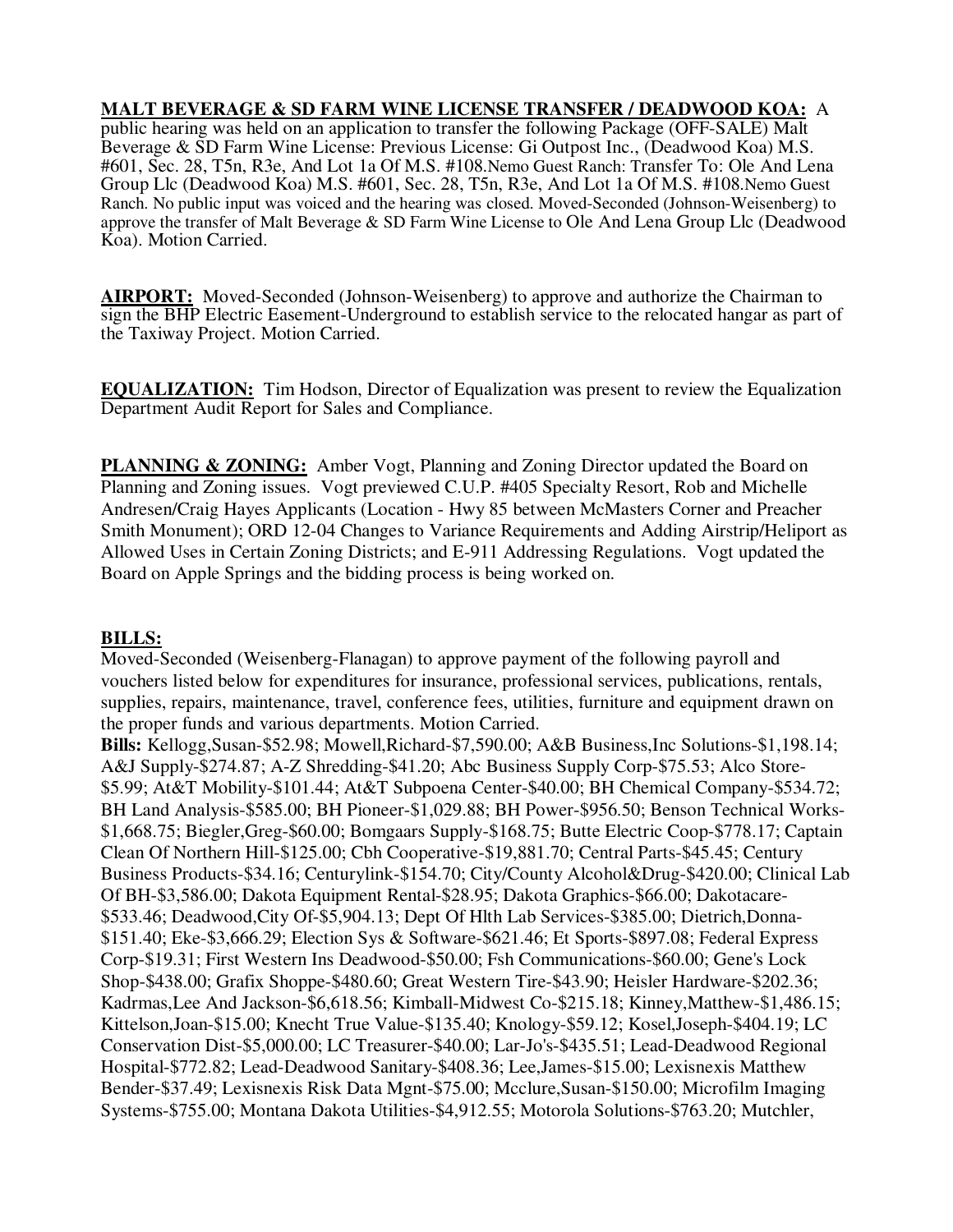Tricia-\$53.20; Neal,Richard-\$51.00; Neve's Uniforms-\$257.38; Office Depot-\$779.80; Officefurniture-\$1,898.88; Outdoor Motor Sports-\$600.09; Pennington Co Auditor-\$125.00; Phoenix Investigations-\$652.59; Quik Signs-\$112.74; Quill Corporation-\$105.59; RC Regional Hospital-\$54.16; Radiology Associates-\$9.32; Rasmussen Mechanical Serv-\$468.11; Regional Health Physicians-\$36.93; Rehfuss,Cathryn-\$15.00; Rocket Lube-\$118.48; SD Continuing Legal Education-\$50.00; SD Dept Of Labor Unemployment-\$9,389.12; SD State Treasurer-\$14,950.80; Scheid,Pamela-\$44.15; Sdaco-\$750.00; Secretary Of State-\$30.00; Servall Towel & Linen-\$531.09; Spearfish Auto Supply-\$1,719.54; Spearfish City Of-\$5,000.00; Spearfish Regional Hospital- \$106.80; Speed Tech Lights-\$480.40; Stretch's Glass & Mirror-\$229.35; Sturdevant's Auto Parts- \$137.95; Tigerdirect-\$258.66; Triple K Tire & Repair-\$917.19; Twilight First Aid & Safety-\$69.70; Twin City Hardware & Lumber-\$216.83; Walworth Co Sheriff Office-\$10.00; Waste Connections- \$614.91; Wells Plumbing & Farm Supp-\$136.43; West Group-\$155.50; West River International- \$215.06; Western Communication-\$103.50; Western Sd Juvenile Serv-\$2,250.00; Whitewood Library-\$61,320.00; Wilde & Hunt, Prof-\$274.95; Wolff Law Office-\$1,179.50; Wright Express- \$1,250.48; Ziggy's Building Center-\$355.75; **Witness & Jurors:** Burton,B-\$31.10; Emme,J- \$31.10; Clyde,T-\$327.10; Mcvay,J-\$38.50; Mcvay,L-\$20.00; Ryken,R-\$375.20; Thorman,J- \$32.58; Williams,B-\$316.00; Barrios,S-\$32.43; Bland,T-\$31.10; Greenwood,T-\$21.48; Harmon,T- \$30.36; Hermann,D-\$31.84; Johnson,M-\$20.00; Malcolm,S-\$182.06; Sternhagen,A-\$40.35

**ADJOURN:** 10:14 a.m. Moved-Seconded (Sleep-Weisenberg) there being no further business the meeting was adjourned. Motion Carried.

 $\overline{\phantom{a}}$  , and the contract of the contract of the contract of the contract of the contract of the contract of the contract of the contract of the contract of the contract of the contract of the contract of the contrac

 $\overline{\phantom{a}}$  , and the contract of the contract of the contract of the contract of the contract of the contract of the contract of the contract of the contract of the contract of the contract of the contract of the contrac

Date Approved

ATTEST:

ROBERT EWING, Chairman

\_\_\_\_\_\_\_\_\_\_\_\_\_\_\_\_\_\_\_\_\_\_\_\_\_\_\_\_\_\_\_ Connie Atkinson, Auditor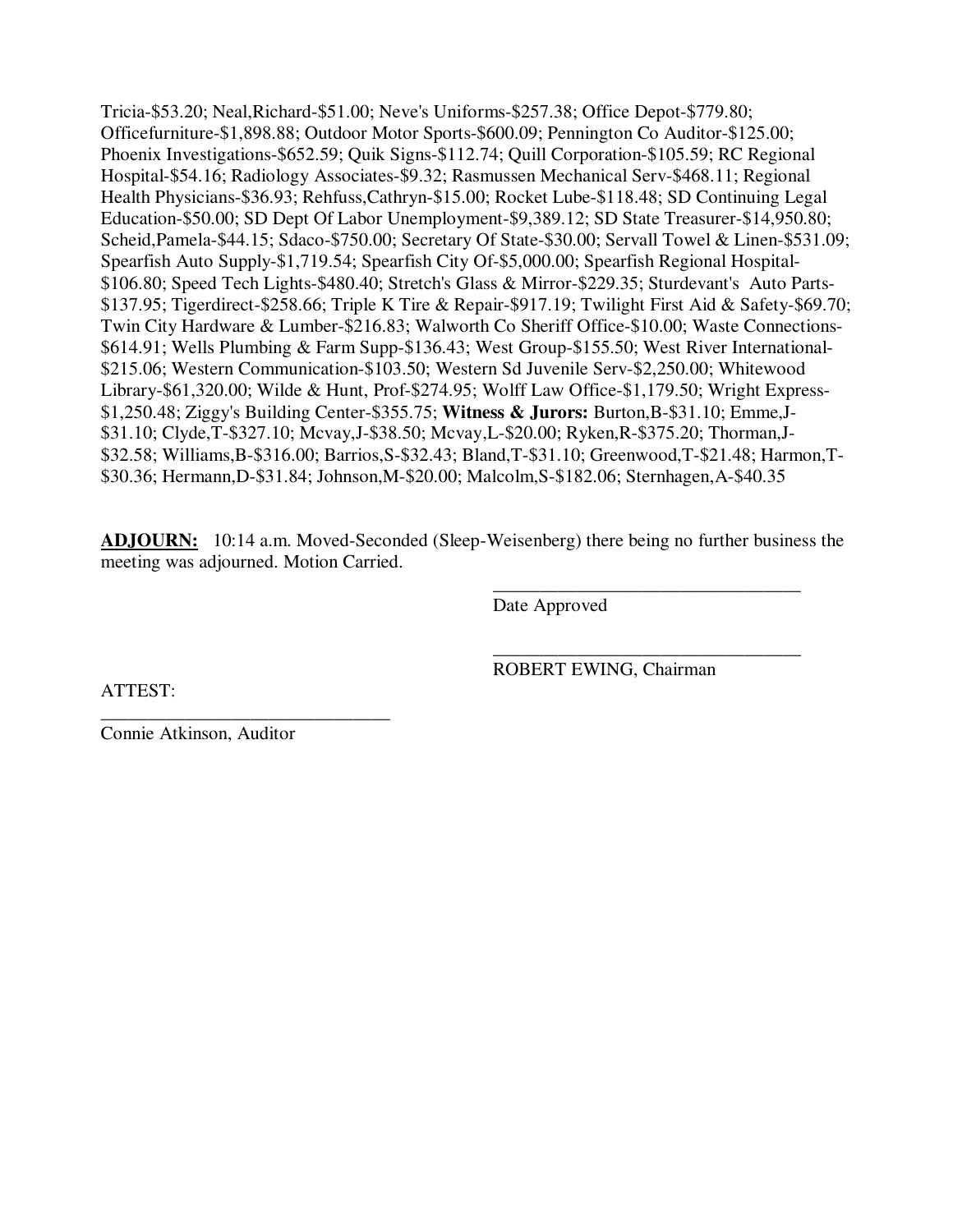# **2012 LAWRENCE COUNTY BOARD OF EQUALIZATION**

The Lawrence County Board of Equalization was called to order on Tuesday April 10, 2012 at 10:25 a.m. with the following members present: Robert Ewing, Daryl Johnson, Terry Weisenberg, Brandon Flanagan and Richard Sleep.

All motions were passed by unanimous vote by all members present, unless stated otherwise.

## **The 2012 Board of Equalization Oath was signed**.

## **Tax Exempt:**

**MASONIC CEMETERY ASSOCIATION 31180-00100-120-10**: Moved-Seconded (Flanagan-Johnson) to follow the recommendation of the Director of Equalization and approve the Masonic Cemetery Association as 100% Tax Exempt. Motion Carried.

**BLACK HILLS CHRISTIAN ACADEMY 32210-19010-110-00**: Moved-Seconded (Flanagan-Johnson) to follow the recommendation of the Director of Equalization and approve the Black Hills Christian Academy as 100% Tax Exempt. Motion Carried.

# **DAKOTA CONFERENCE OF THE 7TH ADVENTIST CHURCH 24900-00702-330-01**:

Moved-Seconded (Flanagan-Johnson) to follow the recommendation of the Director of Equalization and approve the Dakota Conference of the  $7<sup>th</sup>$  Adventist Church as 100% Tax Exempt. Motion Carried.

## **The following Exempt parcels were approved.**

Moved-seconded (Flanagan-Johnson) to approve the following list of 2012 Exempt properties. Motion carried.

| New            | Parcel Number      | <b>Current Owner</b>                              |                                            | <b>Situs</b>                                                                |
|----------------|--------------------|---------------------------------------------------|--------------------------------------------|-----------------------------------------------------------------------------|
|                | <b>BENEVOLENT</b>  |                                                   |                                            |                                                                             |
|                | 29100-02800-270-00 | PRESERVE SOUTH DAKOTA                             | <b>ORIGINAL TOWN</b><br><b>WHITEWOOD</b>   | <b>LOT 27 BLK 28</b>                                                        |
|                | 24600-00702-330-00 | QUEEN CITY VFW POST<br>#5860                      | K/A SPF FAIRGROUNDS<br><b>COMM</b>         | SW1/4 SW1/4 LOT 1<br>$(1.0 \text{ ACRES})$<br>MINUS R/W)                    |
|                | 30025-02000-120-10 | MASONIC TEMPLE<br>ASSOCIATION                     | <b>ORIGINAL TOWN</b><br><b>DEADWOOD</b>    | LOTS 10-11 & 12B OF LOT 12 BLK<br>20                                        |
|                | 31090-02800-010-10 | SD GRAND LODGE OF<br><b>INDEPENDENT OR</b>        | ORIGINAL TOWN LEAD                         | 300' VACATED ALLEY & W PT LOT 1<br><b>BLK 28</b><br>403 W MAIN              |
|                | 29700-00200-150-00 | WEST RIVER FOUNDATION                             | THOMPSON S/D<br><b>WHITEWOOD</b>           | PT LOTS 13-14 & 15 BLK 2                                                    |
| <b>NE</b><br>W | 31180-00100-120-10 | <b>MASONIC CEMETERY</b><br><b>ASSOCIATION</b>     | <b>BENDER PARK S/D</b><br><b>LEAD</b>      | TRACT J BLK A OF THE<br><b>INDEPENDENT M.S. 1444</b>                        |
|                | 30025-02100-120-00 | DEADWOOD LODGE #508<br><b>BPOE</b>                | <b>ORIGINAL TOWN</b><br><b>DEADWOOD</b>    | LOT 11 & ALL EX 5' OF LOT 12 BLK<br>21 53% TAXABLE (ELKS)                   |
|                | 32210-13030-020-02 | WEST RIVER FOUNDATION                             | <b>GREEN ACRES ADDN.</b><br><b>SPEARFI</b> | TIF #2 LOT 2B REVISED OF TR 3<br>SE1\4 SE1\4 13-6-2 (KSLT RADIO<br>STATION) |
|                | 32690-00300-010-50 | <b>WEST RIVER TRANSIT</b><br><b>AUTHORITY INC</b> | SOUTH FORTY ADDN.<br><b>SPEARFI</b>        | LOT 11 OF LOT 5 OF TR 3                                                     |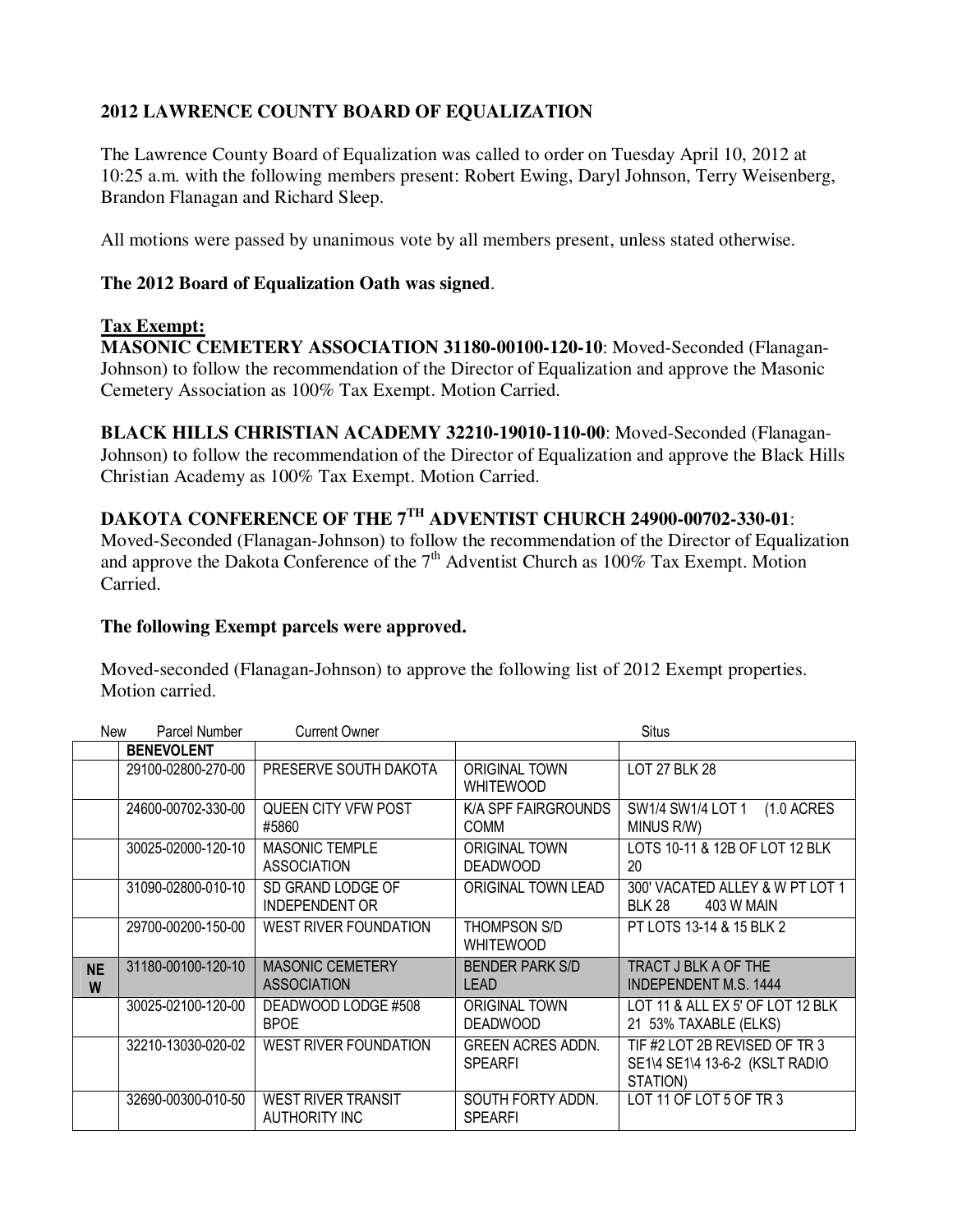| 30025-03300-350-00 | $\sqrt{\phantom{0}}$ V F W POST #5969             | <b>ORIGINAL TOWN</b><br><b>DEADWOOD</b>   | <b>VFW LOT</b>                                                                                                                                                                 |
|--------------------|---------------------------------------------------|-------------------------------------------|--------------------------------------------------------------------------------------------------------------------------------------------------------------------------------|
| 31440-00300-005-00 | <b>BLACK HILLS ROD &amp; GUN</b><br><b>CLUB</b>   | HOMESTAKE S/D LEAD                        | LOT 5 TRACT 3 (ROD & GUN CLUB)<br>& INCLUD. A POR. OF LOT AB1 (97-<br>2859)                                                                                                    |
| 26580-01372-000-15 | SAWYER MEMORIAL PARK<br><b>TRUST</b>              | MINERAL 1299 THRU<br>1398                 | M.S. 1372 LOT 1 OF NORWOOD # 8<br>(5.01AC) & LOT 1 OF TR 0067'B'<br>(5.82AC)                                                                                                   |
| 32090-04300-120-00 | SPEARFISH MASONIC BLDG<br><b>ASSOC</b>            | <b>ORIGINAL TOWN</b><br><b>SPEARFISH</b>  | LOT 11 & 12 BLK 43                                                                                                                                                             |
| 32180-14200-040-15 | <b>BEHAVIOR MANAGEMENT</b><br><b>SYSTEMS INC</b>  | CONNORS ADDN.<br><b>SPEARFISH</b>         | LOT 4B OF SW1/4 NW1/4                                                                                                                                                          |
| 31390-00200-050-03 | <b>GOLDEN STAR LODGE</b>                          | <b>GIRARDI S/D LEAD</b>                   | W PT LOT 2 AND ALL LOT 3 BLK 5                                                                                                                                                 |
| 31450-00800-010-15 | <b>WEST RIVER FOUNDATION</b>                      | KENWOOD S/D LEAD                          | LOT 1B BLK 8                                                                                                                                                                   |
| 32465-00200-020-00 | <b>WEST RIVER TRANSIT</b><br><b>AUTHORITY INC</b> | <b>MCGUIGAN RANCH</b><br><b>ADDN</b>      | TIF #3 LOT 2 BLK 2                                                                                                                                                             |
| <b>CHARITABLE</b>  |                                                   |                                           |                                                                                                                                                                                |
| 32290-00000-000-00 | <b>HIGH PLAINS HERITAGE</b><br>SOCIETY INC        | <b>HERITAGE ADDN.</b><br><b>SPEARFISH</b> | TIF #2 TR A SE1/4 NE1/4                                                                                                                                                        |
| 32660-01600-160-00 | NORTHERN HILLS TRAINING<br><b>CENTER</b>          | SCHAR ADDN.<br><b>SPEARFISH</b>           | <b>TRACT A BLK 16</b>                                                                                                                                                          |
| 32570-04400-060-00 | NORTHERN HILLS TRAINING<br><b>CENTER</b>          | RAMSDELL ADDN.<br><b>SPEARFISH</b>        | S25' OF LOT 4, & N 45'OF LOT 5, S<br>5'OF LOT 5 & ALL LOT 6 BLK 44                                                                                                             |
| 29100-02700-030-00 | <b>WHITEWOOD SENIOR</b><br><b>CITIZENS</b>        | <b>ORIGINAL TOWN</b><br><b>WHITEWOOD</b>  | LOTS 1-2-3-4 & 5 BLK 27                                                                                                                                                        |
| 32570-01500-050-10 | <b>WOMEN IN CRISIS</b><br><b>COALITION INC</b>    | RAMSDELL ADDN.<br><b>SPEARFISH</b>        | S 25' OF 3 & ALL 4 & N 6' OF LOT 5<br><b>BLK 15</b>                                                                                                                            |
| 31090-02500-050-00 | SANDER, DUANE TRUSTEE E                           | ORIGINAL TOWN LEAD                        | S 70' OF LOT 5 BLK 25                                                                                                                                                          |
| 31090-02600-050-20 | <b>BLACK HILLS MINING</b><br><b>MUSEUM INC</b>    | <b>ORIGINAL TOWN LEAD</b>                 | 130.16'N OF JULIUS & PT OF 4 AND<br>E PT LOT 5 BLK 26                                                                                                                          |
| 31090-03000-080-00 | TWIN CITIES & AREA SR<br><b>CITIZEN INC</b>       | ORIGINAL TOWN LEAD                        | E 30' OF LOT 8 BLK 30                                                                                                                                                          |
| 31570-00100-020-00 | NORTHERN HILLS FAMILY<br><b>YMCA</b>              | MAYS S/D LEAD                             | LOTS 1 & 2 BLK 1                                                                                                                                                               |
| 26180-01300-050-00 | <b>GALENA HISTORICAL</b><br><b>SOCIETY</b>        | GALENA M.S. 4-4-4                         | LOTS 1 THRU 5 BLK 13 MS 913                                                                                                                                                    |
| 26580-01372-000-20 | SAWYER MEMORIAL                                   | MINERAL 1299 THRU<br>1398                 | M.S. 1372 PT HES 66 EX TR A<br>(.67AC) & PT ACME ETAL EX LOT A<br>TO STATE(.06AC) M.S. 1372<br>(66.03AC) LESS TR 2 OF ACME M.S.<br>1372 (6.20AC) & LESS 1.23AC DOC<br>#97-4814 |
| 32090-05200-120-20 | <b>BELLA PREGNANCY</b><br><b>RESOURCE CENTER</b>  | <b>ORIGINAL TOWN</b><br><b>SPEARFISH</b>  | LOT B SUB OF 11 & LOT 12 BLK 52<br>A/K/A E 78' OF 11 & 12 BLK 52                                                                                                               |
| 32660-01400-100-00 | NORTHERN HILLS TRAINING<br><b>CENTER</b>          | SCHAR ADDN.<br><b>SPEARFISH</b>           | LOT 9A BLK 14                                                                                                                                                                  |
| 31510-04000-135-01 | NORTHERN HILLS YOUNG<br><b>MEN'S</b>              | DENVER S/D LEAD                           | TRACT E BLK Y                                                                                                                                                                  |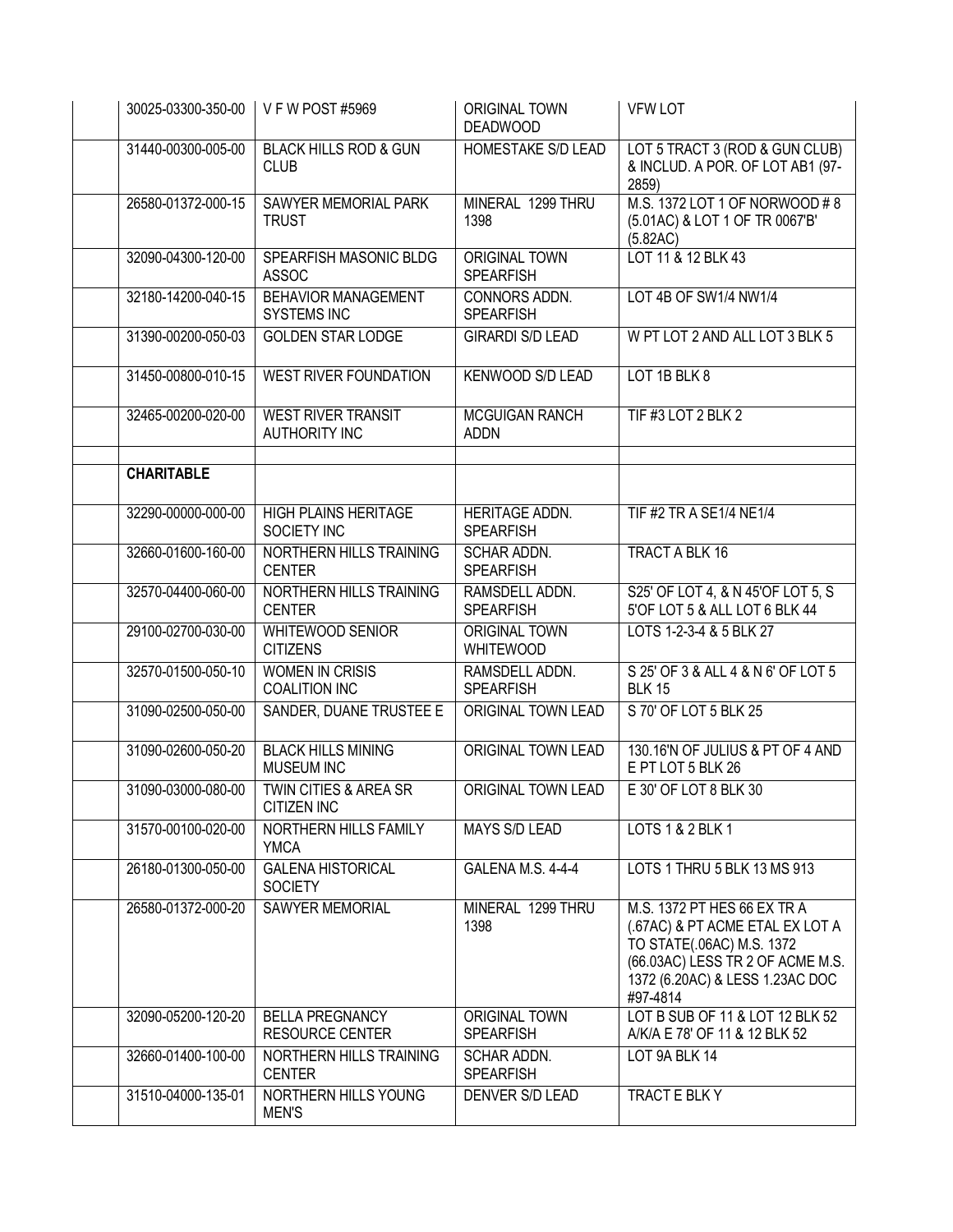|                | 26580-01372-000-10 | <b>SAWYER MEMORIAL</b>                            | MINERAL 1299 THRU<br>1398                  | M.S. 1372 PT HES 57 EX TR A<br>(.68AC) & PT ACMEETAL LESS TR 1<br>OF ACME M.S. 1372 (1.00AC) &<br>LESS LOT 1 OF NORWOOD #4<br>(9.58AC) & LESS LOTS 1 & 2<br>SAWYER MEM. PARK (30.89) |
|----------------|--------------------|---------------------------------------------------|--------------------------------------------|--------------------------------------------------------------------------------------------------------------------------------------------------------------------------------------|
|                | 32540-00100-000-15 | SPEARFISH SR CIT SERV<br><b>CEN</b>               | PARK PLACE ADDN.<br><b>SPEARFIS</b>        | <b>TRACT 2-A (SENIOR CENTER)</b>                                                                                                                                                     |
|                | 32120-00400-000-30 | NORTHERN HILLS TRAINING<br><b>CENTER</b>          | <b>BEETS ADDN. 3 &amp; 10-6-</b><br>2 SP   | LOT C OF LOT 4                                                                                                                                                                       |
|                | 32210-19100-040-00 | NORTHERN HILLS TRAINING<br><b>CENTER</b>          | <b>GREEN ACRES ADDN.</b><br><b>SPEARFI</b> | LOT 4 BLK 10                                                                                                                                                                         |
|                | 30600-00200-170-00 | NORTHERN HILLS ALLIANCE<br>FOR CHIL               | <b>KENNEDY &amp; CAMERON</b><br>S/D DEA    | LOTS 8 THRU 12 BLK 2 EX RW &<br><b>EASEMENTS</b>                                                                                                                                     |
|                | 32660-00100-010-20 | <b>FRIENDS OF NORTHERN</b><br><b>HILLS</b>        | <b>SCHAR ADDN.</b><br><b>SPEARFISH</b>     | LOT B EX THE W 11' BLK 1                                                                                                                                                             |
|                | 26698-01730-010-00 | <b>KINSHIP MOUNTAIN</b><br><b>MINISTRIES KAMP</b> | KINSHIP MTN ESTATES                        | M.S. 1730 TRACT 1 INCLUDING<br>EASEMENT(60.82A)                                                                                                                                      |
|                | 32655-01700-010-10 | <b>LUTHERAN SOCIAL</b><br>SERVICES OF SD          | <b>SANDSTONE HILLS</b><br>ADDN.            | TIF #2 LOT 1A BLK 17                                                                                                                                                                 |
|                | 32180-14200-020-00 | SPEARFISH EMERGENCY<br>AMBULANCE SE               | CONNORS ADDN.<br><b>SPEARFISH</b>          | LOT 2 OF SW1/4 NW1/4                                                                                                                                                                 |
|                | 30900-00569-000-07 | DAYS OF '76 MUSEUM INC                            | MINERAL - DEADWOOD                         | M.S. 569 LOT 3 OF THE DAYS OF 76<br><b>TRACT</b>                                                                                                                                     |
|                |                    |                                                   |                                            |                                                                                                                                                                                      |
|                | <b>EDUCATION</b>   |                                                   |                                            |                                                                                                                                                                                      |
|                |                    |                                                   |                                            |                                                                                                                                                                                      |
| <b>NE</b><br>W | 32210-19010-110-00 | <b>BLACK HILLS CHRISTIAN</b><br><b>ACADEMY</b>    | <b>GREEN ACRES ADDN.</b><br><b>SPEARFI</b> | LOTS 11& 12 OF GOV. LOT 1                                                                                                                                                            |
|                | 32030-01100-040-00 | <b>B H S C FOUNDATION</b>                         | <b>ORIGINAL TOWN</b><br><b>SPEARFISH</b>   | LOTS 2-3 & 4 BLK 11                                                                                                                                                                  |
|                | 32750-01300-060-00 | <b>BOARD OF REGENTS</b>                           | <b>WEST ADDN.</b><br><b>SPEARFISH</b>      | LOT 6 BLK 13                                                                                                                                                                         |
|                | 32750-00100-120-00 | <b>BLACK HILLS STATE</b><br><b>UNIVERSITY</b>     | WEST ADDN.<br><b>SPEARFISH</b>             | LOTS 11 & 12 BLK 1                                                                                                                                                                   |
|                | 32840-00602-094-10 | <b>BLACK HILLS STATE</b><br>UNIVERSITY FOU        | SUB 9-6-2 SPEARFISH                        | W1/2 NW1/4 SE1/4 TR 1 OF LOT 1A                                                                                                                                                      |
|                | 32030-03200-060-00 | SPEARFISH SCHOOL DIST<br>$40 - 2$                 | <b>ORIGINAL TOWN</b><br><b>SPEARFISH</b>   | LOT A BLK 32                                                                                                                                                                         |
|                | 32090-10600-000-00 | SPEARFISH SCHOOL DIST<br>40-2                     | <b>ORIGINAL TOWN</b><br><b>SPEARFISH</b>   | ALL OF BLKS 105 & 106                                                                                                                                                                |
|                | 32030-03400-120-00 | SPEARFISH SCHOOL DIST<br>$40 - 2$                 | <b>ORIGINAL TOWN</b><br><b>SPEARFISH</b>   | LOTS 7 THRU 12 BLK 34                                                                                                                                                                |
|                | 32750-01600-120-00 | <b>SPEARFISH SCHOOL DIST</b><br>40-2              | <b>WEST ADDN.</b><br><b>SPEARFISH</b>      | LOTS 1 THRU 12 BLK 16                                                                                                                                                                |
|                | 32750-01700-120-00 | SPEARFISH SCHOOL DIST<br>$40 - 2$                 | WEST ADDN.<br><b>SPEARFISH</b>             | LOTS 1 THRU 12 BLK 17                                                                                                                                                                |
|                | 32750-01800-120-00 | SPEARFISH SCHOOL DIST<br>40-2                     | WEST ADDN.<br><b>SPEARFISH</b>             | LOTS 7 THRU 12 BLK 18                                                                                                                                                                |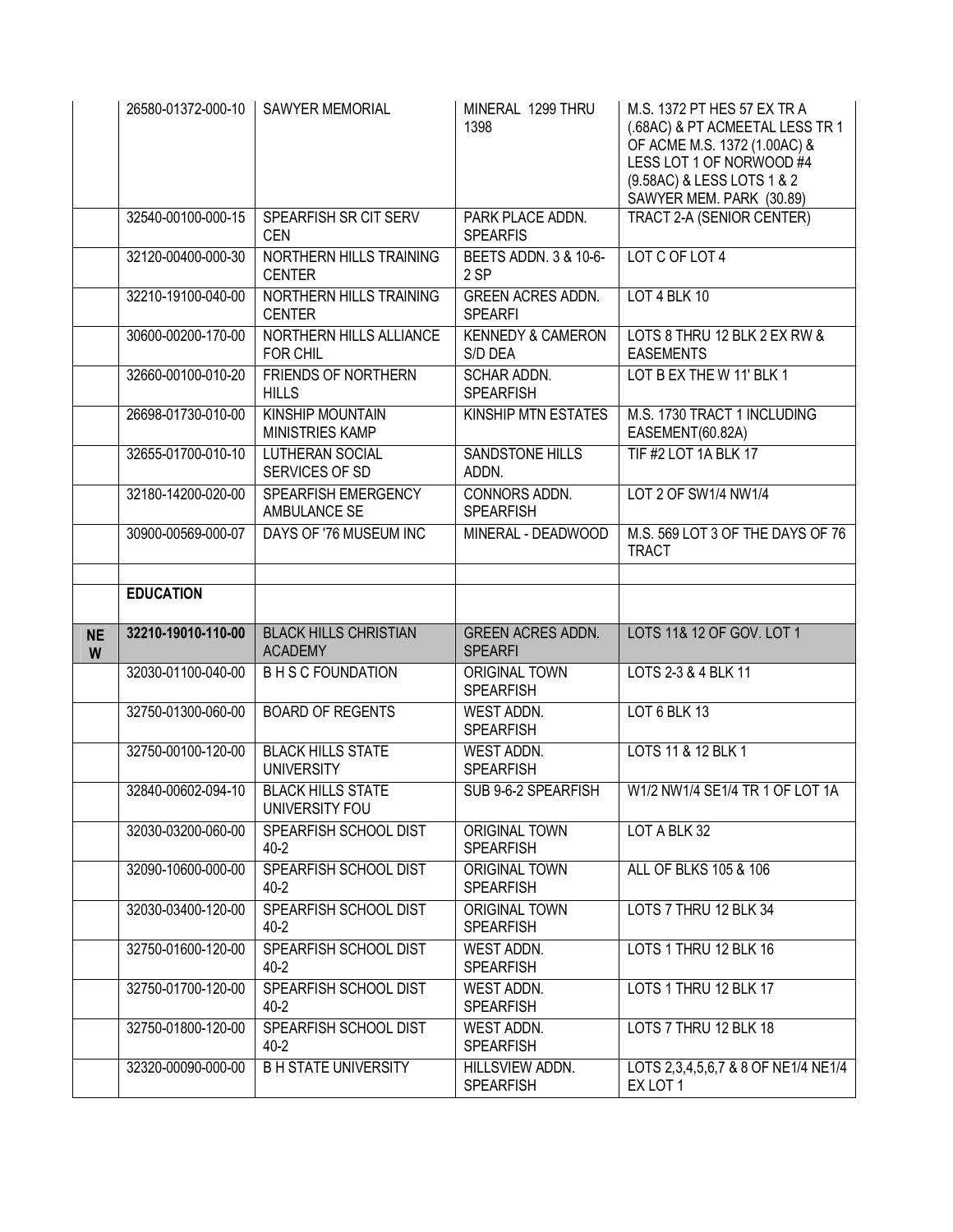| 32030-01100-010-00                        | <b>BLACK HILLS STATE</b><br>UNIVERSITY FOU         | <b>ORIGINAL TOWN</b><br><b>SPEARFISH</b> | LOT 1 BLK 11                                                                                                           |
|-------------------------------------------|----------------------------------------------------|------------------------------------------|------------------------------------------------------------------------------------------------------------------------|
| 30025-02300-000-00                        | DEADWOOD IND SCHOOL<br><b>DIST 102</b>             | <b>ORIGINAL TOWN</b><br><b>DEADWOOD</b>  | TRACT IN M.C. 71 BLK 23                                                                                                |
| 30025-02300-260-00                        | <b>BOARD OF EDUCATION</b>                          | <b>ORIGINAL TOWN</b><br><b>DEADWOOD</b>  | LOTS 13 & 15 THRU 26 BLK 23                                                                                            |
| 30025-02400-060-00                        | DEADWOOD IND SCHOOL<br><b>DISTRICT</b>             | <b>ORIGINAL TOWN</b><br><b>DEADWOOD</b>  | LOTS 1 THRU 6 BLK 24                                                                                                   |
| 29100-01900-070-00                        | MEADE SCHOOL DISTRICT<br>$46-1$                    | <b>ORIGINAL TOWN</b><br><b>WHITEWOOD</b> | LOTS 1 THRU 7 BLK 19 & PT<br>VACATED WALNUT ST.                                                                        |
| 29500-00000-020-30                        | <b>MEADE SCHOOL DISTRICT</b><br>$46-1$             | <b>OUTLOTS S/D</b><br><b>WHITEWOOD</b>   | TR C OF OUTLOT B & PT VACATED<br><b>WALNUT ST.</b>                                                                     |
| 32750-00900-090-00                        | <b>BLACK HILLS STATE</b>                           | <b>WEST ADDN.</b><br><b>SPEARFISH</b>    | LOT 9 BLK 9                                                                                                            |
| 29100-02700-120-00                        | <b>CITY OF WHITEWOOD</b>                           | <b>ORIGINAL TOWN</b><br><b>WHITEWOOD</b> | LOTS 6 THRU 12 BLK 27                                                                                                  |
| 32750-00900-080-00                        | <b>BLACK HILLS STATE</b><br><b>UNIVERSITY</b>      | WEST ADDN.<br><b>SPEARFISH</b>           | LOT 8 BLK 9                                                                                                            |
| 32730-00600-000-10                        | <b>SPEARFISH SCHOOL</b><br>DISTRICT 40-2 &         | <b>VOORHEES ADDN</b>                     | <b>TRACT S</b>                                                                                                         |
| 31730-00100-050-10                        | LEAD-DEADWOOD SCHOOL<br><b>DISTRICT</b>            | PARK PLACE S/D LEAD                      | LOT 5 EX. PT IN TRACT AB AND<br>H1(.015)                                                                               |
| 31760-00000-000-00                        | LEAD-DEADWOOD SCHOOL<br><b>DISTRICT 40</b>         | <b>SCHOOL ADDITION</b>                   | <b>TRACT S</b>                                                                                                         |
| 31590-00100-000-00                        | LEAD-DEADWOOD SCHOOL<br><b>DISTRICT 40</b>         | <b>MITCHELL ADDN</b>                     | POR TRACT 1 INSIDE                                                                                                     |
| 31590-00200-000-00                        | LEAD-DEADWOOD SCHOOL<br><b>DISTRICT 40</b>         | <b>MITCHELL ADDN</b>                     | TRACT <sub>2</sub>                                                                                                     |
| 26050-00100-000-00                        | LEAD-DEADWOOD SCHOOL<br><b>DISTRICT 40</b>         | <b>MITCHELL ADDN</b><br><b>OUTSIDE</b>   | POR TRACT 1 OUTSIDE                                                                                                    |
| 31590-00300-000-00                        | LEAD-DEADWOOD SCHOOL<br><b>DISTRICT 40</b>         | <b>MITCHELL ADDN</b>                     | TRACT <sub>3</sub>                                                                                                     |
| 31590-00400-000-00                        | LEAD-DEADWOOD SCHOOL<br><b>DISTRICT 40</b>         | MITCHELL ADDN                            | TRACT 4                                                                                                                |
| 32720-04000-030-10                        | <b>BLACK HILLS STATE</b><br>UNIVERSITY FOU         | <b>UHLIG ADDN.</b><br>SPEARFISH          | LOT 3 BLK 40                                                                                                           |
| 32198-00100-000-00                        | SPEARFISH SCHOOL<br><b>DISTRICT NO 40-2</b>        | <b>DELLA VECCHIA ADDN</b>                | <b>BLOCK 1 &amp; SCHOOL AVE PUBLIC</b><br>ROW(.70)                                                                     |
| 32198-00200-000-00                        | <b>SPEARFISH SCHOOL</b><br><b>DISTRICT NO 40-2</b> | DELLA VECCHIA ADDN                       | BLOCK <sub>2</sub>                                                                                                     |
| <b>HOSPITAL OR</b><br><b>NURSING HOME</b> |                                                    |                                          |                                                                                                                        |
| 32390-00800-010-10                        | PONDEROSA APARTMENTS<br><b>INC</b>                 | LOOKOUT VALLEY<br><b>TRACT SPEA</b>      | LOT 1B BLK 8 (HICKORY HOUSE)                                                                                           |
| 32720-02900-120-60                        | PIONEER MEMORIAL<br><b>MANORS INC</b>              | UHLIG ADDN.<br><b>SPEARFISH</b>          | TRACTS H & I                                                                                                           |
| 32420-00400-000-40                        | <b>WEST DAKOTA HEALTH</b><br>CARE INC              | MATTHEW ADDN.<br><b>SPEARFISH</b>        | LOT A SUB OF LOT 3 OF N1/2NW1/4<br>& NW1/4NE1/4 10-6-2 AN AZ NON-<br>PROFIT CORP. (CD FROM<br>LUTHERAN HOSP. & HOMEST) |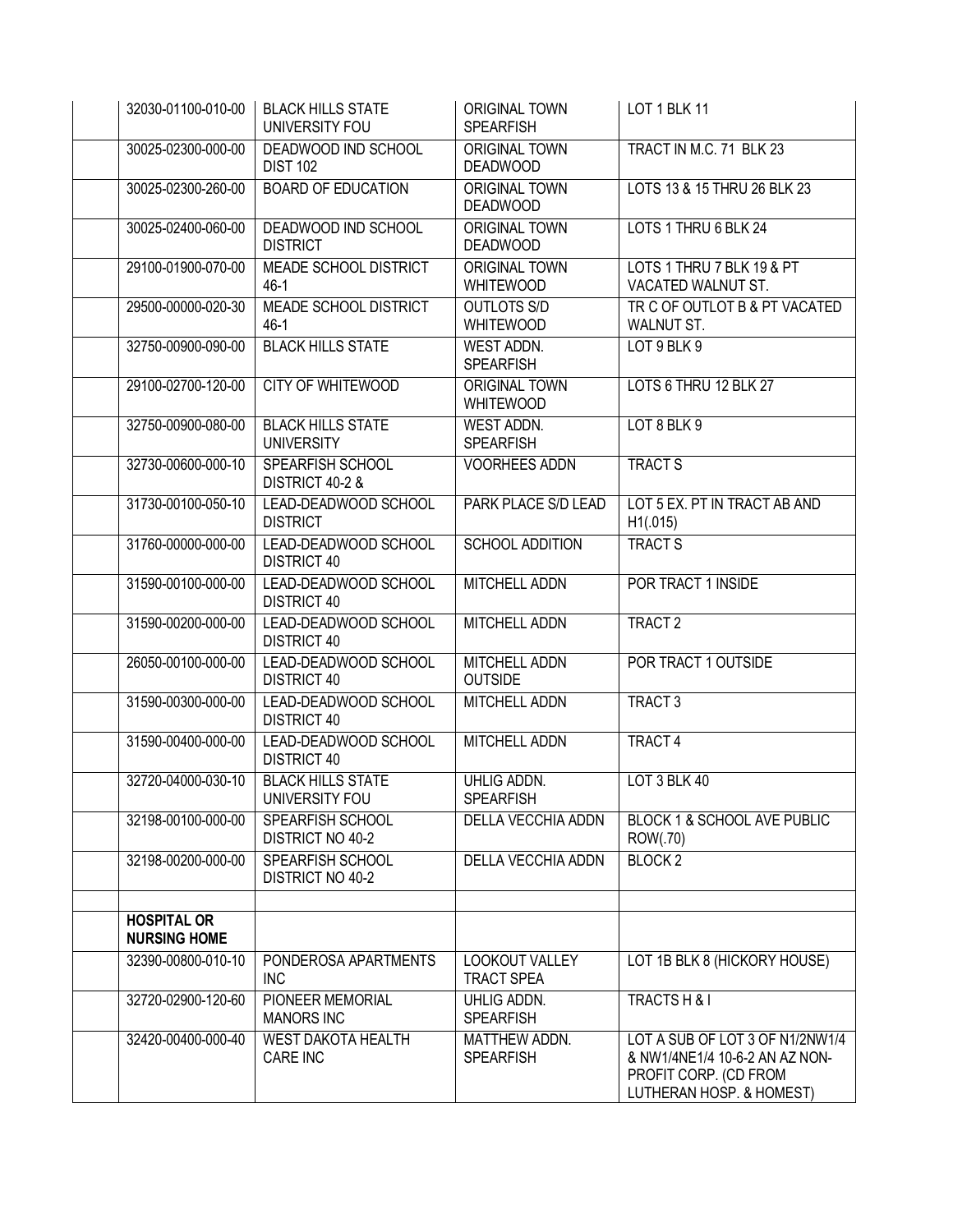|                               | 30025-07000-280-00 | <b>WEST DAKOTA HEALTH</b><br><b>CARE INC</b>               | <b>ORIGINAL TOWN</b><br><b>DEADWOOD</b>  | M & B DESC ON LOTS 24-26 & 28<br><b>BLK 70</b>                                                                                                                              |
|-------------------------------|--------------------|------------------------------------------------------------|------------------------------------------|-----------------------------------------------------------------------------------------------------------------------------------------------------------------------------|
|                               | 30025-07100-000-00 | <b>WEST DAKOTA HEALTH</b><br><b>CARE INC</b>               | <b>ORIGINAL TOWN</b><br><b>DEADWOOD</b>  | TRACT B OF BLK 71                                                                                                                                                           |
|                               | 30025-07100-250-00 | <b>WEST DAKOTA HEALTH</b><br><b>CARE INC</b>               | <b>ORIGINAL TOWN</b><br><b>DEADWOOD</b>  | TR A OF S/D OF PROBATE LOT 7<br>A/K/A PART LOTS 21-23 & 25 BLK 71                                                                                                           |
| <b>REM</b><br><b>OVE</b><br>D | 32720-03400-000-00 | <b>NORTH CENTRAL HEALTH</b><br><b>SERVICES INC.</b>        | <b>UHLIG ADDN.</b><br><b>SPEARFISH</b>   | <b>PT LOT X OF BLK 33 &amp; 44 &amp; E-</b><br>2A(WAS TRACT E-2) BTWN BLKS 43<br>& 34                                                                                       |
|                               | 30025-07100-410-00 | <b>WEST DAKOTA HEALTH</b><br><b>CARE INC</b>               | <b>ORIGINAL TOWN</b><br><b>DEADWOOD</b>  | LOTS 25 THRU 41 BLK 71                                                                                                                                                      |
|                               | 30025-07100-490-00 | <b>WEST DAKOTA HEALTH</b><br>CARE INC                      | <b>ORIGINAL TOWN</b><br><b>DEADWOOD</b>  | LOTS 43, 45, 47, 49 & VACATED<br>CEDAR ST. BLK 71                                                                                                                           |
|                               | 30025-07400-050-00 | <b>WEST DAKOTA HEALTH</b><br><b>CARE INC</b>               | <b>ORIGINAL TOWN</b><br><b>DEADWOOD</b>  | LOTS 1-3-5 BLK 74                                                                                                                                                           |
|                               | 32420-00400-000-30 | <b>WEST DAKOTA HEALTH</b><br><b>CARE INC</b>               | MATTHEW ADDN.<br><b>SPEARFISH</b>        | MEDICAL TRACT 1 (HOSPITAL &<br>LAND EXEMPT CLINIC TAXABLE)                                                                                                                  |
|                               | 32540-00100-000-20 | <b>REGIONAL HEALTH</b><br><b>NETWORK INC</b>               | PARK PLACE ADDN.<br><b>SPEARFIS</b>      | TRACT 1-B (UNITS I & II OF<br><b>REDROCK MEDICAL PLAZA)</b>                                                                                                                 |
|                               | 31930-01663-000-20 | <b>REGIONAL HEALTH</b><br><b>NETWORK INC</b>               | MINERAL - LEAD                           | M.S. 1663 LOT C A POR. OF BH<br>EAGLE #1 M.S.1579, MICHIGAN<br>M.S.1663 AND MONTANA M.S.1508<br>& LOT C1(1285.6' PLAT 2010-<br>4038) THIRD STREET EXTENSION<br><b>BLOCK</b> |
|                               | 32455-00100-020-02 | <b>RAPID CITY REGIONAL</b><br><b>HOSPITAL INC</b>          | MEIER ADDN.                              | UNIT 2 OF YANKEE ST CONDO                                                                                                                                                   |
|                               | 32455-00100-020-01 | <b>RAPID CITY REGIONAL</b><br><b>HOSPITAL INC</b>          | MEIER ADDN.                              | UNIT 1 OF YANKEE ST CONDO                                                                                                                                                   |
|                               | 32390-00800-010-00 | PONDEROSA APARTMENTS<br><b>INC</b>                         | LOOKOUT VALLEY<br><b>TRACT SPEA</b>      | LOT 1A BLK 8                                                                                                                                                                |
|                               | <b>RELIGIOUS</b>   |                                                            |                                          |                                                                                                                                                                             |
| <b>NE</b><br>W                | 24900-00702-330-01 | <b>DAKOTA CONFERENCE OF</b><br><b>7TH ADVENTIST CHURCH</b> | <b>TRUCANO S/D</b>                       | LOT 1 OF SW1/4 SE1/4 33-7-2                                                                                                                                                 |
|                               | 06000-00301-230-20 | CHAPTER OF CALVARY<br>CATHEDRAL                            | T-003 R-01                               | PT HES 243 (STRUCTURES<br>PARTIAL EXEMPTION)                                                                                                                                |
|                               | 32030-01900-080-20 | CHRISTIAN SCIENCE<br><b>SOCIETY</b>                        | <b>ORIGINAL TOWN</b><br><b>SPEARFISH</b> | W 83' OF 7 & W 83' OF LOT 8 BLK 19<br>(CHURC)                                                                                                                               |
|                               | 32570-03700-090-00 | FIRST BAPTIST CHURCH OF<br><b>SPF</b>                      | RAMSDELL ADDN.<br><b>SPEARFISH</b>       | LOTS 7A & 9 BLK 37 (CHURCH)                                                                                                                                                 |
|                               | 32570-03300-020-20 | NEW COVENANT CHRISTIAN<br><b>FELLOWSHIP</b>                | RAMSDELL ADDN.<br><b>SPEARFISH</b>       | LOT 2 BLK 33 (CHURCH)                                                                                                                                                       |
|                               | 32540-00100-000-10 | <b>HILLSVIEW CHURCH OF</b><br><b>NAZARENE</b>              | PARK PLACE ADDN.<br><b>SPEARFIS</b>      | LOT A-1AR OF LOT 1                                                                                                                                                          |
|                               | 32660-00500-080-00 | <b>OUR SAVIORS LUTHERAN</b><br><b>CHURCH</b>               | SCHAR ADDN.<br><b>SPEARFISH</b>          | LOTS 7 & 8 BLK 5 (CHURCH)                                                                                                                                                   |
|                               | 29200-00100-030-00 | <b>IMMANUEL LUTHERAN</b><br><b>CHURCH</b>                  | <b>FILLMORE S/D</b><br><b>WHITEWOOD</b>  | LOT 1-2 & W 50' OF LOT 3 BLK 1                                                                                                                                              |
|                               | 32630-00100-060-00 | <b>MOUNTAIN VIEW BAPTIST</b><br><b>CHURCH</b>              | REVISED GOLDEN<br><b>BELT ADDN.</b>      | TRACT A OF BLK 1                                                                                                                                                            |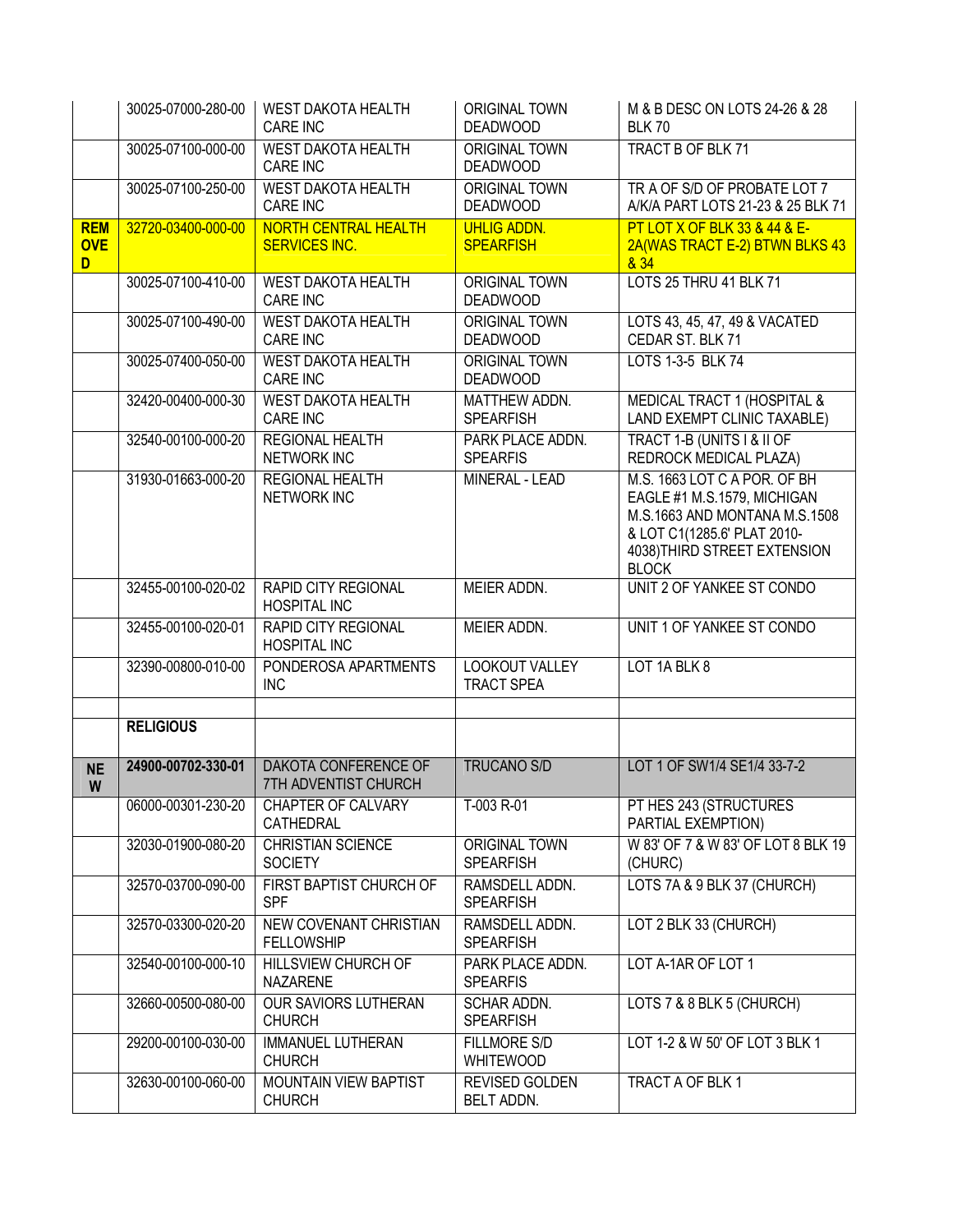| 10000-00305-270-35 | NEMO COMMUNITY CHURCH                         | T-003 R-05                               | TRACT 0055 IN GOVT. LOT 7 IN<br>SE1/4 NW1/4 (1.00 AC.)           |
|--------------------|-----------------------------------------------|------------------------------------------|------------------------------------------------------------------|
| 24000-00702-321-20 | OLD APOSTOLIC LUTHERAN<br><b>CHURCH</b>       | T-007 R-02                               | TRACT 2 PT OF NE1/4                                              |
| 32720-02900-110-00 | <b>OUR SAVIORS LUTHERAN</b><br><b>CHURCH</b>  | UHLIG ADDN.<br><b>SPEARFISH</b>          | LOTS 7 THRU 12 BLK 29                                            |
| 32090-04100-030-00 | SUMMIT AT SPEARFISH                           | <b>ORIGINAL TOWN</b><br><b>SPEARFISH</b> | LOTS 2 & 3 BLK 41 (CHURCH)                                       |
| 29100-02800-060-00 | PRESBYTERIAN CHURCH                           | <b>ORIGINAL TOWN</b><br><b>WHITEWOOD</b> | LOT 6 BLK 28 (CHURCH)                                            |
| 32030-00700-120-00 | SPEARFISH UNITED<br>METHODIST CHURCH          | <b>ORIGINAL TOWN</b><br><b>SPEARFISH</b> | LOTS 4 THRU LOT 12 BLK 7                                         |
| 32720-03700-040-00 | <b>MOUNTAIN VIEW BAPTIST</b><br><b>CHURCH</b> | UHLIG ADDN.<br><b>SPEARFISH</b>          | LOT 4 BLK 37 (PARSONAGE)                                         |
| 32090-08400-060-00 | SD CONF 7TH DAY<br>ADVENTIST CHURCH           | <b>ORIGINAL TOWN</b><br><b>SPEARFISH</b> | LOTS 4-5 & 6 BLK 84                                              |
| 32690-00100-060-00 | SD CONF 7TH DAY<br>ADVENTIST CHURCH           | SOUTH FORTY ADDN.<br><b>SPEARFI</b>      | LOT 6 BLK 1                                                      |
| 32030-00700-030-00 | SPEARFISH UNITED<br>METHODIST CHURCH          | <b>ORIGINAL TOWN</b><br><b>SPEARFISH</b> | LOTS 1-2 & 3 BLK 7                                               |
| 32030-00100-010-00 | ST JOSEPH'S CATHOLIC<br><b>CHURCH</b>         | <b>ORIGINAL TOWN</b><br><b>SPEARFISH</b> | FRACTIONAL LOT INCLUDED IN<br><b>BLK 49 RAMSDELL</b>             |
| 32030-00800-120-00 | ST JOSEPH'S CATHOLIC<br><b>CHURCH</b>         | <b>ORIGINAL TOWN</b><br><b>SPEARFISH</b> | LOTS 9 THRU 12 BLK 8                                             |
| 32570-04900-070-00 | ST JOSEPH'S CATHOLIC<br><b>CHURCH</b>         | RAMSDELL ADDN.<br><b>SPEARFISH</b>       | LOT 1 BLK 1 ORIG. & LOT 7 BLK 49                                 |
| 28800-01100-040-00 | ST ONGE UNITED CHURCH<br>OF CHRIST            | TOWN LOTS S. HALF-<br>ST.ONGE            | LOTS 1 THRU 4 BLK 11                                             |
| 28800-01000-070-00 | ST ONGE UNITED CHURCH<br>OF CHRIST            | TOWN LOTS S. HALF-<br>ST.ONGE            | LOTS 6 & 7 BLK 10                                                |
| 32030-01000-120-00 | ST PAUL LUTHERAN<br><b>CHURCH</b>             | <b>ORIGINAL TOWN</b><br><b>SPEARFISH</b> | LOTS 10, 11 & 12 BLK 10                                          |
| 32570-05200-000-00 | <b>ST PAUL LUTHERAN</b><br><b>CHURCH</b>      | RAMSDELL ADDN.<br><b>SPEARFISH</b>       | <b>FRACTIONAL BLK 52</b>                                         |
| 32720-03900-000-00 | ST PAUL LUTHERAN<br><b>CHURCH</b>             | <b>UHLIG ADDN.</b><br><b>SPEARFISH</b>   | <b>FRACTIONAL BLK 39</b>                                         |
| 32570-05000-040-00 | UNITED CHURCH OF CHRIST                       | RAMSDELL ADDN.<br><b>SPEARFISH</b>       | S 3' OF LOT 3 & ALL LOT 4 BLK 50<br>(PARKING LOT)                |
| 32570-05000-060-00 | UNITED CHURCH OF CHRIST                       | RAMSDELL ADDN.<br><b>SPEARFISH</b>       | LOTS 5 & 6 BLK 50 (PARKING LOT)                                  |
| 20200-00602-040-07 | SPEARFISH UNITED<br>METHODIST CHURCH          | PEARSON S/D W 1/2 SE<br>1/4              | LOT 7 BLK 1                                                      |
| 24800-00702-330-36 | CALVARY TEMPLE<br>ASSEMBLY OF GOD             | SUB OF 33-7-2                            | S1/2 SE1/4 - LOTS A & B SUB OF<br>LOTS 10A & 11A (7.45 AC)       |
| 30025-02300-400-00 | ST AMBROSE CHURCH                             | <b>ORIGINAL TOWN</b><br><b>DEADWOOD</b>  | LOTS 32 THRU 39 & PT LOT 40 &<br>ALL OF 40A & 41 BLK 23 (CHURCH) |
| 30025-08200-220-00 | ST JOHN'S EPISCOPAL<br><b>CHURCH</b>          | <b>ORIGINAL TOWN</b><br><b>DEADWOOD</b>  | LOTS 21 & 22 BLK I (CHURCH)                                      |
| 30050-00224-000-00 | ST AMBROSE CHURCH                             | PROBATE LOTS<br><b>DEADWOOD</b>          | PROBATE LOT 224                                                  |
| 30600-00100-040-00 | ST AMBROSE CHURCH                             | <b>KENNEDY &amp; CAMERON</b><br>S/D DEA  | LOTS 3 & 4 BLK 1                                                 |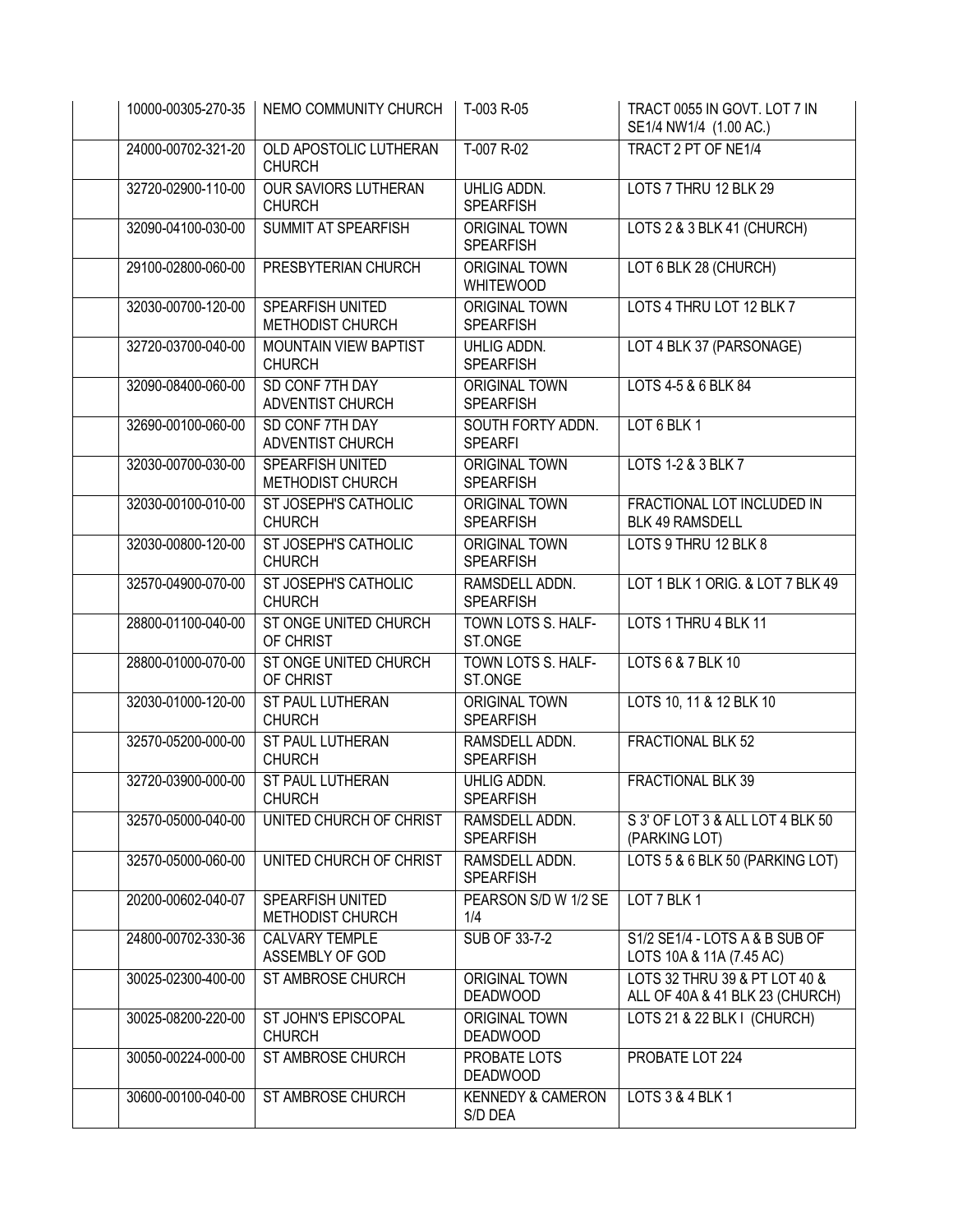| 30600-00100-100-00 | ST AMBROSE CHURCH                                            | <b>KENNEDY &amp; CAMERON</b><br>S/D DEA  | LOTS 1-2-3-4-6-7-8-9 & 10 BLK 1                                                                  |
|--------------------|--------------------------------------------------------------|------------------------------------------|--------------------------------------------------------------------------------------------------|
| 30800-00100-110-00 | <b>GRACE LUTHERAN CHURCH</b>                                 | SUNNYSIDE S/D<br><b>DEADWOOD</b>         | LOTS 6 THRU 11 EX RW BLK A                                                                       |
| 31090-02400-140-00 | ASSEMBLY OF GOD CHURCH                                       | ORIGINAL TOWN LEAD                       | N 10' OF 13 & PT OF 14 BLK 24                                                                    |
| 31090-02800-010-00 | TWIN CITIES CHURCH OF<br><b>CHRIST</b>                       | ORIGINAL TOWN LEAD                       | 300' VACATED ALLEY & PT LOT 1<br><b>BLK 28</b>                                                   |
| 31090-03600-090-10 | <b>ST PATRICKS CATHOLIC</b><br><b>CHURCH</b>                 | <b>ORIGINAL TOWN LEAD</b>                | E PT LOT 9 & ALL LOTS 10 & 11 BLK<br>36                                                          |
| 31450-00600-020-10 | <b>BEREAN BAPTIST CHURCH</b>                                 | <b>KENWOOD S/D LEAD</b>                  | LOT 908 WASHINGTON ST BLK 6<br>(CHURCH)                                                          |
| 31570-00500-020-00 | TRINITY UNITED METHODIST<br><b>CHURCH</b>                    | <b>MAYS S/D LEAD</b>                     | LOT 1 BLK 4, LOT M BLK 5, & N PT<br>LOT 3, ALL OF 1 AND 2 BLK 5<br>(CHURCH)                      |
| 31570-00500-030-20 | FIRST PRESBYTERIAN<br><b>CHURCH</b>                          | <b>MAYS S/D LEAD</b>                     | W PT LOT 3 BLK 5                                                                                 |
| 31660-00100-040-00 | TRINITY UNITED METHODIST<br><b>CHURCH</b>                    | <b>NISICK HEIGHTS S/D</b><br><b>LEAD</b> | LOT 4 BLK 1                                                                                      |
| 31810-01400-100-00 | BETHEL LUTHERAN CHURCH                                       | SUNNYSIDE S/D LEAD                       | LOT 512 (PARSONAGE)                                                                              |
| 31930-01418-000-00 | <b>CEMETERY ASSOCIATION</b>                                  | MINERAL - LEAD                           | M.S. 1418 CEMETERY EXCEPT LOT<br>1(.11)<br>4.83 ACRES                                            |
| 31930-01467-000-00 | <b>CEMETERY ASSOCIATION</b>                                  | MINERAL - LEAD                           | M.S. 1467 CEMETERY #2 EX LOT 1<br>(.18)                                                          |
| 26590-01376-000-51 | <b>BURNO CHRISTIAN FAMILY</b><br><b>RETREAT</b>              | <b>BURNO ESTATES</b>                     | M.S. 1376 LOT B-17 BURNO<br><b>ESTATES</b>                                                       |
| 26590-01376-000-39 | <b>BURNO CHRISTIAN FAMILY</b><br><b>RETREAT</b>              | <b>BURNO ESTATES</b>                     | M.S. 1376 LOT B-13 THRU 16<br><b>BURNO ESTATES</b>                                               |
| 31510-00400-010-20 | SHEPHERD OF THE HILLS<br>LUTHERAN                            | <b>DENVER S/D LEAD</b>                   | N OF JULIUS-NW PT LOT 1 BLK 4 &<br>M & B DESCRIPTION OF M.S. 744<br>(PARKING LOT)                |
| 31510-00400-020-00 | SHEPHERD OF THE HILLS<br>LUTHERAN                            | <b>DENVER S/D LEAD</b>                   | N PT LOT 3 BLK 4 (PARKING LOT)                                                                   |
| 32570-04200-100-00 | ALL ANGELS EPISCOPAL<br><b>CHURCH</b>                        | RAMSDELL ADDN.<br><b>SPEARFISH</b>       | <b>LOT 10 BLK 42</b>                                                                             |
| 31090-03000-090-40 | CHRIST CHURCH EPISCOPAL                                      | ORIGINAL TOWN LEAD                       | W OF LOT 9 BLK 30 (N OF JULIUS)                                                                  |
| 31510-00500-000-05 | TRINITY UNITED METHODIST<br><b>CHURCH</b>                    | DENVER S/D LEAD                          | LOT M S/D OF BLK 5 DENVER ADD<br>& LOT 1 BLK 4 MAY ADD(.10AC)<br>ASSESS.WITH #31570-00500-020-00 |
| 32660-01000-060-10 | OUR SAVIORS LUTHERAN<br><b>CHURCH</b>                        | SCHAR ADDN.<br><b>SPEARFISH</b>          | E1/2 OF LOTS 5 & 6 BLK 10                                                                        |
| 32720-02900-020-00 | <b>OUR SAVIOR'S LUTHERAN</b><br><b>CHURCH</b>                | UHLIG ADDN.<br><b>SPEARFISH</b>          | LOTS 1 & 2 BLK 29                                                                                |
| 22000-00604-164-45 | <b>BLACK HILLS BAPTIST</b><br>CHURCH SBC                     | T-006 R-04                               | TRACT 2 PT SW1/4 SE1/4                                                                           |
| 18120-00504-001-04 | DEADWOOD SD<br>CONGREGATION OF<br><b>JEHOVAH'S WITNESSES</b> | OAK MT. COUNTRY<br>EST.                  | LOT 4 BLK 1 EX H1 (1.8<br>AC)(CHURCH)                                                            |
| 31440-00500-011-00 | TWIN CITIES CHURCH OF<br><b>CHRIST</b>                       | HOMESTAKE S/D LEAD                       | LOT 11 TRACT 5                                                                                   |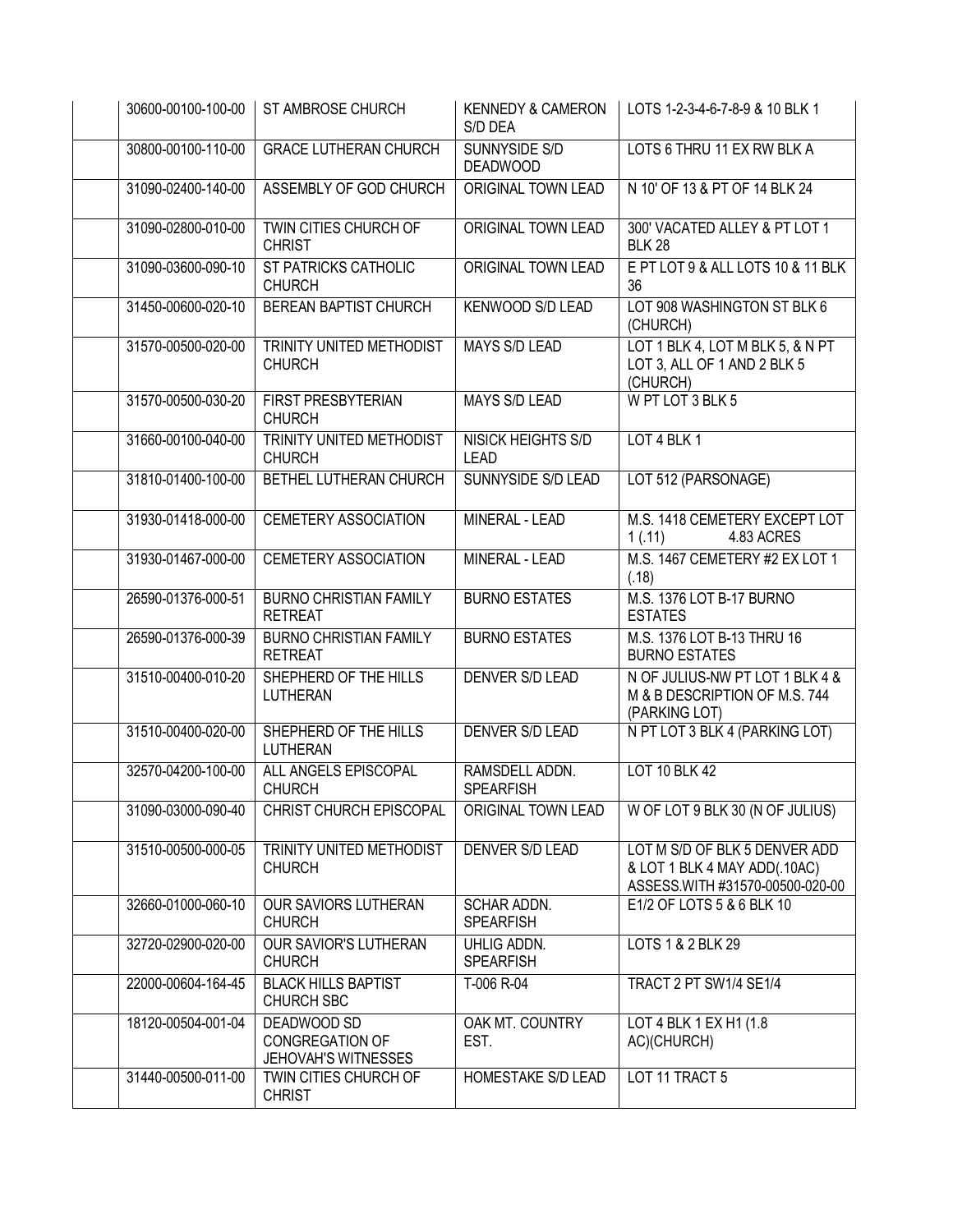| 32120-00300-000-20 | <b>SALVATION ARMY</b>                                   | BEETS ADDN. 3 & 10-6-<br>2 SP              | LOT 3-B OF LOT 3                                                                       |
|--------------------|---------------------------------------------------------|--------------------------------------------|----------------------------------------------------------------------------------------|
| 32570-04900-100-00 | ST JOSEPH'S CATHOLIC<br><b>CHURCH</b>                   | RAMSDELL ADDN.<br><b>SPEARFISH</b>         | <b>LOT 10 BLK 49</b>                                                                   |
| 32570-04900-090-00 | <b>ST JOSEPH'S CATHOLIC</b><br><b>CHURCH</b>            | RAMSDELL ADDN.<br><b>SPEARFISH</b>         | LOT 9 BLK 49                                                                           |
| 31510-00400-040-00 | BETHEL LUTHERAN CHURCH                                  | <b>DENVER S/D LEAD</b>                     | SW PT LOT 3 & S PT LOT 4 &<br>TRACT C(.08) BLK 4 (CHURCH)                              |
| 21200-00603-085-45 | FIRST BAPTIST CHURCH OF<br><b>NORTHERN</b>              | SUB OF 8-6-3                               | LOT 3A A SUB. OF TR 3 SE1/4 SE1/4<br>EXCEPT N 60' EASEMENT (.68 AC.)<br>& EAST 33' ROW |
| 32750-01200-090-00 | <b>CAMPUS MINISTRY</b><br><b>EDUCATION ENTERP</b>       | WEST ADDN.<br><b>SPEARFISH</b>             | LOT 9 BLK 12                                                                           |
| 32570-04900-080-00 | ST JOSEPHS CATHOLIC<br><b>CHURCH</b>                    | RAMSDELL ADDN.<br><b>SPEARFISH</b>         | LOT 8 BLK 49                                                                           |
| 30025-03700-280-00 | <b>BAPTIST CHURCH</b>                                   | <b>ORIGINAL TOWN</b><br><b>DEADWOOD</b>    | LOT 26 & 20' OF LOT 28 BLK 37                                                          |
| 26760-01879-000-55 | FILLMORE & CO INC                                       | MINERAL 1765 THRU<br>1887                  | M.S. 1879 TRACT C PT GOLDEN<br>STAR (CEMETERY)                                         |
| 26680-01697-000-00 | PRESBYTERY OF SD OF THE<br><b>UNITED</b>                | MINERAL 1564 THRU<br>1742                  | M.S. 1697 ETNA #1 ETAL                                                                 |
| 31090-03600-020-00 | ST PATRICKS CATHOLIC<br><b>CHURCH</b>                   | <b>ORIGINAL TOWN LEAD</b>                  | LOTS 2-3-4-5-6-7 & PT LOT 8 BLK 36                                                     |
| 31510-00200-010-00 | <b>CHRIST CHURCH EPISCOPAL</b>                          | <b>DENVER S/D LEAD</b>                     | PT OF LOT 1 BLK 2                                                                      |
| 30025-03700-340-00 | <b>FIRST BAPTIST CHURCH</b>                             | <b>ORIGINAL TOWN</b><br><b>DEADWOOD</b>    | N 50' OF LOT 28 & ALL LOTS 30-32<br>& 34 BLK 37                                        |
| 31360-00100-010-00 | <b>FIRST PRESBYTERIAN</b><br><b>CHURCH</b>              | <b>FULLERS S/D LEAD</b>                    | LOT 1 BLK 1                                                                            |
| 32570-04200-120-00 | ALL ANGELS EPISCOPAL<br><b>CHURCH</b>                   | RAMSDELL ADDN.<br><b>SPEARFISH</b>         | LOTS 11 & 12 BLK 42                                                                    |
| 14000-00404-150-10 | CARR, RALPH M & MEL<br><b>DRUCILLA</b>                  | T-004 R-04                                 | ARROW HEAD CEMETERY LOT(.02)<br><b>IN HES 252</b>                                      |
| 32570-03700-080-00 | FIRST BAPTIST CHURCH OF<br><b>SPF</b>                   | RAMSDELL ADDN.<br><b>SPEARFISH</b>         | LOT 8A BLK 37 (PARSONAGE)                                                              |
|                    | 29200-00700-020-00   IMMANUEL LUTHERAN<br><b>CHURCH</b> | <b>FILLMORE S/D</b><br><b>WHITEWOOD</b>    | LOT 2 BLK 7 (PARSONAGE)                                                                |
| 32730-00000-000-10 | SOLID ROCK CHURCH                                       | <b>VOORHEES ADDN</b>                       | LOT V OF GOV'T LOT 3                                                                   |
| 31440-00500-005-00 | ASSEMBLY OF GOD CHURCH                                  | <b>HOMESTAKE S/D LEAD</b>                  | LOT 5 TRACT 5                                                                          |
| 32210-19100-070-00 | HOPE EVANGELICAL<br>LUTHERAN CHURCH                     | <b>GREEN ACRES ADDN.</b><br><b>SPEARFI</b> | LOTS 7,8 & 9 BLK 10                                                                    |
| 32570-04900-120-10 | ST JOSEPHS CATHOLIC<br><b>CHURCH</b>                    | RAMSDELL ADDN.<br><b>SPEARFISH</b>         | LOTS 11 & 12 BLK 49                                                                    |
| 32210-19110-070-00 | <b>SALVATION ARMY</b>                                   | <b>GREEN ACRES ADDN.</b><br><b>SPEARFI</b> | LOT 7 BLK 11 (PARSONAGE)                                                               |
| 26580-01376-000-83 | <b>BURNO CHRISTIAN FAMILY</b><br><b>RETREAT</b>         | MINERAL 1299 THRU<br>1398                  | M.S. 1376 TRANSIT #10 ETAL EX<br>W1/2 OF TRANSIT #18                                   |
| 31090-02400-130-00 | ASSEMBLY OF GOD CHURCH                                  | ORIGINAL TOWN LEAD                         | PT OF LOT 13 BLK 24                                                                    |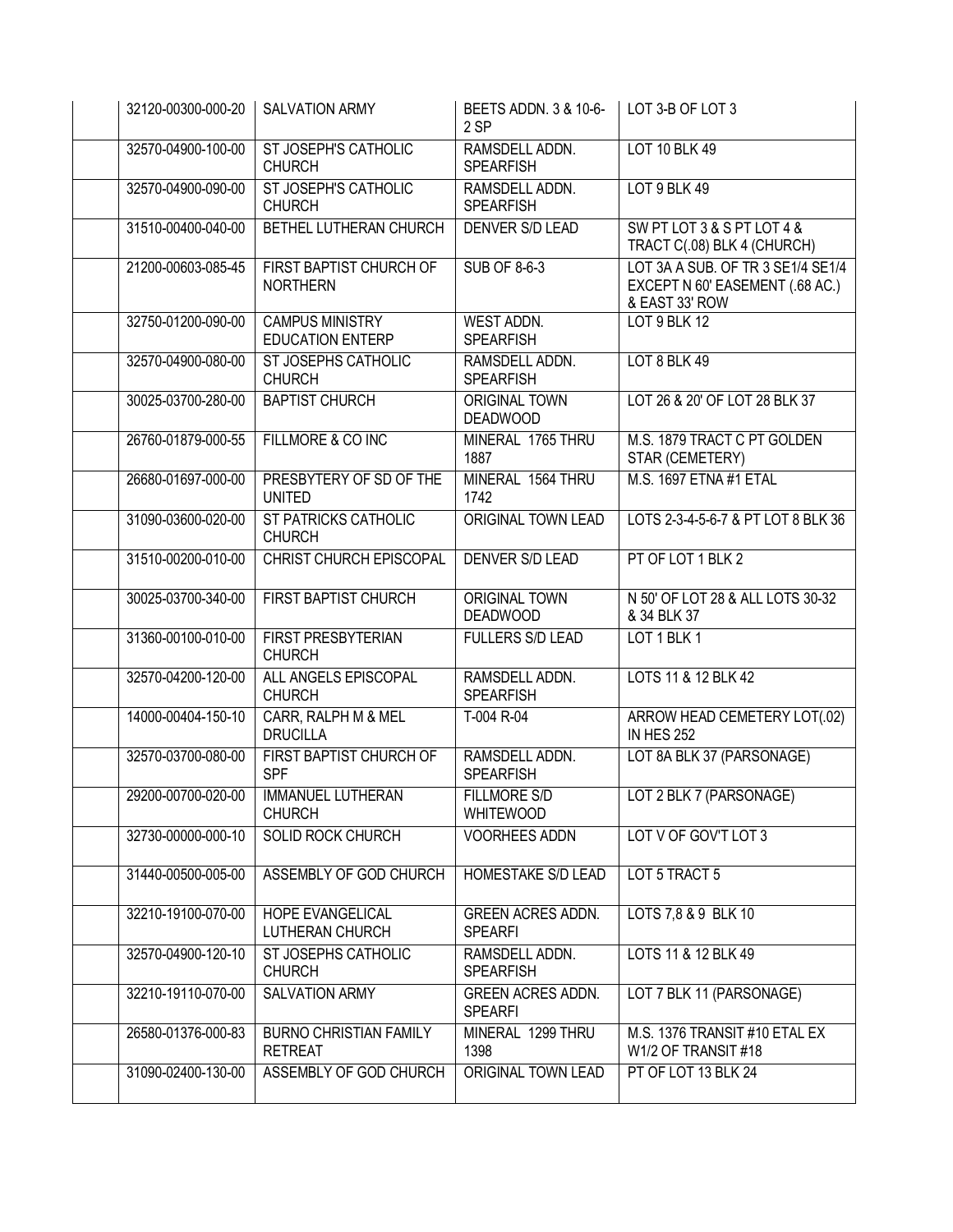| 31510-00500-000-00 | TRINITY UNITED METHODIST<br><b>CHURCH</b>                     | <b>DENVER S/D LEAD</b>                 | LOT K AND EXCEPT LOT K-1(.22AC)<br>BLK 5 (CONTAINING .46<br>ACRES)(LEASE .39 AC TO<br>CHURCH) |
|--------------------|---------------------------------------------------------------|----------------------------------------|-----------------------------------------------------------------------------------------------|
| 32570-05000-120-00 | SPEARFISH UNITED CHURCH<br><b>OF</b>                          | RAMSDELL ADDN.<br><b>SPEARFISH</b>     | LOT 7A BLK 50                                                                                 |
| 32655-01500-010-00 | SPEARFISH CONGREGATION<br><b>OF</b>                           | <b>SANDSTONE HILLS</b><br>ADDN.        | LOT 1 BLK 15                                                                                  |
| 24000-00702-102-15 | NORTHERN HILLS CHURCH<br>OF CHRIST                            | T-007 R-02                             | HAUCK TRACTS 1 & 2 EX H1(.02<br>AC)                                                           |
| 32185-00000-130-30 | DAKOTA DISTRICT OF THE<br>WESLEYAN                            | <b>COUNTRYSIDE S/D</b>                 | <b>TRACT 1 REVISED</b>                                                                        |
| 28500-00703-260-10 | FIERRO, LAWRENCE &<br>LOUISE                                  | SOUTH HALF - ST.<br><b>ONGE</b>        | <b>GATEWAY CEMETERY LOC IN THE</b><br>NE4SW4                                                  |
| 28500-00703-260-20 | <b>REDDICK, DUANE &amp; ELLEN I</b>                           | SOUTH HALF - ST.<br><b>ONGE</b>        | SUNSET CEMETERY LOC IN THE<br>SE4SW4                                                          |
| 26420-01158-000-42 | <b>SADDLE MOUNTAIN</b><br><b>MINISTRIES</b>                   | MINERAL 1136 THRU<br>1158              | M.S. 1158 TRACT 2 OF ON TIME<br>AND LITTLE BIRD FRACTION                                      |
| 18185-00504-000-10 | <b>TWO BIT RANCH ESTATES</b><br><b>LLC</b>                    | <b>TWO BIT RANCH</b><br><b>ESTATES</b> | ORDAHL-YOUNG CEMETERY LOT<br>OF TRACT P NW1/4                                                 |
| 25000-00704-311-55 | <b>SKANDINAVIAN</b><br>EVANGELICAL LUTHERAN<br><b>SOCIETY</b> | T-007 R-04                             | 2 AC IN SE4 NE4 FOR CHURCH &<br><b>CEMETERY</b>                                               |
| 26340-00989-000-10 | <b>GOLDEN REWARD MINING</b><br>CO                             | MINERAL 759 THRU<br>1034               | M.S. 989 TERRY CEMETERY                                                                       |
|                    |                                                               |                                        |                                                                                               |
| $\overline{73}$    | <b>DISABLED VETERAN</b><br><b>EXEMPTIONS</b>                  |                                        |                                                                                               |
| 6                  | <b>PARAPLEGIC</b><br><b>EXEMPTIONS</b>                        |                                        |                                                                                               |
| 104                | <b>ELDERLY TAX FREEZE</b>                                     |                                        |                                                                                               |
| 23                 | <b>RENEWABLE ENERGY</b><br><b>PROPERTIES</b>                  |                                        |                                                                                               |
| $\overline{22}$    | <b>HISTORIC</b><br><b>MORATORIUMS</b>                         |                                        |                                                                                               |

**#0001 BARELMAN, ROBERT W & PEGGY TAYLO 26587-00000-070-00:** CREEK RUN S/D M.S. 1333 LOT 7 Moved-Seconded (Johnson-Flanagan) to follow the recommendation of the Director of Equalization and change land value from \$47,160 to \$36,940. Motion Carried. Remarks: The value of the lot was lowered below the sale price.

**#0002 FENTON, KRIS S & MELANIE R 30025-04200-110-00:** ORIGINAL TOWN DEADWOOD LOTS 4-5-10 & 11 BLK 42 & VAC CEMETERY ST. (754.2') Moved-Seconded (Weisenberg-Sleep) To follow the recommendation of the Director of Equalization and change structure value from \$153,500 to \$145,160, no change in land value. Motion Carried. Remarks: After an on-site inspection of the property, the value was changed to reflect the actual condition of the property.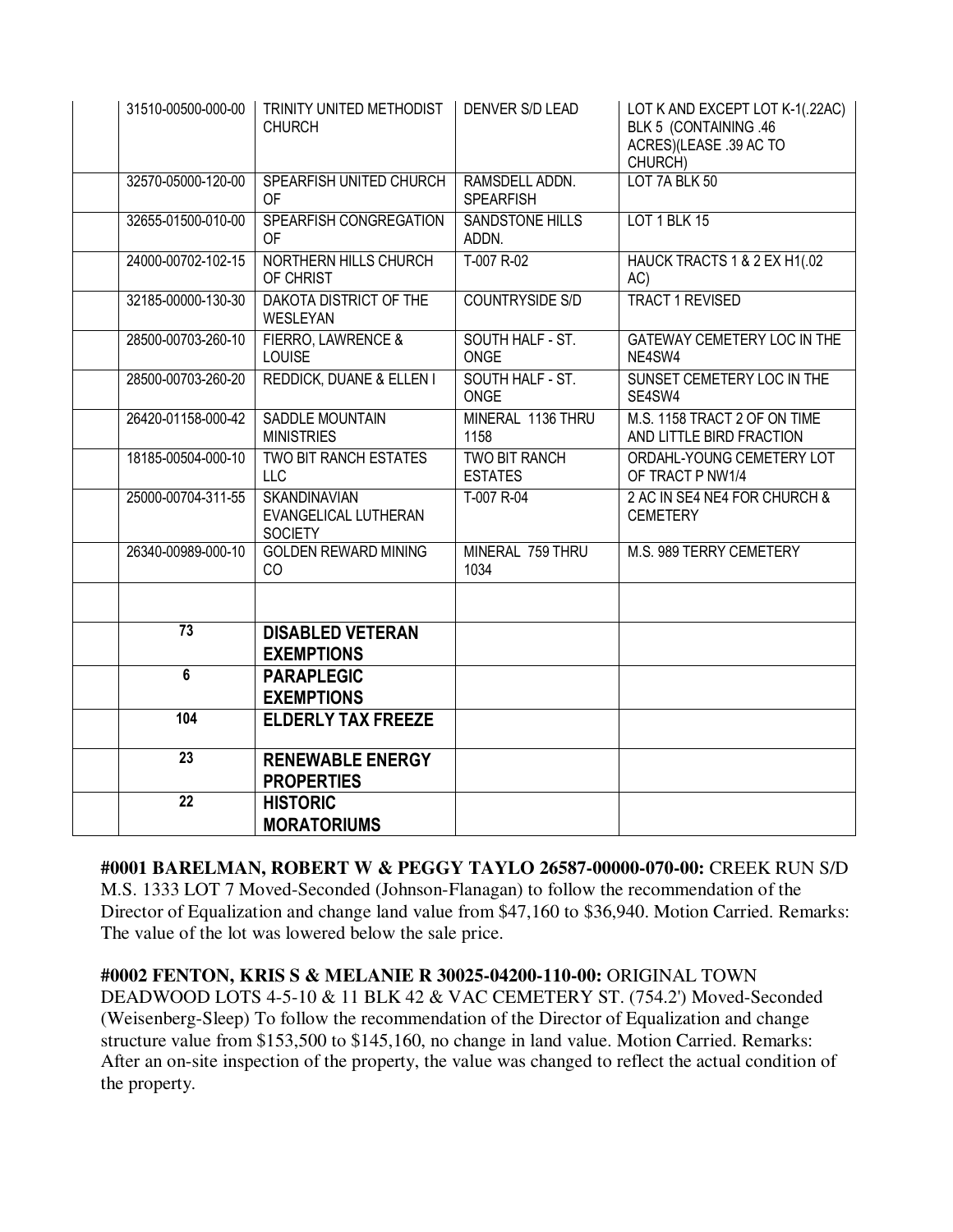**#0003 GILDED MOUNTAIN LLC 26730-01755-360-00:** GILDED MOUNTAIN TRACT M.S. 1755 LOT 36 Moved-Seconded (Sleep-Weisenberg) to follow the recommendation of the Director of Equalization and change structure value from \$294,660 to \$250,790, no change in land value. Motion Carried. Remarks: An error was found in the record after property values were sent out, the value needed to be corrected through the board process.

**#0004 J&R BIG SKY LLC 30025-06900-020-00:** ORIGINAL TOWN DEADWOOD LOT 1 & E 1/2 LOT 2 BLK 69 Moved-Seconded (Flanagan-Weisenberg) to follow the recommendation of the Director of Equalization and change structure value from \$117,740 to \$89,030, no change in land value. Motion Carried. Remarks: After an on-site inspection of the property, the value was changed to reflect the actual condition of the property.

**#0005 JOHNSON, DARYL D & SALLY A 19000-00601-172-20:** T-006 R-01 SW1/4 NW1/4 Moved-Seconded (Weisenberg-Sleep) to follow the recommendation of the Director of Equalization and change structure value from \$263,110 to \$249,170, no change in land value. Motion Carried. Aye-4 (Johnson excused himself from discussion and deliberation.) Remarks: The basement was assumed to be completely finished per reappraisal in 2011. The actual finished area and quality of finish should be revised to reflect the recommended structure value.

**#0006 LAUN, DANA 21000-00603-354-20:** T-006 R-03 TR A OF NW1/4 SE1/4 EXCEPT H1(.93) Moved-Seconded (Weisenberg-Sleep) To follow the recommendation of the Director of Equalization and change structure value from \$74,620 to \$32,280, no change in land value. Motion Carried. Remarks: After an on-site inspection of the property, the value was changed to reflect the actual condition of the property.

**#0007 OULMAN, TRACY L 26800-01914-000-80:** MINERAL 1887 THRU 1917 M.S. 1914 & 1780 LOT 32 Moved-Seconded (Flanagan-Sleep) to follow the recommendation of the Director of Equalization and change structure value from \$22,300 to \$19,510, no change in land value. Motion Carried. Remarks: After a conversation with the owner and review of the property record, the record was corrected.

**#0008 ANSLEY, MERRILL S 26630-01477-000-19:** ELKRIDGE S/D LOT 19 M.S. 1477 Moved-Seconded (Weisenberg-Sleep) to follow the recommendation of the Director of Equalization and change structure value from \$108,840 to \$96,010, no change in land value. Motion Carried. Remarks: After an interior review, this recommendation equalizes the property with similar properties located in this neighborhood.

**#0009 DAVIS, SCOT E & MICHELE H 31510-02900-070-00:** DENVER S/D LEAD BLOCK LODE 744 Moved-Seconded (Sleep-Weisenberg) to follow the recommendation of the Director of Equalization and change structure value from \$142,550 to \$123,540, no change in land value. Motion Carried. Remarks: This recommendation will equalize the property with similarly assessed properties.

**#0010 B FEEDERS LLC 26680-01598-000-32:** MINERAL 1564 THRU 1742 M.S. 1598 LOT 1 OF DOLPHIN TRACT REVISED Moved-Seconded (Sleep-Flanagan) to follow the recommendation of the Director of Equalization and change land value to \$30,000 to adjust for access problems. Motion Did Not Carry. Aye-2 Nay–3 (Weisenberg, Johnson, Ewing) Remarks: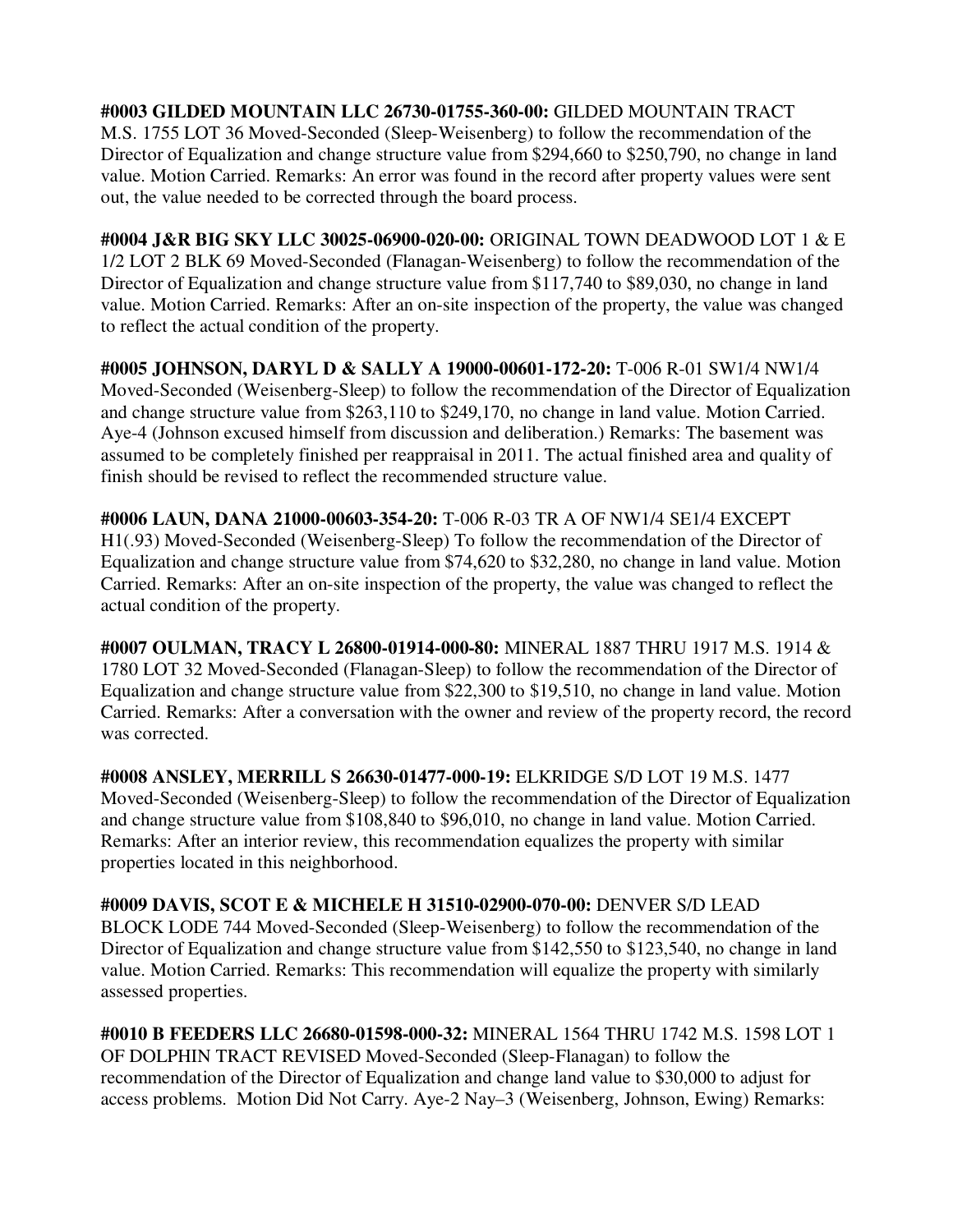No change to land value due to failed motion. The board understood that the property owner had the ability to develop a road that had already been platted to access the property.

**#0011 B FEEDERS LLC 26680-01598-000-36:** MINERAL 1564 THRU 1742 M.S. 1598 LOT 3 OF DOLPHIN TRACT REVISED Moved-Seconded (Flanagan-Sleep) to follow the recommendation of the Director of Equalization and change land value to \$30,000 to adjust for access problems. Motion Did Not Carry. Aye-2 Nay–3 (Weisenberg, Johnson, Ewing) Remarks: No change to land value due to failed motion. The board understood that the property owner had the ability to develop a road that had already been platted to access the property.

**#0012 B FEEDERS LLC 26680-01598-000-38:** MINERAL 1564 THRU 1742 M.S. 1598 LOT 4 OF DOLPHIN TRACT REVISED Moved-Seconded (Flanagan-Sleep) to follow the recommendation of the Director of Equalization and change land value to \$30,000 to adjust for access problems. Motion Did Not Carry. Aye-2 Nay–3 (Weisenberg, Johnson, Ewing) Remarks: No change to land value due to failed motion. The board understood that the property owner had the ability to develop a road that had already been platted to access the property.

**#0013 B FEEDERS LLC 26680-01598-000-40:** MINERAL 1564 THRU 1742 M.S. 1598 LOT 5 OF DOLPHIN TRACT REVISED Moved-Seconded (Sleep-Flanagan) to follow the recommendation of the Director of Equalization and change land value to \$30,000 to adjust for access problems. Motion Did Not Carry. Aye-2 Nay–3 (Weisenberg, Johnson, Ewing) Remarks: No change to land value due to failed motion. The board understood that the property owner had the ability to develop a road that had already been platted to access the property.

**#0014 BIERMAN, JEAN MIRIAM TRUSTEE FERRELL, LORI LYNN TRUSTEE 26640- 01563-041-00:** BLACK FOREST RANCH. #3 LOTS 39, 40 & 41 Moved-Seconded (Weisenberg-Sleep) to follow the recommendation of the Director of Equalization and change land value from \$80,930 to \$62,260. Motion Carried. This recommendation equalizes the parcel with other parcels with similar location and access.

**#0015 REED, RODNEY A & EILEEN L 22700-00604-003-05:** WHITEWOOD FOREST S/D 20-6 LOT 5 BLK 3 Moved-Seconded (Weisenberg-Flanagan) to follow the recommendation of the Director of Equalization and change structure value from \$191,520 to \$170,390, no change in land value. Motion Carried. Remarks: After an on-site review the assessment record was changed to reflect the actual conditions of the property.

## **#0016 HUMBRACHT, KATIE L LINDBLOM, KEITH L 22700-00604-001-10:**

WHITEWOOD FOREST S/D 20-6 LOT 10 BLK 1 Moved-Seconded (Sleep-Johnson) to follow the recommendation of the Director of Equalization and change structure value from \$219,290 to \$152,660, no change in land value. Motion Carried. Remarks: After an on-site review the assessment record was changed to reflect the actual conditions of the property.

**#0017 ALBERTS, MIKE 26380-01135-000-80:** MINERAL 1035 THRU 1135 M.S. 1135 LOT 8 OF DENTON LODE Moved-Seconded (Johnson-Ewing) No change in land value. Motion Carried. Remarks: The assessment is supported by fair and equitable sales and comparables.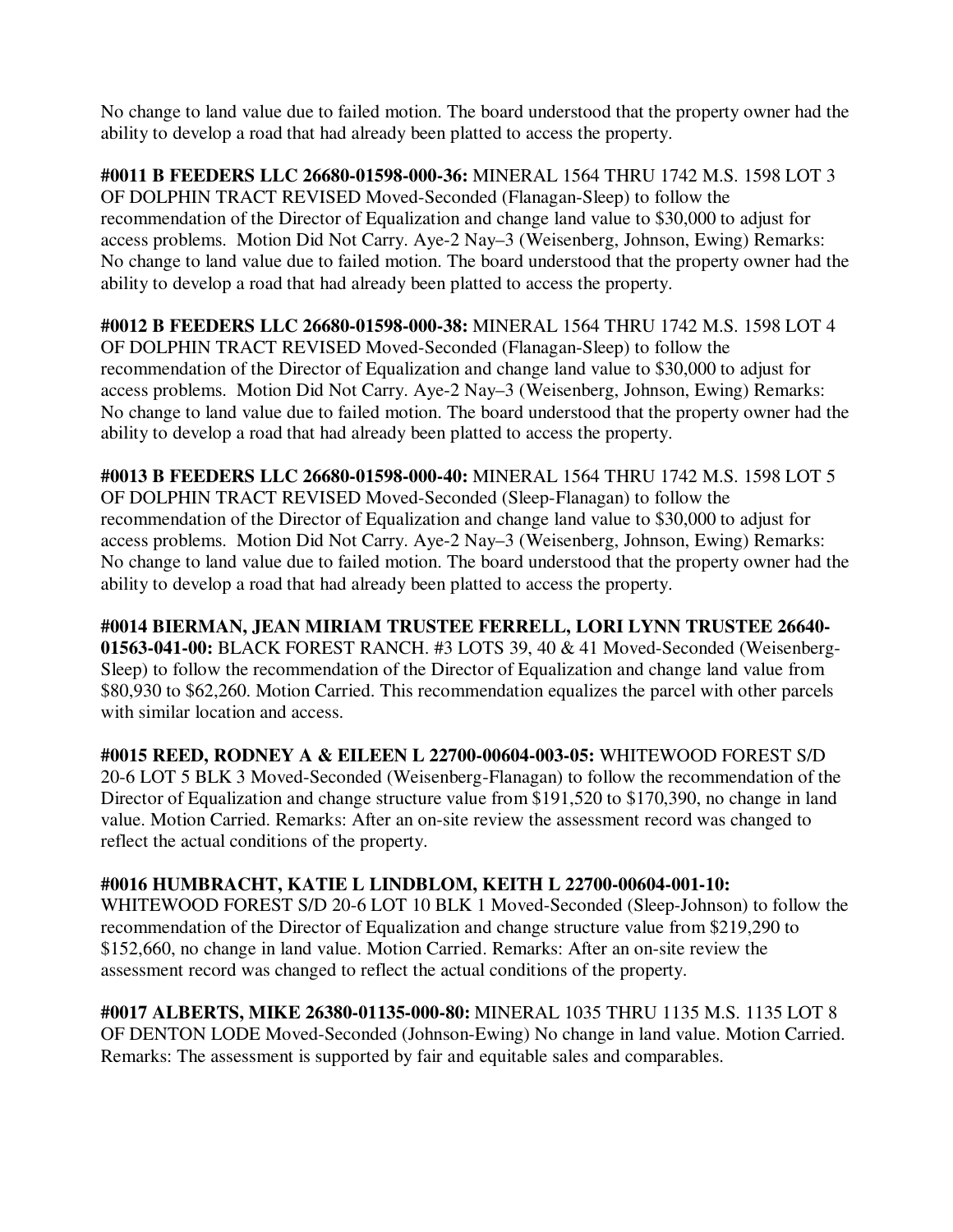**#0018 ALBERTS, MIKE 26380-01135-000-88:** MINERAL 1035 THRU 1135 M.S. 1135 LOT 10 OF DENTON LODE Moved-Seconded (Flanagan-Ewing) No change in land value. Motion Carried. Remarks: The assessment is supported by fair and equitable sales and comparables.

**#0019 ALBERTS, MIKE 26380-01135-000-68:** MINERAL 1035 THRU 1135 M.S. 1135 LOT 5 OF DENTON LODE Moved-Seconded (Weisenberg-Flanagan) No change in land value. Motion Carried. Remarks: The assessment is supported by fair and equitable sales and comparables.

**#0020 BARELMAN, ROBERT W TAYLOR, PEGGY 26587-00000-080-00:** CREEK RUN S/D M.S. 1333 LOT 8 Moved-Seconded (Flanagan-Sleep) No change in land value, no change in structure value. Motion Carried. Remarks: The assessment is supported by fair and equitable sales and comparables.

**#0021 BATES, JAMES & SUSAN 26710-01652-090-00:** OLD TOBOGGAN HILL S/D M.S. 1652 & 1812 LOT 9 OF TRACT A Moved-Seconded (Weisenberg-Flanagan) No change in land value, no change in structure value. Motion Carried. Remarks: The assessment is supported by fair and equitable sales and comparables.

**#0022 BULL LLC 29100-02200-030-00:** ORIGINAL TOWN WHITEWOOD LOTS 2 & 3 BLK 22 Moved-Seconded (Flanagan-Ewing) No change in land value, no change in structure value. Motion Carried. Aye-3. Absent: (Weisenberg) (Johnson excused himself from discussion and deliberation.) Remarks: The assessment is supported by fair and equitable sales and comparables.

**#0023 CHASE, SHAWN & KARLA 26730-01755-320-00:** GILDED MOUNTAIN TRACT M.S. 1755 LOT 32 Moved-Seconded (Flanagan-Ewing) to follow the recommendation of the Director of Equalization and change structure value from \$345,030 to \$317,430, no change in land value. Absent: (Weisenberg) Remarks: After a study of sales and typical properties in the area, it was determined that this structure was not a typical sized structure and the value was adjusted accordingly.

**#0024 LN REAL ESTATE LLC C/O THOMSON REUTERS 32090-04300-060-00:** 

ORIGINAL TOWN SPEARFISH E 72' OF 1 & 2 & ALL 3 THRU 6 BLK 43 Moved-Seconded (Johnson-Flanagan) No change in land value, no change in structure value. Motion Carried. Absent: (Weisenberg) Remarks: Thomson Reuters cost data does not reflect the overall condition of the structures.

**#0025 LN REAL ESTATE LLC C/O THOMSON REUTERS 32090-04300-100-00:** 

ORIGINAL TOWN SPEARFISH LOT 9 & 10 BLK 43 Moved-Seconded (Flanagan-Johnson) No change in land value, no change in structure value. Motion Carried. Absent: (Weisenberg) Remarks: Thomson Reuters cost data does not reflect the overall condition of the structures.

# **#0026 NELSON, BETTIE M 26920-00001-007-40:** LOST CAMP VALLEY AC. TR A

LOT 40 BLK 7 Moved-Seconded (Johnson-Weisenberg) No change in land value. Motion Carried. Remarks: The assessment is supported by fair and equitable sales and comparables.

**#0027 SEARS, TRAVIS W & DARLENE A 20100-00602-042-82:** SUB 4-6-2 .25A IN NE CORNER OF LOT 5 SE1/4 SE1/4 Moved-Seconded (Weisenberg-Flanagan) ) Follow the recommendation of the Director of Equalization and change structure value from \$139,160 to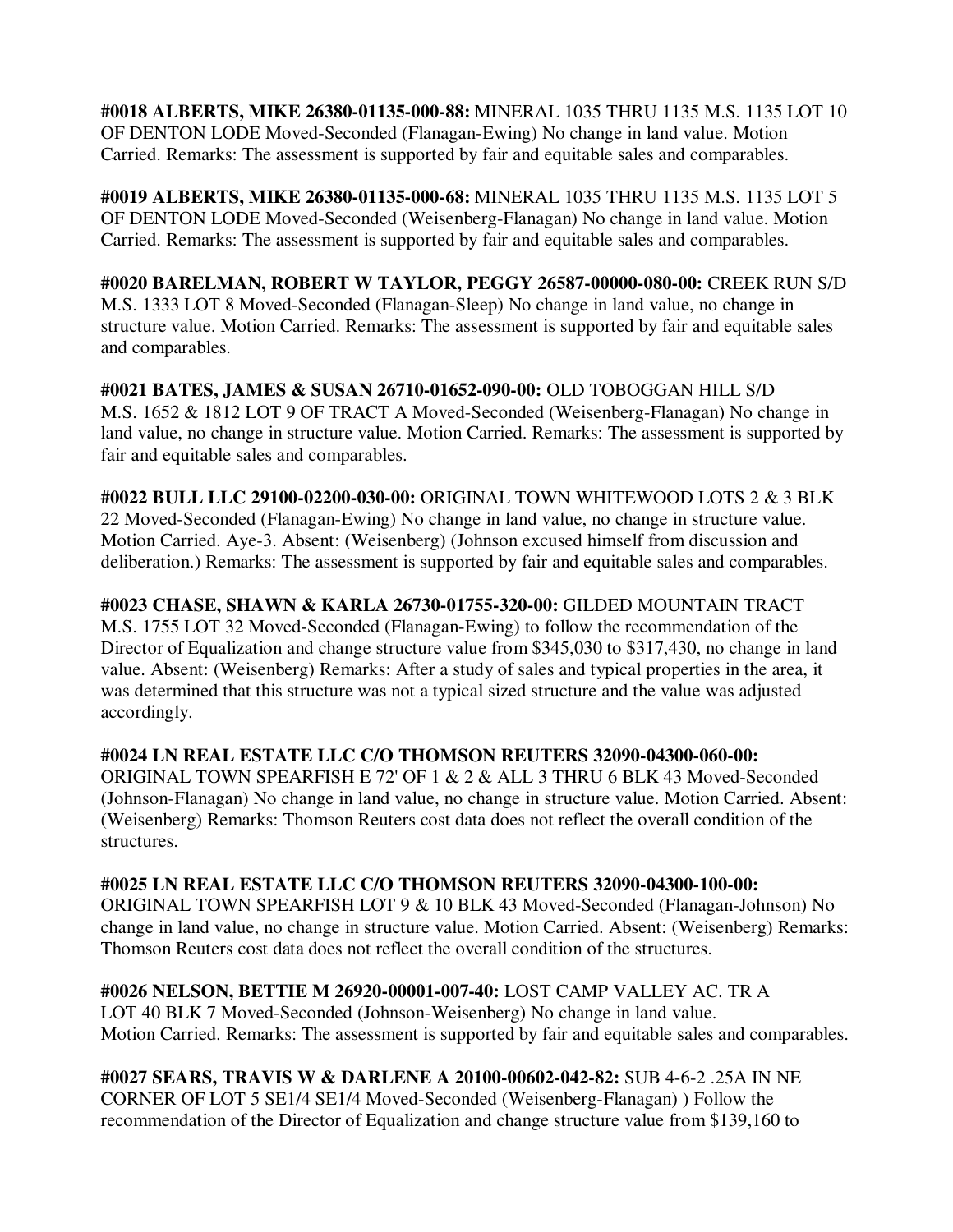\$122,530, no change in land value. Motion Carried. Remarks: The basement was assumed finished for 2011; the basement improvements are not completed per an inspection of the property.

**#0028 ELKHORN RIDGE @ FRAWLEY RANCHES 32204-22010-010-00:** ELKHORN RIDGE ADDN TIF #1 TRACT A OF THE NE1/4 22-6-3 Moved-Seconded (Weisenberg-Flanagan) No change in land value, no change in structure value. Motion Carried. Remarks: The assessment is supported by fair and equitable sales and comparables. A conference call was conducted with Patrick Sullivan. Sullivan stated the income status approach shows a lower assessment.

**#0029 CORCORAN, VIRGINIA J 20050-00602-039-09:** SUB 3-6-2 E 1/2 LOT D OF LOT 3A-2 OF LOT 3 IN NW1/4 NW1/4 Moved-Seconded (Weisenberg-Flanagan) No change in land value, no change in structure value. Motion Carried. Remarks: Virginia Corcoran was present and requested Ag status; her request was denied as the land has no agricultural production at this time.

**#0030 BUHLER, CAROL L 20900-00602-470-00:** ASPEN HILLS DEVELOPMENT TRACT 47 Moved-Seconded (Johnson-Sleep) No change in land value. Motion Carried. Remarks: The assessment is supported by fair and equitable sales and comparables. A conference call was conducted with Carol Buhler. Buhler stated the taxes were too high after subdivision of lots.

**#0031 HIGH PLAINS PLAZA LMTD PTNSHP C/O NODDLES COMPANIES 32460-00000- 000-63:** MILLER ADDN. SPEARFISH LOT 3 BLK 1 PT SW1/4 SE1/4 & PT E1/2 SE1/4 SW1/ 4 13-6-2 (K-MART) Moved-Seconded (Ewing-Weisenberg) Follow the recommendation of the Director of Equalization and change structure value from \$2,002,090 to \$1,998,000, no change in land value. Motion Carried. Remarks: A change to the record reflecting the correct square footage adjusted the value of the structure. A conference call was conducted with Scott Ruswick. Ruswick stated the income status approach shows a lower assessment.

**#0032 ZUERCHER, LOIS JEAN 24000-00702-353-80:** T-007 R-02 E1/2 SW1/4 EX TRACT A Moved-Seconded (Johnson-Weisenberg) No change in land value. Motion Carried. Remarks: The assessment is supported by the State of South Dakota Ag land formula.

**#0033 ZUERCHER, LOIS JEAN 24000-00702-354-60:** T-007 R-02 SE1/4 EXCEPT TRACT A Moved-Seconded (Johnson-Weisenberg) No change in structure value, no change in land value. Motion Carried. Remarks: The assessment is supported by the State of South Dakota Ag land formula.

**#0034 WOLFF, KATHLEEN R TRUSTEE C/O FLESHER, DENISE KNA CATHEY(CD 08300-00303-340-00:** WOLFF S/D THE REMAINDER OF HES 240 34-3-3 Moved-Seconded (Johnson-Ewing) No change in structure value, no change in land value. Motion Carried. Remarks: The assessment was updated when the registered mobile home value was added to the real property value.

**#0035 WILLIAMS, RAND T & GAYLA J 32030-03300-120-00:** ORIGINAL TOWN SPEARFISH LOT B BLK 33 Moved-Seconded (Sleep-Weisenberg) Change land value from \$182,570 to \$100,000. Motion Carried. Remarks: The value was changed based on the recent auction price. Rand Williams was present and requested the value to be lowered due to the condition of the building and cost of possible demolition or remodeling.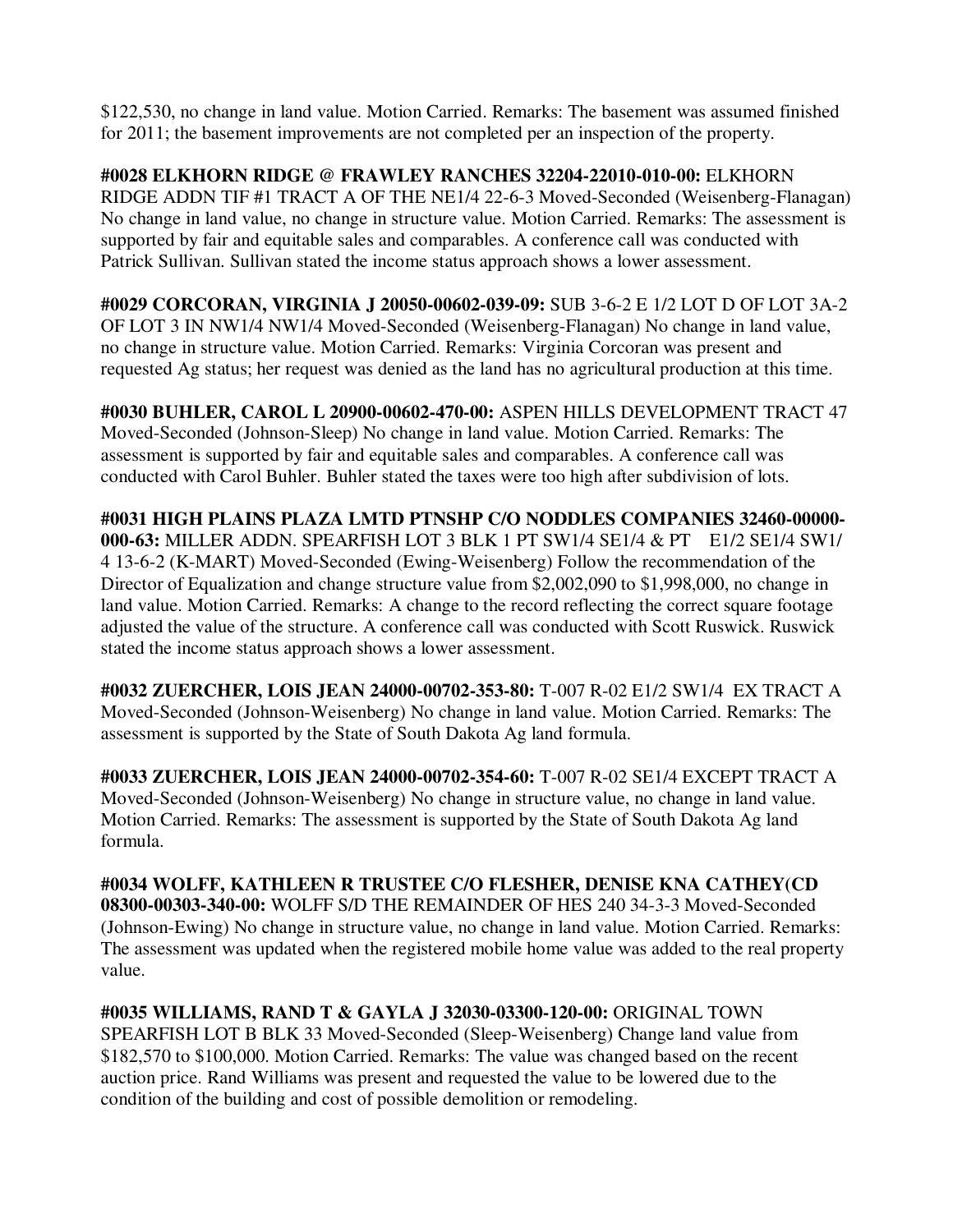**#0036 FIRST NATIONAL BANK 18010-00300-040-00:** APPLE SPRINGS TRACT LOT 4 BLK 3 Moved-Seconded (Flanagan-Weisenberg) No change in land value, no change in structure value. Motion Carried. Remarks: The assessment is supported by fair and equitable sales and comparables. A conference call was conducted with Darrel Reinke. Reinke requested the assessment be lowered due to the recent sale price.

**#0037 KLOCK, ROGER F & TONY L 18010-00900-040-00:** APPLE SPRINGS TRACT

LOT 4 BLK 9 Moved-Seconded (Johnson-Sleep) No change in land value. Motion Carried. Remarks: The assessment is supported by fair and equitable sales and comparables. Tony Klock was present and requested the assessment be lowered due to excavation work done on his property by unknown persons, thereby reducing the value of his property.

**#0038 KLOCK, TONY L 18010-00900-050-00:** APPLE SPRINGS TRACT LOT 5 BLK 9 Moved-Seconded (Flanagan-Johnson) No change in land value. Motion Carried. Remarks: The assessment is supported by fair and equitable sales and comparables. Tony Klock was present and requested the assessment be lowered due to excavation work done on his property by unknown persons, thereby reducing the value of his property.

**#0039 R2B2 PARTNERS LLC 18010-00300-110-00:** APPLE SPRINGS TRACT LOT 11 BLK 3 Moved-Seconded (Weisenberg-Sleep) No change in land value. Motion Carried. Remarks: The assessment is supported by fair and equitable sales and comparables. Rich Evans was present and requested the assessment be lowered due to inability to obtain building permits and pending litigation.

**#0040 R2B2 PARTNERS LLC 18010-00300-080-00:** APPLE SPRINGS TRACT LOT 8 BLK 3 Moved-Seconded (Flanagan-Ewing) No change in land value. Motion Carried. Remarks: The assessment is supported by fair and equitable sales and comparables. Rich Evans was present and requested the assessment be lowered due to inability to obtain building permits and pending litigation.

**#0041 R2B2 PARTNERS LLC 18010-00400-050-00:** APPLE SPRINGS TRACT LOT 5 BLK 4 Moved-Seconded (Sleep-Weisenberg) No change in land value. Motion Carried. Remarks: The assessment is supported by fair and equitable sales and comparables. Rich Evans was present and requested the assessment be lowered due to inability to obtain building permits and pending litigation.

**#0042 SADDLEWOOD LAND CO LLC 18010-00500-060-00:** APPLE SPRINGS TRACT LOT 6 BLK 5 Moved-Seconded (Johnson-Flanagan) No change in land value. Motion Carried. Remarks: The assessment is supported by fair and equitable sales and comparables. Rich Evans was present and requested the assessment be lowered due to inability to obtain building permits and pending litigation.

**#0043 SADDLEWOOD LAND CO LLC 18010-00600-020-00:** APPLE SPRINGS TRACT LOT 2 BLK 6 Moved-Seconded (Weisenberg-Flanagan) No change in land value. Motion Carried. Remarks: The assessment is supported by fair and equitable sales and comparables. Rich Evans was present and requested the assessment be lowered due to inability to obtain building permits and pending litigation.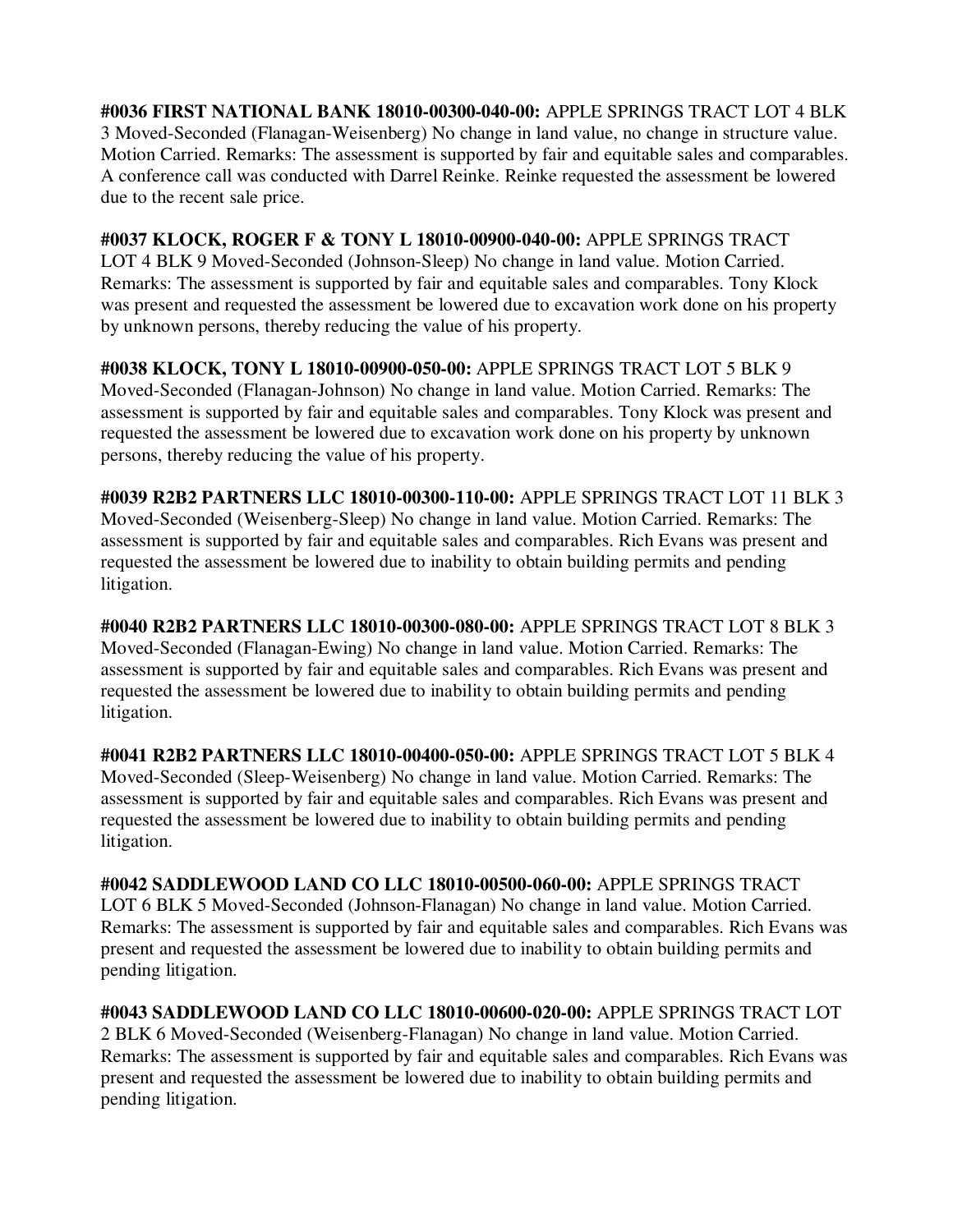**#0044 SADDLEWOOD LAND CO LLC 18010-00600-030-00:** APPLE SPRINGS TRACT LOT 3 BLK 6 Moved-Seconded (Flanagan-Weisenberg) No change in land value. Motion Carried. Remarks: The assessment is supported by fair and equitable sales and comparables. Rich Evans was present and requested the assessment be lowered due to inability to obtain building permits and pending litigation.

**#0045 SADDLEWOOD LAND CO LLC 18010-00600-060-00:** APPLE SPRINGS TRACT LOT 6 BLK 6 Moved-Seconded (Sleep-Ewing) No change in land value. Motion Carried. Remarks: The assessment is supported by fair and equitable sales and comparables. Rich Evans was present and requested the assessment be lowered due to inability to obtain building permits and pending litigation.

**#0046 SADDLEWOOD LAND CO LLC 18010-00600-070-00:** APPLE SPRINGS TRACT LOT 7 BLK 6 Moved-Seconded (Johnson-Weisenberg) No change in land value. Motion Carried. Remarks: The assessment is supported by fair and equitable sales and comparables. Rich Evans was present and requested the assessment be lowered due to inability to obtain building permits and pending litigation.

**#0047 SADDLEWOOD LAND CO LLC 18010-00100-020-00:** APPLE SPRINGS TRACT LOT 2 BLK 1 Moved-Seconded (Weisenberg-Ewing) No change in land value. Motion Carried. Remarks: The assessment is supported by fair and equitable sales and comparables. Rich Evans was present and requested the assessment be lowered due to inability to obtain building permits and pending litigation.

**#0048 SADDLEWOOD LAND CO LLC 18010-00600-080-00:** APPLE SPRINGS TRACT LOT 8 BLK 6 Moved-Seconded (Flanagan-Ewing) No change in land value. Motion Carried. Remarks: The assessment is supported by fair and equitable sales and comparables. Rich Evans was present and requested the assessment be lowered due to inability to obtain building permits and pending litigation.

**#0049 SADDLEWOOD LAND CO LLC 18010-00600-010-00:** APPLE SPRINGS TRACT LOT 1 BLK 6 Moved-Seconded (Weisenberg-Sleep) No change in land value. Motion Carried. Remarks: The assessment is supported by fair and equitable sales and comparables. Rich Evans was present and requested the assessment be lowered due to inability to obtain building permits and pending litigation.

**#0050 SADDLEWOOD LAND CO LLC 18010-00500-070-00:** APPLE SPRINGS TRACT LOT 7 BLK 5 Moved-Seconded (Sleep-Weisenberg) No change in land value. Motion Carried. Remarks: The assessment is supported by fair and equitable sales and comparables. Rich Evans was present and requested the assessment be lowered due to inability to obtain building permits and pending litigation.

**#0051 SADDLEWOOD LAND CO LLC 18010-00100-180-00:** APPLE SPRINGS TRACT LOT 18 BLK 1 Moved-Seconded (Flanagan-Weisenberg) No change in land value. Motion Carried. Remarks: The assessment is supported by fair and equitable sales and comparables. Rich Evans was present and requested the assessment be lowered due to inability to obtain building permits and pending litigation.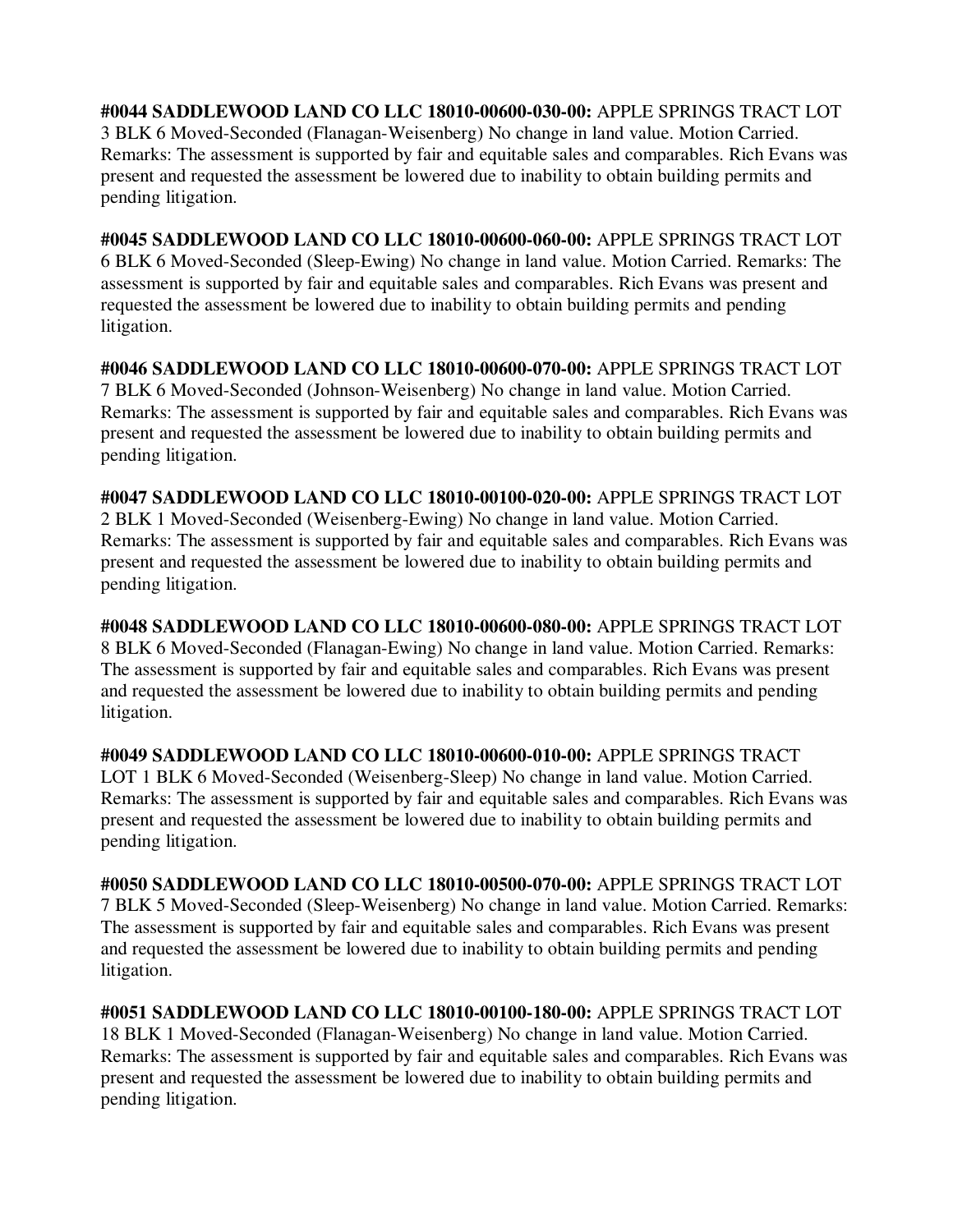**#0052 SADDLEWOOD LAND CO LLC 18010-00100-160-00:** APPLE SPRINGS TRACT LOT 16 BLK 1 Moved-Seconded (Johnson-Weisenberg) No change in land value. Motion Carried. Remarks: The assessment is supported by fair and equitable sales and comparables. Rich Evans was present and requested the assessment be lowered due to inability to obtain building permits and pending litigation.

**#0053 SADDLEWOOD LAND CO LLC 18010-00100-150-00:** APPLE SPRINGS TRACT LOT 15 BLK 1 Moved-Seconded (Weisenberg-Ewing) No change in land value. Motion Carried. Remarks: The assessment is supported by fair and equitable sales and comparables. Rich Evans was present and requested the assessment be lowered due to inability to obtain building permits and pending litigation.

**#0054 SADDLEWOOD LAND CO LLC 18010-00100-140-00:** APPLE SPRINGS TRACT LOT 14 BLK 1 Moved-Seconded (Sleep-Weisenberg) No change in land value. Motion Carried. Remarks: The assessment is supported by fair and equitable sales and comparables. Rich Evans was present and requested the assessment be lowered due to inability to obtain building permits and pending litigation.

**#0055 SADDLEWOOD LAND CO LLC 18010-00100-130-00:** APPLE SPRINGS TRACT LOT 13 BLK 1 Moved-Seconded (Flanagan-Weisenberg) No change in land value. Motion Carried. Remarks: The assessment is supported by fair and equitable sales and comparables. Rich Evans was present and requested the assessment be lowered due to inability to obtain building permits and pending litigation.

**#0056 JURGENSEN, JAMES 18010-00400-090-00:** APPLE SPRINGS TRACT LOT 9 BLK 4 Moved-Seconded (Sleep-Weisenberg) No change in land value. Motion Carried. Remarks: The assessment is supported by fair and equitable sales and comparables. James Jurgensen was present and requested the assessment be lowered due to inability to obtain building permits and pending litigation.

**#0057 JURGENSEN, JAMES 18010-00500-030-00:** APPLE SPRINGS TRACT LOT 3 BLK 5 Moved-Seconded (Flanagan–Weisenberg) No change in land value. Motion Carried. Remarks: The assessment is supported by fair and equitable sales and comparables. James Jurgensen was present and requested the assessment be lowered due to inability to obtain building permits and pending litigation.

**#0058 NEWLIN, STEPHEN D & TERRY 18010-00400-030-00:** APPLE SPRINGS TRACT LOT 3 BLK 4 Moved-Seconded (Weisenberg-Flanagan) No change in land value. Motion Carried. Remarks: The assessment is supported by fair and equitable sales and comparables. A conference call was conducted with Steve Newlin. Newlin requested the assessment be lowered due to inability to obtain building permits and pending litigation.

**#0059 NEWLIN, STEPHEN D & TERRY 18010-00200-050-00:** APPLE SPRINGS TRACT LOT 5 BLK 2 Moved-Seconded (Flanagan-Sleep) No change in land value. Motion Carried. Remarks: The assessment is supported by fair and equitable sales and comparables. A conference call was conducted with Steve Newlin. Newlin requested the assessment be lowered due to inability to obtain building permits and pending litigation.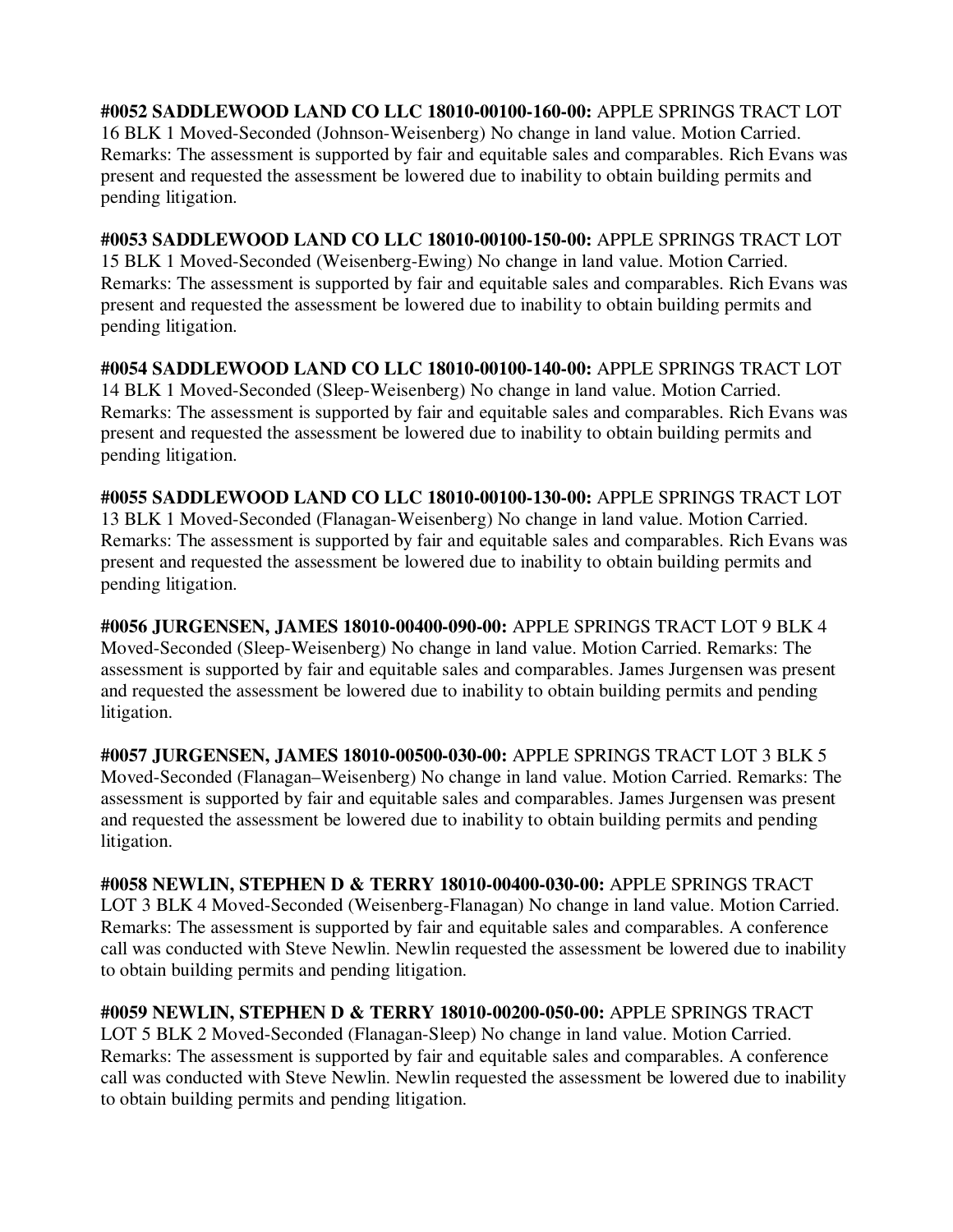**#0060 BAUMEISTER, MARY 18010-00100-170-10:** APPLE SPRINGS TRACT LOT 17A BLK 1 Moved-Seconded (Flanagan-Sleep) Change townhouse land value from \$35,000 to \$25,000, no change in structure value. Motion Carried. Remarks: Townhouse land value was lowered in proportion to the other land in the subdivision that had already been lowered.

**#0061 BECK CONSTRUCTION INC 18010-00100-030-00:** APPLE SPRINGS TRACT LOT 3 BLK 1 Moved-Seconded (Ewing-Flanagan) No change in land value. Motion Carried. Remarks: The assessment is supported by fair and equitable sales and comparables.

**#0062 BECK CONSTRUCTION INC 18010-00100-010-20:** APPLE SPRINGS TRACT LOT 1B BLK 1 Moved-Seconded (Sleep-Weisenberg) Change townhouse land value from \$35,000 to \$25,000, no change in structure value. Motion Carried. Remarks: Townhouse land value was lowered in proportion to the other land in the subdivision that had already been lowered.

**#0063 BROCKMAN, MARK 18010-01200-010-00:** APPLE SPRINGS TRACT LOT 1 BLK 12 Moved-Seconded (Ewing-Flanagan) No change in land value. Motion Carried. Remarks: The assessment is supported by fair and equitable sales and comparables.

**#0064 DRURY, KEN E & LINDA L 18010-00200-010-10:** APPLE SPRINGS TRACT LOT 1A BLK 2 Moved-Seconded (Flanagan-Ewing) Change townhouse land value from \$35,000 to \$25,000, no change in structure value. Motion Carried. Remarks: Townhouse land value was lowered in proportion to the other land in the subdivision that had already been lowered.

 **#0065 IRVING, FRED & RAMONA 18010-00400-110-00:** APPLE SPRINGS TRACT LOT 11 BLK 4 Moved-Seconded (Ewing-Weisenberg) No change in land value, no change in structure value. Motion Carried. Remarks: The assessment is supported by fair and equitable sales and comparables.

**#0066 JOHNSON, JAN KELLY & DEBRA S 18010-00200-040-20:** APPLE SPRINGS TRACT LOT 4B BLK 2 Moved-Seconded (Johnson-Flanagan) Change land value from \$35,000 to \$25,000, no change in structure value. Motion Carried. Remarks: Land value was reduced in proportion to the other land in the subdivision.

**#0067 JOHNSON, THOMAS D & NANCEE J 18010-00900-100-00:** APPLE SPRINGS TRACT LOT 10 BLK 9 Moved-Seconded (Weisenberg-Flanagan) No change in land value, no change in structure value. Motion Carried. Remarks: The assessment is supported by fair and equitable sales and comparables.

**#0068 KLIEWER, MICHAEL E & ANGELA E 18010-00200-010-20:** APPLE SPRINGS TRACT LOT 1B BLK 2 Moved-Seconded (Weisenberg-Flanagan) Change townhouse land value from \$35,000 to \$25,000, no change in structure value. Motion Carried. Remarks: Townhouse land value was lowered in proportion to the other land in the subdivision that had already been lowered.

**#0069 LOVALD, JOHN & ROBERTA 18010-00200-030-20:** APPLE SPRINGS TRACT LOT 3B BLK 2 Moved-Seconded (Johnson-Flanagan) Change townhouse land value from \$35,000 to \$25,000, no change in structure value. Motion Carried. Remarks: Townhouse land value was lowered in proportion to the other land in the subdivision that had already been lowered.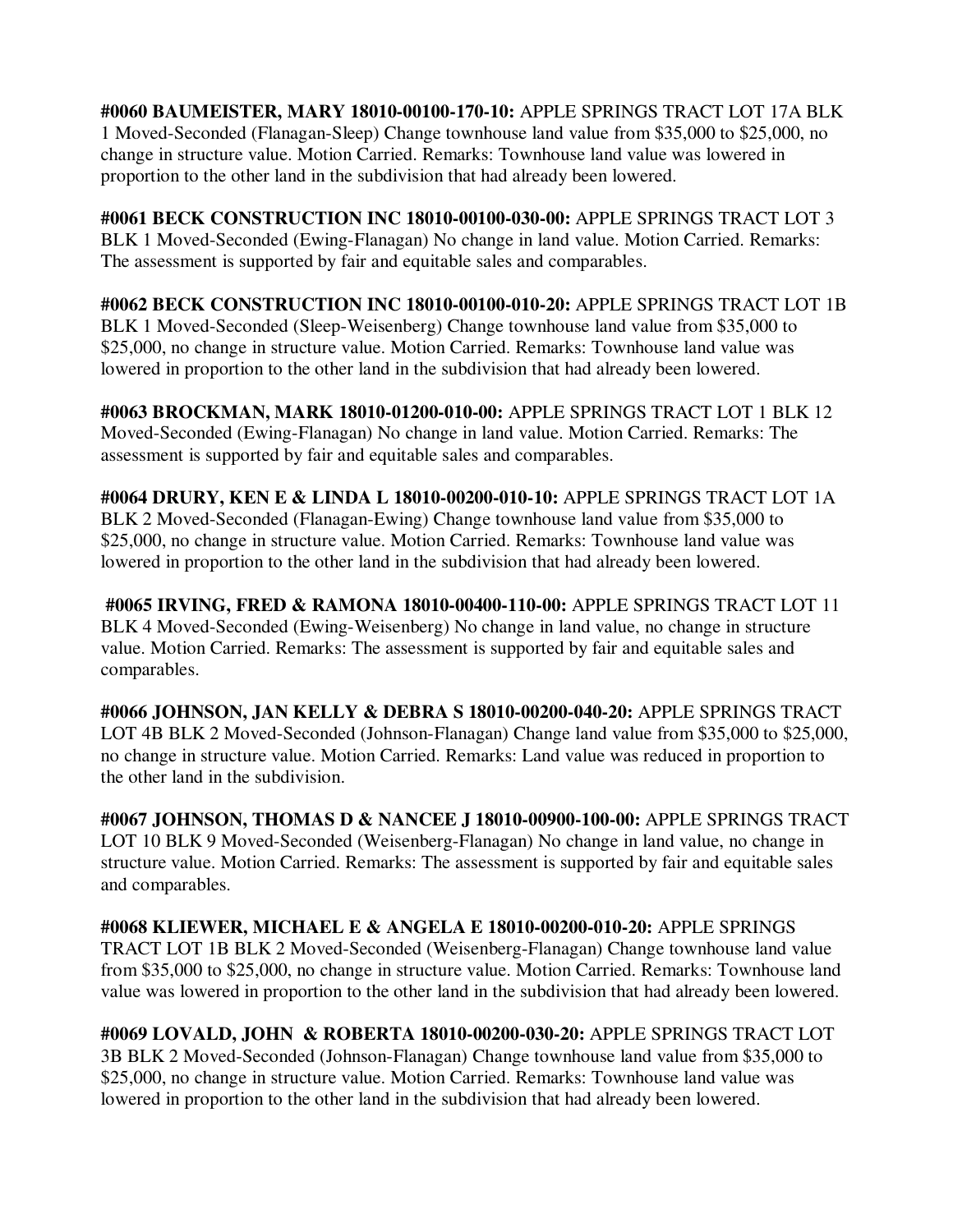**#0070 MCPHERSON, LISA M 18010-00100-170-20:** APPLE SPRINGS TRACT LOT 17B BLK 1 Moved-Seconded (Ewing-Weisenberg) Change townhouse land value from \$35,000 to \$25,000, no change in structure value. Motion Carried. Remarks: Townhouse land value was lowered in proportion to the other land in the subdivision that had already been lowered.

**#0071 NICKERSON, PAUL & RHONDA 18010-00200-020-10:** APPLE SPRINGS TRACT LOT 2A BLK 2 Moved-Seconded (Flanagan-Sleep) Change townhouse land value from \$35,000 to \$25,000, no change in structure value. Motion Carried. Remarks: Townhouse land value was lowered in proportion to the other land in the subdivision that had already been lowered.

**#0072 NICKERSON, PAUL & RHONDA ANDERSON, REBECCA 18010-00200-020-20:**  APPLE SPRINGS TRACT LOT 2B BLK 2 Moved-Seconded (Flanagan-Sleep) Change townhouse land value from \$35,000 to \$25,000, no change in structure value. Motion Carried. Remarks: Townhouse land value was lowered in proportion to the other land in the subdivision that had already been lowered.

**#0073 NICKERSON, PAUL DAVID & RHONDA R 18010-00200-030-10:** APPLE SPRINGS TRACT LOT 3A BLK 2 Moved-Seconded (Sleep–Weisenberg) Change townhouse land value from \$35,000 to \$25,000, no change in structure value. Motion Carried. Remarks: Townhouse land value was lowered in proportion to the other land in the subdivision that had already been lowered.

**#0074 PAPOUSEK, DUANE & JUDY 18010-00200-040-10:** APPLE SPRINGS TRACT LOT 4A BLK 2 Moved-Seconded (Weisenberg-Flanagan) Change townhouse land value from \$35,000 to \$25,000, no change in structure value. Motion Carried. Remarks: Townhouse land value was lowered in proportion to the other land in the subdivision that had already been lowered.

**#0075 SORENSON, RONALD & DIANNE 18010-00400-120-00:** APPLE SPRINGS TRACT LOT 12 BLK 4 Moved-Seconded (Weisenberg-Sleep) No change in land value, no change in structure value. Motion Carried. Remarks: The assessment is supported by fair and equitable sales and comparables.

**#0076 STAEFFLER, DAN & DIANE 18010-00900-080-00:** APPLE SPRINGS TRACT LOT 8 BLK 9 Moved-Seconded (Weisenberg-Sleep) No change in land value. Motion Carried. Aye-4 Nay-1 (Johnson) Remarks: The assessment is supported by fair and equitable sales and comparables. Dan Staeffler was present and requested the assessment be lowered due to inability to obtain building permits and pending litigation. Staeffler also stated he felt the premium lot classification assessment was inaccurate and should be removed due to the situation in the subdivision.

**#0077 NEWMAN, VANCE & GEORGE 18010-01000-010-00:** APPLE SPRINGS TRACT LOT 1 BLK 10 Moved-Seconded (Ewing-Weisenberg) No change in land value. Motion Carried. Remarks: The assessment is supported by fair and equitable sales and comparables.

**#0078 WEBER, PATTI J 18010-00800-060-00:** APPLE SPRINGS TRACT LOT 6 BLK 8 Moved-Seconded (Ewing-Sleep) No change in land value, no change in structure value. Motion Carried. Remarks: The assessment is supported by fair and equitable sales and comparables.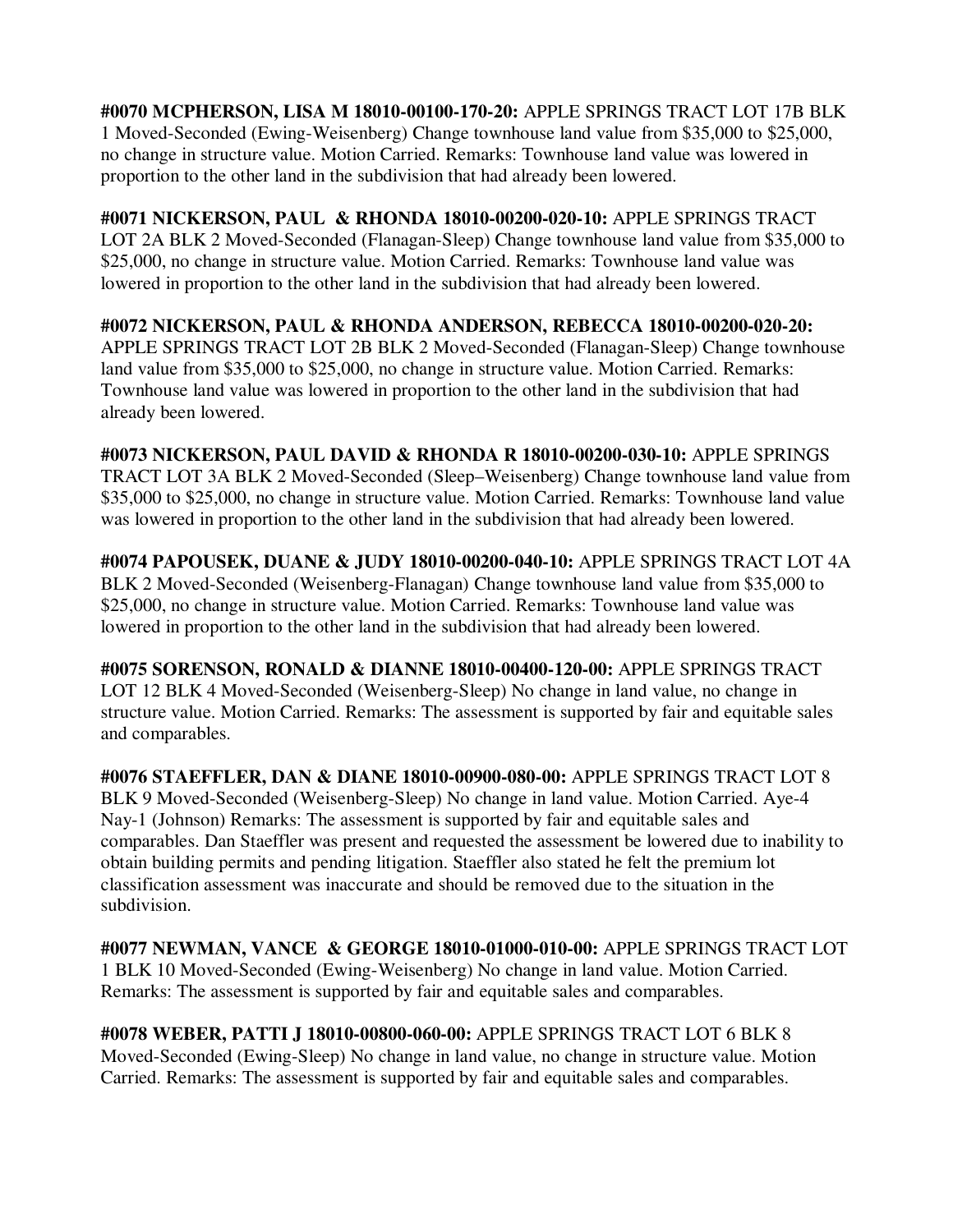**#0079 DEROSIER, GEORGE DONALD & YVONNE 20100-00602-046-16:** SUB 4-6-2 LOT 5 OF LOTS 8 & 9 SE1/4 NE1/4 Moved-Seconded (Ewing-Sleep) No change in land value, no change in structure value. Motion Carried. Remarks: The assessment is supported by fair and equitable sales and comparables. George Derosier was present to question and discuss the current assessment.

**#0080 LANGER, RICHARD L 24000-00702-340-30:** T-007 R-02 LOT A FORMERLY A POR OF LOT 7 IN THE NW1/4 Moved-Seconded (Johnson- Flanagan) Change land value from \$61,960 to \$53,960. Motion Carried. Remarks: Land value was adjusted to reflect the drainage area in the center of the property. Richard Langer was present to discuss the drainage issue on his parcel.

Moved-Seconded (Johnson-Weisenberg) to recess the County Board of Equalization at 4:44 p.m the 10<sup>th</sup> day of April 2012. Motion Carried.

11:00 a.m. April 24<sup>th</sup>, 2012 the County Board of Equalization reconvened with Bob Ewing, Daryl Johnson, Terry Weisenberg, Richard Sleep and Brandon Flanagan present.

#### **Tax Exempt:**

**NORTH CENTRAL HEALTH SERVICES INC 32720-03400-000-00**: Moved-Seconded (Johnson-Flanagan) to follow the recommendation of the Director of Equalization and remove the Tax Exempt status on the North Central Health Services Inc; the new assessed value will be \$27,030, which equalizes it with the adjoining properties. Motion Carried.

**#0081 WILLCUT, ROGER E. ETUX 26680-01741-000-40:** T-004 R-03 M.S. 1741 LOT H OF UNION Moved-Seconded (Weisenberg-Flanagan) No Change in land value of \$40,250. Motion Carried. Remarks: The assessment is supported by fair and equitable sales and comparables. There is an access road on plat.

**ADJOURN:** Being no further appeals to be heard Moved-Seconded (Weisenberg-Flanagan) to adjourn the 2012 Board of Equalization at 11:06 a.m. the  $24^{TH}$  day of April 2012.

 $\overline{\phantom{a}}$  , and the contract of the contract of the contract of the contract of the contract of the contract of the contract of the contract of the contract of the contract of the contract of the contract of the contrac

DATE DATE

ATTEST: \_\_\_\_\_\_\_\_\_\_\_\_\_\_\_\_\_\_\_\_\_\_\_\_\_\_\_\_\_\_\_\_\_

ROBERT EWING, Chairperson

CONNIE ATKINSON, Auditor

\_\_\_\_\_\_\_\_\_\_\_\_\_\_\_\_\_\_\_\_\_\_\_\_\_\_\_\_\_\_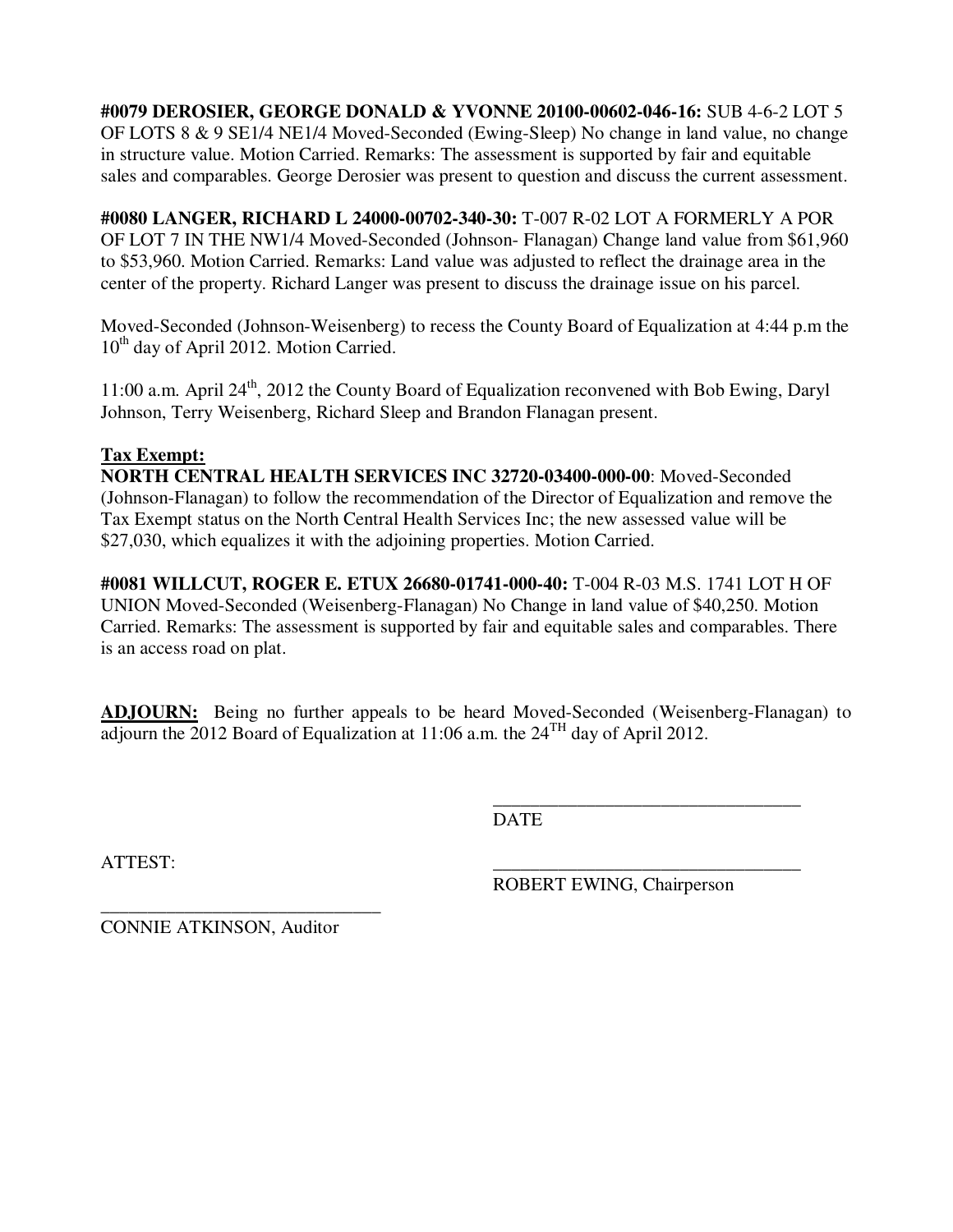# **LAWRENCE COUNTY COMMISSIONERS MEETING – April 24, 2012**

Robert Ewing called the regular meeting of the Lawrence County Commissioners to order and the Pledge of Allegiance was conducted at 8:00 a.m. on April 24, 2012 in the Administrative Annex Building of the Lawrence County Courthouse located at 90 Sherman Street, Deadwood, SD with Commissioners Daryl Johnson, Brandon Flanagan, Richard Sleep, and Terry Weisenberg present. All motions were passed by unanimous vote, by all members present, unless stated otherwise.

**AGENDA:** Moved-Seconded (Flanagan-Sleep) to approve the agenda as amended. Motion Carried.

**MINUTES:** Moved-Seconded (Weisenberg-Johnson) to approve the minutes of the April 10, 2012 County Commission Meeting. Motion Carried.

#### **PERSONNEL:**

**HIGHWAY:** Moved-Seconded (Flanagan-Sleep) to approve the hiring of Matthew Maxwell as Heavy Equipment Operator at the base rate of \$19.97 an hour, effective 4-23-2012; and to approve the lateral transfer of Tim Agena to the Building & Grounds department at his current rate. Motion Carried.

#### **TRAVEL REQUESTS:**

**EQUALIZATION**: Moved-Seconded (Johnson-Flanagan) to approve the travel request for Brett Runge and Carmen Symonds to attend the Annual Assessor's Conference in Sioux Falls, SD May 15-18, 2012. Motion Carried.

**SURPLUS PROPERTY:** Moved-Seconded (Flanagan-Weisenberg) to approve and authorize the Chairman to sign the following Resolution #2012-15 declaring surplus property and offer for sale by auction on May 12, 2012 at 10:00 a.m. at the Spearfish City Shop. Motion Carried.

RESOLUTION #2012-15 SURPLUS PROPERTY WHEREAS, Lawrence County has several items of personal property which are no longer needed for public purpose and; WHEREAS, The Lawrence County Board of County Commissioners have appraised the personal property and the total value of such property exceeds \$500.00, to-wit: SEE ATTACHED LIST: NOW THEREFORE BE IT RESOLVED that the Lawrence County Board of County Commissioners hereby declare the attached list of property surplus and order the sale and/or disposal of said property. Dated this 24th day of April, 2012. FOR THE BOARD OF LAWRENCE COUNTY COMMISSIONERS: Bob Ewing, Chairman. ATTEST: Connie Atkinson, Auditor

**PICTOMETRY AGREEMENTS:** Tim Hodson, Director of Equalization and Brett Runge were present to update the Board on the Pictometry Project. Moved-Seconded (Flanagan-Sleep) to approve and authorize the Chairman to sign the Amendment to the Agreement between Pictometry International Corp and Lawrence County. Motion Carried.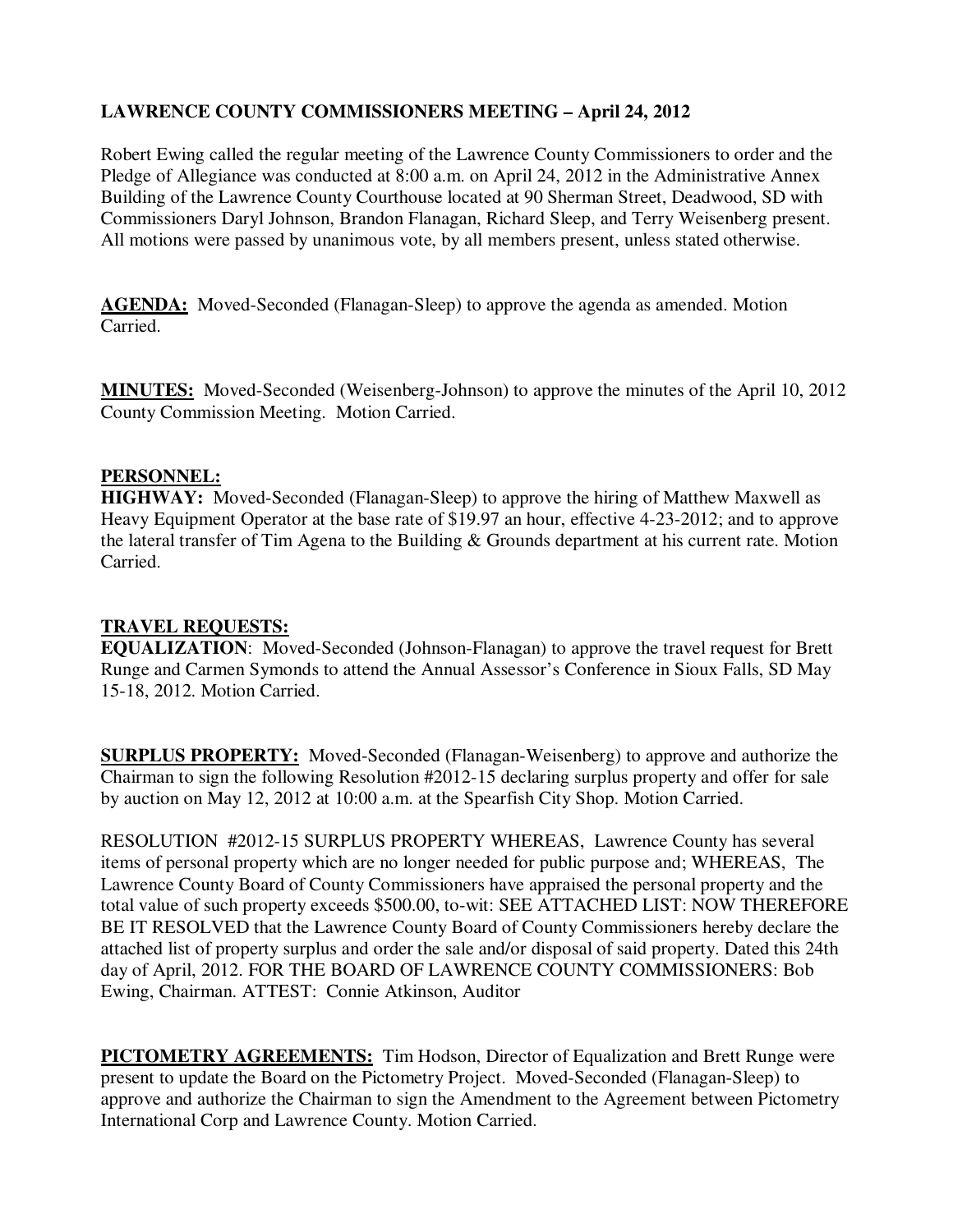# **HIGHWAY BUSINESS:**

**STATE FUNDING AGREEMENT:** Moved-Seconded (Weisenberg-Johnson) to approve and authorize the Chairman to sign the State of South Dakota Department of Transportation Funding Exchange Agreement for STP Funds (\$229,024.80) for Fiscal Year 2012. Motion Carried.

**ACORN RIDGE**: Moved-Seconded (Weisenberg-Sleep) to approve contracting with Interstate Engineering to draw up bid specs and plans for the Acorn Ridge Road 2.18 miles. Motion Carried. The Board will be using the STP funds for 2011 & 2012 and Road & Bridge project funds to fund the project.

**SD DOT / COUNTY AGREEMENT:** Moved-Seconded (Flanagan-Johnson) to approve and authorize the Chairman to sign the SD Department of Transportation Joint Powers Agreement for weed spraying services. Motion Carried.

**MOUNTAIN PINE BEETLE / GOVERNOR'S OFFICE:** Moved-Seconded (Flanagan-Sleep) to send a letter to Dusty Johnson in the Governor's Office to request an appointment to meet with Governor Daugaard and Dusty Johnson to discuss the long term plan for the Mountain Pine Beetle Project. Motion Carried.

**WHITEWOOD PROPERTY SALE:** The following bid was received for Whitewood parcel #29300-00300-060-00 remaining lots 5&6 Blk 3: John Fillmore - \$606.00. Moved-Seconded (Sleep-Johnson) to accept the only bid for surplus county real property parcel #29300-00300-060- 00 from John Fillmore for \$606.00 plus \$25.00 for costs, and authorize the Chairman to sign the property deed. Motion Carried.

**RECESS:** 9:30 a.m. Moved-Seconded (Flanagan-Sleep) to recess the County Commission Meeting. Motion Carried. 9:45 a.m. The Chairman called the meeting back to order.

**BROWNSVILLE RURAL FIRE PROTECTION DISTRICT:** A public hearing was held on the Application for the Brownsville Rural Fire Protection District. Rob Mattox, Brownsville Fire Chief was present to answer any questions. Mattox stated the Fire Department needs to be run as a business and they have expenses but do not have a sufficient mechanism for revenue. The equipment within the Fire Department is not up to standards and is putting the fireman at risk. Gene Ruff, John Hauge, Scott Reif, Dawn Madson, Carol Oolman and Mike Anderson were among some of the citizens in support of the tax District. They expressed the need for the funding mechanism, savings in insurance, and need for proper equipment as reasons for the district. Letters received from Marcia Abel, Ken & Mary Lou Hofmeister, Michael Smedstad and Rich Olson were noted in opposition to the formation of the district. Doug Hoff, Michael Smedstad, John Johnson, Tom Blair, and Brett Winsel were among some of the citizens concerned with the tax District. Concerns were expressed with the amount of tax proposed, the lack of fundraising events and forming another layer of government. Discussion followed on the process of forming the district and how the Board of Directors would set the levy, not the Fire Department. The public hearing was closed.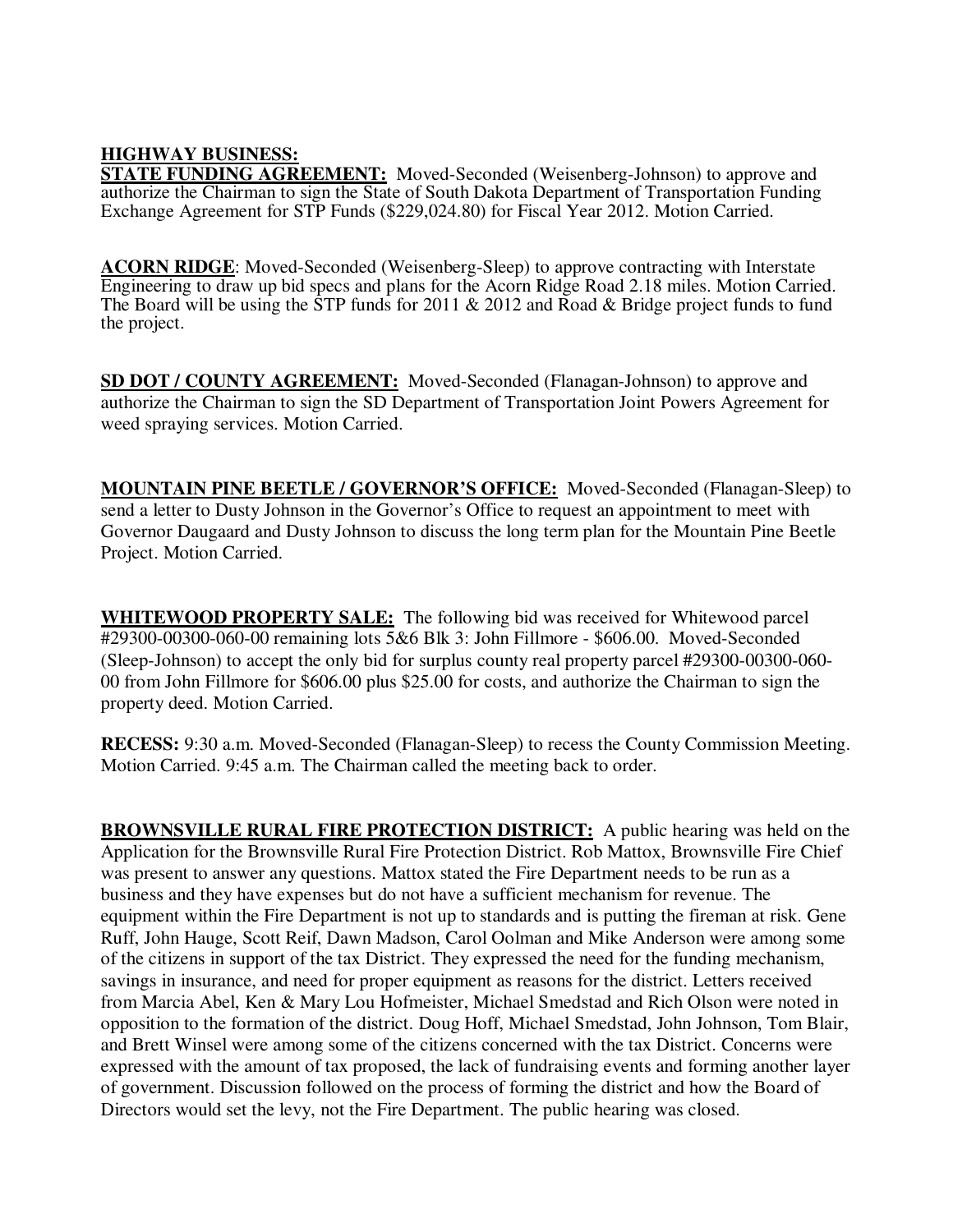Moved-Seconded (Weisenberg-Flanagan) to approve and authorize the Chairman to sign the following Order Of Initiation Of Organization Of Brownsville Rural Fire Protection District. Motion Carried.

ORDER OF INITIATION OF ORGANIZATION OF BROWNSVILLE RURAL FIRE PROTECTION DISTRICT: WHEREAS, SDCL 34-11A allows for the organization and incorporation of rural fire protection district; and WHEREAS, a Public Hearing has been held at which the determination was made by the Lawrence County Board of County Commissioners; wherein the area lies, that the proposed district does indeed meet the general fire protection policy of Lawrence County; and WHEREAS, at said Hearing, the boundaries of the proposed Brownsville Rural Fire Protection District were defined and agreed upon by those Commissioners present; WHEREAS, the boundaries of the proposed Brownsville Rural Fire Protection District are defined as: Sections 1 through 3 inclusive, the NW ¼, NE ¼, SE ¼, of Section 4, Sections 10 through 15 inclusive, Sections 23 through 26 inclusive, and Sections 35, 36, in Township 3 North, Range 3 East of the B.H.M.; The South ½ of the SW ¼ and the South ½ of the SE ¼ of Section 1, the East ½ of the SE ¼ of Section 11, Section 12 and Section 13, the East ½ of the NE ¼ and the South ½ of Section 14, the South ½ of Section 15, the South ½ of the SE ¼, of Section 16, Section 21 through 28 inclusive, and Sections 33 through 36 inclusive in Township 4 North, Range 3 East of the B.H.M.; The portions of Section 1, and the portions of Section 12 that are west of US Highway 385, and Section 2, and Section 11 in Township 2 North, Range 4 East of the B.H.M.; The portion of Section 7 that is West of US Highway 385 in Township 2 North, Range 5 East of the B.H.M.; Sections 2 through 11 inclusive, Sections 14 through 23 inclusive, and Sections 26 through 35 inclusive in Township 3 North, Range 4 East of the B.H.M.; Sections 1 through 35 inclusive in Township 4 North, Range 4 East of the B.H.M. all in Lawrence County, South Dakota. NOW, THEREFORE, BE IT ORDERED, that an election will be held at which the question of the organization of the Brownsville Rural Fire Protection District shall be determined by majority vote of those qualified electors of the proposed district who present themselves for that purpose. BE IT FURTHER ORDERED that should the majority of the electors present determine for the organization of the district, an election of the Board of Directors shall be held immediately. Dated this 24<sup>th</sup> day of April, 2012. FOR THE BOARD OF COUNTY COMMISSIONERS: Bob Ewing, CHAIRMAN. ATTEST: Connie Atkinson, LAWRENCE COUNTY AUDITOR

**ST.ONGE RURAL FIRE PROTECTION DISTRICT:** A public hearing was held on the Application for the St. Onge Rural Fire Protection District. Rob Mattox stated the Fire Departments need a steady funding mechanism. The St. Onge Fire Chief was also in attendance to answer any questions. The public hearing was closed. Moved-Seconded (Flanagan-Weisenberg) to approve and authorize the Chairman to sign the following Order Of Initiation Of Organization Of St. Onge Rural Fire Protection District. Motion Carried.

ORDER OF INITIATION OF ORGANIZATION OF ST. ONGE RURAL FIRE PROTECTION DISTRICT: WHEREAS, SDCL 34-11A allows for the organization and incorporation of rural fire protection district; and WHEREAS, a Public Hearing has been held at which the determination was made by the Lawrence County Board of County Commissioners; wherein the area lies, that the proposed district does indeed meet the general fire protection policy of Lawrence County; and WHEREAS, at said Hearing, the boundaries of the proposed St. Onge Rural Fire Protection District were defined and agreed upon by those Commissioners present; WHEREAS, the boundaries of the proposed St Onge Rural Fire Protection District are defined as: Sections 2 through 4 inclusive in Township 6 North, Range 3 East of the B.H.M.; Sections 1 through 36 inclusive in Township 7 North, Range 3 East of the B.H.M.; Sections 4 through 9, Sections 16 through 20, and Sections 29 through 32 inclusive in Township 7 North, Range 4 East of the B.H.M. all in Lawrence County, South Dakota. NOW, THEREFORE, BE IT ORDERED, that an election will be held at which the question of the organization of the St. Onge Rural Fire Protection District shall be determined by majority vote of those qualified electors of the proposed district who present themselves for that purpose. BE IT FURTHER ORDERED that should the majority of the electors present determine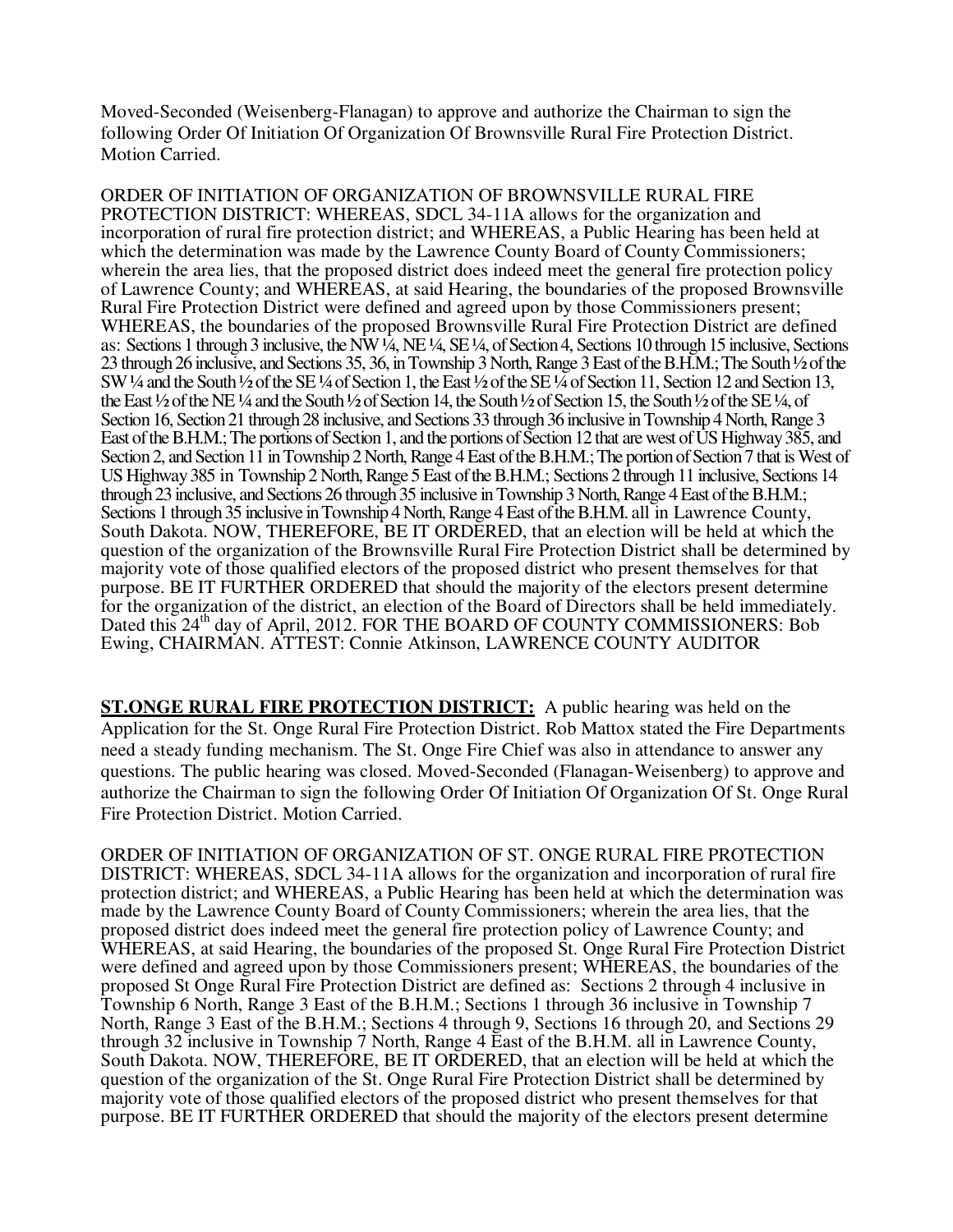for the organization of the district, an election of the Board of Directors shall be held immediately. Dated this 24<sup>th</sup> day of April, 2012. FOR THE BOARD OF COUNTY COMMISSIONERS: Bob Ewing, CHAIRMAN. ATTEST: Connie Atkinson, LAWRENCE COUNTY AUDITOR

**RECESS:** 11:00 a.m. Moved-Seconded (Flanagan-Weisenberg) to recess the County Commission Meeting. Motion Carried. 11:06 a.m. The Chairman called the meeting back to order.

**EMERGENCY MANAGEMENT:** Moved-Seconded (Weisenberg-Flanagan) to approve and authorize the Chairman to sign the 2012 Pre Disaster Mitigation Plan. Motion Carried.

**AIRPORT HAYING PROPOSALS:** The following bid was received for the Hay Proposals for the Airport: Joe Harmon-\$2,000.00. Moved-Seconded (Weisenberg-Flanagan) To follow the recommendation of the Airport Board and to accept the only bid received from Joe Harmon for \$2,000.00 on the haying of the Airport Property. Motion Carried.

### **PLANNING & ZONING**

Amber Vogt, Planning  $&$  Zoning Administration, updated the board on Planning  $&$  Zoning matters.

**CONDITIONAL USE PERMIT #405:** A public hearing was held on CUP #405 Specialty Resort Owner/Applicant: Rob & Michelle Andresen/ Craig Hayes, Description (Location): Tr 0092 of SE1/4NE1/4, 11-5-3, and HES 294 (Hwy 85 top of hill between McMasters Corner and Preacher Smith Monument), Purpose: Specialty Resort-small cabins, Zoning & Acreage: PF – 14.25 ac +-. The request is for the operation of a Specialty Resort for Rob & Michelle Andresen on property presently owned by Craig Hayes. There was no public input and the hearing was closed. Moved-Seconded (Weisenberg-Flanagan) to follow the recommendation of approval contained in the Planning and Zoning staff report for the reasons set forth therein and approve with conditions as on file in the Planning and Zoning Office, Conditional Use Permit #405 Specialty Resort; with the additional condition that all cabins shall be removed if the Conditional Use Permit is cancelled. Motion Carried.

**ORDINANCE #12-04 AN ORDINANCE AMENDING THE LAWRENCE COUNTY ZONING ORDINANCE, AMENDMENTS AND ADDITIONS THERETO:** A public hearing and First Reading was held on Ordinance #12-04 An Ordinance Amending The Lawrence County Zoning Ordinance, Amendments And Additions Thereto to add definitions for personal airstrip/heliport and variance exceptions. To add the following to the listed districts: Allowed Uses A-1 & PF to state: Personal Use Airstrip/heliport if sited on at least (160) acres. Allowed Conditional Uses to A-1, A-2, RR & PF to state: Personal Use Airstrip/Heliport. Renumbering in the RR District of the Conditional Uses from 10-37 to be 10-27. To add Variance Exceptions as a Board of Adjustment Item. The Board discussed setbacks and Vogt will research further. The Board closed the public hearing.

**T.I.F.D. TAX INCREMENT FINANCING DISTRICTS:** Amber Vogt updated the Board on the TIFD Review Committee. Vogt stated after much deliberation the committee concluded that it could not make a specific recommendation about the Powder House Pass TIFD at this time.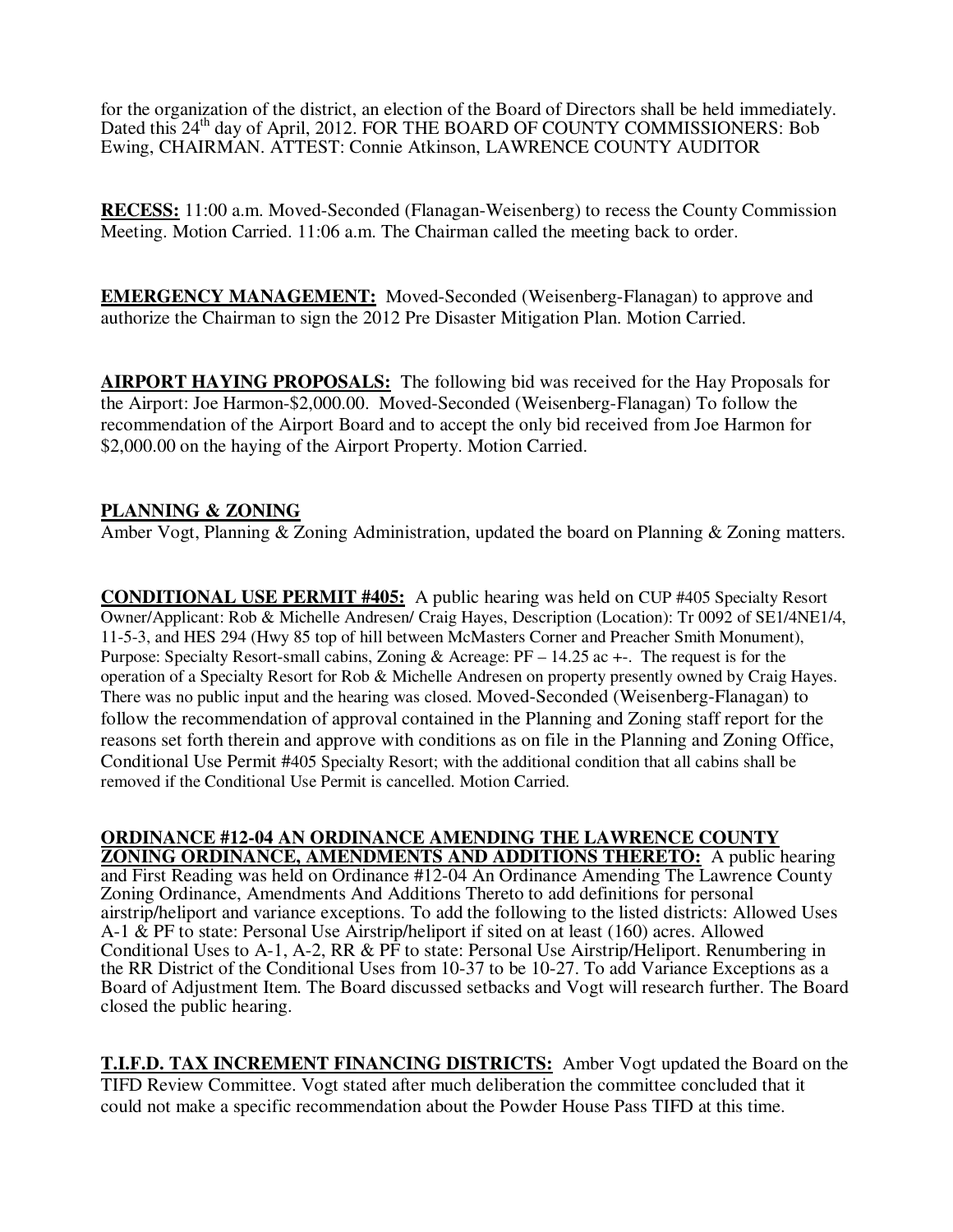Instead, the committee thought it was appropriate to recommend TIFD review guidelines and or an Ordinance be established to aid in the review process. Discussion followed with Greg and Jennifer Kaschmitter (Powder House Pass) in regards to their proposed TIFD. John Frederickson, Attorney for Powder House Pass was also in attendance. Kaschmitter's stated time is of the essence for this development and were concerned with the delays. Johnson stated the County has never been involved in a TIFD and they want to make sure it is done correct as they are looking out for all citizens within the County and procedures need to be in place. Johnson questioned if a contract has been signed with the Lead/Deadwood Sanitary District at this time. Kaschmitters stated they do not have a signed agreement at this time but are working with them. Sleep stated the County needs to be consistent with their procedures and can't short cut the process. The Board will discuss further at the May 8<sup>th</sup> meeting and Vogt will discuss the Tax Increment Finance Review Ordinance with Planning and Zoning.

**ITEMS FROM COMMISSIONERS:** Sleep expressed concerns that the Commissioners were not receiving agendas and minutes from other Committee and Board Meetings. Outka will work with the Boards to make sure the Commissioners are on the mailing list. Sleep also expressed concerns on the Joint Powers Agreement with the City of Spearfish. The Board will review.

### **BILLS:**

Moved-Seconded (Johnson-Flanagan) to approve payment of the following payroll and vouchers listed below for expenditures for insurance, professional services, publications, rentals, supplies, repairs, maintenance, travel, conference fees, utilities, furniture and equipment drawn on the proper funds and various departments with the exemption of the remote starts for the Sheriff's vehicles. Motion Carried.

**Payroll:** Comm-\$5,566.58; Aud-\$8,094.58; Treas-\$10,190.43; Comp-\$7,841.83; States Atty- \$12,691.85; Pub Def-\$9,884.66; Gen Govt Bldg-\$7,482.20; Equal-\$10,501.42; Deeds-\$7,230.27; Vso-\$1,209.75; Disp-\$11,675.22; Sher-\$34,168.09; Jail-\$21,737.86; Coroner-\$23.08; Emerg Mgnt- \$3,649.32; E911-\$13,513.97; Highway-\$38,133.30; Air-\$1,030.29; Weed-\$1,921.43; Pz-\$4,727.21; County Mpb-\$7,528.89; **Bills:** Silvernail,Janice-\$9.98; A&B Business,Inc Solutions-\$518.27; A&B Welding Supply-\$18.56; A-Z Shredding-\$15.20; Abc Business Supply Corp-\$146.58; Aberdeen Llc-\$10,689.00; Alco Store-\$30.19; Appriver Llc-\$1,785.60; Armstrong Extinguish-\$147.96; At&t- \$3.48; BH Chemical Company-\$1,425.59; BH Federal Credit Union-\$8,600.00; BH Land Analysis- \$4,000.00; BH Pest Control-\$95.00; BH Pioneer-\$156.30; BH Power-\$10,143.33; BH Security & Systems-\$96.94; Banks,Bridgette-\$22.80; Bentz Equipment-\$343.04; Bob Barker Company- \$305.66; Carol Butzman Consulting-\$759.33; Central Parts-\$1,219.14; Century Business Products- \$607.20; Centurylink-\$1,243.61; Christensen Law Office-\$496.25; Clinical Lab Of BH-\$3,265.00; Credit Collections Bureau-\$100.00; Datec-\$12,551.77; Dept Of Hlth Lab Services-\$33.00; Dept Of The Treasury-\$51,059.27; Diversified Collections-\$100.00; Eddie's Truck Sales/Serv-\$87.47; Eke- \$2,673.75; Fei-\$200.00; Fiferman,Dr Leslie-\$885.00; Fisher Sand & Gravel-\$9,915.00; Greens Alignment-\$1,256.73; Grimm's Pump Service-\$391.70; Hamann,Chris-\$150.00; Havemeier,Leslie- \$102.60; Heartland Paper Co-\$439.80; Heisler Hardware-\$64.90; Hewlett-Packard Company- \$605.20; JG Service-\$440.50; Kadrmas,Lee And Jackson-\$9,366.16; Kinney, Matthew-\$1,862.35; Knecht True Value-\$30.82; Knology-\$1,438.25; Kosel,Joseph-\$1,936.50; Lacroix Law Office- \$178.25; Language Line Services-\$63.19; Lattice Incorporated-\$24.90; Lead-Deadwood Regional Hospital-\$690.61; Leads Online Llc-\$1,758.00; Lewis & Clark Bhs-\$149.00; M&M Sanitation- \$850.00; Midwest Credits-\$115.26; Mobile Electronic Service-\$1,201.20; Montana Dakota Utilities-\$132.97; Nelson,Christy-\$350.00; Nelson,Tonya-\$750.00; Newman Traffic Signs-\$731.70;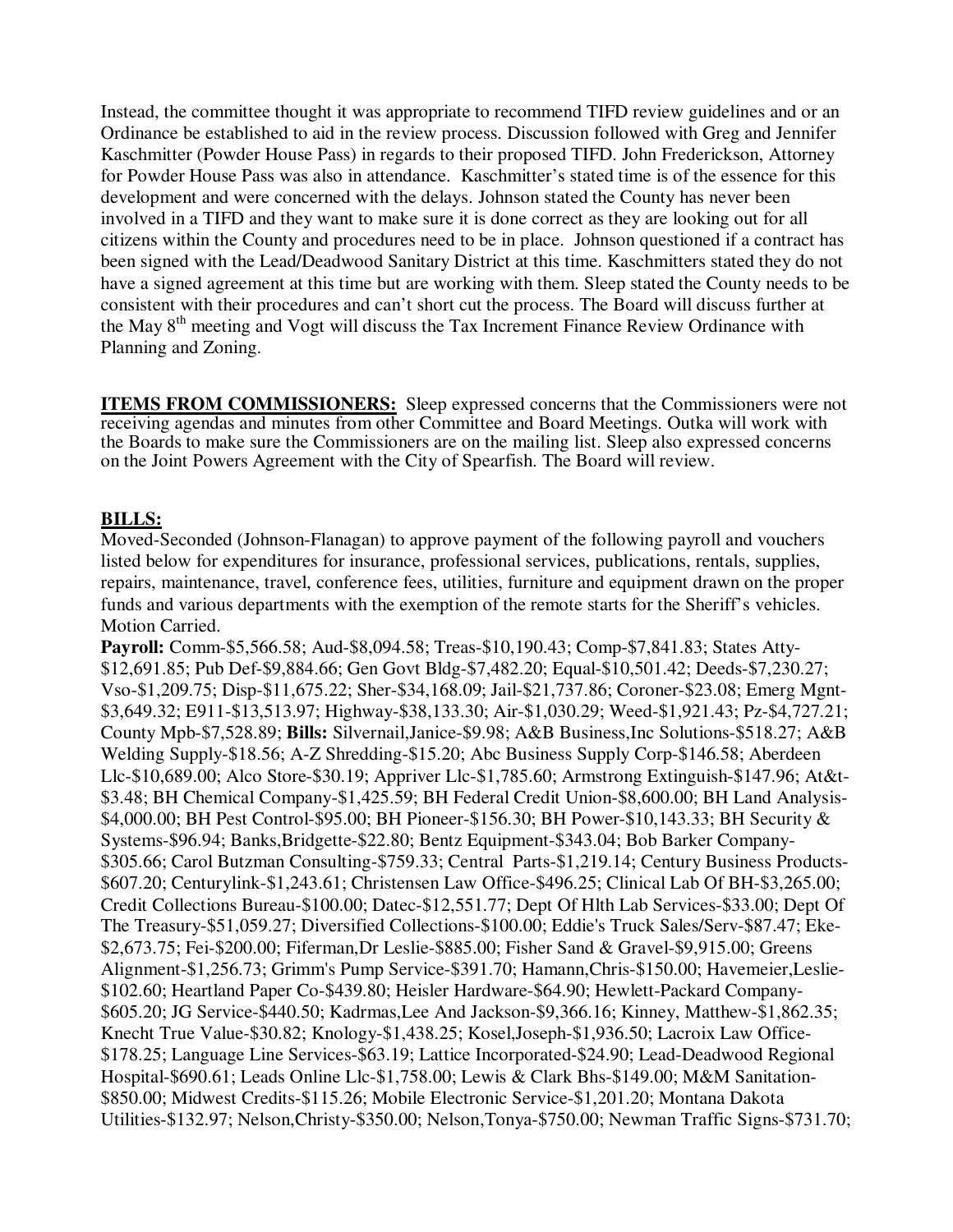Office Of Child Support-\$439.85; Paperdirect-\$147.94; Pcs Mobile-\$1,916.00; Pennington County Sheriff-\$1,214.10; Pennington County Sts Attny-\$200.00; Pmb 0112-\$322.06; Powerplan-\$375.00; Professional Pavement-\$10,258.50; Program Works-\$80.00; Quill Corporation-\$242.77; RC Finance Office-\$945.00; Rabe Elevator-\$799.88; Rapid Delivery-\$21.60; Redwood Toxicology Lab-\$40.00; Regional Health-\$1,500.00; Regional Health Physicians-\$145.39; Reindl,Staci- \$1,587.00; Rocket Lube-\$72.98; Rsinet/Thomas W Nichols-\$180.00; SD Aao-\$200.00; SD Dept Of Revenue-\$880.00; SD Dept Of Transportation-\$10,360.00; Sd Office Of Homeland Security- \$450.00; SD Sheriff's Association-\$113.16; Sand Creek Printing-\$238.70; Scott J Odenbach- \$82.00; Sdrs Supplemental Retirement-\$1,214.00; Secretary Of State-\$17.00; Securus Technologies T-Netix-\$1,050.00; Servall Towel & Linen-\$409.43; Silverado-\$1,340.33; Spearfish Auto Supply- \$1,127.16; Spearfish City Of-\$200.63; Spearfish Police Dept-\$21,243.06; Speed Tech Lights- \$169.40; Stadler Ind Service-\$448.00; Stuefen,Larry-\$1,050.00; The Dickinson Press-\$168.00; Tigerdirect-\$564.24; Top Quality Glove-\$260.00; Triple K Tire & Repair-\$63.53; Twin City Hardware & Lumber-\$111.03; Verizon Wireless-\$96.65; Victims Of Violence-\$494.00; Watertree- \$44.60; Wells Fargo Business Card-\$1,867.64; Western Communication-\$4,363.34; White Drug- \$1,799.99; White's Queen City Motors-\$2,592.97; Wilde & Hunt, Prof-\$287.00; Wm Werkhaven & Sons-\$10.76; Wolff's Plumbing & Heating-\$20.76; Wsi Corp-\$195.00; Yankton Co Sheriff-\$25.00; Z&S Dust Control-\$1,224.57; **Witness & Jurors:** Ahola,S-\$61.10; Alan,C-\$61.10; Auer,C-\$63.32; Ballert,P-\$52.96; Clauser,V-\$62.58; Cudmore,T-\$53.70; Driscoll,D-\$60.36; Foskett,L-\$62.58; Haar,J-\$58.88; Jones, M-\$61.10; Ludens,S-\$60.36; Miller,T-\$61.10; Rachetto,C-\$52.22; Rang,C- \$59.62; Sandidge, S-\$61.10; Seamands,J-\$61.10; Tollefsrud,D-\$64.80; Frasier,S-\$31.10; Schulze,B-\$31.10; Brooke, B-\$50.34; Burnham,K-\$31.10; Callies,A-\$34.36; Callison,M-\$29.62; Edwards,J-\$29.62; Katz,C-\$22.52; Kullerd,D-\$31.10; Landanskas,L-\$29.62; Martz,D-\$33.32; Mattis,J-\$26.29; Peters,M-\$41.46

**ADJOURN:** 12:12 p.m. Moved-Seconded (Weisenberg-Flanagan) there being no further business the meeting was adjourned. Motion Carried.

 $\overline{\phantom{a}}$  , and the contract of the contract of the contract of the contract of the contract of the contract of the contract of the contract of the contract of the contract of the contract of the contract of the contrac

 $\overline{\phantom{a}}$  , and the contract of the contract of the contract of the contract of the contract of the contract of the contract of the contract of the contract of the contract of the contract of the contract of the contrac

Date Approved

ATTEST:

ROBERT EWING, Chairman

Connie Atkinson, Auditor

\_\_\_\_\_\_\_\_\_\_\_\_\_\_\_\_\_\_\_\_\_\_\_\_\_\_\_\_\_\_\_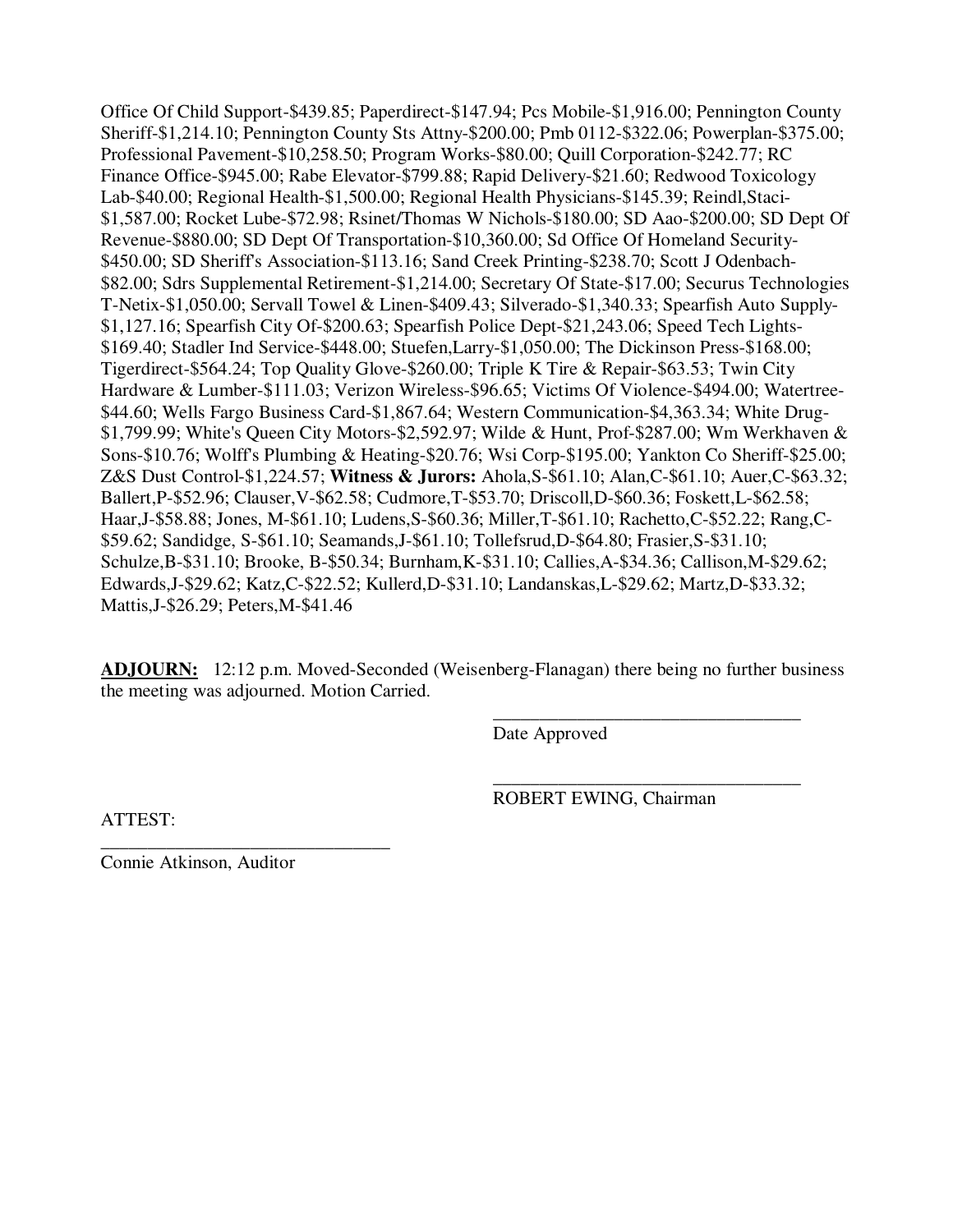# **LAWRENCE COUNTY BOARD OF ADJUSTMENT – April 24, 2012**

Chairperson Robert Ewing called the Lawrence County Board of Adjustment meeting to order at 9:30 a.m. on April 24, 2012 in the Administrative Annex Building of the Lawrence County Courthouse located at 90 Sherman Street, Deadwood, SD with Commissioners Brandon Flanagan, Daryl Johnson, Terry Weisenberg and Richard Sleep present.

All motions were passed by unanimous vote, by all members present, unless stated otherwise.

**VARIANCE #133 / LAWRENCE & KRISTI COLSON:** A public hearing was held on an application for Variance #133 Lawrence & Kristi Colson, Description (Location): Tract 2 of Mayflower #7 (Tinton-Beaver Creek Rd), Purpose: Build detached garage, Zoning & Acreage: PF/ 2.00 Acres. Mr. Colson is requesting a 24' variance (one foot setback) from the road right-of-way to build a garage. Vogt explained because of topography the building site is restricted. No public input was voiced and the hearing was closed. Discussion followed on the topography of the property and hardship. Planning and Zoning recommended denial. Moved-Seconded (Weisenberg-Sleep) to follow the Planning & Zoning Staff and to approve Variance #133 for Lawrence & Kristi Colson to build a detached garage. Motion Carried. Aye-Johnson, Weisenberg, Flanagan and Sleep. Nay-Ewing.

**ADJOURN:** 9:39 a.m. There being no further business it was Moved-Seconded (Flanagan-Ewing) to adjourn. Motion Carried.

 $\overline{\phantom{a}}$  , and the contract of the contract of the contract of the contract of the contract of the contract of the contract of the contract of the contract of the contract of the contract of the contract of the contrac

 $\overline{\phantom{a}}$  , and the contract of the contract of the contract of the contract of the contract of the contract of the contract of the contract of the contract of the contract of the contract of the contract of the contrac

Date Approved

Robert Ewing, Chairperson

ATTEST:

\_\_\_\_\_\_\_\_\_\_\_\_\_\_\_\_\_\_\_\_\_\_\_\_\_\_\_\_\_\_ Connie Atkinson, Auditor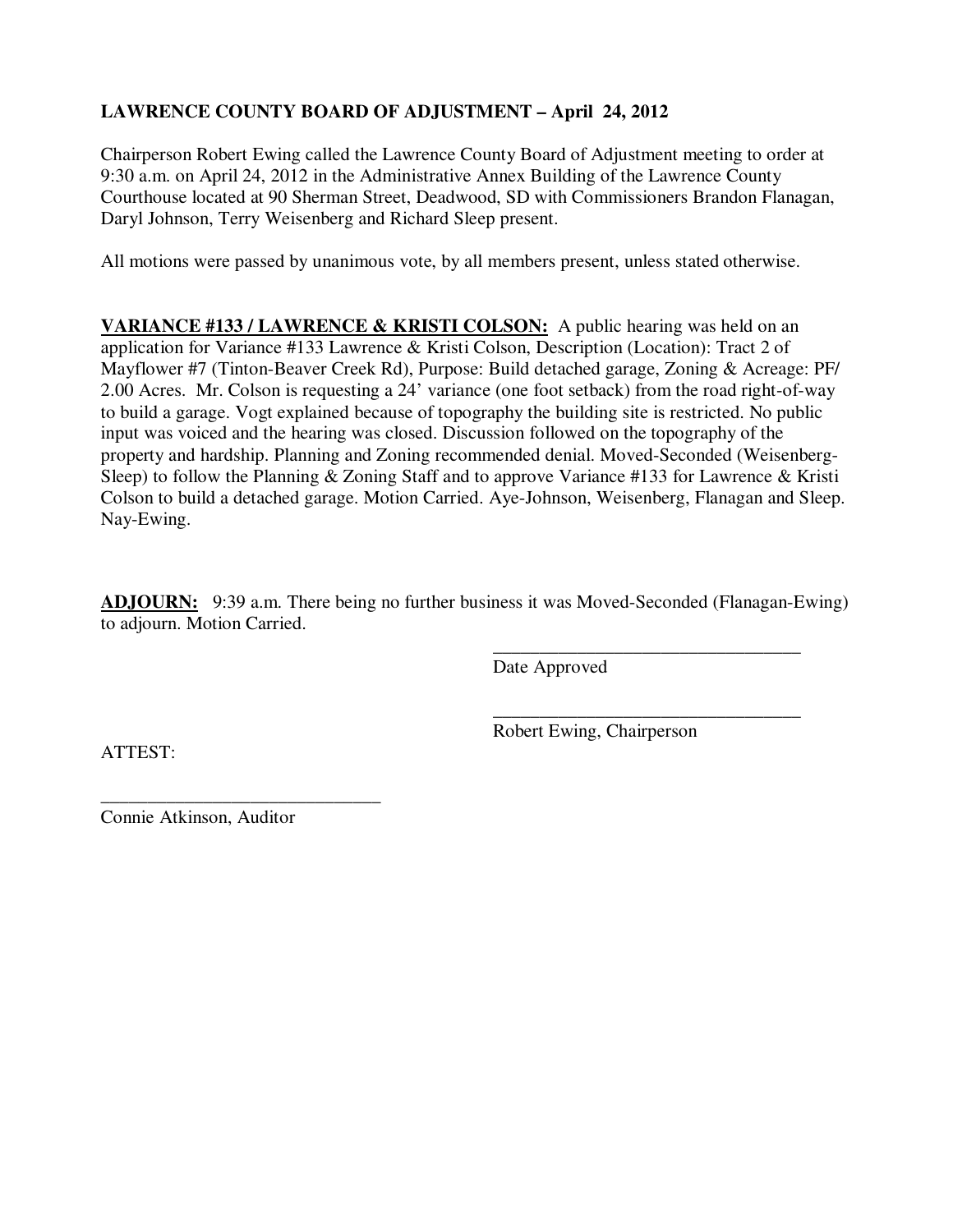# **LAWRENCE COUNTY COMMISSIONERS MEETING – May 8, 2012**

Robert Ewing called the regular meeting of the Lawrence County Commissioners to order and the Pledge of Allegiance was conducted at 8:00 a.m. on May 8, 2012 in the Administrative Annex Building of the Lawrence County Courthouse located at 90 Sherman Street, Deadwood, SD with Commissioners Daryl Johnson, Brandon Flanagan, Richard Sleep, and Terry Weisenberg present. All motions were passed by unanimous vote, by all members present, unless stated otherwise.

**AGENDA:** Moved-Seconded (Sleep-Flanagan) to approve the agenda as amended. Motion Carried.

**MINUTES:** Moved-Seconded (Weisenberg-Sleep) to approve the minutes of April 24, 2012 County Commission Meeting, April  $24<sup>th</sup>$  Board of Adjustment Meeting and the 2012 Board of Equalization. Motion Carried.

#### **PERSONNEL:**

**GENERAL GOVERNMENT BUILDINGS**: Moved-Seconded (Flanagan-Johnson) to approve Robert Mattson as a Full-Time Custodian I at the base rate of \$11.67 an hour, effective May 21, 2012. Motion Carried.

#### **SHERIFF:**

Moved-Seconded (Weisenberg-Sleep) to accept the resignation of Marc Crandall effective 5-10- 2012 and to approve him as a part time Correctional Officer II G3 at a base wage of \$17.08 effective 5-11-2012. Motion Carried.

Moved-Seconded (Weisenberg-Sleep) to approve Thomas Adams as a Full Time Correctional Officer II G3 at a base rate of \$17.08 effective 5-10-2012. Motion Carried

Moved-Seconded (Weisenberg-Flanagan) to approve John Antar as a Correctional Officer II G3 at a base rate of \$17.08 effective 5-6-2012. Motion Carried.

Moved-Seconded (Weisenberg-Flanagan) to approve the transfer of Sue Kellogg from Correctional Officer III G3 to Secretary G3 at a base rate of \$15.93 effective 6-1-2012. Motion Carried.

Moved-Seconded (Flanagan-Sleep) to approve Meagan Merwin as a Full Time Correctional Officer II G3 at a base rate of \$17.08 effective 6-1-2012. Motion Carried.

Moved-Seconded (Johnson-Flanagan) to approve Emily Abernathy as a Full Time Dispatch I G3 at a base rate of \$14.85 effective 5-20-2012. Motion Carried.

Moved-Seconded (Flanagan-Sleep) to approve Michelle Aanenson as a Full Time Dispatcher I G3 at a base rate of \$14.85 effective 5-20-2012. Motion Carried.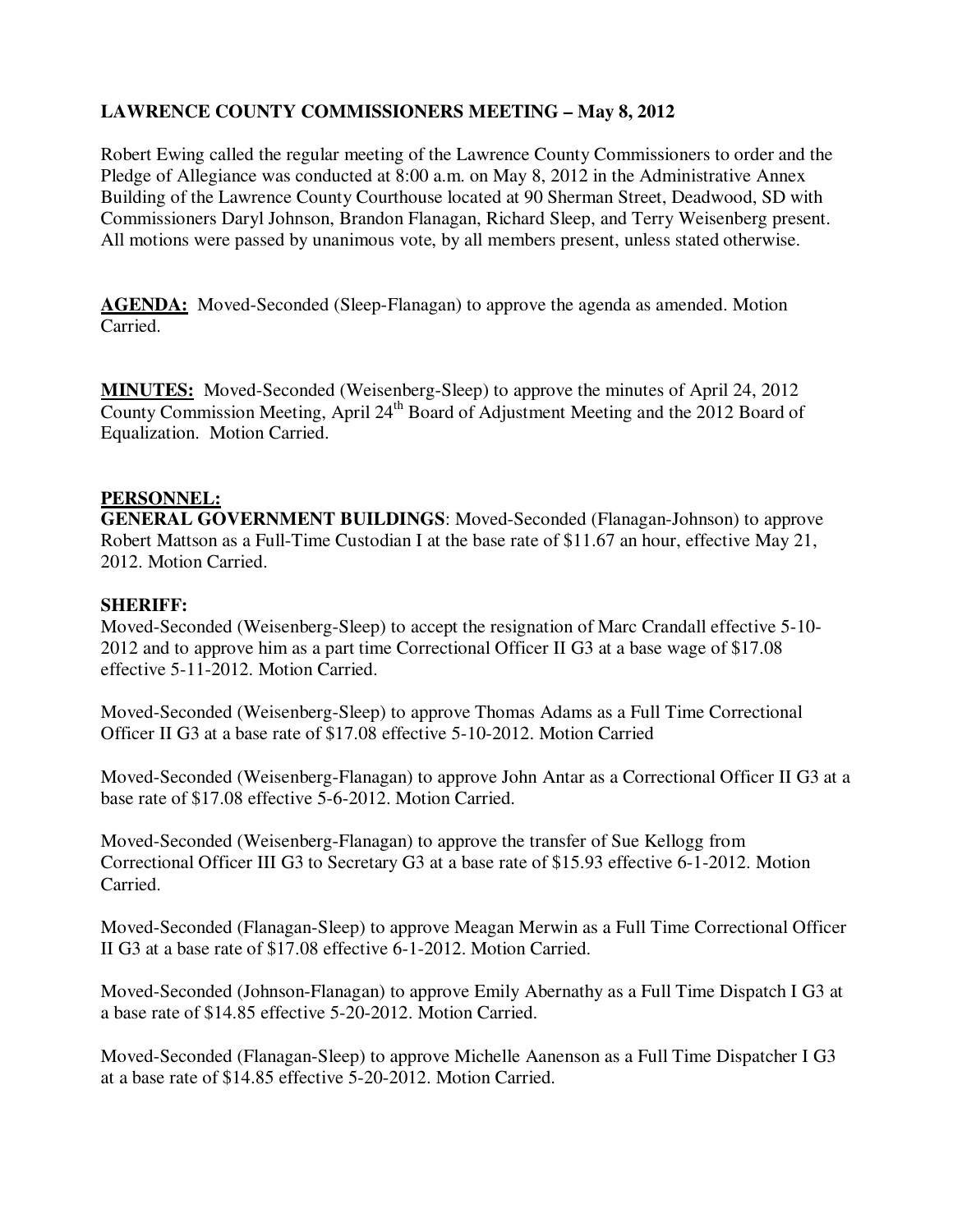Moved-Seconded (Johnson-Ewing) to approve Luchelle Livermont as a Part Time Correctional Officer at a base rate of \$14.85 effective 5-8-2012. Motion Carried.

**CELL PHONE PER DIEM:** Moved-Seconded (Sleep-Flanagan) to approve the monthly cell phone allowance for Allan Bonnema-\$50.00, effective May 1, 2012 and Tim Agena-\$50.00, effective April 22, 2012. Motion Carried.

**TRAVEL REQUESTS:** Moved-Seconded (Weisenberg-Sleep) to approve the travel request for Amber Vogt and Jeff Schroeder to attend the Western Planners Conference in Billings MT on August 6-10, 2012. Motion Carried.

**AUDITOR'S ACCOUNT WITH TREASURER REPORT:** Moved-Seconded (Weisenberg-Flanagan) to accept the Auditor's Account with the County Treasurer. Motion Carried. As of April 30, 2012 showed the following: Total amount of actual cash-\$1,250.00; Total amount of Checks and drafts in Treasurer's possession not exceeding three days (check deposit in transit)- \$2,261,777.91; Total amount of cash in transit in Treasurer's possession (cash deposit in transit)- \$26,555.94; petty Cash-\$1,860.00; Total amount of deposits in bank include: CD's-\$4,750,000; Savings \$11,660,296.14, Money Market \$530,145.28; Bank Balance-\$5,505,385.25; Total \$24,737,270.52.

## **AUTOMATIC SUPPLEMENTS:**

**REGISTER OF DEEDS/EQUALIZATION:** Moved-Seconded (Johnson-Flanagan) to approve the automatic supplement of \$1,798.38 for the Register of Deeds Salaries and \$1,510.00 for Repairs for grant funds received and to approve the automatic supplement of \$11,200 for the Director of Equalization Reval/Mapping for funds received from other governmental agencies. Motion Carried.

### **HIGHWAY BUSINESS:**

**AWARD OF CONTRACT:** Moved-Seconded (Weisenberg-Flanagan) to approve and award the contract to R.C.S. Construction, Inc. of Rapid City, SD as the low bidder of one proposal of \$165,062.78 for project BRO 8041(14), PCN 01KQ MSE Wire Face Wall, Structural Concrete Slab, Approach Grading and Storm Sewer. Motion Carried.

**FUEL QUOTES:** The following fuel quote was the only bid submitted as of May 7, 2012 from CBH Cooperative (Prices per Gallon): Deadwood Diesel 2300: CBH - \$3.489\*; Deadwood Unleaded 2900 Gallons: CBH - \$3.334\*; Spearfish Diesel 3200 Gallons: CBH - \$3.489\*; Spearfish Unleaded 1100 Gallons: CBH - \$3.334\*. \*Represents lowest quote awarded.

**COURT APPOINTED ATTORNEY BILL:** David Pierce was present to request that the County Commission adjust his court appointed attorney bill from 2005. Pierce stated he was billed for time because the parole hearing was running behind and phone calls made to his mother that was not authorized. Bruce Outka stated the bill was presented to Judge Johns who approved the charged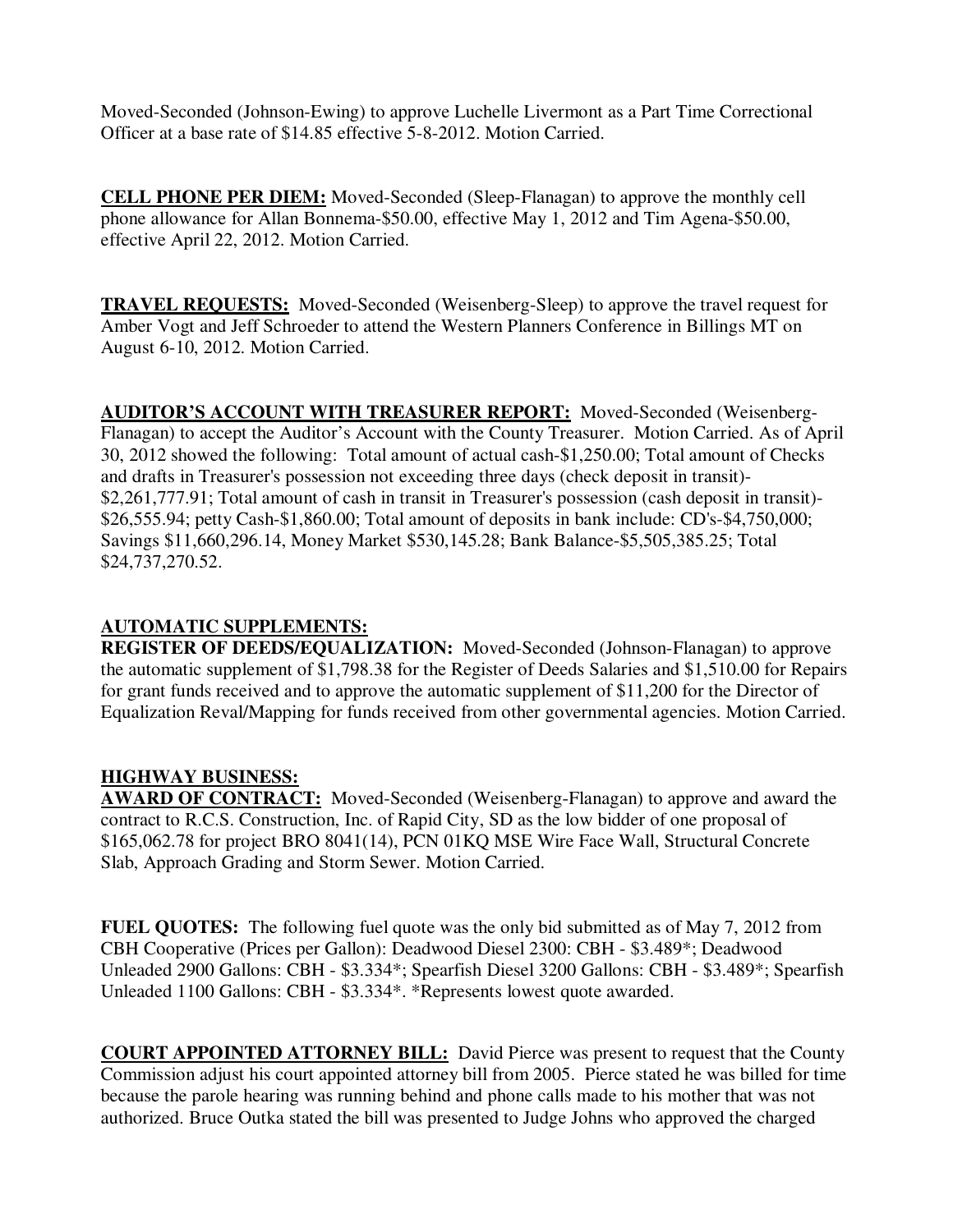amount. Pierce stated he did not know he had this bill and the amount charged was excessive. Pierce stated this bill has been turned over to collections with other county bills. Flanagan calculated 3.4 hours on the parole hearing and unauthorized calls would be an adjustment of \$251.60. Moved-Seconded (Flanagan-Johnson) to bring this one bill back from collections and accept payment of \$809.60 as payment in full on the bill for \$1,061.20, contingent upon paying this bill today. Motion Carried. Aye: Johnson, Flanagan, Sleep and Ewing. Nay-Weisenberg. Motion Carried.

**BURN BAN:** The Board discussed the proposed Burn Ban Ordinance and linking it to the current fire index. Discussion followed if there is a need for the Ordinance. Bruce Outka and Paul Thomson will continue working on the proposed ordinance. The Board discussed the moisture the County has received recently and current fire danger. Moved-Seconded (Johnson-Flanagan) to remove the Lawrence County Burn Ban. Motion Carried.

# **PLANNING & ZONING:**

### **ANNUAL REVIEWS:**

**CUP #307 CHARLES RAMSEY:** An annual review was held for CUP #307 Charles Ramsey second Residence. No complaints were received.

**CUP #371-11 ALLTEL:** An annual review was held for CUP #371-11 for Alltel, Andy Heitman, Cell Tower Accessory Bldg. Moved-Seconded (Flanagan-Johnson) CUP #371-11 was found to be in compliance and will be reviewed on an as needed basis, if complaints should arise, or at the desire of the Board to review. Motion Carried.

**CUP #373 JOHNER & SONS:** An annual review was held for CUP #373 Johner & Sons for a small scale Rock & Gravel Operation.

**PLANNING & ZONING:** Amber Vogt, Planning and Zoning Administrator updated the Board on Planning and Zoning issues and the May Meeting.

#### **ORDINANCE #12-04 AN ORDINANCE AMENDING THE LAWRENCE COUNTY ZONING ORDINANCE, AMENDMENTS AND ADDITIONS THERETO:** Second Reading

was held on Ordinance #12-04 An Ordinance Amending The Lawrence County Zoning Ordinance, Amendments And Additions Thereto to add definitions for personal airstrip/heliport and variance exceptions. To add the following to the listed districts: Allowed Uses A-1 & PF to state: Personal Use Airstrip/heliport if sited on at least (160) acres. Allowed Conditional Uses to A-1, A-2, RR & PF to state: Personal Use Airstrip/Heliport. Renumbering in the RR District of the Conditional Uses from 10-37 to be 10-27. To add Variance Exceptions as a Board of Adjustment Item. The Board discussed setbacks. Moved-Seconded (Weisenberg-Flanagan) to approve and adopt Ordinance #12- 04 An Ordinance Amending The Lawrence County Zoning Ordinance, Amendments And Additions Thereto to add definitions for personal airstrip/heliport and variance exceptions. Motion Carried. Aye-4, Nay-Sleep.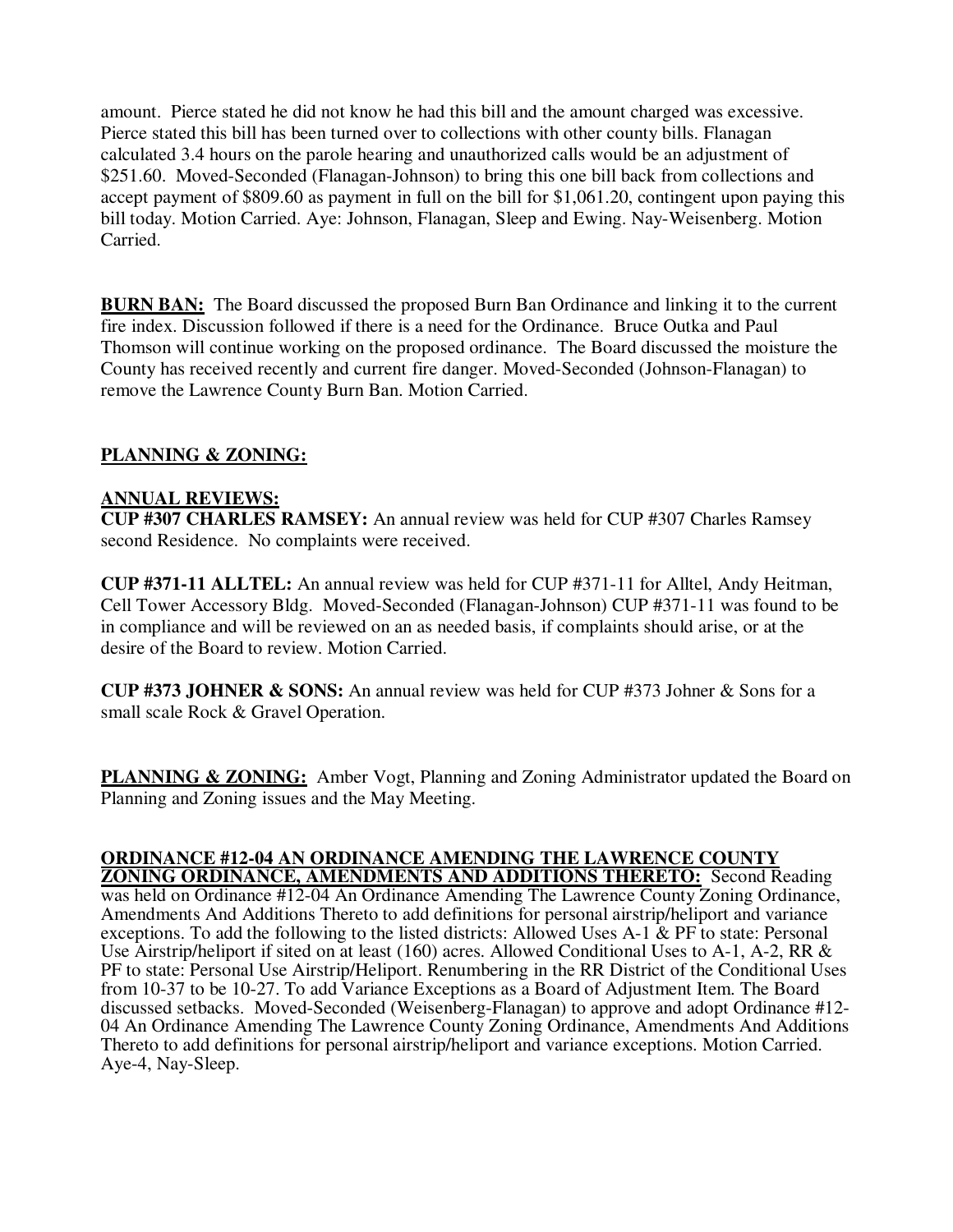**POWDER HOUSE PASS / TIFD:** Todd Meierhenry was present to review the procedures for approving a Tax Increment Finance District and reviewed the preliminary plans for the proposed Powder House Pass TIFD. Greg & Jennifer Kaschmitter, Powder House Pass, were in attendance to answer any questions. Jerry Apa, representing the Lead Fire Protection District, was present and questioned the affects on the Fire District. Weisenberg requested a copy of the study with the Lead/Deadwood Sanitary District. Meierhenry stated the study will be presented to the LDSD Board on May  $8<sup>th</sup>$  and a copy will be provided to the County as requested. Weisenberg asked for copies of financial statements for the partners involved. Greg Kaschmitter stated he didn't feel their financial statements were relevant in the TIFD request. Meierhenry stated the County would not have any financial obligation or liability. Maintenance of the water and sewer lines were discussed along with other questions submitted by the TIFD Review Committee. A public hearing on the TIFD boundaries is scheduled in June with Planning and Zoning.

### **ITEMS FROM COMMISSIONERS:**

**MOUNTAIN PINE BEETLE:** Moved-Seconded (Sleep-Ewing) to approve and allow Terry Weisenberg to apply for grants to help pay for expenses on the Mountain Pine Beetle issues. Motion Carried.

**BUREAU OF LAND MANAGEMENT:** The Board stated they had an excellent relationship with the Bureau of Land Management.

**CITY OF SPEARFISH:** Ewing updated the Board on discussions with the City of Spearfish in regards to the Maitland Road, Evans Lane, Annexation, Fire Services, the current Library System, and the Airport.

# **BILLS:**

Moved-Seconded (Weisenberg-Flanagan) to approve payment of the following payroll and vouchers listed below for expenditures for insurance, professional services, publications, rentals, supplies, repairs, maintenance, travel, conference fees, utilities, furniture and equipment drawn on the proper funds and various departments. Motion Carried.

**Payroll:** Comm-\$5,566.58; Aud-\$8,103.29; Treas-\$10,190.42; Comp-\$7,841.83; States Artty- \$12,707.93; Pub Def-\$9,884.66; Gen Govt Bldg-\$15,337.57; Equal-\$11,717.89; Deeds-\$7,230.28; Vso-\$1,209.75; Disp-\$10,410.76; Sher-\$33,462.45; Jail-\$20,480.08; Coroner-\$123.08; Emerg Mgnt-\$3,547.62; E911-\$1,607.20; Highway-\$38,216.54; Air-\$1,232.10; Weed-\$2,161.43; Pz- \$4,527.21; County Mpb-\$8,973.83; **Bills:** Mowell,Richard-\$6,474.00; Outka,Bruce-\$51.97; Vogt,Amber-\$25.90; Walker,John-\$469.20; Sandvig,Scott-\$5.00; American Family Life-\$3,389.11; BH Collections-\$128.56; BH Federal Credit Union-\$8,688.00; Credit Collections Bureau-\$100.00; Deadwood Recreation Center-\$654.01; Delta Dental Of South Dakota-\$6,014.46; Dept Of The Treasury-\$48,968.87; Diversified Collections-\$100.00; Hartford-Priority Accounts-\$1,586.15; Northern Hills Rec Center-\$209.00; Office Of Child Support-\$439.85; SD Retirement System- \$50,230.25; Sdrs Supplemental Retirement-\$1,164.00; Wellmark Blue Cross-\$71,478.13; A&B Business Solutions-\$396.42; A&B Welding Supply-\$46.15; A-Z Shredding-\$12.40; Abc Business Supply Corp-\$37.35; Adams Machining-\$48.40; Alco Store-\$11.96; Alcopro-\$1,600.00; At&T Mobility-\$913.26; BH Chemical Company-\$308.42; BH Land Analysis-\$1,507.50; BH Pest Control-\$171.60; BH Pioneer-\$877.47; BH Power-\$755.87; Bickle's Truck & Diesel-\$215.80; Bierschbach Equip & Supply-\$129.35; Bomgaars Supply-\$205.78; Brown & Saenger-\$203.54;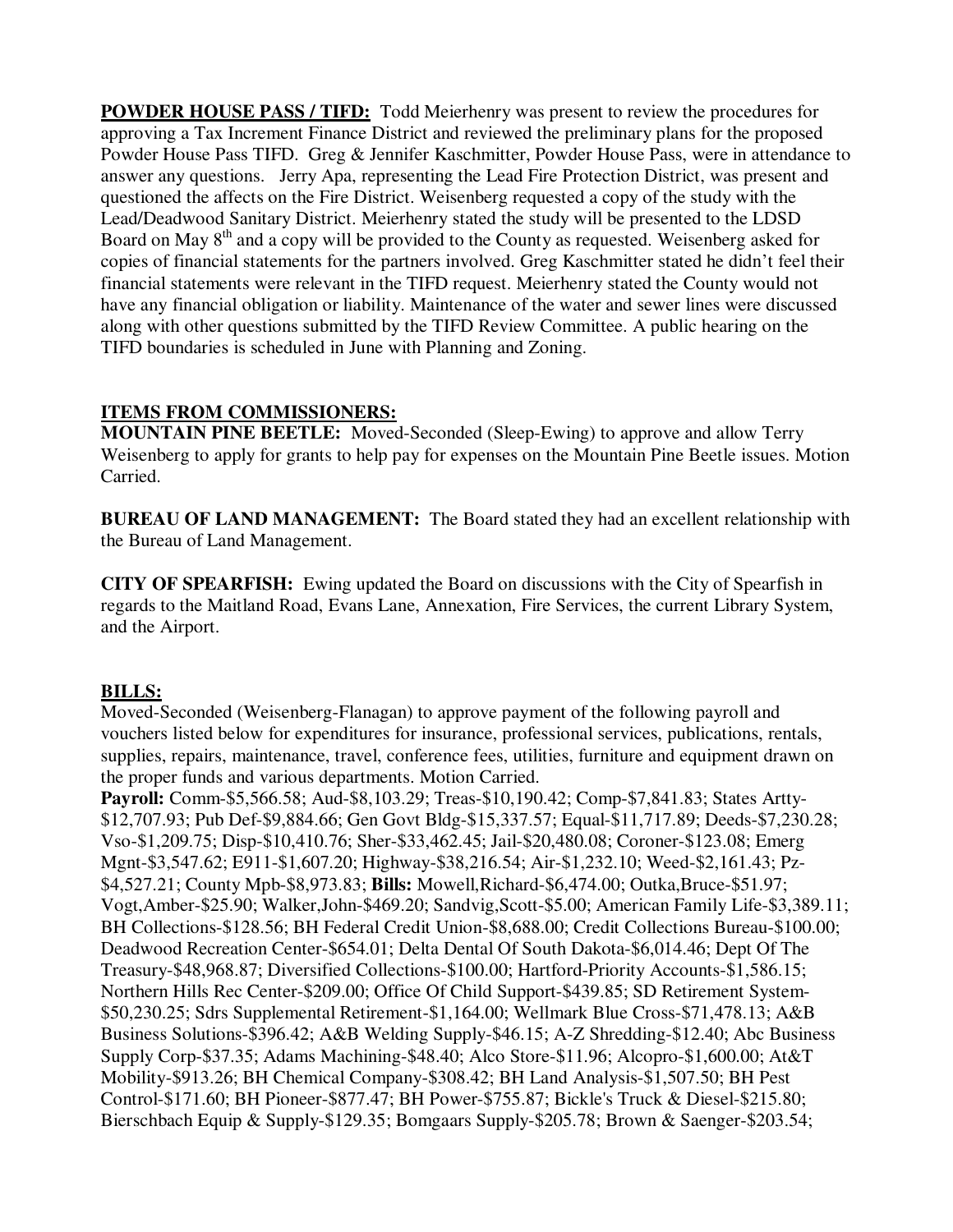Butler Machinery Co-\$192.50; Butte County-\$29,752.00; Butte County Sheriff-\$25.00; Butte Electric Coop-\$251.14; Central Parts-\$3,336.05; Century Business Products-\$69.16; Centurylink- \$164.01; Chemical Sanitizing Sys-\$143.45; Childrens Home Society-\$385.10; City/County Alcohol &Drug-\$2,105.00; Dakota Equipment Rental-\$167.95; Dakotacare-\$533.46; Dale's Tire&Retread-\$813.00; Deadwood,City Of-\$966.61; Eb Communications-\$50.00; Eddie's Truck Sales/Serv-\$253.21; Election Sys&Software-\$2,959.17; Ellingson,Joseph-\$2,042.83; Et Sports- \$1,435.26; Fastenal-\$44.25; Fish,Veronica-\$38.00; Fisher Sand & Gravel-\$1,107.12; Foothills Seed-\$450.00; Frederickson,John-\$98.40; Gene's Lock Shop-\$11.25; Godfrey's Brake Serv- \$128.09; Greens Alignment-\$1,268.14; Grimm's Pump Service-\$345.75; Havemeier,Leslie- \$121.60; Heisler Hardware-\$354.07; Hills Material Comp-\$2,805.16; Intoximeters-\$193.45; Ken's Camper Sales-\$44.45; Knecht True Value-\$90.30; Knology-\$345.88; Koala Electric-\$1,184.50; Kosel,Joseph-\$310.10; LC Auditor-\$30.00; Language Line Services-\$123.24; Lead,City Of-\$59.55; Lead-Deadwood Regional Hospital-\$252.00; Lead-Deadwood Sanitary-\$444.84; Lee,James-\$15.00; Lueders-\$2.49; Marco-\$25.86; Mcclure,Susan-\$500.00; Mcpherson Propane-\$69.00; Midstate Reclamation Sd-\$1,000.00; Minnwest Bank Sioux Falls-\$171.03; Montana Dakota Utilities- \$3,239.13; Mutchler,Tricia-\$53.20; Nada Appraisal Guides-\$140.00; Name Brands Direct-\$77.23; Neve's Uniforms-\$138.40; Novus-\$55.00; Oberle's Radiators & Repairs-\$75.00; Office Technology/Supply-\$46.34; Pennington Co Auditor-\$124.00; Pennington County Sts Attny- \$200.00; Postmaster,Deadwood-\$110.00; Priority Dispatch-\$78.00; Quill Corporation-\$749.90; Radiology Associates-\$84.50; Ransom County Sheriff's Office-\$61.00; Rapid Delivery-\$43.20; Regional Health Physicians-\$60.02; Reindl,Staci-\$1,551.20; Reserve Account-\$6,500.00; Rocket Lube-\$58.99; SD State Treasurer-\$1,627.85; Schilplin,Sara Psy-\$1,250.00; Scott J Odenbach- \$164.00; Semerad,Sandra-\$53.20; Servall Towel & Linen-\$535.95; Spearfish Auto Supply- \$1,098.35; Spearfish Husky-\$34.00; Spearfish Police Dept-\$3,166.32; Stretch's Glass & Mirror- \$794.73; Subway-\$15.96; T & W Appliance/Knothole-\$345.28; Termes,Bill-\$500.00; Tigerdirect- \$165.69; Triple K Tire & Repair-\$2,675.89; Turbiville Industrial Electric-\$464.14; Twilight First Aid&Safety-\$114.81; Twin City Hardware & Lumber-\$589.20; Waste Connections-\$614.91; Watertree-\$64.55; West River International-\$42.06; Western Communication-\$673.50; Wright Express Fsc-\$1,521.66; Z&S Dust Control-\$21,914.70; **Witness & Jurors:** Ahola,S-\$61.10; Auer,C-\$63.32; Ballert,P-\$52.96; Clauser,V-\$62.58; Cudmore,T-\$53.70; Haar,J-\$58.88; Ludens,S- \$60.36; Miller,T-\$61.10; Pengra,D-\$51.48; Tollefsrud,D-\$64.80; Beauvais,C-\$24.44; Bergin,R- \$32.58; Dahl-Farmer,J-\$22.22; Deschamp,K-\$37.76; Hancock,J-\$31.10; Kellogg,S-\$32.58; Kuntz,J-\$21.11; Lippincott,S-\$37.76; Newman,B-\$42.20; Pierce,C-\$37.76; Pollreisz,L-\$31.84; Willnerd,T-\$25.55; Whitlock,R-\$29.62; Wright,S-\$20.00

**ADJOURN:** 10:55 a.m. Moved-Seconded (Weisenberg-Sleep) there being no further business the meeting was adjourned. Motion Carried.

 $\overline{\phantom{a}}$  , and the contract of the contract of the contract of the contract of the contract of the contract of the contract of the contract of the contract of the contract of the contract of the contract of the contrac

 $\overline{\phantom{a}}$  , and the contract of the contract of the contract of the contract of the contract of the contract of the contract of the contract of the contract of the contract of the contract of the contract of the contrac

Date Approved

ROBERT EWING, Chairman

ATTEST:

Connie Atkinson, Auditor

\_\_\_\_\_\_\_\_\_\_\_\_\_\_\_\_\_\_\_\_\_\_\_\_\_\_\_\_\_\_\_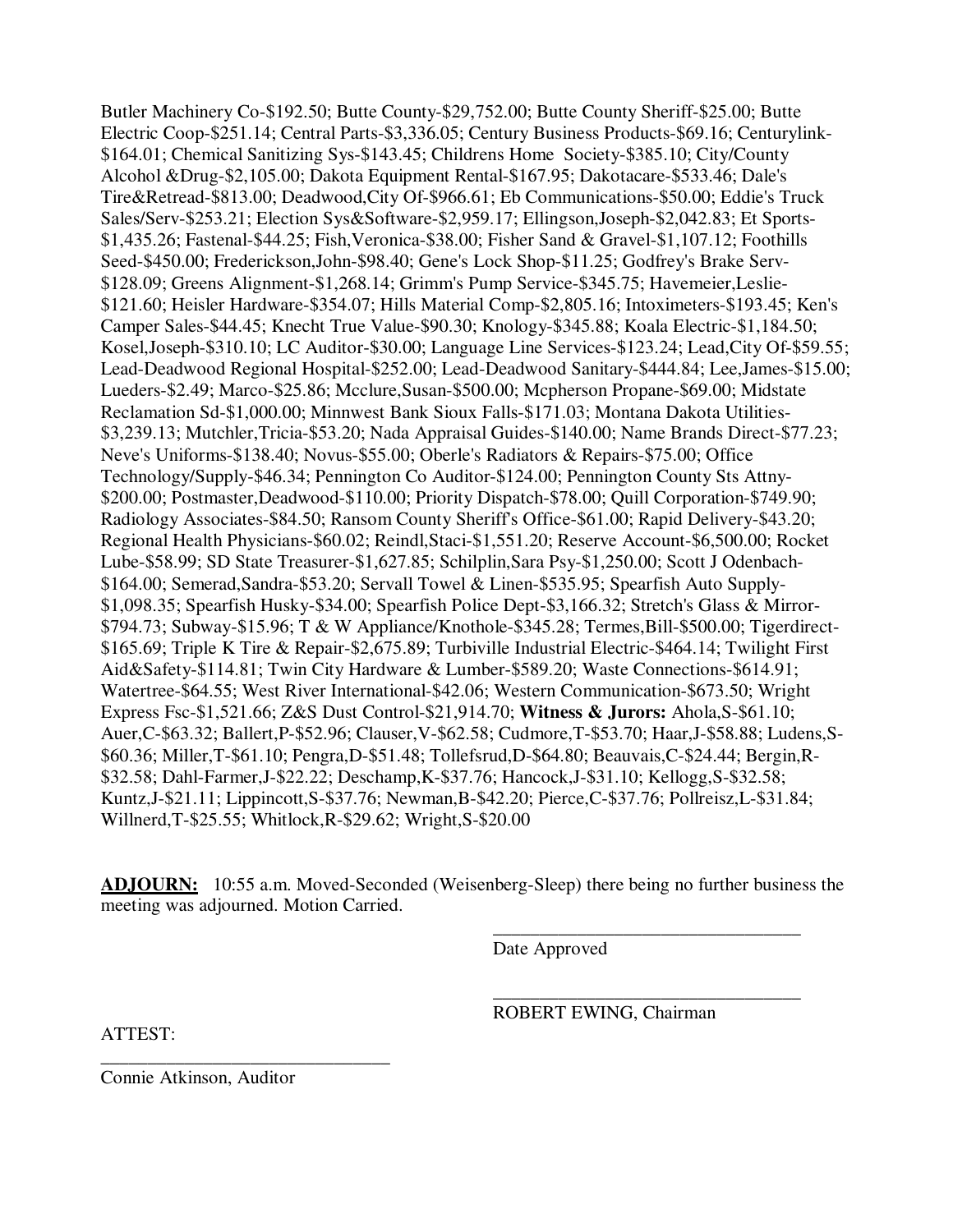# **LAWRENCE COUNTY COMMISSIONERS MEETING – May 22, 2012**

Robert Ewing called the regular meeting of the Lawrence County Commissioners to order and the Pledge of Allegiance was conducted at 8:00 a.m. on May 22, 2012 in the Administrative Annex Building of the Lawrence County Courthouse located at 90 Sherman Street, Deadwood, SD with Commissioners Daryl Johnson, Richard Sleep, and Terry Weisenberg present. Brandon Flanagan participated by video conference. All motions were passed by unanimous vote, by all members present, unless stated otherwise.

**AGENDA:** Moved-Seconded (Weisenberg-Sleep) to approve the agenda as amended. Motion Carried.

MINUTES: Moved-Seconded (Weisenberg-Johnson) to approve the minutes of May 8, 2012<sup>County</sup> Commission Meeting. Motion Carried.

### **PERSONNEL:**

**TREASURER**: Moved-Seconded (Johnson-Flanagan) to approve Linda Quenzer as a Full-Time Accounting Clerk, G1 at the base rate of \$12.51 an hour, effective June 7, 2012. Motion Carried.

**INVASIVE SPECIES MANAGEMENT:** Moved-Seconded (Weisenberg-Sleep)to approve Brian Lewis, Steven Soderstrom, Samuel Terveen, and Chase Tyson as seasonal ISM at a base rate of \$12.10 an hour, effective 5-7-2012 and to approve Ryan Palmer as a seasonal ISM at a base rate of \$12.62 an hour, effective 5-7-2012. Motion Carried.

**SHERIFF:** Moved-Seconded (Weisenberg-Flanagan) to approve Paul Hansen as full time Lieutenant G3 at a base rate of \$23.61 an hour, Tavis Little G3 as a full time Detective at a base rate of \$22.88 an hour, and Nathaniel Davis as a permanent full time Deputy II G1 at the base rate of \$21.32 an hour, effective 6-3-12. Motion Carried.

The Board presented Tom Sandvick and Randall Rosenau with a plaque thanking them for their years of service with the County.

**CELL PHONE PER DIEM:** Moved-Seconded (Weisenberg-Ewing) to approve the monthly cell phone allowance for Jason Fisher - \$50.00, effective May 20, 2012. Motion Carried.

Moved-Seconded (Weisenberg-Sleep) to approve the monthly cell phone allowance for Tavis Little- \$126.00 and Nathaniel Davis - \$104.00, effective June 3, 2012. Motion Carried.

**AIRPORT / LEASE TERMINATION:** Moved-Seconded (Johnson-Weisenberg) to approve and authorize the Chairman to sign the Airport Lease Termination with Arthur Anderson. Motion Carried. Anderson requested the termination of lease.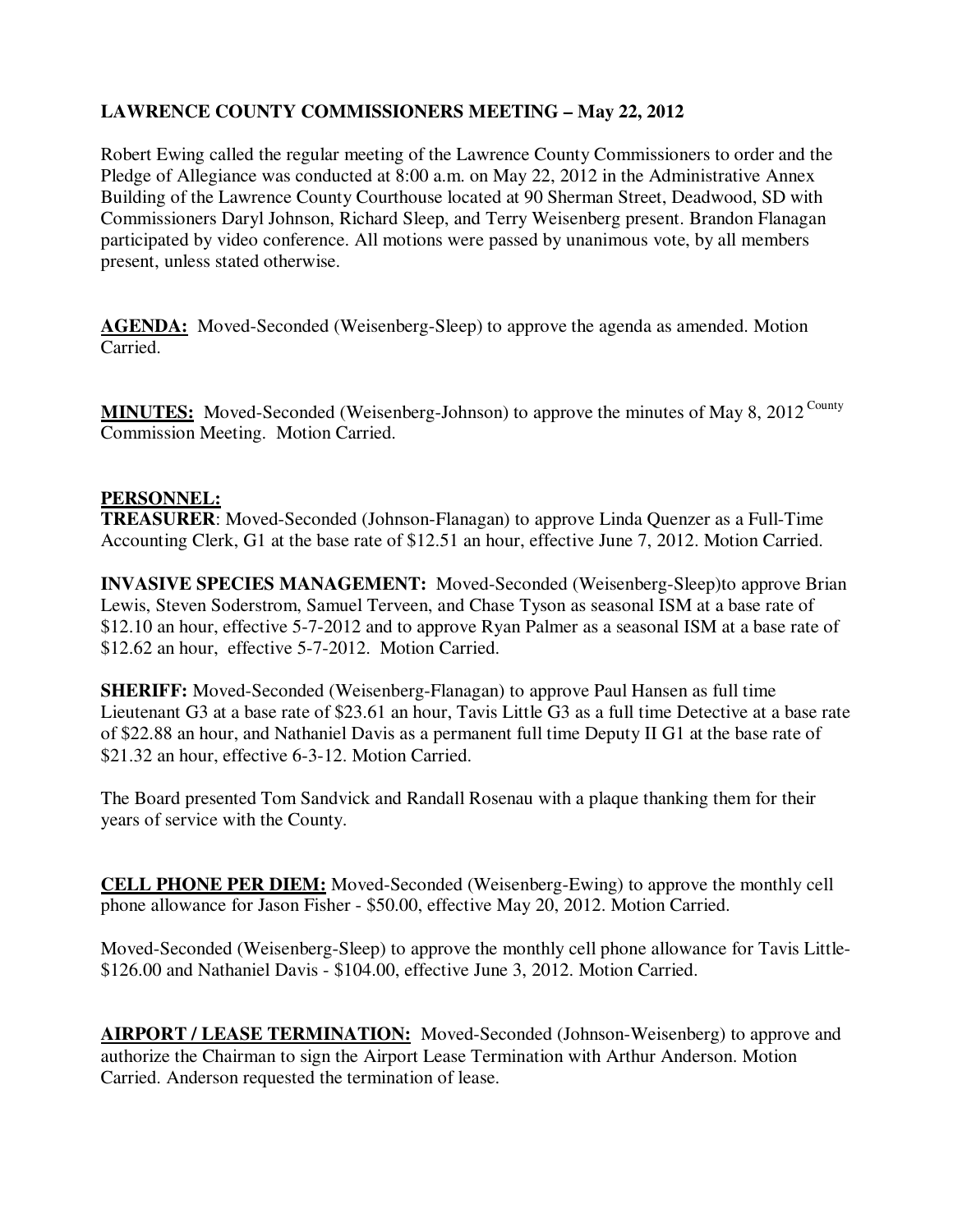**GROUND LEASE AGREEMENT:** The Board discussed the new Ground Lease Agreement and the current rates. Moved-Seconded (Flanagan-Johnson) to approve and authorize the Chairman to sign the Ground Lease Agreement with James Hopewell. Motion Carried.

**SHERIFF BUSINESS:** Joe Harmon, Chief Deputy Sheriff reported the County received approximately \$6,000 from the sale of surplus guns at the auction. Harmon questioned if this would be a good time for the County to supplement these funds in the Sheriff's budget and purchase weapons for the deputies. Harmon stated the Insurance Company and the County's policy states the weapons should be purchased by the County and currently the deputies purchase their own guns. Flanagan stated this is something that should be discussed at budget time.

# **ABATEMENTS:**

**CAPPA/LINDQUIST**: Moved-Seconded (Johnson-Sleep) to approve the abatement for Alfred & Odette Cappa and Juanita P. Lindquist on Parcel #30670-00000-260-00 because the building was tore down on April 16, 2012. Motion Carried.

**HIGHWAY BUSINESS:** Chuck Williams, Interim Highway Superintendent introduced the new Highway Superintendent Allan Bonnema. Bonnema thanked Williams and the Board for the opportunity to work with Chuck Williams for the last three weeks and for the opportunity to serve as the new Highway Superintendent.

Williams and Bonnema updated the Board on current and future road projects. A pre-construction meeting was held on Vanocker Canyon Road and the Nemo Road that should be completed 7-21- 2012. This project will be funded from STP Funds.

Forest Highway 17 Rochford Road is projected for 2013 and will be working on the "S" curves by the Bulldog Ranch and will receive some kind of an overlay. Estimated cost to the County will be \$350,000 and will be paid from Highway Bridge Reserve Funds.

Williams discussed Stewart Slope Road and the new state highway construction of 473. Discussions will continue with Wharf to handle the increased traffic on the secondary road, and the possibility of an agreement to take on maintenance of the road while the mine is in operation

Bonnema stated he has researched the road issue going to Cadillac Ranch. Bonnema reported that Mr. & Mrs. Besler have stated they are no longer willing to share in the cost of applying magchloride on the road. The Board stated it was very unfortunate that the Besler's would go back on their word. Bonnema will continue to try and resolve the issue.

**BURN BAN ORDINANCE #12-01:** First Reading was held on the proposed Burn Ban Ordinance.

### **CONDITIONAL USE PERMIT #406 CITY OF SPEARFISH / GOLLIHER WATER TANK:**

A public hearing was held on Conditional Use Permit #406 City of Spearfish/Golliher for Water Tank. Owner/Applicant: Warren Golliher, Description (Location): (to be platted) Tank Lot, SE ¼ SE ¼ Sec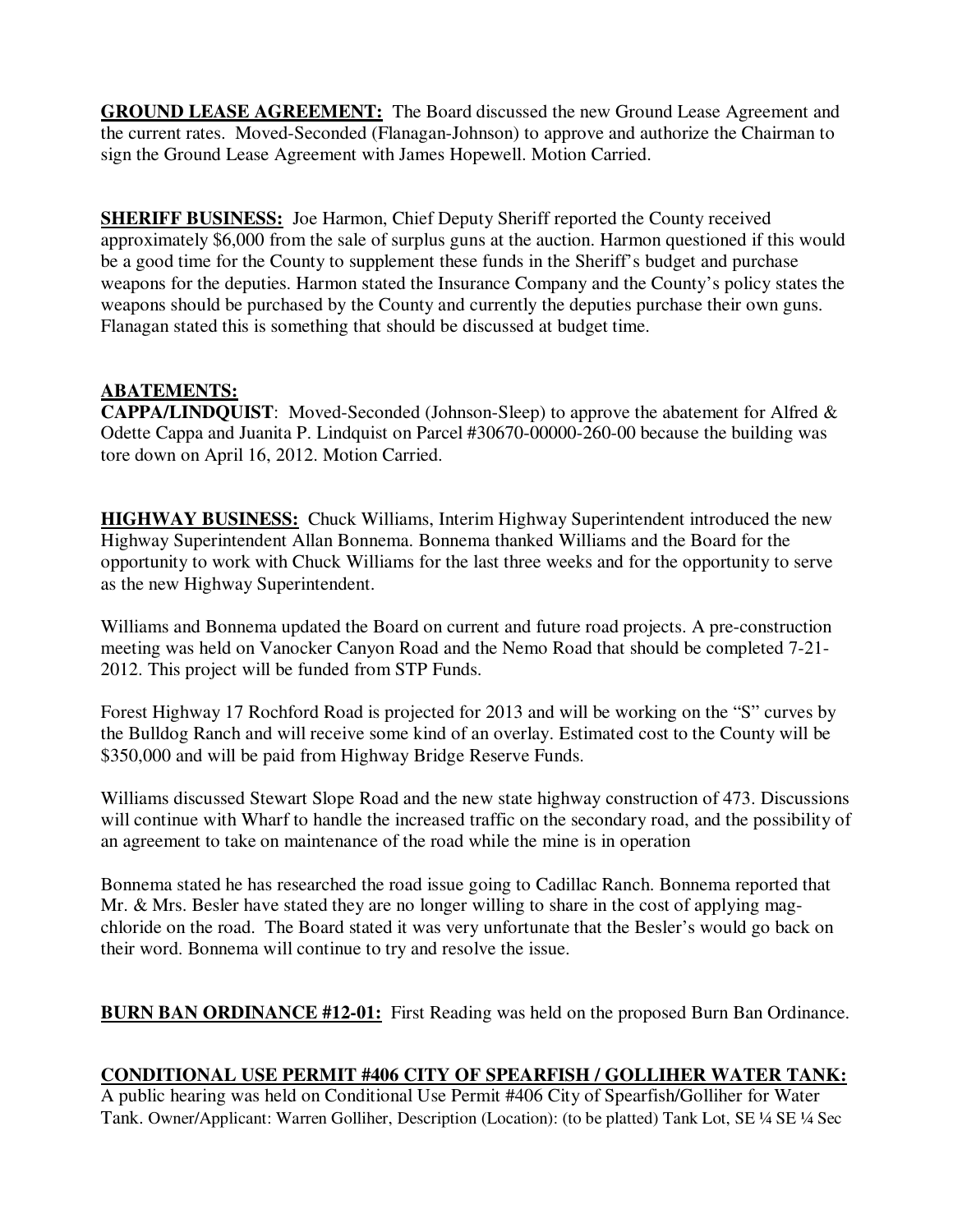8, T6N, R2E, (West of Spearfish), Purpose: Construction of a water storage tank and booster pump station, Zoning & Acreage: A-1 - 2.09 ac. +-.

Ted Schultz, CETEC Engineering, presented an overview of the plan explaining the procedure used in choosing the site and details for the tank and site. Dick Pluimer, City Attorney stated this was a classic case of "not in my backyard" and they had a willing landowner with minimal affect on surrounding areas. Schultz reviewed the procedure and considerations in choosing this site. Schultz explained the hydraulics of the different sites and stated this was the best option available.

Dylan Wilde, representing adjacent land owners, Orin & Marilyn Bader, explained their opposition to this site as it would impair the use and enjoyment of their property, and possibly diminish the value of their property. Wilde referenced the Comprehensive Plan and stated the negative affects on scenic views from the major roads in the area. Wilde reviewed present water storage and possible alternative sites for the new water tank. Orin Bader stated this is in his front yard and there are other sites available with less impact.

The public hearing was closed and the Board discussed the issue further. Ewing stated he felt the water tank was too close to one residence and questioned if moving the tank over on the proposed property could be an option. Schultz stated that would cause part of the water main to be buried over 30 feet and would not be an ideal situation causing issues with hydraulics and would require cutting more limestone. The Board discussed the scenic views, the impact on the neighboring landowners and the comprehensive plan.

Moved-Seconded (Sleep-Ewing) to deny Conditional Use Permit #406 City of Spearfish/Golliher for a Water Tank. Motion Failed. Aye-Sleep & Ewing. Nay-Johnson, Weisenberg and Flanagan.

Moved-Seconded (Weisenberg-Johnson) to follow the recommendation of approval contained in the Planning and Zoning staff report for the reasons set forth therein and approve with conditions as on file in the Planning and Zoning Office, Conditional Use Permit #406 for City of Spearfish/Golliher for a Water Tank. Motion Carried. Aye-Johnson, Weisenberg & Flanagan. Nay-Ewing & Sleep.

**CONDITIONAL USE PERMIT #407 EXECUTIVE LODGING/STORAGE UNITS:** A public

hearing was held on Conditional Use Permit #407 Owner/Applicant: Executive Business Park of the BH/Ernie Rupp, Description (Location): Lot 3, Blk 1 of Oak Mt Country Estates/Boulder, Canyon-old Roo Ranch, Purpose: Rental Storage Buildings, Zoning & Acreage: PF/4.72 Acres. Moved-Seconded (Weisenberg-Flanagan) to follow the recommendation of approval contained in the Planning and Zoning staff report for the reasons set forth therein and approve with conditions as on file in the Planning and Zoning Office, Conditional Use Permit #407 for Executive Business Park of the BH/Ernie Rupp for Storage Units. Motion Carried.

**ORDINANCE #12-05 ADDITION OF USES TO PF DISTRICT:** 1<sup>st</sup> Reading and a Public Hearing was held on the proposed Ordinance #12-05 Addition of Uses to PF District, Owner/Applicant: Lawrence County Zoning Ordinance, Description (Location): Addition of uses to PF District, Purpose: Add two uses in the list of conditional uses in the Park Forest Zone. Those being: Licensed Professional Offices and Retail Space with a maximum of 1000 sq ft per vendor. Zoning & Acreage: PF. No public input was voiced and the public hearing was closed. Sleep expressed concerns that the property is not located in the City of Deadwood and it would be encouraging businesses outside of municipalities.  $2<sup>nd</sup>$  reading will be held on June 12, 2012.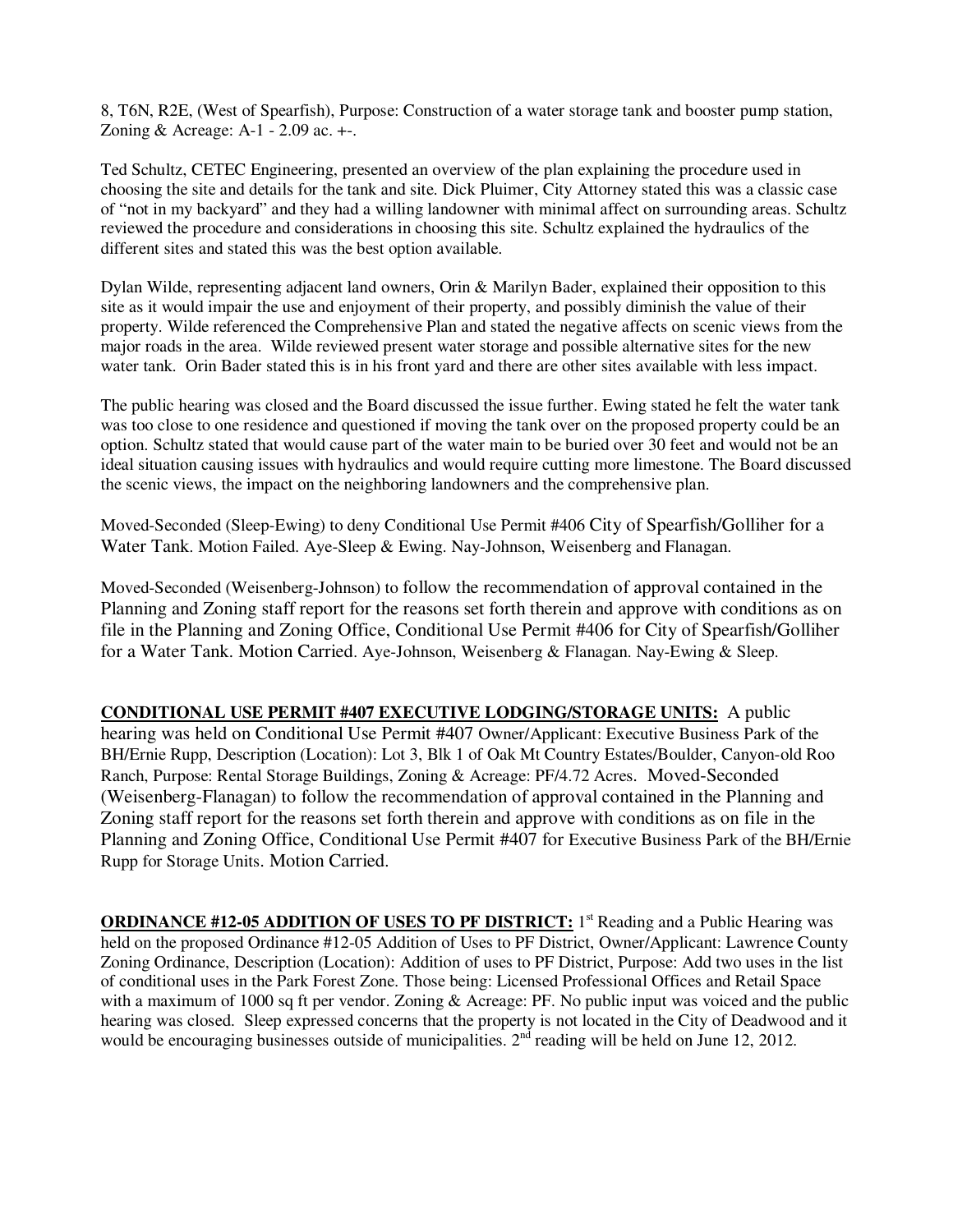**APPLE SPRINGS:** Ted Schultz, CETEC Engineering was present to discuss the Apple Springs Utility Project and projected estimated costs. Moved-Seconded (Flanagan-Johnson) to set the bid opening for the Apple Springs Utility project for June 12, 2012 at 10:30 a.m. Motion Carried.

### **ITEMS FROM COMMISSIONERS:**

**USFS F.E.R.T.A. PROCESS:** Hillarie Jackson, Dona Warwick and Scott Haus, Black Hills National Forest were present to discuss the USFS F.E.R.T.A. Process in comparison to utilizing the RS2477.

**LIBRARY:** Sleep presented figures on the Library expenses and Library Cards for the County and the Cities. The Board will take into consideration at budget time.

### **BILLS:**

Weisenberg discussed the remote controls for the Sheriff's Office and Emergency Management Department. Weisenberg stated he would not support the payment of the bills. Moved by Weisenberg to pay the bills as presented with the exception of the four remote starters. Motion Died due to lack of second. Johnson stated these bills were charged against Lawrence County and need to be paid. Johnson stated he could see some advantages to having the remote starters on certain county vehicles and stated the Board needs to look closer at the bid specs and budgets. Weisenberg questioned why the Commission reviews the bills if now is not the time to question them. Moved-Seconded (Johnson-Ewing) to approve payment of the following payroll and vouchers listed below for expenditures for insurance, professional services, publications, rentals, supplies, repairs, maintenance, travel, conference fees, utilities, furniture and equipment drawn on the proper funds and various departments. Motion Carried. Aye-Johnson, Flanagan, Sleep and Ewing. Nay-Weisenberg.

**Payroll:** Comm-\$5,566.58; Aud-\$7,982.95; Treas-\$10,190.42; Comp-\$7,841.83; States Atty- \$12,711.92; Pub Def-\$9,885.46; Gen Govt Bldg-\$6,859.57; Equal-\$11,801.87; Rod-\$7,230.27; Vso-\$1,209.75; Disp-\$12,861.15; Sher-\$35,041.43; Jail-\$20,835.94; Coroner-\$23.08; Emerg Mgnt- \$3,686.87; E911-\$1,607.20; Highway-\$39,437.81; Air-\$1,029.85; Weed-\$3,097.14; Pz-\$4,776.21; Sev Tax Mpb-\$7,986.72; **Bills:** Atkinson,Sally-\$52.00; Dias,Gregory-\$37.00; Leatherman,Debra- \$35.52; Lopez,Amber-\$200.00; Mcgruder,Brenda-\$52.00; Melaragno,Anthony-\$203.68; Pike,G. Matthew-\$18.95; Runge,Brett-\$75.00; Schuchmann,Bernard-\$37.74; Symonds,Carmen-\$75.00; Tridle,Debora-\$40.00; Weisenberg,Terry-\$9.00; A&B Business,Inc Solutions-\$1,152.13; A-Z Shredding-\$54.30; Abc Business Supply-\$941.78; At&T-\$3.50; Auto Doctor-\$40.00; BH Chemical Company-\$551.60; BH Collections-\$128.56; BH Federal Credit Union-\$8,728.00; BH Pest Control-\$95.00; BH Pioneer-\$20.35; BH Power-\$10,074.34; Belle Fourche Landfill-\$16.80; Best Western Ramkota Hotel-\$1,937.78; Big Sky Communications-\$91.00; Black Hills Pure-\$58.00; Bomgaars Supply-\$83.96; Butler Machinery Co-\$19.02; Butte Electric Coop-\$291.58; Campbell Supply-\$208.97; Carol Butzman Consulting-\$573.80; Cbh Cooperative-\$32,483.63; Century Business Products-\$658.28; Centurylink-\$1,221.66; Chemsearch-\$215.50; City/County Alcohol&Drug-\$280.00; Credit Collections Bureau-\$100.00; Crop Production Services-\$360.00; Dakota Equipment Rental-\$150.45; Dept Of The Treasury-\$46,877.12; Diversified Collections- \$100.00; Ds Solutions-\$300.00; Ecolab-\$131.20; Eke-\$35,541.75; Ertz,Dewey-\$455.00; Et Sports- \$151.17; Fastenal-\$10.44; Fisher Sand & Gravel-\$14,171.29; Fsh Communications-\$60.00; Hamann,Chris-\$150.00; Havemeier,Leslie-\$72.20; Heisler Hardware-\$115.80; Hewlett-Packard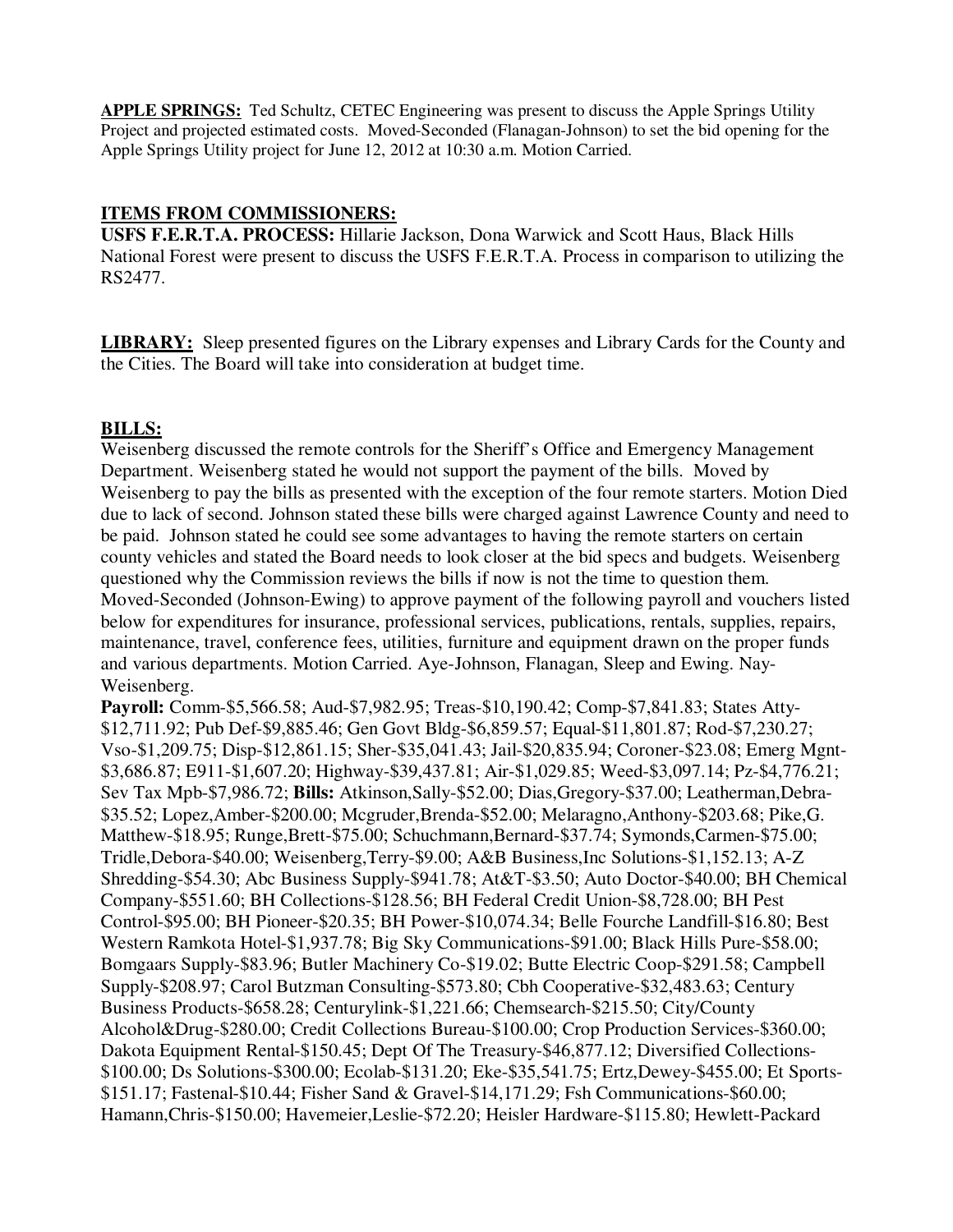Company-\$591.00; Hills Material Comp-\$6,520.18; Janz,Donald PhD-\$425.00; Johnson County Sheriff's Dept-\$30.00; Kadrmas, Lee And Jackson-\$10,247.70; Kimball-Midwest Co-\$213.24; Kinney, Matthew-\$771.66; Knecht True Value-\$59.27; Knology-\$1,719.45; Kosel,Joseph- \$2,354.17; Labcorp Of America Holdings-\$25.00; Las Vegas Township Constable's-\$33.00; Lattice Incorporated-\$11.87; Lead-Deadwood Regional Hospital-\$1,032.29; Leskca-\$54,844.74; Lexisnexis Risk Data Mgnt-\$75.00; Metric Motors-\$1,036.92; Microfilm Imaging Systems- \$755.00; Midwest Alarm Co-\$84.00; Montana Dakota Utilities-\$92.42; Mutchler,Tricia-\$85.60; Nelson,Christy-\$400.00; Nelson,Tonya-\$250.00; Neve's Uniforms-\$369.80; Novus-\$256.00; Office Depot-\$390.91; Office Of Child Support-\$439.85; Outdoor Motor Sports-\$21.95; Pennington County Sheriff-\$2,575.28; Pennington County Sts Attny-\$400.00; Program Works-\$80.00; RC Finance Office-\$1,715.00; RC Regional Hospital Pharmacy-\$19.50; Rabe Elevator-\$799.88; Reausaw,Bernie-\$22.22; Regional Health-\$38.00; Rocket Lube-\$90.98; Rocky Mountain Instrumental-\$120.00; SD Police Cheif's Association-\$130.00; Sand Creek Printing-\$200.00; Schilplin,Sara Psy-\$750.00; Sdrs Supplemental Retirement-\$1,226.50; Semerad,Sandra-\$231.50; Servall Towel&Linen-\$409.43; Spearfish Police Dept-\$10.02; Sterna,Laura-\$600.00; Strawn Law PC-\$682.69; Stretch's Glass & Mirror-\$3,104.00; Stutsman County Sheriff-\$20.00; Tigerdirect- \$72.47; Triple K Tire&Repair-\$828.96; Twin City Hardware & Lumber-\$389.72; US Marshals Service-\$2,837.66; Verizon Wireless-\$96.65; Victims Of Violence-\$811.00; Warne Chemical- \$4,222.60; Wells Fargo Business Card-\$3,344.90; West Group-\$155.50; Western Communication- \$10,491.50; Western Sd Juvenile Serv-\$5,737.50; White Drug-\$1,993.64; White's Queen City Motors-\$2,567.82; Wilde & Hunt, Prof Llc-\$843.00; Winner Police Department-\$68.25; Wolf, Ione-\$26.00; Wolff's Plumbing&Heating-\$271.00; Yankton Co Sheriff-\$27.00; Z&S Dust Control- \$34,842.22; **Witness & Jurors:** Driscoll,D-\$60.36; Foskett,L-\$62.58; Greear,K-\$63.32; Jones,M- \$61.10; Koppinger,L-\$61.10; Rachetto,C-\$52.22; Rang,C-\$59.62; Seamands,J-\$61.10; Koch,B- \$22.22; Schulze,B-\$31.10; Fraisier,S-\$31.10; Herrick-Rough,M-\$31.10; Tonkel,B-\$62.55; Koch,S- \$22.22; Hester,M-\$32.58; Miller,J-\$22.22; Rielly,T-\$29.62; Ring,J-\$33.32

**ADJOURN:** 10:42 a.m. Moved-Seconded (Flanagan-Ewing) there being no further business the meeting was adjourned. Motion Carried.

 $\overline{\phantom{a}}$  , and the contract of the contract of the contract of the contract of the contract of the contract of the contract of the contract of the contract of the contract of the contract of the contract of the contrac

Date Approved

 $\overline{\phantom{a}}$  , and the contract of the contract of the contract of the contract of the contract of the contract of the contract of the contract of the contract of the contract of the contract of the contract of the contrac ROBERT EWING, Chairman

ATTEST:

\_\_\_\_\_\_\_\_\_\_\_\_\_\_\_\_\_\_\_\_\_\_\_\_\_\_\_\_\_\_\_ Connie Atkinson, Auditor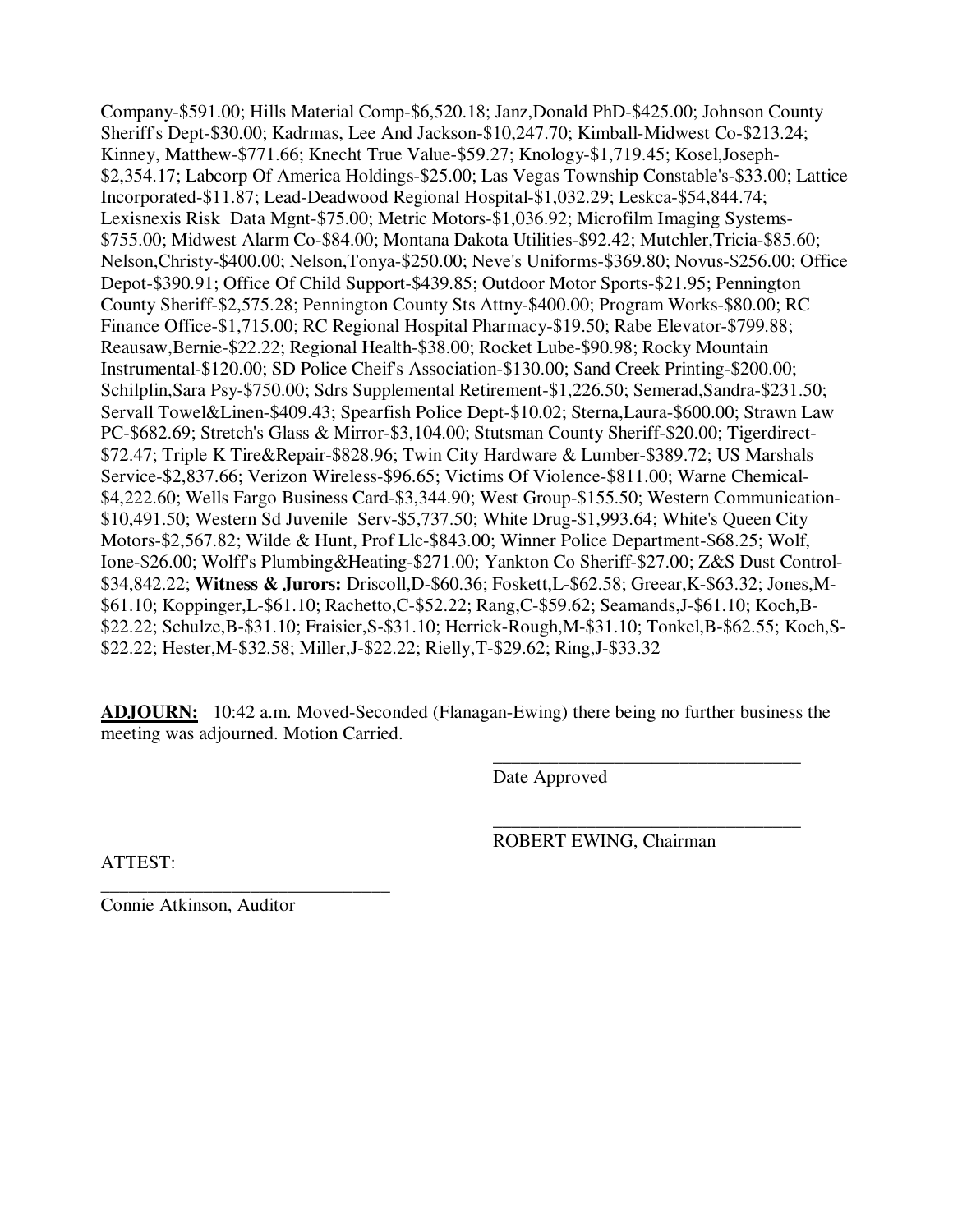# **LAWRENCE COUNTY COMMISSIONERS MEETING – June 7, 2012**

Robert Ewing called the meeting of the Lawrence County Commissioners to order and the Pledge of Allegiance was conducted at 7:00 a.m. on June 12, 2012 in the Administrative Annex Building of the Lawrence County Courthouse located at 90 Sherman Street, Deadwood, SD with Commissioners Daryl Johnson, and Terry Weisenberg present. Brandon Flanagan participated by video conference. Richard Sleep was absent.

All motions were passed by unanimous vote, by all members present, unless stated otherwise.

AGENDA: Moved-Seconded (Johnson-Weisenberg) to approve the agenda as amended. Motion Carried.

**2012 PRIMARY ELECTION:** Moved-Seconded (Weisenberg-Johnson) to canvass the 2012 Primary Election Results for Lawrence County. Motion Carried.

**ADJOURN:** 7:10 a.m. there being no further business it was Moved-Seconded (Johnson-Weisenberg) to adjourn. Motion Carried.

 $\overline{\phantom{a}}$  , and the contract of the contract of the contract of the contract of the contract of the contract of the contract of the contract of the contract of the contract of the contract of the contract of the contrac

 $\overline{\phantom{a}}$  , and the contract of the contract of the contract of the contract of the contract of the contract of the contract of the contract of the contract of the contract of the contract of the contract of the contrac

Date Approved

ATTEST:

ROBERT EWING, Chairman

\_\_\_\_\_\_\_\_\_\_\_\_\_\_\_\_\_\_\_\_\_\_\_\_\_\_\_\_\_\_\_ Connie Atkinson, Auditor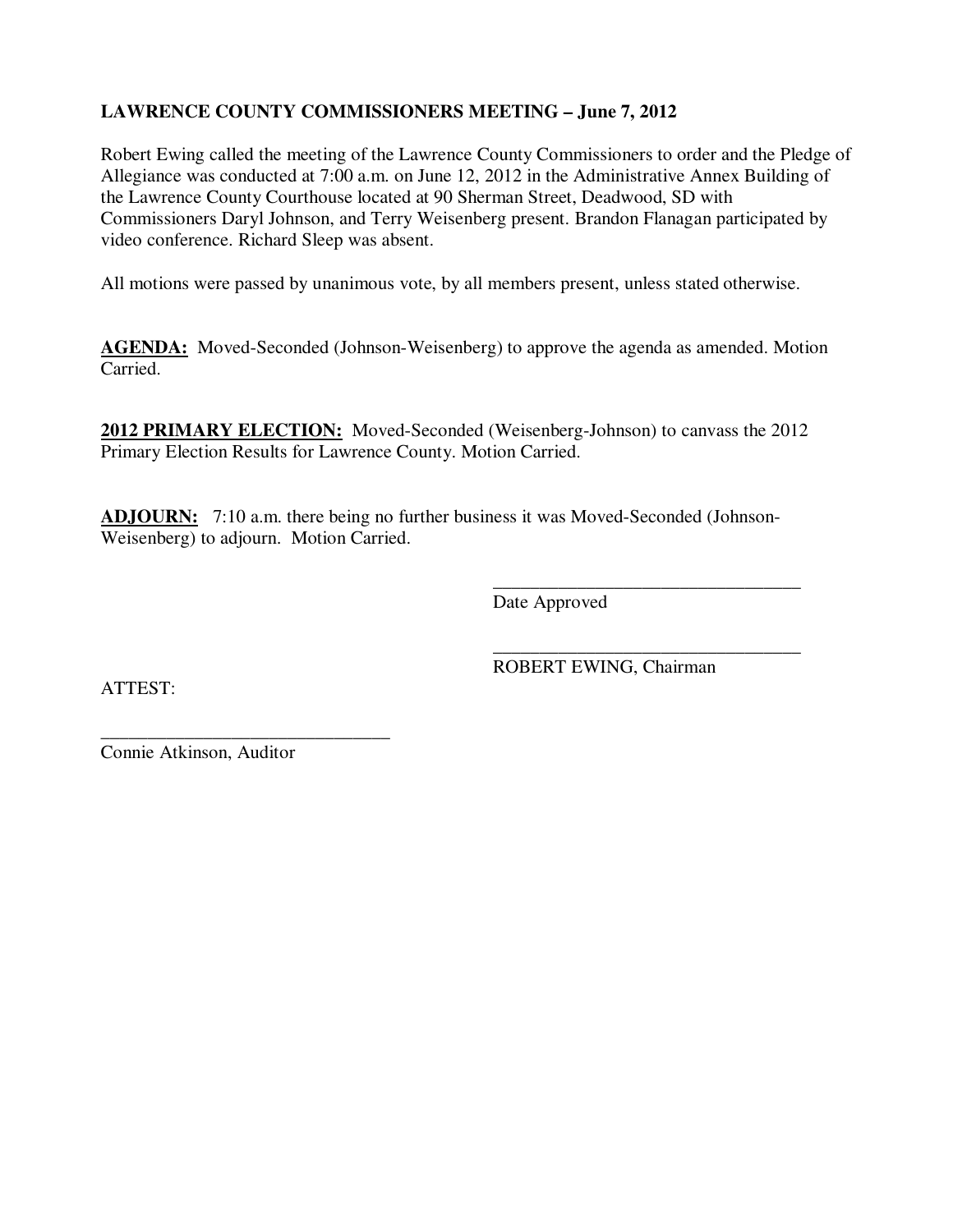# **LAWRENCE COUNTY COMMISSIONERS MEETING – June 12, 2012**

Robert Ewing called the regular meeting of the Lawrence County Commissioners to order and the Pledge of Allegiance was conducted at 8:00 a.m. on June 12, 2012 in the Administrative Annex Building of the Lawrence County Courthouse located at 90 Sherman Street, Deadwood, SD with Commissioners Daryl Johnson, Brandon Flanagan, Richard Sleep, and Terry Weisenberg present. All motions were passed by unanimous vote, by all members present, unless stated otherwise.

**AGENDA:** Moved-Seconded (Weisenberg-Flanagan) to approve the agenda as amended. Motion Carried.

**MINUTES:** Moved-Seconded (Weisenberg-Sleep) to approve the minutes of May  $22<sup>nd</sup>$ , and June 7<sup>th</sup>, 2012 County Commission Meeting. Motion Carried.

#### **PERSONNEL:**

**SHERIFF:** Moved-Seconded (Flanagan-Sleep) to approve Brian Remmers as a permanent parttime (under 20) Corrections Officer I G3 at the base rate of \$14.85 an hour, effective 5-29-2012; and Brenda Evans as a permanent part-time (under 20) Corrections Officer I G3 at the base rate of \$14.85 an hour, effective 5-24-2012. Motion Carried.

Moved-Seconded (Sleep-Weisenberg) to approve Dawnyelle Madsen as a permanent full-time Corrections Officer I G3 at the base rate of \$14.85 an hour, effective 5-24-2012 and Andrew Iverson as a permanent full-time Dispatcher II G2 as the base rate of \$16.74 an hour, effective 6-18- 2012. Motion Carried.

Moved-Seconded (Weisenberg-Flanagan) to approve David Riley as a part-time Corrections Officer II G3 at the base rate of \$17.08 an hour, effective 6-17-2012. Motion Carried.

Moved-Seconded (Weisenberg-Sleep) to approve Randall Rosenau as a part-time Special Deputy II at the base rate of \$16.80 an hour, effective 6-1-2012. Motion Carried.

**AUDITOR'S ACCOUNT WITH TREASURER REPORT:** Moved-Seconded (Weisenberg-Johnson) to accept the Auditor's Account with the County Treasurer. Motion Carried. As of May 31, 2012 showed the following: Total amount of actual cash-\$1,250.00; Total amount of Checks and drafts in Treasurer's possession not exceeding three days (check deposit in transit)- \$2,261,777.91; Total amount of cash in transit in Treasurer's possession (cash deposit in transit)- \$26,555.94; petty Cash-\$1,860.00; Total amount of deposits in bank include: CD's-\$4,750,000; Savings \$11,660,296.14, Money Market \$530,145.28; Bank Balance-\$5,505,385.25; Total \$24,737,270.52.

**HIGHWAY BUSINESS: OLD HIGHWAY 14C/ELKHORN RIDGE PAVING PROJECT:** The following bids were received for Old Highway 14C, In-Place Processing and Asphalt Mat: Sacrison Paving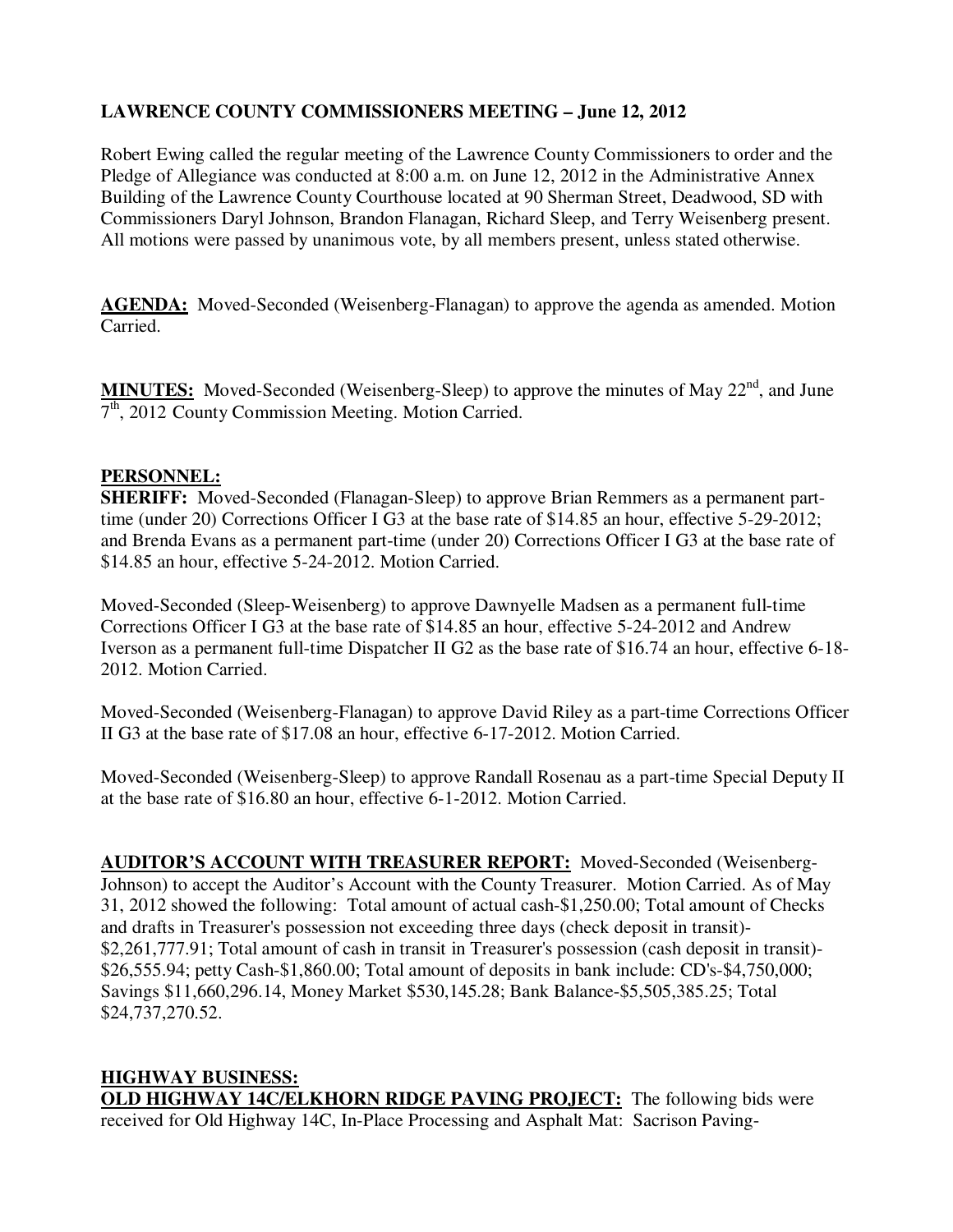\$660,660.66 and Hills Materials - \$713,287.37. Moved-Seconded (Weisenberg-Johnson) to accept the low bid from Sacrison Paving for \$660,660.66, and allow the Chairman to sign the contracts. Motion Carried.

**SDDOT PROGRAM RESOLUTION:** Moved-Seconded (Johnson-Weisenberg) to approve and authorize the Chairman to sign the Federal Aid Surface Transportation Program Resolution for Countywide Signing Project with the SDDOT. Motion Carried. WHEREAS, Lawrence County desires replacement and improvement of regulatory, warning, and guide signs as authorized by MUTCD, state law, and/or local ordinance, LOCATION, Lawrence County, TYPE OF CONSTRUCTION: Traffic Control Signing and WHEREAS Lawrence County is obligated and hereby agrees to provide proper maintenance of signing as recommended by the latest edition of the Manual on Uniform Traffic Control Devices (MUTCD). NOW THEREFORE BE IT RESOLVED: That the South Dakota Department of Transportation be and hereby is authorized and requested to program for construction, in accordance with the "Local Roads Plan" the State's "Standard Specifications for Roads and Bridges," and the "MUTCD". Estimated Cost of Project Including Engineering: \$30,000. Proposed Year of Construction: 2023. Vote of Commissioners/Council: Yes-5 No-0. Dated at Deadwood this 12th day of June, 2012. Robert Ewing, Chairman. Connie Atkinson, Auditor.

### **UTILITY PERMITS:**

**CENTURY LINK:** Moved-Seconded (Flanagan-Johnson) to approve the Utility Permit submitted by Century Link to bore under Hannah Road. Motion Carried.

**BUTTE ELECTRIC**: Moved-Seconded (Weisenberg-Flanagan) to approve the Utility Permit submitted by Butte Electric to bore under Old Highway 14. Motion Carried.

**WALK'N ROLL PACKERS/ROLLERS:** Moved-Seconded (Flanagan-Sleep) to approve the purchase of one Walk'n Roll packer/rollers for the new motor graders. Motion Carried.

**SURPLUS MOTOR GRADERS:** The following bids were received for the Six (6) 2006 surplus motor graders:

|            | <b>Domson</b><br>Inc. | <b>Butler</b><br><b>Machinery</b> | <b>Machinery</b><br><b>Maint</b> | <b>Iron</b><br><b>Planet</b> | Leon<br><b>Sime</b> |
|------------|-----------------------|-----------------------------------|----------------------------------|------------------------------|---------------------|
| #91        | 82,506.00             | 132,850.00                        | 107,321.00                       | 134,000.00                   |                     |
| #93        | 107,506.00            | 134,750.00                        | 113,460.00                       | 134,000.00                   | 147,200.00          |
| #94        | 117,506.00            | 127,550.00                        | 106,730.00                       | 126,000.00                   |                     |
| #96<br>#97 | 76,506.00             | 122,850.00                        | 97,340.00                        | 121,500.00                   |                     |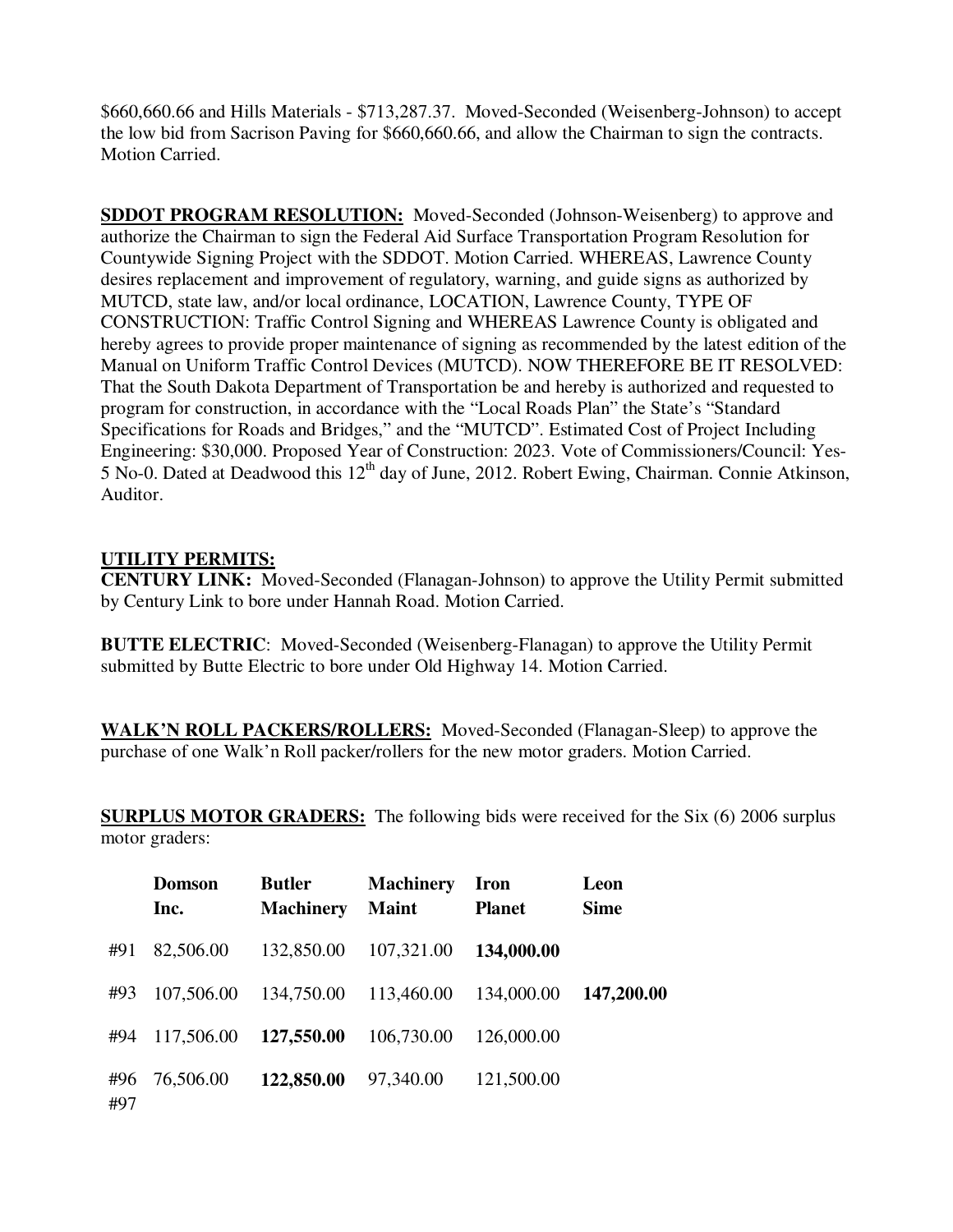86,506.00 **132,750.00** 109,432.00 126,000.00

#98 107,506.00 129,750.00 114,321.00 **135,500.00** 

Moved-Seconded (Weisenberg-Sleep) to accept the high bid as follows: #91-Iron Planet, #93-Leon Sime, #94-Butler Machinery, #96-Butler Machinery, #97 Butler Machinery, #98 Iron Planet. Motion Carried.

**FUEL QUOTES:** The following fuel quotes were submitted as of May 31, 2012: Spearfish Diesel 3500 Gallons: (prices per gallon) CBH Cooperative - \$3.249, Southside – \$3.29; MG Oil - \$3.198\*. Spearfish Unleaded 1000 Gallons: (prices per gallon) CBH Cooperative - \$3.346, Southside-\$3.34, MG Oil - \$3.249\*.

**ANNUAL MALT BEVERAGE LICENSE RENEWALS:** A public hearing was held on the renewal of the applications for 2012-2013 Malt Beverage licenses and for new On-Off sale Malt Beverage License & SD Farm Wine. No public input was voiced and the hearing was closed. Moved-Seconded (Weisenberg-Flanagan) to approve the following 2012-2013 Malt Beverage Licenses Motion Carried:

**CLASS - PACKAGE (OFF-SALE) MALT BEVERAGE & SD FARM WINE**: OLE & LENA GROUP LLC., (DEADWOOD KOA) M.S. #601, Sec. 28, T5N, R3E, and lot 1A of M.S. #108. **CLASS - PACKAGE (OFF-SALE) MALT BEVERAGE**: TOMAHAWK LAKE COUNTRY CLUB, Part HES 57 more fully described in Book 222, Page 476 & 477, Office of Lawrence County Register Deeds.

**CLASS - RETAIL (ON-OFF SALE) MALT BEVERAGE**: KELLEY FAMILY INC., (HIDDEN VALLEY CAMPGROUND), Lot G-1-A, HES 297, Sections 18 & 19, T4N, R4E.; JANELL F. ANDIS, (CUSTER CROSSING) Pt Tract B-1 of HES 246, Section 21, T3, R4.; SPEARFISH CANYON RESORTS (LATCHSTRING VILLAGE) Lot Ab-1, a subdivision of Latchstring Village Lot Ab of the Cascade Placer, M.S. in the W1/2 of Section 31, T5N, R2E, and the E1/2 of Section 36, T5N, R1E, B.H.M.; DST PROPERTIES INC. (THE VALLEY CORNER) Lot 1 & Pt Lot 2, NW1/4NW1/4, Subdivision of Section 3, T6N, R2E., B.H.M.; TRAILSHEAD LODGE, INC., Lot 4 O'Neill Pass Ranchettes S/D of HES 617, Section 20, T3, R1, B.H.M.; CHEYENNE CROSSING STORE Lot C-3 of Meadow 1-2-3 Lodes of MS 1564, NW1/4 S22, T4N, R2E.; LONNY & SUSAN SMITH (ST.ONGE STORE) Lots 1 & 2, Block 8, St.Onge.; SEVEN DOWN, LLC Tract 7, Section 27, T6N, R3E.; STEEL WHEEL LLC (STEEL WHEEL CONVENIENCE STORE) Tract "D" Revised, formerly Tract "D" of HES 297, S18 & 19, T4N, R4E.; JOHNSON FAMILY RESTAURANT (PUB N GRUB) Tract "D" Revised, formerly Tract "D" of HES 297, Section 18 & 19, T4N, R4E.; JANICE G. KABERNA, (HOM CAMPGROUND) Lot A of CRM Ex Tract 1 (10.01) and Lot 2. Sec 27-T3-R5 of Black Hills.; BLACK HILLS CHAIRLIFT CO.INC. Section 1-2-11 & 12, Township 4 north, Range 2 east, B.H.M.; JOHN D. BELL (BELL LTD) Tract 59 Section 7, T2N, R3E, BHM.; CROW PEAK BREWING COMPANY, LLC: Lot Y-1, located in NE1/4NE1/4, S4, T6N, R2E.; MYSTIC HILLS CABINS & CAMPGROUND M.S.1748 Fennia #1; M.S.1748 St John Claim; M.S. 1748 St John #1 (8.78 Ac) & St John #2 (7.90 Ac); M.S. 1748 St John #3 (8.85 Ac) & St John #4 (8.83 Ac). All Located in Section 1, T3N, R3E.; NEMO GUEST RANCH BUSINESS ENTERPRISE (NEMO GUEST RANCH CONVENIENCE STORE) Lots 1, 2 and 3 of Nemo Guest Ranch Sub, a sub of tract 4-T of Nemo Placer MS1368.; DEALER EXCHANGE INC., Big Chair Resort 22493 US Hwy 385 So., Deadwood, SD: Lot L Sec 7., T2N, R5E, BHM, Lawrence County. 05000-00205-073-10; BLACK HILLS JOURNEY'S INC (FISH 'N FRY CAMPGROUND) Lots 1 & 2, subdivision of a portion of H.E.S. 297, in Section 18 & 19, T4N, R4E, BHM, Lawrence County, SD according to Plat Book 1, page 317, except Lot A of Lot 2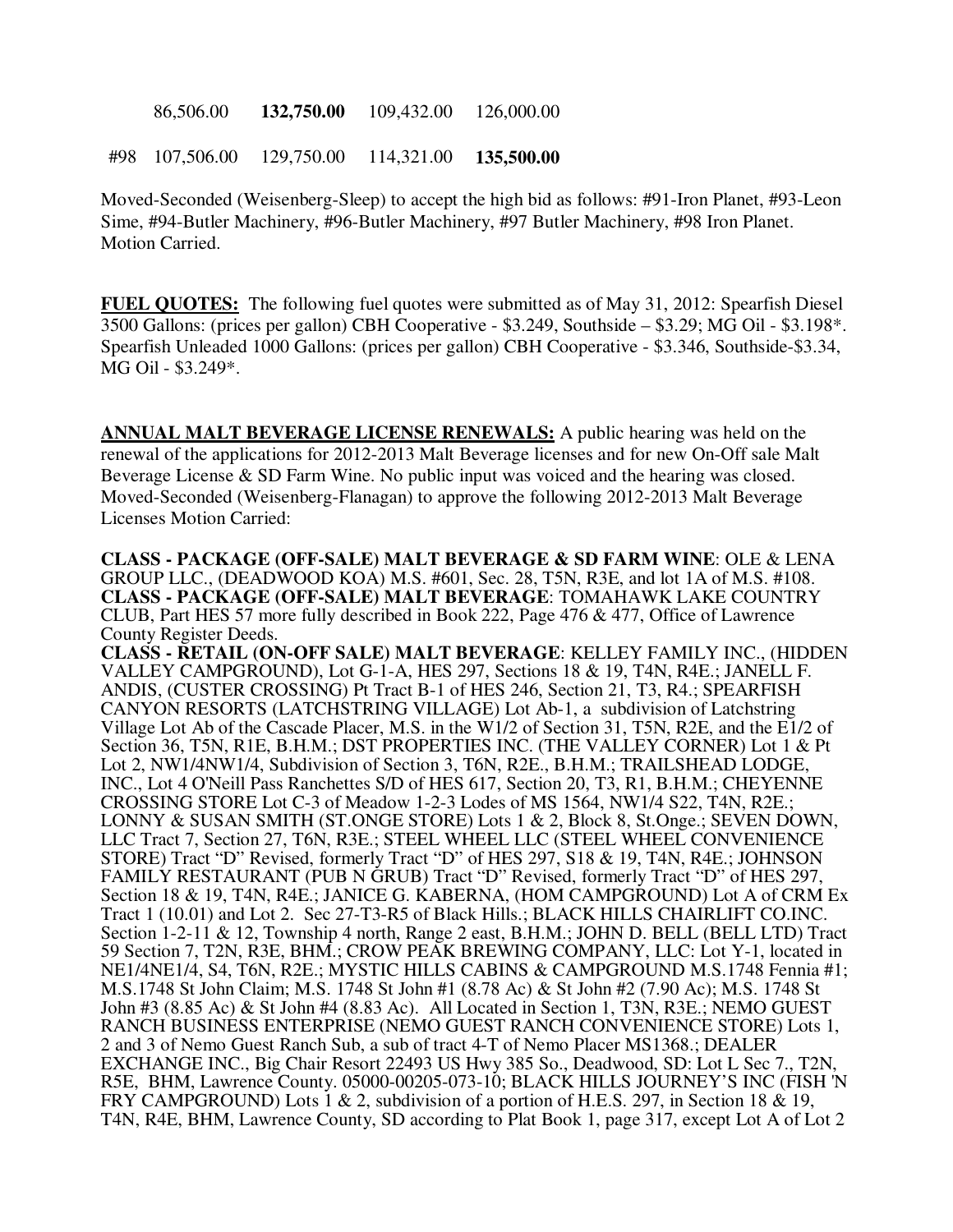of the Subdivision of HES 297, according to Plat Doc #78-1596.; BAREFOOT COUNCIL OF CO OWNERS (BAREFOOT RESORT) Lot 1 of Barefoot, formerly lots 3  $\&$  4 and vacated right of way of Block 2 Tract B Lost Camp Valley Acreage, Sec. 2-T4N-R2E of Black Hills.; WHITETAIL COURT RESORT 11295 U.S. HWY 14A, Lead, SD 57754 Tract 54 Secs 5-6-7&8 (Whitetail Court), Lawrence County.; MATT LARSON / RED DOG PROPERTIES LLC: Lot 3A2. of Tract 3A, A sub of Jay1,2,3, Fay #3, Herbert Steel Fraction H0200, Log Cabin & Violet #3, Lodes of M.S. 1200, In NW1/4 & NE1/4 of Sec. 19, T4N, R3E, T4N & NE1/4 of Sec 24, T4N, R2E, BHM. STEVE HALL (TROUT HAVEN RESORT LLC): Tract 1 & 2 S/D of SW1/4 W1/4, T2, R5, Section 7.; LARRY KAISER, Nemo Mercantile, Tract 3 of the un-platted portion of Nemo Placer, M.S. 1368, located in the NE ¼ of Section 27, T3N, R5E, B.H.M 26580-01368-010-30; CHARLES L FARRUGGIA, (BRANDING IRON RESTAURANT) Lots 1, 2 and 3 of Nemo Guest Ranch Sub, a sub of tract 4-T of Nemo Placer MS1368.

**CLASS - RETAIL (ON-OFF SALE) MALT BEVERAGE & SD FARM WINE**: RONALD & LISA JORGENSON, (BOONDOCKS) PT HES 54 Tract C Section 25 T4N, R3E, B.H.M.; WILD BILL'S CAMPGROUND & RESORT Lot E & Lot E-2 of HES 137 located in S17 & 18, T4N, R4E, BHM, except Lot E-1 & E-3 of Subd Lot E & except Lots H1 & H2 in Lot E, Tract No. 0091A in S18 & Tract 0091B S17, T4N, R4E.; STEVEN W. OR MARCIA SHARP, (KOA SPEARFISH) Parcel B of the replat of Lots G,H,I,J,K,L,M,N and the West 259.9 feet of Lots O,P,Q,R,S,T and U, all in the Subdivision of Lot 1 of the NW1/4NW1/4, Section 3, T6N, R2E, B.H.M.

**FIRE BAN ORDINANCE #12-01:** 2<sup>ND</sup> Reading was held on the proposed Fire Ban Ordinance. Lawrence County Ordinance No. 12-01. Discussion was held on the proposed Ordinance and penalties involved. Moved-Seconded (Johnson-Weisenberg) to approve and adopt the Lawrence County Burn Ban Ordinance #12-01. Motion Carried.

**LAWRENCE COUNTY ORDINANCE NO.12-01 WHEREAS,** the Commissioners of Lawrence County are charged with protecting the health and safety of the citizens of Lawrence County, including all property situated therein; and **WHEREAS**, South Dakota Codified Law (SDCL) § 7- 8-20(18) authorizes the Lawrence County Commission to prohibit or restrict open burning, after consultation with local fire officials and law enforcement officials, in order to protect the public health and safety; and **WHEREAS**, the Emergency Manager/Fire Coordinator for Lawrence County has consulted with local fire officials and law enforcement officials concerning the threat of wildfire from open burning under certain climatic conditions; and **WHEREAS**, the Commissioners of Lawrence County have determined that in the interest of the public health and safety, it is prudent to prohibit open burning (open fire) when climatic conditions indicate the threat of wildfire in Lawrence County; and **WHEREAS**, the Commissioners of Lawrence County, pursuant to SDCL § 7-18A-8, hereby deem it necessary for the immediate preservation of the public health and safety to adopt the restrictions set forth in this Ordinance and it is the intent of the Lawrence County Board of Commissioners that the provisions of this Ordinance shall take effect immediately upon passage by the Board. **NOW, THEREFORE, BE IT ORDAINED BY THE LAWRENCE COUNTY BOARD OF COMMISSIONERS AS FOLLOWS:** SECTION I. **DEFINITIONS: (A) Open**  Fire: Means any outdoor fire, including a campfire and a burn barrel. Open Fire shall not include charcoal grills, Outdoor Fireplaces, liquid fuel grills, or branding iron burners as defined herein. (B) **Charcoal Grill:** Means a metal or stone device **not** resting on the ground with a metal grate designed to cook food using charcoal briquettes. (C) **Liquid Fuel Grill:** Means a metal or stone device designed to cook food using gaseous combustible fuel. (D) **Burn Barrel:** Means a metal container used to hold combustible or flammable waste materials so that they can be ignited outdoors for the purpose of disposal. (E) **Outdoor Fireplace:** Means a manufactured appliance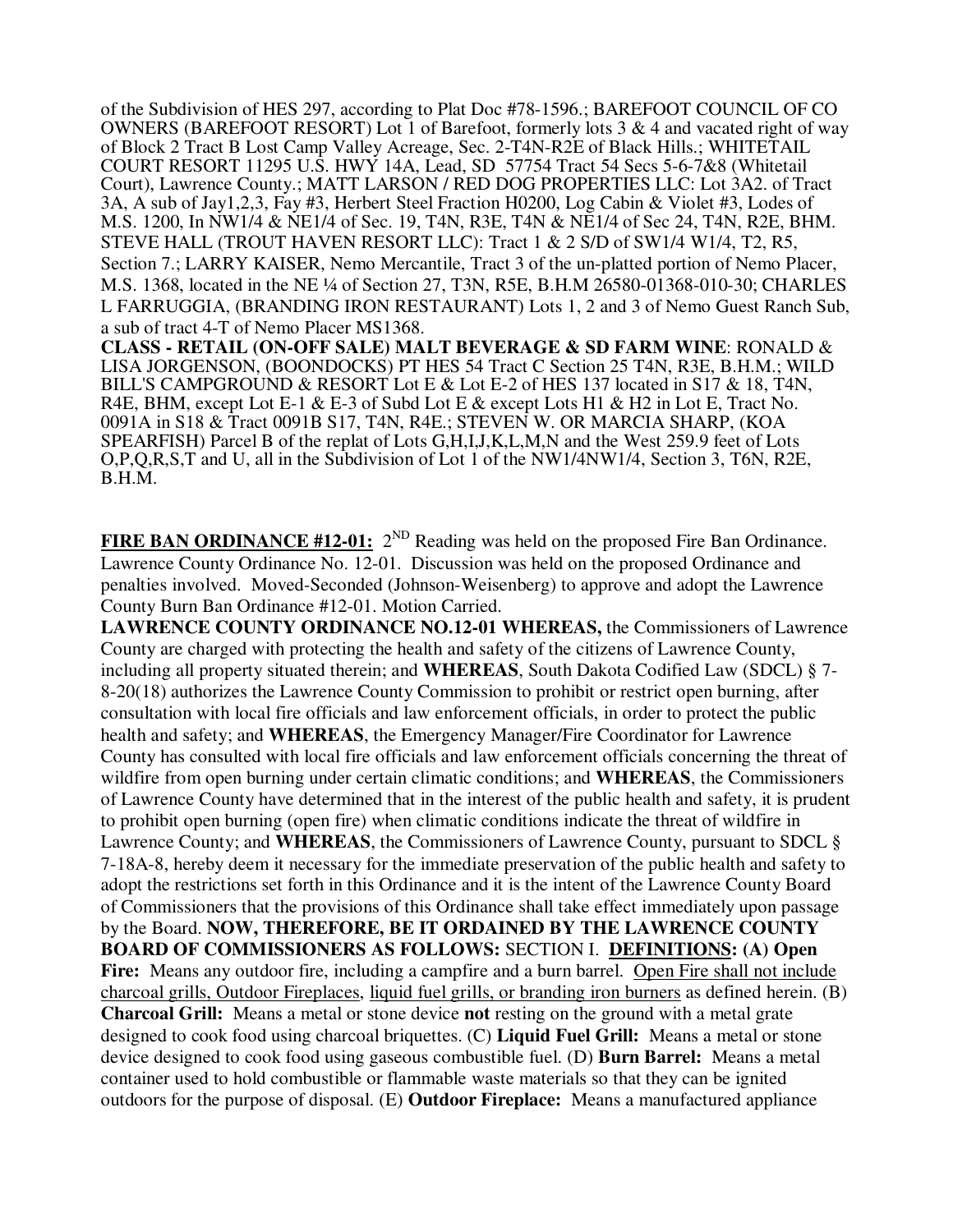constructed of non-combustible materials, with a maximum fuel area of three (3) feet, constructed to include a screen, chimney or other device placed above the fuel area so that the heat source is contained in such a manner that sparks or embers are not allowed to freely escape into the open atmosphere. An Outdoor Fireplace may be fueled by cut or split wood or liquid fuel and must be located **Not Closer** than 15 feet to any combustible surface and **Continually Attended. (F) Branding Iron Burner:** Means a stove, furnace or device constructed of non-combustible materials used to heat irons for the purpose of branding livestock, fueled by cut or split wood, or liquid fuel and constructed so that the heat source is contained in such a manner that sparks or embers are not allowed to freely escape into the open atmosphere and located **Not Closer** than 15 feet to any combustible surface and **Continually Attended. (G) Campground:** Means any commercial campground that is permitted by Lawrence County, the State of South Dakota, or the United States Forest Service that is operated by said agency, or private individuals or corporations. SECTION II. **REGULATIONS**: (A) **Open Fire: 1.** No person shall set an open fire in Lawrence County, North of the Interstate 90 Highway and outside the boundaries of any municipality, when the National Weather Service has declared the Grassland Fire Danger Index to be in the **HIGH**, **VERY HIGH** or **EXTREME** category in Lawrence County. Use of an open fire is allowed only when the Grassland Fire Index falls in the MODERATE category or below. 2. The prohibition against Open Fire in that part of Lawrence County North of the Interstate 90 Highway, as provided herein, shall automatically be suspended during any time period the Grassland Fire Danger Index falls below the **HIGH** category in Lawrence County (All areas South of the Interstate 90 Highway and outside the boundaries of any municipality in Lawrence County are part of the Black Hills Fire Protection District and are regulated by either the State of South Dakota, or the United States Forest Service). (B) **Burn Barrels: 1.** Special Regulation: No person shall set a fire in a burn barrel North of the Interstate 90 Highway within the boundaries of Lawrence County and outside the boundaries of any municipality when the National Weather Service has declared the Grasslands Fire Index to be in the **HIGH, VERY HIGH** or **EXTREME** category in Lawrence County. Use of burn barrels is allowed only when the Grassland Fire Index falls in the MODERATE category or below. (C) **Campgrounds: 1.** The ban on open burning (open fire) does not apply to those designated areas falling within the boundaries of any commercial, city, state or federal campground that is permitted by Lawrence County, the State of South Dakota or the United States Forest Service unless otherwise specifically banned by a resolution of the Lawrence County Board of Commissioners. SECTION III. **PENALTY**: (A) Any violator of this ordinance is subject to the suppression costs of extinguishing a fire. (B) Nothing herein shall be construed to prohibit or supersede any civil remedy otherwise available to any person or entity. (C) The permissibility of the ignition of any fire as specified herein shall not operate to relieve the igniter of any duty of care otherwise imposed by law; nor shall this ordinance operate to absolve any person of any liability for damages to persons or property which may occur as a result of the fire. Adopted this  $12^{th}$  day of June, 2012 by the LAWRENCE COUNTY COMMISSION: Robert E. Ewing, Chairman. ATTEST: Connie Atkinson, Auditor

**APPLE SPRINGS UTILITIES / WILDBERGER ROAD:** Ted Schultz, CETEC Engineering was present and the following bids were received for the Wildberger Road Utilities at Apple Springs Subdivision: Munro Earthmoving: \$154,321.99; RCS Construction: \$159,179.08; Ainsworth Benning Construction: \$469,962.50; Pedersen Excavating Inc: \$123,655.00. Schultz stated that the estimated cost for Butte Electric is \$40,000-\$42,000 and engineering services are \$15,000 the bond is only \$165,000. The Board stated they will not approve any expenditures over the \$165,000 bond amount and asked Schultz to negotiate the contract amount with the low bidder utilizing materials on site.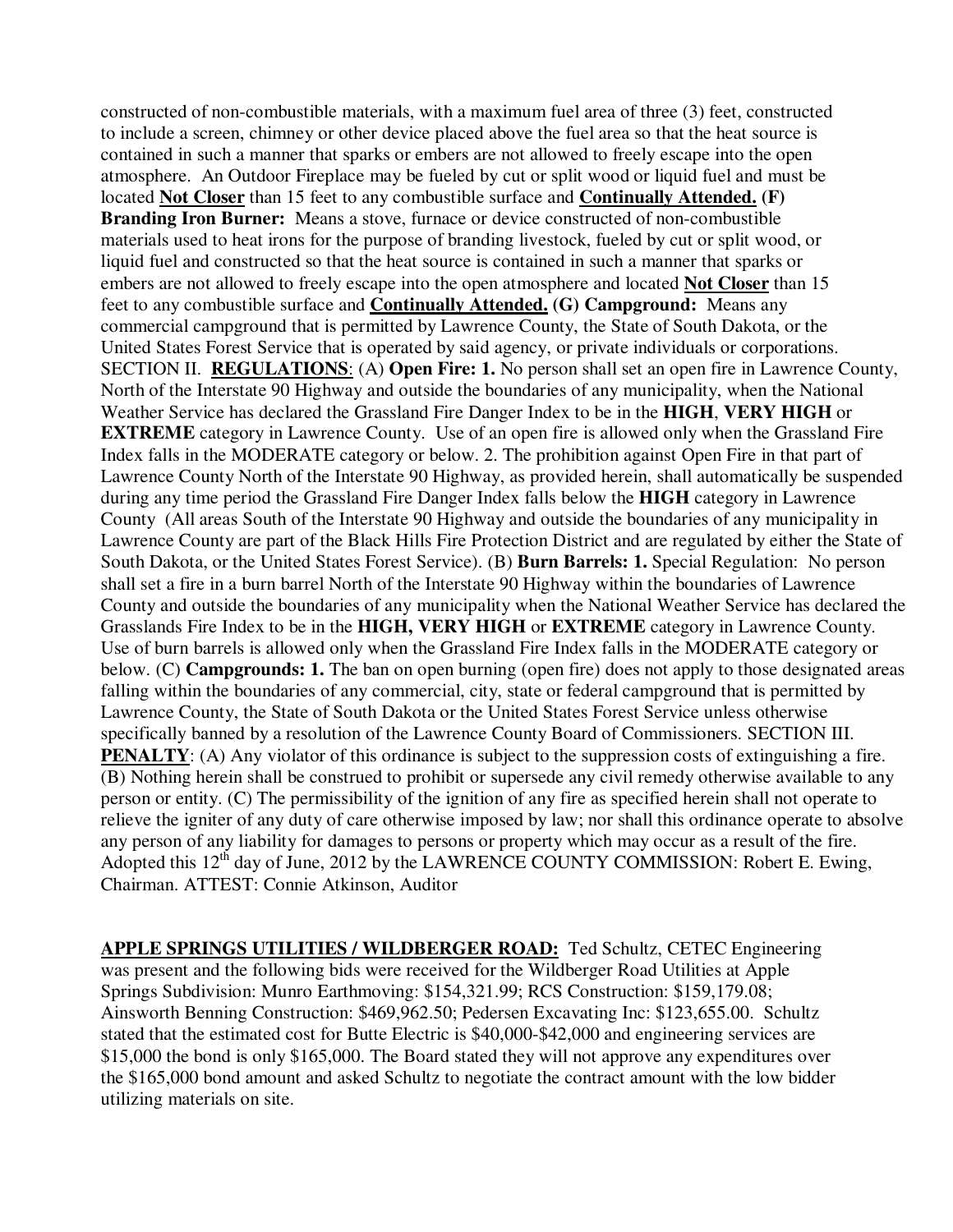Moved-Seconded (Flanagan-Weisenberg) to accept the low bid and award the contract to Pedersen Excavating Inc with the new negotiated amount of \$108,735.00, utilizing the materials on site and authorize the Chairman to sign the contracts. Motion Carried.

Moved-Seconded (Weisenberg-Flanagan) to approve and authorize the Chairman to sign the contract with Butte Electric, with the total project not to exceed the letter of credit of \$165,000. Motion Carried.

**SUPPLEMENTAL BUDGET:** A public hearing was held for a supplemental budget for GENERAL FUND / PLANNING & ZONING / Professional Services - \$165,000; No public input was voiced and the hearing was closed. Moved-Seconded (Weisenberg-Flanagan) to approve and authorize the Chairman to sign the following Resolution #2012-16. Motion Carried.

RESOLUTION #12-16 TO ADOPT A SUPPLEMENTAL BUDGET WHEREAS, the County Budget for Lawrence County, South Dakota, for the fiscal year 2012, failed to provide sufficient revenue to enable the County to conduct the indispensable functions of Government, and WHEREAS, the Board of County Commissioners of said County deems it necessary to make a Supplementary Budget, providing for appropriation in the amounts set out below. NOW, THEREFORE, BE IT RESOLVED THAT SAID BOARD, make, approve and adopt a Supplemental Budget for Lawrence County, South Dakota, for the year 2012, and that in said budget there will be and is hereby appropriated the following sum of money, to-wit: GENERAL FUND / PLANNING & ZONING / Professional Services - \$165,000. The funds for the above amounts are to be provided from unappropriated cash balances and estimated revenue in the designated Fund. Be it further RESOLVED that a hearing was held on the  $12<sup>th</sup>$  day of June, 2012 at the hour of 10:45 a.m. in the Commissioners' Room in the Administrative Office Building at 90 Sherman Street, Deadwood, Lawrence County, South Dakota, and that said Notice of Hearing was posted according to law, SDCL 7-21-22. IN WITNESS WHEREOF, we have hereunto set our hands and official seal of Lawrence County, this  $12<sup>th</sup>$  day of June, 2012. FOR THE BOARD OF COUNTY COMMISSIONERS: Robert Ewing, Chairman. ATTEST: CONNIE ATKINSON, LAWRENCE COUNTY AUDITOR

**JUVENILE ELECTRONIC MONITORING PROGRAM:** Amber Richey, Deputy States Attorney was present to discuss the proposed Juvenile Electronic Monitoring Program. Discussion followed on the affect on the Juvenile Services Center versus the cost savings to the County. Moved-Seconded (Weisenberg-Flanagan) to approve and authorize the Chairman to sign the Memorandum of Understanding with Western South Dakota Juvenile Services Center. Motion Carried.

**SPEARFISH ANNEXATION:** The Board discussed the proposed annexation and costs to the County for the road project. Joe Neeb stated the County will be responsible for 50% of the project costs. The Board discussed the affects of annexation on the landowners in the proposed area.

Moved-Seconded (Johnson-Weisenberg) to approve and authorize the Chairman to sign the following Resolution #2012-17 A Resolution Approving A Resolution Of Intent Of Annexation To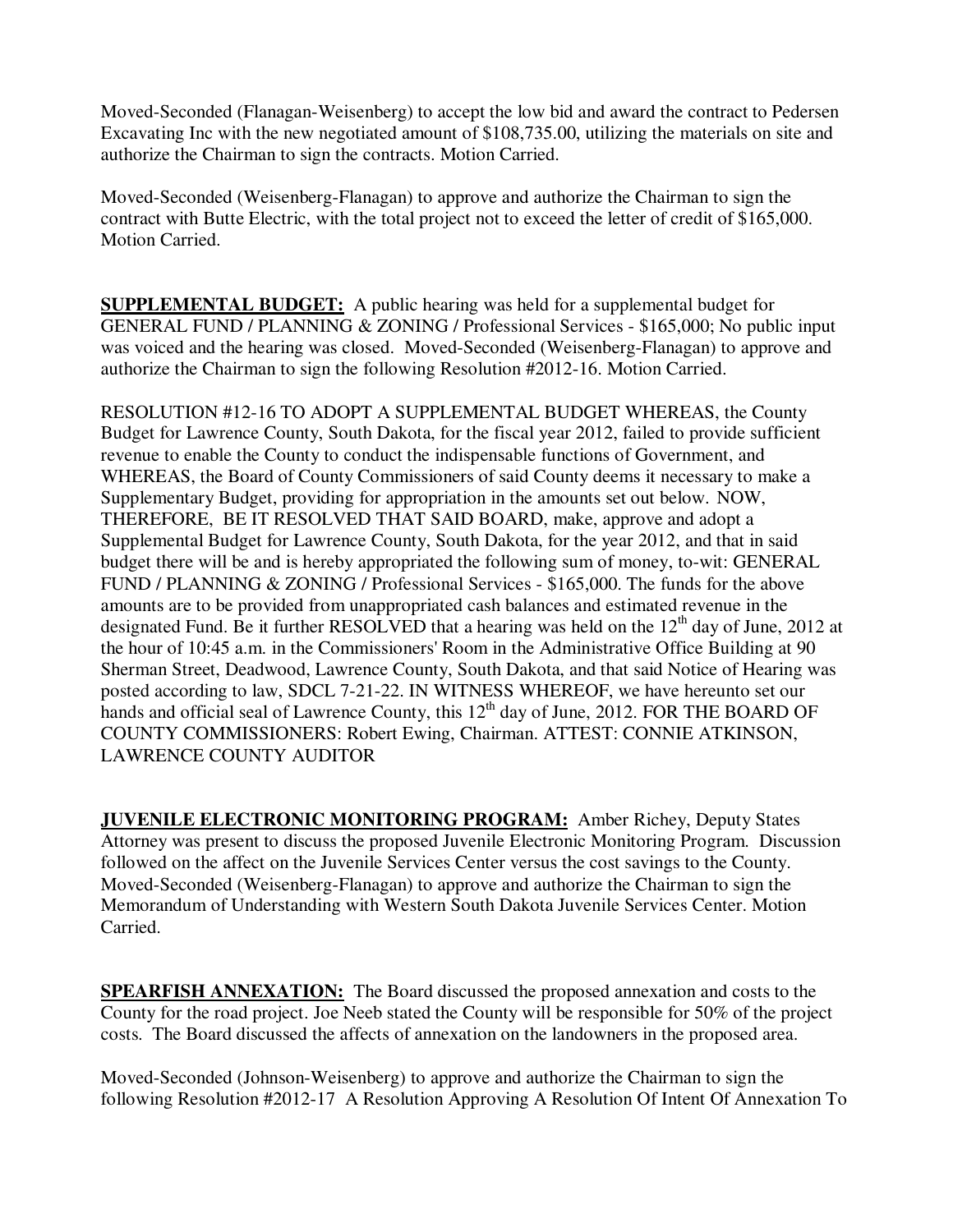Extend The Boundaries Of The City Of Spearfish, South Dakota, By Annexing Lands. Motion Carried. Aye-Johnson, Weisenberg and Flanagan. Nay-Sleep and Ewing.

**RESOLUTION NO. #2012-17 A RESOLUTION APPROVING A RESOLUTION OF INTENT OF ANNEXATION TO EXTEND THE BOUNDARIES OF THE CITY OF SPEARFISH, SOUTH DAKOTA, BY ANNEXING LANDS, WHEREAS**, the City of Spearfish has prepared a Resolution of Intent of Annexation to Extend the Boundaries of the City of Spearfish, South Dakota, By Annexing Lands, all as more fully set forth in Exhibit A, attached hereto and incorporated herein by this reference, and which has been forwarded to the Lawrence County Commission pursuant to SDCL 9-4-5 for its consideration and approval; **WHEREAS**, SDCL 9-4-5 provides that annexation of unplatted territory is subject to the approval by the respective county commission wherein such unplatted territory lies. Further, that no resolution describing unplatted territory therein may be adopted until it has been approved by the board of county commissioners of the county wherein such unplatted territory is situate; **WHEREAS**, for purposes of SDCL 9-4-5, "unplatted territory" is any land which has not been platted by a duly recorded plat or any agricultural land as defined in SDCL 10-6-31; **WHEREAS**, SDCL 10-6-31 defines "agricultural property" as including all property used exclusively for agricultural purposes which is not handled for resale by wholesale or retail dealers. It includes all land used exclusively for agricultural purposes, both tilled and untilled, the improvements on such land, other than buildings and structures and the livestock and machinery located and used on such agricultural land; **WHEREAS**, the territory to be annexed by the City of Spearfish includes land which has not been platted by a duly recorded plat and/or agricultural lands as defined in SDCL 10-6-31; **NOW, THEREFORE BE IT RESOLVED**, that Lawrence County does hereby approve the Resolution Of Intent Of Annexation To Extend The Boundaries Of The City Of Spearfish, South Dakota, By Annexing Lands, as submitted by the City of Spearfish, as set forth in Exhibit A, in so far as the same concerns any unplatted territory or agricultural lands as defined in South Dakota Codified Law. Dated this 12 day of June, 2012. Bob Ewing, CHAIRMAN. ATTEST: Connie Atkinson, Auditor

**RELAY FOR LIFE PROCLAMATION:** Moved-Seconded (Sleep-Weisenberg) to approve and authorize the Chairman to sign the following 2012 Relay for Life Proclamation. Motion Carried. RELAY FOR LIFE PROCLAMATION: American Cancer Society Relay for Life Proclamation for Lawrence County. *Whereas,* **RELAY FOR LIFE** is the signature activity of the American Cancer Society and celebrates cancer survivors and caregivers, remembers loved ones lost to the disease, and empowers individuals and communities to fight back against cancer; and *Whereas,* Money raised during **RELAY FOR LIFE of Lawrence County** supports the American Cancer Society's mission of saving lives and creating a world with less cancer and more birthdays – by helping people get well, by finding cures for cancer, and by fighting back; *Whereas,* **RELAY FOR LIFE** funded more than \$150 million in cancer research last year; *Now therefore*, be it resolved, that I Robert Ewing, Chairman of Lawrence County, do hereby proclaim June 16-22, 2012 as "**RELAY FOR LIFE PAINT THE TOWN PURPLE"** in Lawrence County and encourage citizens to participate in the Relay for Life event at Spearfish City Park on June 22, 2012. Dated this 12th day of June 2012. Robert E. Ewing, Chairman.

**MOUNTAIN PINE BEETLE:** Bill Coburn was present to discuss the Black Hills Regional Mountain Pine Beetle Strategy. Moved-Seconded (Weisenberg-Johnson) to approve and authorize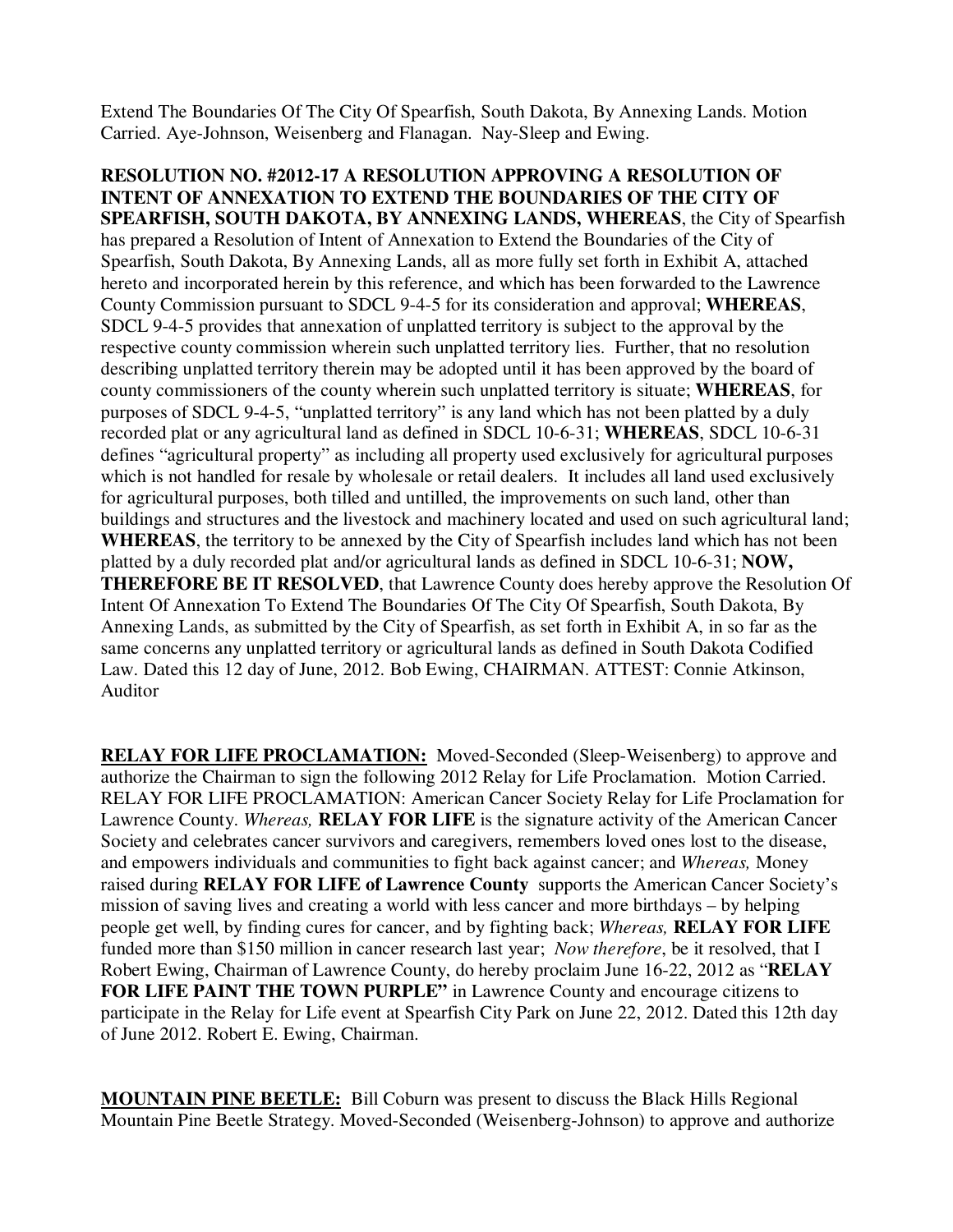the Chairman to sign the Black Hills Regional Mountain Pine Beetle Strategy Plan and Signature Page. Motion Carried.

**MOUNTAIN PINE BEETLE RESPONSE PROJECT COMMENTS:** Bill Coburn was present to discuss comments to be presented to the USFS MPBR Project. Moved-Seconded (Weisenberg-Ewing) to approve and authorize the Chairperson to sign the comments recommended by the Timber Committee after they have been reviewed by Bruce Outka, County Attorney. Motion Carried.

**PLANNING & ZONING:** Amber Vogt, Planning and Zoning Administrator updated the Board on Planning and Zoning issues.

**ORDINANCE #12-05 ADDITION OF USES TO PF DISTRICT:** 2<sup>nd</sup> Reading was held on the proposed Ordinance #12-05 Addition of Uses to PF District, Owner/Applicant: Lawrence County Zoning Ordinance, Description (Location): Addition of uses to PF District, Purpose: Add two uses in the list of conditional uses in the Park Forest Zone. Those being: Licensed Professional Offices and Retail Space with a maximum of 1000 sq ft per vendor. Zoning & Acreage: PF. Sleep expressed concerns that this would be scattering things around Park Forest and should be restricted around the growth areas of the towns. The Board discussed this would be located within the growth areas of the municipalities and located near a highway.

Moved-Seconded (Sleep-Ewing) to approve and adopt Ordinance #12-05 An Ordinance Amending The Lawrence County Zoning Ordinance, Addition of Uses to PF District. Motion Carried. AN ORDINANCE AMENDING THE LAWRENCE COUNTY ZONING ORDINANCE, AMENDMENTS AND ADDITIONS THERETO: BE IT HEREBY ORDAINED BY THE LAWRENCE COUNTY BOARD OF COMMISSIONERS: That the following sections of each chapter and article be amended: CHAPTER 6 DISTRICT REGULATIONS: ARTICLE 3- PF – Park Forest District: Section 1.4 Conditional Uses: 41. Licensed Professional Offices (e.g. accountant, appraiser, architect, lawyer, real estate professionals, day spa) if located within the Growth Areas as defined by the Comprehensive Plan 42. Retail Space under 1,000 sq ft per vendor (e.g. diner, coffee shop, lunch counter, boutique space) if located within the Growth Areas as defined by the Comprehensive Plan

#### **CONDITIONAL USE PERMIT #408-410 / ERNIE RUPP/EXECUTIVE LODGING:**

**CONDITIONAL USE PERMIT #408, #409, #410:** A public hearing was held on CUP #408-410 for Multiple CUP's at old Roo Ranch, Owner/Applicant: Executive Business Park of the Black Hills/Ernie Rupp, Description (Location): Lot 3 Blk 1, Oak Mountain Country Estates (Roo Ranch building in Boulder Canyon), Purpose: Enable the use of the property for several businesses (Licensed Professional Office Space, Retail of 1,000 sq ft per vendor & Childcare Center) Zoning & Acreage: PF / 4.72 acres +/-. No public input was voiced and the hearing was closed.

Moved-Seconded (Weisenberg-Flanagan) to follow the recommendation of approval contained in the Planning and Zoning staff report for the reasons set forth therein and approve with conditions as on file in the Planning and Zoning Office, Conditional Use Permit #408 for Executive Lodging / Professional Offices. Motion Carried.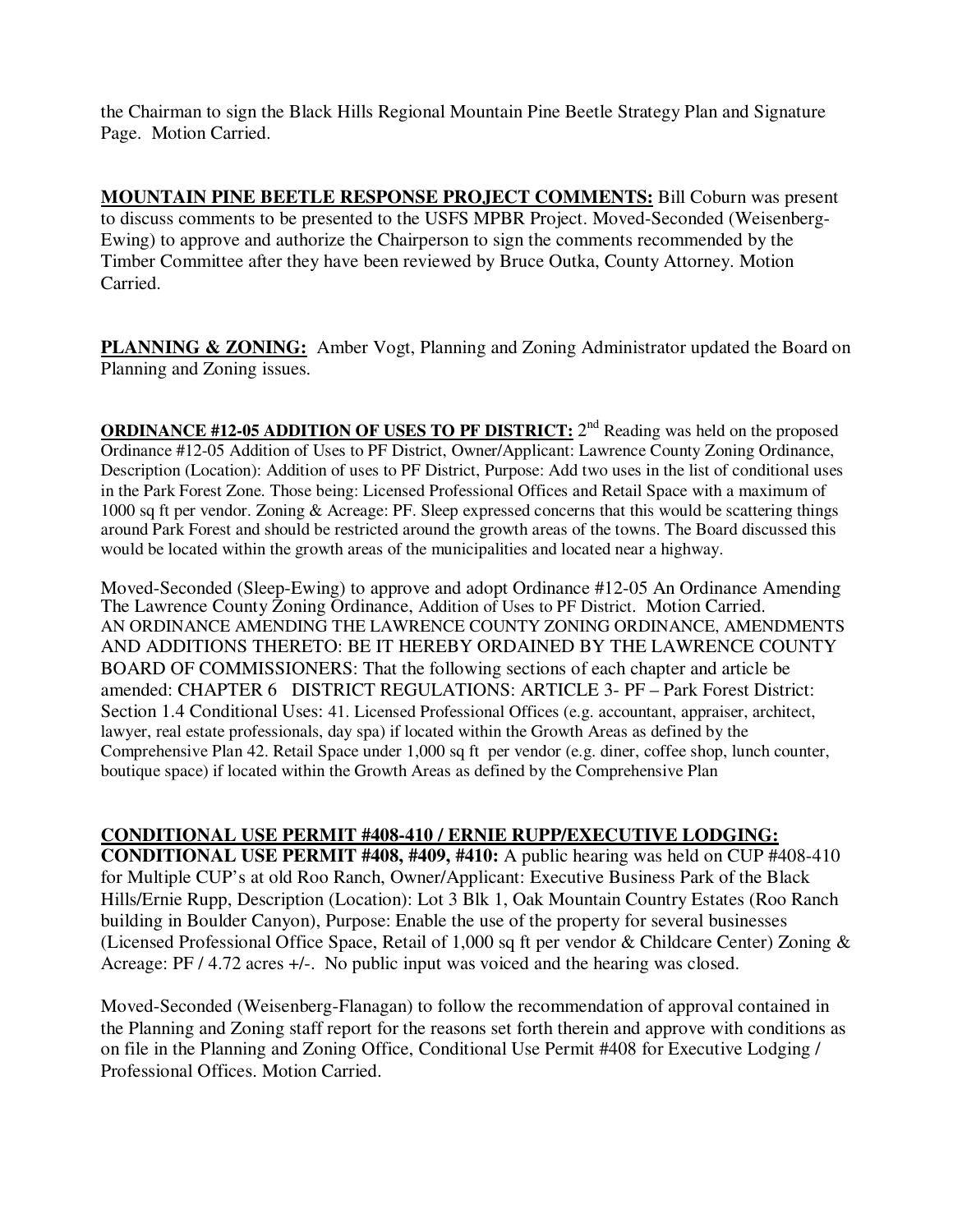Moved-Seconded (Johnson-Flanagan) to follow the recommendation of approval contained in the Planning and Zoning staff report for the reasons set forth therein and approve with conditions as on file in the Planning and Zoning Office, Conditional Use Permit #409 for Executive Business Park / Retail Space. Motion Carried.

Moved-Seconded (Flanagan-Weisenberg) to follow the recommendation of approval contained in the Planning and Zoning staff report for the reasons set forth therein and approve with conditions as on file in the Planning and Zoning Office, Conditional Use Permit #410 for Executive Business Park / Child Care Center. Motion Carried.

### **ANNUAL REVIEWS:**

**CUP#288-11 KABERNA / BIG MAMMA'S:** An annual review was held for CUP #288-11 Kaberna / Big Mamma's. No complaints were received.

**CUP#388 BILL SWENSON / SPECIALTY RESORT:** An annual review was held for CUP #388 Bill Swenson / Specialty Resort. No complaints were received.

**CUP#400 JOHNER & SON'S GRAVEL PIT:** An annual review was held for CUP #400 Johner & Son's / Gravel Pit. No complaints were received.

**ITEMS FROM COMMISSIONERS:** Weisenberg informed the Board that he was elected as the Vice-Chairman of the BH District of County Commissioners and any draft legislation could be directed to him to present at the next District Meeting. Weisenberg stated he was contacted with a request to send a letter to the National Audubon Society to support the location of bald eagle nests in the Open Cut in Lead. The Board was in agreement to send the letter of support.

Johnson read a letter from the City of Whitewood thanking the County and the Sheriff's Office in assisting with the police department.

# **BILLS:**

Moved-Seconded (Weisenberg-Flanagan) to approve payment of the following payroll and vouchers listed below for expenditures for insurance, professional services, publications, rentals, supplies, repairs, maintenance, travel, conference fees, utilities, furniture and equipment drawn on the proper funds and various departments. Motion Carried.

**Payroll:** Comm-\$11,133.16; Aud-\$15,965.91; Treas-\$20,380.84; Comp-\$15,683.67; States Atty- \$24,992.82; Pub Def-\$19,770.92; Gen Govt Bldg-\$14,390.46; Equal-\$23,341.99; Rod-\$14,460.55; Vso-\$2,419.50; Disp-\$29,993.58; Sher-\$68,834.37; Jail-\$51,000.54; Coroner-\$446.16; Emerg Mgnt-\$4,695.37; E911-3,230.40; Highway-\$64,574.64; Air-\$2,284.80; Weed-\$12,589.54; Pz- \$5,962.38; Sev Tax Mpb-\$10,359.66; **Bills:** Bertch,Alyce-\$156.10; Caserio,Clifford-\$145.00; Dean,Brian-\$57.00; Dragoo,Shelley-\$35.00; Greeley,Laurie-\$35.00; Green,Sheree-\$52.00; Hamilton,Marian-\$35.00; Hansen,Paul-\$45.00; Larson,Rene'-\$331.90; Lopez, Amber-\$379.97; Mowell,Richard-\$7,350.00; Nelson,Kesha-\$45.00; White,Richard-\$35.00; Larson,Rene'-\$5.00; Rosenau,Randall-\$18.34; American Family Life-\$3,310.25; BH Collections-\$128.56; BH Federal Credit Union-\$8,688.00; Clerk Of Courts-\$50.00; Credit Collections Bureau-\$100.00; Deadwood Recreation Center-\$669.00; Delta Dental Of South Dakota-\$6,314.88; Dept Of The Treasury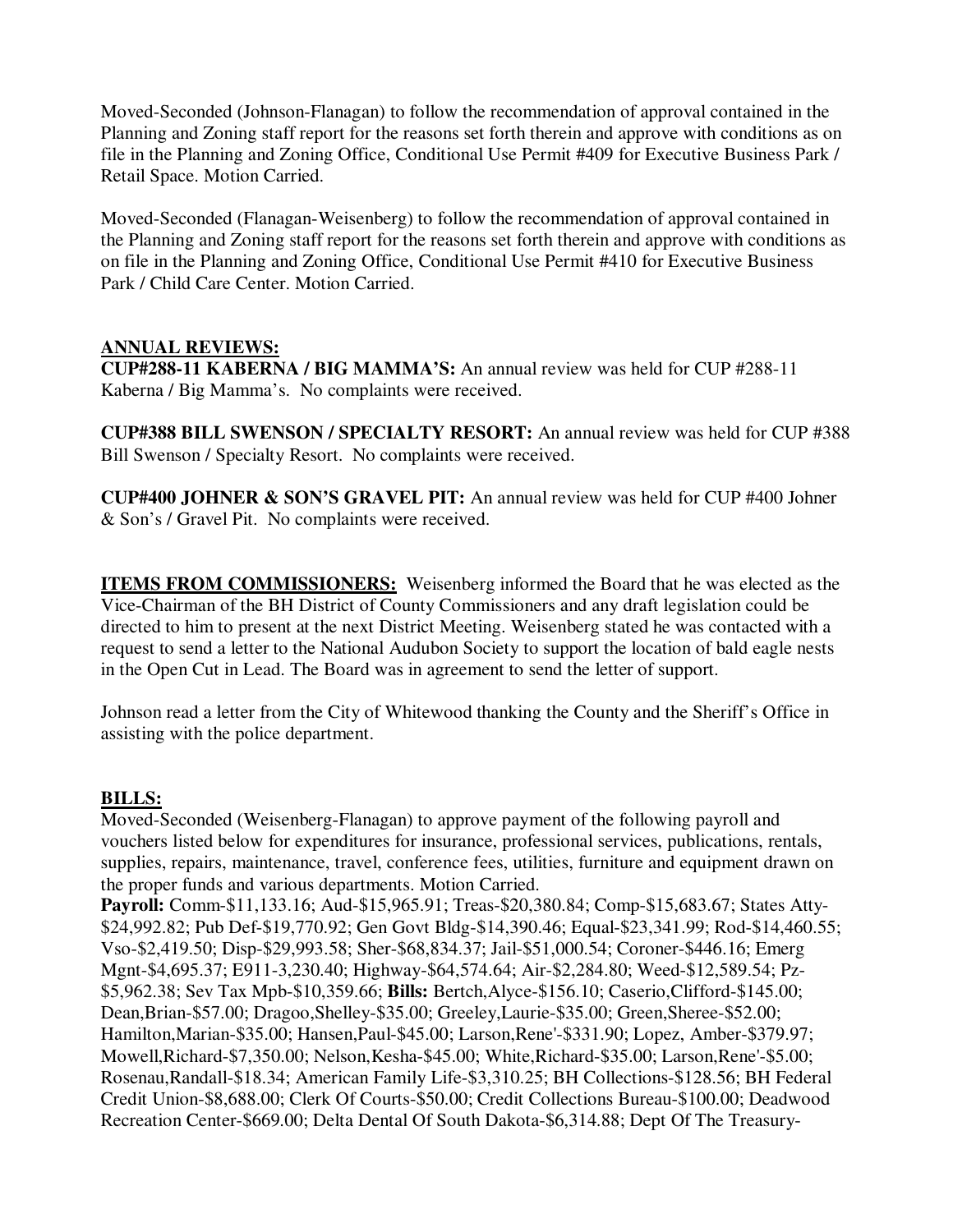\$47,935.42; Diversified Collections-\$100.00; Hartford-Priority Accounts-\$1,575.29; Northern Hills Rec Center-\$209.00; Office Of Child Support-\$439.85; Park County Clerk&Recorder-\$2.50; SD Retirement System-\$51,590.18; Sdrs Supplemental Retirement-\$1,226.50;Wellmark Blue Cross- \$74,683.89; A&B Business,Inc Solutions-\$459.31; A&B Welding Supply-\$53.96; A&I Distributors-\$2,289.95; A-Z Shredding-\$10.80; Abc Business Supply-\$502.58; Aberdeen Llc- \$300.00; Adams,Tom-\$37.50; Albany County Sher Office-\$60.00; Aman,Barbara-\$120.00; American Bar Association-\$190.00; Ammons,Sue-\$120.00; At&T Mobility-\$818.52; BH Chemical Company-\$1,301.93; BH Collections-\$128.56; BH Council Of Local Govt-\$6,877.00; BH Federal Credit Union-\$8,688.00; BH Land Analysis-\$6,720.00; BH Pest Control-\$95.00; BH Pioneer- \$1,635.31; BH Power-\$665.16; BH Travel Agency-\$1,480.60; Barrett,Marlene-\$182.50; Benning,Elizabeth-\$156.10; Biegler,Greg-\$120.00; Big Sky Communications-\$158.00; Bob Barker Company-\$567.88; Burleson,Anna-\$120.00; Butler Machinery Co-\$357.33; Butte Electric Coop- \$519.34; Calkota Properties-\$560.00; Carlson,Richard-\$47.00; Caserio,Beverly-\$157.50; Central Parts-\$2,159.99; Central Restaurant Products-\$496.49; Century Business Products-\$56.47; Centurylink-\$216.41; Cetec Eng Services-\$3,705.15; Christensen Law Office-\$1,302.50; Christensen,Linda-\$100.00; City/County Alcohol&Drug-\$1,695.00; Clerk Of Courts-\$50.00; Cody,Denise-\$15.00; Cook,Sue-\$100.00; Cook,Walter-\$100.00; Credit Collections Bureau- \$100.00; Dakota Equipment Rental-\$257.32; Dakota Fluid Power-\$44.75; Dakota Graphics- \$318.00; Dale's Tire & Retread-\$3,461.20; Davis,Kathy-\$27.20; Deadwood,City-\$932.42; Decastro Law Firm-\$492.00; Dept Of The Treasury-\$50,913.52; Dietrich,Donna-\$151.40; Diversified Collections-\$100.00; Dodge County Court-\$2.00; Eb Communications-\$100.00; Ertz,Dewey J- \$715.00; Et Sports-\$201.56; Exhaust Pros Of Spearfish-\$575.00; Fastenal-\$116.16; Felter,Avis- \$120.00; First Gold Hotel-\$194.00; Fish,Veronica-\$20.40; Fisher Sand & Gravel-\$76,032.53; Frederickson,John R-\$160.50; Geigle,Elsie Jane-\$157.58; Gene's Lock Shop-\$251.06; Glanzer,Cheryl-\$120.00; Glenn C Barber&Assoc-\$72,413.58; Gold Country Inn-\$128.00; Great Western Tire-\$28.45; Grimm's Pump Service-\$831.74; Gustafson,Arlene-\$120.00; Hsbc Solutions- \$168.70; Handwerker,Steven-\$11,040.00; Havemeier,Leslie-\$64.00; Heartland Paper Co- \$1,618.50; Heisler Hardware-\$209.12; Hillside Disposal Service-\$87.00; Hoff,Glen-\$3,000.00; Hoffman,Delores-\$120.00; Holiday Inn City Centre Sf-\$231.00; Hovland,Alvina-\$145.00; Howe,Marlene-\$120.00; Hughes,Linda-\$120.00; Hunt,Dorothy-\$120.00; Jacobs Precision Welding- \$7.40; Jacobsen Ford-Mercury-\$118.00; Jones County Sher Office-\$200.00; Juneks' Chrysler/Dodge-\$189.21; Kadrmas, Lee And Jackson-\$18,292.70; Kappedal,Jean Rpr-\$34.00; Kellogg,Druse-\$145.00; Keough,Marilyn-\$137.02; Knecht True Value-\$117.88; Knology-\$59.12; Koala Electric-\$118.37; LC Sheriff-\$16.54; Language Line Services-\$50.11; Lattice Incorporated- \$12.23; Lead,City Of-\$59.55; Lead-Deadwood Regional Hospital-\$0.43; Lead-Deadwood Sanitary- \$429.48; Lee,James-\$15.00; Lexisnexis Risk Data Mgnt-\$75.00; Littleton,Donna-\$120.00; Mad Manz Pizza-\$185.32; Marco-\$25.86; Marshall&Swift/Boeckh-\$857.55; Mcarthur,Janet-\$50.00; Mcclure,Susan-\$350.00; Mccormick,Ron-\$145.00; Menards-\$147.48; Mg Oil Company- \$14,443.44; Mid-Night Star-\$106.43; Minnwest Bank Sioux Falls-\$171.03; Montana Dakota Utilities-\$2,223.16; Moore Medical Llc-\$101.50; Mundhenke,Bonnie-\$120.00; Nelson,Nancy- \$107.74; Nelson,Tonya-\$350.00; Neve's Uniforms-\$1,369.84; Newman Traffic Signs-\$824.35; Northern Hills Casa-\$7,500.00; Occupational Health Network-\$227.90; Office Of Child Support- \$439.85; Pennington Co Auditor-\$83.00; Pennington County Sheriff-\$252.72; Pennington County Sts Attny-\$200.00; Phoenix Investigations-\$327.29; Pictometry International Corp-\$1,489.75; Pisani,Susan-\$120.00; Postmaster,Deadwood-\$290.00; Quaschnick,Elma-\$145.00; Quik Signs- \$17.40; RC Police Dept-\$11.75; RC Regional Hospital-\$1,439.05; Radio Shack/Kazco-\$25.49; Rear,Kay-\$100.00; Redwood Toxicology Lab-\$220.00; Regional Health Physicians-\$90.50; Reindl,Staci-\$1,667.75; Reliable-\$332.00; Robinson,Bill-\$100.00; Rocket Lube-\$68.48;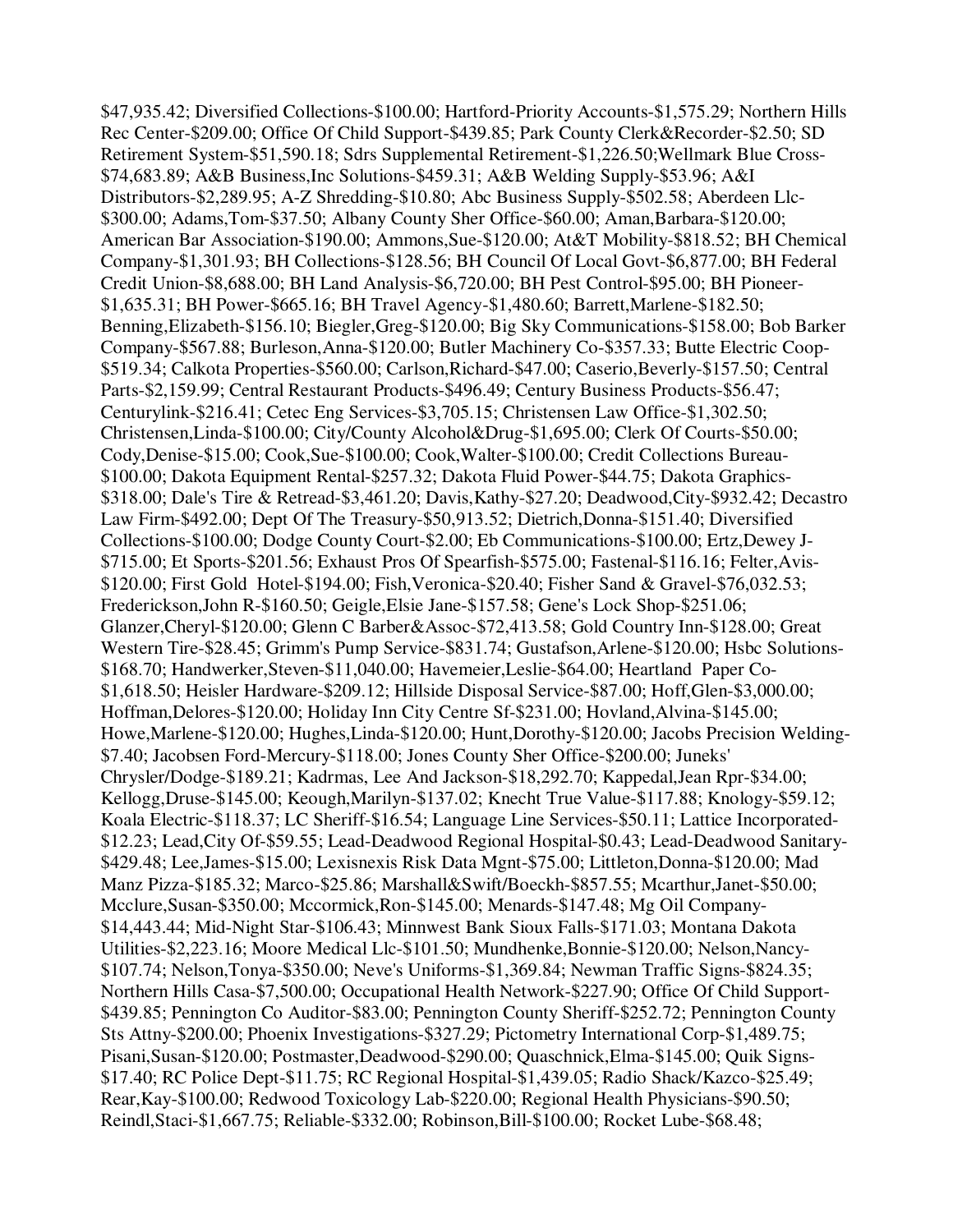Rothschadl,Regina-\$56.00; Rushmore Communications-\$4,044.00; SD Dept Of Transportation- \$1,352.92; SD Human Services Center-\$118.00; SD State Treasurer-\$1,067.04; Sand Creek Printing-\$149.00; Schenk,Doris-\$120.00; Scott J Odenbach-\$246.00; Sdrs Supplemental Retirement-\$1,214.00; Securus Technologies T-Netix-\$1,050.00; Semerad,Sandra-\$353.40; Servall Towel&Linen-\$535.95; Silvernail,Georgeann-\$145.00; Spearfish Alt/Starter Rebuild-\$130.00; Spearfish Auto Supply-\$1,368.37; Spearfish Police Dept-\$1,552.92; Swanda,Karen-\$15.00; T&W Appliance/Knothole-\$149.23; Taylor,Jeannette-\$156.10; Tetrault,Rose Emma-\$100.00; Tigerdirect- \$729.78; Triple K Tire&Repair-\$57.68; Truenorth Steel-\$856.09; Turnkey Corrections-\$17.86; Twin City Hardware & Lumber-\$1,093.75; United Parcel Service-\$88.58; Waisanen,Ardath- \$120.00; Warne Chemical-\$674.40; Waste Connections-\$614.91; Watertree-\$84.50; Wells Plumbing&Farm Supp-\$13.02; Werlinger,Brenda-\$120.00; West River International-\$395.00; Western Communication-\$12,000.00; White Drug-\$3,223.75; White's Canyon Motors-\$905.85; White's Queen City Motors-\$379.12; Wilde&Hunt,Prof-\$929.70; Wolf,Ione-\$22.00; Wright Express Fsc-\$2,291.85; Z&S Dust Control-\$43,719.34; **Witness & Jurors:** Ahola,S-\$61.10; Auer,C-\$63.32; Ballert,P-\$52.96; Clauser,V-\$62.58; Cudmore,T-\$53.70; Ludens,S-\$60.36; Pengra,D-\$51.48; Tollefsrud,D-\$64.80; Katz,C-\$21.26; Hancock,J-\$31.10; Kuntz,J-\$12.22; Ahmad,H-\$21.10; Aker,S-\$114.80; Anderson,J-\$21.84; Asunskis,D-\$21.10; Bettelyoun,K-\$122.20; Bierema,C-\$119.24; Brown,N-\$122.20; Chrisman,B-\$126.64; Clowser,P-\$12.22; Cottrill,S- \$107.40; Donahue,M-\$21.10; Dugger,S-\$12.22; Fierro,J-\$104.44; Gostola,B-\$12.22; Gusso,T- \$19.62; Hanke,D-\$129.60; Hartsook,R-\$12.22; Havens,D-\$21.10; Hill,A-\$24.80; Hills,T-\$21.10; Hostad,A-\$24.80; Iverson,J-\$12.22; Kandolin,D-\$104.44; Kemp,A-\$28.50; Kinghorn,P-\$26.28; Knippelmeyer,E-\$11.48; Larson,M-\$101.48; Maynard,K-\$12.22; Merritt,S-\$10.74; Nauman,E- \$22.58; Olson,K-\$104.44; Roberts,L-\$21.10; Rosenau,A-\$21.10; Runquist,N-\$104.44; Sargent,J- \$21.10; Scarborough,D-\$21.10; Siewert,L-\$22.58; Simmons,R-\$23.32; Skroch,D-\$18.14; Sleep,J- \$28.50; Smith,R-\$20.36; Sneesby,M-\$104.44; Spacke,M-\$21.10; Sperlin,L-\$12.22; Spindler,C- \$12.96; Taylor,M-\$13.70; Tibbitts,J-\$21.10; Vanhorn,E-\$21.84; Walton,C-\$10.74; Williams,L- \$21.10; Bercier,G-\$28.50; Berger,D-\$21.10; Bieber,L-\$12.22; Bowman,J-\$19.62; Brown-Schmeltzer,A-\$32.20; Bruch,S-\$64.80; Chays,A-\$12.22; Crowley,K-\$61.10; Daley,P-\$11.48; Erhart,B-\$21.84; Ferris,C-\$10.74; Heller,T-\$12.96; Klein,D-\$10.74; Kleinsasser,M-\$21.10; Kymala,T-\$21.10; Lamb,J-\$32.20; Larue-Forbes,T-\$15.18; Martin,J-\$52.22; Mcfarling,E-\$22.58; Mcgrath,R-\$27.02; Mertens,S-\$61.10; Metzger,L-\$12.22; Moe,J-\$24.80; Noeller,J-\$50.74; Paulson,J-\$21.10; Perry,H-\$61.10; Pridie,M-\$21.10; Rawlings,J-\$22.58; Rupe,L-\$18.14; Salazar,K- \$63.32; Salcone,M-\$25.54; Satterlee,J-\$61.10; Stevens,G-\$63.32; Strickland,L-\$21.10; Thrall,D- \$12.22; Two Bulls,M-\$61.10; Vangorp,B-\$61.10; Varner,S-\$21.10; Weyrich,M-\$15.92; Wilson,E- \$57.40; Amoan,A-\$20.00; Benson,T-\$31.10; Biggs,C-\$20.00; Boylan,S-\$34.06; Bryant,D-\$20.00; Dutter-Jones,J-\$31.10; Forget,A-\$34.43; King,A-\$31.10; Love,T-\$44.44; Porter,C-\$20.00; Schrader,B-\$53.30; Messinger,L-\$571.67; Sullivan,R-\$20.00; Paxton,J-\$38.50; Thornhill,J-\$20.00

**ADJOURN:** 12:19 p.m. Moved-Seconded (Flanagan-Weisenberg) there being no further business the meeting was adjourned. Motion Carried.

 $\overline{\phantom{a}}$  , and the contract of the contract of the contract of the contract of the contract of the contract of the contract of the contract of the contract of the contract of the contract of the contract of the contrac

 $\overline{\phantom{a}}$  , and the contract of the contract of the contract of the contract of the contract of the contract of the contract of the contract of the contract of the contract of the contract of the contract of the contrac

Date Approved

ROBERT EWING, Chairman

ATTEST:

Connie Atkinson, Auditor

\_\_\_\_\_\_\_\_\_\_\_\_\_\_\_\_\_\_\_\_\_\_\_\_\_\_\_\_\_\_\_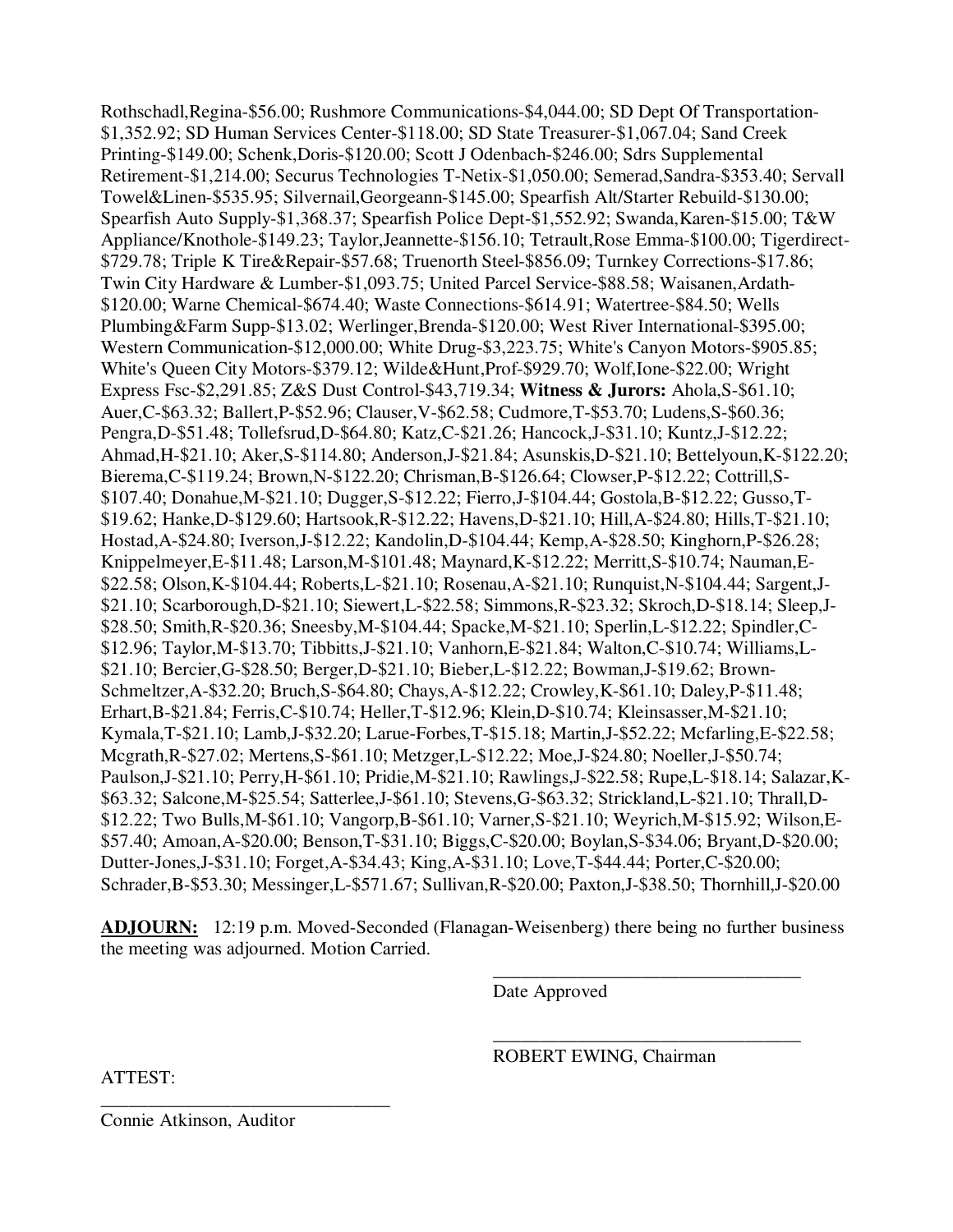# **LAWRENCE COUNTY COMMISSIONERS MEETING – July 10, 2012**

Robert Ewing called the regular meeting of the Lawrence County Commissioners to order and the Pledge of Allegiance was conducted at 8:00 a.m. on July 10, 2012 in the Administrative Annex Building of the Lawrence County Courthouse located at 90 Sherman Street, Deadwood, SD with Commissioners Daryl Johnson, Brandon Flanagan, Richard Sleep, and Terry Weisenberg present. All motions were passed by unanimous vote, by all members present, unless stated otherwise.

**AGENDA:** Moved-Seconded (Sleep-Johnson) to approve the agenda as amended. Motion Carried.

**MINUTES:** Moved-Seconded (Weisenberg-Sleep) to approve the minutes of June 26<sup>th</sup>, 2012 County Commission Meeting. Motion Carried.

**COMMISSION MEETINGS:** Moved-Seconded (Flanagan-Johnson) to change the August meeting from August  $14^{th}$  to  $21^{st}$ , 2012. Motion Carried.

# **PERSONNEL:**

**EQUALIZATION:** Moved-Seconded (Weisenberg-Flanagan) to approve Mike Meehan as a fulltime permanent Appraiser I G1 at the base rate of \$14.22 an hour, effective July 16, 2012. Motion Carried.

**SHERIFF:** Moved-Seconded (Weisenberg-Ewing) to approve Felix Mehia as a permanent fulltime Correctional Sergeant G3 at the base rate \$17.76 an hour, effective 6-1-2012. Motion Carried.

**MOUNTAIN PINE BEETLE**: Moved-Seconded (Weisenberg-Flanagan) to designate Dave Heck as the Weed & Pest Representative to the Mountain Pine Beetle Working Group. Motion Carried.

### **SHERIFF:**

**JAIL MEDICAL SERVICES AGREEMENT:** Moved-Seconded (Flanagan-Johnson) to authorize the Chairman to sign the contract for Medical Services at the Lawrence County Jail with the Lead-Deadwood Regional Hospital. Motion Carried.

**AUDITOR'S ACCOUNT WITH TREASURER REPORT:** Moved-Seconded (Weisenberg-Flanagan) to accept the Auditor's Account with the County Treasurer. Motion Carried. As of June 30, 2012 showed the following: Total amount of actual cash-\$1,350.00; Total amount of Checks and drafts in Treasurer's possession not exceeding three days (check deposit in transit)-\$45,2536.82; Total amount of cash in transit in Treasurer's possession (cash deposit in transit)-\$5,997.92; petty Cash-\$1,860.00; Total amount of deposits in bank include: CD's-\$4,750,000; Savings \$4,411,376.54, Money Market \$530,236.79; Bank Balance-\$4,010,456.13; Total \$13,756,814.20.

# **ABATEMENT:**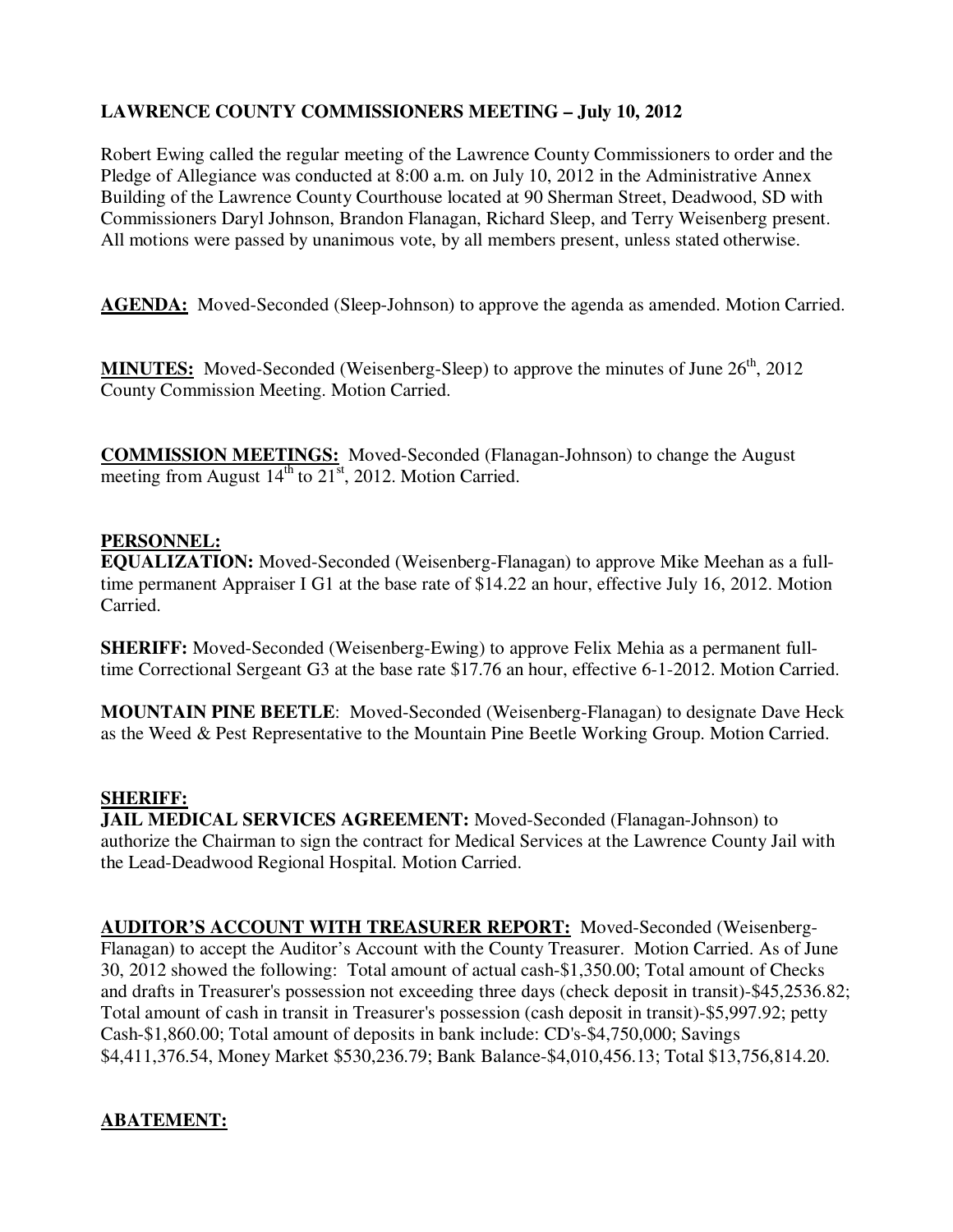**CITY OF DEADWOOD**: Moved-Seconded (Weisenberg-Flanagan) to approve the abatement for City of Deadwood on Parcel #30025-03700-240-00, #30025-03800-270-00, and #30025-03800- 270-05 because it is now tax exempt property. Motion Carried.

### **HIGHWAY BUSINESS:**

**UTILITY PERMIT:** Moved-Seconded (Weisenberg-Flanagan) to approve the Utility Permit for Butte Electric Cooperative, approximately 100' from the intersection of Kerwin Lane & Lookout Mountain Rd for underground power line begin S1, T6N, R2E; end S36, T7N, R2E. Motion Carried.

**UTILITY PERMIT:** Moved-Seconded (Johnson-Weisenberg) to approve the Utility Permit for Century Link on the Hanna Rd, South of the first Intersection of Mossy Pine and Hannah Rd. begin S22, T5N, R2E and end S22, T5N, R2E. Motion Carried

**BUTTE ELECTRIC COOPERATIVE RESOLUTION 2012-18** Moved-Seconded (Flanagan-Sleep) to approve and authorize the Chairman to sign the following Resolution #2012-18. Motion Carried.

Resolution 2012-18 STATE OF SOUTH DAKOTA BEFORE THE HONORABLE BOARD SS OF COUNTY COMMISSIONERS OF COUNTY OF LAWRENCE LAWRENCE COUNTY, SOUTH DAKOTA In the Matter of the Application of **BUTTE ELECTRIC COOPERATIVE, INC.**, for Permission to Renew its Franchise to Construct Electric Transmission Lines on and along the Public Highways of Lawrence County, South Dakota. **WHEREAS**, on the  $10^{TH}$  day of July, 2012, Butte Electric Cooperative, Inc., a South Dakota corporation, with its principal place of business at Newell, South Dakota, applied to the Board of County Commissioners of Lawrence County, South Dakota for the right and privilege of maintaining its franchise for electric light and power lines constructed on certain highways and roadways in said county, as more particularly set out in the Petition for Franchise on file in the Auditor's office of said county, which Petition is hereby made a part of this Resolution; and **WHEREAS**, the Board of Commissioners of Lawrence County have examined said Petition and found: 1. That said Petition is in the form and contains the information required by law; 2. Said Petition was filed with the County Auditor of Lawrence County; 3. That the Board has considered the complaints of all parties appearing, and has adjusted all differences between applicant and owner or owners of any transmission, telegraph or telephone lines, or cables affected by the Board's decision upon said Petition; 4. That the operation, maintenance and construction (if and when found necessary by the applicant) of said lines will be in the public interests, and that said permit should be granted, subject to the conditions hereinafter set forth. **THEREFORE, BE IT RESOLVED** by the Board of County Commissioners of Lawrence County, South Dakota, that Butte Electric Cooperative, Inc., a corporation organized and existing under and by virtue of the laws of the State of South Dakota, qualified and authorized to operate and transact business in the State of South Dakota, its successors, and assigns, hereinafter called the grantee be and hereby is authorized and granted a right-of-way permit to construct, operate, maintain as wherever necessary, electric transmission and distribution lines on and along all public highways in Lawrence County, South Dakota. That this franchise is granted pursuant to SDCL 31-26, authorizing a general grant as to all public highways for rural electrification purposes and it is found and resolved hereby that the grantee, Butte Electric Cooperative, Inc., is operating its entire system primarily and principally for rural electrification purposes. **BE IT FURTHER**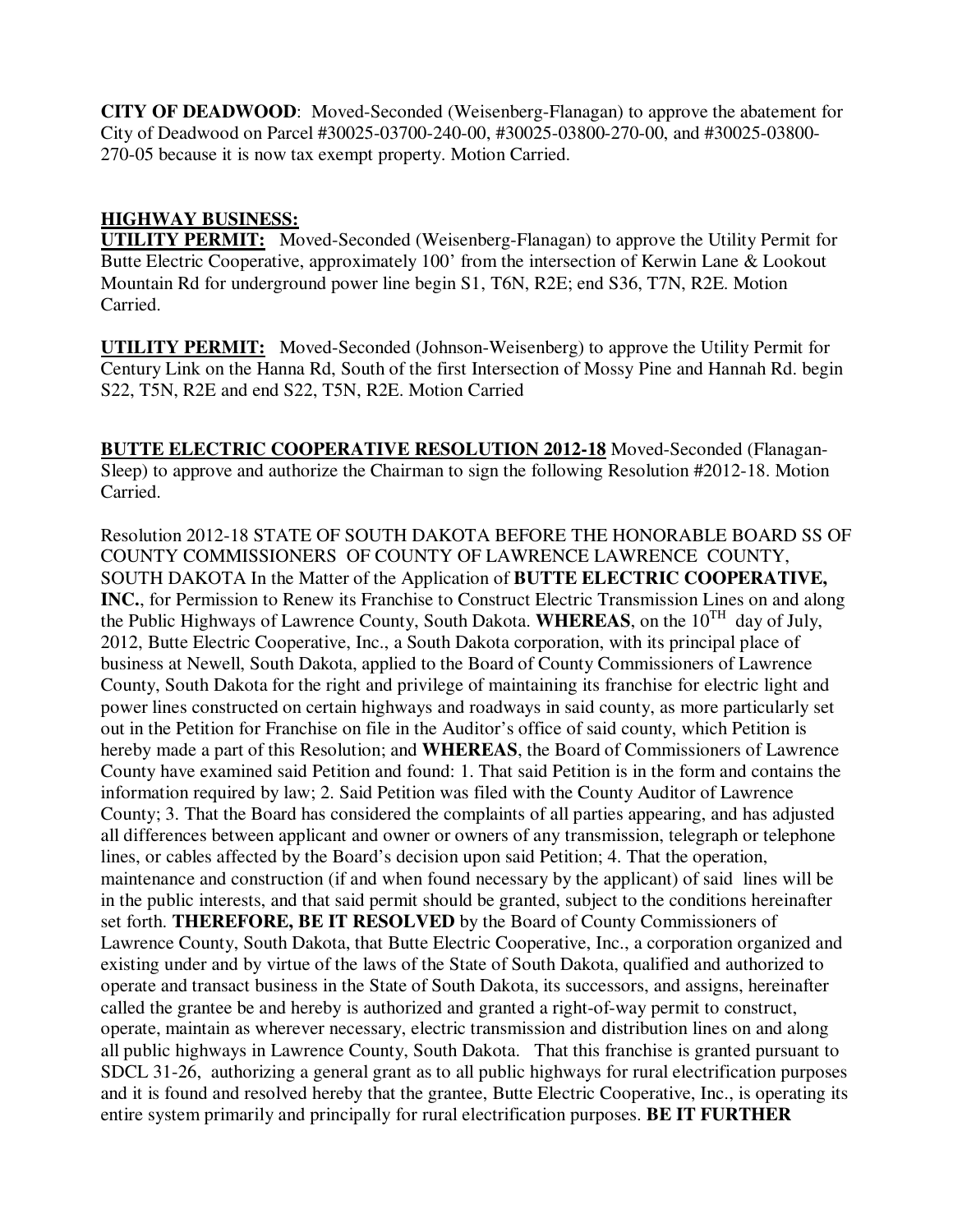**RESOLVED**, that this permit is subject to the following conditions and such other reasonable regulations as the legislature may hereinafter prescribe: 1.The grantee shall not in any way have the exclusive right to use such highway for the construction of electricity. 2. The poles and fixtures shall be constructed so as not to prevent the public use of any road or the navigation of any stream. 3. When any highway along which such a line has been constructed shall be changed, grantee shall upon ninety (90) days notice in writing, remove such line to the highway as changed. 4. Grantee shall construct and maintain such poles, wires, and line in accordance with the national Electrical Safety Code adopted by the Bureau of Standards of the United States Department of Commerce. 5. The right-of-way permit shall be effective and in full force for a period of twenty (20) years from the date hereof. 6. That the grantee shall notify the county in writing at least thirty (30) days prior to the construction of any additional transmission or distribution lines along and on all public highways in Lawrence County, South Dakota. Passed and approved at the regular meeting of said Board held on the 10<sup>th</sup> day of July, 2012. Board of County Commissioners Lawrence County, South Dakota by: Robert Ewing, Chairman. ATTEST: Connie Atkinson, Auditor.

### **CADILLAC RANCH:**

Moved-Seconded (Sleep-Johnson) To send a letter, on behalf of the residents of Lawrence County, to the Butte County Commission, stating Lawrence County considers the Cadillac Ranch a nuisance area; and request that Butte County not renew Cadillac Ranch's alcohol license because the location is unsuitable to accommodate the license because of the impacts on neighboring residents, their property and livestock. Motion Carried.

### **REQUEST TO RE-DISTRICT BROWNSVILLE/ROCHFORD FIRE PROTECTION**

**DISTRICT:** Cheryl Wolff, Landowner in the Brownsville Fire Protection District was present to request the Board re-district the Brownsville/Rochford Fire Protection Districts. Outka will work with Rob Mattox and Paul Thomson to address the correct legal description for the proposed boundary changes.

**JSC COMPACT UPDATE:** Kevin Thome, Pennington County Sheriff was present to update the board on JSC Compact issues. Discussion followed on the pros and cons of renewing the 2013 JSC contract.

**SHERIFF:** Moved-Seconded (Johnson-Sleep) to follow the Sheriff's Office recommendation and declare the two Halmar Light Bars surplus and give to the City of Whitewood. Motion Carried.

**PLANNING & ZONING:** Amber Vogt, Planning and Zoning Administrator updated the Board on Planning and Zoning issues.

#### **ANNUAL REVIEWS:**

**CUP#172-09 GREG DITTMAN / 2<sup>nd</sup> RESIDENCE**: An annual review was conducted on CUP#172-09 for Greg Dittman for a 2<sup>ND</sup> Residence. Jeff Schroeder spoke with Mr. Dittman on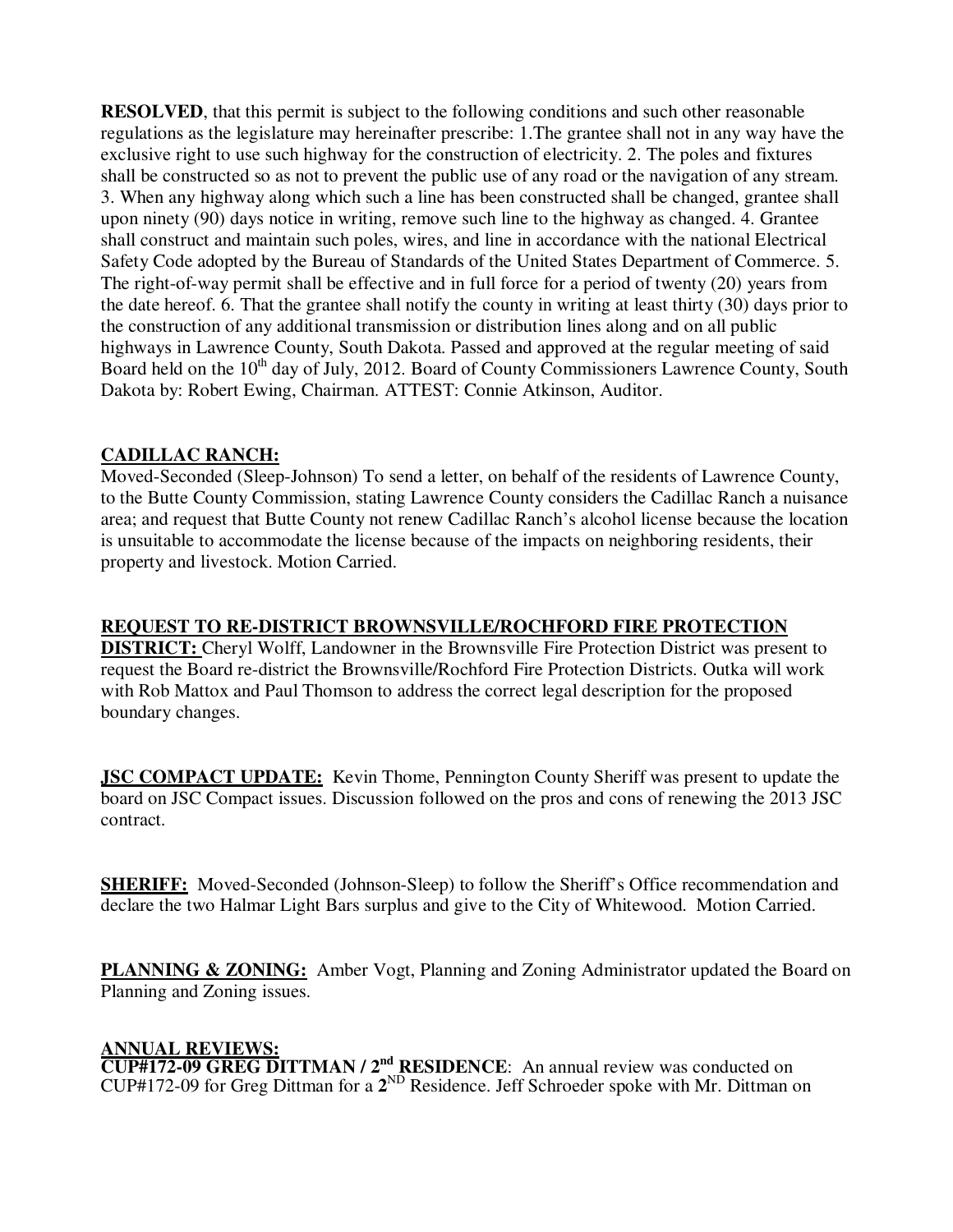6/28/2012 about CUP #172-09. The house is near completion and no complaints have been received in the past 12 months.

**CUP#376 BARB MOORE/SPECIALTY RESORT**: An annual review was conducted on CUP#376 Barb Moore/Specialty Resort. No complaints have been received in the past 12 months. There is still work to be completed so will be reviewed in one year.

**CUP #379 JO DICKERT 2ND RESIDENCE:** An annual review was held on CUP#379 for Jo Dickert  $2<sup>nd</sup>$  Residence. Jeff Schroeder talked to Jo Dickert on 6/27/2012. They have requested to cancel Conditional Use Permit #379. Moved-Seconded (Weisenberg-Sleep) to cancel CUP#379 for Jo Dickert for a 2<sup>nd</sup> Residence. Motion Carried.

**CUP#389 PATRICK AUER/GUNSMITHING**: An annual review was conducted on CUP#389 Patrick Auer/Gunsmith. No complaints were received. Jeff Schroeder did an on-site with Patrick Auer on 6/27/2012. No violations were found and no complaints have been received on this Conditional Use Permit in the past 12 months. Moved-Seconded (Sleep-Johnson) CUP #389 was found to be in compliance and will be reviewed on an as needed basis, if complaints should arise, or at the desire of the Board to review. Motion Carried.

**CHANGE OF ZONING #296 / LEVI HUMBRACHT:**  $2^{ND}$  reading was held on #296 Levi Humbracht A-1 to A-2 Owner/Applicant: Levi & Katie Humbracht, Description (Location): SW1/4 NE1/4, Sec 31, T7N, R2E (West of Spearfish) Purpose: Subdivision Zoning & Acreage: A-1 – 40 ac +- . Vogt stated Humbracht's plan to plat this 40 acre tract into two, twenty acre parcels, requiring this zoning change. If approved, the property is in the Spearfish platting jurisdiction and would not come before the Board. Moved-Seconded (Flanagan-Weisenberg) to follow Planning and Zoning recommendation and approve Change of Zoning #296 / Levi Humbracht. Motion Carried.

**PRELIMINARY PLAT:** Moved-Seconded (Flanagan-Weisenberg) to approve the Preliminary plat for Adams, Chad/Ponderosa Land Surveys submitted for approval as an exempt plat Action Required: Lots 1A, 2A, M1, MS 1703 Sec 6-4-3 (Nevada Gulch), Purpose: Combine 2 small lots & re-plat with 2 adjacent lots into three. Zoning & Acreage: SRD - 4.8 ac +-. Motion Carried.

Moved-Seconded (Weisenberg-Flanagan) to approve the final plat for Adams, Chad/Ponderosa Land Surveys submitted for approval as an exempt plat Action Required: Lots 1A, 2A, M1, MS 1703 Sec 6-4-3 (Nevada Gulch), Purpose: Combine 2 small lots & re-plat with 2 adjacent lots into three. Zoning & Acreage: SRD - 4.8 ac +-. Motion Carried.

**TEMPORARY USE PERMIT:** Executive Lodging/Ernie Rupp Boulder Canyon Lot 3 Blk 1 EX H1 (.68 ac) Oak Mt. Country Estates (18-005-04) B.H.M. 4.72 +/- PF (Park Forest District) Vender Spaces for Rally. Request is to use the property for vender space during Sturgis Rally Aug  $3<sup>rd</sup>$  thru Aug  $13<sup>th</sup>$ , 2012. All property in the immediate vicinity is zoned PF-Park Forest District. No public input was voiced and the hearing was closed. Moved-Seconded (Sleep-Ewing) to deny the request for a Temporary Use Permit for Executive Lodging/Ernie Rupp in Boulder Canyon. Motion Carried. The Board expressed concerns on traffic flow, changing the character of the area and the property is not zoned commercial.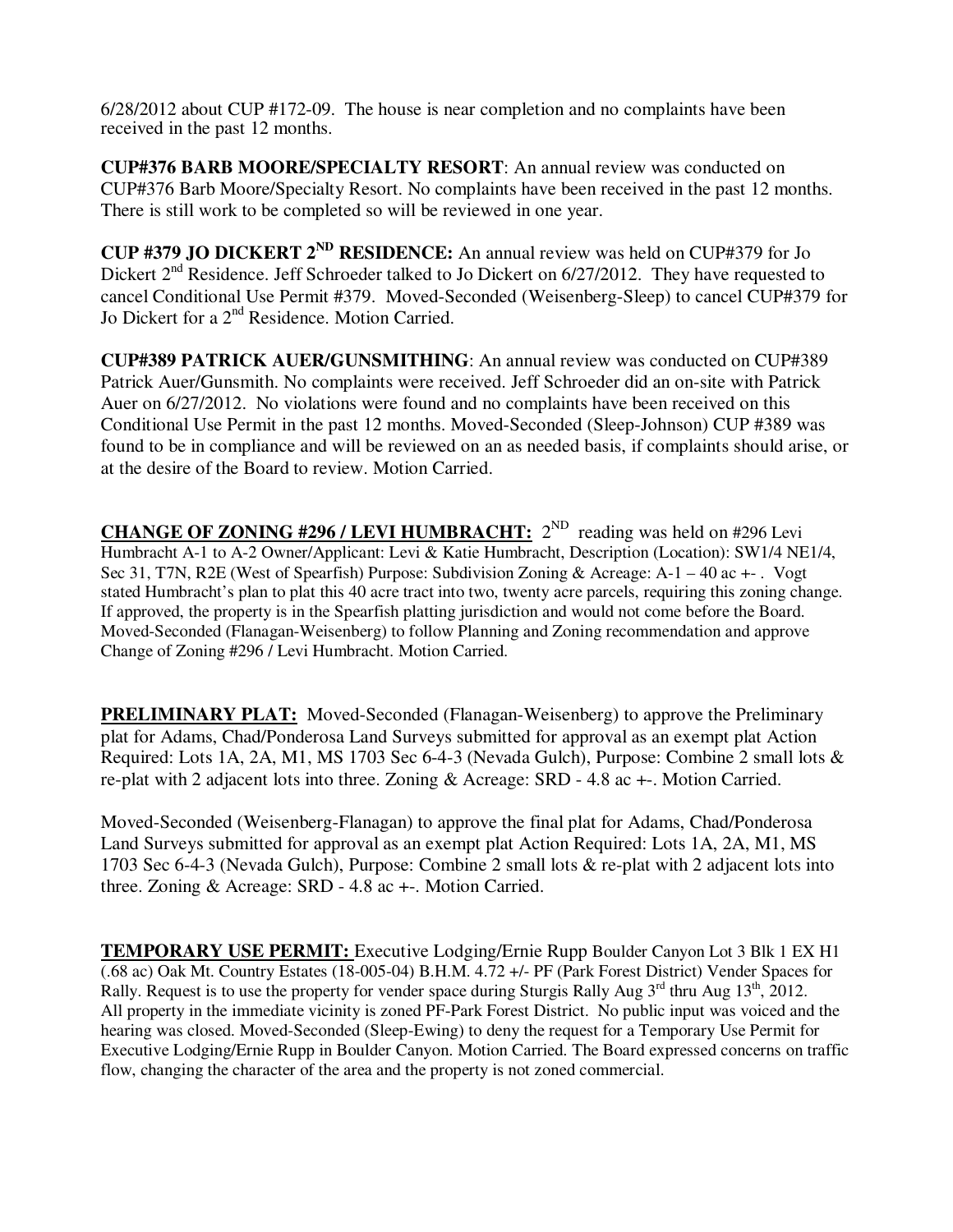#### **2013 BUDGET REVIEW**: The Board reviewed the 2013 Preliminary Budget.

#### **BILLS:**

Moved-Seconded (Weisenberg-Ewing) to approve payment of the following payroll and vouchers listed below for expenditures for insurance, professional services, publications, rentals, supplies, repairs, maintenance, travel, conference fees, utilities, furniture and equipment drawn on the proper funds and various departments. Motion Carried.

**Payroll:** Comm-\$5,566.58; Aud-\$8,078.96; Treas-\$9,885.62; Comp-\$7,841.85; States Atty- \$10,662.67; Pub Def-\$9,885.94; Gen Govt Bldg-\$6,722.96; Equal-\$11,682.27; Rod-\$7,230.28; Vso-\$1,209.75; Disp-\$12,605.50; Sher-\$36,512.39; Jail-\$21,101.99; Coroner-\$623.08; Emerg Mgnt-\$3,550.62; E911-\$1,788.04; Highway-\$37,686.74; Air-\$1,112.10; Weed-\$7,517.89; Pz- \$4,527.21; Sev Tax-\$6,669.62; **Bills:** Heberlig,Gary-\$33.74; Mowell,Richard-\$6,828.00; Schuchmann,Bernard-\$297.58; A&B Business,Inc Solutions-\$878.98; A&B Welding Supply- \$19.84; A-Z Shredding-\$8.85; Abc Business Supply Corp-\$19.49; American Tech Serv-\$4,572.00; Apex Court Reporting-\$1,466.70; At&T Mobility-\$921.64; BH Chemical Company-\$667.86; BH Collections-\$128.56; BH Federal Credit Union-\$8,368.00; BH Pioneer-\$962.73; BH Power- \$653.83; Big Sky Communications-\$88.00; Butte Electric Coop-\$459.65; Cbh Cooperative- \$34,702.30; Central Parts-\$22.73; Century Business Products-\$121.79; Centurylink-\$101.08; Certified Laboratories Div-\$275.00; Cetec Eng Services-\$4,447.16; Chris Supply Co-\$42.79; City/County Alcohol&Drug-\$700.00; Clerk Of Courts-\$50.00; Credit Collections Bureau-\$100.00; Dakota Equipment Rental-\$23.98; Dakota Graphics-\$312.50; Dale's Tire&Retread-\$3,150.00; Deadwood, City Of-\$1,072.56; Delta Dental Of South Dakota-\$6,386.28; Dept Of Hlth Lab Services-\$52.00; Dept Of The Treasury-\$46,872.90; Dietrich,Donna-\$83.70; Diversified Collections-\$100.00; Election Sys& Software-\$1,683.70; Fastenal-\$282.07; First Stop Guns- \$375.00; Fish, Veronica-\$54.40; Great Western Tire-\$845.43; Haakon County Sheriff's Office-\$49.90; Heartland Paper Co-\$284.18; Heisler Hardware-\$195.38; High Plains Business Forms- \$334.96; Interstate Engineering-\$4,242.30; JH Hilt Engineering-\$37.50; Jacobs Precision Welding- \$861.25; Janke,Wendy-\$1,790.00; Juneks' Chrysler/Dodge-\$6.35; Kadrmas, Lee And Jackson- \$29,336.30; Karl's-\$2,401.92; Kennedy, Pier&Knoff-\$143.40; Kimball-Midwest Co-\$305.40; Knology-\$346.01; LC Conservation Dist-\$5,000.00; Lattice Incorporated-\$12.91; Lead, City Of- \$48.35; Lead-Deadwood Sanitary-\$498.41; Lee,James-\$15.00; Lester L Davis Jr Polygraph- \$400.00; Leskca-\$35,221.85; Lindstad Alignment-\$936.95; Lyle Signs-\$2,005.21; Mcpherson Propane-\$45.00; Midcontinent Communications-\$73.22; Minnwest Bank Sioux Falls-\$171.03; Mobile Electronic Service-\$1,970.60; Montana Dakota Utilities-\$1,702.19; Nelson,Tonya-\$450.00; Neve's Uniforms-\$127.90; Office Of Child Support-\$439.85; Overhead Door Company Of Rapid- \$2,599.07; Pennington Co Auditor-\$69.00; Pennington County Sts Attny-\$200.00; Quik Signs- \$17.40; Quill Corporation-\$37.47; RC Regional Hospital-\$6,178.70; Regional Health Physicians- \$73.86; Reindl,Staci-\$1,174.20; Reserve Account-\$6,000.00; Reuer,Allen-\$100.00; Rocket Lube- \$66.98; SD Assoc Of Criminal Defense-\$30.00; SD Dept Of Labor Unemployment-\$1,367.30; SD Public Assur Alliance-\$2,860.00; SD State Treasurer-\$1,441.91; Schilplin, Sara Psy D Lp- \$1,100.00; Sdrs Supplemental Retirement-\$1,139.00; Servall Towel&Linen-\$409.43; Shi International Corp-\$2,184.00; Spearfish Police Dept-\$1,615.29; Teen Court-\$7,500.00; Tigerdirect- \$1,980.47; Triple K Tire&Repair-\$22.00; Twin City Hardware&Lumber-\$359.38; Valley Auto- \$200.00; Waste Connections-\$614.91; Watertree-\$57.90; Weichmann,Cynthia M Rpr-\$27.20; West Group-\$155.50; West River International-\$126.47; Western Communication-\$871.95; Wilde & Hunt, Prof Llc-\$4,210.99; Wolf,Ione-\$14.00; Yankton County-\$103.75; Z&S Dust Control- \$76,783.99; **Witness & Jurors:** Alan,C-\$61.10; Driscoll,D-\$60.36; Greear,K-\$63.32; Jones,M-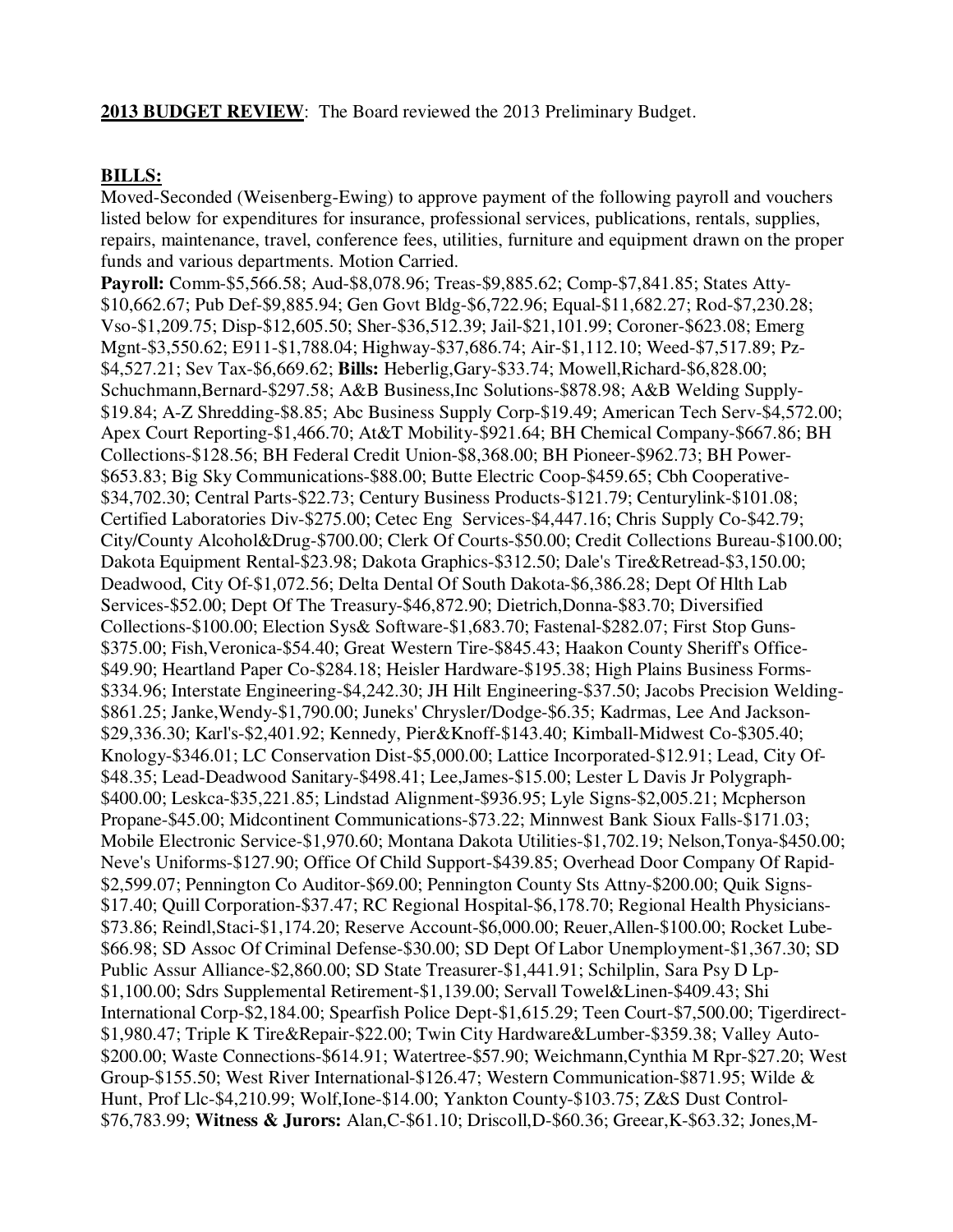\$61.10; Koppinger,L-\$61.10; Rachetto,C-\$52.22; Rang,C-\$59.62; Seamands,J-\$61.10; Bentley,B- \$33.32; Findley,P-\$29.62; Harris,P-\$20.00; Lawless,A-\$99.92; Papka,P-\$33.32; Tabaha,L-\$33.32; Woods,M-\$33.32

**ADJOURN:** 3:00 p.m. Moved-Seconded (Weisenberg-Ewing) there being no further business the meeting was adjourned. Motion Carried.

 $\overline{\phantom{a}}$  , and the contract of the contract of the contract of the contract of the contract of the contract of the contract of the contract of the contract of the contract of the contract of the contract of the contrac

 $\overline{\phantom{a}}$  , and the contract of the contract of the contract of the contract of the contract of the contract of the contract of the contract of the contract of the contract of the contract of the contract of the contrac

Date Approved

ROBERT EWING, Chairman

ATTEST:

Connie Atkinson, Auditor

\_\_\_\_\_\_\_\_\_\_\_\_\_\_\_\_\_\_\_\_\_\_\_\_\_\_\_\_\_\_\_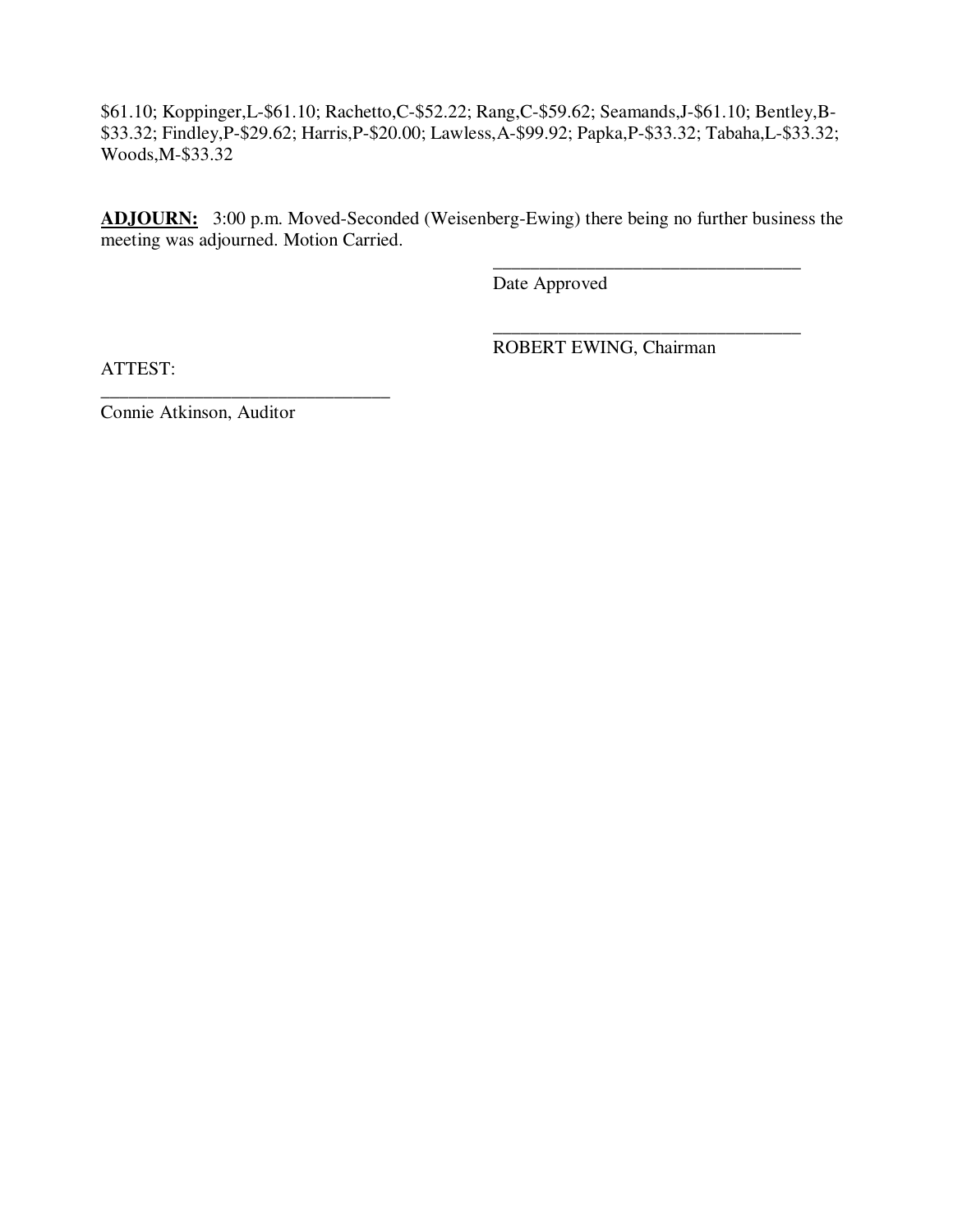# **LAWRENCE COUNTY COMMISSIONERS MEETING – July 23, 2012**

Robert Ewing called the special meeting of the Lawrence County Commissioners to order at 1:00 p.m. on July 23, 2012 in Deadwood City Hall, 102 Sherman St. Deadwood, SD with Commissioners Daryl Johnson and Terry Weisenberg present. Richard Sleep arrived at 1:06 p.m. Brandon Flanagan was absent. All motions were passed by unanimous vote, by all members present, unless stated otherwise.

**DEADWOOD STANDARD PROJECT / CONDITIONAL USE PERMIT #411**: A public hearing was held at Deadwood City Hall for the Deadwood Standard Project / Conditional Use Permit #411 (Proposed Large-Scale Mine), Location - Spearfish Canyon (VMC, L.L.C., Applicant) A Court Reporter was present and a full transcript is on file in the Auditor's Office or the Office of Planning and Zoning. The Applicant presented their proposed project for the Deadwood Standard Project. Amber Vogt, Planning and Zoning Director noted letters, emails, and phone calls received in reference to the project. Public input was voiced for and against the project and discussion followed.

Moved-Seconded (Sleep-Johnson) to postpone the Deadwood Standard Project to August 21, 2012. Motion Carried.

**ADJOURN:** 3:40 p.m. Moved-Seconded (Johnson-Ewing) there being no further business the meeting was adjourned. Motion Carried.

 $\overline{\phantom{a}}$  , and the contract of the contract of the contract of the contract of the contract of the contract of the contract of the contract of the contract of the contract of the contract of the contract of the contrac

 $\overline{\phantom{a}}$  , and the contract of the contract of the contract of the contract of the contract of the contract of the contract of the contract of the contract of the contract of the contract of the contract of the contrac

Date Approved

ATTEST:

ROBERT EWING, Chairman

\_\_\_\_\_\_\_\_\_\_\_\_\_\_\_\_\_\_\_\_\_\_\_\_\_\_\_\_\_\_\_ Connie Atkinson, Auditor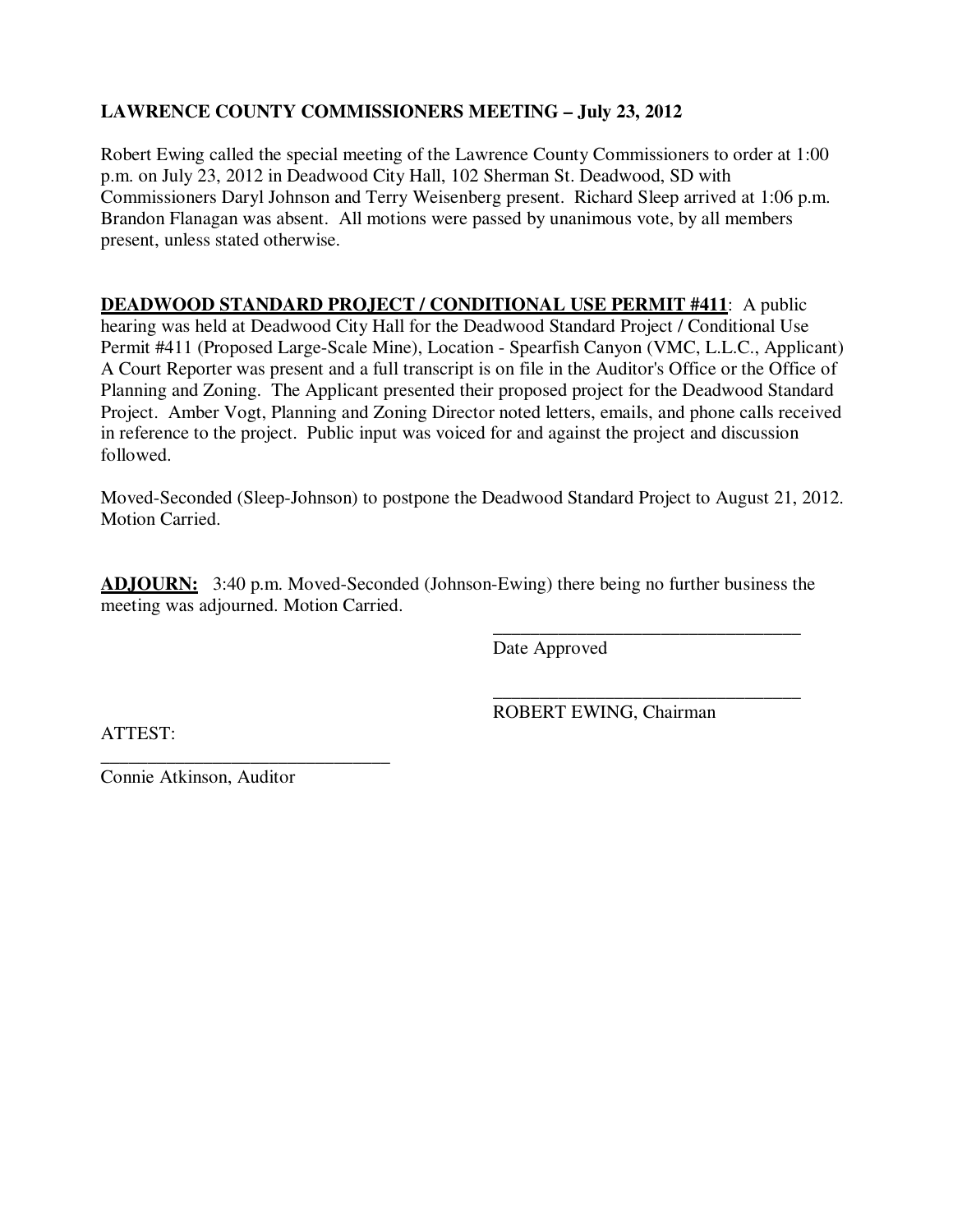# **LAWRENCE COUNTY COMMISSIONERS MEETING – July 24, 2012**

Robert Ewing called the regular meeting of the Lawrence County Commissioners to order and the Pledge of Allegiance was conducted at 8:00 a.m. on July 24, 2012 in the Administrative Annex Building of the Lawrence County Courthouse located at 90 Sherman Street, Deadwood, SD with Commissioners Daryl Johnson, Brandon Flanagan, Richard Sleep, and Terry Weisenberg present. All motions were passed by unanimous vote, by all members present, unless stated otherwise.

**AGENDA:** Moved-Seconded (Flanagan-Johnson) to approve the agenda as amended. Motion Carried.

**MINUTES:** Moved-Seconded (Weisenberg-Sleep) to approve the minutes of July 10, 2012 County Commission Meeting. Motion Carried.

#### **PERSONNEL:**

**EQUALIZATION:** Moved-Seconded (Johnson-Flanagan) to approve the monthly cell phone allowance for Mike Meehan-\$50.00, effective July 16, 2012. Motion Carried.

**SHERIFF:** Moved-Seconded (Flanagan-Weisenberg) to approve Kesha Nelson, as a permanent full-time Sheriff Administrative Assistant G3 at a base rate of \$18.04 an hour, effective 8-8-2012; and Shelley Dragoo as a permanent full-time Criminal Analyst G3 at the base rate of \$17.73 an hour, effective 8-8-2012. Motion Carried.

The Board presented a certificate of appreciation to Sara Fitzgerald and thanked her for her years of service to Lawrence County.

**FIREARMS:** Moved-Seconded (Weisenberg-Johnson) to approve the purchase of the firearms for the Sheriff's Office from County funds. Motion Carried.

#### **TRAVEL REQUEST:**

**EQUALIZATION:** Moved-Seconded (Weisenberg-Johnson) to approve the travel request for Timothy Hodson, Jason Fisher and Michael Meehan to attend the Annual Assessor's School in Pierre, SD September 9-14, 2012. Motion Carried.

## **AUTOMATIC SUPPLEMENTS:**

**INVASIVE SPECIES MANAGEMENT:** Moved-Seconded (Johnson-Weisenberg) to approve the automatic supplement of \$27,000 for the Invasive Species Management - Supplies for funds received from the Bureau of Land Management. Motion Carried.

**SECURE AND RURAL SCHOOL ACT:** Moved-Seconded (Johnson-Weisenberg) to begin the 45 day comment period for the Secure And Rural School Act for the following: (1) to carry out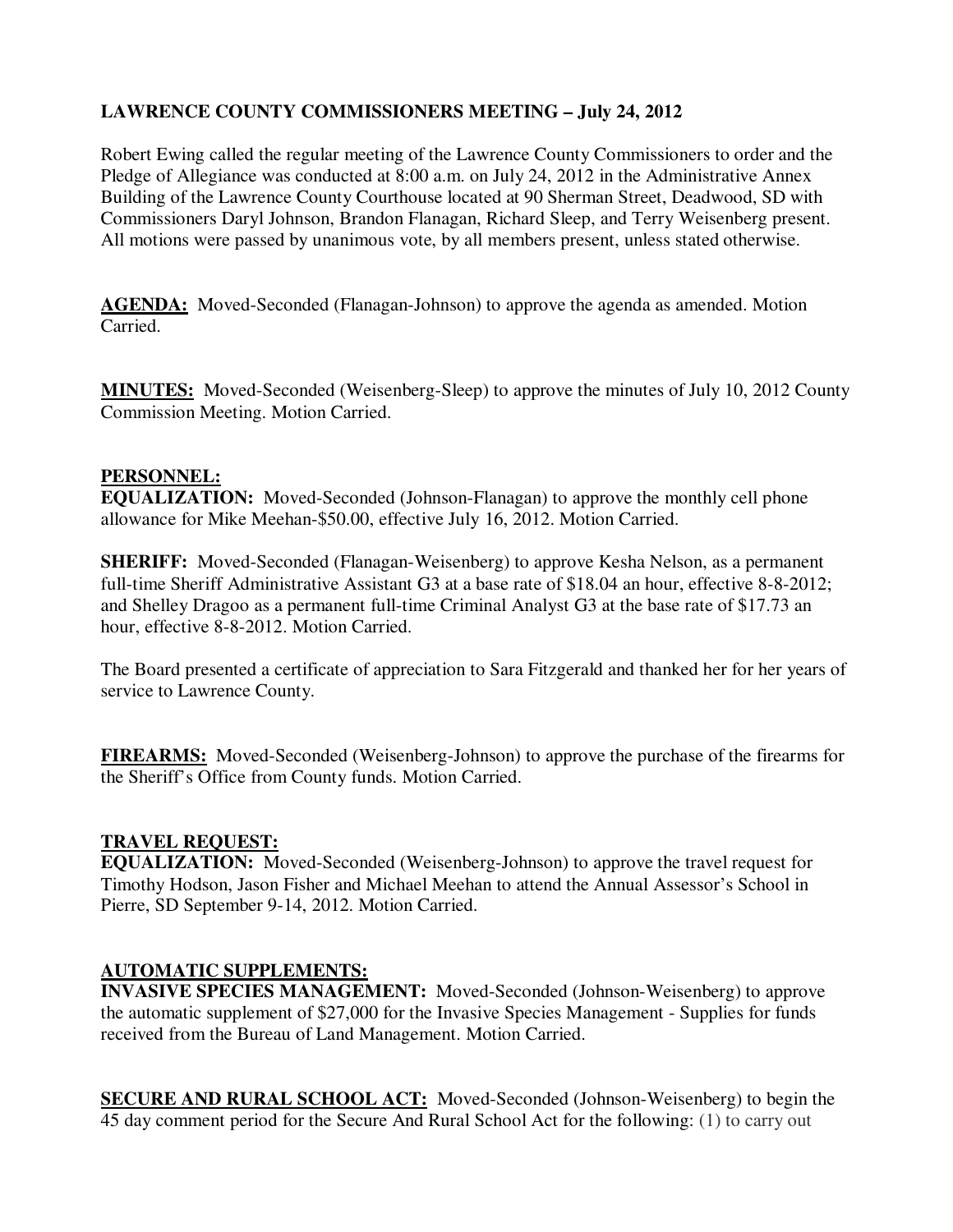activities under the Firewise Communities program to provide homeowners in fire-sensitive ecosystems education on, and assistance with implementing, techniques in home siting, home construction, and home landscaping that can increase the protection of people and property from wildfires; (2) to reimburse the participating county for search and rescue and other emergency services, including firefighting, that are-(A) performed on Federal land after the date on which the use was approved under subsection  $(b)(B)$  paid for by the participating county; and (3) to develop community wildfire protection plans in coordination with the appropriate Secretary concerned. Motion Carried.

# **HIGHWAY BUSINESS:**

**UTILITY PERMIT:** The Board discussed a request to open a trench across Evans Lane. Bonnema stated his policy is not to allow open trenching across a county road and will bring the issue back to the Board after further research.

**APPROACH PERMIT:** Moved-Seconded (Weisenberg-Flanagan) to approve the Approach Permit for Mieke Meyer on the South side of Eden Road 0.5 miles east of I-90. Motion Carried.

**COOPERATIVE FOREST SERVICE ROAD AGREEMENT:** Moved-Seconded (Weisenberg-Sleep) to approve and authorize the Chairman to sign Modification #2 to Cooperative Forest Service Road Agreement (#12-RO-11020300-022). Motion Carried.

**REDWATER RIVER BRIDGE:** The Board discussed the new schedule from the Department of Transportation STIP funds for the Redwater River Bridge replacement project #BRO 8041(16)01KP that was pushed back to 2015. The Board was in support of sending a letter to the Department of Transportation asking them to keep the project in 2014.

**FUEL QUOTES:** The following fuel quotes were submitted as of July 24, 2012: Deadwood Diesel 5500 Gallons: (prices per gallon) CBH Cooperative - \$3.287\*, MG Oil - \$3.34564; Deadwood Unleaded 2900 Gallons: (prices per gallon) CBH Cooperative - \$3.369, MG Oil \$3.35245\*; Spearfish Diesel 1800 Gallons: (prices per gallon) CBH Cooperative - \$3.287\*, MG Oil - \$3.35564; Spearfish Unleaded 1800 Gallons: (prices per gallon) CBH Cooperative - \$3.369, MG Oil \$3.36245\*. \*Represents lowest quote awarded. No bid was received from Southside Cooperative, and Harms Oil Co.

## **SHERIFF BUSINESS:**

**E-911 ORDINANCE:** The Board discussed the current E-911 Ordinance and the surcharge rates. Selective routing software was discussed and the Board was supportive in the Sheriff's office researching the issue further.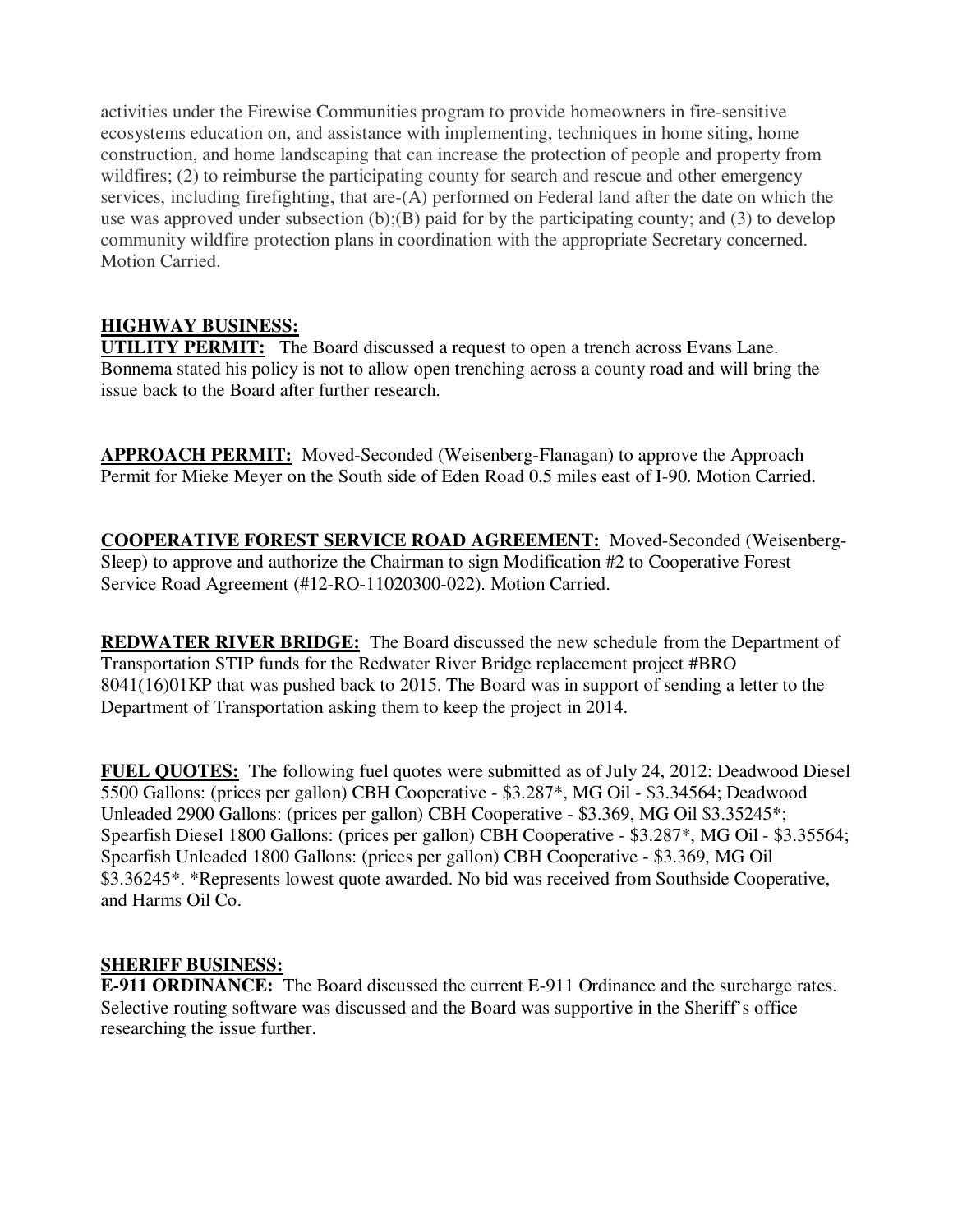**FIRE PROTECTION DISTRICT BOUNDARIES:** Moved-Seconded (Flanagan-Weisenberg) to approve and authorize the Chairman to sign Resolution #2012-10, A Resolution (Amending) Defining the Fire Response Boundaries. Motion Carried.

#### **LAWRENCE COUNTY RESOLUTION #2012-10 DEFINING THE FIRE RESPONSE BOUNDARIES:**

**WHEREAS**, The Lawrence County Fire Advisory Board has recommended defining fire department response boundaries for Lawrence County, inclusive; and WHEREAS, the Lawrence County Commission recognizes the need to establish boundaries for the purpose of determining which fire department is the first initial fire responder; and

**WHEREAS**, a Fire Response Boundary Map will also aid fire departments in locating and arriving quickly at the scene of a fire;

**NOW THEREFORE BE IT RESOLVED**; that the Lawrence County Commissioners, with the advice and cooperation of the Lawrence County Fire Advisory Board, hereby establishes fire response boundaries for all fire departments located in Lawrence County and adopts the attached Lawrence County Fire Response Boundary Map legally described as follows:

The boundaries of the **Spearfish Canyon Fire** Response Area are described as: (per Fire District previously elected) Lawrence County: Sections 1-24, Township 3 North, Range 1 East; Sections 2- 11 and 14-19, Township 3 North, Range 2 East; all of Township 4 North, Range 1 East (or Sections 1-36, T4N, R1E); Sections 4-9, 14-23 and 26-35, Township 4 North, Range 2 East; Sections 13-36, Township 5 North, Range 1 East; Sections 17-20, 30 and 31, Township 5 North, Range 2 East; BHM, all in Lawrence County, South Dakota.

The boundaries of the **Whitewood Fire** Response Area are defined as: (per Fire District previously elected) Lawrence County: Sections 1, 2, 3, 10, 11, 12, 13, 14, 15, 21, 22, 23, 24, 25, 26, 27, 28, 33, 34, 35, 36, in Township 7 North, Range 4 East of the B.H.M.; Sections 1 through 36, inclusive, in Township 6 North, Range 4 East of the B.H.M., including the municipality of Whitewood, South Dakota; Sections 1, 12, 13, 24, 25 and 36 in Township 6 North, Range 3 East of the B.H.M.; and Section 2, 3, and 4 in Township 5 North, Range 4 East of the B H M., all in Lawrence County, South Dakota.

The boundaries of the **Rochford Fire** Response Area within Lawrence County are defined as: (per Fire District previously elected) Lawrence County: All of Sections 25 through 36, inclusive, T3N, Rl E, All of Sections 20 through 36, inclusive, T3N, R2E; All of Sections 19 through 22 and 27 through 34, inclusive, T3N, R3E, BHM, and the **SW ¼ of Section 35 in Township 3 North, Range 3 East of the B.H.M.;** all of Sections 1 through 6, inclusive, T2N, R1-3E; All of Sections 3 through 6, inclusive, T2N, R4E; Those parts of Sections 7 through 12, inclusive, located in Lawrence County, T2N, R1-3E; Those parts of Sections 7 through 10, inclusive, located in Lawrence County, T2N, R4E, B.H.M. all in Lawrence County, South Dakota.

The boundaries of the **Spearfish Fire** Response Area are defined as: Lawrence County: Sections 1 through 12 inclusive in Township 5 North, Range 1 East of the B.H.M.; Sections 1 through 36 inclusive in Township 6 North, Range 1 East of the B.H.M.; Those portions of Sections 7 through 36 inclusive within Lawrence County in Township 7 North, Range 1 East of the B.H.M.; Sections 2 through 11, and Sections 14 through 16 inclusive in Township 5 North, Range 2 East of the B.H.M.; Sections 1 through 36, inclusive in Township 6 North, Range 2 East of the B.H.M., Sections 1 through 36 inclusive within Lawrence County in Township 7 North, Range 2 East of the B.H.M.; Sections 5 through 11, and Sections 14 through 23 inclusive, and Sections 26 through 35 inclusive in Township 6 North, Range 3 East of the B.H.M. all in Lawrence County, South Dakota. The boundaries of the **St. Onge Fire** Response Area are defined as: Lawrence County: Sections 2 through 4 inclusive in Township 6 North, Range 3 East of the B.H.M.; Sections 1 through 36 inclusive in Township 7 North, Range 3 East of the B.H.M.; Sections 4 through 9, Sections 16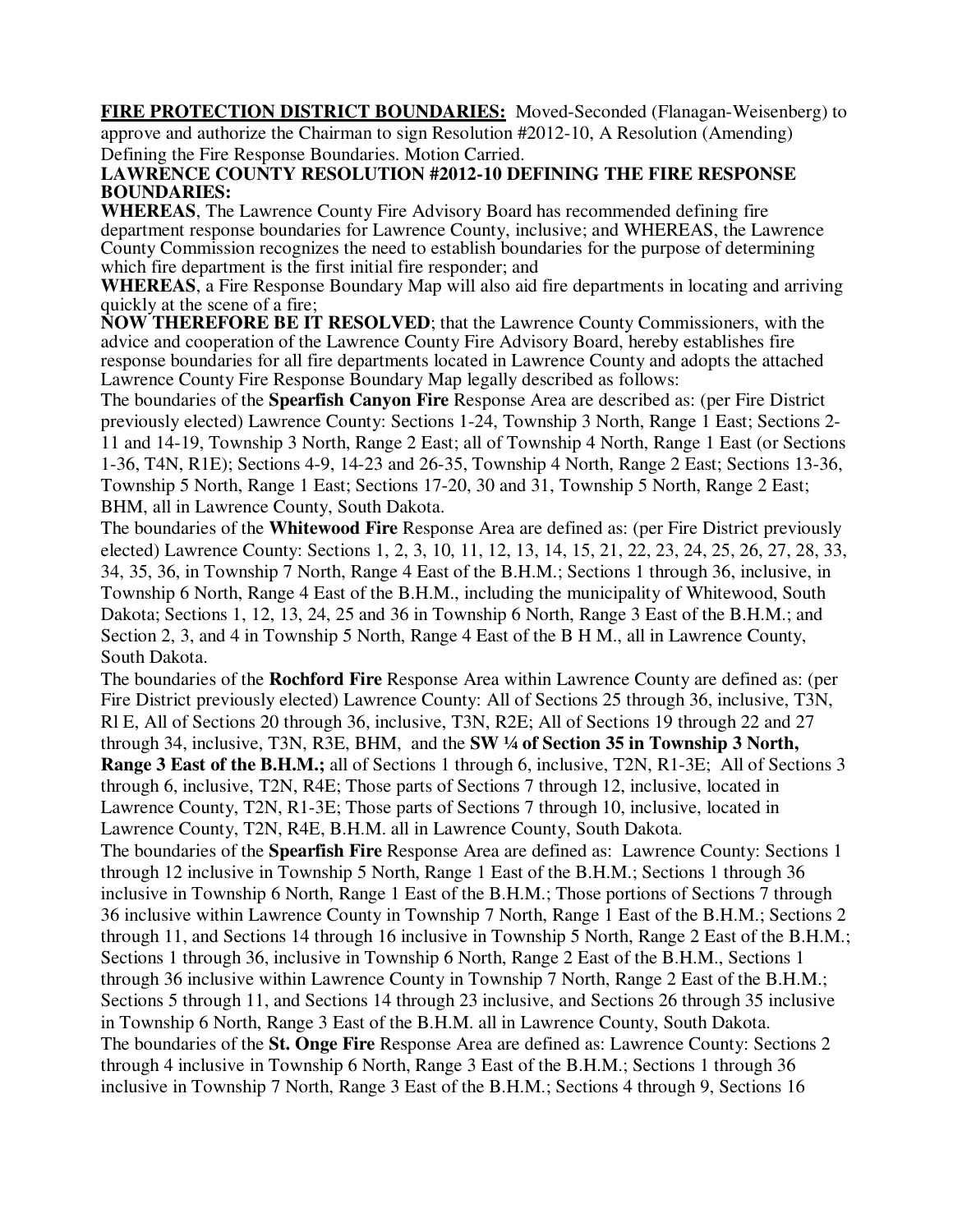through 20, and Sections 29 through 32 inclusive in Township 7 North, Range 4 East of the B.H.M. all in Lawrence County, South Dakota.

The boundaries of the **Sturgis Fire** Response Area within Lawrence County are defined as: Lawrence County: Sections 1, 10, 11, 12, 13, 14, NE ¼, and the NW ¼, and the SE ¼, and the North <sup>1</sup>/<sub>2</sub> of the SW <sup>1</sup>/<sub>4</sub>, of Section 15, NE <sup>1</sup>/<sub>4</sub> of Section 23, and Sections 24, 25, 36 in Township 5 North, Range 4 East of the B.H.M. all in Lawrence County, South Dakota. The boundaries of the **Deadwood Fire** Response Area are defined as: Lawrence County: The North ½, the North ½ of the South ½ of Section 1, and that portion of Section 2 that is East of Highway 385 in Township 4 North, Range 3 East of the B.H.M.; Sections 1, 12, 13, the North ½ of Section 24, in Township 5 North, Range 2 East of the B.H.M.; Sections 1 through 18 inclusive, the North ½, the SE  $\frac{1}{4}$ , and the east  $\frac{1}{2}$  of the SW  $\frac{1}{4}$  of Section 19, Sections 20 through 26 inclusive, the SE  $\frac{1}{4}$ , NE ¼, NW ¼, and that portion of the SW ¼ that lies within Deadwood city limits, of Section 27, the North ½ of Section 28, the NE ¼, North ½ of the SE ¼, of Section 29, that portion of Section 34 that is inside Deadwood city limits and that portion of section 34 that is East of US Highway 385, and that portion of section 35 that is East of US Highway 385, and Section 36 in Township 5 North, Range 3 East of the B.H.M; Sections 5 through 9 inclusive, the South ½ of the SW1/4, of Section 15, Sections 16 through 22 inclusive, NW ¼, South ½, of Section 23, and Sections 26 through 35 inclusive in Township 5 North, Range 4 East of the B.H.M. all in Lawrence County, South Dakota. The boundaries of the **Lead Fire** Response Area are defined as: Lawrence County: Sections 1, 12, 13, in Township 3 North, Range 2 East of the B.H.M.; Sections 1 through 3 inclusive and Sections 10 through 13 inclusive, and Sections 24, 25, 36 in Township 4 North, Range 2 East of the B.H.M.; Sections 21 through 23 inclusive, the South ½ of Section 24, Sections 25 through 29 inclusive, and sections 32 through 36 inclusive, in Township 5 North, Range 2 East of the B.H.M.; SW 1/4, of Section 4, Sections 5 through 9 inclusive, and Sections 16 through 18 inclusive in Township 3 North, Range 3 East of the B.H.M.; That portion of Section 2 that is West of US Highway 385, Sections 3 through 10 inclusive, the North ½, the SW ¼, the West ½ of the SE ¼ of Section 11, the NW ¼ and the West ½ of the NE ¼ of Section 14, the North ½ of Section 15, NW ¼, NE ¼, SW ¼, the North ½ of the SE ¼, of Section 16, Sections 17 through 20 inclusive, and Sections 29 through 32 inclusive in Township 4 North, Range 3 East of the B.H.M.; the West ½ of the SW ¼ of Section 19, that portion of the SW ¼ of Section 27 that falls outside of Deadwood city limits, South ½ of Section 28, the NW ¼, SW ¼, South ½ of the SE ¼, of Section 29, Sections 30 through 33 inclusive, and that portion of Section 34 that is outside of Deadwood city limits and west of US Highway 385, and that portion of Section 35 that is West of US Highway 385 in Township 5 North, Range 3 East of the B.H.M. all in Lawrence County, South Dakota.

The boundaries of the **Brownsville Fire** Response Area are defined as: Lawrence County: Sections 1 through 3 inclusive, the NW ¼, NE ¼, SE ¼, of Section 4, Sections 10 through 15 inclusive, Sections 23 through 26 inclusive; and the **NW ¼, NE ¼ and SE ¼ of Section 35**, and all of Section 36, in Township 3 North, Range 3 East of the B.H.M.; The South ½ of the SW ¼ and the South ½ of the SE ¼ of Section 1, the East ½ of the SE ¼ of Section 11, Section 12 and Section 13, the East ½ of the NE ¼ and the South ½ of Section 14, the South ½ of Section 15, the South <sup>1</sup>/2 of the SE <sup>1</sup>/4, of Section 16, Section 21 through 28 inclusive, and Sections 33 through 36 inclusive in Township 4 North, Range 3 East of the B.H.M.; The portions of Section 1, and the portions of Section 12 that are west of US Highway 385, and Section 2, and Section 11 in Township 2 North, Range 4 East of the B.H.M.; The portion of Section 7 that is West of US Highway 385 in Township 2 North, Range 5 East of the B.H.M.; Sections 2 through 11 inclusive, Sections 14 through 23 inclusive, and Sections 26 through 35 inclusive in Township 3 North, Range 4 East of the B.H.M.; Sections 1 through 35 inclusive in Township 4 North, Range 4 East of the B.H.M. all in Lawrence County, South Dakota.

The boundaries of the **Nemo Fire** Response Area are defined as: Lawrence County: The portions of Section 1 and the portions of Section 12 that are East of US Highway 385 in Township 2 North,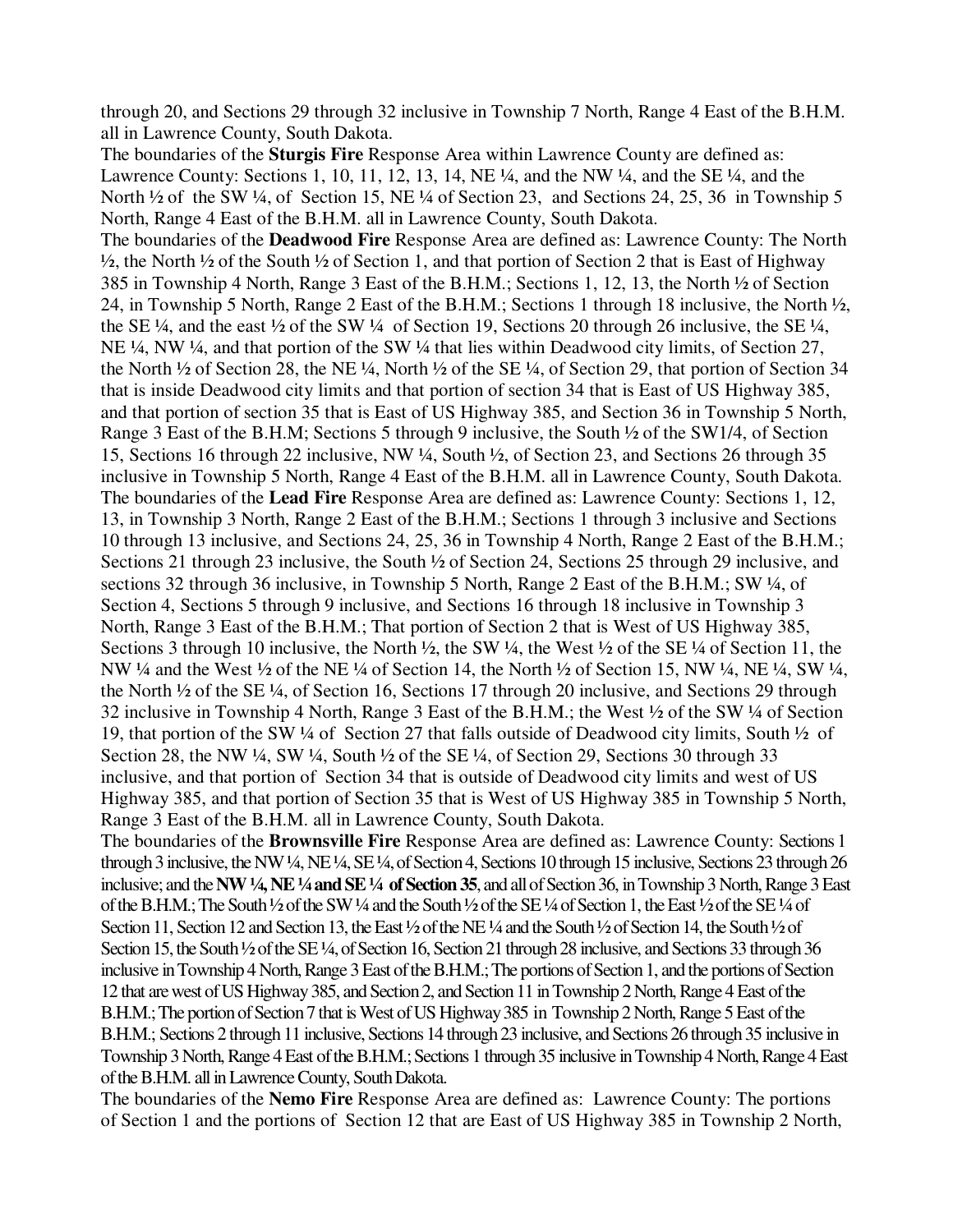Range 4 East of the B.H.M.; Sections 1, 12, 13, 24, 25, and 36 in Township 3 North, Range 4 East of the B.H.M.; Sections 1 through 6 inclusive, and that part of Section 7 lying east of Highway 385, and Sections 8 through 12 inclusive in Township 2 North, Range 5 East of the B.H.M.; Sections 1 through 36 inclusive in Township 3 North, Range 5 East of the B.H.M.; Section 36 in Township 4 North, Range 4 East of the B.H.M all in Lawrence County, South Dakota Dated this 24<sup>th</sup> day of July, 2012. FOR THE BOARD: Robert Ewing, Chairman. ATTEST: Connie Atkinson, Auditor.

**HOMELAND SECURITY APPOINTMENT:** Moved-Seconded (Sleep-Weisenberg) to appoint Paul Thomson, Emergency Management as Representative to Homeland Security Meetings. Motion Carried.

**FIREWISE PROFESSIONAL SERVICE AGREEMENT:** Moved-Seconded (Weisenberg-Johnson) to approve and authorize the Chairman to sign the Modified Firewise Professional Service Agreement with Rob Mattox from \$45.00 to \$65.00 per hour. Motion Carried.

**HEALTH NURSE REPORT:** Carol Stutzman, County Health Nurse presented the Nurse Quarterly Report.

**HISTORIC COUNTY DOCUMENTS:** Deb Tridle, Treasurer discussed the Preservation of Historic County Documents in the display case on the top floor of the annex. The Board was in agreement to help in the cost of preserving the documents.

**WHITEWOOD FOREST ACRES:** Richard Seesz, Landowner in Whitewood Forest Acres discussed Vacating a Portion of County Right-of-Way and Surplus Vacated Portion of Roadway.

## **PLANNING & ZONING:**

**PUD AMENDMENT COZ #243-12 / APPLE SPRINGS:** The Board discussed PUD Amendment on COZ #243-12, Owner/Applicant: Apple Springs Inc, Description (Location): PUD Development Plan (Boulder Canyon) Purpose: Amending the PUD to allow the use of drain fields Zoning & Acreage: SRD. Vogt updated the Board on discussions held after the last Planning and Zoning meeting. Kevin Klapprodt discussed the plans and funding for the proposed drain fields for Apple Springs. The Board expressed concerns on allowing drain fields in the area.

**PLATS:** Timothy Johns was present to discuss the preliminary and final plat for Jennifer Greenwood. The Board acknowledged the letter received from Johns & Kosel stating the Browns would agree to plat the remaining 35 acre parcel, upon which there is now located a guest cabin and they would do so if the plat could be approved without the implementation of a Wildfire Mitigation Plan and without any further restrictions.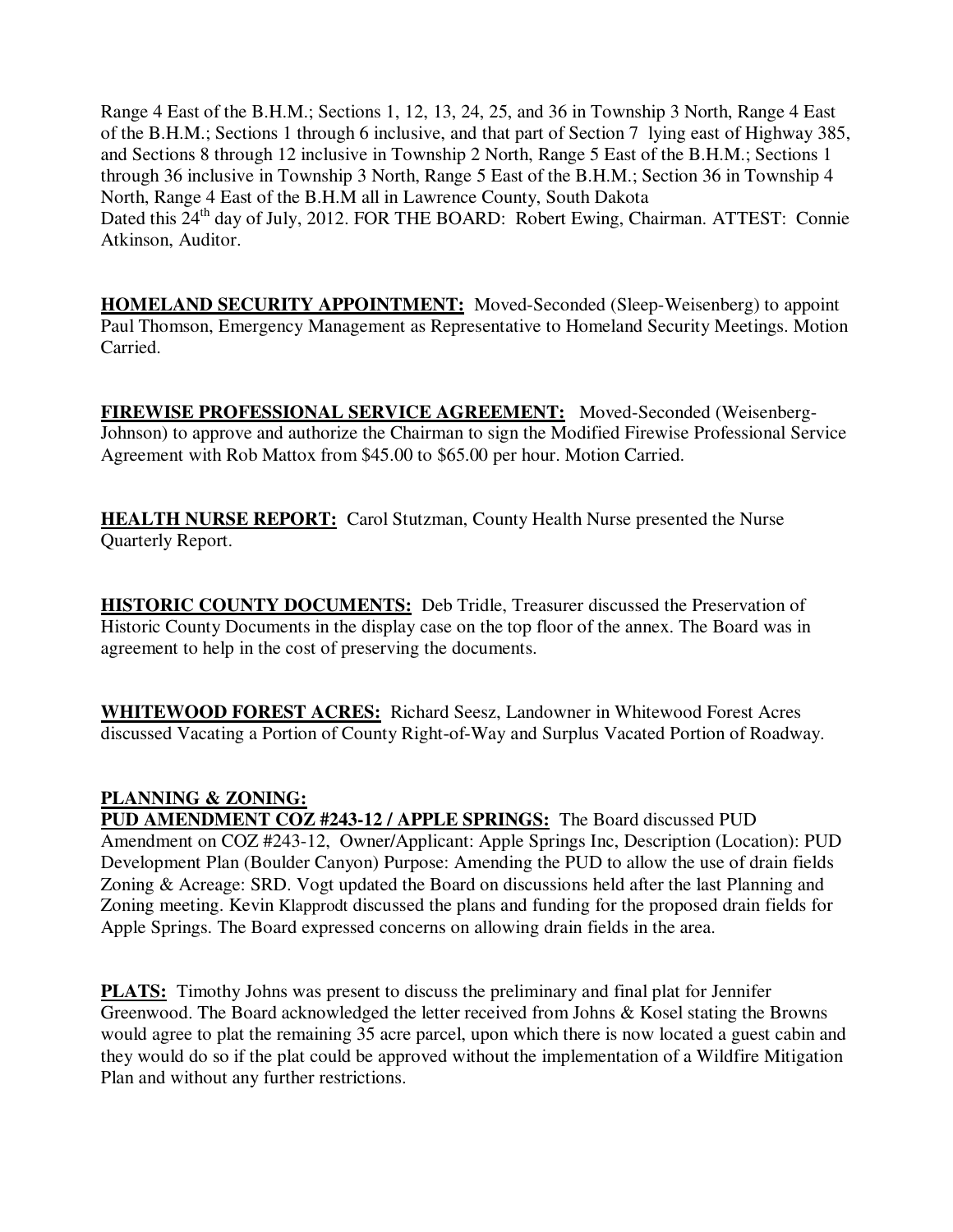Moved-Seconded (Johnson-Flanagan) to approve the Preliminary Plat, Tract A (5 Acre Tract) Location - South of Crook City Road, on Timber Ridge Lane (Jennifer Greenwood,Owner), Purpose: Plat required to obtain building permit for 5 acre tract purchased. Zoning & Acreage: PF – 4.98 ac +. Motion Carried.

Moved-Seconded (Johnson-Flanagan) to approve the Final Plat, Tract A (5 Acre Tract) Location - South of Crook City Road, on Timber Ridge Lane (Jennifer Greenwood,Owner), Purpose: Plat required to obtain building permit for 5 acre tract purchased. Zoning & Acreage:  $PF - 4.98$  ac +. Motion Carried.

Moved-Seconded (Sleep-Johnson) to not require a Wildfire Mitigation Plan on the remaining 35 acres. Motion Carried.

**2013 BUDGET REVIEW**: The Board reviewed and set the 2013 Preliminary Budget.

#### **BILLS:**

Moved-Seconded (Weisenberg-Sleep) to approve payment of the following payroll and vouchers listed below for expenditures for insurance, professional services, publications, rentals, supplies, repairs, maintenance, travel, conference fees, utilities, furniture and equipment drawn on the proper funds and various departments. Motion Carried.

**Payroll:** Comm-\$5,566.58; Aud-\$8,078.96; Treas-\$9,885.62; Comp-\$7,841.85; States Atty- \$10,662.67; Pub Def-\$9,885.94; Gen Govt Bldg-\$6,722.96; Equal-\$11,682.27; Rod-\$7,230.28; Vso-\$1,209.75; Disp-\$12,605.50; Sher-\$36,512.39; Jail-\$21,101.99; Coroner-\$623.08; Emerg Mgnt-\$3,550.62; E911-\$1,788.04; Highway-\$37,686.74; Air-\$1,112.10; Weed-\$7,517.89; Pz- \$4,527.21; Sev Tax-\$6,669.62; **Bills:** Heberlig,Gary-\$33.74; Mowell,Richard-\$6,828.00; Schuchmann,Bernard-\$297.58; A&B Business,Inc Solutions-\$878.98; A&B Welding Supply- \$19.84; A-Z Shredding-\$8.85; Abc Business Supply Corp-\$19.49; American Tech Serv-\$4,572.00; Apex Court Reporting-\$1,466.70; At&T Mobility-\$921.64; BH Chemical Company-\$667.86; BH Collections-\$128.56; BH Federal Credit Union-\$8,368.00; BH Pioneer-\$962.73; BH Power- \$653.83; Big Sky Communications-\$88.00; Butte Electric Coop-\$459.65; Cbh Cooperative- \$34,702.30; Central Parts-\$22.73; Century Business Products-\$121.79; Centurylink-\$101.08; Certified Laboratories Div-\$275.00; Cetec Eng Services-\$4,447.16; Chris Supply Co-\$42.79; City/County Alcohol&Drug-\$700.00; Clerk Of Courts-\$50.00; Credit Collections Bureau-\$100.00; Dakota Equipment Rental-\$23.98; Dakota Graphics-\$312.50; Dale's Tire&Retread-\$3,150.00; Deadwood, City Of-\$1,072.56; Delta Dental Of South Dakota-\$6,386.28; Dept Of Hlth Lab Services-\$52.00; Dept Of The Treasury-\$46,872.90; Dietrich,Donna-\$83.70; Diversified Collections-\$100.00; Election Sys& Software-\$1,683.70; Fastenal-\$282.07; First Stop Guns- \$375.00; Fish, Veronica-\$54.40; Great Western Tire-\$845.43; Haakon County Sheriff's Office-\$49.90; Heartland Paper Co-\$284.18; Heisler Hardware-\$195.38; High Plains Business Forms- \$334.96; Interstate Engineering-\$4,242.30; JH Hilt Engineering-\$37.50; Jacobs Precision Welding- \$861.25; Janke,Wendy-\$1,790.00; Juneks' Chrysler/Dodge-\$6.35; Kadrmas, Lee And Jackson- \$29,336.30; Karl's-\$2,401.92; Kennedy, Pier&Knoff-\$143.40; Kimball-Midwest Co-\$305.40; Knology-\$346.01; LC Conservation Dist-\$5,000.00; Lattice Incorporated-\$12.91; Lead, City Of- \$48.35; Lead-Deadwood Sanitary-\$498.41; Lee,James-\$15.00; Lester L Davis Jr Polygraph- \$400.00; Leskca-\$35,221.85; Lindstad Alignment-\$936.95; Lyle Signs-\$2,005.21; Mcpherson Propane-\$45.00; Midcontinent Communications-\$73.22; Minnwest Bank Sioux Falls-\$171.03;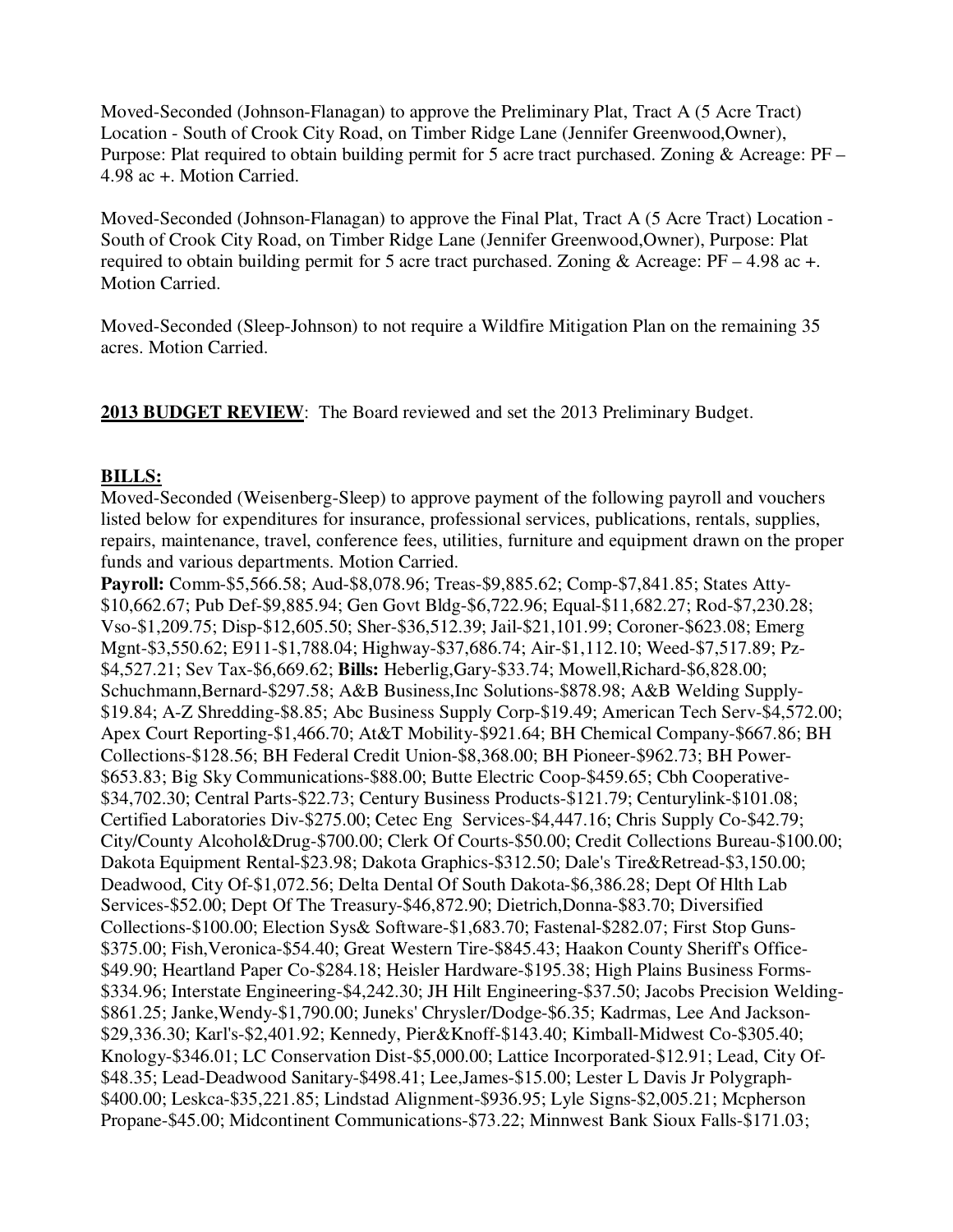Mobile Electronic Service-\$1,970.60; Montana Dakota Utilities-\$1,702.19; Nelson,Tonya-\$450.00; Neve's Uniforms-\$127.90; Office Of Child Support-\$439.85; Overhead Door Company Of Rapid- \$2,599.07; Pennington Co Auditor-\$69.00; Pennington County Sts Attny-\$200.00; Quik Signs- \$17.40; Quill Corporation-\$37.47; RC Regional Hospital-\$6,178.70; Regional Health Physicians- \$73.86; Reindl,Staci-\$1,174.20; Reserve Account-\$6,000.00; Reuer,Allen-\$100.00; Rocket Lube- \$66.98; SD Assoc Of Criminal Defense-\$30.00; SD Dept Of Labor Unemployment-\$1,367.30; SD Public Assur Alliance-\$2,860.00; SD State Treasurer-\$1,441.91; Schilplin, Sara Psy D Lp- \$1,100.00; Sdrs Supplemental Retirement-\$1,139.00; Servall Towel&Linen-\$409.43; Shi International Corp-\$2,184.00; Spearfish Police Dept-\$1,615.29; Teen Court-\$7,500.00; Tigerdirect- \$1,980.47; Triple K Tire&Repair-\$22.00; Twin City Hardware&Lumber-\$359.38; Valley Auto- \$200.00; Waste Connections-\$614.91; Watertree-\$57.90; Weichmann,Cynthia M Rpr-\$27.20; West Group-\$155.50; West River International-\$126.47; Western Communication-\$871.95; Wilde & Hunt, Prof Llc-\$4,210.99; Wolf,Ione-\$14.00; Yankton County-\$103.75; Z&S Dust Control- \$76,783.99; **Witness & Jurors:** Alan,C-\$61.10; Driscoll,D-\$60.36; Greear,K-\$63.32; Jones,M- \$61.10; Koppinger,L-\$61.10; Rachetto,C-\$52.22; Rang,C-\$59.62; Seamands,J-\$61.10; Bentley,B- \$33.32; Findley,P-\$29.62; Harris,P-\$20.00; Lawless,A-\$99.92; Papka,P-\$33.32; Tabaha,L-\$33.32; Woods,M-\$33.32

**ADJOURN:** 3:35 p.m. Moved-Seconded (Johnson-Ewing) there being no further business the meeting was adjourned. Motion Carried.

 $\overline{\phantom{a}}$  , and the contract of the contract of the contract of the contract of the contract of the contract of the contract of the contract of the contract of the contract of the contract of the contract of the contrac

 $\overline{\phantom{a}}$  , and the contract of the contract of the contract of the contract of the contract of the contract of the contract of the contract of the contract of the contract of the contract of the contract of the contrac

Date Approved

ATTEST:

ROBERT EWING, Chairman

\_\_\_\_\_\_\_\_\_\_\_\_\_\_\_\_\_\_\_\_\_\_\_\_\_\_\_\_\_\_\_ Connie Atkinson, Auditor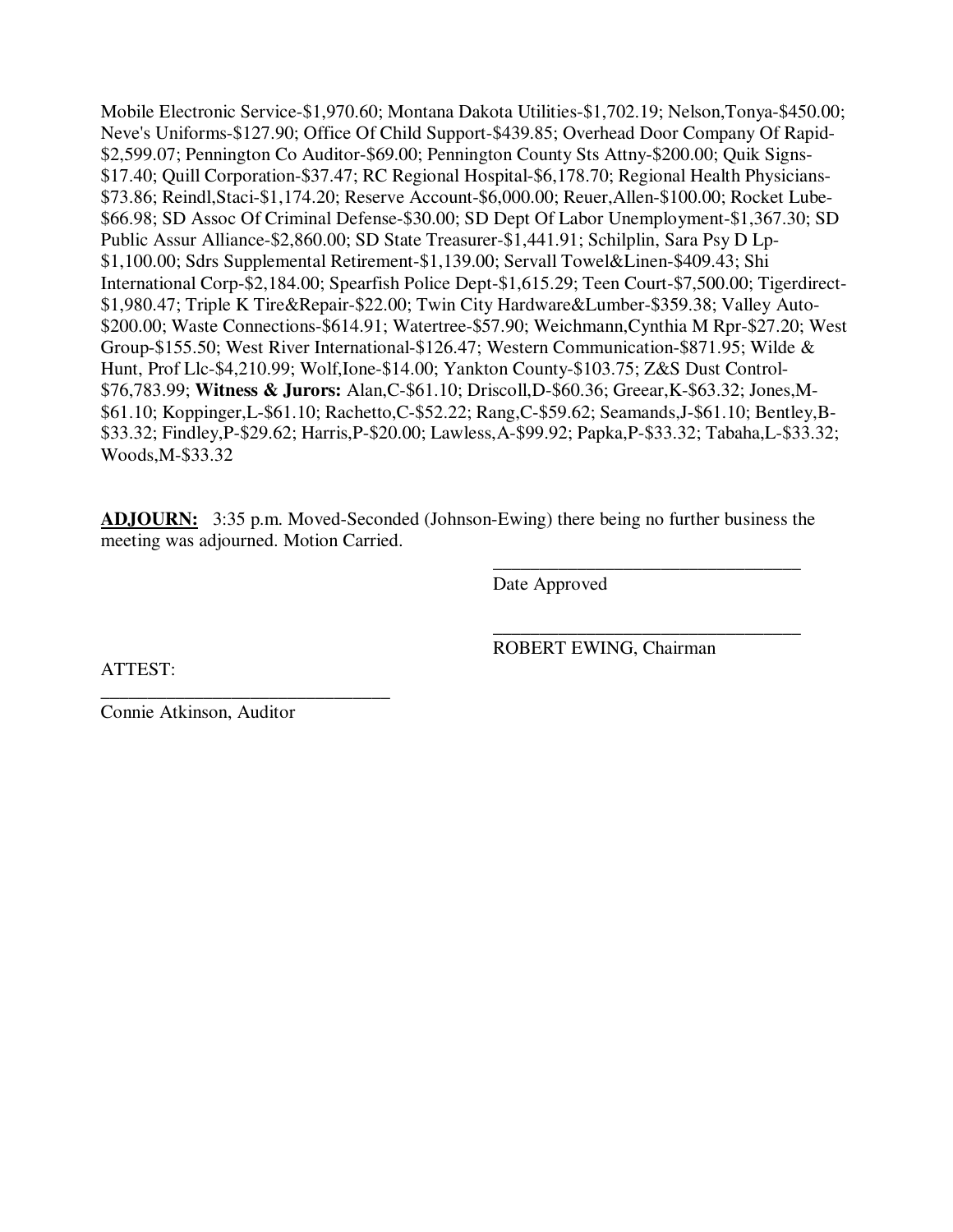# **LAWRENCE COUNTY COMMISSIONERS MEETING – August 21, 2012**

Robert Ewing called the regular meeting of the Lawrence County Commissioners to order and the Pledge of Allegiance was conducted at 8:00 a.m. on August 21, 2012 in the Administrative Annex Building of the Lawrence County Courthouse located at 90 Sherman Street, Deadwood, SD with Commissioners Daryl Johnson, Richard Sleep, and Terry Weisenberg present. Brandon Flanagan participated by video conference. Flanagan was off-line at 3:32 p.m. All motions were passed by unanimous vote, by all members, unless stated otherwise.

**AGENDA:** Moved-Seconded (Sleep-Weisenberg) to approve the agenda as amended. Motion Carried.

MINUTES: Moved-Seconded (Weisenberg-Johnson) to approve the minutes of July 23<sup>rd</sup> & 24<sup>th</sup>, 2012 County Commission Meeting. Motion Carried.

#### **PERSONNEL:**

**INVASIVE SPECIES MANAGEMENT:** Moved-Seconded (Johnson-Weisenberg) to approve Brian Lewis as permanent, Full Time, Deputy Coordinator at the base rate of \$14.23 an hour, effective 9/9/2012. Motion Carried.

**AUDITOR:** Moved-Seconded (Weisenberg-Flanagan) to approve Marlene Barrett as a Part-Time / Fill-In Secretary G3 at the base rate of \$15.93 an hour, effective 10-8-2012. Motion Carried.

#### **MOUNTAIN PINE BEETLE**:

Moved-Seconded (Johnson-Sleep) to approve the advertising for Mountain Pine Beetle Seasonal Employees. Motion Carried.

**EQUALIZATION:** Moved-Seconded (Johnson-Weisenberg) to approve Carmen Symonds as a permanent 34 time employee effective August 26<sup>th</sup>, 2012. Motion Carried.

**SHERIFF:** Moved-Seconded (Weisenberg-Ewing) to approve Justin Harmon as a part-time fill-in Corrections Officer II G1 at the base rate of \$16.41 an hour, effective 8-6-2012. Motion Carried.

**TRAVEL REQUESTS:** Moved-Seconded (Johnson-Weisenberg) to approve the travel request for Richard Carlson to attend the NASA Tech II Training in Newcastle WY on September 14-16 and September 21-23, 2012. Motion Carried.

**AUDITOR'S ACCOUNT WITH TREASURER REPORT:** Moved-Seconded (Weisenberg-Flanagan) to accept the Auditor's Account with the County Treasurer. Motion Carried. As of July 31, 2012 showed the following: Total amount of actual cash-\$1,350.00; Total amount of Checks and drafts in Treasurer's possession not exceeding three days (check deposit in transit)-\$51,379.44; Total amount of cash in transit in Treasurer's possession (cash deposit in transit)-\$3,592.36; petty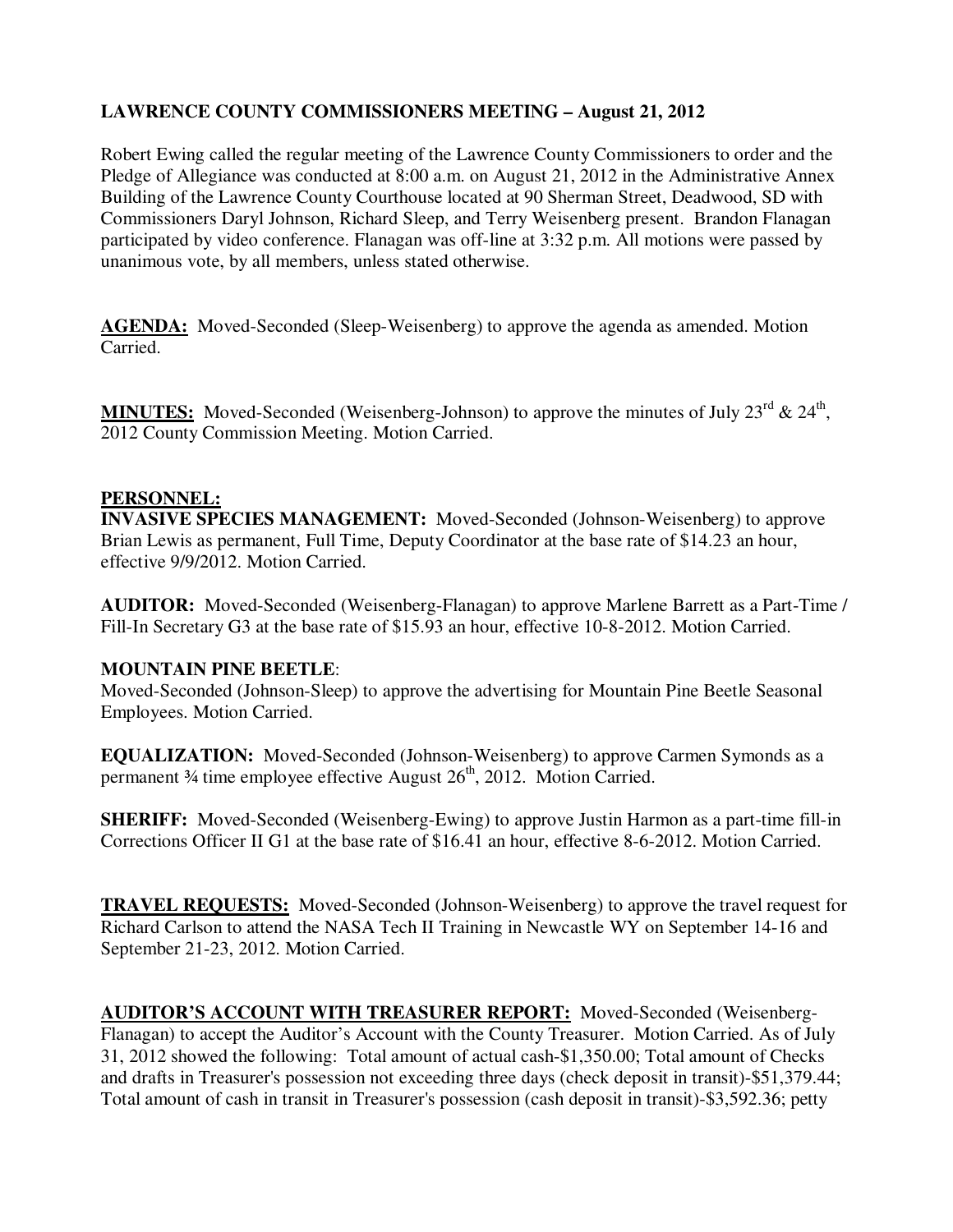Cash-\$1,860.00; Total amount of deposits in bank include: CD's-\$4,750,000; Savings \$4,412,109.80, Money Market \$530,277.47; Bank Balance-\$3,781,772.77; Total \$13,532,341.84.

**BOULDER CANYON ROAD DISTRICT:** Moved-Seconded (Weisenberg-Flanagan) to approve and authorize the Chairman to sign the following Order Declaring Area Incorporated And Subject To Vote Boulder Canyon Road District. Motion Carried.

*ORDER DECLARING AREA INCORPORATED AND SUBJECT TO VOTE BOULDER CANYON ROAD DISTRICT:* A Petition and Application For Incorporation having been filed with the Lawrence County Board of Commissioners asking that a road district be organized to function in the territory described in the Petition and it appearing to the satisfaction of the Lawrence County Board of County Commissioners that the requirements of SDCL Chapter 31-12A have been complied with; IT IS HEREBY DECLARED that the territory proposed to be organized as a county road district to-wit: Boulder Canyon Subdivision Lots 101 and 102 of Block 1; Lots 201, 202, 203, 204, 205, 206, 207, 208, 209, 210, 211, 212, 214, 215, 216, 217, 218, 219, 220, 221, 222, 223, 224, 225, 226, 227, 228, 229, 230, and Common Lot of Block 2; Lots 302, 303, 304, 305, 306, 307, 308, 309, 310, 312, 314, 315, 316, 317, 319, 322, 324, 325, 326, 327, 330, 331, and DL-1 of Block 3; All Located in : SW 1/4 SW 1/4 Section 11, SE 1/4 SE 1/4 of Section 10, and the NE 1/4 NE 1/4 of Section 15, and the NW 1/4 NW 1/4 of Section 14 T5N, R4E, BHM, Lawrence County, South Dakota; *SHALL*, with the assent of the Voters, as specified in SDCL 6-16, in an election as provided in SDCL 6-16 be an incorporated road district by the name of Boulder Canyon Road District. DATED this 21<sup>st</sup> day of August 2012. Robert Ewing, Chairperson. ATTEST: CONNIE ATKINSON, AUDITOR

**RESOLUTION #12-19 LIQUOR LICENSES:** Moved-Seconded (Weisenberg-Sleep) to approve the following Resolution #12-19 Liquor Licenses for 2013. Motion Carried **RESOLUTION #12-19 LIQUOR LICENSES: WHEREAS,** Lawrence County has the authority to determine the number of On-Sale and Off-Sale liquor licenses it will approve for the ensuing calendar year, SDCL 35-4-11.1, and **WHEREAS,** the State of South Dakota by virtue of SDCL 35- 4-2 determines the fees to be charged for the various classifications of licenses, and **THEREFORE, BE IT RESOLVED** that we, the Board of County Commissioners, will approve Two (2) Off-Sale and Nine (9) On-Sale Liquor Licenses or the number issued in 2012, whichever is less for the ensuing year, and Retail On-Off Sale Wine License, and **BE IT FURTHER RESOLVED** that the Board of County Commissioners list the following fee schedule as a matter of record: **A)** On-Sale dealer-any person who sells or keeps for sale any alcoholic beverage for consumption on the premises where sold. Those current license holders being closer to Spearfish (1st class city) to be charged the fee of \$1,500.00: Guadalajara Mexican Restaurant, Queen City VFW Post #5860, Spearfish Chophouse & Whiskey Bar. Those current license holders being closer to Lead, Deadwood or Whitewood (2nd class cities) to be charged the fee of \$1,200,00: Lead Country Club, Black Hills Chair Lift Co., Spearfish Canyon Resorts LLC, Mystic Miner F&B / Mine Shaft Tavern, Boulder Canyon Country Club, Tomahawk Lake Country Club. **B)** Off-Sale dealer - any person who sells or keeps for sale any alcoholic beverage for consumption other than on premises where sold. Fee - \$400.00: Nemo Mercantile, St. Onge Bar & Grill. **C)** Retail On-Off Sale Wine - Fee - \$500.00: Latchstring Village, Seven Down LLC, Mystic Hills Cabins & Campground, Cheyenne Crossing Store, Steel Wheel LLC / Trading Post & Campground, Barefoot Resort, Crow Peak Brewing Company LLC, Mystic Miner Resort, DST Properties / The Valley Corner Store, **DATED** at Deadwood, South Dakota, this 21<sup>st</sup> day of August, 2012. **FOR LAWRENCE COUNTY COMMISSIONERS:** Robert Ewing, Chairperson **ATTEST:** Connie Atkinson, Auditor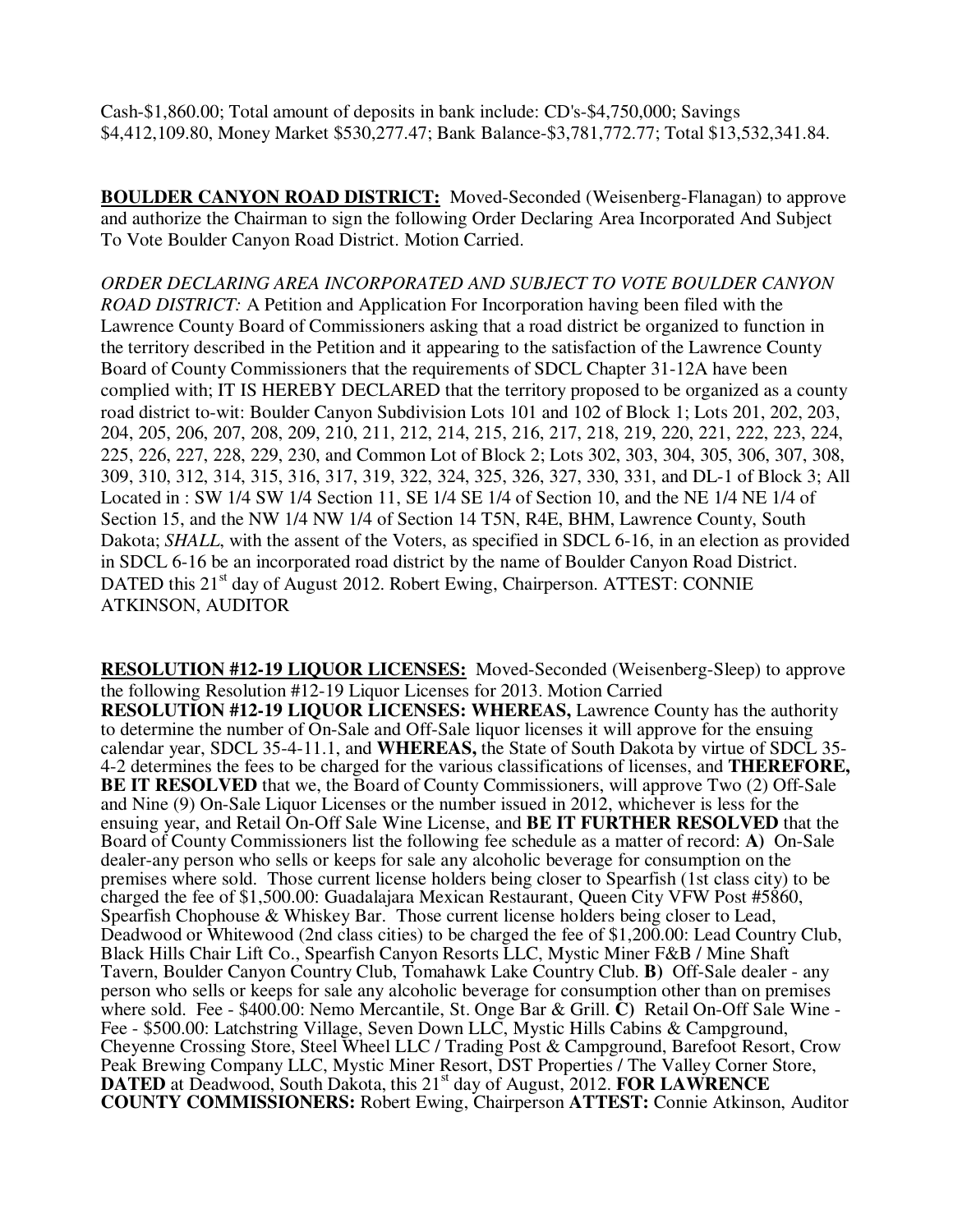**SEVERANCE TAX SUPPLEMENTAL BUDGET HEARING:** Moved-Seconded (Johnson-Weisenberg) to set a supplemental budget hearing for September  $4^{\text{th}}$ , 2012 for Severance Tax \$250,000 (interest funds). Motion Carried

**USFS ANNUAL WORK PLAN AGREEMENT:** Moved-Seconded (Weisenberg-Ewing) to approve and authorize the Chairman to sign the USFS/County Annual Work Plan Agreement (MPB Mitigation) and Tree Marking Agreement (3rd Modification) 12-PA-11020308-007. Motion Carried.

Moved-Seconded (Johnson-Sleep) to approve and authorize the Chairman to sign the USFS Modification of Grant Agreement 11-PA-11020308-030 Change in Funding. Motion Carried.

**AIRPORT PROJECT AGREEMENTS:** Moved-Seconded (Weisenberg-Flanagan) to approve and authorize the Chairman to sign the FAA Grant AIP Project 3-46-0065-020-2012 and FAA AIP Project No. 3-46-0065-013-2007, Amendment No. 1. Motion Carried.

**SURPLUS PROPERTY:** Moved-Seconded (Johnson-Weisenberg) to declare the HP8150 Printer SN#JPDLR32198 surplus and give to the City of Whitewood. Motion Carried.

## **SHERIFF BUSINESS:**

**E911 ORDINANCE:** Joe Harmon, Chief Deputy Sheriff updated the Board on E911. Harmon asked the Board to consider contracting with Tom Sandvick at the rate of \$35.00 an hour to assist with the new system. The Board will consider at the budget hearing.

**DEPARTMENT OF TRANSPORTATION SAFETY GRANT:** Moved-Seconded (Weisenberg-Ewing) to approve and authorize the Chairman to sign the Federal Fiscal Year 2013 Highway Safety Grant. Motion Carried

**NORTHERN HILLS HUMANE SOCIETY REQUEST:** Moved-Seconded (Johnson-Weisenberg) to approve the payment to the Northern Hills Humane Society in the amount of \$2,500 for 2012 out of funds in the Sheriff's Budget. Motion Carried. The Board will consider the request for 2013 at the budget hearing.

## **HIGHWAY BUSINESS:**

**WHITEWOOD FEDERAL AID BRIDGE:** Debra Schmidt, Whitewood City Mayor was present to ask the Board to sign the Federal Aid Bridge Replacement or Rehabilitation Program Resolution for County and Urban Projects. The Mayor stated it is not a request for money from the County just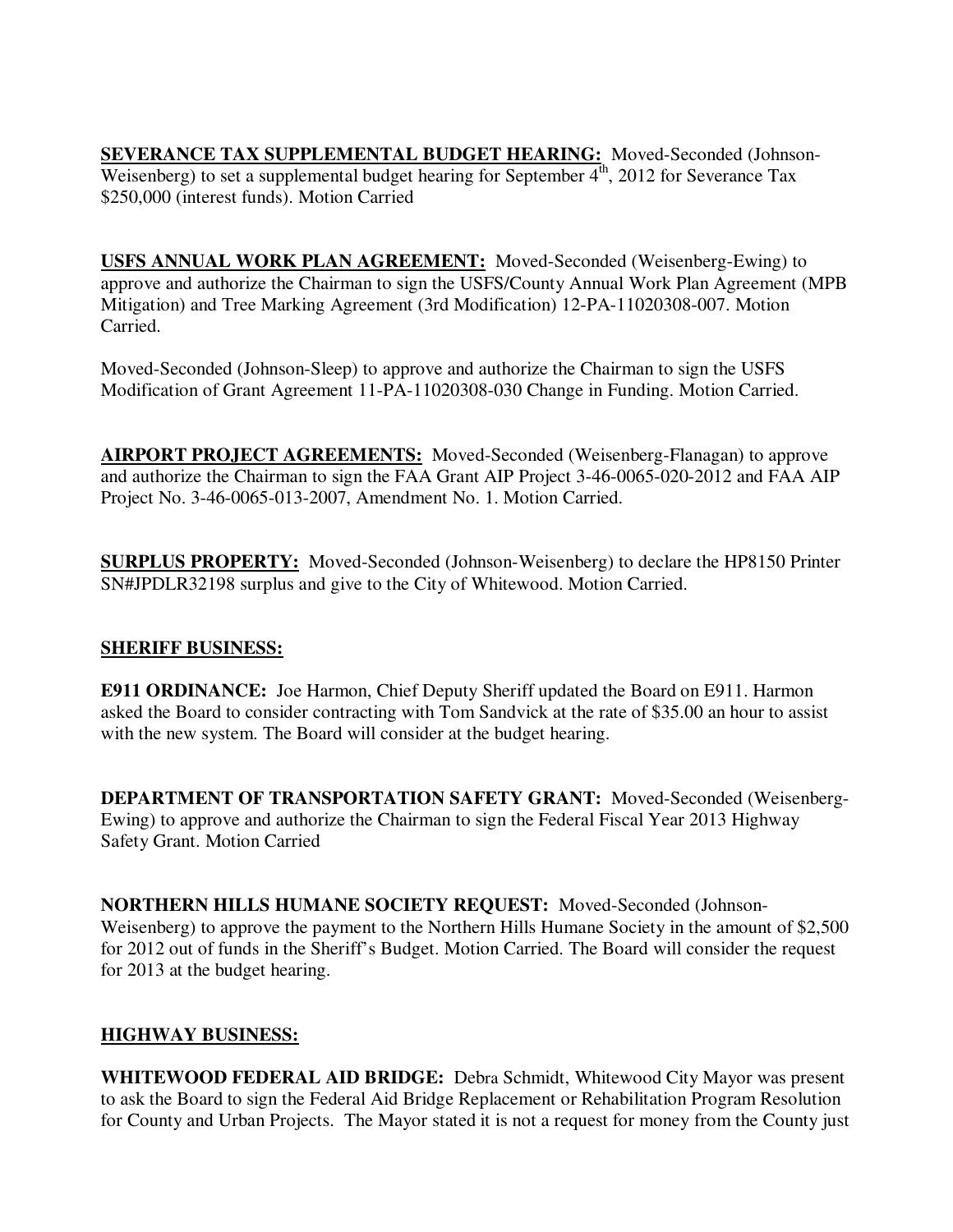asking for their support. Allan Bonnema stated he has discussed the resolution with the State and if the County signs the resolution the County would be responsible for the cost of the bridge and it is not on the County inventory. The Board reviewed the agreement signed with the City of Whitewood in 1985. Bonnema will work with the City of Whitewood and see what the County can do to support them without making a financial commitment.

## **UTILITY PERMITS:**

**MASKER PROPERTY**: Moved-Seconded (Weisenberg-Sleep) to approve the Utility Permit for the Masker Property / Terrance Collins / Monty Pederson on Evans Lane for construction of water and sewer service. Motion Carried.

**BLACK HILLS POWER & LIGHT**: Moved-Seconded (Johnson-Sleep) to approve the Application for Occupancy on the County Right of way for Black Hills Power & Light on Maitland Road for underground facilities. Motion Carried

**CENTURYLINK**: Moved-Seconded (Sleep-Weisenberg) to approve the Application for Occupancy on the County Right of way for CenturyLink on Oliver St to install fiber optic cable for data transport to cell tower. Motion Carried

# **APPROACH PERMIT:**

**KARL SCHENK:** Moved-Seconded (Sleep-Weisenberg) to approve the Approach Permit for Karl Schenk on Nemo Road. Motion Carried.

**EVANS LANE PROJECT:** Allan Bonnema, Highway Superintendent updated the Board on the Evans Lane Project and preliminary cost estimates. The estimated cost to the County is \$491,912.36. Moved-Seconded (Johnson-Weisenberg) to inform the City of Spearfish that the County is in agreement to proceed with the project as presented for the 2013 Evans Lane Project. Motion Carried.

**SURPLUS PROPERTY AUCTION:** Moved-Seconded (Weisenberg-Sleep) to declare the following property surplus and allow the surplus auction sale. Motion Carried. 1984 GMC truck  $\&$ Utility body SN#1GDHK34W6EJ511139, 1979 T900L Ford Cab & Chasis, 3208 cat engine Allison Trans., tandem axle SN#T90LVDE7108,14' gallon dump body, hoist & hyd system #964302, 14' Heil dump body & hoist #19841, 8' flat bed for pickup, pick up tool box, Miller portable welder, AEAD 200LE onan power #J800531908, high back air ride seat, hydraulic pump parts, hydraulic valves, 2 11' snow plows, disassembled, 12V hydraulic pump, truck fuel tanks, fill-rite fuel pumps & meters, hooks, kat tank heater, converters, alternator, starter, compressor, brake parts, lug wrench's, tires, tire chains, saws, water pump, valve & seat refacer, injector tester, torch & regulators, cordless drill, circular saw, sawsall & charger, drill, drill bit sharpener, bench vise, bumper jack, fork lift, torque wrench, solvent tank, pressure pump, 110v motor & gear box, misc. supply  $\&$  parts, various size culverts, cattle guards with wings, 30+ pallets cutting edges, 10+ pallets alum signs, scrap metal, metal fence posts, used snow fence, plastic water tank, 25 steel 55gal drums with lids, 4 metal desks, 1 wood desks, 8 hi bay shop lights, 1 fiberglass topper, (fits ford pickup), 3 artificial Christmas trees.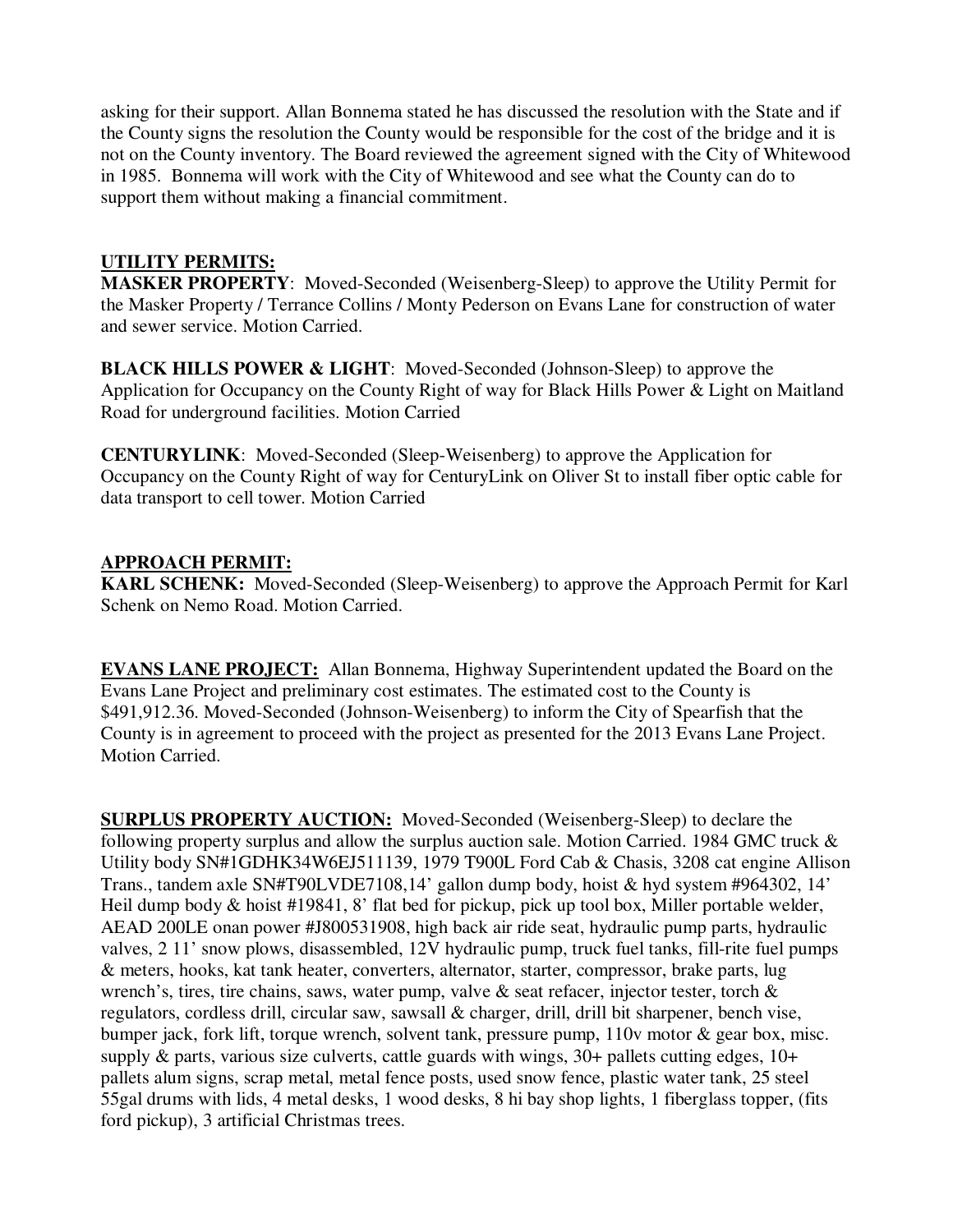**WHARF EXPANSION D.O.T. ROAD:** Bonnema discussed the Wharf Expansion and the D.O.T. road that needs to be relocated. They have asked the County to sign off on the design of the relocated road. Discussion followed on the increased traffic that will be directed onto the County Road. Bonnema and Outka will work with Wharf to see if an agreement can be reached with Wharf to cover the increased impact on the County Road.

**SUPPLEMENTAL BUDGET:** A public hearing was held for a supplemental budget for GENERAL FUND: INVASIVE SPECIES MANAGEMENT - \$60,000; Salary - \$18,000, OASI - \$1,000, Retirement - \$1,000, Mountain Pine Beetle - \$40,000. INSURANCE & BOND - \$10,000. No public input was voiced and the hearing was closed. Moved-Seconded (Weisenberg-Flanagan) to approve and authorize the Chairman to sign the following Resolution #2012-20. Motion Carried.

RESOLUTION #12-20 TO ADOPT A SUPPLEMENTAL BUDGET, WHEREAS, the County Budget for Lawrence County, South Dakota, for the fiscal year 2012, failed to provide sufficient revenue to enable the County to conduct the indispensable functions of Government, and WHEREAS, the Board of County Commissioners of said County deems it necessary to make a Supplementary Budget, providing for appropriation in the amounts set out below. NOW, THEREFORE, BE IT RESOLVED THAT SAID BOARD, make, approve and adopt a Supplemental Budget for Lawrence County, South Dakota, for the year 2012, and that in said budget there will be and is hereby appropriated the following sum of money, to-wit: GENERAL FUND: INVASIVE SPECIES MANAGEMENT - \$60,000; Salary - \$18,000, OASI - \$1,000, Retirement - \$1,000, Mountain Pine Beetle - \$40,000. INSURANCE & BOND - \$10,000. The funds for the above amounts are to be provided from unappropriated cash balances and estimated revenue in the designated Fund. Be it further RESOLVED that a hearing was held on the  $21<sup>st</sup>$  day of August, 2012 at the hour of 9:25 a.m. in the Commissioners' Room in the Administrative Office Building at 90 Sherman Street, Deadwood, Lawrence County, South Dakota, and that said Notice of Hearing was posted according to law, SDCL 7-21-22. IN WITNESS WHEREOF, we have hereunto set our hands and official seal of Lawrence County, this 21<sup>st</sup> day of August, 2012. FOR THE BOARD OF COUNTY COMMISSIONERS. Robert Ewing, Chairman. ATTEST: CONNIE ATKINSON. LAWRENCE COUNTY AUDITOR

**DROUGHT DISASTER:** Moved-Seconded (Weisenberg-Sleep) to approve and authorize the Chairman to sign the following: Lawrence County Resolution #2012-21 A Resolution Declaring Lawrence County As A Disaster Area Owing To Drought Conditions. Motion Carried. Aye-4, Absent-Flanagan. Lawrence County Resolution 2012-21 A Resolution Declaring Lawrence County As A Disaster Area Owing To Drought Conditions: WHEREAS, the entirety of Lawrence County, a political subdivision of the State of South Dakota, has failed to receive adequate precipitation over the past twelve months; and WHEREAS, the lack of precipitation has created a state of drought; and WHEREAS, the drought condition has had a significant negative effect on the production capabilities of the agricultural industry which in turn severely effects the entire local economy; and WHEREAS, the lack of consistent precipitation has resulted in the lack of rain water runoff and therefore, caused the livestock ponds, dams and natural water holes to dry-up; and WHEREAS, the lack of dependable precipitation has resulted in record abnormally low subsoil moisture resulting in widespread crop and rangeland losses; and THEREFORE BE IT RESOLVED, that the Lawrence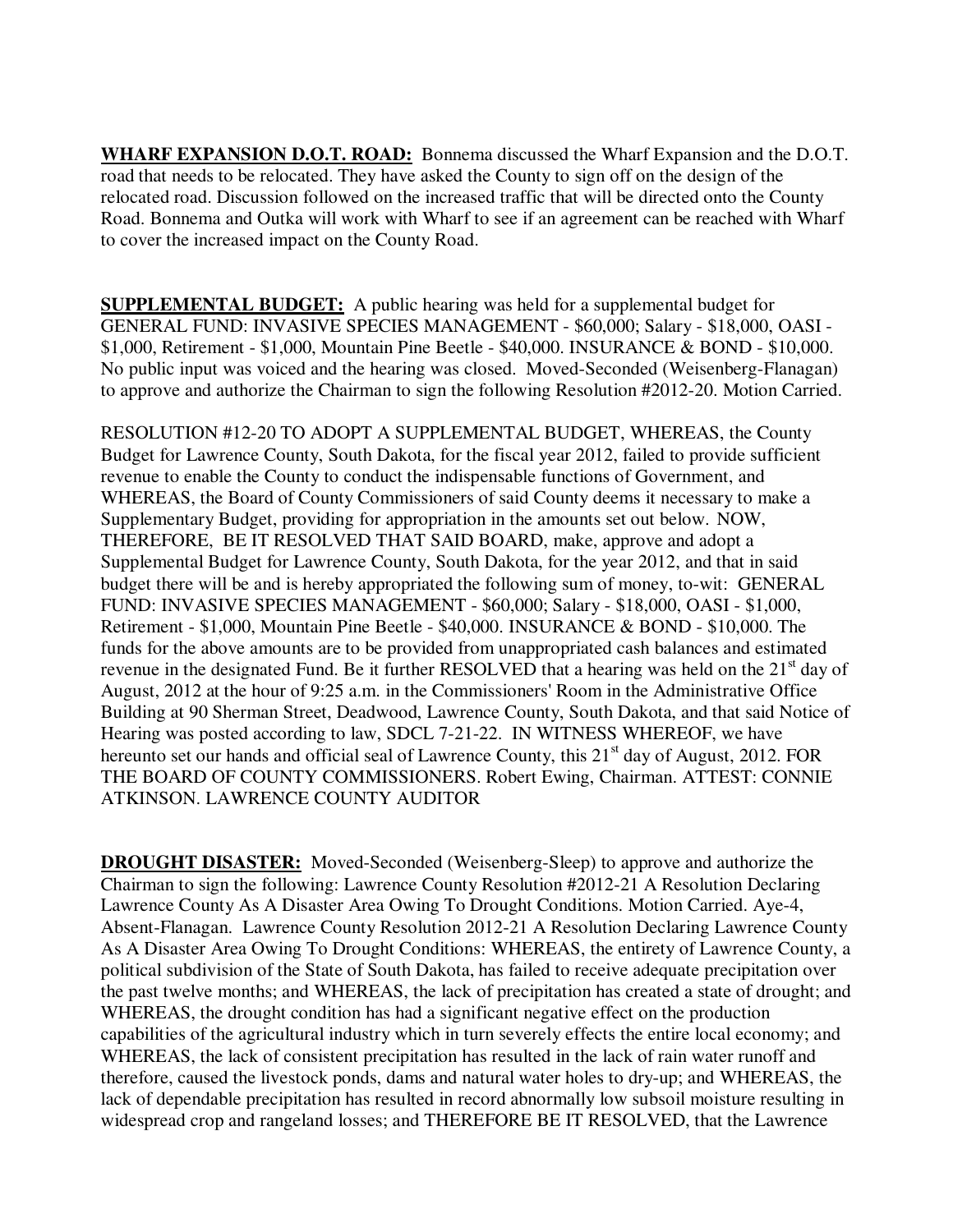County Commission declares that the current drought conditions have created a natural disaster within Lawrence County; and THEREFORE BE IT FURTHER RESOLVED, that both farmers/ranchers and local businesses may be eligible for disaster aid grants and/or low interest Economic Injury Disaster Loans from the Farm Service Agency and Small Business Administration. Dated this  $21<sup>st</sup>$  day of August, 2012. Bob Ewing, CHAIRMAN. ATTEST: Connie Atkinson, AUDITOR

**PLANNING & ZONING:** Amber Vogt, Planning and Zoning Administrator updated the Board on Planning and Zoning issues.

## **ANNUAL REVIEWS:**

**CUP#391 7TH DAY ADVENTIST CHURCH**: An annual review was conducted on CUP#391 7th Day Adventist Church. No complaints were received.

**HOMESTAKE MINE / RICHMOND HILL ANNUAL REVIEWS:** Mark Tieszen and Todd Deux were present for the Annual Review of Conditional Use Permit #124 and 144 for Homestake Mine and Conditional Use Permit #116, 125 & 202 for Richmond Hill.

# **CONDITIONAL USE PERMIT AMENDMENT #329-12 SECOND RESIDENCE / GILLIES:**

A public hearing was held on CUP Amendment #329-12 Cindy Gillies to amend the present 2nd residence CUP to be used for hired hand instead of a family member, land is zoned PF. There was no public input and the hearing was closed. Planning and Zoning recommended approval of the amendment to CUP #329-12. Moved-Seconded (Weisenberg-Johnson) to follow the recommendation of approval contained in the Planning and Zoning staff report for the reasons set forth therein and approve with conditions as on file in the Planning and Zoning Office, Conditional Use Permit Amendment #329-12 for Cindy Gillies. Motion Carried.

**CHANGE OF ZONING #243-12 & PUD #5 / APPLE SPRINGS:** A Public Hearing and First Reading was held on Change of Zoning #243-12 & PUD #5 Dave Simpson / Apple Springs to allow for drain fields. Dave Simpson was available to answer questions on the proposed Change of Zoning & PUD #5 for Apple Springs. The plan includes three phases and/or four drain fields. Public input was voiced in support of the request from landowners in the development, and a representative from Dakotah Bank was also in attendance expressing support for the project. Dan Driscoll, USGS reviewed the sensitivity classifications in the area. The Public Hearing was closed and Second reading will be held on September 25, 2012.

**DEADWOOD STANDARD PROJECT / CONDITIONAL USE PERMIT #411:** The public hearing from July 23, 2012 was continued at Deadwood City Hall for the Deadwood Standard Project / Conditional Use Permit #411 (Proposed Large-Scale Mine), Location - Spearfish Canyon (VMC, L.L.C., Applicant) A Court Reporter was present and a full transcript is on file in the Auditor's Office or the Office of Planning and Zoning. The Applicant presented their proposed project for the Deadwood Standard Project. Amber Vogt, Planning and Zoning Director noted the number of letters, emails, and phone calls received in reference to the project. Public input was voiced for and against the project and discussion followed. Chairman Ewing closed the public hearing at 1:55 p.m.. John Frederickson, Attorney for Deadwood Standard Project offered to waive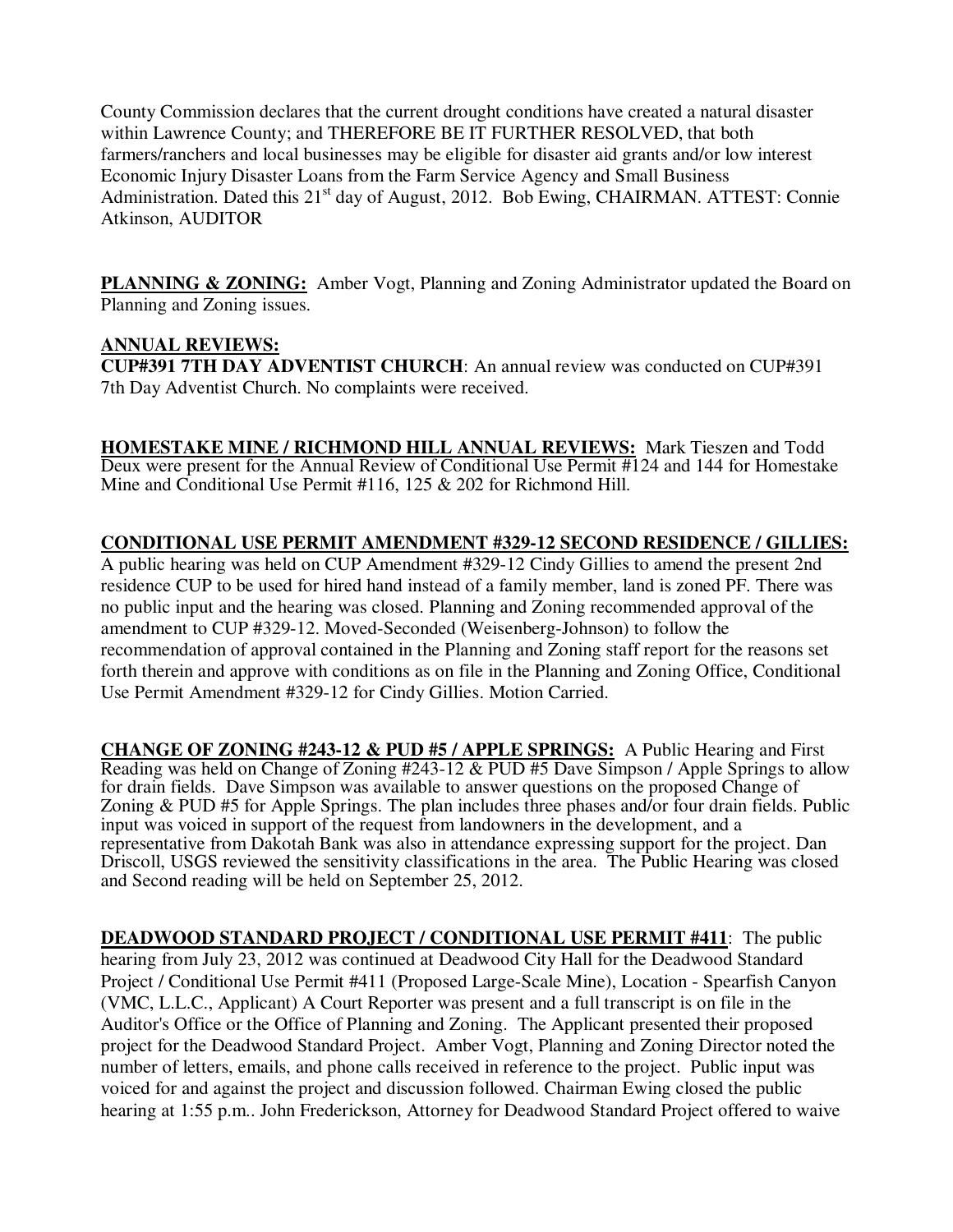the 45day period for the County Commissioners to make a decision on the Application for Conditional Use Permit #411.

Moved-Seconded (Johnson-Sleep) to accept the Applicants waiver of the 45 day period. Motion Carried. The Board stated they still had unanswered questions and will submit their questions to the applicant so they can get all the information needed to make a decision. Discussion followed on the County making a decision before the SD DENR completes their studies, tests and makes a recommendation.

Moved-Seconded (Weisenberg-Sleep) to not make a decision on the Deadwood Standard Project Conditional Use Permit #411 until they have a report and recommendation from the South Dakota Department of Environment and Natural Resources. Motion Carried. Aye-Johnson, Weisenberg, Sleep and Ewing. Nay-Flanagan.

**FINAL PLAT / NORTHERN HILLS INDUSTRIAL PARK:** Moved-Seconded (Weisenberg-Johnson) to approve the Final Plat for Northern Hills Industrial Park, LLC to create 2 new lots (7 & 8) off Hwy 34 on Sagebrush Lane, zoned C/LI. Motion Carried. 4-0. Flanagan absent.

**FINAL PLAT / MYSTIC MINER:** Moved-Seconded (Johnson-Weisenberg) to approve the Final Plat for Mystic Miner with the addition that the plat references the development agreement, to accept that the roads are private easements, and to approve the Development Agreement for Mystic Miner after Bruce Outka reviews and approves the Development Agreement. Motion Carried. Aye-4, Absent-Flanagan.

**APPLE SPRINGS UTILITY PROJECT**: Moved-Seconded (Weisenberg-Ewing) to approve and authorize the Chairman to sign the Change Order for the Apple Springs Utility Project. Motion Carried. Aye-Johnson, Weisenberg, Sleep and Ewing. Absent-Flanagan.

#### **BILLS:**

Moved-Seconded (Weisenberg-Sleep) to approve payment of the following payroll and vouchers listed below for expenditures for insurance, professional services, publications, rentals, supplies, repairs, maintenance, travel, conference fees, utilities, furniture and equipment drawn on the proper funds and various departments. Motion Carried.

**Payroll:** Comm-\$11,133.16; Aud-\$15,971.67; Treas-\$19,772.82; Comp-\$15,683.67; States Atty- \$25,758.81; Pub Def-\$19,773.33; Gen Govt Bldg-\$13,445.92; Equal-\$23,176.07; Rod-\$14,462.07; Vso-\$2,419.50; Disp-\$22,889.25; Sher-\$93,502.69; Jail-\$53,087.77; Coroner-\$1,446.16; Emerg Mgnt-\$7,177.49; E911-\$3,274.68; Highway-\$75,269.68; Air-\$2,141.95; Mh Serv-\$574.00; Weed- \$18,295.23; Pz-\$9,214.42; Sev Tax-\$12,408.82; **Bills:** Dias,Gregory-\$92.50; Mowell,Richard- \$8,214.00; Schuchmann,Bernard-\$91.22; A&B Business,Inc Solutions-\$667.37; A&B Welding Supply-\$19.20; A&I Distributors-\$469.70; A&J Supply-\$76.19; A-Z Shredding-\$3.15; Abc Business Supply Corp-\$421.29; Aberdeen Llc-\$663.00; Alco Store-\$37.98; Armstrong Extinguish- \$87.00; At&T-\$67.38; At&T Mobility-\$926.37; BH Chemical Company-\$1,052.67; BH Collections-\$257.12; BH Federal Credit Union-\$15,408.00; BH Land Analysis-\$742.50; BH Pest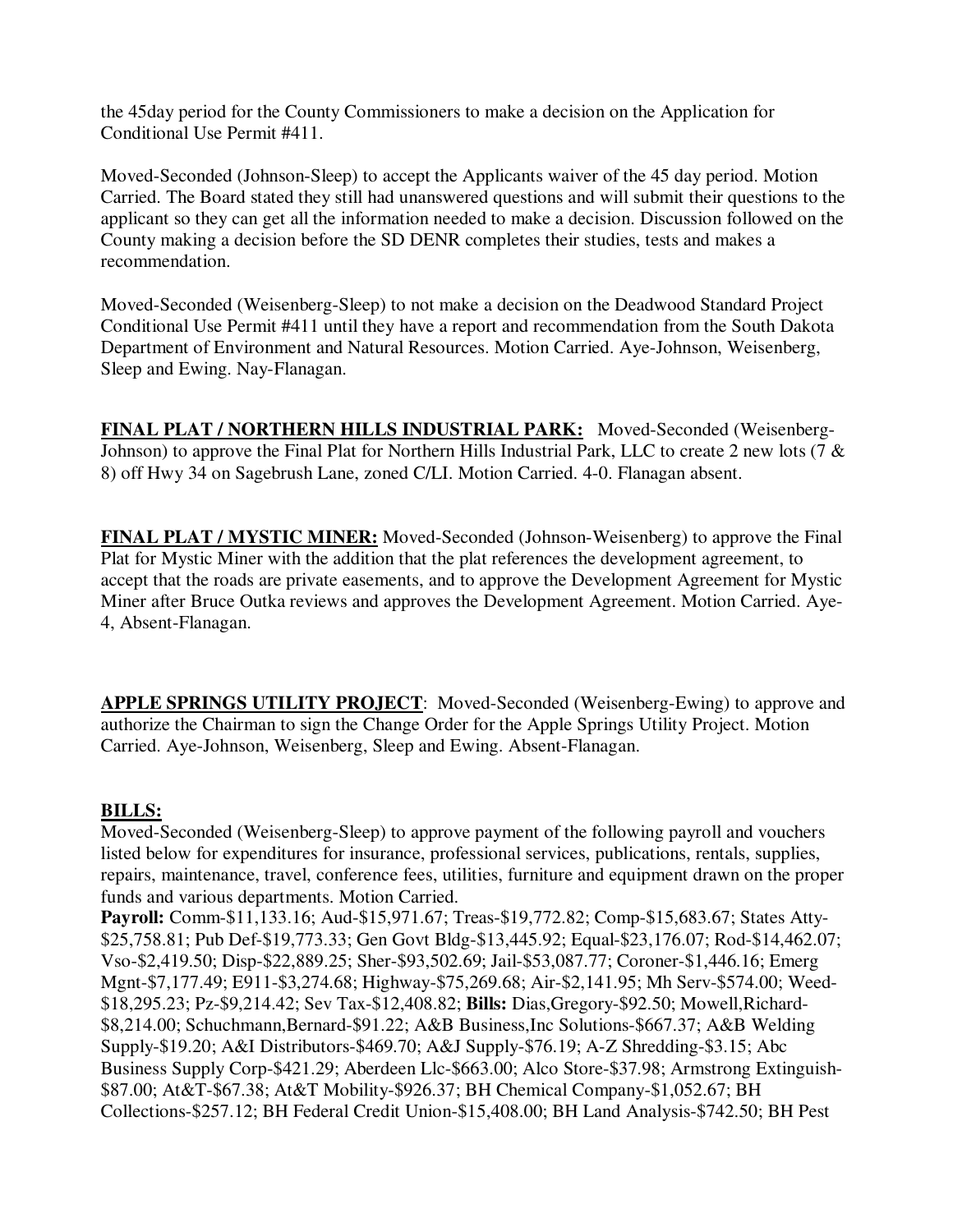Control-\$190.00; BH Physcial Therapy-\$187.50; BH Pioneer-\$409.24; BH Power-\$12,124.70; BH Security&Systems-\$96.94; Ball,Megan-\$200.00; Baseco-\$1,181.44; Biegler,Greg-\$120.00; Binder,Tracy-\$20.40; Black Hills Pure-\$220.65; Bob Barker Company-\$1,093.22; Bomgaars Supply-\$1,971.71; Brownsville Fire Dept-\$8,208.98; Butler Machinery Co-\$7,038.61; Butte Electric Coop-\$35,731.54; Carls Trailer Sales-\$51.00; Carol Butzman Consulting-\$399.87; Cbh Cooperative-\$20,717.96; Central Parts-\$1,330.15; Centurion Technologies-\$62.10; Century Business Products-\$88.49; Centurylink-\$1,411.77; Cetec Eng Services-\$4,950.55; Chemical Sanitizing Sys-\$130.84; Chemsearch-\$675.12; Chris Supply Co-\$574.92; Christensen Law Office- \$633.70; Clark Printing-\$531.05; Clerk Of Courts-\$100.00; Clubhouse Hotel&Suites Pierr-\$110.00; Clinical Lab Of BH-\$3,542.00; Cody,Denise-\$45.00; Credit Collections Bureau-\$200.00; Crescent Sales-\$622.63; Custer County Sheriff Office-\$33.60; D Ware-\$1,000.00; Dakota Equipment Rental- \$15.78; Dakota Graphics-\$137.50; Dash Medical Gloves-\$64.90; Deadwood Vol Fire Dept- \$13,868.17; Deadwood,City Of-\$1,105.27; Delaware Co Sher Dept-\$60.00; Dept Of Hlth Lab Services-\$52.00; Dept Of The Treasury-\$109,771.97; Dill Law Office Pc-\$327.05; Diversified Collections-\$200.00; Eagle Aviation-\$270.00; Eb Communications-\$84.00; Ellingson,Joseph- \$737.32; Et Sports-\$477.88; Fastenal-\$65.76; Fidler-Isburg Funeral Chapel-\$345.00; First Gold Hotel-\$312.00; First Stop Guns-\$300.00; First Western Ins Deadwood-\$50.00; Fish,Veronica- \$262.80; Frederickson,John-\$246.00; Fsh Communications-\$60.00; Galls-\$421.35; Golden West Technologies-\$105.00; Great Western Tire-\$706.65; Greens Alignment-\$64.00; Green's Moving& Storage-\$4,100.00; Hamann,Chris-\$300.00; Havemeier,Leslie-\$75.40; Heartland Paper Co- \$537.01; Heisler Hardware-\$381.70; Hewlett-Packard Company-\$2,197.02; Hills Material Comp- \$326,734.83; Howell,Jack Ken-\$57.80; JH Hilt Engineering-\$3,028.00; Janke,Wendy-\$2,947.18; Kadrmas,Lee And Jackson-\$41,526.22; Kimbell's Auto Repair-\$328.06; Knecht True Value- \$1,550.15; Knology-\$1,784.67; Kosel,Joseph-\$1,664.53; LC Auditor-\$5.00; LC Sheriff-\$7.54; Lattice Incorporated-\$8.83; Lead Fire Protection District-\$19,411.75; Lead,City Of-\$73.55; Lead-Deadwood Regional Hospital-\$640.30; Lead-Deadwood Sanitary-\$520.49; Lee,James-\$15.00; Lewis&Clark Bhs-\$149.00; Lewno,Lucy-\$451.35; Leskca-\$4,211.21; Lexisnexis Risk Data Mgnt- \$75.00; Lueders-\$31.56; Lycox Enterprises-\$20,545.00; Mack's Auto Body-\$262.88; Mad Manz Pizza-\$100.14; Marco-\$25.86; Metric Motors-\$443.24; Mg Oil Company-\$9,917.99; Microfilm Imaging Systems-\$755.00; Midcontinent Communications-\$34.69; Midwest Alarm Co-\$84.00; Miles,Ted-\$500.00; Montana Dakota Utilities-\$793.01; Nelson,Christy-\$450.00; Nelson,Tonya- \$2,100.00; Nemo Volunteer Fire Dept-\$2,471.57; Neve's Uniforms-\$945.45; New World Systems- \$50,593.00; Newman Traffic Signs-\$1,796.56; Office Depot-\$1,017.29; Office Of Child Support- \$1,456.62; Office Technology Supply-\$71.87; Outdoor Motor Sports-\$414.99; Pedersen Excavating-\$78,848.00; Pennington Co Auditor-\$178.00; Pennington County Sheriff-\$1,862.00; Powerplan-\$134.62; Program Works-\$240.00; Quill Corporation-\$149.67; RC Journal-\$175.50; RC Regional Hospital-\$2,431.49; Rabe Elevator-\$1,035.24; Radio Shack/Kazco-\$333.96; Radiology Associates-\$11.31; Rapid Delivery-\$33.60; Rasmussen Mechanical Serv-\$9,270.00; Regional Health-\$379.00; Regional Health Physicians-\$11.64; Reindl,Staci-\$1,007.10; Reliable-\$523.24; Reuer,Allen-\$100.00; Rochford Fire Protection Dist-\$1,339.28; Rocket Lube-\$324.44; Rushmore Safety Supplies-\$322.02; SD Emergency Mngt Association-\$620.00; SD Human Services Center- \$600.00; SD Planners Association-\$310.00; SD Public Assur Alliance-\$34,104.15; SD State Treasurer-\$14,559.73; Sacrison Paving-\$582,943.16; Scott J Odenbach-\$82.00; Sdrs Supplemental Retirement-\$889.00; Secretary Of State-\$30.00; Securus Technologies T-Netix-\$1,050.00; Semerad,Sandra-\$40.80; Servall Towel & Linen-\$949.78; Shepherd Reporting-\$55.00; Sign Express-\$15.91; Spearfish Ambulance Service-\$280.00; Spearfish Auto Supply-\$957.68; Spearfish Canyon Fire-\$5,204.16; Spearfish Fire Dept-\$55,635.15; Spearfish Motors-\$37.05; Spearfish Police Dept-\$10,978.55; St Onge Fire Dept-\$1,901.22; State Radio Communication-\$5,280.00;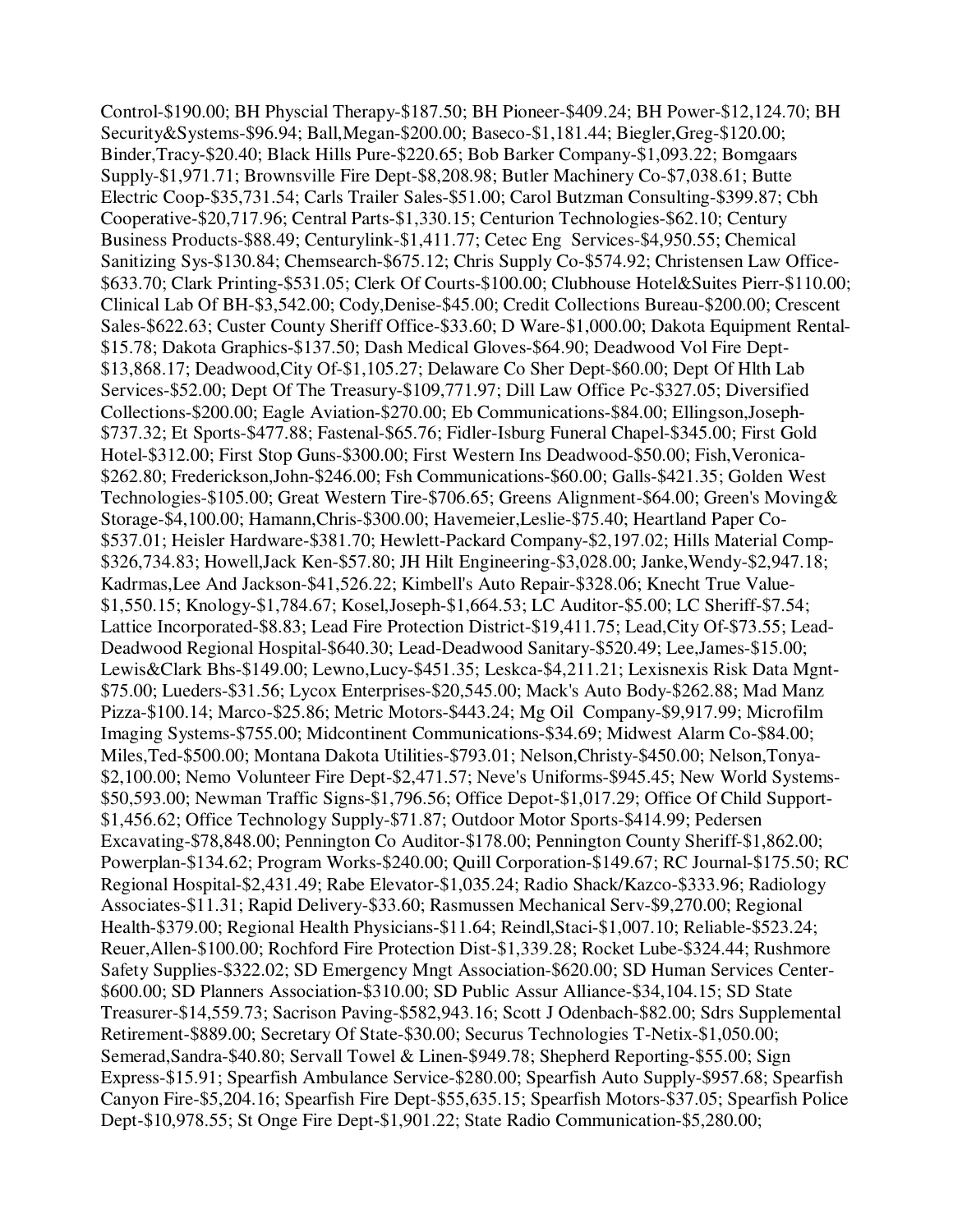Sterna,Laura-\$750.00; Sturgis Fire Department-\$6,217.30; Swanda,Karen-\$45.00; Tigerdirect- \$442.25; Top Quality Glove-\$195.00; Triple K Tire & Repair-\$337.40; Truenorth Steel-\$463.30; Twilight First Aid & Safety-\$171.65; Twin City Hardware & Lumber-\$1,001.36; Van Stratton,Michael-\$3,556.32; Verizon Wireless-\$97.04; Victims Of Violence-\$1,660.00; Warne Chemical-\$256.90; Waste Connections-\$614.91; Watertree-\$44.60; Weichmann,Cynthia-\$44.72; Wells Fargo Business Card-\$3,030.79; Wells Plumbing&Farm Supp-\$268.26; West Group- \$311.00; West River International-\$87.30; Western Communication-\$664.50; Western Sd Juvenile Serv-\$1,590.00; White Drug-\$1,314.03; White's Canyon Motors-\$720.00; White's Queen City Motors-\$355.76; White Rock Properties-\$600.00; Whitewood Fire Prot District-\$8,233.75; Wilde & Hunt, Prof-\$1,257.31; Williams Standard Serv-\$99.72; Wolf,Ione-\$8.00; Wolff's Plumbing &Heating-\$25.00; Wright Express Fsc-\$1,777.60; Yankton County-\$103.75; **Witness & Jurors:**  Ellis,S-\$20.00; Huff,N-\$40.00; Jensen,T-\$71.84; Kaufmann,C-\$62.20; Kellogg,S-\$34.06; Herrick-Rough,M-\$31.10; Schmidt,B-\$33.32; Balkenhol,F-\$10.74; Aschenbrenner,D-\$104.44; Berger,D- \$122.20; Burns,R-\$52.22; Clampet,B-\$117.76; Doornink,N-\$122.20; Hofmann,S-\$126.64; Kopco,M-\$101.48; Koski,A-\$61.10; Leatherman,K-\$117.76; Lund,W-\$104.44; Mizera,K-\$122.20; Morton,J-\$52.22; Nelson,R-\$122.20; Papka,D-\$122.20; Schmidt,J-\$64.80; Taggart,M-\$104.44; Tillman,T-\$122.20; Waldrop,E-\$129.60; Williams,C-\$126.64; Abell,J-\$111.84; Aldrich,G-\$12.22; Bedford,D-\$22.58; Carpenter,N-\$21.10; Collister,W-\$107.40; Crooks,K-\$129.60; Dower,M- \$105.92; Garry,M-\$122.20; Greear,T-\$116.28; Harvey,S-\$12.22; Heckenlaible,C-\$18.88; Horton,D-\$101.48; Hulm,D-\$122.20; Kieffer,R-\$23.32; King,D-\$12.22; Kleinheksel,E-\$21.10; Larsen,N-\$21.10; Magnell,M-\$21.10; Martin,J-\$126.64; Mason,N-\$12.22; Mccarty,V-\$26.28; Munsell,R-\$21.10; Nickel,D-\$21.10; Omara,W-\$21.84; Pierce,C-\$104.44; Rang,A-\$10.74; Reader,R-\$137.00; Rosenau,N-\$137.00; Rowe,D-\$18.14; Sampson,R-\$12.22; Sandford,D-\$24.80; Shaykett,K-\$22.58; Sieveke,R-\$18.88; Summers,C-\$21.10; Thompson,D-\$119.24; Waldrop,R- \$24.80; Wheaton,K-\$21.10; Wolfe,J-\$24.80; Adams,S-\$33.32; Aimentto,J-\$33.32; Austin,A- \$154.00; Brownfield,P-\$33.32; Butcher,E-\$33.32; Carmon,L-\$22.22; Collins,K-\$33.32; Cook,S- \$31.54; Coyle,L-\$40.35; Decar,C-\$34.80; Forget,T-\$33.32; Hertel,S-\$22.22; Kerr,A-\$33.32; Marshall,G-\$20.00; Ragels,T-\$33.32; Reinhart,C-\$25.92; Sabers,B-\$31.10; Termes,W-\$32.95; Treadway,S-\$33.32; Berg,A-\$481.78; Estes,H-\$102.20; Howard,R-\$60.00; Schleusner,J-\$20.00; Ellis,C-\$274.58

**ITEMS FROM COMMISSIONERS:** Johnson expressed concerns that they had to have two county employees available to monitor the video conferencing program throughout the day to allow a Commissioner to participate via video and stated they need to reevaluate the use of this technology for Commissioner Meetings.

**ADJOURN:** 4:00 p.m. Moved-Seconded (Weisenberg-Ewing) there being no further business the meeting was adjourned. Motion Carried.

 $\overline{\phantom{a}}$  , and the contract of the contract of the contract of the contract of the contract of the contract of the contract of the contract of the contract of the contract of the contract of the contract of the contrac

 $\overline{\phantom{a}}$  , and the contract of the contract of the contract of the contract of the contract of the contract of the contract of the contract of the contract of the contract of the contract of the contract of the contrac

Date Approved

ROBERT EWING, Chairman

ATTEST:

Connie Atkinson, Auditor

\_\_\_\_\_\_\_\_\_\_\_\_\_\_\_\_\_\_\_\_\_\_\_\_\_\_\_\_\_\_\_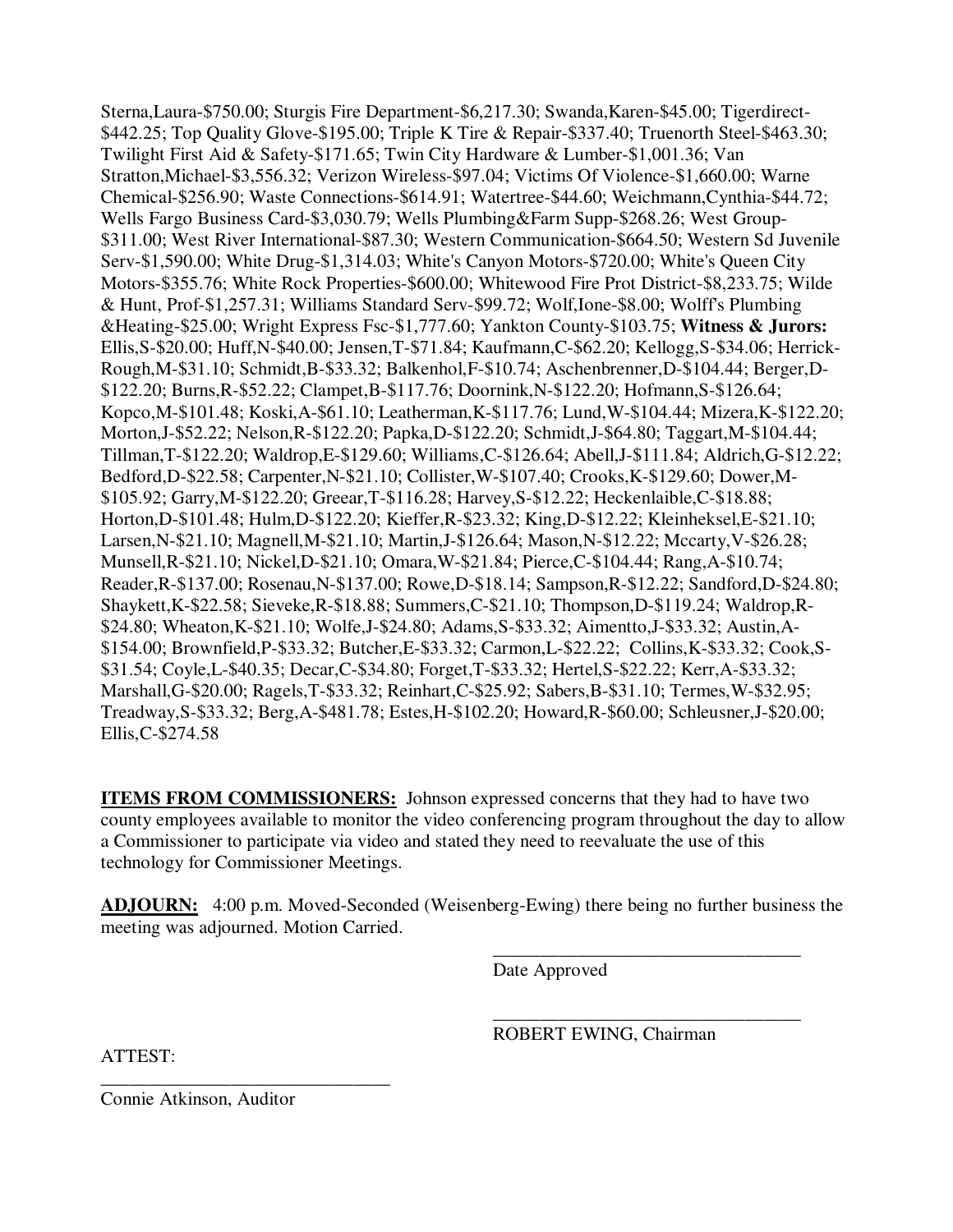# **LAWRENCE COUNTY COMMISSIONERS MEETING – September 4, 2012**

Robert Ewing called the regular meeting of the Lawrence County Commissioners to order and the Pledge of Allegiance was conducted at 8:00 a.m. on September 4, 2012 in the Administrative Annex Building of the Lawrence County Courthouse located at 90 Sherman Street, Deadwood, SD with Commissioners Daryl Johnson, Brandon Flanagan, Richard Sleep, and Terry Weisenberg present.

All motions were passed by unanimous vote, by all members present, unless stated otherwise.

**AGENDA:** Moved-Seconded (Flanagan-Sleep) to approve the agenda as amended. Motion Carried.

**MINUTES:** Moved-Seconded (Weisenberg-Sleep) to approve the minutes of August 21, 2012 County Commission Meeting. Motion Carried.

#### **PERSONNEL:**

**SHERIFF:** Moved-Seconded (Weisenberg-Flanagan) to approve a classification change for Michelle Aanenson and Emily Abernathy as Dispatcher II G1 at the base rate of \$16.41, effective 9- 9-2012. Motion Carried.

Moved-Seconded (Weisenberg-Johnson) to approve the classification change for Dawnyelle Madsen as a Corrections Officer II G1 at the base rate of \$16.41, effective 9-9-2012. Motion Carried.

**MOUNTAIN PINE BEETLE:** Moved-Seconded (Flanagan-Johnson) to approve the following temporary seasonal employees for the Mountain Pine Beetle Program: Recon at a base rate of \$12.10 effective 09/04/2012: Justin Bellizzi, Joey Buildt, Blade A. Cox, Tyler Faulkner, Phil Genchoff, Jeremy Lewis, Tyler Ludens, Tim Massine, Jacob McCright, Kyle Melcher, Cory Stepper, and Mark Wellman; Recon at a base rate of \$12.76 effective 08/26/2012: Dan Ames, John A. Grant, Tyson Hazledine, Brandon Ludens, Greg Meade, Juan Van Der Westhuizen and Sam Terveen; Administrators at a base rate of \$12.76 effective 08/26/2012: Richard Fairhead, Gary Heberlig, Seth Martens, Quillan McNeese, Ryan Palmer, Josh Redden and Patricia Turbiville; Administrators at a base rate of \$12.10 effective 09/04/2012: Andrew Mosher; Office/Secretary at a base rate of \$12.76 effective 08/26/2012: Laura Gehner; Tree Cutters at a rate of \$10.00 per tree effective 9-12-2012: Dustin Arndt, Brock Axthelm, Eric Baker, Justin Baker, Steve Baker, Norman Bergstrom, Chancellor Burleson, Fadi Chhaide, Brandon Clifford, Kelsey Conner, Luke Crea, John Fluekinger, James Giago, Gerry Janis, George Jeffrey, Matt Kirk, LeRoy Lanphear, Justin Lickfelt, Randall McGruder, Joey Michels, Nate Minkler, Jami Morrison, Jared Nelson, Mark Olson, Marty Pedersen, Roy Pilcher, James Pontius, Dave Rentsch, Pat Rentsch, Tracey Sandidge, Matthew Schnabel, Gregory Schoon, Nick Schultz, Dennis Vance, Josh Warne, Aaron Alpe, Adam Altergott, Joshua Ball, Paul Barnard, J.T. Belton, Jazz Beyuka, Ross Boots, Roy Boots, Ryan Corman, Wes Crider, Mike Donahue, Dan Essink, Brandon Fischer, David Frey, Colin Greenfield, Brandon Hess, Adam Humbach, Eric Lehman, Russ Linneman, Tyler Marinez, Alec Maus, Nathan Ochs, Eric Roesler, Patrick Romportl, Tom Smith, David Snelling, Steven Sprague, Keith Suemnick, Tyler Tetrault, Timothey Troxel, Garrett, Vinion, Rodney Wasche, Jake Wolff and Clay Yazzie. Motion Carried.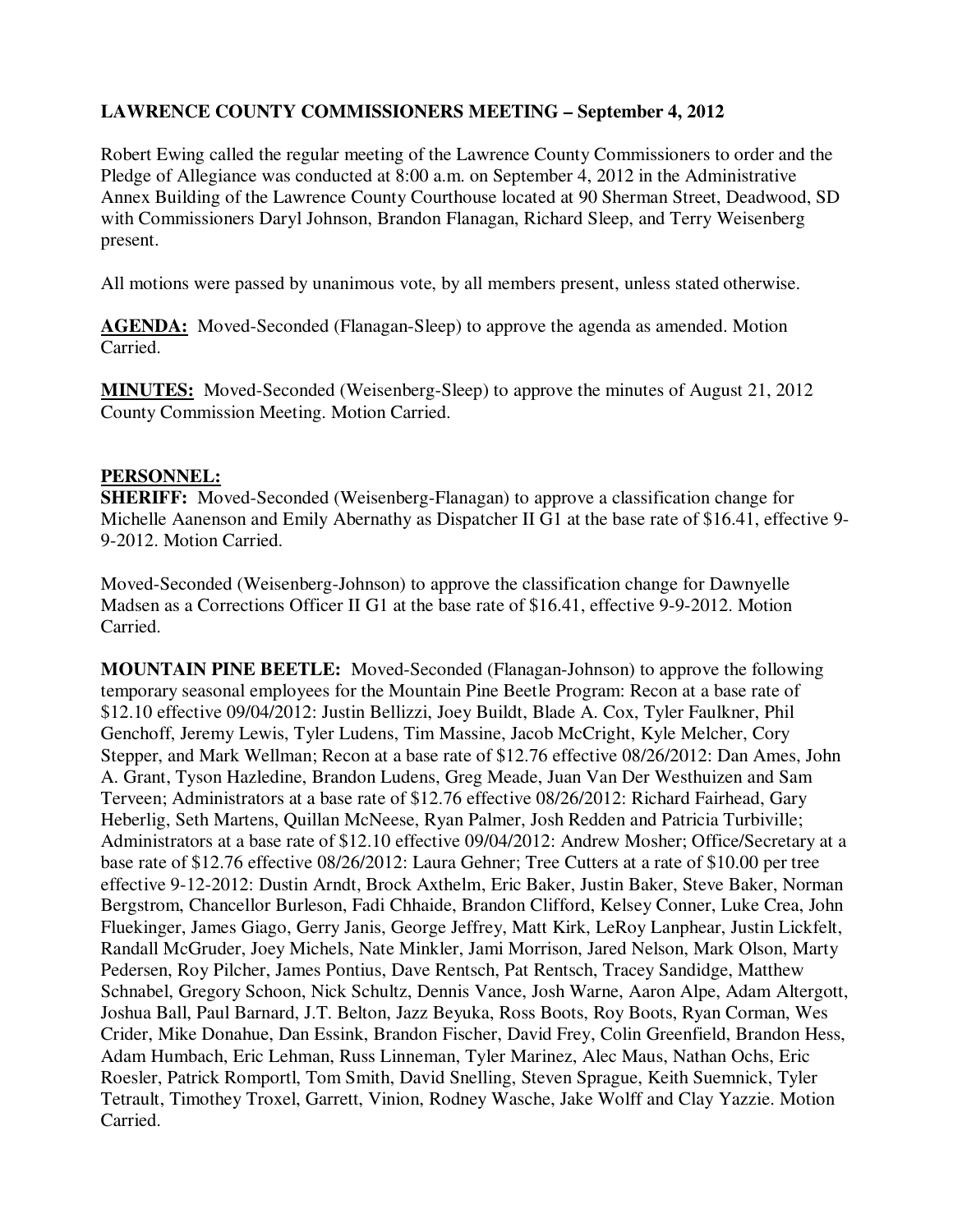**INVASIVE SPECIES MANAGEMENT:** Moved-Seconded (Johnson-Ewing) due to the increased hours required by David Heck in administering the Mountain Pine Beetle to approve a bonus for David Heck for a \$6,000 bonus per month for the next three months (September 1 thru November 30, 2012). Motion Carried.

**VOLUNTEER FIRE FIGHTER / SEARCH & RESCUE MEMBERS:** Moved-Seconded (Sleep-Johnson) to approve the following list of Volunteer Fire Fighters and Search & Rescue Members for insurance purposes and thank members for their service. Motion Carried. Brownsville Volunteer Fire Department: Dennis Winsell and Brett Winsell.

#### **ABATEMENTS:**

**NORDSROM'S:** Moved-Seconded (Johnson-Weisenberg) to approve the abatement for a 1973 Adri Mobile Home Vin/4058II because the mobile home was destroyed on 7-19-2012. Motion Carried.

**HAUSMAN:** Moved-Seconded (Johnson-Flanagan) to approve the abatement for a 1977 Atlantic Mobile Home Vin/4477132306 because the taxes were collected twice. Motion Carried.

**STATE OF SOUTH DAKOTA:** Moved-Seconded (Flanagan-Weisenberg) to approve the abatement for the State of South Dakota on parcel #26380-01134-000-00 for the years 1997-2011 because the State of South Dakota took possession of the land due to the EPA Superfund on Brohm Property. Motion Carried.

Moved-Seconded (Flanagan-Weisenberg) to approve the abatement for the State of South Dakota on parcel #26380-01134-000-00 for the years 2012-2013 because the State of South Dakota took possession of the land due to the EPA Superfund on Brohm Property. Motion Carried.

**AIRPORT HANGAR RELOCATION:** Moved-Seconded (Flanagan-Weisenberg) to approve and authorize the Chairman to sign the Hangar Relocation Project Change Order #1 (AIP 3-46-0065- 017-2010) Leska, Inc. (contractor). Motion Carried.

**AIRPORT BROWN BAG PERMIT**: Moved-Seconded (Johnson-Flanagan) to approve the Brown Bag Permit for the Airport for the South Dakota Aviation Hall of Fame on September 8, 2012. Motion Carried.

**AIRPORT PROJECT 3-46-0065-20-2012:** Moved-Seconded (Johnson-Weisenberg) to approve and authorize the Chairman to sign the Airport Project No. 3-46-0065-20-2012 State Financial Assistance Agreement. Motion Carried.

**WELFARE GUIDELINES:** Moved-Seconded (Weisenberg-Flanagan) to approve and authorize the Chairman to sign the following Resolution #2012-23 Welfare Guidelines. Motion Carried.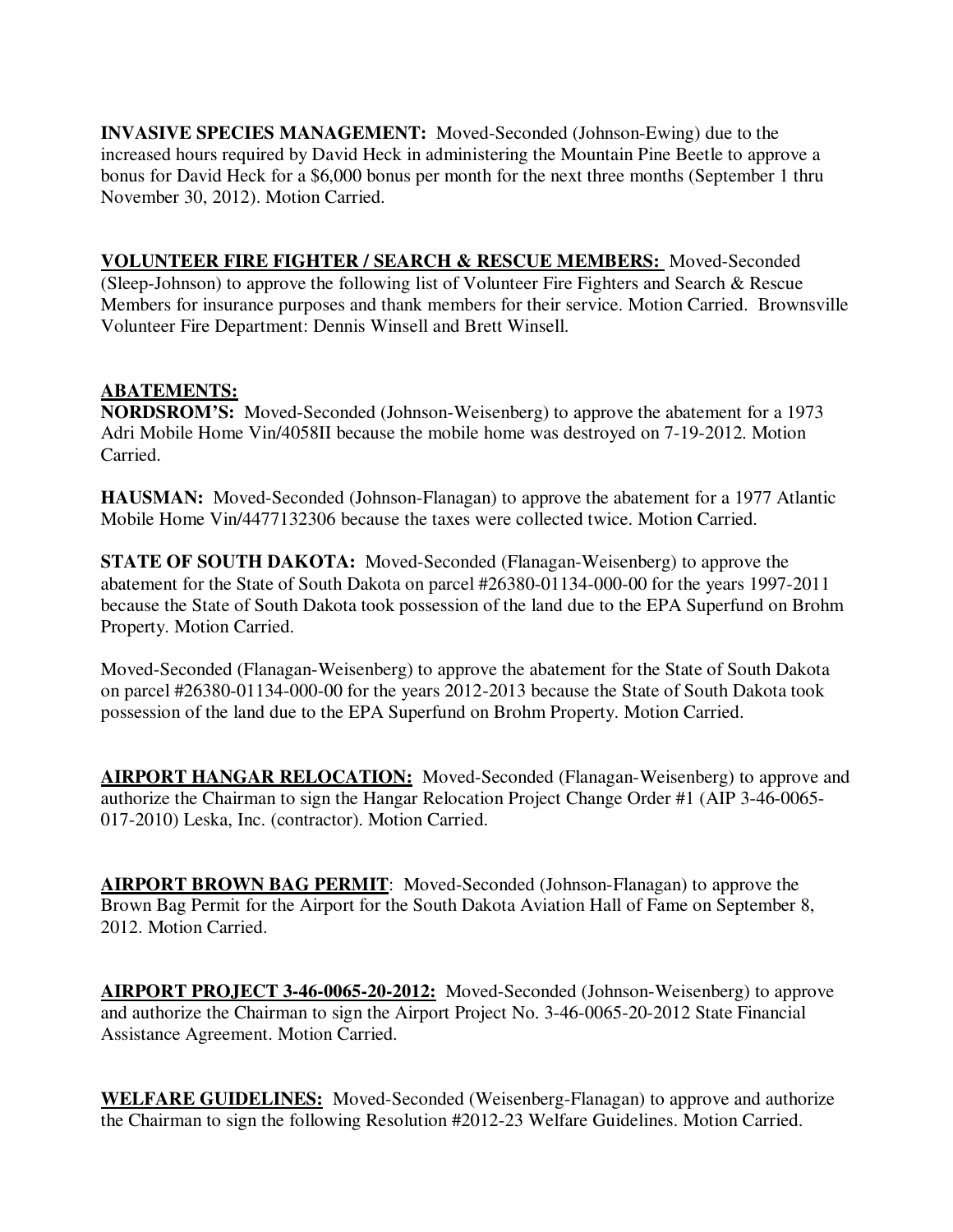**LAWRENCE COUNTY RESOLUTION #2012-23 AMENDMENT #17 LAWRENCE COUNTY WELFARE GUIDELINES APPENDIX A - ELIGIBILITY INCOME:** WHEREAS,

Lawrence County has adopted Welfare Guidelines for purposes of determining eligibility for assistance to indigent persons of the county pursuant SDCL Chapter 28-13; and WHEREAS, Lawrence County utilizes the federal poverty guidelines as published in the Federal Register, which are updated periodically, as eligibility standards; NOW THEREFORE BE IT RESOLVED, that the most current federal poverty guidelines as published in the Federal Register, and as the same are amended from time to time, are hereby adopted as eligibility guidelines and incorporated by this reference in the Lawrence County Welfare Guidelines. Dated this 4th day of September, 2012. FOR THE BOARD: Bob Ewing, Chairman. ATTEST: Connie Atkinson, Auditor

#### **HIGHWAY BUSINESS:**

**MT. ROOSEVELT ROAD:** Allan Bonnema, Highway Superintendent discussed a request from Jeff Trouton to request maintenance on a section of Mt. Roosevelt Road. The Board was in agreement that this is a County Secondary Road and the County is not in position to improve this section of Road.

**STEWART SLOPE ROAD:** Moved-Seconded (Flanagan-Weisenberg) to follow the recommendation of the Highway Superintendent and approve and authorize the Chairman to sign the Joint Powers Snowplowing Agreement with the State of South Dakota Department of Transportation for the Stewart Slope Road. Motion Carried.

**FUEL QUOTES:** The following fuel quotes were submitted as of August 22, 2012: Deadwood Diesel 5000 Gallons: (prices per gallon) CBH Cooperative - \$3.615\*, MG Oil - \$3.69814; Deadwood Unleaded 4500 Gallons: (prices per gallon) CBH Cooperative - \$3.425, MG Oil \$3.39125\*; Spearfish Diesel 1000 Gallons: (prices per gallon) CBH Cooperative - \$3.655\*, MG Oil - \$3.70515; Spearfish Unleaded 1000 Gallons: (prices per gallon) CBH Cooperative - \$3.445, MG Oil \$3.40455\*. \*Represents lowest quote awarded. No bid was received from Southside Cooperative, and Harms Oil Co.

**2013 BUDGET:** A public hearing was held on the proposed 2013 Budget. No public input was voiced and the hearing was closed. Moved-Seconded (Weisenberg-Flanagan) to increase the Sheriff's dog control budget by \$2,500 to cover the allocation to the N.H. Community Humane Society. Motion Carried.

Moved-Seconded (Flanagan-Weisenberg) To increase the Commissioners professional services budget by \$2,500 to participate in the Mountain Pine Beetle Coordinator with Pennington and Meade County in 2013. Motion Carried. Aye-Johnson, Weisenberg, Flanagan and Ewing. Nay-Sleep.

Moved-Seconded (Johnson-Flanagan) To increase the E911 budget by \$5,000 to cover consulting fees with Tom Sandvick at the rate of \$22.00 an hour, not to exceed \$5,000 for 2013. Motion Carried.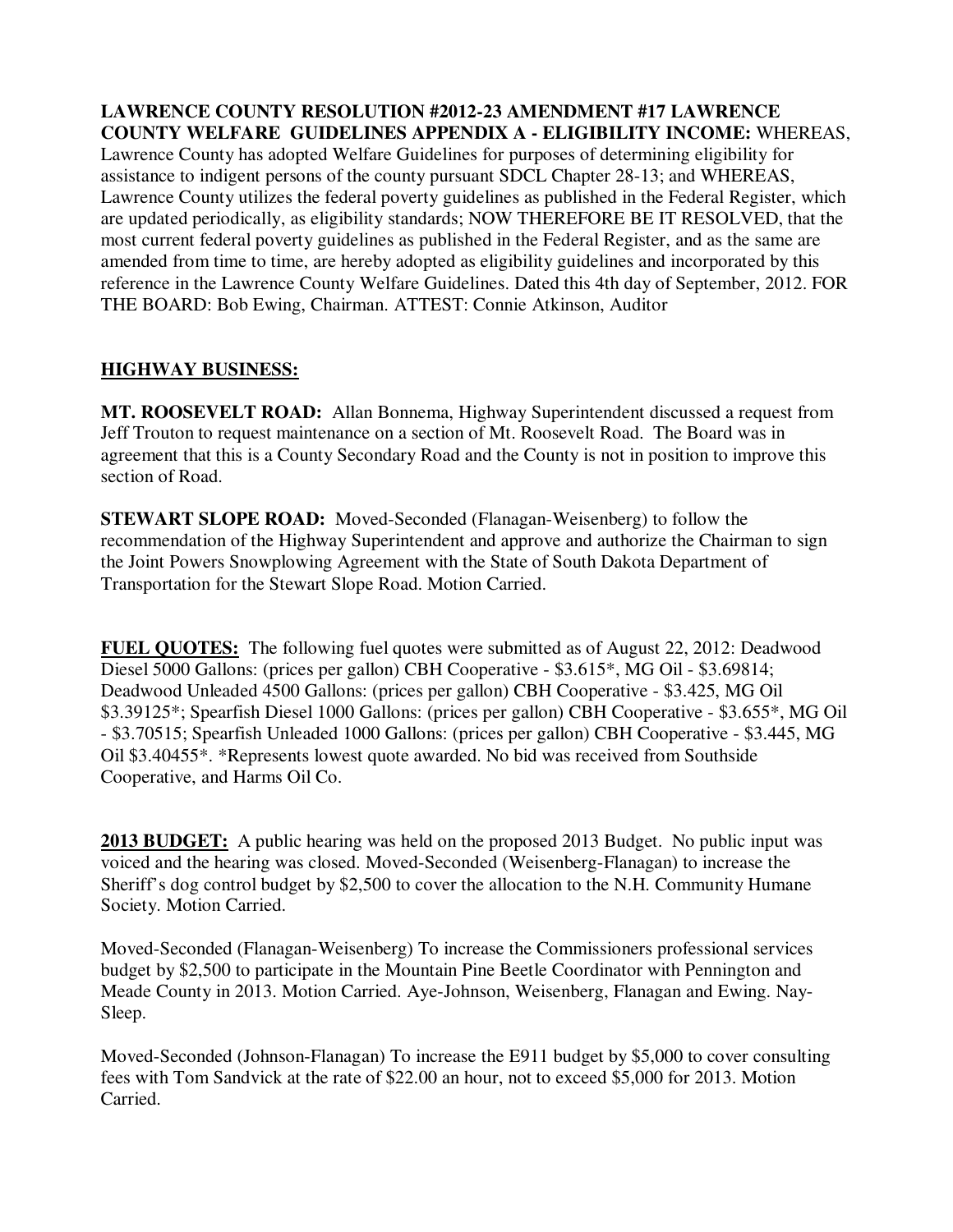**SEVERANCE TAX SUPPLEMENTAL BUDGET HEARING:** A public hearing was held for a supplemental budget for SEVERANCE TAX - \$250,000. No public input was voiced and the hearing was closed. Moved-Seconded (Weisenberg-Johnson) to approve and authorize the Chairman to sign the following Resolution #2012-22. Motion Carried.

RESOLUTION #12-22 TO ADOPT A SUPPLEMENTAL BUDGET, WHEREAS, the County Budget for Lawrence County, South Dakota, for the fiscal year 2012, failed to provide sufficient revenue to enable the County to conduct the indispensable functions of Government, and WHEREAS, the Board of County Commissioners of said County deems it necessary to make a Supplementary Budget, providing for appropriation in the amounts set out below. NOW, THEREFORE, BE IT RESOLVED THAT SAID BOARD, make, approve and adopt a Supplemental Budget for Lawrence County, South Dakota, for the year 2012, and that in said budget there will be and is hereby appropriated the following sum of money, to-wit: SEVERANCE TAX (interest funds) \$250,000. The funds for the above amounts are to be provided from unappropriated cash balances and estimated revenue in the designated Fund. Be it further RESOLVED that a hearing was held on the  $4<sup>th</sup>$  day of September, 2012 at the hour of 9:00 a.m. in the Commissioners' Room in the Administrative Office Building at 90 Sherman Street, Deadwood, Lawrence County, South Dakota, and that said Notice of Hearing was posted according to law, SDCL 7-21-22. IN WITNESS WHEREOF, we have hereunto set our hands and official seal of Lawrence County, this  $4<sup>th</sup>$  day of September, 2012. FOR THE BOARD OF COUNTY COMMISSIONERS. Robert Ewing, Chairman. ATTEST: CONNIE ATKINSON. LAWRENCE COUNTY AUDITOR

# **INVASIVE SPECIES MANAGEMENT:**

**2012-2013 MOUNTAIN PINE BEETLE PROGRAM:** Dave Heck, Invasive Species Management was present to update the Board on the 2012-2013 Mountain Pine Beetle Program.

**EXECUTIVE SESSION**: 9:22 a.m. Moved-Seconded (Sleep-Weisenberg) to go into executive session with Dave Heck for personnel issues. Motion Carried. 9:40 a.m. the Board opened for regular business with no action taken.

**TREASURER TRUST AGREEMENT:** Moved-Seconded (Flanagan-Johnson) to follow the recommendation of the treasurer and cancel the Treasurer Trust Agreement with Herbert and Jesse Fandrich on 33 1<sup>st</sup>, Lead, SD Parcel#31180-00400-100-00

**NORTHERN HILLS TEA PARTY PATRIOTS:** Bill Nachatilo, Northern Hills Tea Party Patriots was present to discuss the U.N. Agenda 21 / Sustainable Development. Nachatilo asked the Board to consider adopting "A Stop Agenda 21 Resolution for Lawrence County Commission".

**AIRPORT / AMENDMENT TO AIRPORT RULES & REGULATIONS ORDINANCE:** First hearing was held on the Amendment to the Airport Rules & Regulations Ordinance Section 14 "Private Hangar Construction".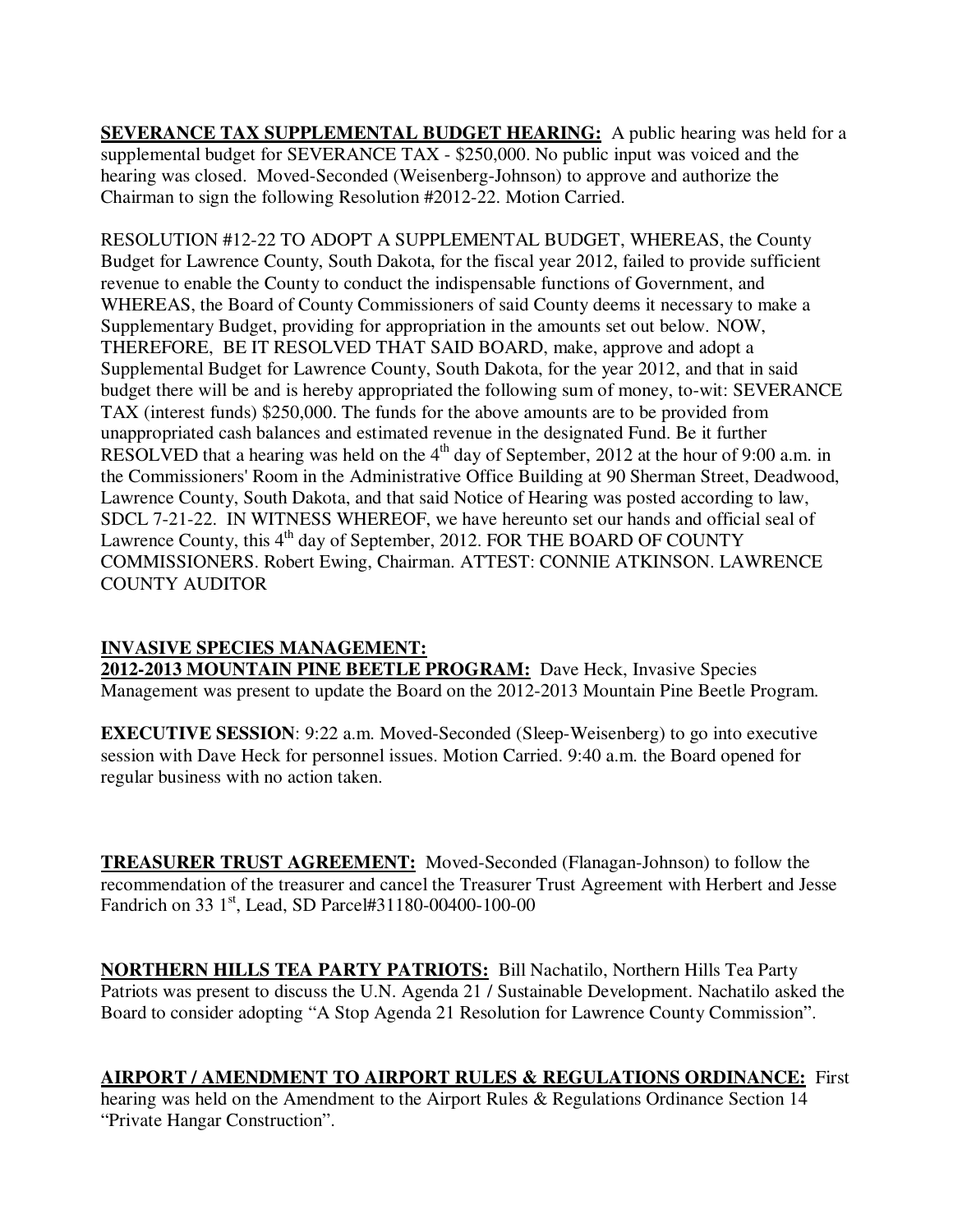**PLANNING & ZONING:** Amber Vogt, Planning and Zoning Administrator updated the Board on Planning and Zoning issues.

**POWDER HOUSE PASS T.I.F.D.:** John Frederickson, Attorney was present to update the Board on the proposed Powder House Pass T.I.F.D.

### **BILLS:**

Moved-Seconded (Johnson-Weisenberg) to approve payment of the following payroll and vouchers listed below for expenditures for insurance, professional services, publications, rentals, supplies, repairs, maintenance, travel, conference fees, utilities, furniture and equipment drawn on the proper funds and various departments. Motion Carried. **Payroll:** Comm-\$5,566.58; Aud-\$7,976.16; Treas- \$9,886.42; Comp-\$7,841.84; States Atty-\$12,493.17; Pub Def-\$9,887.87; Gen Govt Bldg- \$6,722.97; Equal-\$11,014.06; Rod-\$7,231.09; Vso-\$1,209.75; Disp-\$10,143.17; Sher-\$33,356.49; Jail-\$21,497.32; Coroner-\$23.08; Emerg Mgnt-\$3,593.97; E911-\$1,607.20; Highway-\$39,322.48; Air-\$1,344.30; Mh Serv-\$164.00; Weed-\$4,027.19; Pz-\$3,783.26; Sev Tax Mpb-\$6,050.95; **Bills:**  Fisher,Jason-\$130.00; Hodson,Timothy-\$130.00; Meehan,Michael-\$130.00; American Family Life- \$3,126.99; At&T Mobility-\$824.22; BH Collections-\$128.56; BH Federal Credit Union-\$7,704.00; Clerk Of Courts-\$50.00; Credit Collections Bureau-\$100.00; Deadwood Recreation Center- \$684.00; Delta Dental Of South Dakota-\$6,192.96; Dept Of The Treasury-\$45,245.40; Diversified Collections-\$100.00; Hartford-Priority Accounts-\$1,610.98; John Deere Financial-\$426.10; Knology-\$286.09; Marco-\$25.86; Montana Dakota Utilities-\$12.38; Northern Hills Rec Center- \$191.40; Office Of Child Support-\$728.31; SD Retirement System-\$80,113.86; Sdaco-\$825.00; Sdrs Supplemental Retirement-\$889.00; Wellmark Blue Cross-\$73,581.65; WSI Corp-\$195.00. Pedersen Excavating-\$20,429.60, CETEC-\$1,897.14.

**ADJOURN:** 10:53 a.m. Moved-Seconded (Flanagan-Weisenberg) there being no further business the meeting was adjourned. Motion Carried.

 $\overline{\phantom{a}}$  , and the contract of the contract of the contract of the contract of the contract of the contract of the contract of the contract of the contract of the contract of the contract of the contract of the contrac

Date Approved

 $\overline{\phantom{a}}$  , and the contract of the contract of the contract of the contract of the contract of the contract of the contract of the contract of the contract of the contract of the contract of the contract of the contrac ROBERT EWING, Chairman

ATTEST:

\_\_\_\_\_\_\_\_\_\_\_\_\_\_\_\_\_\_\_\_\_\_\_\_\_\_\_\_\_\_\_ Connie Atkinson, Auditor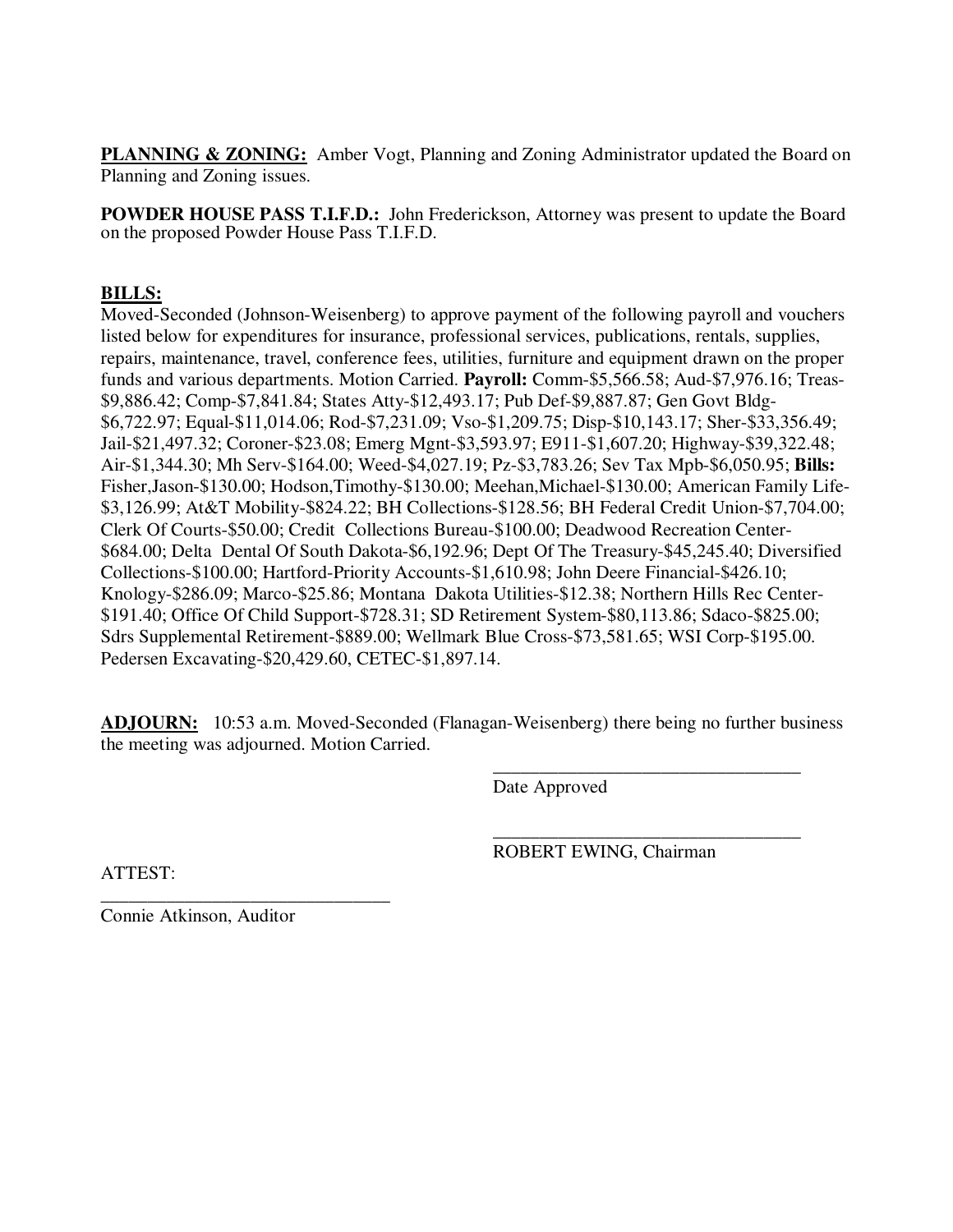# **LAWRENCE COUNTY COMMISSIONERS MEETING – September 25, 2012**

Robert Ewing called the regular meeting of the Lawrence County Commissioners to order and the Pledge of Allegiance was conducted at 8:00 a.m. on September 25, 2012 in the Administrative Annex Building of the Lawrence County Courthouse located at 90 Sherman Street, Deadwood, SD with Commissioners Daryl Johnson, Brandon Flanagan, Richard Sleep, and Terry Weisenberg present.

All motions were passed by unanimous vote, by all members present, unless stated otherwise.

**AGENDA:** Moved-Seconded (Weisenberg-Flanagan) to approve the agenda as amended. Motion Carried.

**MINUTES:** Moved-Seconded (Weisenberg-Sleep) to approve the minutes of September 4, 2012 County Commission Meeting. Motion Carried.

#### **PERSONNEL:**

**SHERIFF:** Moved-Seconded (Flanagan-Sleep) to approve Rob Ruffato as a full-time permanent Squad Sergeant at the base rate of \$22.65 an hour, effective 9-9-2012. Motion Carried.

Moved-Seconded (Flanagan-Sleep) to approve Marc Crandall as a full-time permanent Corrections II G3 at the base rate of \$17.08 an hour, effective 10-3-2012. Motion Carried.

**MOUNTAIN PINE BEETLE:** Moved-Seconded (Weisenberg-Flanagan) to approve the following temporary seasonal employees for the Mountain Pine Beetle Program: **Tree Cutters** at a rate of \$10.00 per tree effective 9-12-2012: Robert Richards, Oatin Johnston, Craig Barta, Justin Engel, Adam Albrecht, Mike Howell, Alex Dickman, Troy Shockey and Steve Sprague; **Administrators** at a base rate of \$12.10 effective 09/04/2012: Steve Hausman, Richard Prentice, Danny Smith, Jordan Peterson, Jess Hancock, and John Hughes; **Recon** at a base rate of \$12.10 effective 09/04/2012: Elise Oren, Mark Ellefson, Martin Kafka, Edward Fluegel, Samuel Bissette, Matthew Lindgren, Brandon Stokes, Ryan Montoya, Ross Klapperich, and John Hughes. Motion Carried.

**SECURE & RURAL SCHOOL ACT:** Moved-Seconded (Johnson-Flanagan) to approve and authorize the Chairman to sign the following Resolution of Election to Receive 2012 Secure Rural Schools and Communities Act Funding and the Allocation of Title II and Title III Project Funding for 2012. Motion Carried.

**LAWRENCE COUNTY RESOLUTION #2102-25 A RESOLUTION OF ELECTION TO RECEIVE 2012 SECURE RURAL SCHOOLS AND COMMUNITIES ACT (SRSCA) FUNDING AND THE ALLOCATION OF TITLE II AND TITLE III PROJECT FUNDING IN 2012: WHEREAS**, federal law requires that each county eligible to receive 2012 SRSCA funding, shall by September 30, 2012 elect to receive SRSCA funds or elect to receive their 2012 share of the 25% Actual Forest receipts; and **WHEREAS**, federal law requires that those counties electing to receive \$100,000 or more of SRSCA funding in 2012, must elect to set aside 15% or 20% of those funds for Title II and/or Title III projects; and **WHEREAS**, federal law further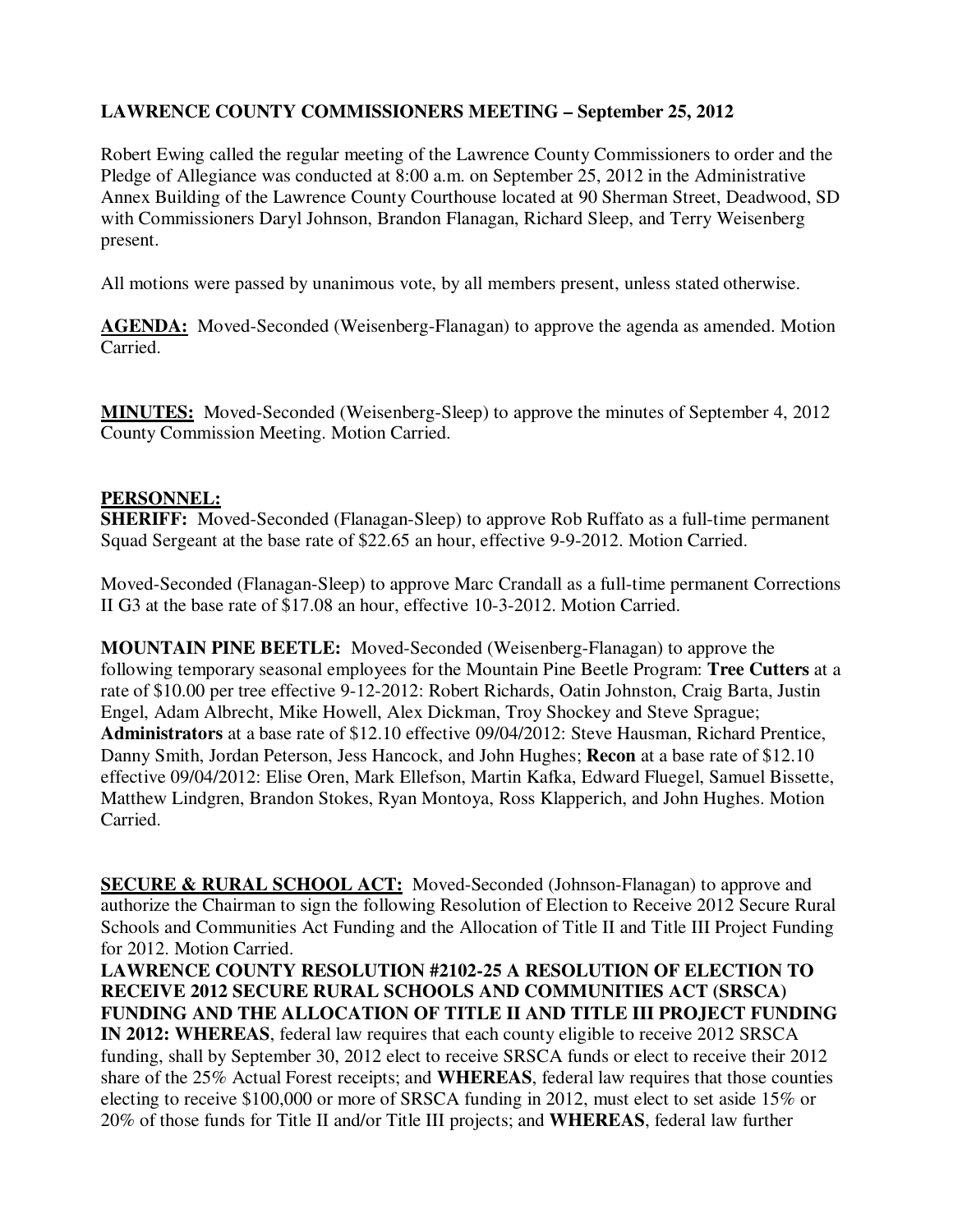requires that each county shall designate the percentage of those project funds assigned to Title II and Title III for 2012, recognizing that a maximum of 7% can be expended for Title III; **THEREFORE, BE IT RESOLVED**, that the County Commission of Lawrence County in the State of South Dakota has taken action to make the following elections: Lawrence County elects to receive: **2012 Secure Rural Schools and Communities Act Funds**. (1) Lawrence County elects to set aside the following percentage of SRSCA funds for Title II and Title III projects in 2012: **15% of total SRSCA funding** (2) Lawrence County designates the following distribution of the SRSCA project funds set aside in Number 2 above: 15% designated for Title II. Dated this 25 day of September 2012. Bob Ewing, CHAIRMAN. ATTEST: Connie Atkinson, AUDITOR

# **AUTOMATIC SUPPLEMENTS:**

**REGISTER OF DEEDS:** Moved-Seconded (Weisenberg-Flanagan) to approve the automatic supplement of \$3,020.00 for the Register of Deeds Repairs for funds received from other governmental agencies. Motion Carried.

**INVASIVE SPECIES MANAGEMENT:** Moved-Seconded (Sleep-Johnson) to approve the automatic supplement of \$81,500 for Invasive Species Management Salaries for funds received from the USDA Forest Service and the City of Deadwood; and for Mountain Pine Beetle of \$19,326.00 for funds received from the USDA Forest Service. Motion Carried.

**AUDITOR'S ACCOUNT WITH TREASURER REPORT:** Moved-Seconded (Weisenberg-Flanagan) to accept the Auditor's Account with the County Treasurer. Motion Carried. As of August 31, 2012 showed the following: Total amount of actual cash-\$1,350.00; Total amount of Checks and drafts in Treasurer's possession not exceeding three days (check deposit in transit)- \$29,015.75; Total amount of cash in transit in Treasurer's possession (cash deposit in transit)- \$4,342.30; petty Cash-\$1,860.00; Total amount of deposits in bank include: CD's-\$4,750,000; Savings \$4,412,460.91, Money Market \$530,328.32; Bank Balance-\$2,557,114.96; Total \$12,286,472.24.

## **2013 BUDGET:**

Moved-Seconded (Flanagan-Johnson) to adjust the Intergovernmental Revenue and Cash Balance Applied in the Road and Bridge Budget by \$220,000 to reflect anticipated revenue in 2013 for the Secure and Rural School Act; and to remove the budgeted amount for expenditures \$78,000 and revenues \$82,105 in Title III. Motion Carried.

**ADOPTION OF 2013 BUDGET RESOLUTION #2012-24:** Moved-Seconded (Weisenberg-Ewing) to adopt the 2013 Annual Budget and approve the following Resolution #2012-24. Motion Carried. **RESOLUTION #12-24: ADOPTION OF ANNUAL BUDGET FOR LAWRENCE COUNTY, SOUTH DAKOTA -** WHEREAS, (7-21-5 thru 13), SDCL provides that the Board of County Commissioners shall each year prepare a Provisional Budget of all contemplated expenditures and revenues of the County and all its institutions and agencies for such fiscal year and, WHEREAS, the Board of County Commissioners did prepare a Provisional Budget and cause same to be published by law, and WHEREAS, due and legal notice has been given to the meeting of the Board of County Commissioners for the consideration of such Provisional Budget and all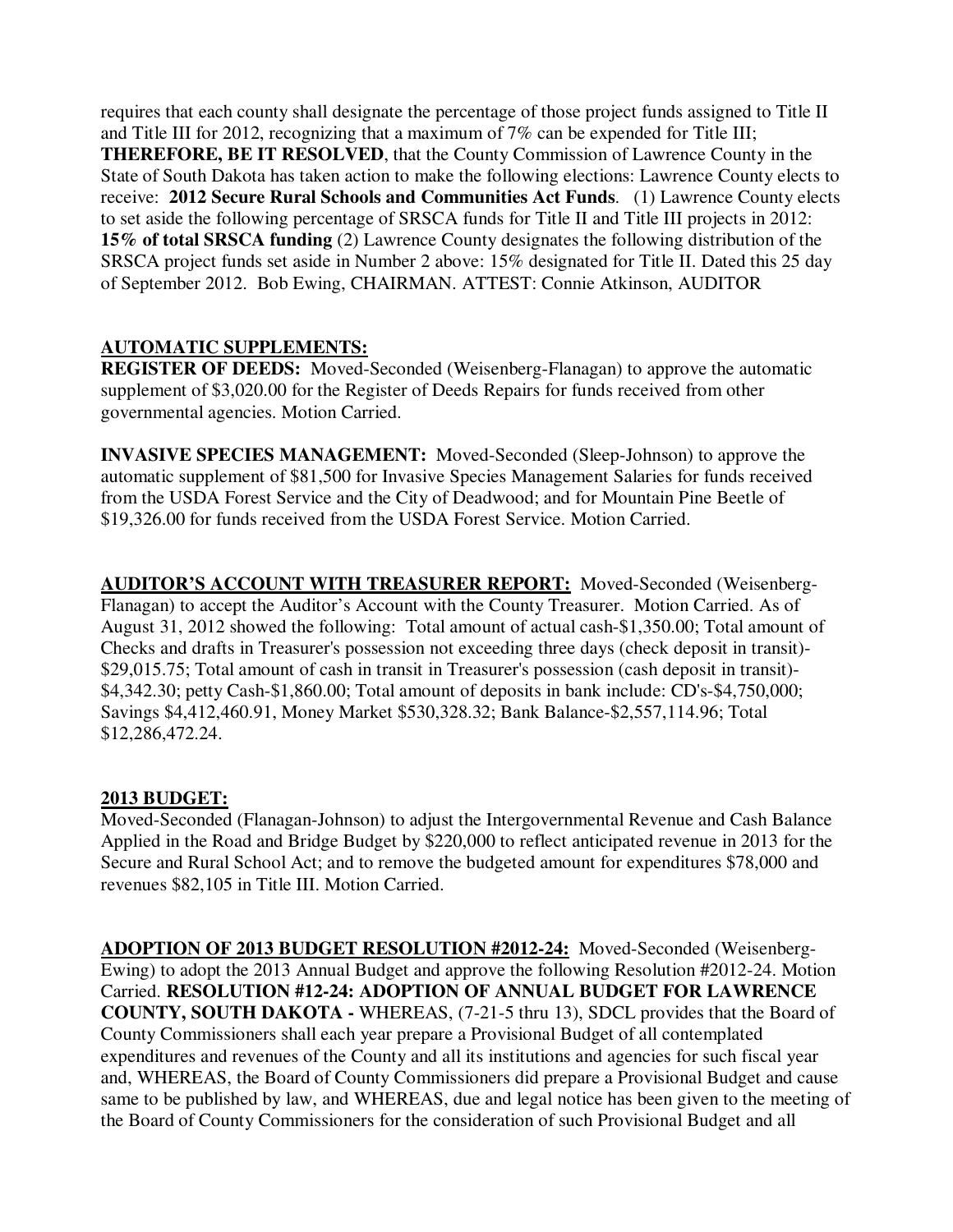changes, elimination's and additions have been made thereto. NOW THEREFORE BE IT RESOLVED, That such provisional budget as amended and all its purposes, schedules, appropriations, amounts, estimates and all matters therein set forth, SHALL BE APPROVED AND ADOPTED AS THE ANNUAL BUDGET OF THE APPROPRIATIONS AND EXPENDITURES FOR LAWRENCE COUNTY, SOUTH DAKOTA and all its institutions and agencies for calendar year beginning January 1, 2013 and ending December 31, 2013 and the same is hereby approved and adopted by the Board of County commissioners of Lawrence County, South Dakota, this 25<sup>TH</sup> day of September, 2012 The annual budget so adopted is available for public inspection during normal business hours at the office of the County Auditor Lawrence County, South Dakota. The accompanying taxes are levied by Lawrence County for the payable year January 1, 2013 through December 31, 2013.

| <b>FUND</b>                 | TAX LEVY IN DOLLARS | \$'s/thousand (levy) |
|-----------------------------|---------------------|----------------------|
| <b>GENERAL</b>              | 8,611,761           | 4.416                |
| <b>SNOW REMOVAL</b>         | 200,000             | .103                 |
| <b>HIGHWAY &amp; BRIDGE</b> | 200,000             | .103                 |
| <b>FIRE PROTECTION</b>      | 75.972              | .076                 |
| <b>TOTALS</b>               | 9,087,733           | 4.698                |

DATED at Deadwood, South Dakota, this 25<sup>TH</sup> day of September 2012. LAWRENCE COUNTY COMMISSIONERS: Robert Ewing, Chairman, Daryl Johnson, Terry Weisenberg, Brandon Flanagan, and Richard Sleep. ATTEST: Connie Atkinson, Auditor.

**AIRPORT PROJECT 3-46-0065-13-2007:** Moved-Seconded (Johnson-Flanagan) to approve and authorize the Chairman to sign the Airport Project No. 3-46-0065-13-2007 State Financial Assistance Amendment Agreement Number 713546. Motion Carried.

**LOSS CONTROL AWARD:** The Board recognized Paul Thomson and Rene Larson for the Loss Control Award and the County Employees for the Loss Control Achievement Award Gold and Platinum Level.

**EMERGENCY MANAGEMENT AWARD:** The Board recognized Ken Hawki as receiving the Emergency Manager Award.

## **HIGHWAY BUSINESS:**

## **UTILITY PERMITS**

**BUTTE ELECTRIC:** Moved-Seconded (Johnson-Sleep) to approve and authorize the Chairman to sign the Utility Permit for Butte Electric to bore under the Eden Road. Motion Carried.

**MONTANA DAKOTA UTILITIES:** Moved-Seconded (Weisenberg-Flanagan) to approve and authorize the Chairman to sign the Utility Permit for Montana Dakota Utilities for a gas line on the Maitland Road. Motion Carried.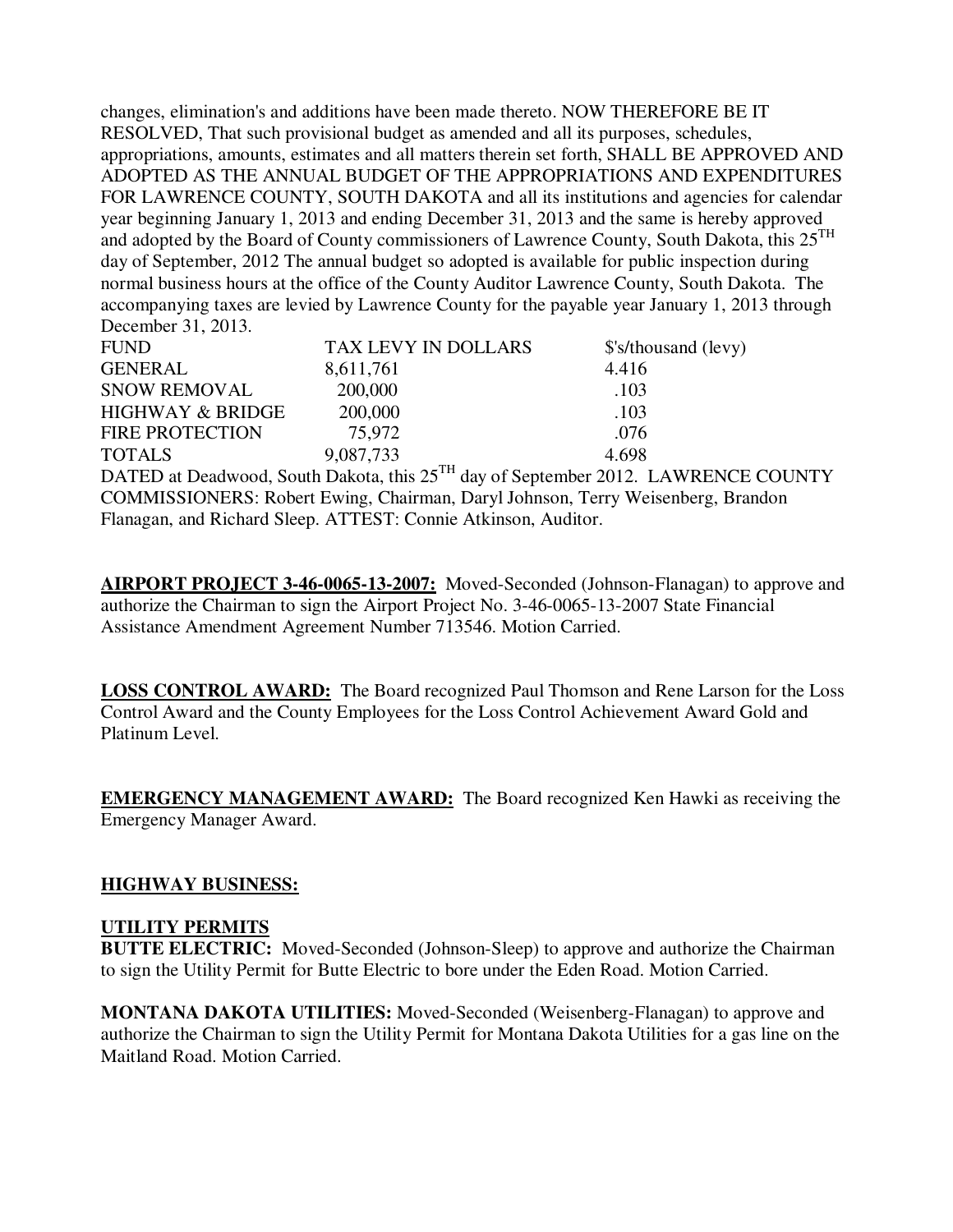**SD DEPARTMENT OF TRANSPORTATION REQUEST:** The Board discussed a request from the SD Department of Transportation to use W. Hwy 14 as a detour. Steve Palmer was present to discuss the request from the SDDOT. The Board expressed concerns on the increased traffic on the Road, residential property in the area, safety concerns for school buses and activities at the sports complexes, and the fact that Evans Lane project may also be under construction at that time. The Board will address at a future meeting.

**ASPHALT PAVING PROJECT:** Allan Bonnema, Highway Superintendent updated the Board on the Asphalt Paving Project and stated he did sign Change Order #1 for the Asphalt Paving Project.

**FUEL QUOTES:** The following fuel quotes were submitted as of September 24, 2012: Deadwood Diesel 2850 Gallons: (prices per gallon) CBH Cooperative - \$3.699\*, Deadwood Unleaded 2700 Gallons: (prices per gallon) CBH Cooperative - \$3.628\*, Spearfish Diesel 1800 Gallons: (prices per gallon) CBH Cooperative - \$3.699\*, Spearfish Unleaded 1000 Gallons: (prices per gallon) CBH Cooperative - \$3.628\*. \*Represents lowest quote awarded. No bid was received from Southside Cooperative, MG Oil, and Harms Oil Co.

# **AIRPORT / AMENDMENT TO AIRPORT RULES & REGULATIONS ORDINANCE:**

Second hearing was held on the Amendment to the Airport Rules & Regulations Ordinance Section 14 "Private Hangar Construction". Moved-Seconded (Flanagan-Johnson) to approve and adopt the Amendment To Airport Rules & Regulations Ordinance #29. Motion Carried.

**HOMELAND SECURITY GRANT:** Paul Thomson, Emergency Management Director was present to update the Board on the Homeland Security Grant for a Community Warning Siren for St. Onge and Spearfish. Moved-Seconded (Flanagan-Ewing) to approve the application for the grant on behalf of St. Onge and Spearfish Motion Carried.

Moved-Seconded (Flanagan-Sleep) To direct Paul Thomson to be in charge of administering the Grant and the Board will transfer the property to the respective agency after the purchase is complete. Motion Carried.

**CORONER BUSINESS:** Gary Gould, County Coroner was present to discuss a professional service fee to be paid to funeral homes when the bodies are taken there on an interim basis. Moved-Seconded (Flanagan-Weisenberg) to follow the recommendation of the Coroner and reimburse the funeral homes \$75.00 per incidence when the Coroner needs to use their facility. Motion Carried.

**PLANNING & ZONING:** Amber Vogt, Planning and Zoning Administrator updated the Board on Planning and Zoning issues.

**APPLE SPRINGS:** Moved-Seconded (Flanagan-Weisenberg) to approve and authorize the Chairman to sign the Certificate of Final Completion for Wildberger Road Utilities at Apple Springs Subdivision, with CETEC Engineering Services and Pedersen Excavating. Motion Carried.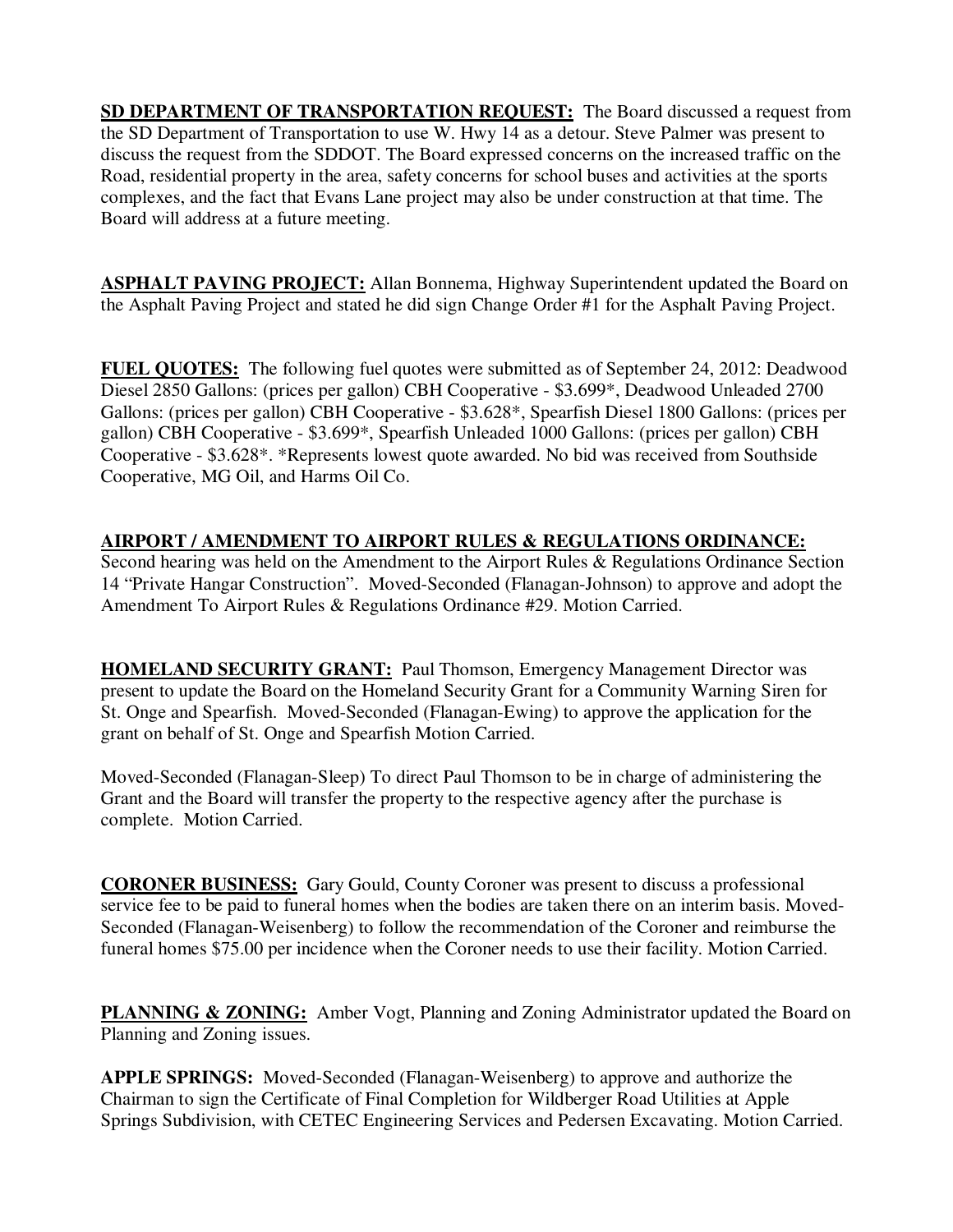**ANNUAL REVIEW CUP#363 / REHORST:** An annual review was held for CUP #363 for Dennis Rehorst second Residence. No complaints were received.

**ANNUAL REVIEW CUP#380 / WENNBERG:** An annual review was held for CUP #383 Charles Wennberg second Residence. No complaints were received.

**ANNUAL REVIEW CUP#390 / SADDLE MOUNTAIN CHURCH:** An annual review was held for CUP #390 Saddle Mountain Church. Brian Hall was present to ask the Board for 12 month extension. Moved-Seconded (Sleep-Johnson) to approve a one year extension on CUP #390. Motion Carried.

**ANNUAL REIVEW #392 / TERRY & COLLEEN SCHMITZ:** An annual review was held for CUP #392 Terry & Colleen Schmitz second Residence. No complaints were received.

**CHANGE OF ZONING #243-12 & PUD #5 / APPLE SPRINGS:** Second Reading was held on Change of Zoning #243-12 & PUD #5 Dave Simpson / Apple Springs to allow for drain fields. Dave Simpson was available to answer questions on the proposed Change of Zoning & PUD #5 for Apple Springs. Vogt reviewed the current request being considered. The Board expressed concerns that the system and cost is fair to all landowners in the area. The Board stated this development was approved with the concept that a treatment plant was completed and not a drain field. Flanagan stated he is not against a drain field as an interim until a treatment plant is put in place but there doesn't seem to be an end solution and date in site. Discussion followed on the pros and cons of approving drain fields as a temporary fix. Johnson stated he would like to help the landowners in Apple Springs but doesn't see that anyone has actually researched what else is out there for a treatment plant.

Moved-Seconded (Sleep-Weisenberg) to deny Change of Zoning #243-12 & PUD #5 Dave Simpson / Apple Springs to allow for drain fields. Aye-Johnson, Weisenberg, Sleep and Ewing. Nay-Flanagan. Motion Carried.

**RECESS:** 10:02 a.m. Moved-Seconded (Weisenberg-Sleep) to recess the County Commission Meeting. Motion Carried. 10:05 a.m. The Chairman called the meeting back to order.

**FINAL PLAT / CHARLES BROWN:** Moved-Seconded (Johnson-Flanagan) to approve the Final Plat for Charles Brown plat 35 +/- acres off Crook City Road. Tract B NW ¼ SE ¼, Sec. 1-5-3, land is zoned PF. Motion Carried.

## **CONDITIONAL USE PERMIT #412 / RANDY SACHAU / PERSONAL AIRSTRIP:** A

public hearing was held on an application for CUP #412 Randy Sachau for a Personal Use Airstrip in the A-2 District in the Crow Peak Bench Subdivision off of Moeller Road. Sachau explained his request to the Board. The airstrip would be approximately 1000 feet running from northwest to southeast. No public input was voiced and the hearing was closed. Sleep expressed concerns that the County is trying to run an airport and yet they are approving airstrips out in the County. The Board expressed concerns that someone else besides Sachau will be using the airstrip. Sachau stated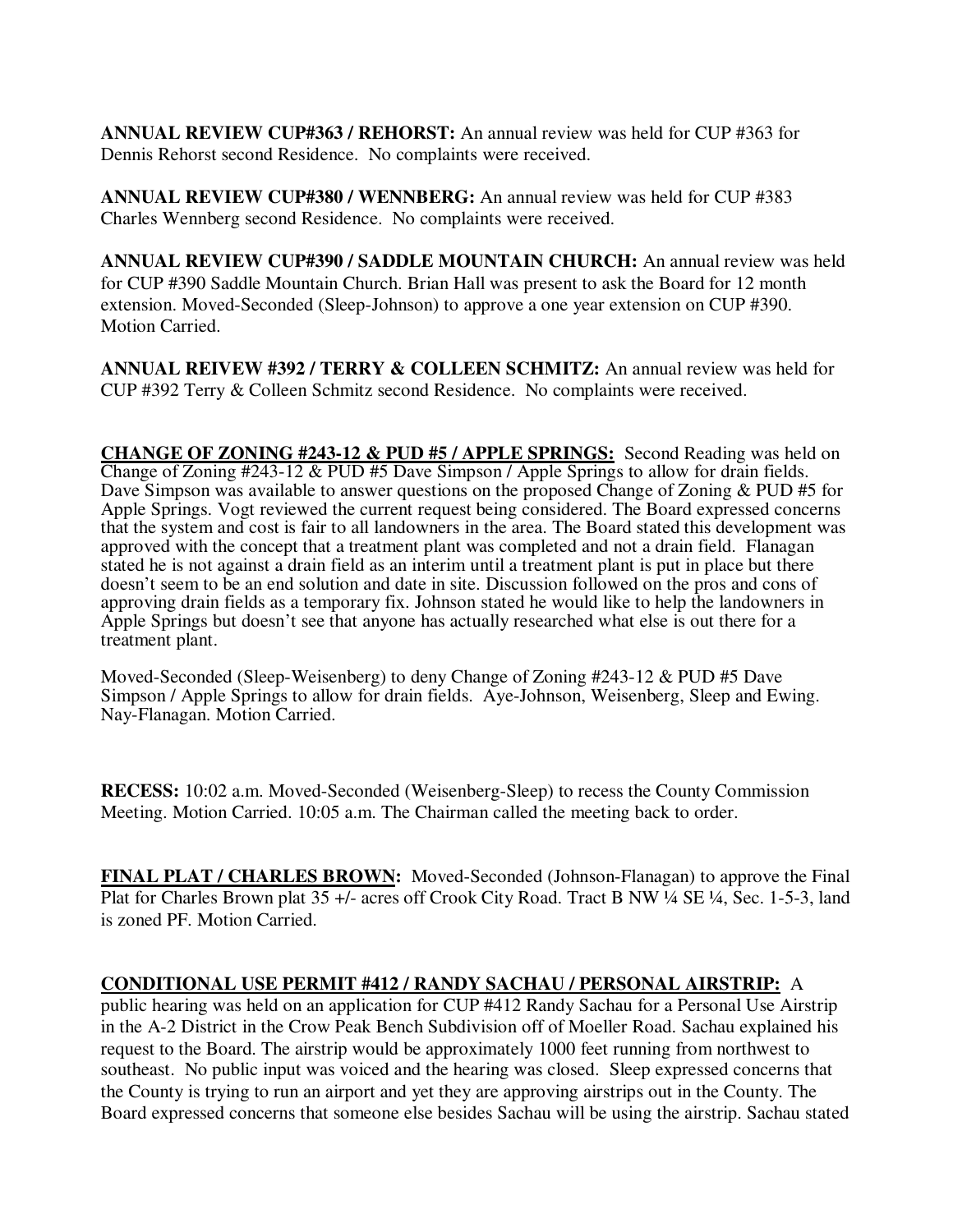that they would have to be invited by him to use the airstrip. Moved-Seconded (Flanagan-Weisenberg) to follow the recommendation of approval contained in the Planning and Zoning staff report for the reasons set forth therein and approve with conditions as on file in the Planning and Zoning Office, Conditional Use Permit #412 for Randy Sachau for a personal use airstrip. Motion Carried. Aye-Johnson, Weisenberg, Flanagan and Ewing. Nay-Sleep.

#### **BILLS:**

Moved-Seconded (Weisenberg-Ewing) to approve payment of the following payroll and vouchers listed below for expenditures for insurance, professional services, publications, rentals, supplies, repairs, maintenance, travel, conference fees, utilities, furniture and equipment drawn on the proper funds and various departments. Motion Carried.

**Payroll:** Comm-\$5,566.58; Aud-\$7,986.16; Treas-\$9,886.42; Comp-\$7,841.43; States Atty- \$12,720.72; Pub Def-\$9,887.86; Gen Govt Bldg-\$6,722.98; Equal-\$11,022.55; Rod-\$7,231.07; Vso-\$1,209.75; Disp-\$11,103.34; Sher-\$34,264.44; Jial-\$20,980.59; Coroner-\$323.08; Emerg Mgnt-\$3,613.42; E911-\$1,608.17; Highway-\$37,802.13; Air-\$1,046.30; Weed-\$6,042.72; Pz- \$4,710.13; Sev Tax-\$13,066.89; **Bills:** Bonnema,Allan-\$30.00; Dragoo,Shelley-\$56.00; Ellefson,Mark-\$61.79; Gehner,Laura-\$226.44; Hausman,Steve-\$16.65; Klapperich,Ross-\$81.40; Lewis,Brian-\$28.12; Lewis,Jeremy-\$29.60; Mcgruder,Brenda-\$61.00; Melcher,Kyle-\$343.73; Mosher,Andy-\$195.36; Mowell,Richard-\$9,078.00; Sargent,Debbie-\$24.80; Schuchmann,Bernard- \$27.38; Schulz,Sherryl-\$19.62; Smith,Danny-\$183.52; Terveen,Sam-\$96.20; Turbiville,Patricia- \$258.63; Whitcher,Eric-\$69.56; A&B Business,Inc Solutions-\$3,104.89; A&B Welding Supply- \$19.84; A&J Supply-\$220.79; A-Z Shredding-\$30.90; Abc Business Supply Corp-\$4,427.93; Active Data Systems-\$1,679.00; Alco Store-\$44.78; Alpine Impressions-\$75.00; American Tech Serv-\$11,620.00; Apex Court Reporting-\$3,633.40; Apex Software-\$825.00; Armstrong Extinguish-\$171.00; At&T-\$15.55; At&T Mobility-\$101.94; Audra Malcomb Consulting-\$399.87; BH Chemical Company-\$2,382.70; BH Collections-\$128.56; BH Counseling Service-\$300.00; BH Federal Credit Union-\$7,704.00; BH Pest Control-\$95.00; BH Pioneer-\$841.84; BH Power- \$12,173.44; BH Resource Conservation-\$2,500.00; BH Security & Systems-\$3,665.93; Barker, Randee-\$21.10; Best Western Plus/Ramkota Hotel-\$664.93; Best Western Ramkota Hotel-\$199.98; Biegler,Greg-\$60.00; Binder,Tracy-\$108.80; Black Hills Disposal-\$87.00; Blackburn & Stevens Prof-\$118.99; Bob Barker Company-\$361.12; Bomgaars Supply-\$194.41; Bravo Company Usa- \$2,017.90; Bullberry Systems-\$4,635.00; Butler Machinery Co-\$4,088.62; Butte Electric Coop- \$407.56; Campbell Co Sheriffs Off-\$100.00; Carol Butzman Consulting-\$218.25; Cbh Cooperative-\$20,826.25; Central Parts-\$2,210.82; Century Business Products-\$1,569.82; Centurylink-\$338.09; Ces Llc-\$350.00; Cetec Eng Services-\$4,497.14; Chemical Sanitizing Sys- \$226.12; Chemsearch-\$260.84; Chris Supply Co-\$251.71; Christensen Law Office-\$1,338.00; Clerk Of Courts-\$50.00; Cody,Denise-\$15.00; Credit Collections Bureau-\$100.00; DWare-\$50.00; Dakota Equipment Rental-\$992.86; Dakota Graphics-\$49.50; Dakota Security Systems-\$801.02; Deadwood, City Of-\$1,234.07; Dept Of Hlth Lab Services-\$206.00; Dept Of The Treasury- \$47,637.04; Dill Law Office-\$1,156.85; Diversified Collections-\$100.00; Eb Communications- \$134.00; Ecolab-\$131.20; Eke-\$3,405.78; Esri-\$4,230.00; Fastenal-\$26.48; First Stop Guns- \$375.00; Fish,Veronica-\$809.40; Frederickson,John-\$1,094.70; Fsh Communications-\$60.00; Gene's Lock Shop-\$23.25; Glenney,Tracy-\$50.00; Great Western Tire-\$3,175.90; Havemeier, Leslie-\$309.20; Heartland Paper Co-\$268.20; Heisler Hardware-\$90.84; Hewlett-Packard Company-\$3,497.75; Hills Material Comp-\$543,380.82; Howell,Jack Ken-\$64.60; Kadrmas,Lee And Jackson-\$40,871.36; Kennedy,Pier & Knoff-\$120.80; Kimball-Midwest Co-\$599.41; Kimbell's Auto Repair-\$48.80; Kinney,Matthew-\$5,491.51; Knecht True Value-\$147.35; Knology-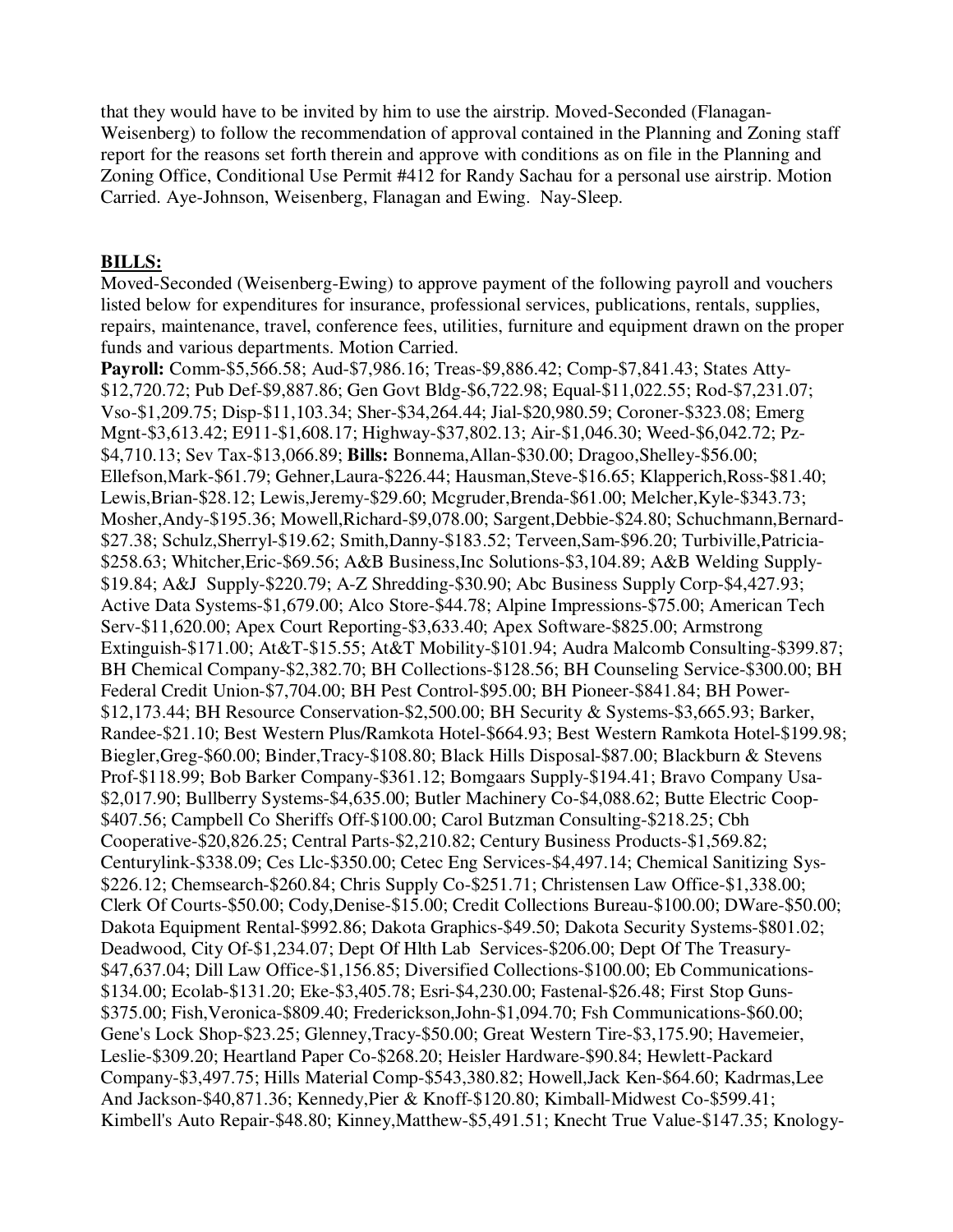\$1,521.81; Koala Electric-\$1,183.80; Kosel,Joseph-\$1,598.00; Kristi Goehring-\$627.34; Lacroix Law Office-\$235.65; Language Line Services-\$105.90; Lattice Incorporated-\$4.29; Lawson Products-\$172.58; Lead,City Of-\$51.15; Lead-Deadwood Regional Hospital-\$762.11; Lead-Deadwood Sanitary-\$571.75; Lee,James-\$15.00; Lewis & Clark Bhs-\$447.00; Lewno,Lucy- \$105.45; Lexisnexis Matthew Bender-\$200.73; Lizard Tech-\$325.00; Marco-\$25.86; Mcarthur,Janet-\$150.00; Mcclure,Susan-\$350.00; Mcgas Propane-\$174.45; Mcleod's Office Supply-\$595.26; Mcpherson Propane-\$69.00; Mg Oil Company-\$18,665.18; Microfilm Imaging Systems-\$755.00; Midcontinent Communications-\$458.03; Mikelson,Gary-\$45.00; Montana Dakota Utilities-\$3,481.98; Morphotrak-\$2,275.00; Mro Corporation-\$57.70; Nebraska Salt & Grain-\$29,962.50; Neve's Uniforms-\$9,635.29; New World Systems-\$1,400.00; Northern Truck Equip-\$623.10; O'day,Valarie-\$32.40; Oestreich,Tim-\$375.00; Office Of Child Support-\$728.31; Office Technology/Supply-\$73.95; Osborn,Roxane-\$30.60; Pedersen Excavating-\$20,429.50; Pennington County Sheriff-\$344.17; Pennington County Sts Attny-\$815.00; Pitney Bowes- \$1,078.65; Program Works-\$80.00; Queen City Tire-\$12.00; Quill Corporation-\$381.91; RC Finance Office-\$1,820.00; RC Regional Hospital-\$304.77; Rabe Elevator-\$839.87; Radiology Associates-\$17.30; Rapid Delivery-\$14.40; Redwood Toxicology-\$103.50; Regional Health- \$314.51; Regional Health Physicians-\$5.00; Reindl,Staci-\$2,045.05; Reliable-\$145.38; Rocket Lube-\$359.39; SD Federal Property Agency-\$89.00; SD Human Services Center-\$600.00; SD Sheriff's Association-\$225.00; SD State Treasurer-\$1,935.16; Sacrison Paving-\$73,655.64; Sand Creek Printing-\$238.70; Schmidt Construction-\$3,600.00; Sdrs Supplemental Retirement-\$889.00; Securus Technologies T-Netix-\$1,060.00; Semerad,Sandra-\$49.00; Servall Towel & Linen- \$1,177.67; Shepherd Reporting-\$27.50; South Dakota Ltap-\$70.00; Spearfish Auto Supply- \$1,648.26; Spearfish Building Supply-\$99.15; Spearfish Electric & Heating-\$6.50; Spearfish Police Dept-\$9,989.94; Stielow,John-\$879.50; Strawn Law-\$3,105.25; Subway-\$8.00; Sundance Equipment-\$109.02; Superior Sanitation-\$385.00; Swanda,Karen-\$15.00; Thompson Publishing Group-\$228.60; Tigerdirect-\$1,024.65; Total Safety Us-\$200.20; Triple K Tire & Repair- \$1,145.48; Truenorth Steel-\$13,649.55; Twin City Hardware & Lumber-\$1,717.15; Twl Supplies- \$109.00; US Indentification Manual-\$82.50; United Parcel Service-\$16.19; Valley Auto-\$55.00; Verizon Wireless-\$97.04; Victims Of Violence-\$2,115.00; Warne Chemical-\$103.58; Waste Connections-\$614.91; Watertree-\$57.90; Weichmann,Cynthia-\$47.19; Wells Fargo Business Card- \$1,782.83; West Group-\$155.50; West River International-\$1,131.94; Western Communication- \$2,680.13; Western Hills Humane Society-\$1,300.00; Western Sd Juvenile Serv-\$3,165.00; Wheeler Lumber-\$5,787.00; White's Canyon Motors-\$1,168.60; White's Queen City Motors- \$51.95; Wilde&Hunt, Prof-\$3,459.59; Wright Express-\$1,953.20; Yankton Co Sheriff-\$100.00; Yankton County-\$311.25; Zep Manufacturing-\$162.81; **Witness & Jurors:** Daum,C-\$22.22; Bender,M-\$29.25; Merrill,D-\$27.40; Martens,S-\$85.10; Keough,M-\$27.76; Herrick-Rough,M- \$31.10; Minderman,A-\$31.10; Aschenbrenner,D-\$52.22; Berger,D-\$61.10; Birk,C-\$61.10; Burns,R-\$52.22; Clampet,B-\$58.88; Doornink,N-\$61.10; Kopco,M-\$50.74; Koski,A-\$61.10; Leatherman,K-\$58.88; Lund,W-\$52.22; Mizera,K-\$61.10; Morton,J-\$52.22; Nelson,R-\$61.10; Papka,D-\$61.10; Schmidt,J-\$64.80; Taggart,M-\$52.22; Tillman,T-\$61.10; Waldrop,E-\$64.80; Williams,C-\$63.32; Aberle,J-\$12.22; Andrews,R-\$105.92; Arnio-Gillies,C-\$24.06; Auer,B-\$11.48; Backens,V-\$26.28; Benning,J-\$24.80; Berg,J-\$21.10; Blaha,M-\$21.10; Boland,D-\$21.10; Bourdeon,T-\$108.88; Bradley,A-\$22.58; Brasgalla,D-\$11.48; Braun,G-\$18.50; Brownell,M- \$24.80; Burns,R-\$12.22; Bussiere,S-\$125.16; Buxton,J-\$21.10; Callaway,T-\$21.10; Campbell,S- \$12.22; Clapp,E-\$12.96; Clark,G-\$22.58; Cottrill,J-\$123.68; Crago,R-\$22.58; Croft,J-\$18.14; Dahl,E-\$21.10; Daniels,D-\$24.80; Delahoyde,B-\$21.10; Delong,R-\$21.10; Donovon,C-\$21.10; Duex,A-\$21.10; Ellerton,R-\$18.88; Emme,K-\$21.10; Fierro,T-\$104.44; Fox,C-\$10.00; Franstook,D-\$21.10; Goetz,G-\$21.10; Gonzalez,A-\$10.00; Gustafson,H-\$10.74; Hansen,C-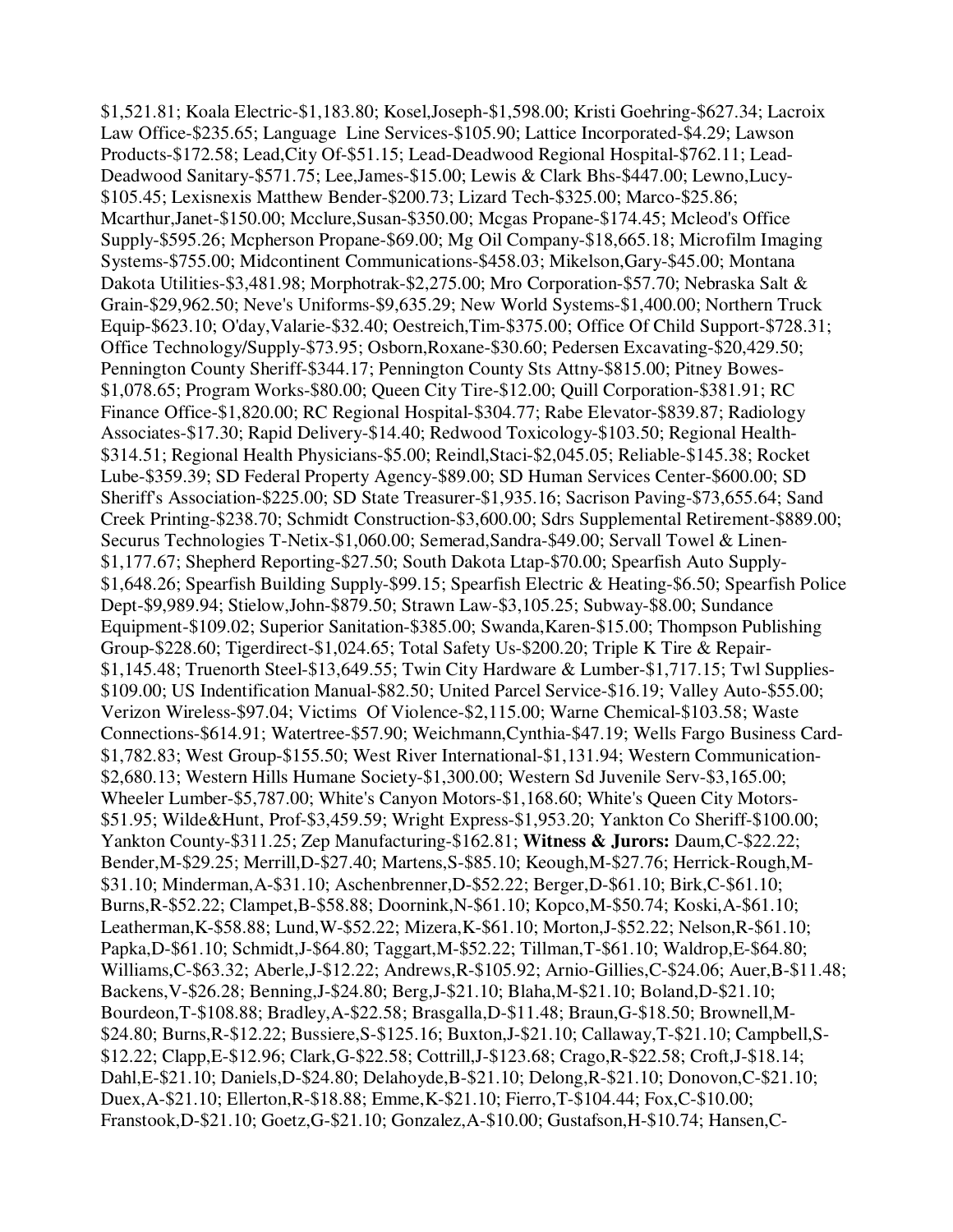\$122.20; Hemeyer-Pearson,D-\$24.80; Hofer,D-\$14.44; Hogan,D-\$21.10; Kingsbury,K-\$22.58; Klein,M-\$12.96; Koerner,H-\$120.72; Kugler,T-\$28.50; Lahren,A-\$24.80; Langer,R-\$137.00; Langer,S-\$22.58; Lewis,G-\$24.06; Losey,R-\$10.74; Maher,M-\$22.58; Mckinstry,C-\$24.80; Mcnall,A-\$17.40; Meddings,R-\$12.22; Mitchell,T-\$21.10; Moore,C-\$21.10; Morrison,S-\$12.22; Nelson-Johnson,T-\$47.00; Paulson,B-\$21.10; Pluimer,J-\$24.80; Pratt,D-\$12.22; Roberts,T-\$10.74; Rogers,T-\$12.96; Rommen,T-\$129.60; Rosenberger,S-\$104.44; Routh,B-\$21.10; Runquist,S- \$12.22; Schipke,J-\$14.44; Schwindt,L-\$10.74; Selken,A-\$129.60; Shannon,J-\$21.10; Smith,J- \$122.20; Stodolski,N-\$22.58; Suchanuk,R-\$24.06; Sullivan,P-\$10.74; Sweeney,D-\$21.10; Thompson,B-\$22.58; Thomsen,C-\$12.96; Toscana,F-\$10.74; Vette,L-\$21.10; Vodicka,E-\$21.84; Wallace,R-\$119.24; Waterman,M-\$17.40; Weber,K-\$22.58; Wild-Bagley,J-\$12.96; Woodard,M- \$21.84; Yeargan-Kirby,C-\$12.22; Godvin,G-\$55.52; Ross,D-\$31.10; Ashton,C-\$21.48; Barrett,T- \$53.30; Berg,M-\$34.06; Campbell,J-\$20.00; Charles,J-\$20.00; Christianson,J-\$31.10; Glodt,G- \$33.32; Jacobs,T-\$22.22; Jobs,L-\$24.07; Keck,J-\$53.30; Kucera,C-\$21.85; Langlois,B-\$22.22; Matthew,C-\$20.74; Mcclure,G-\$20.74; Mcpherson,T-\$53.30; Niemeyer,J-\$22.22; Niemeyer,J- \$20.00; Rayburn,N-\$22.22; Rovere,B-\$32.95; Strong,M-\$21.48; Viereck,M-\$22.22; Williams,C- \$33.32

**ADJOURN:** 11:08 a.m. Moved-Seconded (Johnson-Ewing) there being no further business the meeting was adjourned. Motion Carried.

 $\overline{\phantom{a}}$  , and the contract of the contract of the contract of the contract of the contract of the contract of the contract of the contract of the contract of the contract of the contract of the contract of the contrac

 $\overline{\phantom{a}}$  , and the contract of the contract of the contract of the contract of the contract of the contract of the contract of the contract of the contract of the contract of the contract of the contract of the contrac

Date Approved

ATTEST:

Connie Atkinson, Auditor

\_\_\_\_\_\_\_\_\_\_\_\_\_\_\_\_\_\_\_\_\_\_\_\_\_\_\_\_\_\_\_

ROBERT EWING, Chairman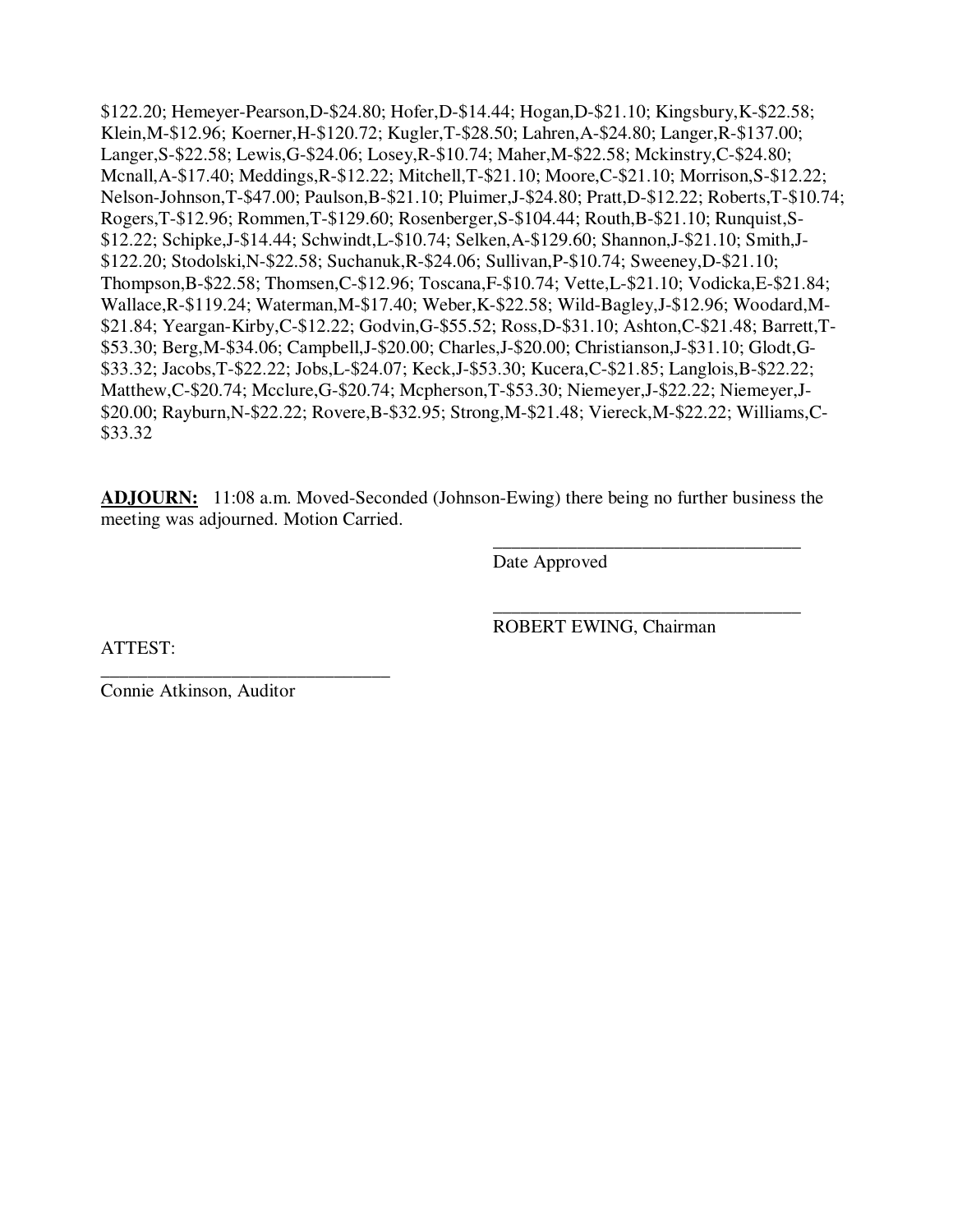# **LAWRENCE COUNTY BOARD OF ADJUSTMENT – September 25, 2012**

Chairperson Robert Ewing called the Lawrence County Board of Adjustment meeting to order at 10:02 a.m. on September 25, 2012 in the Administrative Annex Building of the Lawrence County Courthouse located at 90 Sherman Street, Deadwood, SD with Commissioners Brandon Flanagan, Daryl Johnson, Terry Weisenberg and Richard Sleep present.

All motions were passed by unanimous vote, by all members present, unless stated otherwise.

**VARIANCE #133 / GRIFFITH**: A public hearing was held on an application for Variance #133 Thomas & Nyla Griffith in Shirtail Gulch SD for a 1.25' variance to the 25' front setback. This encroachment was discovered when the property was surveyed as part of an offer to purchase, which has since been withdrawn. Vogt stated this is the most recent of many setback infringements by the builder. Vogt stated Planning and Zoning recommended approval. Moved-Seconded (Sleep-Flanagan) to follow the Planning & Zoning Staff and to approve Variance #133 for Thomas & Nyla Griffith since this request meets land hardship criteria. Motion Carried.

**ADJOURN:** 10:05 a.m. There being no further business it was Moved-Seconded (Flanagan-Weisenberg) to adjourn. Motion Carried.

 $\overline{\phantom{a}}$  , and the contract of the contract of the contract of the contract of the contract of the contract of the contract of the contract of the contract of the contract of the contract of the contract of the contrac

Date Approved

ATTEST:

 $\overline{\phantom{a}}$  , and the contract of the contract of the contract of the contract of the contract of the contract of the contract of the contract of the contract of the contract of the contract of the contract of the contrac Robert Ewing, Chairperson

Connie Atkinson, Auditor

\_\_\_\_\_\_\_\_\_\_\_\_\_\_\_\_\_\_\_\_\_\_\_\_\_\_\_\_\_\_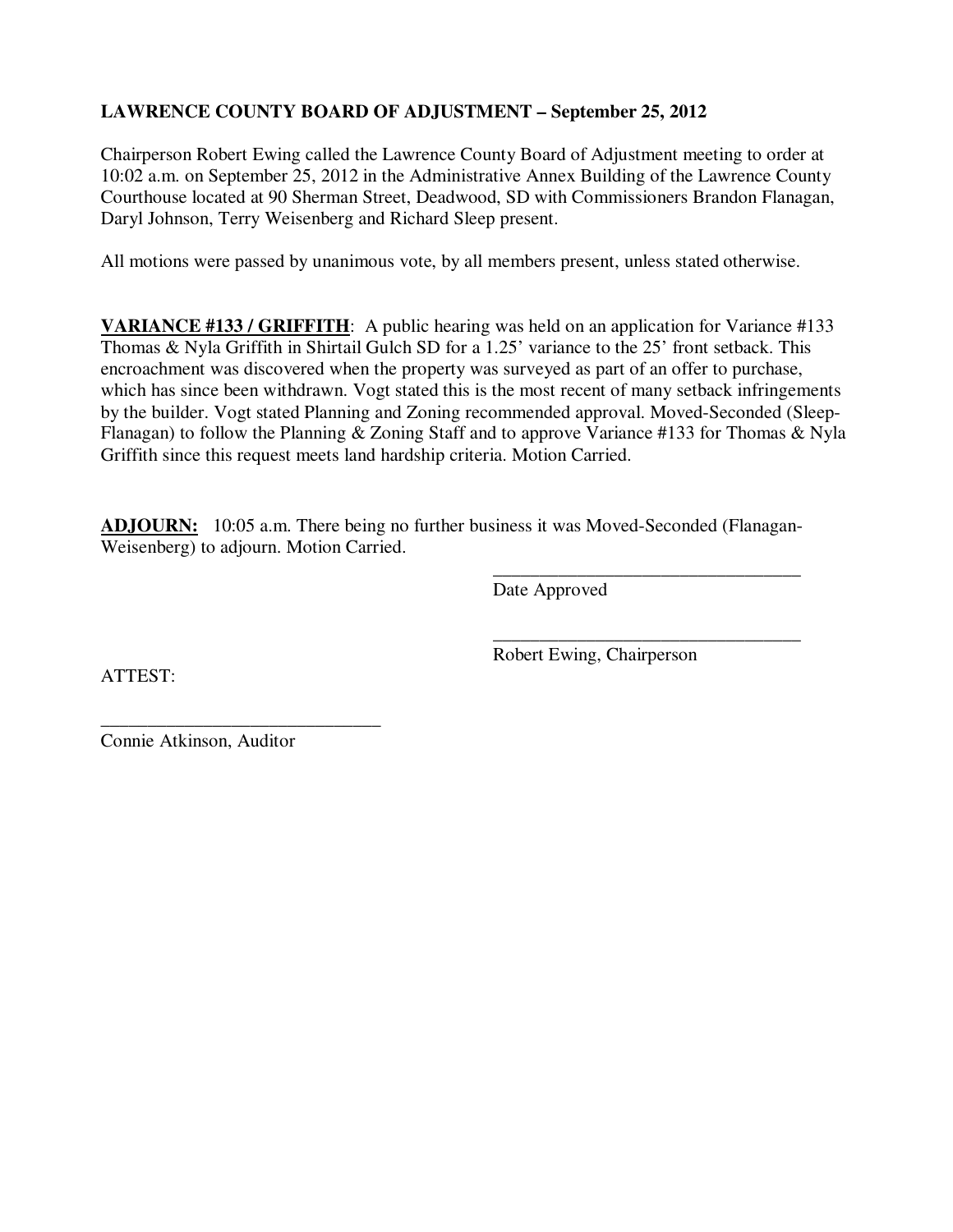# **LAWRENCE COUNTY COMMISSIONERS MEETING – October 9, 2012**

Robert Ewing called the regular meeting of the Lawrence County Commissioners to order and the Pledge of Allegiance was conducted at 8:00 a.m. on October 9, 2012 in the Administrative Annex Building of the Lawrence County Courthouse located at 90 Sherman Street, Deadwood, SD with Commissioners Daryl Johnson, Brandon Flanagan, Richard Sleep, and Terry Weisenberg present.

All motions were passed by unanimous vote, by all members present, unless stated otherwise.

**AGENDA:** Moved-Seconded (Weisenberg-Flanagan) to approve the agenda as amended. Motion Carried.

**MINUTES:** Moved-Seconded (Weisenberg-Sleep) to approve the minutes of September 25, 2012 County Commission Meeting and September 25, 2012 Board of Adjustment Meeting. Motion Carried.

#### **PERSONNEL:**

**TREASURER:** Moved-Seconded (Flanagan-Johnson) to allow employees to donate sick leave to Linda Quenzer. Motion Carried.

**EQUALIZATION:** Moved-Seconded (Johnson-Flanagan) to approve Brett Runge as Equalization 1<sup>st</sup> Deputy G3 at the base rate of \$21.23 an hour, effective 10-8-2012 and to approve Jason Fisher as Appraiser II G1 at a base rate of \$15.28 an hour, effective 10-8-2012. Motion Carried.

**MOUNTAIN PINE BEETLE:** Moved-Seconded (Johnson-Flanagan) to approve the following temporary seasonal employees for the Mountain Pine Beetle Program: **Tree Cutters** at a rate of \$10.00 per tree effective 9-27-2012: Chester Turnbull; Effective 9-29-2012 Matt Fortier; Effective 10-01-2012 Alex Maus, Randy Zopp, Tell Schultz; Effective 10-2-2012: Richard Prentice, Eric Eckholm; Effective 10-09-2012 Ron Bellantino, Russell Sprague, Vernon Robertson, Aaron Prillwitz Steven Sprague; **Administrators** at a base rate of \$12.10 effective **Recon** at a base rate of \$12.10 effective Motion Carried.

**SHERIFF:** Moved-Seconded (Weisenberg-Flanagan) to appoint Michael Johnson as a permanent part time Corrections Officer I G3 at the base rate of \$14.85 an hour, effective 10-1-2012, upon the completion of 40 hours of training at \$9.51 an hour. Motion Carried.

**BOARD APPOINTMENTS:** Moved-Seconded (Sleep-Flanagan) to appoint Allan Bonnema to the Insurance Committee. Motion Carried.

**EMPLOYEE HEALTH FAIR:** The County Employee Health Fair is scheduled for October 17, 2012 from 7:00 a.m. to 9:00 a.m.

## **AUTOMATIC SUPPLEMENTS:**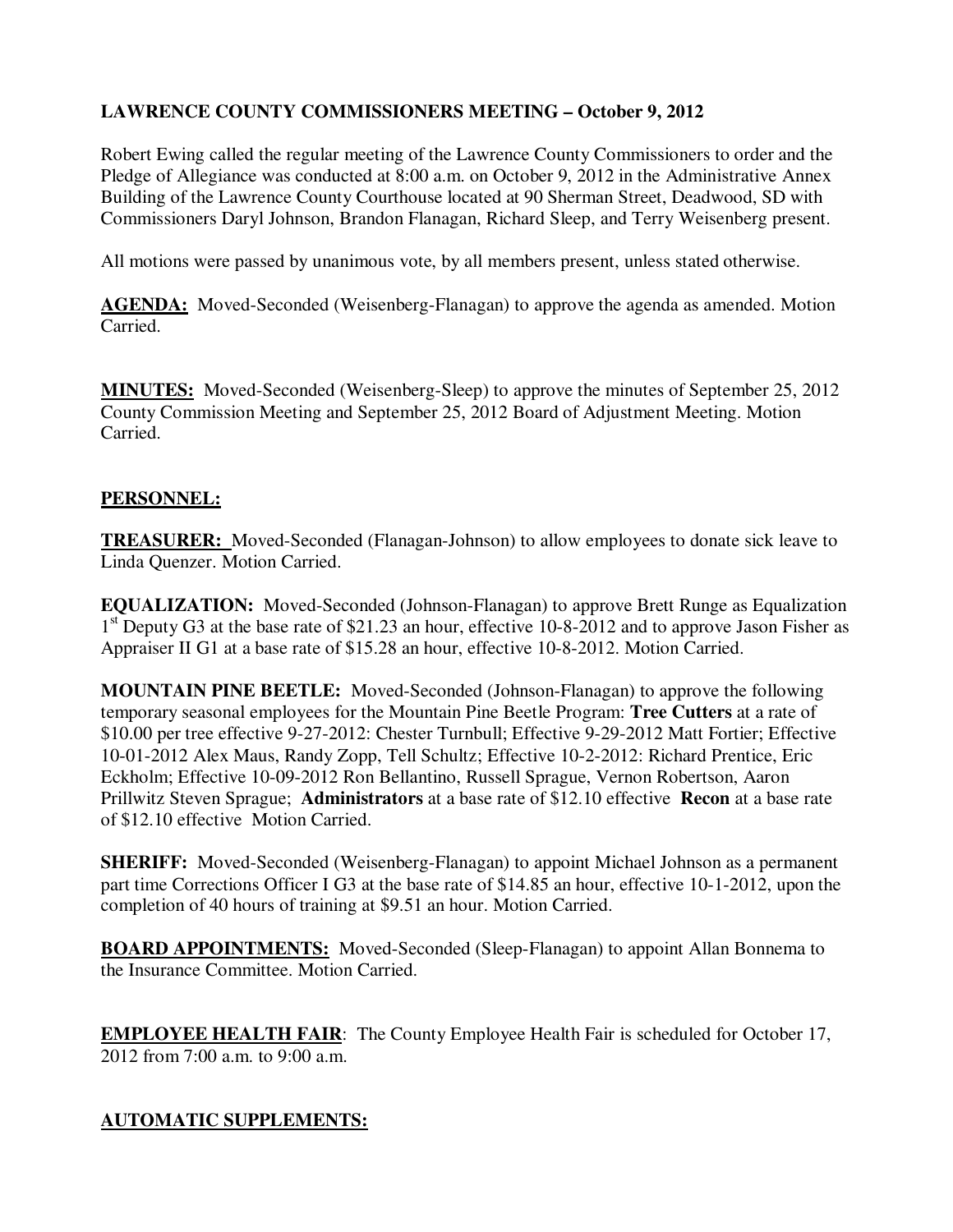**INVASIVE SPECIES MANAGEMENT:** Moved-Seconded (Flanagan-Johnson) to approve the automatic supplement of \$100,000 for Invasive Species Management Mountain Pine Beetle for funds received from the City of Deadwood. Motion Carried.

**AUDITOR'S ACCOUNT WITH TREASURER REPORT:** Moved-Seconded (Johnson-Sleep) to accept the Auditor's Account with the County Treasurer. Motion Carried. As of September 30, 2012 showed the following: Total amount of actual cash-\$1,350.00; Total amount of Checks and drafts in Treasurer's possession not exceeding three days (check deposit in transit)-\$67,144.54; Total amount of cash in transit in Treasurer's possession (cash deposit in transit)-\$6,350.55; petty Cash-\$1,860.00; Total amount of deposits in bank include: CD's-\$4,750,000; Savings \$2,412,812.06, Money Market \$530,369.00; Bank Balance-\$3,520,253.27; Total \$11,290,139.42.

**4-H YOUTH PROGRAM ADVISOR PERFORMANCE ASSESSMENT:** The Board discussed the Butte-Lawrence Co. 4-H Youth Program Advisor Report assessment on Betsy Burtzlaff. Sleep will report back to the Board.

# **HIGHWAY BUSINESS:**

**SD DEPARTMENT OF TRANSPORTATION W. HWY 14 DETOUR:** The Board discussed a request from the SD Department of Transportation to use W. Hwy 14 as a detour. The Board expressed concerns on the increased traffic on the Road, residential property in the area, safety concerns for school buses and activities at the sports complexes, and the fact that Evans Lane project may also be under construction at that time. The Board stated they can enact weight limits and sign the Old Belle Highway to eliminate trucks trying to use road.

Moved-Seconded (Weisenberg-Ewing) to deny the request from the SD Department of Transportation to use W. Hwy 14 as an official detour. Motion Carried.

**SNOW EMERGENCY PROTOCOL:** The Board discussed the snow emergency protocol for the County. Moved-Seconded (Weisenberg-Johnson) to approve the Automated Notification System for notifying the County Employees of snow events and emergency operations within the County. Motion Carried.

**STATE & LOCAL AGREEMENT:** Moved-Seconded (Weisenberg-Flanagan) to approve and authorize the Chairman to sign the Emergency Management FFY2013 State and Local Agreement between the State of South Dakota and Lawrence County. Motion Carried.

**SDSU EXTENSION:** Adele Harty, Mindy Hubert and Mary Roduner, SDSU Extension were present to discuss the Extension Program. Sleep expressed concerns that information is not getting into the local communities. Hubert stated some information is available on igrow.com and is the new platform at this time.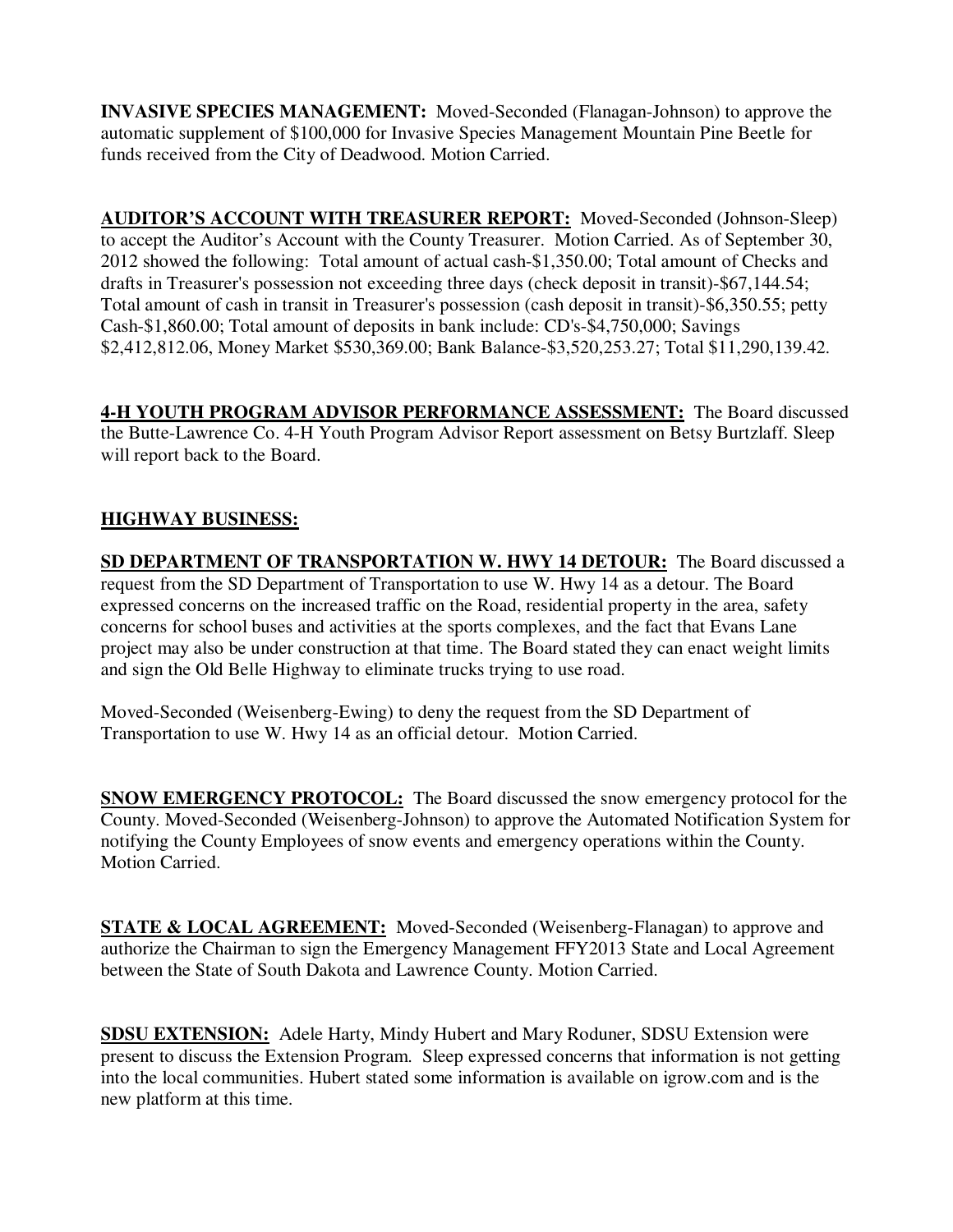**MOUNTAIN PINE BEETLE:** Dave Heck was present to update the Board on the USFS/Lawrence County Mountain Pine Beetle Program.

**PLANNING & ZONING:** Amber Vogt, Planning and Zoning Administrator updated the Board on Planning and Zoning issues.

#### **BILLS:**

Moved-Seconded (Weisenberg-Sleep) to approve payment of the following payroll and vouchers listed below for expenditures for insurance, professional services, publications, rentals, supplies, repairs, maintenance, travel, conference fees, utilities, furniture and equipment drawn on the proper funds and various departments. Motion Carried.

**Payroll:** Comm-\$5,566.58; Aud-\$7,986.16; Treas-\$9,886.44; Comp-\$7,841.84; States Atty- \$12,814.19; Pub Def-\$9,887.86; Gen Govt Bldg-\$6,433.77; Equal-\$11,034.02; Rod-\$7,121.07; Vso-\$1,209.75; Disp-\$10,390.63; Sher-\$31,624.32; Jail-\$23,265.91; Coroner-\$23.08; Emerg Mgnt- \$3,550.62; E911-\$1,639.78; Highway-\$37,556.33; Air-\$1,272.10; Mh Serv-\$82.00; Weed- \$4,921.43; Pz-\$4,388.58; Sev Tax Mpb-\$83,910.75; County Mpb-\$47,235.97; **Bills:** Bonnema, Allan-\$307.38; Fluegel,Edward-\$146.52; Grant,John-\$39.59; Green, Sheree-\$31.00; Locken, William-\$628.70; Ludens,Brandon-\$170.20; Mowell, Richard-\$9,348.00; Prentice, Richard-\$54.76; Tridle,Debora-\$57.00; American Family Life-\$3,126.99; BH Collections-\$128.56; BH Federal Credit Union-\$7,704.00; Clerk Of Courts-\$50.00; Credit Collections Bureau-\$100.00; Deadwood Recreation Center-\$675.00; Delta Dental Of South Dakota-\$6,096.30; Dept Of The Treasury- \$79,753.83; Diversified Collections-\$100.00; Hartford-Priority Accounts-\$1,610.98; Northern Hills Rec Center-\$191.40; Office Of Child Support-\$839.54; Oregon Department Of Justice-\$272.67; SD Retirement System-\$51,924.08; Sdrs Supplemental Retirement-\$889.00; Wellmark Blue Cross- \$71,818.89; A&B Business,Inc Solutions-\$659.74; A&B Welding Supply-\$19.84; A-Z Shredding- \$10.20; Abc Business Supply-\$605.12; Active Data Systems-\$2,105.60; American Tech Serv- \$2,005.00; At&T Mobility-\$824.22; BH Chemical Company-\$269.76; BH Pest Control-\$95.00; BH Pioneer-\$294.65; BH Power-\$828.89; Behavior Mngt Systems-\$336.00; Benson Technical Works- \$1,668.75; Best Western Plus/Ramkota Hotel-\$284.97; Butte Electric Coop-\$385.59; Carlson,Richard-\$239.76; Cbh Cooperative-\$30,319.12; Central Parts-\$1,079.65; Century Business Products-\$49.56; Centurylink-\$2,021.11; Chris Supply Co-\$11.82; Christensen Law Office- \$674.50; City/County Alcohol & Drug-\$3,986.50; Clinical Lab Of BH-\$1,736.00; Cooper,Christian-\$300.00; Dakota Equipment Rental-\$940.50; Dataspec-\$399.00; Deadwood Development Company-\$109.81; Deadwood, City Of-\$1,113.28; Dept Of Hlth Lab Services- \$313.00; Ds Solutions-\$250.00; Ed M Feld Equip-\$52.00l; Election Sys&Software-\$5,114.02; Ellingson,Joseph-\$127.57; Fasc-\$1,580.00; Fastenal-\$100.35; Federal Express Corp-\$36.40; Great Plains Chemical-\$180.00; Great Western Tire-\$663.08; Greens Alignment-\$482.88; Hartsel, Patricia J Rpr-\$44.20; Heartland Paper Co-\$538.91; Heisler Hardware-\$79.68; Hewlett-Packard Company-\$165.00; Howell,Jack Ken-\$125.80; Intoximeters-\$345.00; Jacobs Precision Welding- \$56.88; Kean,Thomas-\$500.00; Knology-\$344.85; Kosel, Joseph-\$2,608.10; LC Conservation Dist- \$5,000.00; Lead,City Of-\$69.35; Lead-Deadwood Regional Hospital-\$754.90; Lead-Deadwood Sanitary-\$527.61; Lee,James-\$15.00; Lexisnexis Matthew Bender-\$70.89; Leskca-\$4,366.75; Lueders-\$46.22; Lyle Signs-\$212.41; Mad Manz Pizza-\$89.91; Mcarthur,Janet-\$100.00; Mcclure,Susan-\$250.00; Mcdirt Excavation-\$2,355.00; Microfilm Imaging Systems-\$755.00; Midcontinent Communications-\$32.94; Montana Dakota Utilities-\$1,165.29; National Assoc Of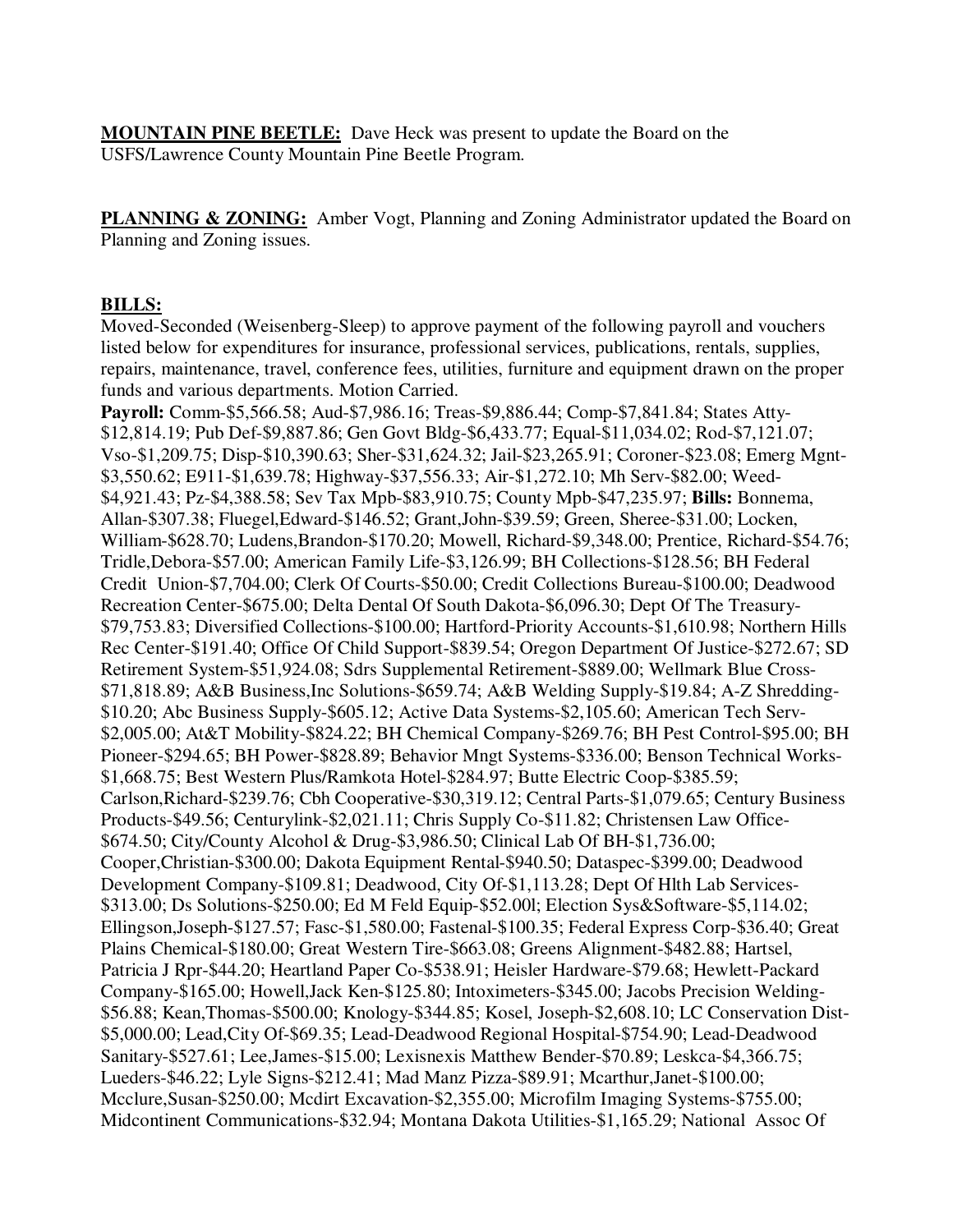Counties-\$485.00; Nebraska Salt & Grain-\$5,050.12; Neve's Uniforms-\$176.35; Office Depot- \$149.94; Overhead Door Company Of Rapid-\$3,249.00; Pennington Co Auditor-\$371.00; Pennington County Sheriff-\$1,542.05; Pennington County Sts Attny-\$430.00; Phoenix Investigations-\$223.83; Queen City Tire-\$15.00; Quill Corporation-\$86.97; RC Finance Office- \$3,290.00; RC Regional Hospital-\$3,113.47; Rabe Elevator-\$799.88; Radiology Associates- \$187.97; Rapid Delivery-\$10.80; Rasmussen Mechanical Serv-\$223.39; Regional Health-\$212.97; Reindl,Staci-\$1,239.60; Rocket Lube-\$50.48; SD Continuing Legal Education-\$950.00; SD State Treasurer-\$4,666.10; Safety Benefits-\$130.00; Semerad,Sandra-\$152.00; Servall Towel& Linen- \$347.45; Sheraton Sf Convention Center-\$312.00; Sioux City Foundry Co Corp-\$15,292.00; Southside Service-\$20.00; Spearfish Auto Supply-\$221.23; Spearfish Electric & Heating-\$41.99; Stielow,John-\$353.06; Stoebner,Connie-\$68.00; Subway-\$12.00; Tigerdirect-\$181.56; Top Quality Glove-\$130.00; Turnkey Corrections-\$43.48; Twin City Hardware & Lumber-\$399.10; Waste Connections-\$614.91; Watertree-\$64.55; Western Communication-\$60.50; White Drug-\$2,512.64; Wilde&Hunt, Prof-\$174.45; Wright Express Fsc-\$895.54; **Witness & Jurors:** Pollreisz,L-\$21.10; Sullivan,R-\$10.74; Martin,J-\$12.22; Aschenbrenner,D-\$52.22; Berger,D-\$61.10; Clampet,B- \$58.88; Kopco,M-\$50.74; Mizera,K-\$61.10; Papka,D-\$61.10; Schmidt,J-\$64.80; Taggart,M- \$52.22; Williams,C-\$63.32; Aiken,M-\$21.10; Almanza,T-\$21.10; Anderson,L-\$20.36; Arnold,S- \$21.10; Asunskis,A-\$21.10; Beirne,K-\$196.62; Bomberg,W-\$21.10; Burns,D-\$156.66; Carter,K- \$181.08; Charlson,M-\$12.22; Daywitt,D-\$13.70; Deneui,K-\$20.36; Denker,A-\$23.32; Egemo,L- \$15.92; Hansen,D-\$26.28; Jahner,A-\$21.10; Jeffery,J-\$21.10; Johnson,D-\$23.32; Kennedy,J- \$183.30; Lauer,C-\$10.74; Mulhair,D-\$183.30; Nelson,V-\$13.70; Petz,A-\$201.06; Price,M-\$21.10; Rarick,M-\$21.10; Reimer,B-\$158.88; Riggs,N-\$21.10; Sabo,D-\$163.32; Samona,K-\$21.10; Speirs,R-\$10.74; Stevens,B-\$22.58; Stevenson,G-\$21.10; Swartz,D-\$21.10; Trezona,K-\$24.80; Wagner,A-\$18.88; Weber,E-\$20.36; Weisenberg,C-\$12.22; Wilder,C-\$181.08; Yost,D-\$13.70; Job,L-\$13.70; Adams,D-\$28.50; Hardy,C-\$152.22; King,W-\$11.48; Overland,T-\$15.18; Schneider,R-\$176.64; Tallmadge,R-\$48.84; Eaglehorse,M-\$22.22; Frasier,P-\$33.32; Gednalske,L- \$33.32; Jones,R-\$31.10; Kerber,J-\$22.22; Mckee,L-\$20.00; Mcpherson,L-\$22.22; Moyer,K- \$33.32; Royer,R-\$34.80; Sheeley,T-\$22.22

**ADJOURN:** 9:47 a.m. Moved-Seconded (Flanagan-Ewing) there being no further business the meeting was adjourned. Motion Carried.

 $\overline{\phantom{a}}$  , and the contract of the contract of the contract of the contract of the contract of the contract of the contract of the contract of the contract of the contract of the contract of the contract of the contrac

 $\overline{\phantom{a}}$  , and the contract of the contract of the contract of the contract of the contract of the contract of the contract of the contract of the contract of the contract of the contract of the contract of the contrac

Date Approved

ROBERT EWING, Chairman

ATTEST:

Connie Atkinson, Auditor

\_\_\_\_\_\_\_\_\_\_\_\_\_\_\_\_\_\_\_\_\_\_\_\_\_\_\_\_\_\_\_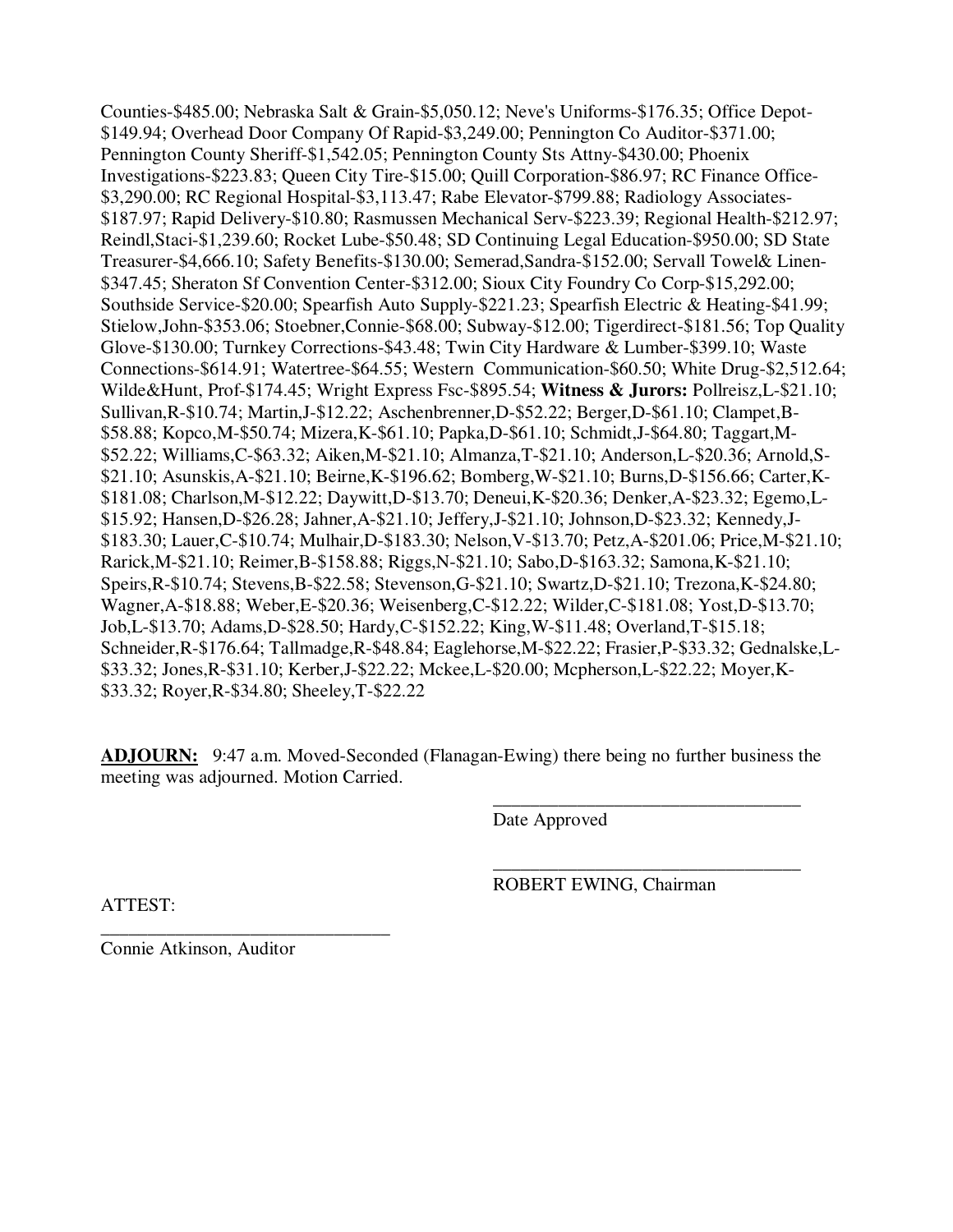# **LAWRENCE COUNTY COMMISSIONERS MEETING – October 23, 2012**

Robert Ewing called the regular meeting of the Lawrence County Commissioners to order and the Pledge of Allegiance was conducted at 8:00 a.m. on October 23, 2012 in the Administrative Annex Building of the Lawrence County Courthouse located at 90 Sherman Street, Deadwood, SD with Commissioners Daryl Johnson, Brandon Flanagan, and Terry Weisenberg present. Richard Sleep was absent.

All motions were passed by unanimous vote, by all members present, unless stated otherwise.

**AGENDA:** Moved-Seconded (Johnson-Weisenberg) to approve the agenda as amended. Motion Carried.

**MINUTES:** Moved-Seconded (Weisenberg-Flanagan) to approve the minutes of October 9, 2012 County Commission Meeting. Motion Carried.

#### **PERSONNEL:**

**SHERIFF:** Moved-Seconded (Weisenberg-Flanagan) to approve Matthew McRoden as a Reserve Special Deputy II, on an as needed basis, at the base rate of \$16.80 an hour, effective 10-10-2012. Motion Carried.

**GENERAL FUND SURPLUS ANALYSIS:** The General Fund Surplus Analysis for Lawrence County as of September 30, 2012 is \$390,479.26 or 3.04%.

#### **ORDER DECLARING BOULDER CANYON ROAD DISTRICT INCORPORATED:**

Moved-Seconded (Johnson-Flanagan) to approve and authorize the Chairman to sign the following ORDER DECLARING BOULDER CANYON ROAD DISTRICT INCORPORATED. Motion Carried. WHEREAS, an election was held among the registered voters in the Boulder Canyon Road District to determine whether or not a County Road District should be incorporated. WHEREAS, this vote was held on October 9, 2012. WHEREAS, the vote has been cast and canvassed and a verified statement from the judges of the election has been received showing the whole number of ballots cast was Thirteen (13), together with the number of Thirteen (13) voting for and the number of Zero (0) voting against incorporation; WHEREAS, The Territory organized as a district is as follows: Boulder Canyon Subdivision Lots 101 and 102 of Block 1; Lots 201, 202, 203, 204, 205, 206, 207, 208, 209, 210, 211, 212, 214, 215, 216, 217, 218, 219, 220, 221, 222, 223, 224, 225, 226, 227, 228, 229, 230, and Common Lot of Block 2; Lots 302, 303, 304, 305, 306, 307, 308, 309, 310, 312, 314, 315, 316, 317, 319, 322, 324, 325, 326, 327, 330, 331, and DL-1 of Block 3; All Located in : SW 1/4 SW 1/4 Section 11, SE 1/4 SE 1/4 of Section 10, and the NE 1/4 NE 1/4 of Section 15, and the NW 1/4 NW 1/4 of Section 14 T5N, R4E, BHM, Lawrence County, South Dakota; WHEREAS, the Board of County Commissioners are satisfied with the legality of such election. WHEREAS, it appearing that a majority of the voters at the election have voted in favor of incorporation of such territory. NOW THEREFORE BE IT ORDAINED by the Lawrence County Board of Commissioners that the Boulder Canyon Road District is hereby incorporated pursuant to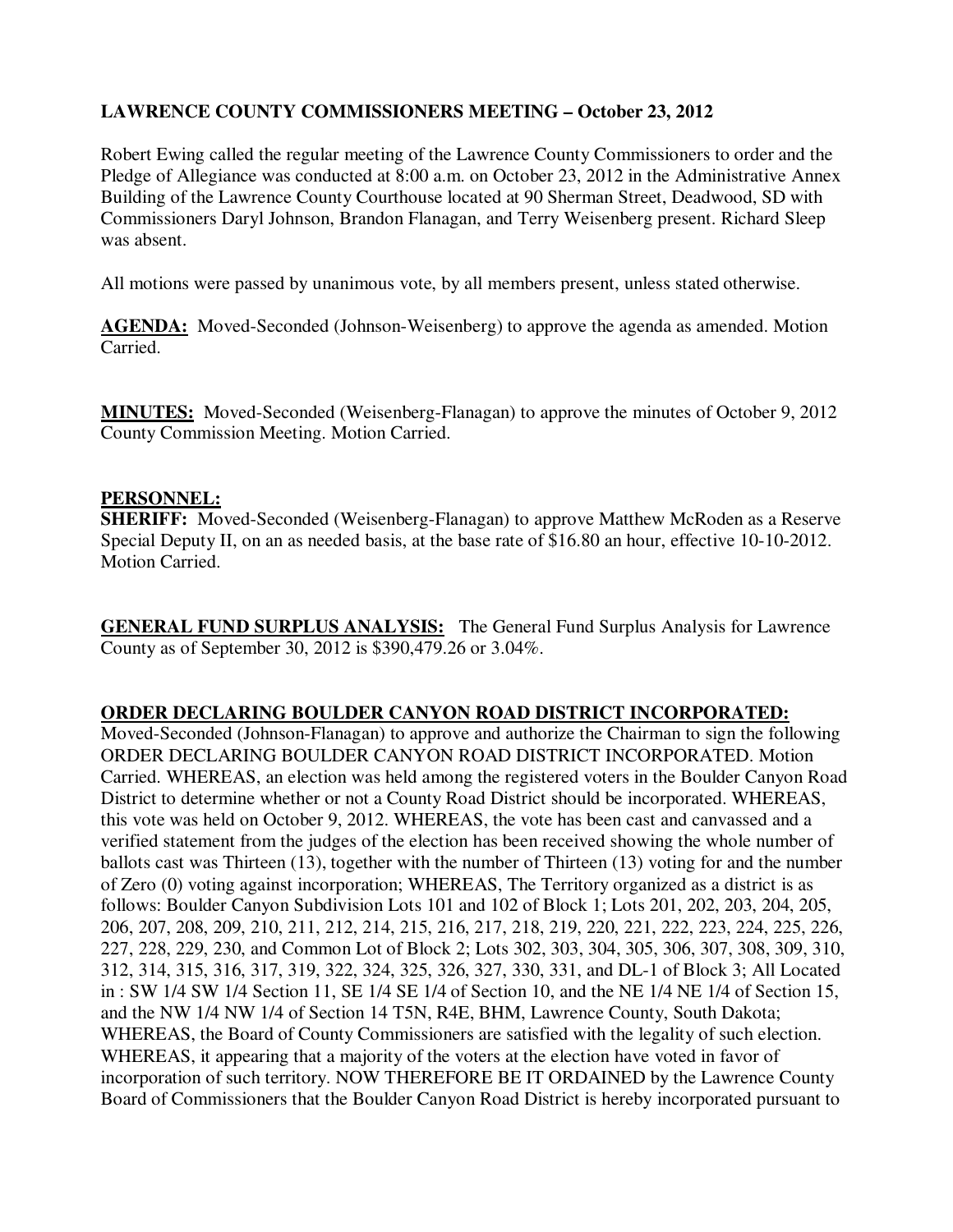SDCL 31-12A. DATED this 23<sup>rd</sup> day of October, 2012. Robert Ewing, Chairperson Lawrence County Commission. ATTEST: Connie Atkinson, Auditor

**CANCELED CHECK RESOLUTION #2012-26:** Moved-Seconded (Johnson-Ewing) to approve and authorize the Chairman to sign the following Resolution #2012-26. Motion Carried. LAWRENCE COUNTY RESOLUTION # 2012-26 WHEREAS the Lawrence County Auditor has presented the Lawrence County Board of Commissioners with a list of checks whereon the County of Lawrence is the Drawer, a copy of which list is attached hereto marked as Exhibit "A" and made a part hereof as though set forth fully herein, and WHEREAS each of the checks listed has not been presented for payment within one (1) year of the date upon which the check was issued, and WHEREAS, there are 33 checks totaling \$656.20 that are outstanding, NOW, THEREFORE, BE IT RESOLVED by the Lawrence County Board of Commissioners, pursuant to SDCL 7-22-17, that the checks on said Exhibit "A" be and are hereby canceled and that the Lawrence County Auditor note such cancellation in the check register. DATED this  $23<sup>rd</sup>$  day of October, 2012. FOR THE BOARD: Robert Ewing, Chairman. ATTEST: Connie Atkinson, Auditor

# **AUTOMATIC SUPPLEMENTS:**

**AIRPORT:** Moved-Seconded (Johnson-Flanagan) to approve the automatic supplement of \$897,008.85 for Airport Capitol Improvement Project for federal funds received. Motion Carried.

**USGS JOINT FUNDING AGREEMENT:** Moved-Seconded (Flanagan-Weisenberg) to approve and authorize the Chairman to sign the Joint Funding Agreement with the USGS for Crow Creek, Annie Creek and False Bottom record gauging stations. Motion Carried.

**HIGHWAY BUSINESS:** Allan Bonnema, Highway Superintendent was present to discuss mowing the ditches with the continuing high fire danger. Bonnema stated it needs to be done but a concern over the recent fire has caused them to rethink the necessity. He stated they are not positive that the County mower started the recent fire but it is highly probable because they were in the area mowing. Discussion followed and Bonnema will use the weed spraying tanks in pickups to follow the mowers to check for fires.

**FUEL QUOTES:** The following fuel quotes were submitted as of October 15, 2012: Deadwood Diesel 1875 Gallons: (prices per gallon) CBH Cooperative - \$3.799\*, Deadwood Unleaded 1600 Gallons: (prices per gallon) CBH Cooperative - \$3.504\*, Spearfish Diesel 1500 Gallons: (prices per gallon) CBH Cooperative - \$3.799\*, Spearfish Unleaded 700 Gallons: (prices per gallon) CBH Cooperative - \$3.504\*, Spearfish Diesel 850 Gallons: (prices per gallon) CBH Cooperative - \$3.799\*, \*Represents lowest quote awarded. No bid was received from Southside Cooperative, MG Oil, and Harms Oil Co.

**COUNTY MOUNTAIN PINE BEETLE PROGRAM:** Dave Heck and Bill Coburn were present to update the Commission on the Mountain Pine Beetle Program. The Board expressed concerns that the County is currently out of dedicated funds for 2012. The impact on Tourism and long term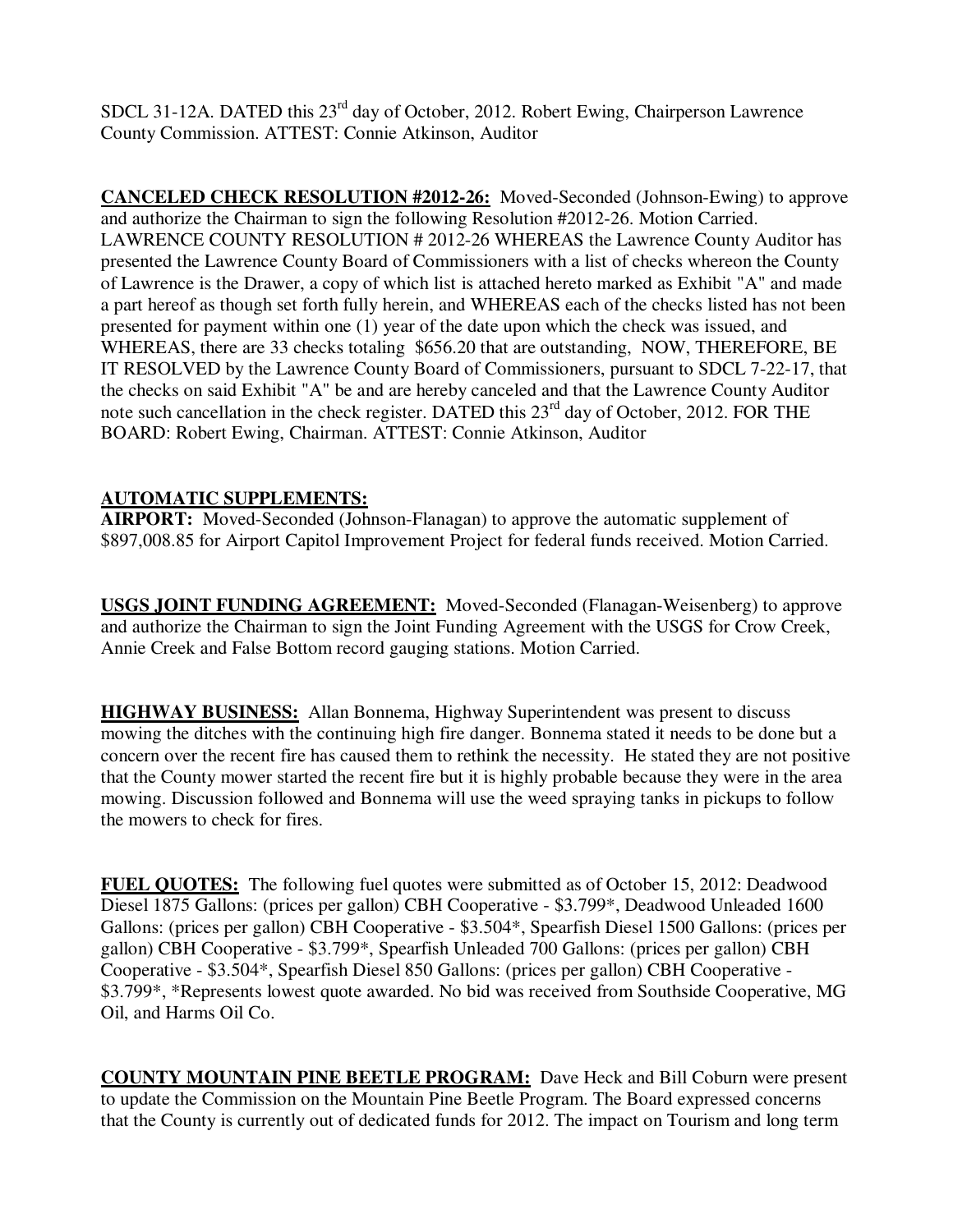impacts of the Mountain Beetle were discussed. The Board will send a Letter to the Governor requesting a meeting to discuss state disaster funds. Heck stated they are seeing benefits of the Mountain Pine Beetle program and they need to continue with the program to combat the beetle. Moved-Seconded (Flanagan-Weisenberg) to set a supplemental budget on November  $13<sup>th</sup>$  at 8:45 a.m. at the Commission Meeting for \$120,000 from the dedicated 2013 funding from Severance Tax Funds for the 2012 Severance Tax Mountain Pine Beetle Program. Motion Carried.

Moved-Seconded (Johnson-Weisenberg) to send a letter to the Governor requesting funding for the Mountain Pine Beetle Program. Motion Carried.

# **PLANNING & ZONING:**

**TAX INCREMENT FINANCE DISTRICT ORDINANCE:** A public hearing and First Reading was held on the proposed Tax Increment Finance District Ordinance (T.I.F.D.) ORD 12-07. No public input was voiced and the public hearing was closed. Second reading will be held November  $13^{th}$ , 2012.

# **ANNUAL REVIEWS:**

**CONDITIONAL USE PERMIT #328 SADDLE MOUNTAIN MINISTRIES:** An annual review was held for CUP #328 Saddle Mountain Church. No complaints were received.

**CONDITIONAL USE PERMIT #381 TARA & ELLEN REDDICK:** An annual review was held for CUP #381 Reddick second Residence. No complaints were received.

**CONDITIONAL USE PERMIT #402 / NICOLE DECOOK / SECOND RESIDENCE:** An annual review was held on CUP #402 Nicole DeCook for a Temporary Second Residence. No complaints were received.

**ITEMS FROM COMMISSIONERS:** The Board wished Richard Sleep a speedy recovery.

## **BILLS:**

Moved-Seconded (Johnson-Weisenberg) to approve payment of the following payroll and vouchers listed below for expenditures for insurance, professional services, publications, rentals, supplies, repairs, maintenance, travel, conference fees, utilities, furniture and equipment drawn on the proper funds and various departments. Motion Carried.

**Payroll:** Comm-\$5,566.58; Aud-\$7,986.96; Treas-\$9,889.40; Comp-\$7,841.83; States Atty- \$12,783.51; Pub Def-\$9,887.86; Gen Govt Bldg-\$6,745.28; Equal-\$11,008.91; Rod-\$7,231.07; Vso-\$1,209.75; Disp-\$10,485.69; Sher-\$34,393.54; Jail-\$23,044.16; Coroner-\$523.08; Emerg Mgnt-\$3,576.62; E911-\$1,911.40; Highway-\$37,886.38; Air-\$1,112.10; Weed-\$5,041.43; Pz- \$4,646.44; Sev Tax Mpb-\$100,240.00; County Mpb-\$39,557.44; **Bills:** Ames,Dan-\$81.40; Ellefson,Mark-\$203.50; Gehner,Laura-\$115.44; Klapperich,Ross-\$151.33; Ludens,Brandon- \$49.95; Melcher,Kyle-\$14.80; Schuchmann,Bernard-\$259.50; Smith,Danny-\$75.48; Turbiville, Patricia-\$89.86; A&B Business,Inc Solutions-\$827.77; A&B Welding Supply-\$49.46; A&I Distributors-\$3,773.70; A-Z Shredding-\$17.10; Abc Business Supply-\$380.57; Alco Store-\$22.00; Alpine Impressions-\$20.00; Armstrong Extinguish-\$150.71; At&T-\$19.27; Audra Malcomb Consulting-\$1,206.38; BH Chemical Company-\$660.65; BH Collections-\$128.56; BH Federal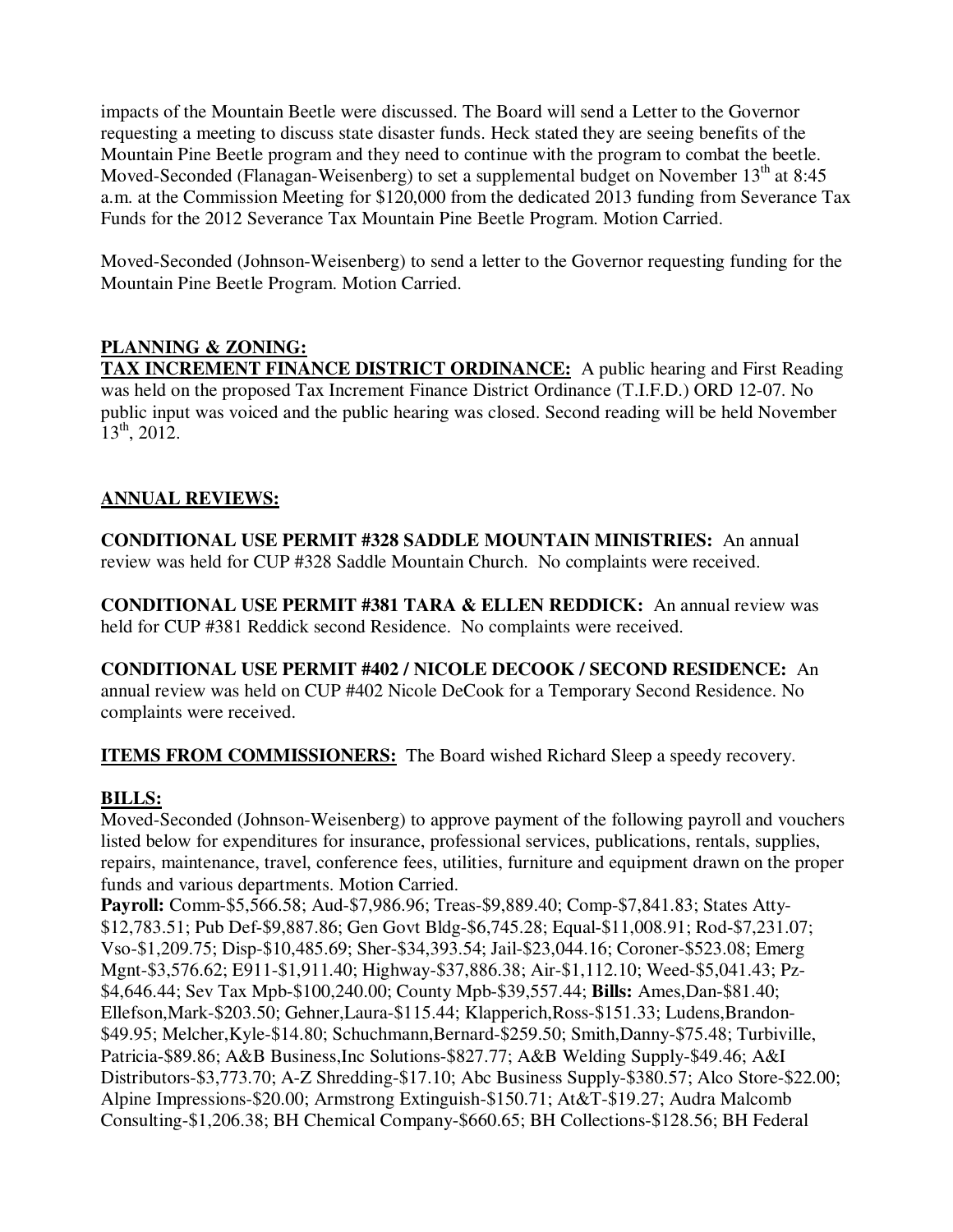Credit Union-\$7,704.00; BH Legal Professionals Assoc-\$80.00; BH Power-\$9,320.75; Binder, Tracy-\$125.80; Butler Machinery Co-\$544.10; Cbh Cooperative-\$24,109.98; Central Parts- \$854.06; Century Business Products-\$409.15; Centurylink-\$2,152.95; Certified Laboratories Div- \$181.04; Chemsearch-\$170.78; City/County Alcohol&Drug-\$1,230.00; Clerk Of Courts-\$50.00; Can Surety-\$50.00; Collections Services Center-\$304.61; Credit Collections Bureau-\$100.00; Custom Cage-\$150.00; Deadwood Development Company-\$85.67; Deadwood,City Of-\$117.00; Decastro Law Firm-\$500.20; Dept Of The Treasury-\$83,560.50; Diversified Collections-\$100.00; Division Of Corporations-\$10.00; Eb Communications-\$50.00; Eddie's Truck Sales/Serv- \$2,912.12; Eke-\$5,724.00; Esri-\$2,100.00; Fastenal-\$583.43; Fsh Communications-\$60.00; Gene's Lock Shop-\$23.25; Great Western Tire-\$787.48; Hamann,Chris-\$200.00; Havemeier,Leslie-\$50.40; Hewlett-Packard Company-\$3,162.18; High Plains Business Forms-\$1,322.69; Hills Material Comp-\$577,793.23; Interstate Engineering-\$13,449.50; Janke,Wendy-\$1,434.00; Kadrmas,Lee And Jackson-\$26,113.51; Kinney,Matthew-\$1,753.55; Knology-\$1,431.02; Kosel, Joseph-\$2,464.32; LC Treasurer-\$10.00; Lynn's Dakotamart-\$12.18; Manlove Psychiatric Group-\$3,100.00; Metric Motors-\$730.30; Montana Dakota Utilities-\$58.05; Moore Medical-\$111.99; Nebraska Salt&Grain Co-\$2,428.63; Nelson,Christy-\$300.00; Nelson,Tonya-\$600.00; Neve's Uniforms-\$239.00; Office Of Child Support-\$1,002.31; Officefurniture.Com-\$2,291.24; One Call Now-\$304.98; Oregon Department Of Justice-\$272.67; Pennington County Sheriff-\$1,675.25; Pennington County Sts Attny-\$645.00; Powerplan-\$223.13; Program Works-\$80.00; RC Finance Office-\$1,050.00; RC Regional Hospital-\$1,448.75; Redwood Toxicology Lab-\$70.00; Regional Health-\$379.00; Reindl, Staci-\$1,285.95; Reserve Account-\$5,000.00; Rocket Lube-\$140.46; Rsinet/Thomas W Nichols- \$180.00; SD Continuing Legal Education-\$200.00; SD Dept Of Labor Unemployment-\$1,191.50; Schilplin, Sara Psy-\$1,400.00; Scott J Odenbach-\$82.00; Sdrs Supplemental Retirement-\$914.00; Servall Towel & Linen-\$478.37; Silverado-\$4,706.07; Sirchie Finger Print Lab-\$53.78; Southside Service-\$140.00; Spearfish Extinguisher Service-\$35.00; Spearfish Police Dept-\$10,475.40; Subway-\$63.25; Tigerdirect-\$2,548.21; Turnkey Corrections-\$31.39; Twin City Hardware & Lumber-\$291.71; United Parcel Service-\$15.30; Verizon Wireless-\$97.17; Victims Of Violence- \$1,370.00; Washington State Support Reg-\$311.00; Wells Fargo Bank-\$46.64; Wells Fargo Business Card-\$3,960.64; West Group-\$155.50; West River International-\$269.90; Western Sd Juvenile Serv-\$2,370.00; White's Queen City Motors-\$124.85; Wilde & Hunt, Prof-\$196.40; Wolff Law Office-\$232.20; Z&S Dust Control-\$10,292.23; **Witness & Jurors:** Martens,S-\$136.16; Burns,R-\$52.22; Hofmann,S-\$63.32; Leatherman,K-\$58.88; Lund,W-\$52.22; Morton,J-\$52.22; Nelson,R-\$61.10; Waldrop,E-\$64.80; Ashton,C-\$20.74; Ashton,K-\$22.22; Burgeson,B-\$36.65; Denton,B-\$33.32; Ellenbecker,J-\$22.22; Gustafson,J-\$28.88; Hochstetler,T-\$29.62; Nelson,M- \$22.22; Olson,J-\$50.34; Sheets,D-\$21.48; Strong,J-\$22.22; Swallow,J-\$30.36; Wellman,M-\$20.00; Wickersham,T-\$33.32

**ADJOURN:** 9:23 a.m. Moved-Seconded (Weisenberg-Johnson) there being no further business the meeting was adjourned. Motion Carried.

 $\overline{\phantom{a}}$  , and the contract of the contract of the contract of the contract of the contract of the contract of the contract of the contract of the contract of the contract of the contract of the contract of the contrac

 $\overline{\phantom{a}}$  , and the contract of the contract of the contract of the contract of the contract of the contract of the contract of the contract of the contract of the contract of the contract of the contract of the contrac

Date Approved

ROBERT EWING, Chairman

ATTEST:

Connie Atkinson, Auditor

\_\_\_\_\_\_\_\_\_\_\_\_\_\_\_\_\_\_\_\_\_\_\_\_\_\_\_\_\_\_\_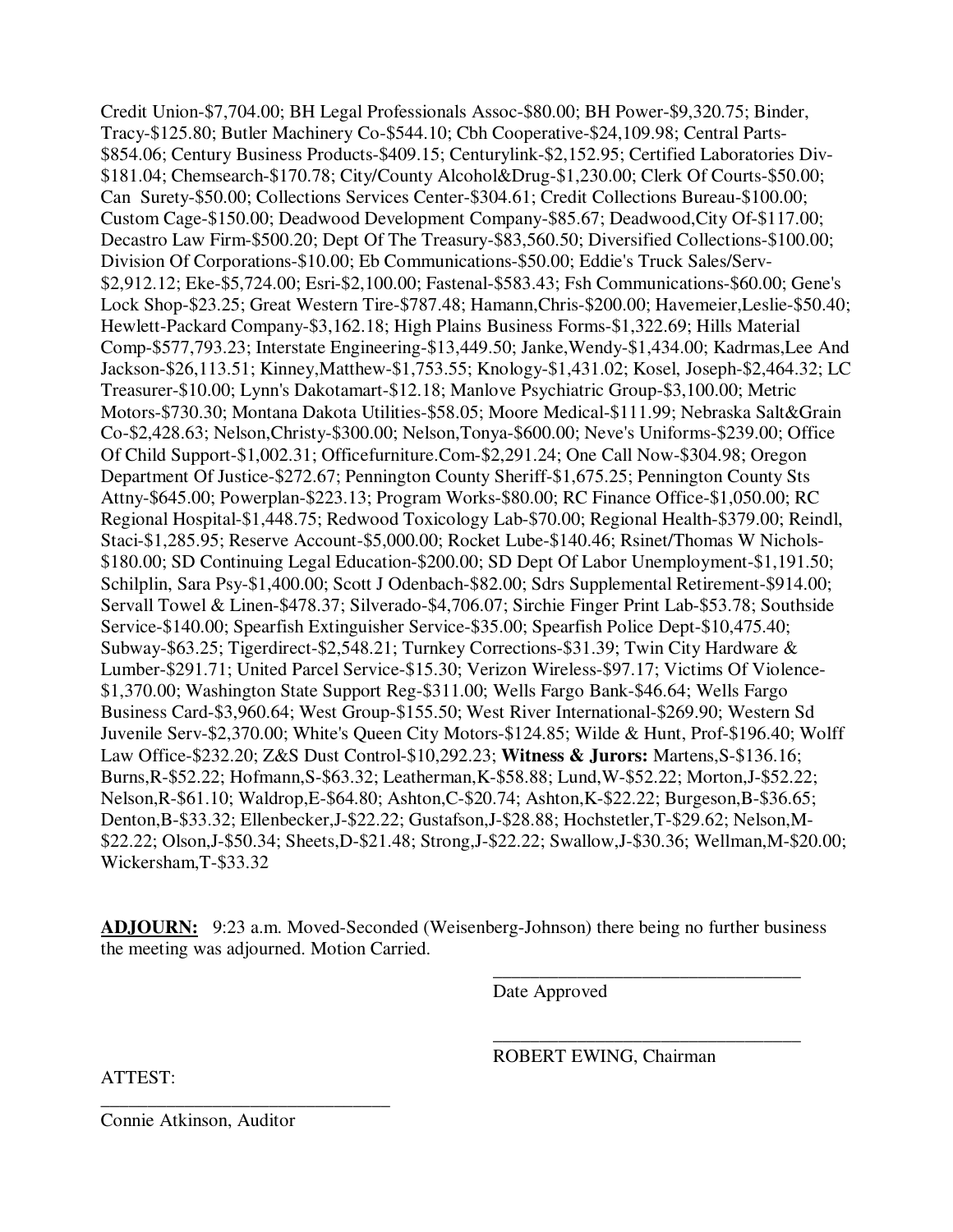# **LAWRENCE COUNTY COMMISSIONERS MEETING – November 8, 2012**

Robert Ewing called the regular meeting of the Lawrence County Commissioners to order and the Pledge of Allegiance was conducted at 8:00 a.m. on November 8, 2012 in the Administrative Annex Building of the Lawrence County Courthouse located at 90 Sherman Street, Deadwood, SD with Commissioners Daryl Johnson, Brandon Flanagan, Terry Weisenberg and Richard Sleep present.

All motions were passed by unanimous vote, by all members present, unless stated otherwise.

AGENDA: Moved-Seconded (Johnson-Flanagan) to approve the agenda as amended. Motion Carried.

**2012 GENERAL ELECTION:** Moved-Seconded (Johnson-Flanagan) to canvass the 2012 General Election Results. Motion Carried.

**ADJOURN:** 8:16 a.m. Moved-Seconded (Weisenberg-Johnson) there being no further business the meeting was adjourned. Motion Carried.

 $\overline{\phantom{a}}$  , and the contract of the contract of the contract of the contract of the contract of the contract of the contract of the contract of the contract of the contract of the contract of the contract of the contrac

Date Approved

ATTEST:

 $\overline{\phantom{a}}$  , and the contract of the contract of the contract of the contract of the contract of the contract of the contract of the contract of the contract of the contract of the contract of the contract of the contrac ROBERT EWING, Chairman

Connie Atkinson, Auditor

\_\_\_\_\_\_\_\_\_\_\_\_\_\_\_\_\_\_\_\_\_\_\_\_\_\_\_\_\_\_\_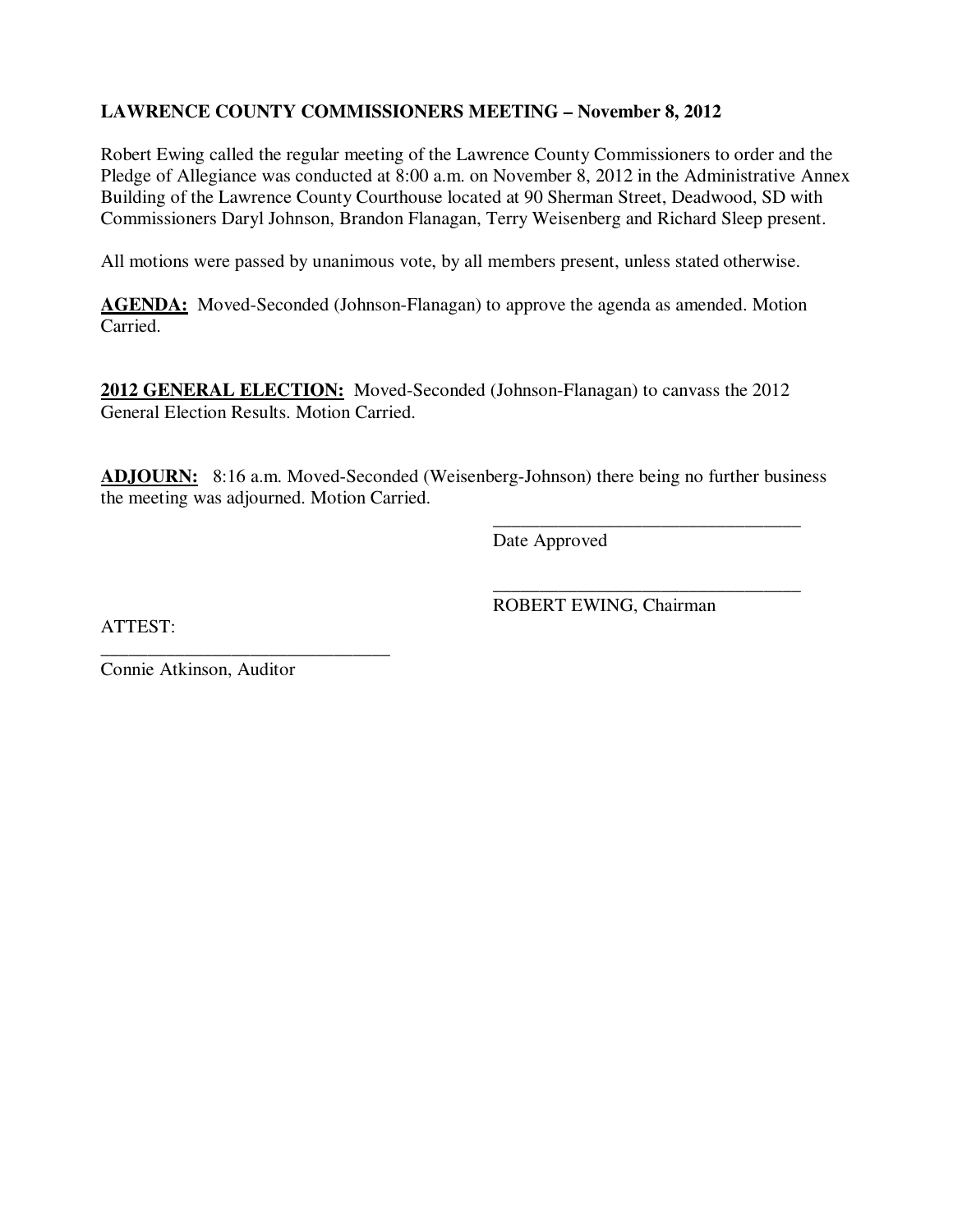### **LAWRENCE COUNTY COMMISSIONERS MEETING – November 13, 2012**

Robert Ewing called the regular meeting of the Lawrence County Commissioners to order and the Pledge of Allegiance was conducted at 8:00 a.m. on November 13, 2012 in the Administrative Annex Building of the Lawrence County Courthouse located at 90 Sherman Street, Deadwood, SD with Commissioners Brandon Flanagan, Richard Sleep, and Terry Weisenberg present. Daryl Johnson was absent.

All motions were passed by unanimous vote, by all members present, unless stated otherwise.

AGENDA: Moved-Seconded (Sleep-Weisenberg) to approve the agenda as amended. Motion Carried.

MINUTES: Moved-Seconded (Weisenberg-Flanagan) to approve the minutes of October 23, 2012 and November 8, 2012 County Commission Meeting. Motion Carried.

#### TRAVEL REQUESTS:

EMERGENCY MANAGEMENT: Moved-Seconded (Weisenberg-Flanagan) to approve the travel request for Rene Larson to attend the "Need of South Dakota Children in a Disaster" meeting in Sioux Falls, SD on November 27th through December 1, 2012. Motion Carried.

AUDITOR'S ACCOUNT WITH TREASURER REPORT: Moved-Seconded (Weisenberg-Flanagan) to accept the Auditor's Account with the County Treasurer. Motion Carried. As of October 31, 2012 showed the following: Total amount of actual cash-\$1,350.00; Total amount of Checks and drafts in Treasurer's possession not exceeding three days (check deposit in transit)- \$1,266,349.14; Total amount of cash in transit in Treasurer's possession (cash deposit in transit)- \$22,135.39; petty Cash-\$1,860.00; Total amount of deposits in bank include: CD's-\$4,750,000; Savings \$10,913,293.83, Money Market \$530,405.33; Bank Balance-\$6,052,329.77; Total \$23,537,723.46.

SURPLUS AIRPORT PROPERTY: Moved-Seconded (Sleep-Ewing) to declare (1) Schwiess 42'x14' bi-fold door and (1) 1-hp door operator and (5) FulFab 42'x14' bi-fold doors and (5) 1-hp door operators surplus and allow to be sold at the next county surplus sale. Motion Carried.

WHARF – MOUNTAIN PINE BEETLE DONATION: Wharf presented the Board with a \$5,000 donation for the Mountain Pine Beetle program.

EMPLOYEE INSURANCE 2013: Greg Dias spoke on behalf of the Insurance Committee. Dias discussed the health insurance quotes received for 2013 and stated the Insurance Committee recommended the County remain with Wellmark, which offered a 1.96% increase for insurance premiums in 2013. Dias stated the Insurance Committee also considered a Vision Plan & Flex Plan,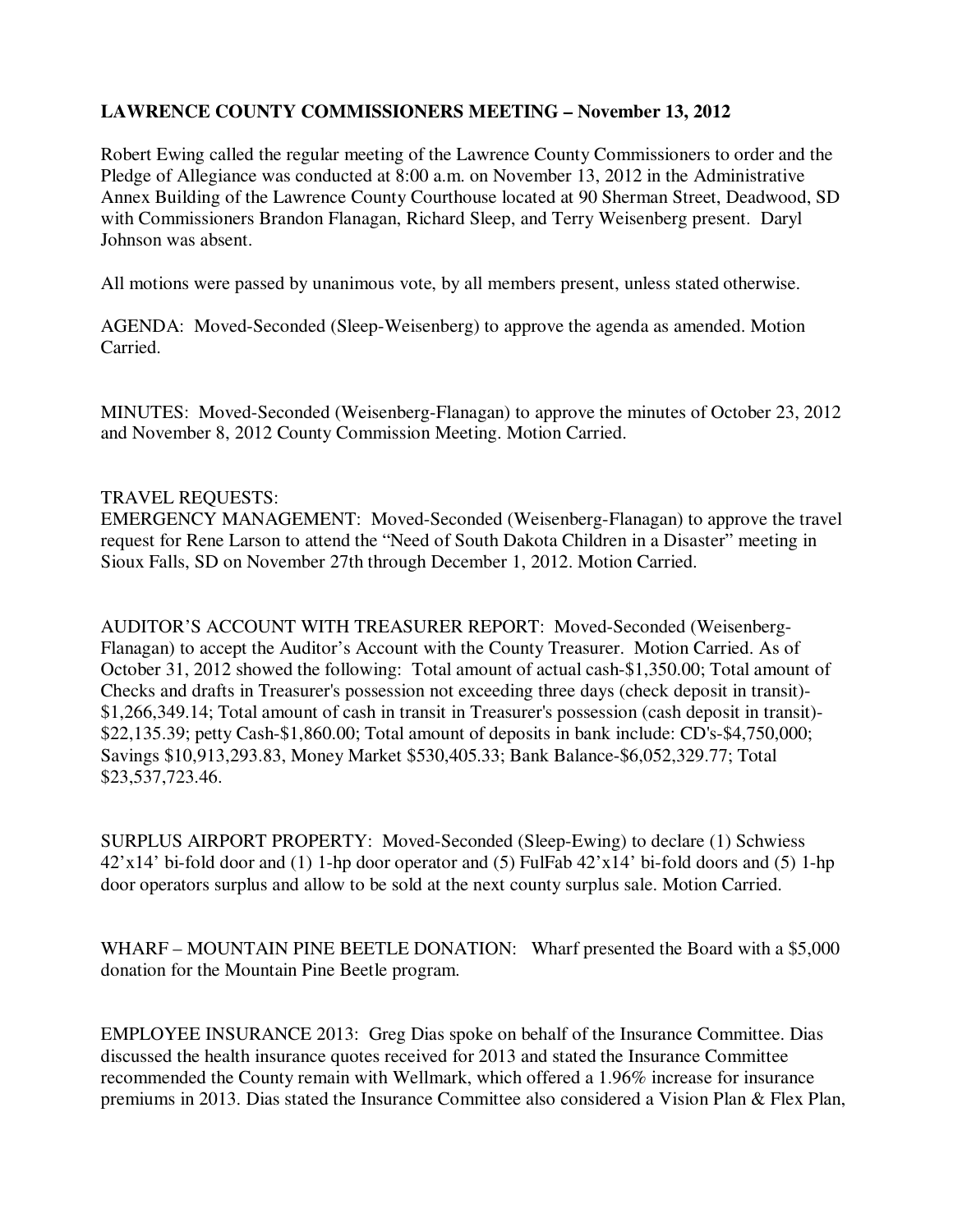but based on the administrative overhead and number of employees who may opt to participate the Insurance Committee recommended not moving forward with these programs at this time.

Moved-Seconded (Weisenberg-Flanagan) To approve and authorize the Chairman to sign the contract with Wellmark for 2013. Motion Carried.

CHRISTMAS LUNCHEON: Moved-Seconded (Weisenberg-Flanagan) to allow the County Offices to close from 12:00-1:30 p.m. on December 11, 2012 for the Christmas Luncheon. Motion Carried.

HOLIDAY OFFICE CLOSING: Moved-Seconded (Weisenberg-Sleep) to acknowledge the County Office closing for Holiday's on November 22nd & 23rd, & December 24th & 25th, 2012. Motion Carried.

### HIGHWAY BUSINESS:

UTILITY PERMIT: Moved-Seconded (Flanagan-Sleep) to follow the recommendation of the Highway Superintendent and approve the Utility Permit for Butte Electric on the Baumberger Road for construction of underground power line in section 14, T4N, R4E. Motion Carried.

APPROACH PERMIT: Moved-Seconded (Weisenberg-Sleep) to follow the recommendation of the Highway Superintendent and approve the Approach Permit for Deborah Meyer to construct an approach to the North side of the Nemo Road. Motion Carried.

SEVERANCE TAX SUPPLEMENTAL BUDGET HEARING: A public hearing was held for a supplemental budget for SEVERANCE TAX – (interest funds) -  $$120,000$  and ROAD & BRIDGE – Supplies (\$300,000). No public input was voiced and the hearing was closed. Moved-Seconded (Weisenberg-Flanagan) to approve and authorize the Chairman to sign the following Resolution #2012-27. Motion Carried.

RESOLUTION #12-27 TO ADOPT A SUPPLEMENTAL BUDGET, WHEREAS, the County Budget for Lawrence County, South Dakota, for the fiscal year 2012, failed to provide sufficient revenue to enable the County to conduct the indispensable functions of Government, and WHEREAS, the Board of County Commissioners of said County deems it necessary to make a Supplementary Budget, providing for appropriation in the amounts set out below. NOW, THEREFORE, BE IT RESOLVED THAT SAID BOARD, make, approve and adopt a Supplemental Budget for Lawrence County, South Dakota, for the year 2012, and that in said budget there will be and is hereby appropriated the following sum of money, to-wit: SEVERANCE TAX – (interest funds) - \$120,000 and ROAD & BRIDGE – Supplies - \$300,000. The funds for the above amounts are to be provided from unappropriated cash balances and estimated revenue in the designated Fund. Be it further RESOLVED that a hearing was held on the 13th day of November, 2012 at the hour of 8:45 a.m. in the Commissioners' Room in the Administrative Office Building at 90 Sherman Street, Deadwood, Lawrence County, South Dakota, and that said Notice of Hearing was posted according to law, SDCL 7-21-22. IN WITNESS WHEREOF, we have hereunto set our hands and official seal of Lawrence County, this 13th day of November, 2012. FOR THE BOARD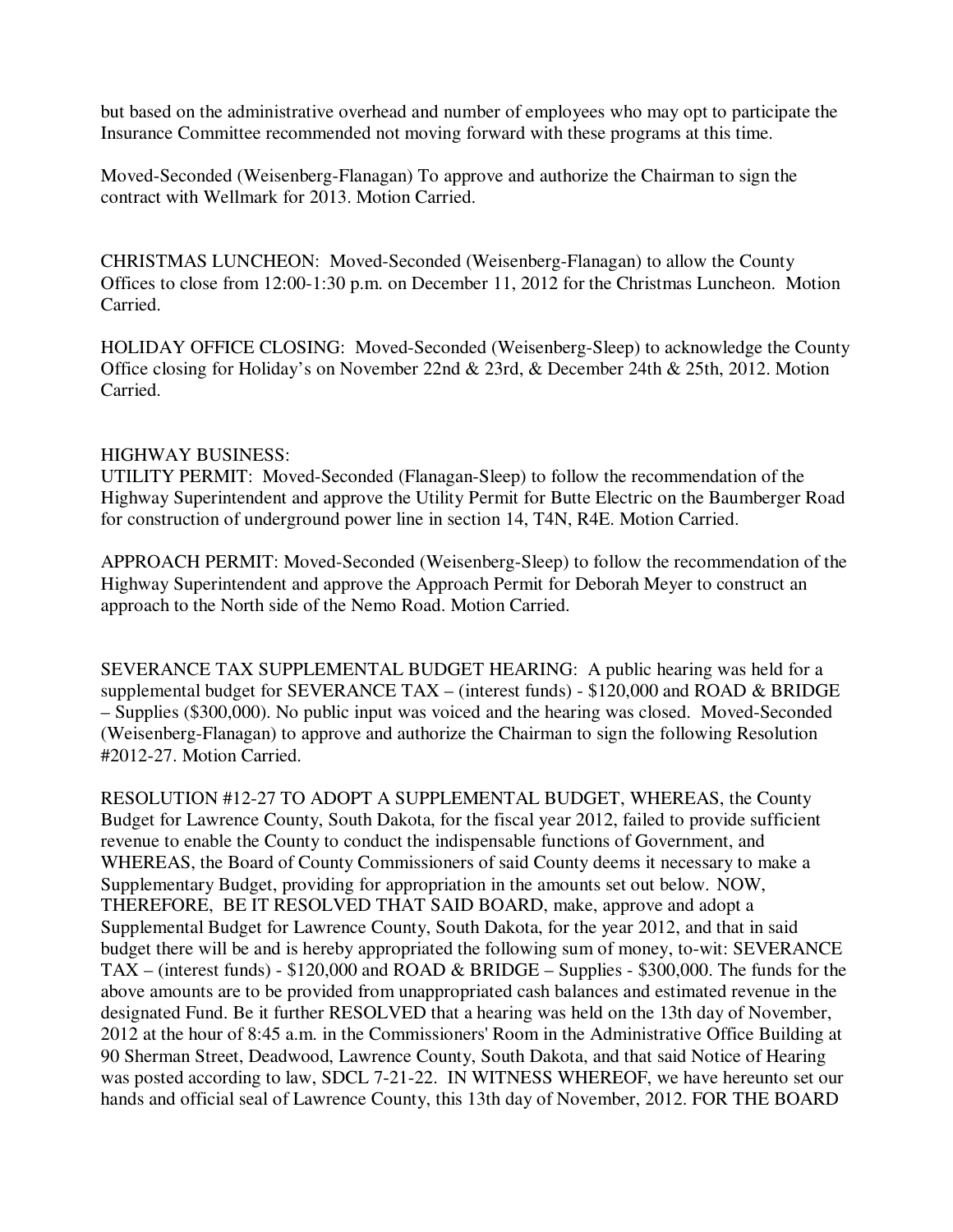### OF COUNTY COMMISSIONERS. Robert Ewing, Chairman. ATTEST: CONNIE ATKINSON. LAWRENCE COUNTY AUDITOR

AIRPORT PROJECTS: Rod Senn, Kadrmas Lee & Jackson; and Travis Lantis, Michael Rath, and Brooks Hanna, Airport Board members; and Ray Jilek, Airport Manager were present to discuss the future airport project designations and projects with the FAA/SDDOT. Michael Rath spoke for the need of Runway 5-23 (cross wind runway). Sleep expressed concerns on the need for Runway 5-23 when the location to Rapid City Regional Airport is so near. Senn stated this is not committing the County at this time and is only an indication of good faith. Moved-Seconded (Flanagan-Weisenberg) to approve and authorize the Chairman to sign the Future Airport Project Designation to the FAA/SDDOT as the match money for 2013 is already budgeted. Aye-Weisenberg and Flanagan. Nay-Ewing and Sleep. Motion Failed and will be reviewed at a future meeting.

Moved-Seconded (Weisenberg-Flanagan) to approve and authorize the Chairman to send a letter to Bryan Walker, Executive Director for Spearfish Economic Development Corp in regards to the barbed-wire fence encroachment near False Bottom Creek Runway 8 as the fence needs to be moved approximately twenty feet. Motion Carried.

HOMELAND SECURITY GRANT: Moved-Seconded (Flanagan-Weisenberg) to approve and authorize the Chairman to sign the State Homeland Security Grant Program Reimbursement Terms and Conditions Agreement for the Spearfish and St. Onge warning sirens and to allow the project to be bid. Motion Carried.

SAFETY PERFORMANCE AWARD: Paul Thomson presented the SD Safety Council for Exceptional Workplace Safety Performance Award to Lawrence County Employees.

ACQUISITION OF PROPERTY: John Fitzgerald, States Attorney; Deb Tridle, Treasurer; and Joe Harmon, Marty Goetsch, and Tavis Little Sheriff's Department were present to discuss the acquisition of property for the County. Fitzgerald stated space is a premium for the County and any real estate in close proximity to the Courthouse is essential for growth. He encouraged the County Commissioners to give some consideration in purchasing the old grocery store property. Parking concerns and location for a future location for the Jail were also voiced. Ewing stated he would be in support of discussing the issue with the City of Deadwood. Weisenberg stated he could not support pursuing the purchase of property. Moved-Seconded (Flanagan-Sleep) to authorize Bruce Outka, Brandon Flanagan and Richard Sleep to pursue talks with the City of Deadwood. Motion Carried. Aye-Flanagan, Sleep and Ewing. Nay-Weisenberg.

EQUALIZATION BUSINESS: Tim Hodson, Director of Equalization was present to discuss the current situation with vehicles for office use. Hodson asked for permission to purchase a new vehicle off State Bid using excess funds in his office due to not filling an open position. The cost of the vehicle is \$24,607. Moved-Seconded (Weisenberg-Ewing) to allow the purchase of a 2012 Chevrolet Traverse from the State Bid of \$24,607, as long as the vehicle is received and paid for in 2012. Motion Carried.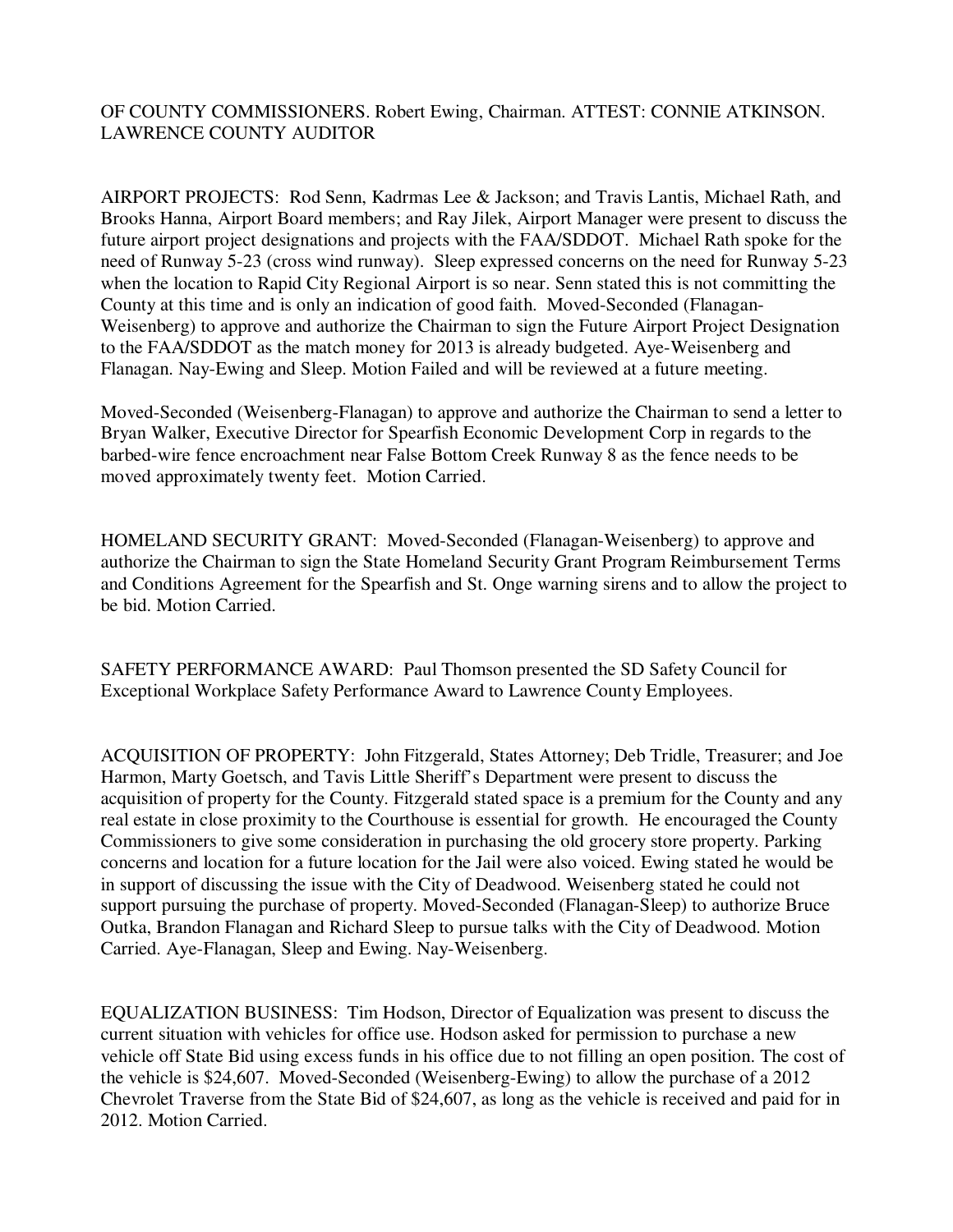PLANNING & ZONING: Amber Vogt, Planning and Zoning Administrator updated the Board on Planning and Zoning issues. Change of Zoning #298, A-1 to A-2 (McGuigan Inc., Applicant); CUP #413, Allow for Co-Location on Cell Tower (Houck/Verizon, Applicants); and T.I.F.D. District #1 - Powder House Pass, Status Report. Moved-Seconded (Flanagan-Weisenberg) to accept Planning and Zonings recommendation and accept the withdrawal of TIF#1 from Powder House Pass with the amendment that the application fee will be waived if the applicant should reapply within three years. Motion Carried.

TAX INCREMENT FINANCE DISTRICT ORDINANCE: Second Reading was held on the proposed Tax Increment Finance District Ordinance (T.I.F.D.) ORD 12-07. Flanagan suggested a section be added requiring an Economic Impact and Market Analysis and feasibility study to make sure the project will be able to succeed. Moved-Seconded (Flanagan-Sleep) to postpone the proposed Ordinance #12-07 Tax Increment Financing In Lawrence County, SD. Motion Carried.

RECESS: 9:30 a.m. Moved-Seconded (Flanagan-Sleep) to recess the County Commission Meeting. Motion Carried. 9:40 a.m. The Chairman called the meeting back to order.

#### BILLS:

Moved-Seconded (Sleep-Flanagan) to remove the bill for Court Appointed Attorney fees for Briley Piper, payable to Steve Miller Law Offices in the amount of \$21,534.58 and to request someone from the Court System attend the next meeting and explain the charges. Motion Carried.

Moved-Seconded (Flanagan-Sleep) to approve payment of the following payroll and vouchers listed below for expenditures for insurance, professional services, publications, rentals, supplies, repairs, maintenance, travel, conference fees, utilities, furniture and equipment drawn on the proper funds and various departments. Motion Carried.

Payroll: Comm-\$11,133.96; Elections-\$2,333.76; Aud-\$16,450.23; Treas-\$19,693.64; Comp- \$15,683.68; States Atty-\$25,444.66; Pub Def-\$19,775.73; Gen Govt Bldg-\$13,490.72; Equal- \$22,312.71; Rod-\$14,462.15; Vso-\$2,419.47; Disp-\$21,808.97; Sher-\$66,878.89; Jail-\$43,556.05; Coroner-\$446.16; Emerg Mgnt-\$7,160.85; E911-\$3,219.20; Highway-\$75,193.67; Air-\$2,375.03; Mh Serv-\$82.00; Weed-\$9,842.86; Pz-\$9,147.40; Sev Tax Mpb-\$135,271.81; County Mpb- \$37,190.56; Bills: Atkinson,Connie-\$161.00; Baumann,Michelle-\$25.46; Bertch,Alyce-\$156.10; Bonnema,Allan-\$20.74; Caserio,Clifford-\$165.00; Fluegel,Edward-\$53.28; Melcher,Kyle-\$120.99; Mowell,Richard-\$7,620.00; Heying,Bradley-\$30.48; American Family Life-\$3,110.99; BH Collections-\$128.56; BH Federal Credit Union-\$7,704.00; Clerk Of Courts-\$50.00; Collections Services Center-\$40.00; Credit Collections Bureau-\$100.00; Deadwood Recreation Center-\$696.00; Delta Dental Of South Dakota-\$6,096.30; Dept Of The Treasury-\$68,073.64; Diversified Collections-\$100.00; Hartford-Priority Accounts-\$1,605.55; Knology-\$296.56; Northern Hills Rec Center-\$191.40; Office Of Child Support-\$880.31; Oregon Department Of Justice-\$140.00; SD Retirement System-\$52,910.43; Sdrs Supplemental Retirement-\$964.00; Washington State Support Reg-\$311.00; Wellmark Blue Cross-\$72,963.21; Wyoming Child-\$40.00; Schuchmann,Bernard- \$54.76; A&B Business,Inc Solutions-\$2,118.69; A&B Welding Supply-\$56.10; A&J Supply- \$62.51; A-Z Shredding-\$5.55; Abc Business Supply-\$283.19; Active Data Systems-\$250.00; Adams,Tom-\$51.00; Aman,Barbara-\$120.00; American Tech Serv-\$5,472.00; Ammons,Sue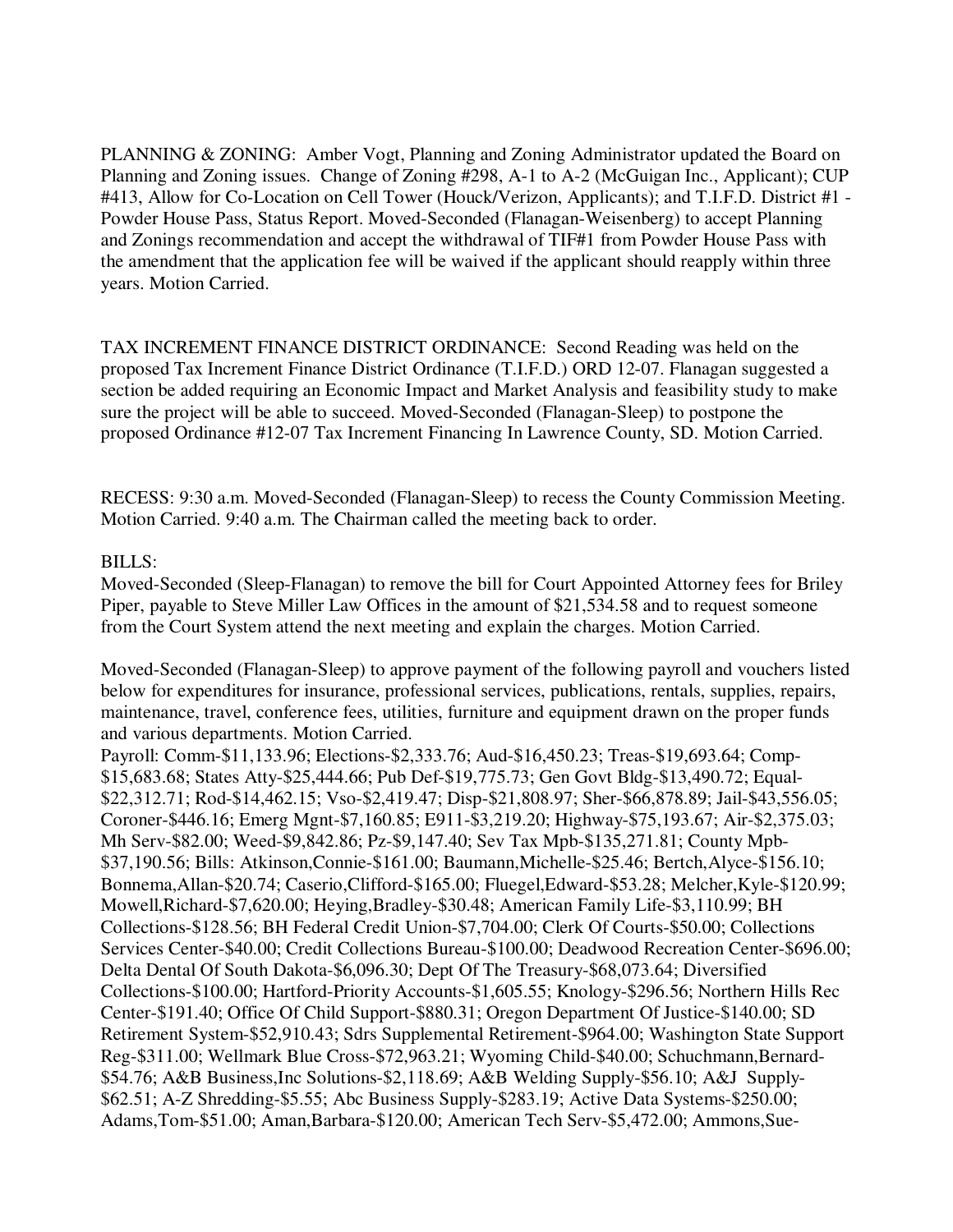\$120.00; Andersen,Norma-\$15.00; Asmussen,Patricia-\$145.00; At&T Mobility-\$1,085.31; Audra Malcomb Consulting-\$2,191.24; BH Chemical Company-\$624.01; BH Collections-\$128.56; BH Federal Credit Union-\$7,704.00; BH Pioneer-\$2,091.41; BH Power-\$874.18; BH Security& Systems-\$390.00; Biegler,Greg-\$120.00; Black Hills Pure-\$397.10; Bob Barker Company-\$281.82; Brown&Saenger-\$56.78; Burleson,Anna-\$120.00; Burleson,Shari-\$100.00; Butler Machinery Co- \$446.04; Butte Electric Coop-\$481.56; Caserio,Beverly-\$165.00; Central Parts-\$1,033.03; Century Business Products-\$35.35; Centurylink-\$104.50; Chemical Sanitizing Sys-\$179.01; Christensen,Linda-\$120.00; City/County Alcohol&Drug-\$4,534.00; Clerk Of Courts-\$50.00; Clerk Of Courts-\$5.00; Cody,Denise-\$9.00; Cook,Sue-\$120.00; Credit Collections Bureau-\$100.00; Dakota Equipment Rental-\$179.98; Dakota Fluid Power-\$87.17; Deadwood, City Of-\$992.69; Defensive Edge Training-\$1,300.00; Dept Of Hlth Lab Services-\$70.00; Dept Of The Treasury- \$72,734.29; Diversified Collections-\$100.00; Ed M Feld Equip Co-\$5.08; Endres, Loretta-\$120.00; Fastenal-\$539.12; Fish,Veronica-\$12.40; Fox&Youngberg, Pc-\$171.16; Frederickson,John-\$60.00; G&H Distributing Of Rc-\$15.88; Garlick,Dora Jean-\$120.00; Geigle, Elsie Jane-\$157.58; Genzlinger,Janeen-\$44.20; Glanzer,Cheryl-\$120.00; Great Western Tire-\$343.49; Gustafson,Arlene-\$120.00; Heartland Paper-\$957.25; Heisler Hardware-\$181.31; Highway Improvement-\$7,200.00; Hoffman, Delores-\$120.00; Hopkins,Keri-\$105.00; Hovland,Alvina- \$145.00; Howe,Marlene-\$120.00; Hughes,Linda-\$120.00; JH Hilt Engineering-\$1,896.28; Kadrmas, Lee And Jackson-\$29,411.97; Karl's-\$2,396.92; Kellogg,Druse-\$156.10; Ken's Camper Sales-\$38.95; Keough,Marilyn-\$137.02; Kimball-Midwest Co-\$327.33; Kosel,Joseph-\$5,511.70; LC Sheriff-\$30.34; Language Line Services-\$50.11; Lead, City Of-\$51.15; Lead-Deadwood Regional Hospital-\$493.37; Lead-Deadwood Sanitary-\$461.87; Lee,James-\$15.00; Lewis&Clark- \$149.00; Lewno,Lucy-\$280.65; Little,Claudia-\$120.00; Littleton,Donna-\$120.00; Mack's Auto Body-\$108.00; Marc Mid-America Research Chem-\$166.68; Marco-\$25.86; Mattox,April-\$120.00; Mcclure,Susan-\$250.00; Mccormick,Ron-\$145.00; Mcpherson Propane-\$119.00; Microfilm Imaging Systems-\$755.00; Midcontinent Communications-\$33.47; Midwest Alarm-\$84.00; Mikelson,Gary-\$49.95; Miller,Steve-\$21,534.58; Montana Dakota Utilities-\$2,440.30; Mundhenke,Bonnie-\$131.10; National Emergency-\$260.00; Neve's Uniforms-\$574.27; Newman Traffic Signs-\$2,110.50; Novus-\$572.00; Office Of Child Support-\$763.31; Office Technology/Supply-\$26.04; Ommen,Charlene-\$120.00; Pennington Co Auditor-\$302.00; Pheasantland Industries-\$620.18; Pisani,Susan-\$120.00; Polk,Adrian-\$956.89; Quaschnick,Elma- \$125.00; Quik Signs-\$77.80; RC Regional Hospital-\$938.12; Rabe Elevator-\$839.87; Radiology Associates-\$105.79; Rapid Delivery-\$32.40; Rear,Kay-\$100.00; Regional Health-\$379.00; Regional Health Physicians-\$274.21; Reliable-\$63.71; Robinson,Bill-\$100.00; Rocket Lube- \$79.98; Sada Systems-\$750.00; SD Assn Of Co Comm-\$3,873.58; SD Assoc Code Enforcement- \$40.00; SD Dept Of Transportation-\$28,254.91; SD State Treasurer-\$2,680.56; Schenk,Doris- \$120.00; Sdrs Supplemental Retirement-\$964.00; Secretary Of State-\$30.00; Securus Technologies T-Netix-\$1,060.00; Semerad,Sandra-\$41.80; Servall Towel&Linen-\$473.97; Seward,Sally-\$120.00; Seymour,Connie-\$156.10; Shepherd Reporting-\$41.25; Silvernail,Georgeann-\$145.00; Spearfish Auto Supply-\$912.26; Stadler Ind Service-\$264.00; Strawn Law-\$399.15; Sturdevant's Auto Parts- \$13.97; Subway-\$20.00; Swanda,Karen-\$24.00; Taylor,Jeannette-\$156.10; Tetrault,Rose Emma- \$120.00; The Blind Guy-\$776.72; Tigerdirect-\$285.00; Top Quality Glove-\$195.00; Triple K Tire&Repair-\$129.96; Twilight First Aid&Safety-\$83.10; Twin City Hardware&Lumber- \$1,216.03; United Parcel Service-\$10.23; Valley Auto-\$35.00; Waisanen,Ardath-\$120.00; Washington State Support Reg-\$311.00; Waste Connections-\$614.91; Watertree-\$44.60; Webster Parish-\$30.00; Weins,Victoria-\$1,400.00; Werlinger,Brenda-\$100.00; West River International- \$1,409.44; Western Communication-\$10,356.50; Western Sd Juvenile Serv-\$3,165.00; Wheeler Lumber-\$5,736.95; White Drug-\$2,099.92; Wright Express-\$1,279.27; Wsi Corp-\$210.00;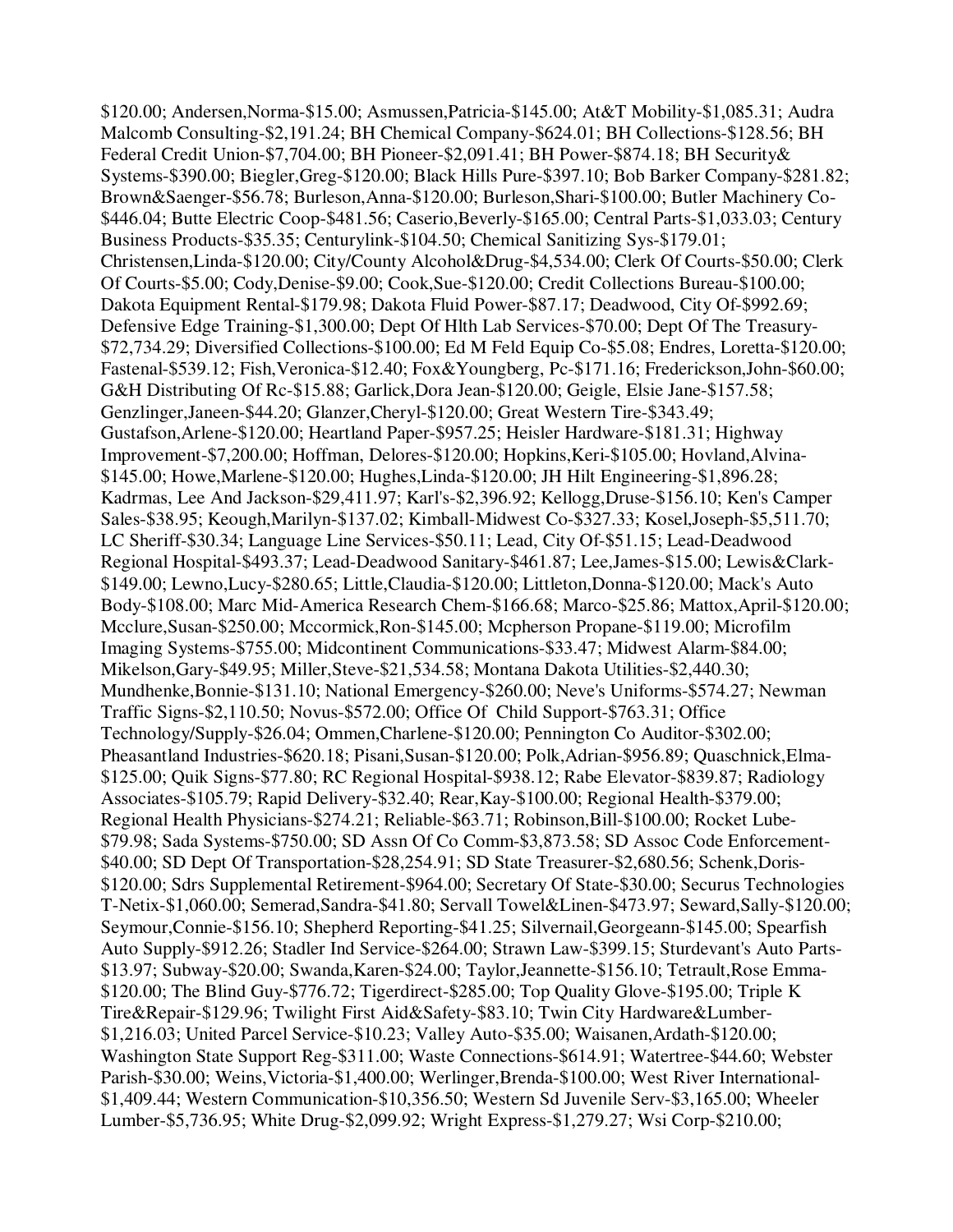Wuitschick,Carol-\$120.00; Yankton Co Sheriff-\$50.00; Witness & Jurors: Bieber,L-\$22.22; Aschenbrenner,D-\$52.22; Berger,D-\$61.10; Burns,R-\$52.22; Clampet,B-\$58.88; Doornink,N- \$61.10; Hofmann,S-\$63.32; Kopco,M-\$50.74; Koski,A-\$61.10; Leatherman,K-\$58.88; Lund,W- \$52.22; Mizera,K-\$61.10; Nelson,R-\$61.10; Papka,D-\$61.10; Schmidt,J-\$64.80; Taggart,M- \$52.22; Tillman,T-\$61.10; Waldrop,E-\$64.80; Williams,C-\$63.32; Janis,M-\$106.60; Kirk,D- \$58.50; Milos,L-\$40.00; Pressley,C-\$45.18; Stott,W-\$40.00; Carr,W-\$33.32; Carrethers,J-\$28.88; Caskey,H-\$53.30; Flyte,G-\$94.00; Greeno,B-\$94.00; Jensen,S-\$33.32; Pearson,B-\$20.00; Selk,J- \$38.50; Wheeler,C-\$33.32

ADJOURN: 10:40 a.m. Moved-Seconded (Sleep-Weisenberg) there being no further business the meeting was adjourned. Motion Carried.

 $\overline{\phantom{a}}$  , and the contract of the contract of the contract of the contract of the contract of the contract of the contract of the contract of the contract of the contract of the contract of the contract of the contrac

 $\overline{\phantom{a}}$  , and the contract of the contract of the contract of the contract of the contract of the contract of the contract of the contract of the contract of the contract of the contract of the contract of the contrac

Date Approved

ROBERT EWING, Chairman

ATTEST:

Connie Atkinson, Auditor

\_\_\_\_\_\_\_\_\_\_\_\_\_\_\_\_\_\_\_\_\_\_\_\_\_\_\_\_\_\_\_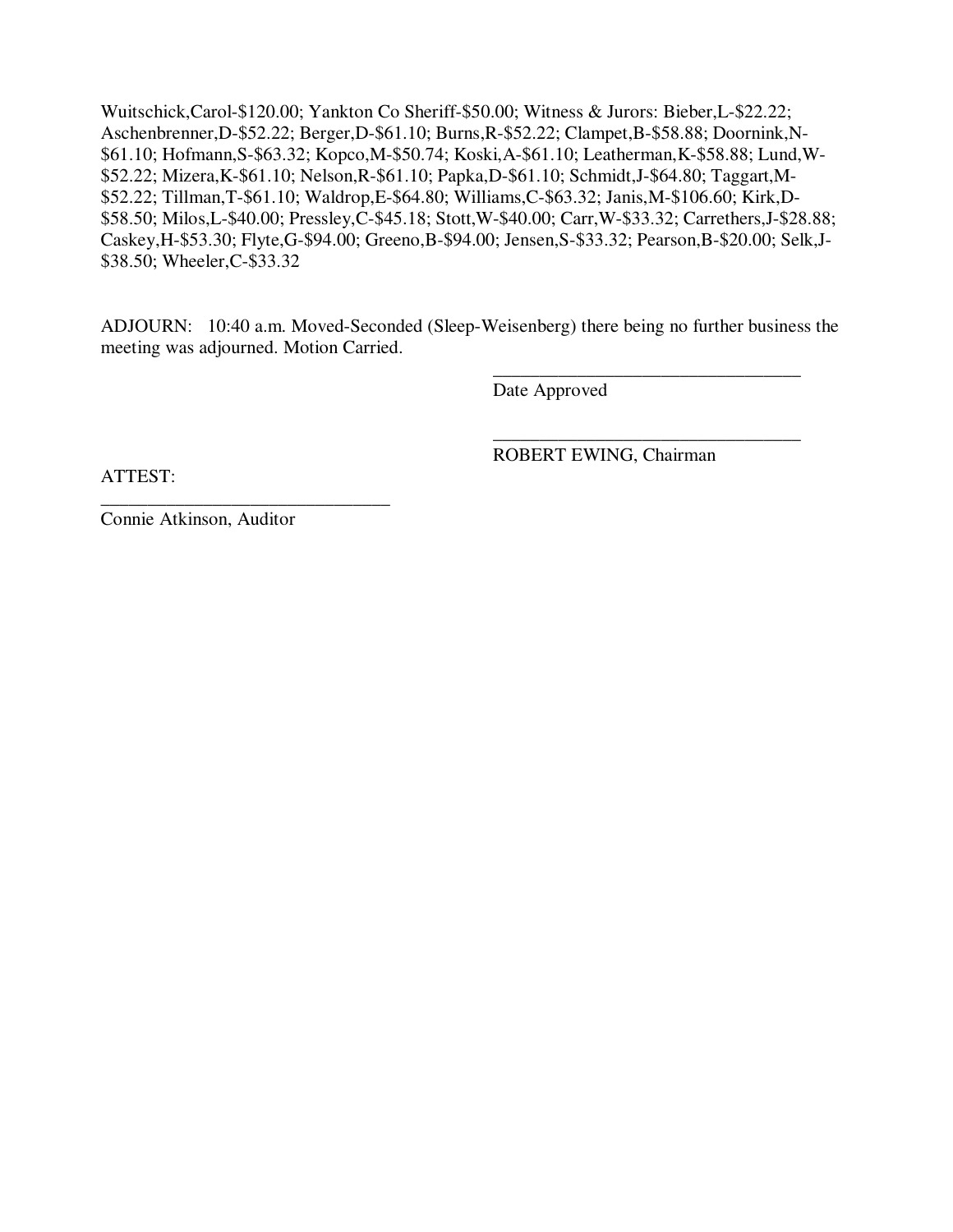# **LAWRENCE COUNTY BOARD OF ADJUSTMENT – November 13, 2012**

Chairperson Robert Ewing called the Lawrence County Board of Adjustment meeting to order at 9:30 a.m. on November 13, 2012 in the Administrative Annex Building of the Lawrence County Courthouse located at 90 Sherman Street, Deadwood, SD with Commissioners Brandon Flanagan, Terry Weisenberg and Richard Sleep present. Daryl Johnson was absent.

All motions were passed by unanimous vote, by all members present, unless stated otherwise.

VARIANCE #134 / JURGENS: A public hearing was held on an application for Variance #134 Brian Jurgens to allow a 5' variance (20'setback) of the front SW corner for residence remodel/addition and 16' variance (9' setback) of the front S corner for an existing garage. Vogt stated Planning and Zoning recommended approval of VAR #134 for the existing footprint of present structures but not for any additional building as this would not meet the definition of a hardship. Moved-Seconded (Flanagan-Sleep) to follow the Planning & Zoning recommendation and to approve Variance #134 for Brian Jurges for the existing footprint of present structures but not for any additional building as this would not meet the definition of a hardship. Motion Carried.

ADJOURN: 9:40 a.m. There being no further business it was Moved-Seconded (Flanagan-Weisenberg) to adjourn. Motion Carried.

 $\overline{\phantom{a}}$  , and the contract of the contract of the contract of the contract of the contract of the contract of the contract of the contract of the contract of the contract of the contract of the contract of the contrac

Date Approved

ATTEST:

 $\overline{\phantom{a}}$  , and the contract of the contract of the contract of the contract of the contract of the contract of the contract of the contract of the contract of the contract of the contract of the contract of the contrac Robert Ewing, Chairperson

Connie Atkinson, Auditor

\_\_\_\_\_\_\_\_\_\_\_\_\_\_\_\_\_\_\_\_\_\_\_\_\_\_\_\_\_\_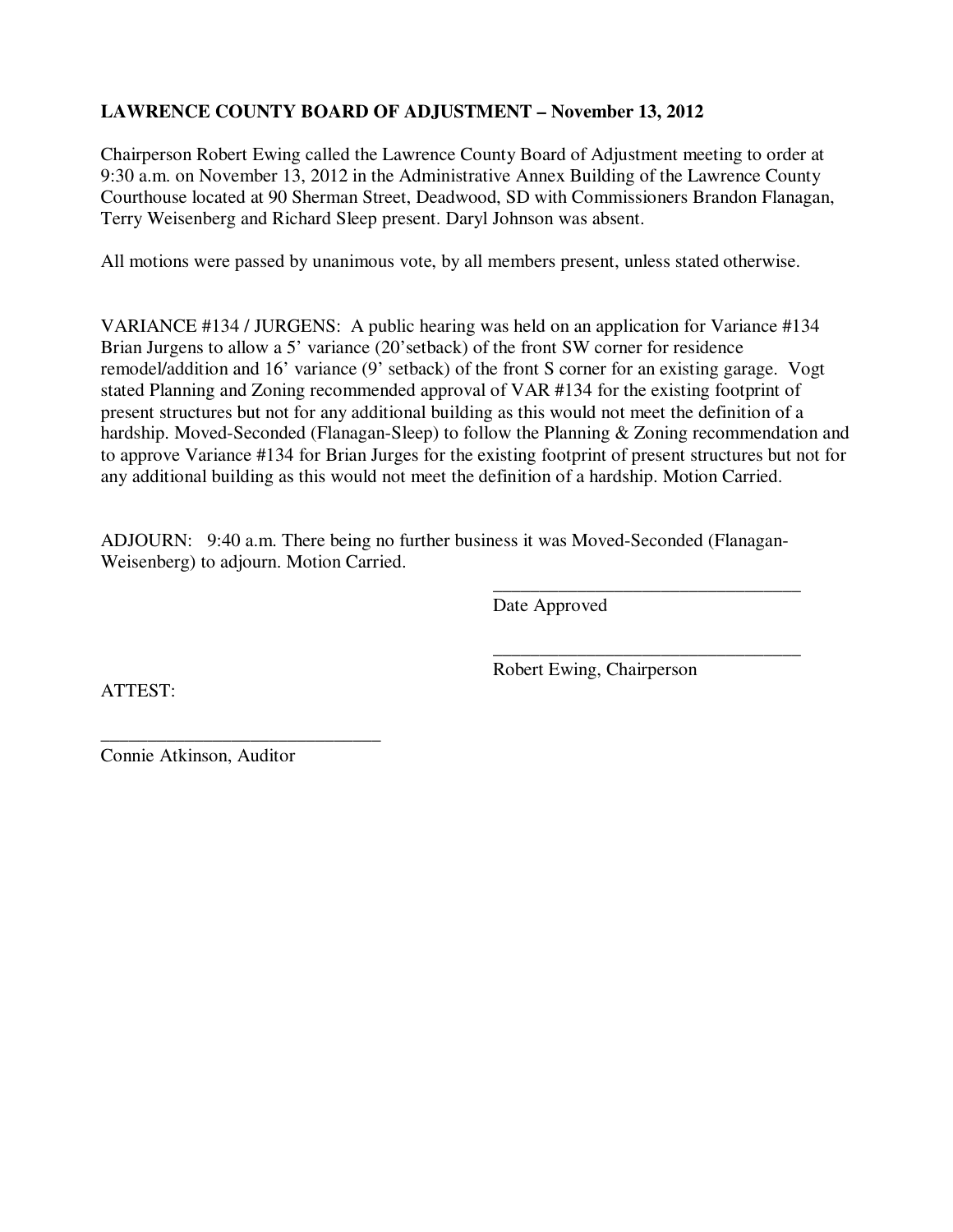# **LAWRENCE COUNTY COMMISSIONERS MEETING – November 27, 2012**

Robert Ewing called the regular meeting of the Lawrence County Commissioners to order and the Pledge of Allegiance was conducted at 8:00 a.m. on November 27, 2012 in the Administrative Annex Building of the Lawrence County Courthouse located at 90 Sherman Street, Deadwood, SD with Commissioners Daryl Johnson, Brandon Flanagan, Richard Sleep, and Terry Weisenberg present.

All motions were passed by unanimous vote, by all members present, unless stated otherwise.

**AGENDA:** Moved-Seconded (Sleep-Flanagan) to approve the agenda as amended. Motion Carried.

**MINUTES:** Moved-Seconded (Weisenberg-Flanagan) to approve the minutes of November 13, 2012 County Commission Meeting and Board of Adjustment Meeting. Motion Carried.

## **PERSONNEL:**

#### **SHERIFF:**

Moved-Seconded (Flanagan-Sleep) to allow employees to donate sick leave to Patrick Johnson. Motion Carried.

Moved-Seconded (Weisenberg-Johnson) to approve Wendy Stoneking as a permanent part-time (under 20 hours) Dispatcher I G3 at the base rate of \$14.85 an hour, effective Monday, November 26, 2012. Motion Carried.

**EXECUTIVE SESSION:** 8:22 a.m. Moved-Seconded (Sleep-Johnson) to go into executive session for personnel issues with Joe Harmon and Bruce Outka. Motion Carried. 8:30 a.m. the Board opened for regular business.

Moved-Seconded (Weisenberg-Ewing) to approve the hiring of Geraldine Mykleby and Sara Fitzgerald on a temporary part-time basis at \$25.00 an hour to train an employee, not to exceed \$2,000. Motion Carried.

**COMMUNITY HEALTH NURSE REPORT:** The Board noted the Community Health Nurse quarterly report.

**4-H ADVISOR EVALUATION:** The Board reviewed the 4-H Advisor Evaluation as presented by Richard Sleep. Moved-Seconded (Weisenberg-Johnson) to accept the 4-H Advisor Evaluation as presented. Motion Carried.

# **HIGHWAY BUSINESS:**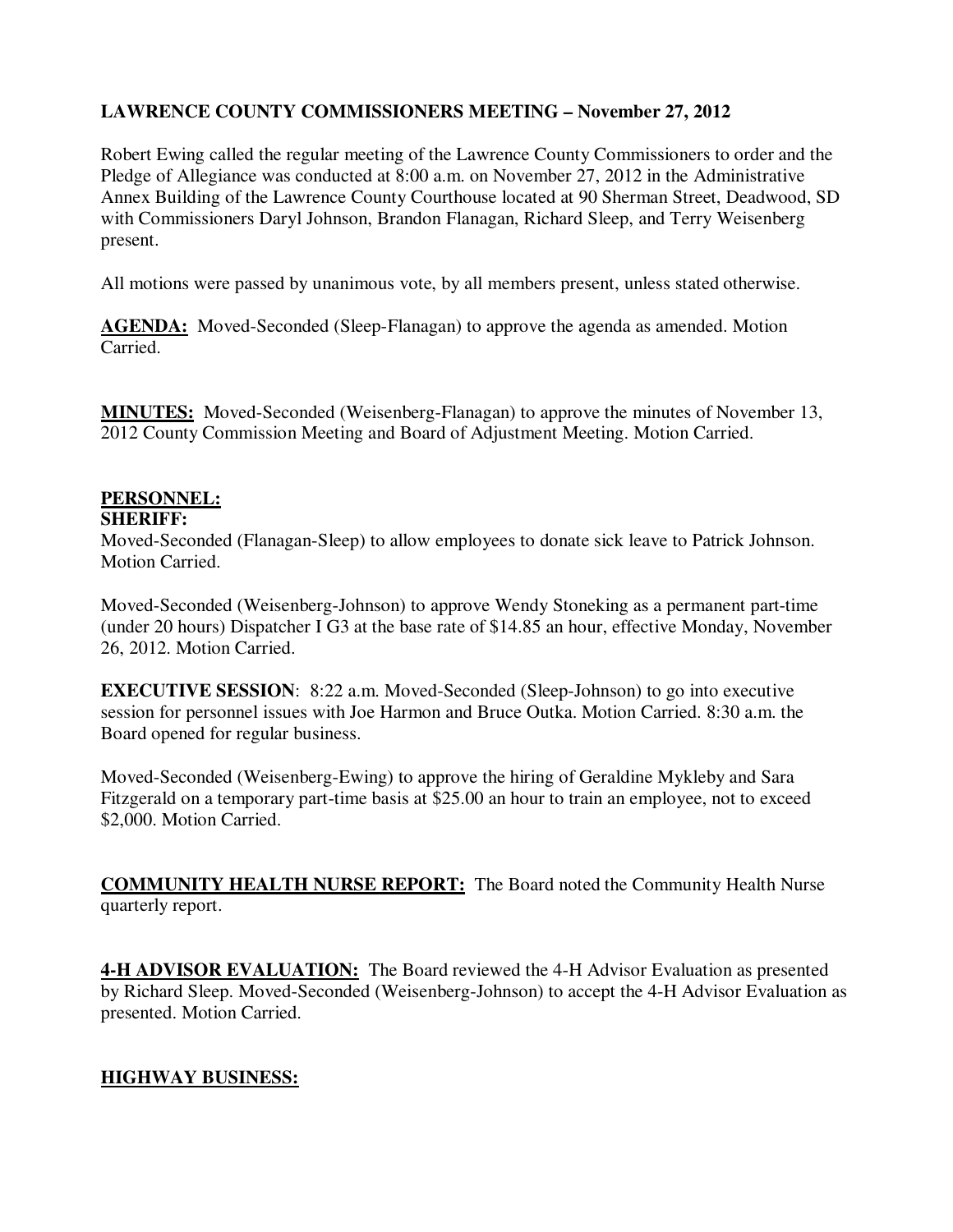**UTILITY PERMIT:** Moved-Seconded (Sleep-Johnson) to approve the Application for Utility Permit for Butte Electric Cooperative located on Vanocker Canyon Road in T3N, R4E, Section 4. Motion Carried.

**CATTLE GUARDS:** Allan Bonnema was present to discuss two cattle guards located on the Benchmark Road off of Nemo Road. Bonnema stated these guards are not being used for cattle guards and the Forest Service is in agreement to have them removed, however the landowner is not in support of removing them because they do act as speed bumps. Discussion followed that one of the guards is in need of repair and they would like to complete the removal of the guards before winter. Moved-Seconded (Sleep-Johnson) to follow the recommendation of the Highway Superintendent and to remove the two cattle guards because they are deemed no-longer necessary for the intended purpose, contingent upon receiving a letter from the Forest Service in support of the removal of the cattle guards. Motion Carried.

**FUEL QUOTES:** The following fuel quotes were submitted as of November 21, 2012: Deadwood Diesel 2800 Gallons: (prices per gallon) CBH Cooperative - \$3.351, Southside - \$3.29\*; Deadwood Unleaded 3300 Gallons: (prices per gallon) CBH Cooperative - \$3.116, Southside \$2.99\*; Spearfish Diesel 2000 Gallons: (prices per gallon) CBH Cooperative - \$3.351, Southside - \$3.29\*; Spearfish Unleaded 1050 Gallons: (prices per gallon) CBH Cooperative - \$3.116, Southside \$3.09\*. \*Represents lowest quote awarded. No bid was received from MG Oil, and Harms Oil Co.

**BUREAU OF LAND MANAGEMENT FUELS REDUCTION PROGRAM:** Travis Lipp and Mike Dannenberg Representatives from Bureau of Land Management were present to discuss the Veteran's Fuel Reduction Program. Dannenberg stated they have \$62,000 available in grant funds to the County. The County would hire three to four veterans to work on a cost share basis to perform hazardous fuels reduction by thinning forest vegetation through, overstory removal, treating ladder fuels, treating surface fuels, including but not limited to cutting, chipping, piling and burning. Discussion followed on the additional cost to the County for insurances and employee expenses and possibly hiring someone to administer the plan. The Board questioned why the Bureau of Land Management wouldn't hire the employees and why it would run through the County as they don't have a fire department. Discussion followed if the program could be coordinated with the current firewise program and just require the contractors to hire the veterans, if the County should be doing the work on private lands, if this would be a good program for the taxpayers of Lawrence County, and what would be the consequence to the County if they didn't receive any private participation. No action was taken and the Board will consider and take action in December.

**CORONER BUSINESS:** Gary Gould, County Coroner was present to discuss certain fees associated with Coroner Operations in Lawrence County. Discussion followed on the \$75.00 per incidence when the Coroner needs to use a funeral home facility on an interim basis.

Moved-Seconded (Johnson-Flanagan) to reimburse the funeral home \$150.00 per incidence when the Coroner needs to use their facility before the body is transported to another facility. Motion Carried.

# **AIRPORT PROJECTS:**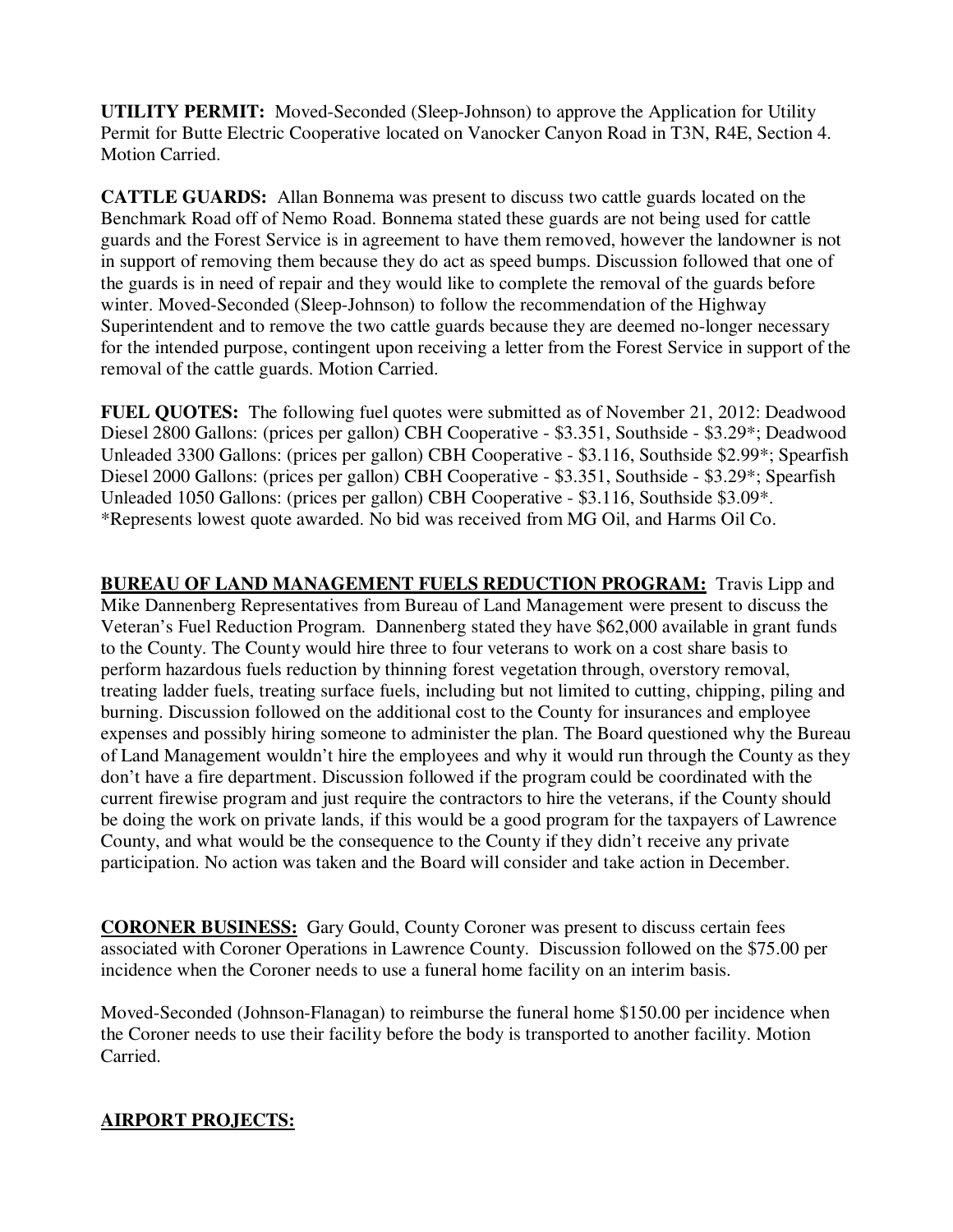Rod Senn, Kadrmas Lee & Jackson; and Travis Lantis, and Brooks Hanna, Airport Board members; and Ray Jilek, Airport Manager were present to discuss the future airport project designations and projects with the FAA/SDDOT. Sleep expressed concerns on design and engineering expenses. Senn stated this is not committing the County at this time and is only an indication of good faith. Sleep stated the Airport Board needs to concentrate on getting the Airport to run in the black first. Lantis stated the economic impact statement showed the Airport had a positive impact of over 7 million dollars. Discussion followed on the economic impact in the Northern Hills from the Airport.

Moved-Seconded (Flanagan-Weisenberg) to approve and authorize the Chairman to sign the Future Airport Project Designation to the FAA/SDDOT as the match money for 2013 is already budgeted. Aye-Weisenberg, Flanagan, Johnson, and Ewing. Nay-Sleep. Motion Carried.

### **EQUALIZATION BUSINESS:**

**ABATEMENT:** Moved-Seconded (Weisenberg-Flanagan) to approve the abatement on parcel #32315-00900-010-00 for the City of Spearfish because the property was deeded to the City of Spearfish in December. Motion Carried.

**VEHICLE PURCHASE:** Tim Hodson, Director of Equalization updated the Board on the Vehicle he was trying to purchase in 2012. Hodson stated the 2012 Chevrolet Traverse is not available and requested permission to purchase a different vehicle from the state bid in 2013 and have remaining funds from his 2012 budget supplemented in 2013 to cover the cost. Moved-Seconded (Flanagan-Weisenberg) to allow the purchase of a 2013 Ford Explorer from the State Bid of \$25,452 and to consider a supplemental budget in 2013. Motion Carried.

### **PLANNING & ZONING:**

### **ANNUAL REVIEWS:**

**CONDITIONAL USE PERMIT #255:** An annual review was held for CUP #255 Spirit of the Hills Wildlife Sanctuary located on Tinton Road. Jeff Schroeder stated they did an on-site of the facility and all of the conditions are being complied with. Schroeder updated the Board on the findings of the on-site. Discussion followed on allowing them to feed with full carcasses.

**CHANGE OF ZONING #298 / MCGUIGAN:** A public hearing and First Reading was held on application for COZ #298 Michael McGuigan, McGuigan Inc to change zoning of 40 acre parcel from A-1 to A-2 to add new residence and bring property into compliance. There was no public input and the hearing was closed. Planning and Zoning recommend approval of COZ #298. Second Reading will be held in December.

**CONDITIONAL USE PERMIT #413 / VELOCITEL INC:** A PUBLIC HEARING was held for CUP #413 Velocitel Inc for AT&T for co-location and equipment shelter at existing tower on Lost Irishman Road outside of Lead. There was no public input and the hearing was closed. Moved-Seconded (Flanagan-Sleep) to follow the recommendation of approval contained in the Planning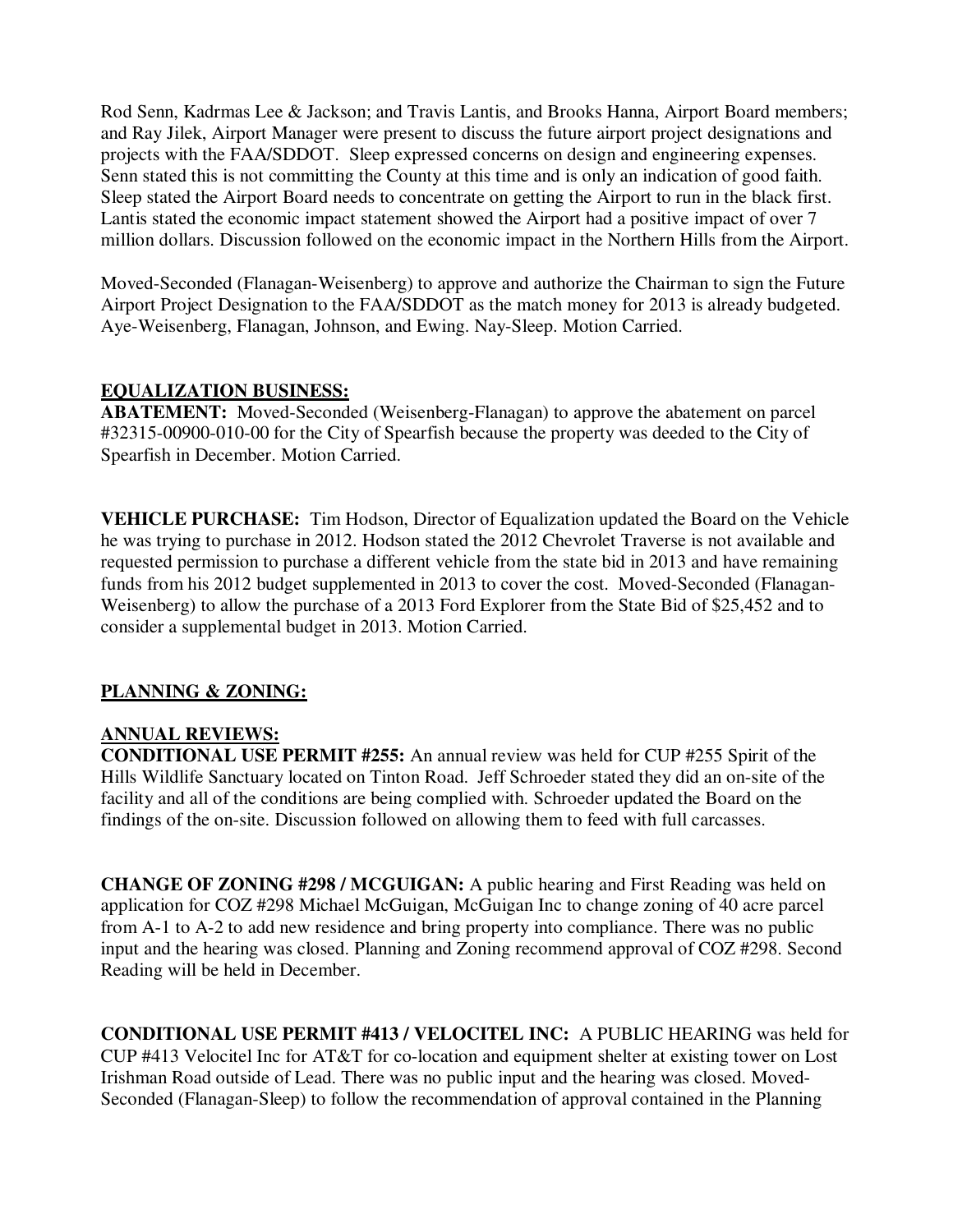and Zoning staff report for the reasons set forth therein and approve with conditions as on file in the Planning and Zoning Office, Conditional Use Permit #413. Motion Carried.

**TAX INCREMENT FINANCE DISTRICT ORDINANCE:** The Continued-Second Reading was held on the proposed Tax Increment Finance District Ordinance (T.I.F.D.) ORD 12-07. Discussion followed on TIF's within the County, proposed fees, disclaimers, and other concerns. No-action was taken.

#### **PLANNING & ZONING ADMINISTRATOR OFFICIAL DESIGNATION – AMENDMENT**

**TO RESOLUTION #2005-41:** Amber Vogt, Planning and Zoning Administrator proposed an Amendment to Resolution #2005-41, A Resolution Designating the Planning and Zoning Administrator as the Administrative Official of the Lawrence County Commission to Approve Plats. Vogt recommend changing "final plats" to "plats" to keep consistent with codified laws. Discussion followed on the Commission reviewing preliminary and final plats. The Board felt they needed to see the preliminary plat and if no changes were made they wouldn't need to see the final. The Board was not in support of amending Resolution #2005-41.

**RECESS:** 11:00 a.m. Moved-Seconded (Weisenberg-Sleep) to recess the County Commission Meeting. Motion Carried. 11:15 a.m. The Chairman called the meeting back to order.

#### **BILLS:**

Moved-Seconded (Johnson-Ewing) to remove the bill for Court Appointed Attorney fees for Briley Piper, payable to Steve Miller Law Offices in the amount of \$21,534.58. Motion Carried.

Moved-Seconded (Flanagan-Johnson) to approve payment of the following payroll and vouchers listed below for expenditures for insurance, professional services, publications, rentals, supplies, repairs, maintenance, travel, conference fees, utilities, furniture and equipment drawn on the proper funds and various departments. Motion Carried. Aye-4 Nay-Weisenberg. **Payroll:** Comm-\$11,133.96; Elections-\$2,333.76; Aud-\$16,450.23; Treas-\$19,693.64; Comp- \$15,683.68; States Atty-\$25,444.66; Pub Def-\$19,775.73; Gen Govt Bldg-\$13,490.72; Equal- \$22,312.71; Rod-\$14,462.15; Vso-\$2,419.47; Disp-\$21,808.97; Sher-\$66,878.89; Jail-\$43,556.05; Coroner-\$446.16; Emerg Mgnt-\$7,160.85; E911-\$3,219.20; Highway-\$75,193.67; Air-\$2,375.03; Mh Serv-\$82.00; Weed-\$9,842.86; Pz-\$9,147.40; Sev Tax Mpb-\$135,271.81; County Mpb- \$37,190.56; **Bills:** Atkinson,Connie-\$161.00; Baumann,Michelle-\$25.46; Bertch,Alyce-\$156.10; Bonnema,Allan-\$20.74; Caserio,Clifford-\$165.00; Fluegel,Edward-\$53.28; Melcher,Kyle-\$120.99; Mowell,Richard-\$7,620.00; Heying,Bradley-\$30.48; American Family Life-\$3,110.99; BH Collections-\$128.56; BH Federal Credit Union-\$7,704.00; Clerk Of Courts-\$50.00; Collections Services Center-\$40.00; Credit Collections Bureau-\$100.00; Deadwood Recreation Center-\$696.00; Delta Dental Of South Dakota-\$6,096.30; Dept Of The Treasury-\$68,073.64; Diversified Collections-\$100.00; Hartford-Priority Accounts-\$1,605.55; Knology-\$296.56; Northern Hills Rec Center-\$191.40; Office Of Child Support-\$880.31; Oregon Department Of Justice-\$140.00; SD Retirement System-\$52,910.43; Sdrs Supplemental Retirement-\$964.00; Washington State Support Reg-\$311.00; Wellmark Blue Cross-\$72,963.21; Wyoming Child-\$40.00; Schuchmann,Bernard- \$54.76; A&B Business,Inc Solutions-\$2,118.69; A&B Welding Supply-\$56.10; A&J Supply- \$62.51; A-Z Shredding-\$5.55; Abc Business Supply-\$283.19; Active Data Systems-\$250.00;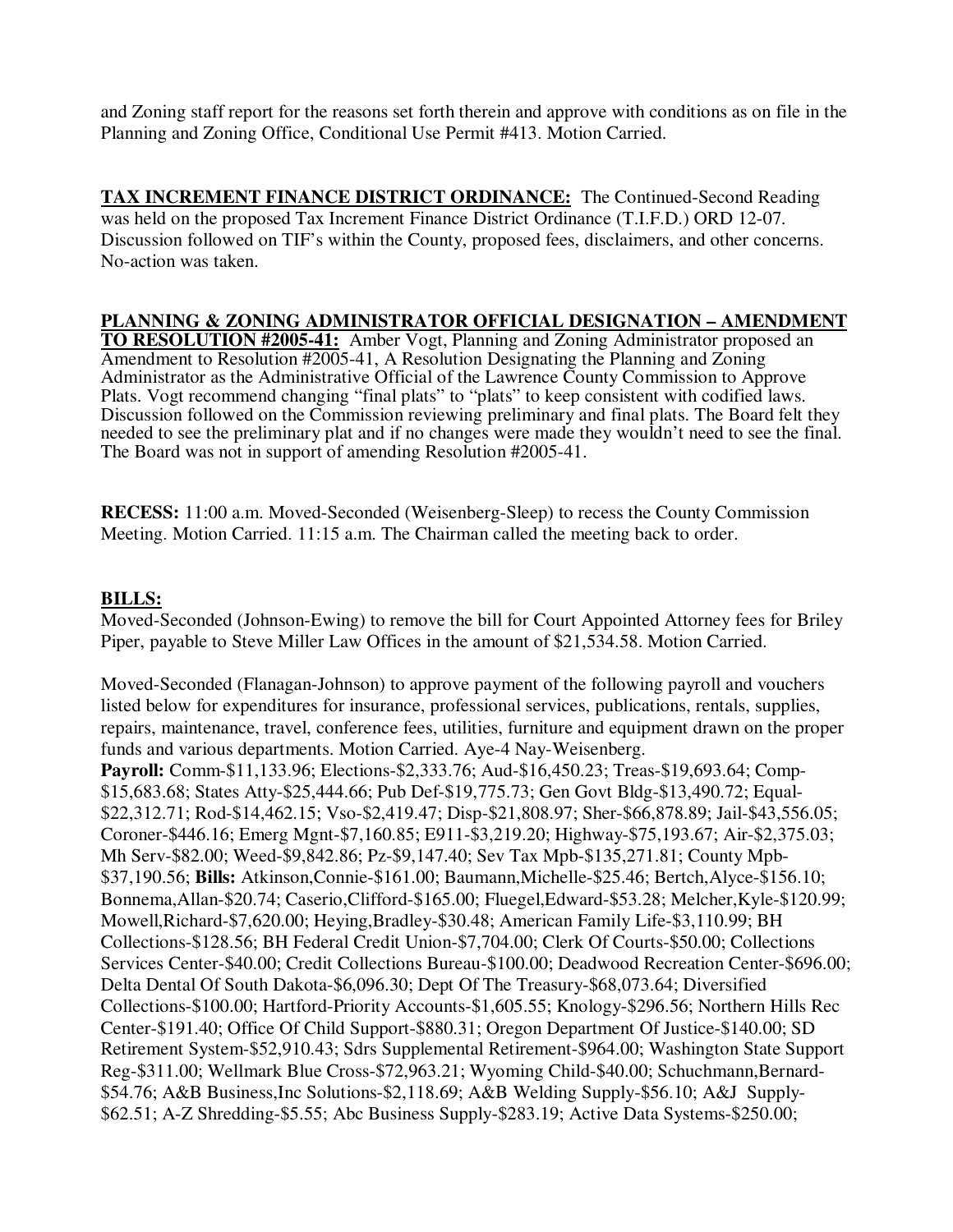Adams,Tom-\$51.00; Aman,Barbara-\$120.00; American Tech Serv-\$5,472.00; Ammons,Sue- \$120.00; Andersen,Norma-\$15.00; Asmussen,Patricia-\$145.00; At&T Mobility-\$1,085.31; Audra Malcomb Consulting-\$2,191.24; BH Chemical Company-\$624.01; BH Collections-\$128.56; BH Federal Credit Union-\$7,704.00; BH Pioneer-\$2,091.41; BH Power-\$874.18; BH Security& Systems-\$390.00; Biegler,Greg-\$120.00; Black Hills Pure-\$397.10; Bob Barker Company-\$281.82; Brown&Saenger-\$56.78; Burleson,Anna-\$120.00; Burleson,Shari-\$100.00; Butler Machinery Co- \$446.04; Butte Electric Coop-\$481.56; Caserio,Beverly-\$165.00; Central Parts-\$1,033.03; Century Business Products-\$35.35; Centurylink-\$104.50; Chemical Sanitizing Sys-\$179.01; Christensen,Linda-\$120.00; City/County Alcohol&Drug-\$4,534.00; Clerk Of Courts-\$50.00; Clerk Of Courts-\$5.00; Cody,Denise-\$9.00; Cook,Sue-\$120.00; Credit Collections Bureau-\$100.00; Dakota Equipment Rental-\$179.98; Dakota Fluid Power-\$87.17; Deadwood, City Of-\$992.69; Defensive Edge Training-\$1,300.00; Dept Of Hlth Lab Services-\$70.00; Dept Of The Treasury- \$72,734.29; Diversified Collections-\$100.00; Ed M Feld Equip Co-\$5.08; Endres, Loretta-\$120.00; Fastenal-\$539.12; Fish,Veronica-\$12.40; Fox&Youngberg, Pc-\$171.16; Frederickson,John-\$60.00; G&H Distributing Of Rc-\$15.88; Garlick,Dora Jean-\$120.00; Geigle, Elsie Jane-\$157.58; Genzlinger,Janeen-\$44.20; Glanzer,Cheryl-\$120.00; Great Western Tire-\$343.49; Gustafson,Arlene-\$120.00; Heartland Paper-\$957.25; Heisler Hardware-\$181.31; Highway Improvement-\$7,200.00; Hoffman, Delores-\$120.00; Hopkins,Keri-\$105.00; Hovland,Alvina- \$145.00; Howe,Marlene-\$120.00; Hughes,Linda-\$120.00; JH Hilt Engineering-\$1,896.28; Kadrmas, Lee And Jackson-\$29,411.97; Karl's-\$2,396.92; Kellogg,Druse-\$156.10; Ken's Camper Sales-\$38.95; Keough,Marilyn-\$137.02; Kimball-Midwest Co-\$327.33; Kosel,Joseph-\$5,511.70; LC Sheriff-\$30.34; Language Line Services-\$50.11; Lead, City Of-\$51.15; Lead-Deadwood Regional Hospital-\$493.37; Lead-Deadwood Sanitary-\$461.87; Lee,James-\$15.00; Lewis&Clark- \$149.00; Lewno,Lucy-\$280.65; Little,Claudia-\$120.00; Littleton,Donna-\$120.00; Mack's Auto Body-\$108.00; Marc Mid-America Research Chem-\$166.68; Marco-\$25.86; Mattox,April-\$120.00; Mcclure,Susan-\$250.00; Mccormick,Ron-\$145.00; Mcpherson Propane-\$119.00; Microfilm Imaging Systems-\$755.00; Midcontinent Communications-\$33.47; Midwest Alarm-\$84.00; Mikelson,Gary-\$49.95; Miller,Steve-\$21,534.58; Montana Dakota Utilities-\$2,440.30; Mundhenke,Bonnie-\$131.10; National Emergency-\$260.00; Neve's Uniforms-\$574.27; Newman Traffic Signs-\$2,110.50; Novus-\$572.00; Office Of Child Support-\$763.31; Office Technology/Supply-\$26.04; Ommen,Charlene-\$120.00; Pennington Co Auditor-\$302.00; Pheasantland Industries-\$620.18; Pisani,Susan-\$120.00; Polk,Adrian-\$956.89; Quaschnick,Elma- \$125.00; Quik Signs-\$77.80; RC Regional Hospital-\$938.12; Rabe Elevator-\$839.87; Radiology Associates-\$105.79; Rapid Delivery-\$32.40; Rear,Kay-\$100.00; Regional Health-\$379.00; Regional Health Physicians-\$274.21; Reliable-\$63.71; Robinson,Bill-\$100.00; Rocket Lube- \$79.98; Sada Systems-\$750.00; SD Assn Of Co Comm-\$3,873.58; SD Assoc Code Enforcement- \$40.00; SD Dept Of Transportation-\$28,254.91; SD State Treasurer-\$2,680.56; Schenk,Doris- \$120.00; Sdrs Supplemental Retirement-\$964.00; Secretary Of State-\$30.00; Securus Technologies T-Netix-\$1,060.00; Semerad,Sandra-\$41.80; Servall Towel&Linen-\$473.97; Seward,Sally-\$120.00; Seymour,Connie-\$156.10; Shepherd Reporting-\$41.25; Silvernail,Georgeann-\$145.00; Spearfish Auto Supply-\$912.26; Stadler Ind Service-\$264.00; Strawn Law-\$399.15; Sturdevant's Auto Parts- \$13.97; Subway-\$20.00; Swanda,Karen-\$24.00; Taylor,Jeannette-\$156.10; Tetrault,Rose Emma- \$120.00; The Blind Guy-\$776.72; Tigerdirect-\$285.00; Top Quality Glove-\$195.00; Triple K Tire&Repair-\$129.96; Twilight First Aid&Safety-\$83.10; Twin City Hardware&Lumber- \$1,216.03; United Parcel Service-\$10.23; Valley Auto-\$35.00; Waisanen,Ardath-\$120.00; Washington State Support Reg-\$311.00; Waste Connections-\$614.91; Watertree-\$44.60; Webster Parish-\$30.00; Weins,Victoria-\$1,400.00; Werlinger,Brenda-\$100.00; West River International- \$1,409.44; Western Communication-\$10,356.50; Western Sd Juvenile Serv-\$3,165.00; Wheeler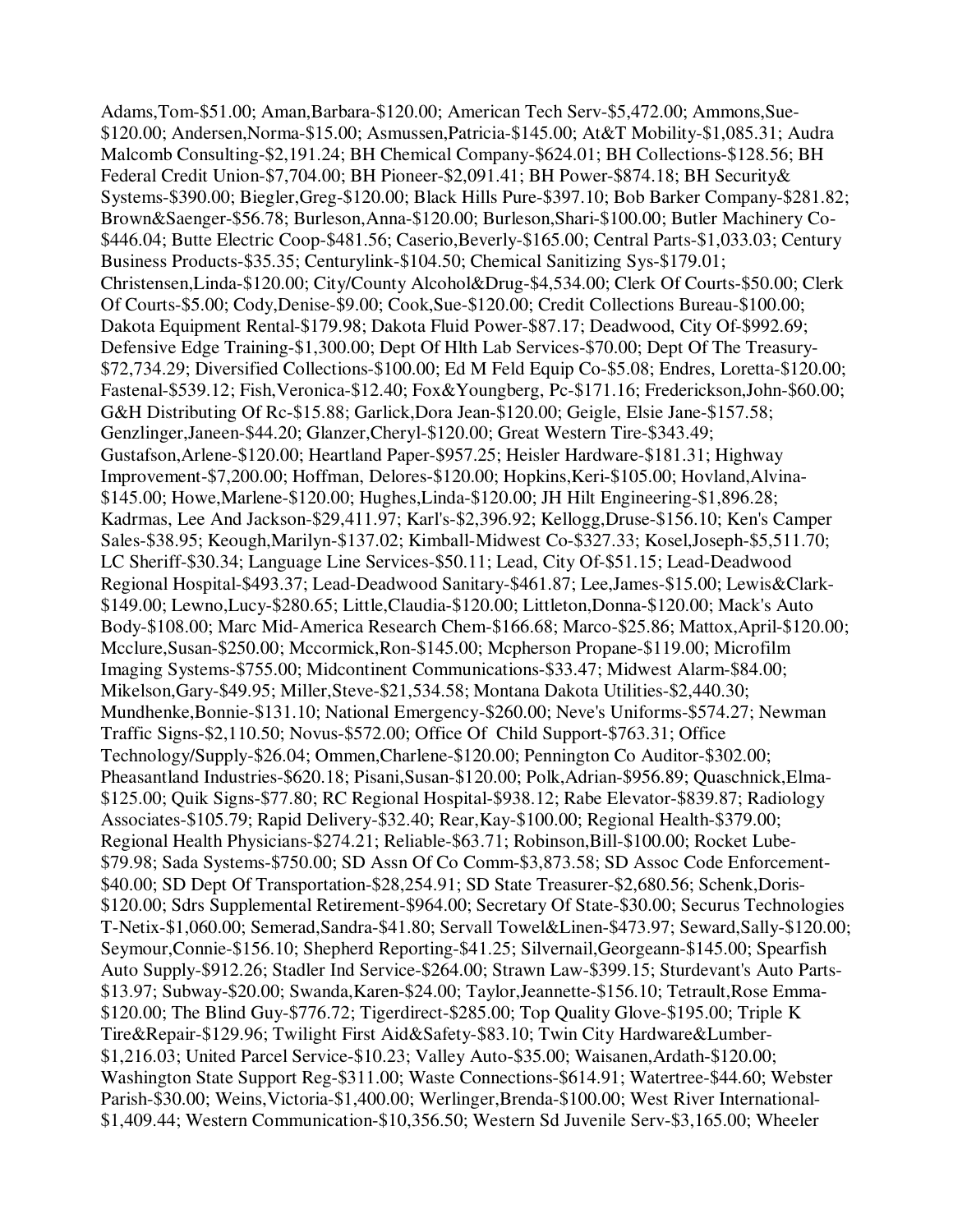Lumber-\$5,736.95; White Drug-\$2,099.92; Wright Express-\$1,279.27; Wsi Corp-\$210.00; Wuitschick,Carol-\$120.00; Yankton Co Sheriff-\$50.00; **Witness & Jurors:** Bieber,L-\$22.22; Aschenbrenner,D-\$52.22; Berger,D-\$61.10; Burns,R-\$52.22; Clampet,B-\$58.88; Doornink,N- \$61.10; Hofmann,S-\$63.32; Kopco,M-\$50.74; Koski,A-\$61.10; Leatherman,K-\$58.88; Lund,W- \$52.22; Mizera,K-\$61.10; Nelson,R-\$61.10; Papka,D-\$61.10; Schmidt,J-\$64.80; Taggart,M- \$52.22; Tillman,T-\$61.10; Waldrop,E-\$64.80; Williams,C-\$63.32; Janis,M-\$106.60; Kirk,D- \$58.50; Milos,L-\$40.00; Pressley,C-\$45.18; Stott,W-\$40.00; Carr,W-\$33.32; Carrethers,J-\$28.88; Caskey,H-\$53.30; Flyte,G-\$94.00; Greeno,B-\$94.00; Jensen,S-\$33.32; Pearson,B-\$20.00; Selk,J- \$38.50; Wheeler,C-\$33.32

Mike Pisciotta, Court Administrator was present to answer questions and concerns on the Steve Miller Law Office bill presented for payment. The Board expressed concerns on the burden it has, and continues to have, on taxpayers in Lawrence County. Pisciotta stated after discussing the issue with the Judge the average cost for a case similar to this could be 2 million dollars. He stated the Judge reviews the bills to make sure the charges are reasonable. Moved-Seconded (Flanagan-Weisenberg) to approve the bill for Court Appointed Attorney fees for Briley Piper, payable to Steve Miller Law Offices in the amount of \$21,534.58. Aye-4 Nay-Ewing.

**ADJOURN:** 11:25 a.m. Moved-Seconded (Weisenberg-Sleep) there being no further business the meeting was adjourned. Motion Carried.

 $\overline{\phantom{a}}$  , and the contract of the contract of the contract of the contract of the contract of the contract of the contract of the contract of the contract of the contract of the contract of the contract of the contrac

 $\overline{\phantom{a}}$  , and the contract of the contract of the contract of the contract of the contract of the contract of the contract of the contract of the contract of the contract of the contract of the contract of the contrac

Date Approved

ATTEST:

ROBERT EWING, Chairman

Connie Atkinson, Auditor

\_\_\_\_\_\_\_\_\_\_\_\_\_\_\_\_\_\_\_\_\_\_\_\_\_\_\_\_\_\_\_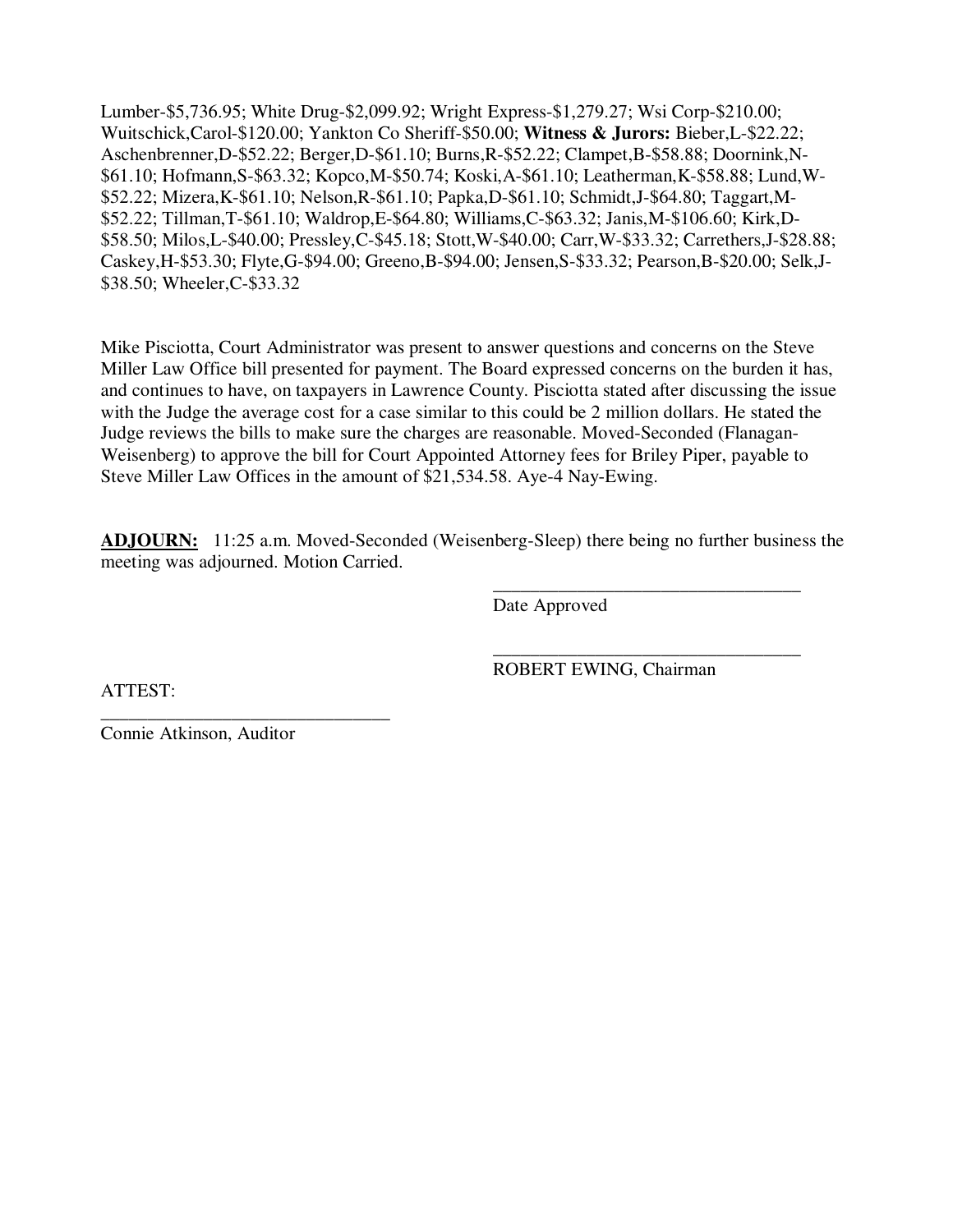# **LAWRENCE COUNTY BOARD OF ADJUSTMENT – November 27, 2012**

Chairperson Robert Ewing called the Lawrence County Board of Adjustment meeting to order at 11:00 a.m. on November 27, 2012 in the Administrative Annex Building of the Lawrence County Courthouse located at 90 Sherman Street, Deadwood, SD with Commissioners Daryl Johnson, Brandon Flanagan, Terry Weisenberg and Richard Sleep present.

All motions were passed by unanimous vote, by all members present, unless stated otherwise.

**SPRINKLER SYSTEM / GOLDCORP/WHARF:** A public hearing was held on an appeal of administrative decision to require sprinkler system (Goldcorp/Wharf, Inc., Appellant). Appellant stated it would be adverse to the safety of employees to put in a sprinkler system because of the hazardous materials being stored. No public input was voiced. Moved-Seconded (Johnson-Weisenberg) upon review of the information received on the building and proposed use of the building any type of fire suppression system that involves the use of water would not be safe as water can react violently with acid in certain situations; and because the material stored in the tanks is not flammable nor will any flammables be stored within the building itself at any time; and the building construction materials are also non-flammable, consisting primarily of concrete, metal and masonry blocks; four inches of rigid insulation and prefinished siding will not be installed; the building will be constructed as a stand-alone building with appropriate fire wall design; the building is equipped with an industrial fire alarm system and a plant operator on site 24 hours a day 365 days a year, to waive the requirement for a sprinkler system for Goldcorp/Wharf, Inc., Appellant. Motion Carried.

**ADJOURN:** 11:15 a.m. There being no further business it was Moved-Seconded (Weisenberg-Sleep) to adjourn. Motion Carried.

 $\overline{\phantom{a}}$  , and the contract of the contract of the contract of the contract of the contract of the contract of the contract of the contract of the contract of the contract of the contract of the contract of the contrac

Date Approved

 $\overline{\phantom{a}}$  , and the contract of the contract of the contract of the contract of the contract of the contract of the contract of the contract of the contract of the contract of the contract of the contract of the contrac Robert Ewing, Chairperson

ATTEST:

Connie Atkinson, Auditor

\_\_\_\_\_\_\_\_\_\_\_\_\_\_\_\_\_\_\_\_\_\_\_\_\_\_\_\_\_\_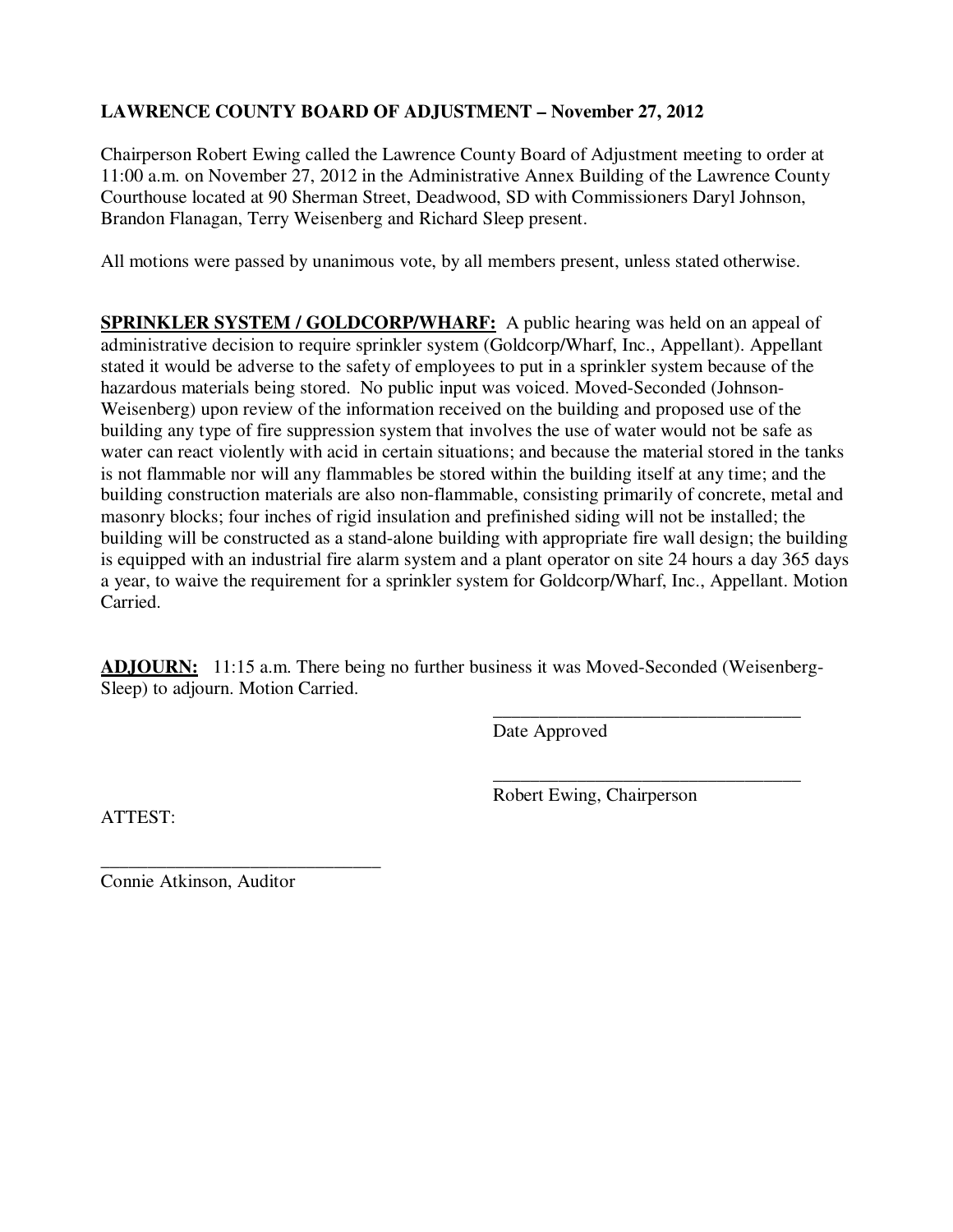# **LAWRENCE COUNTY COMMISSIONERS MEETING – December 11, 2012**

Robert Ewing called the regular meeting of the Lawrence County Commissioners to order and the Pledge of Allegiance was conducted at 8:00 a.m. on December 11, 2012 in the Administrative Annex Building of the Lawrence County Courthouse located at 90 Sherman Street, Deadwood, SD with Commissioners Daryl Johnson, Brandon Flanagan, Richard Sleep, and Terry Weisenberg present.

All motions were passed by unanimous vote, by all members present, unless stated otherwise.

**AGENDA:** Moved-Seconded (Flanagan-Sleep) to approve the agenda as amended. Motion Carried.

**MINUTES:** Moved-Seconded (Weisenberg-Ewing) to approve the minutes of November 27, 2012 County Commission Meeting and Board of Adjustment Meeting. Motion Carried.

# **PERSONNEL:**

#### **SHERIFF:**

Moved-Seconded (Weisenberg-Sleep) to approve Kesha Nelson as a full-time Criminal Analyst G3 at the base rate of \$17.73 an hour, effective 12-2-2012; and to approve Shelly Dragoo as a full-time Administrative Assistant at the base rate of \$18.04 an hour, effective 12-2-2012. Motion Carried.

Moved-Seconded (Flanagan-Johnson) to approve Kathleen Wainman as part-time (under 20) Guard/Transport at the base rate of \$12.59 an hour, effective 11-28-2012. Motion Carried.

Moved-Seconded (Johnson-Flanagan) to approve Sue Kellogg as a Corrections Officer II G3 at the base rate of \$17.08 an hour, effective 12-1-2012 when needed. Motion Carried.

Moved-Seconded (Weisenberg-Flanagan) to approve Andrew Iverson as a Dispatcher II G3 at the base rate of \$17.08 an hour, effective 12-16-2012. Motion Carried.

Moved-Seconded (Flanagan-Johnson) to approve Michael Johnson, Justin Harmon, and Dawnyelle Madsen as Correctional Officer II G3 at the base rate of \$17.08 an hour, effective 12-16-2012

**STATES ATTORNEY:** Moved-Seconded (Weisenberg-Flanagan) to approve the donation of Sick Leave to Kristan Alfson for a maximum of 32 hours. Motion Carried.

**PLANNING & ZONING:** Moved-Seconded (Johnson-Flanagan) to approve the Classification of Jeff Schroeder as a Planning & Zoning Deputy G3 at the base rate of \$18.04 an hour, effective 12- 30-2012. Motion Carried.

**AUDITOR'S ACCOUNT WITH TREASURER REPORT:** Moved-Seconded (Weisenberg-Flanagan) to accept the Auditor's Account with the County Treasurer. Motion Carried. As of November 30, 2012 showed the following: Total amount of actual cash-\$1,350.00; Total amount of Checks and drafts in Treasurer's possession not exceeding three days (check deposit in transit)-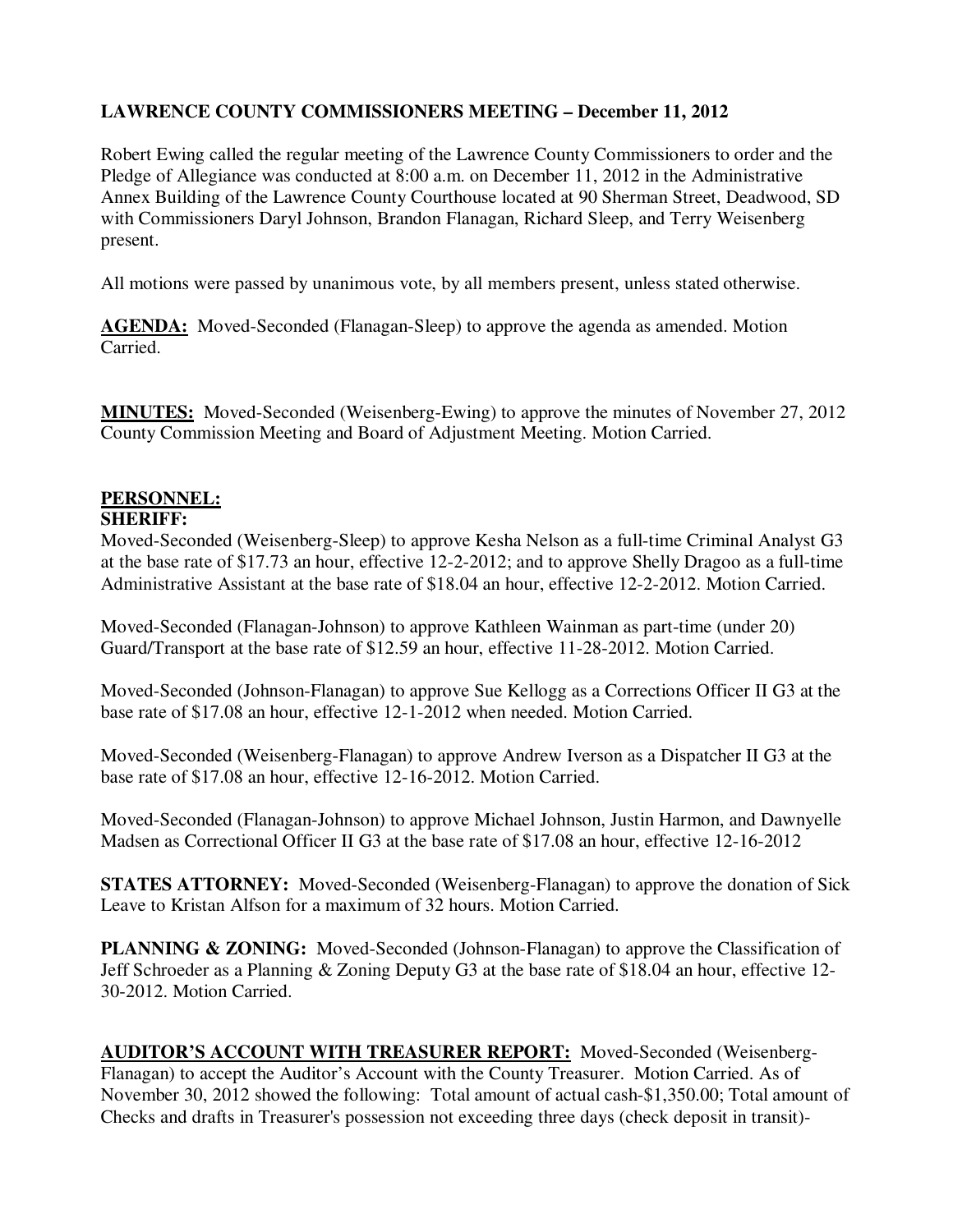\$84,019.48; Total amount of cash in transit in Treasurer's possession (cash deposit in transit)- \$8,791.32; petty Cash-\$1,860.00; Total amount of deposits in bank include: CD's-\$4,750,000; Savings \$6,413,614.89, Money Market \$530,456.19; Bank Balance-\$4,154,953.80; Total \$15,945,045.68.

**2013 COMMISSION MEETINGS:** Moved-Seconded (Weisenberg-Sleep) to set the 2013 County Commissioners Meeting Dates for January 2 & 14, February 19, March 19, April 9 & 23, May 14 & 28, June 11, & 25, July 9 & 23, August 13, September 3 & 24, October 8 & 22, November 12 & 26, December 10 & 31. Motion Carried

## **AUTOMATIC SUPPLEMENTS:**

**REGISTER OF DEEDS:** Moved-Seconded (Johnson-Flanagan) to approve the automatic supplement of \$1,428.10 for the Register of Deeds Supplies for grant funds received. Motion Carried

**SECRETARY OF STATE AGREEMENT:** Moved-Seconded (Flanagan-Weisenberg) to approve and authorize the Chairman and Auditor to sign the Sub-Agreement with the South Dakota Secretary of State. Motion Carried.

**2013 AMBULANCE CONTRACTS**: Moved-Seconded (Flanagan-Weisenberg) to approve and authorize the Chairman to sign the Spearfish and Lead/Deadwood Ambulance Contracts for 2013. Motion Carried.

**2013 STATE / COUNTY COMMUNITY HEALTH NURSE AGREEMENT:** Moved-Seconded (Johnson-Flanagan) to approve and authorize the Chairman to sign the 2013 State/County Community Health Nurse Agreement. Motion Carried.

**AIRPORT FENCE RELOCATION:** Moved-Seconded (Johnson-Flanagan) to approve and authorize the Chairman to sign the letter to the City of Spearfish for the Airport Fence Relocation at B.H. Airport/Clyde Ice Field. Motion Carried.

**HIGHWAY BUSINESS:** Allan Bonnema, Highway Superintendent updated the Board on the County Roads and classifications. Bonnema is currently reviewing and will report back to the Board.

**APPROACH PERMIT:** Moved-Seconded (Weisenberg-Ewing) to approve the approach permit for Joe Jorgensen & Jim Benning (Wagonbox Dev. Co) to construct an approach to the west side of McGuigan Road. Motion Carried.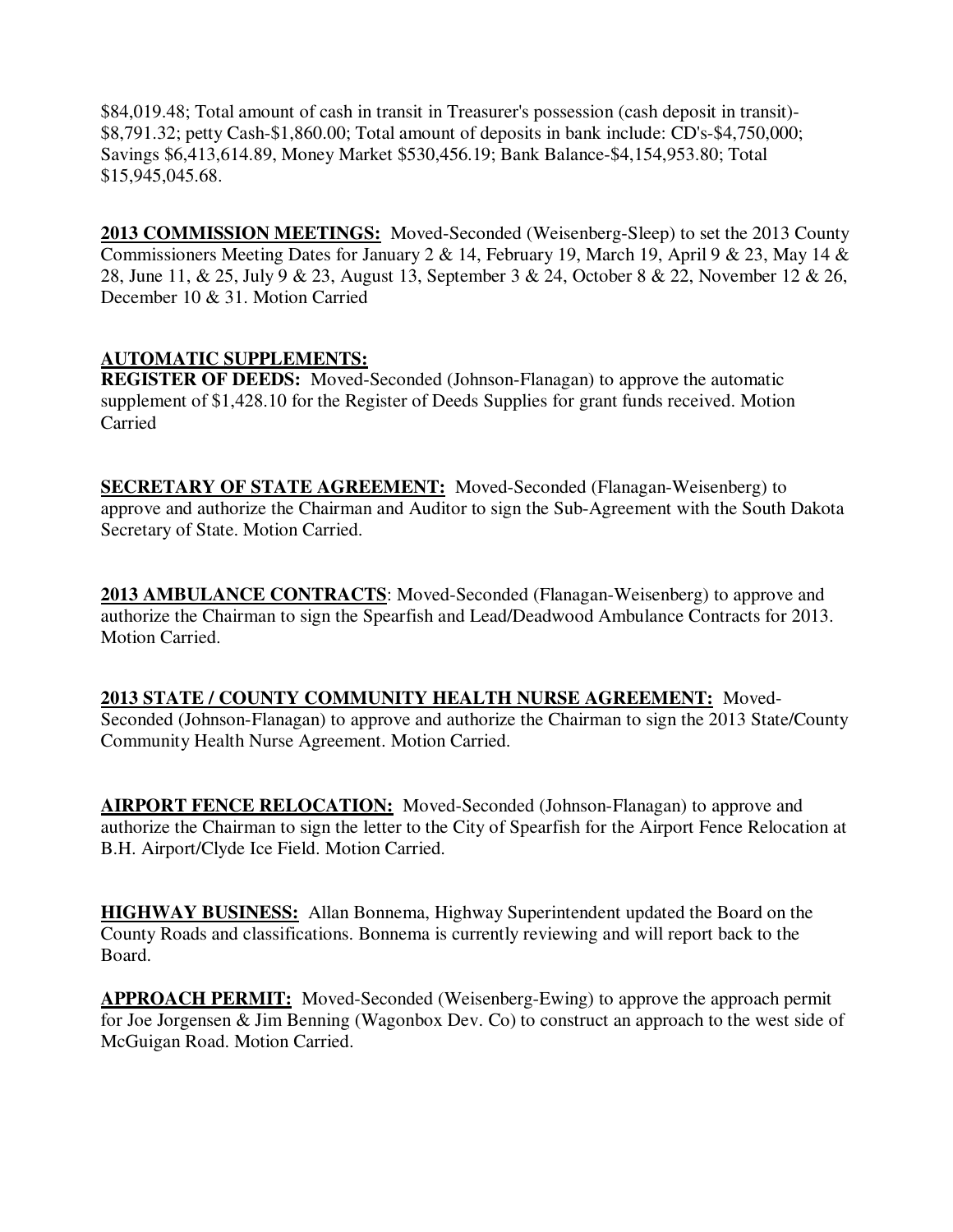**UTILITY PERMIT:** Moved-Seconded (Flanagan-Weisenberg) to approve the Application for Utility Permit for Nicholas Hoffman from the McGuigan Road box culvert at Higgins Gulch to 200' south of the box culver. Motion Carried.

**HIGHWAY EQUIPMENT:** Moved-Seconded (Flanagan-Weisenberg) to approve and authorize the purchase from the Sanborn County Bid for one 2013-2014 New Plow Truck Chasis from Sheehan Mack for \$104,848. Motion Carried.

**MOUNTAIN PINE BEETLE UPDATE:** Dave Heck updated the Board on the progress made in 2012 for the Mountain Pine Beetle Project.

**EXECUTIVE SESSION:** 8:59 a.m. Moved-Seconded (Flanagan-Sleep) to go into executive session for personnel issues with Dave Heck and Bruce Outka. Motion Carried. 9:32 a.m. the Board opened for regular business.

**2013 LIQUOR LICENSE RENEWALS:** Moved-Seconded (Weisenberg-Flanagan) to renew the following liquor licenses for 2013. Motion Carried. PACKAGE LIQUOR - OFF SALE LICENSE: LARRY KAISER, Nemo Mercantile, Tract 3 of the un-platted portion of Nemo Placer Mineral Survey 1368, located in the NE1/4 of Section 27, T3N, R5E., LONNY & SUSAN SMITH (ST.ONGE BAR & GRILL), Lots 1 & 2, Block 8, Section 23, T7N, R3E, St.Onge. RETAIL OR RETAIL AND SUNDAY ON-SALE LICENSE: CHOPHOUSE INC., SPEARFISH CHOPHOUSE & WHISKEY BAR: Lot 3B of tract A of the SW1/4SW1/4 S14 T6N R2E BHM., LEAD COUNTRY CLUB, INC., Lead, SD, H.E.S. 42, S31, T4, R3., VEZARO INC., GUADALAJARA MEXICAN RESTAURANT, Spearfish, SD, Lot 3 Northwest of City on Hwy. 14, Subdivision of NW1/4NW1/4, S3, T6N, R 2E, B.H.M., SPEARFISH CANYON RESORTS LLC, Spearfish Canyon, SD, A Portion of the Little Spearfish Placer, M.S. 953 Located in the NE1/4 OF S36, T5N, R1E, B.H.M., MYSTIC MINER F&B LLC, MINE SHAFT TAVERN, Lead, SD, Mineral 1208 thru 1216; M.S. 1210 Connecting, Havana Lodes #1-10.. , BLACK HILLS CHAIRLIFT CO.INC., (Dark Horse Saloon) Lead, SD, Section 1-2-11 & 12, T4N, R2E, B.H.M., TOMAHAWK LAKE COUNTRY CLUB, Deadwood, SD, Part HES 57 more fully described in Book 222, Page 476 & 477, Office of Lawrence County Register Deeds., BOULDER CANYON COUNTRY CLUB, Sturgis, SD, Lot D, SW1/4NW1/4, S11, T5, R4E.. RETAIL ON-OFF SALE WINE: SPEARFISH CANYON RESORTS LLC, (Latchstring Village) Spearfish Canyon, LOTS Ab-1 and Ab-2, a subdivision of Latchstring Village Lot Ab of the Cascade Placer, M.S. in the W1/2 of S31, T5N, R2E, and the E1/2 of Section 36, T5N, R1E, B.H.M., SEVEN DOWN LLC, (Travis Lantis) 6623 Centennial Rd: W1/2 NW1/4 (Seven Downs Arena) T6N, R3E, BHM., CHEYENNE CROSSING STORE, LLC) 21415 US HWY 14A, Lead, SD 57754. Lot C-3 of Meadow 1-2-3 Lodes of M.S. 1564, NW1/4 Section 22, T4N, R2E., MYSTIC HILLS CABINS & CAMPGROUND: 21766 Custer Peak Road, Deadwood, SD 57732. M.S.1748 St John Claim. Located in Section 1, T3N, R3E., STEEL WHEEL LLC. Trading Post & Campground., 21399 US Hwy 385, Deadwood, SD 57732. Legal description: Tract "D", Rally Park Addition, Sec's 18 & 19, T4N, R4E, BHM. BAREFOOT COUNCIL OF CO OWNERS (BAREFOOT RESORT) Lot 1 of Barefoot, formerly lots 3 & 4 and vacated right of way of Block 2 Tract B Lost Camp Valley Acreage, Sec. 2-T4N-R2E of Black Hills., CROW PEAK BREWING COMPANY, LLC: a consolidation of Lot Y-1 and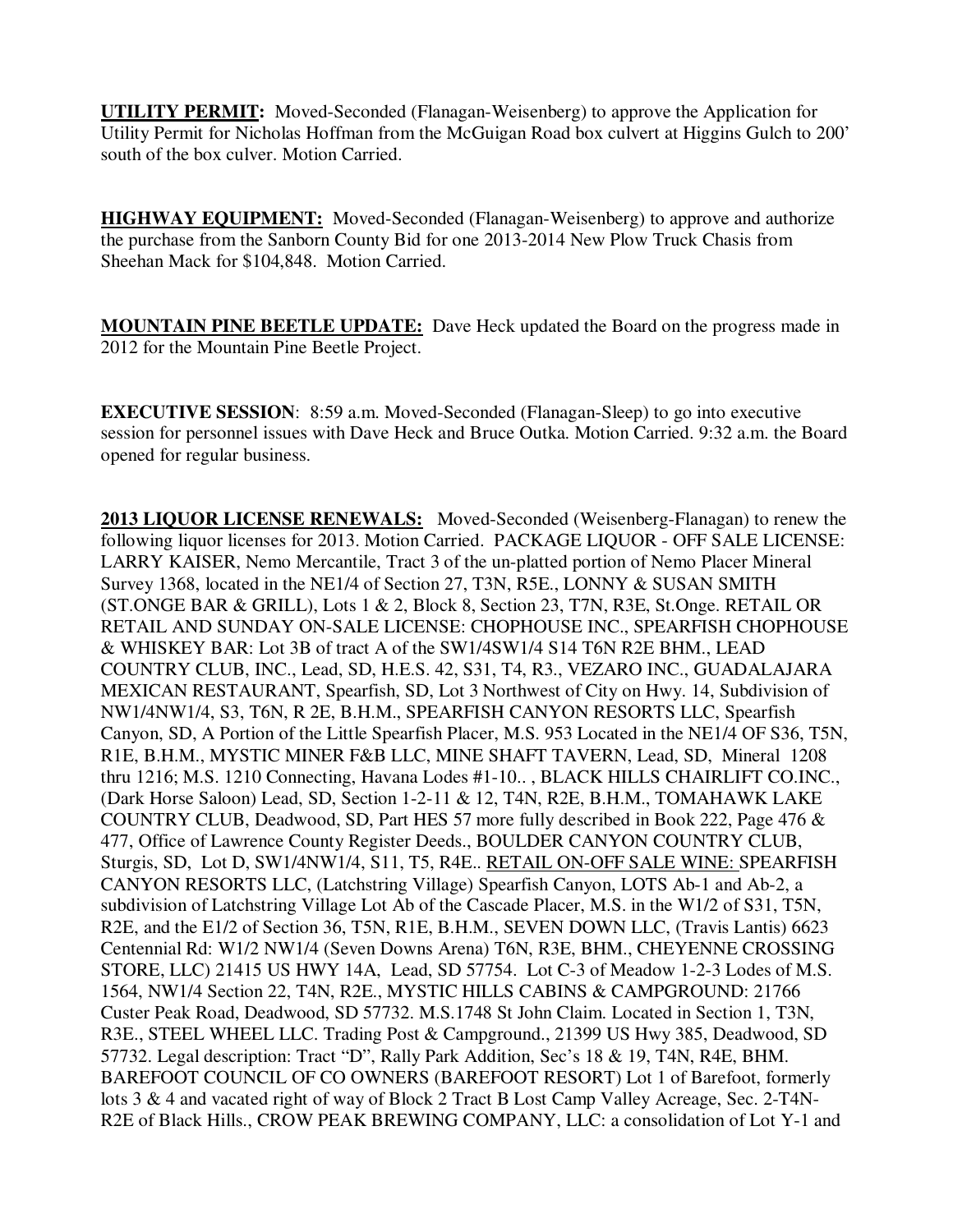Z-1, of Lot Y and Z of lot 8, located in NE1/4NE1/4, S4, T6N, R2E., DST PROPERTIES INC., The Valley Corner Store: : Lot 1 & W 20' Lot 2 of Lot A of Lot 1, NW1/4NW1/4 Subdivision of Section 3, T6N, R2E, B.H.M. 20050-00602-037-00, JOHNSON FAMILY RESTAURANT: The Pub'n Grub., 21403 US Hwy 385, Deadwood, SD 57732. Legal description: Tract "D", Rally Park Addition, Sec's 18 & 19, T4N, R4E, BHM..

**2012 PRE-DISASTER MITIGATION PLAN:** Paul Thomson, Emergency Management Director was present to discuss the revised 2012 Pre-Disaster Mitigation Plan. Moved-Seconded (Weisenberg-Flanagan) to adopt and authorize the Chairman to sign the 2012 Pre-Disaster Mitigation Plan Resolution #2012-28. Motion Carried.

**LAWRENCE COUNTY RESOLUTION 2012-28 A RESOLUTION ADOPTING THE AMENDED LAWRENCE COUNTY PRE-DISASTER MITIGATION PLAN: WHEREAS**, the Lawrence County Commission adopted a Pre-Disaster Mitigation Plan (the "Plan") in 2005; **WHEREAS**, from time to time it is necessary to review and update the Plan as circumstances and conditions change; and **WHEREAS**, the Lawrence County Office of Emergency Management ("Emergency Management") has undertaken such a review of the Plan; and **WHEREAS**, based upon its review, Emergency Management has recommended certain revisions to the Plan as necessary and appropriate; and **THEREFORE BE IT RESOLVED**, that the Lawrence County Board of County Commissioners does hereby adopt the 2012 Lawrence County Pre-Disaster Mitigation Plan which shall supercede and replace any prior versions of the Plan; Dated this 11th day of December, 2012. Bob Ewing, CHAIRMAN. ATTEST: Connie Atkinson, AUDITOR

**HOMELAND SECURITY GRANT:** Moved-Seconded (Flanagan-Weisenberg) to approve and authorize the Chairman to sign the State Homeland Security Grant 2010 reallocation funding for mobile radios. Motion Carried.

Moved-Seconded (Flanagan-Weisenberg) to approve and authorize the Chairman to sign the grant for trauma Kits for law enforcement. Motion Carried.

**TREASURER'S TRUST AGREEMENT:** Moved-Seconded (Weisenberg-Sleep) to approve and authorize the Chairman to sign the Treasurer's Trust Agreement with Jenny Murray on 16 W. Hill St, Lead. Motion Carried.

**BUREAU OF LAND MANAGEMENT FUELS REDUCTION PROGRAM:** Travis Lipp and Rob Mattox were present to discuss the Veteran's Hazardous Fuels Reduction Program. Lipp stated since this is a work training program it would be exempt from unemployment benefits. Moved by Sleep to deny the program as presented. Motion Died due to a lack of a second. Discussion followed to contract with the Brownsville Fire Department or another Fire Department to get the full benefits of the program. Moved-Seconded (Johnson-Weisenberg) to approve the Veteran's Hazardous Fuels Reduction Program, contingent upon an agreement with one of the Lawrence County Fire Departments to administer the program and hire the employees, and Lawrence County will reimburse the Department. Motion Carried.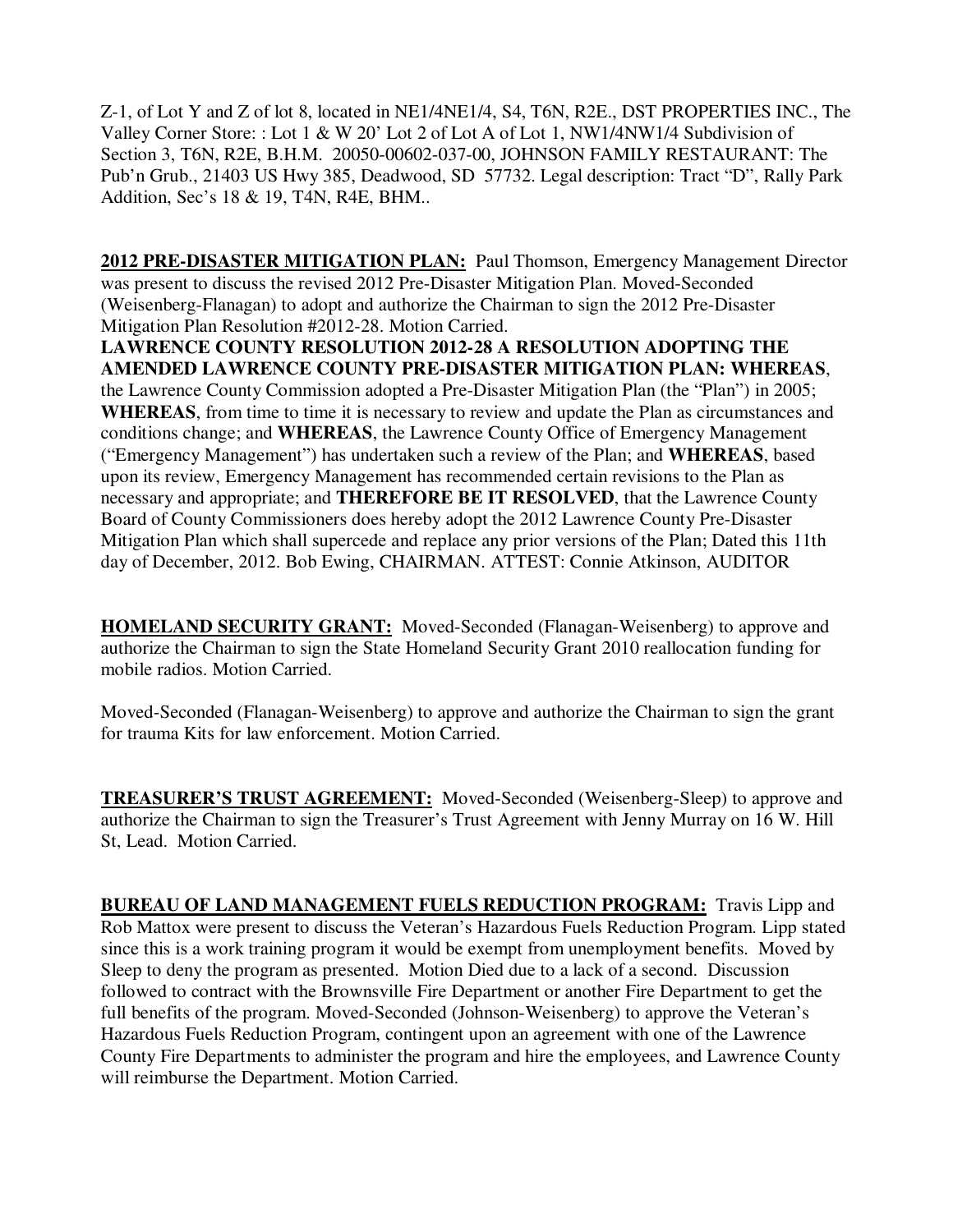**4-H YOUTH PROGRAM:** Betsy Burtzlaff, Butte/Lawrence County 4-H Youth Advisor and Ken Hanson, Butte County Commissioner were present to discuss the 4-H Youth Program.

**EXECUTIVE SESSION:** 11:20 a.m. Moved-Seconded (Johnson-Sleep) to go into executive session for personnel issues with Betsy Burtzlaff, Ken Hanson and Bruce Outka. Motion Carried. 11:52 a.m. the Board opened for regular business

## **PLANNING & ZONING:**

**CHANGE OF ZONING #298 / MCGUIGAN:** Second Reading was held on application for COZ #298 Michael McGuigan, McGuigan Inc to change zoning of 40 acre parcel from A-1 to A-2 to add new residence and bring property into compliance. Moved-Seconded (Flanagan-Sleep) follow Planning and Zoning recommendation and approve COZ #298 for Michael McGuigan. Motion Carried.

**RECESS:** 9:30 a.m. Moved-Seconded (Weisenberg-Johnson) to recess the County Commission Meeting. Motion Carried. 9:45 a.m. The Chairman called the meeting back to order.

## **ANNUAL REVIEWS:**

**CONDITIONAL USE PERMIT #205 TINTON ENTERPRISES:** An annual review was held on Conditional Use Permit #205 for Tinton Enterprises/Ross Beatty Mine located on Boundary Gulch Road at Tinton. Jim Paisley, President updated the Board on Tinton Enterprises. Moved-Seconded (Flanagan-Weisenberg) to conduct another review in six months or upon change of ownership on Conditional Use Permit #205. Motion Carried.

**TAX INCREMENT FINANCE DISTRICT ORDINANCE:** The Continued-Second Reading was held on the proposed Tax Increment Finance District Ordinance (T.I.F.D.) ORD 12-07. Discussion followed on TIF's within the County, proposed fees, disclaimers, and other concerns. Moved-Seconded (Flanagan-Weisenberg) to adopt with revisions the Tax Increment Finance District Ordinance #12-07 Tax Increment Financing In Lawrence County, South Dakota. Motion Carried.

**PLANNING & ZONING UPDATE:** Amber Vogt, Planning and Zoning Administrator updated the Board on Subdivision Ordinance/Fire Plans; Exempt Plats; and Buffer Areas Adjacent to Personal Use Airstrips.

**BUILDING INSPECTOR:** The Board discussed having a Building Inspector in Lawrence County. Representatives from the City of Spearfish and Lead were present to offer support of a Lawrence County building inspector. The Board was in agreement to start additional training for Jeff Schroeder in preparation of becoming a building inspector in the future.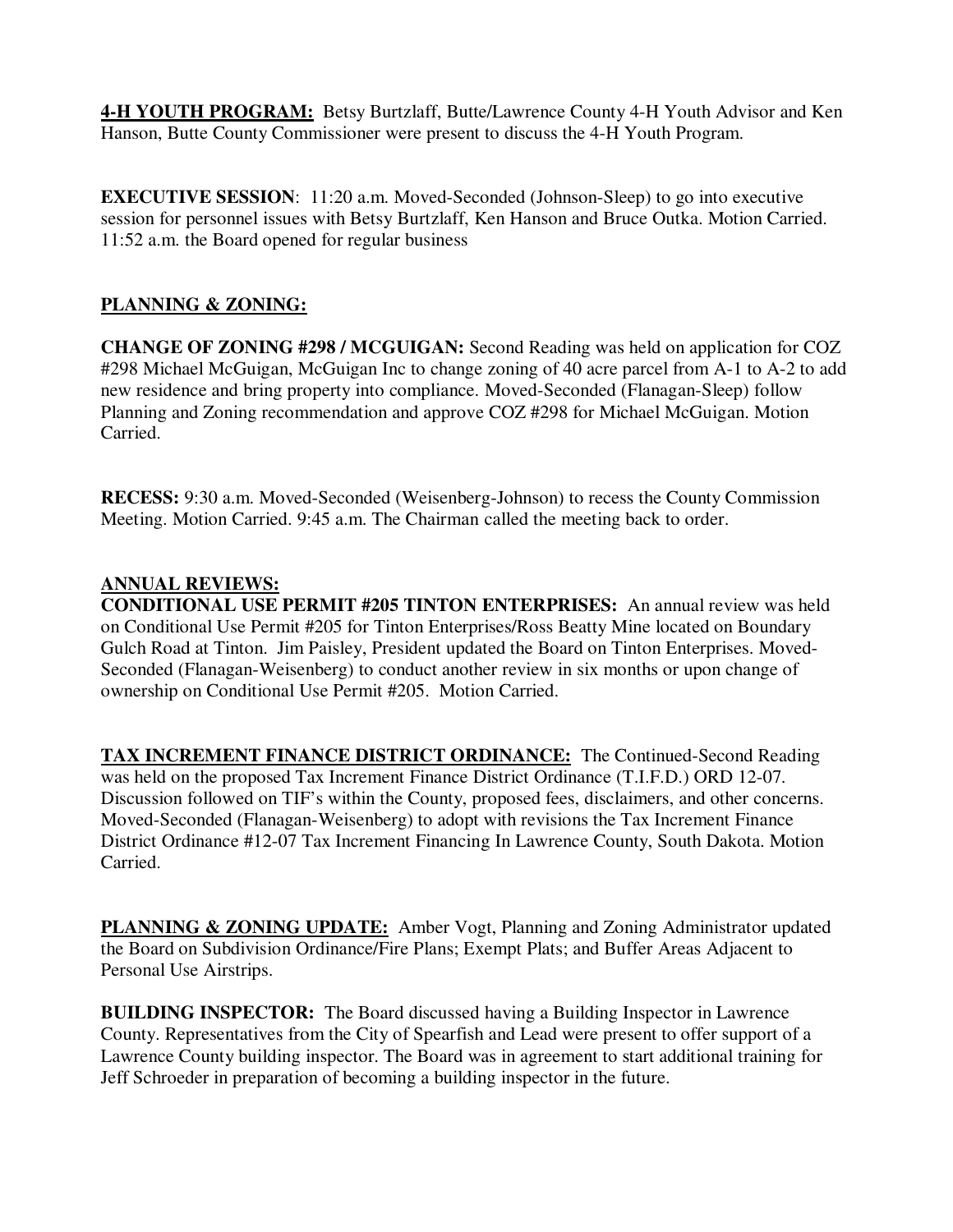**MYSTIC MINER AGREEMENT**: Moved-Seconded (Weisenberg-Ewing) to approve and authorize the Chairman to sign the Development Agreement implementing COZ #287 for Westridge Development of Mystic Miners Subdivision Agreement. Motion Carried.

# **PLATS:**

**RANDY WHEATON:** Moved-Seconded (Flanagan-Weisenberg) to approve and authorize the Chairman to sign the Preliminary Plat, Lots 1 and 2 of Minnesota Lode (Location: S6,T2N,R4E) (Randy Wheaton, Owner). Motion Carried.

Moved-Seconded (Flanagan-Weisenberg) to approve and authorize the Chairman to sign the Final Plat, Lots 1 and 2 of Minnesota Lode (Location: S6,T2N,R4E) (Randy Wheaton, Owner). Motion Carried.

**MIX / BEHRMAN:** Moved-Seconded (Flanagan-Johnson) to approve and authorize the Chairman to sign the Preliminary Plat of Lot Line Adjustment - Lots 5A and 5B (Location: Storey Lane Subdivision) (Lorna Mix and Gary Behrman, Owners). Motion Carried.

Moved-Seconded (Johnson-Flanagan) to approve and authorize the Chairman to sign the Final Plat of Lot Line Adjustment - Lots 5A and 5B (Location: Storey Lane Subdivision) (Lorna Mix and Gary Behrman, Owners). Motion Carried.

### **BILLS:**

Moved-Seconded (Johnson-Weisenberg) to approve payment of the following payroll and vouchers listed below for expenditures for insurance, professional services, publications, rentals, supplies, repairs, maintenance, travel, conference fees, utilities, furniture and equipment drawn on the proper funds and various departments. Motion Carried.

**Payroll:** Comm-\$5,567.38; Aud-\$8,123.38; Treas-\$9,896.82; Comp-\$7,845.04; States Atty- \$12,505.27; Pub Def-\$9,887.86; Gen Govt Bldg-\$6,988.56; Equal-\$11,087.97; Rod-\$7,231.07; Vso-\$1,209.75; Disp-\$14,368.36; Sher-\$37,668.11; Jail-\$28,146.63; Coroner-\$223.08; Emerg Mgnt-\$3,643.52; E911-\$1,609.60; Highway-\$36,624.49; Air-\$1,013.40; Mh Serv-\$328.00; Weed- \$1,921.43; Pz-\$4,528.01; Sev Tax Mpb-\$12,890.00; County Mpb-\$9,902.39; **Bills:** Larson,P. Rene- \$379.20; Mcgruder,Brenda-\$35.00; Mowell,Richard-\$8,580.00; Schuchmann,Bernard-\$45.76; A&B Business,Inc Solutions-\$285.10; A&B Welding Supply-\$89.64; A&J Supply-\$131.99; Abc Business Supply-\$520.70; Aberdeen Llc-\$3,496.00; Active Data Systems-\$1,110.49; At&T Mobility-\$970.57; Autozone-\$654.16; BH Chemical Company-\$839.35; BH Collections-\$128.56; BH Federal Credit Union-\$7,704.00; BH Land Analysis-\$5,822.50; BH Pest Control-\$95.00; BH Pioneer-\$388.43; BH Power-\$1,039.32; Bartel,Bill-\$400.00; Best Western Ramkota Hotel-\$79.00; Biegler,Greg-\$60.00; Big Sky Communications-\$234.00; Black Hills Disposal-\$87.00; Bomgaars Supply-\$29.99; Butler Machinery Co-\$236.98; Butte Electric Coop-\$563.71; Campbell Co Sheriffs Off-\$50.00; Central Parts-\$14,693.45; Century Business Products-\$497.09; Centurylink-\$218.87; Chris Supply Co-\$109.02; Christensen Law Office-\$670.25; Clerk Of Courts-\$50.00; Clinical Lab Of BH-\$3,747.00; Community Health Services-\$1,160.00; Credit Collections Bureau-\$100.00; Dakota Equipment Rental-\$822.89; Dakota Graphics-\$182.50; Dakota Security Systems-\$975.91; Datec-\$529.56; Deadwood,City Of-\$792.02; Dept Of Hlth Lab Services-\$105.00; Dept Of The Treasury-\$52,308.21; Diversified Collections-\$100.00; Eb Communications-\$84.00; Election Sys&Software-\$2,452.07; Ellingson,Joseph-\$430.56; Fastenal-\$40.56; Fidler-Isburg Funeral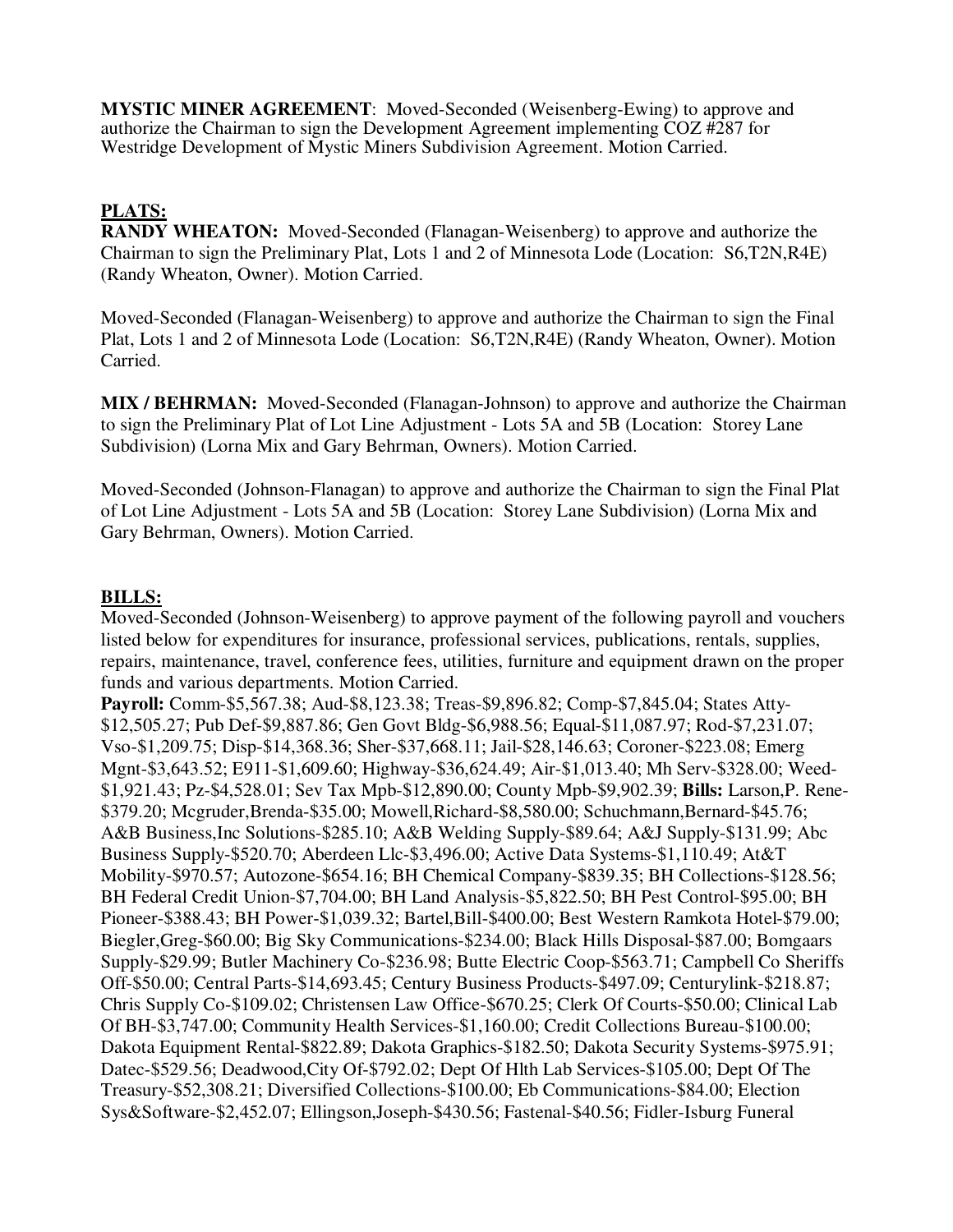Chapel-\$1,515.00; First Gold Hotel-\$52.00; Fish,Veronica-\$157.00; Frederickson,John-\$123.00; Great Western Tire-\$838.33; Havemeier,Leslie-\$39.80; Heisler Hardware-\$211.15; Hewlett-Packard Company-\$198.52; Hills Material Comp-\$27,747.82; Hogsett,Tammara-\$28.00; Holiday Inn City Centre-\$100.00; Inland Truck Parts-\$1,020.11; Juneks' Chrysler/Dodge-\$92.55; Kadrmas, Lee And Jackson-\$18,979.41; Knecht True Value-\$39.93; Kosel,Joseph-\$2,602.77; L-3 Communications-\$50,000.00; LC Assessor-\$15.00; LC Auditor-\$31.00; LC Sheriff-\$164.79; Language Line Services-\$261.03; Lead,City Of-\$45.75; Lead-Deadwood Regional Hospital- \$357.34; Lead-Deadwood Sanitary-\$354.69; Lee,James-\$15.00; Lueders-\$17.98; Lyle Signs- \$133.41; M&T Fire & Safety-\$13.43; Marco-\$257.05; Mcclure,Susan-\$400.00; Midcontinent Communications-\$33.70; Mineral Palace Hotel-\$144.00; Montana Dakota Utilities-\$3,471.92; Nelson,Tonya-\$750.00; Northwest Pipe Fitt-\$533.88; Office Of Child Support-\$728.31; Office Technology/Supply-\$773.24; Pennington Co Auditor-\$41.00; Pennington County Sts Attny- \$430.00; Polk,Adrian-\$84.00; Program Works-\$51.00; Quik Signs-\$180.00; Rabe Elevator- \$839.87; Radio Shack/Kazco-\$387.95; Radiology Associates-\$23.69; Rapid Delivery-\$12.00; Regional Health-\$379.00; Reliable-\$67.49; Rocket Lube-\$111.47; SD Dept Of Transportation- \$300.00; SD Federal Property Agency-\$200.00; SD Sheriff's Association-\$1,072.91; SD State Treasurer-\$13,181.35; Schreiber, Brad-\$101.85; SD States Attorney Assoc-\$1,373.00; Sdrs Supplemental Retirement-\$964.00; Semerad,Sandra-\$809.40; Servall Towel &Linen-\$487.88; Sikich Llp-\$1,282.00; Southside Oil Co-\$30,518.60; Spearfish Auto Supply-\$1,547.65; Spearfish Husky-\$24.00; Spearfish Police Dept-\$10,637.25; State Bar Of South Dakota-\$2,905.00; Sterna,Laura-\$750.00; Stretch's Glass&Mirror-\$907.08; Sturdevant's Auto Parts-\$164.90; Stutsman County Sheriff-\$20.00; Tigerdirect-\$868.40; Triple K Tire&Repair-\$592.91; Turbiville Industrial Electric-\$484.36; Turnkey Corrections-\$21.00; Twin City Hardware &Lumber-\$310.66; Valley Auto-\$80.00; Vinson,Chris-\$42.00; Washington State Support Reg-\$94.36; Waste Connections- \$614.91; Watertree-\$57.90; West Group-\$1,207.28; West River International-\$1,496.80; Western Communication-\$135.50; Western SD Juvenile Serv-\$9,195.00; White's Canyon Motors-\$29.99; White's Queen City Motors-\$98.86; Wilde&Hunt, Prof-\$2,482.40; Wolf,Ione-\$18.00; Wright Express-\$1,253.56; Yankton County-\$103.75; **Witness & Jurors:** Keough,M-\$67.76; Sargent,D- \$24.80; Schulz,S-19.62; Waisanen,D-\$20.00; Mattson,R-\$156.66; Balkenhol,F-\$10.74; Barker,R- \$82.20; Martin,J-\$12.22; Pollreisz,L-\$21.10; Wright,S-\$22.22; Sullivan,R-\$10.74; Adams,S- \$18.88; Arehart,J-\$21.10; Chipman,K-\$12.96; Colling,C-\$28.50; Cox,C-\$21.10; Dar,S-\$24.80; Guettler,A-\$17.40; Havens,B-\$21.84; Hill,J-\$183.30; Hoard,C-\$24.80; Hourigan,S-\$21.10; Jacobs,M-\$21.10; Karlson,J-\$187.74; Lambert,T-\$21.10; Langer,J-\$183.30; Mccargish,K-\$13.70; Mcclaskey,B-\$21.84; Mcinerney,C-\$183.30; Minderman, A-\$21.10; Nelson,R-\$10.74; Nielsen,T- \$24.80; Parks,R-\$194.40; Poling,D-\$10.74; Reeves,S-\$10.74; Salcone,P-\$29.24; Schmidt,B- \$22.58; Tallmage,C-\$12.22; Thoresen,D-\$21.10; Torgerson, J-\$21.10; Trewhella,M-\$10.74; Birk,C-\$11.10; Burns,R-\$52.22; Doornink,N-\$61.10; Hofmann,S-\$63.32; Koski,A-\$61.10; Leatherman,K-\$58.88; Lund,W-\$52.22; Morton,J-\$52.22; Nelson,R-\$61.10; Tillman,T-\$61.10; Waldrop,E-\$64.80; Aiken,M-\$21.10; Anderson,L-\$20.36; Arnold,S-\$21.10; Asunskis,A-\$21.10; Beirne,K-\$25.54; Belmontes,P-\$10.74; Botkin,E-\$22.58; Burns,D-\$12.22; Charlson,M-\$12.22; Daywitt,D-\$13.70; Deneui,K-\$20.36; Denker,A-\$23.32; Egemo,L-\$15.92; Gaffrey,R-\$57.40; Gray,J-\$21.10; Hansen,D-\$26.28; Jahner,A-\$21.10; Jeffery,J-\$21.10; Johnson,D-\$44.42; Kennedy,J-\$61.10; Mulhair,D-\$21.10; Nelson,V-\$13.70; Petz,A-\$67.02; Price,M-\$61.10; Reimer,B-\$52.96; Riggs,N-\$61.10; Sabo,D-\$14.44; Samona,K-\$61.10; Speirs,R-\$10.74; Stevens,B- \$22.58; Stevenson,G-\$61.10; Swartz,D-\$21.10; Trezona,K-\$24.80; Wagner,A-\$18.88; Weisenberg,C-\$52.22; Wilder,C-\$60.36; Abell,J-\$15.92; Aldrich,G-\$12.22; Bedford,D-\$22.58; Carpenter,N-\$21.10; Collister,W-\$13.70; Garry,M-\$183.30; Harvey,S-\$12.22; Heckenlaible,C- \$18.88; Horton,D-\$10.74; Hulm,D-\$21.10; Kieffer,R-\$23.32; King,D-\$12.22; Kleinheksel,E-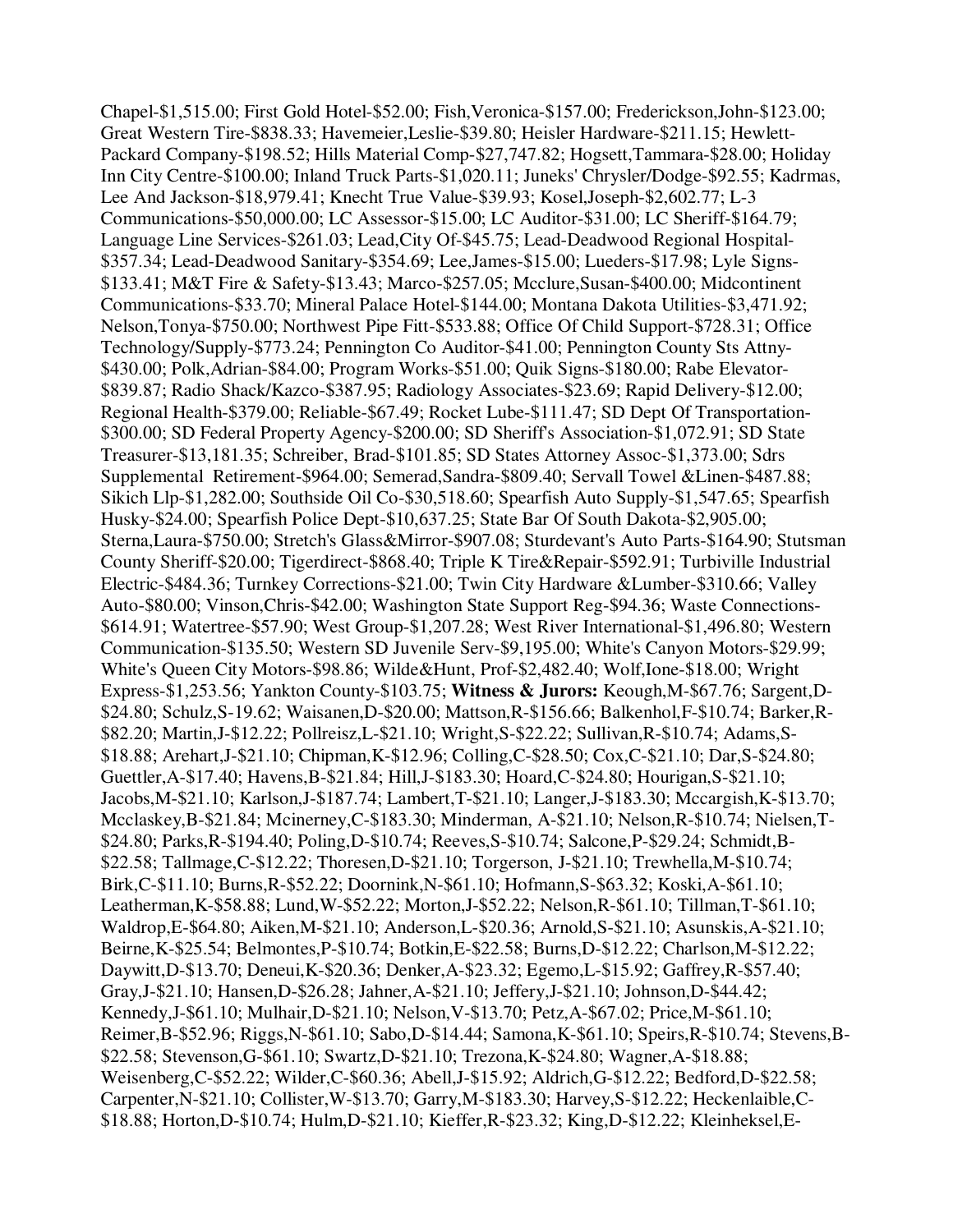\$21.10; Larsen,N-\$21.10; Martin,J-\$189.96; Mason,N-\$12.22; Mccarty,V-\$198.84; Munsell,R- \$21.10; Nickel,D-\$183.30; Omara,W-\$21.84; Pierce,C-\$12.22; Rang,A-\$152.22; Reader,R-\$28.50; Rosenau,N-\$28.50; Rowe,D-\$174.42; Sandford,D-\$24.80; Shaykett,K-\$22.58; Sieveke,R-\$18.88; Summers,C-\$21.10; Thompson,D-\$19.62; Waldrop,R-\$194.40; Wheaton,K-\$21.10; Wolfe,J- \$24.80; Aberle,J-\$12.22; Andrews,R-\$65.92; Arnio-Gillies,C-\$24.06; Auer,B-\$102.96; Backens,V- \$26.28; Berg,J-\$21.10; Blaha,M-\$42.20; Boland,D-\$42.20; Bourdeon,T-\$68.88; Bradley,A-\$62.58; Brasgalla,D-\$62.96; Braun,G-\$28.50; Brownell,M-\$24.80; Burns,R-\$24.44; Bussiere,S-\$45.16; Callaway,T-\$21.10; Campbell,S-\$12.22; Clark,G-\$85.16; Cottrill,J-\$43.68; Crago,R-\$85.16; Croft,J-\$58.14; Dahl,E-\$21.10; Daniels,D-\$64.80; Delahoyde,B-\$61.10; Donovon,C-\$82.20; Duex,A-\$61.10; Ellerton,R-\$18.88; Emme,K-\$21.10; Fierro,T-\$12.22; Fox,C-\$42.20; Franstook,D- \$21.10; Goetz,G-\$21.10; Gustafson,H-\$61.48; Hansen,C-\$21.10; Hofer,D-\$14.44; Hogan,D- \$42.20; Kingsbury,K-\$45.16; Klein,M-\$12.96; Koerner,H-\$60.36; Kugler,T-\$57.00; Lahren,A- \$49.60; Langer,R-\$28.50; Lewis,G-\$88.12; Losey,R-\$50.74; Maher,M-\$62.58; Mcnall,A-\$34.80; Meddings,R-\$24.44; Mitchell,T-\$21.10; Morrison,S-\$24.44; Pluimer,J-\$49.60; Roberts,T-\$50.74; Rogers,T-\$25.92; Rommen,T-\$24.80; Rosenberger,S-\$52.22; Routh,B-\$21.10; Runquist,S-\$64.44; Schipke,J-\$108.88; Schwindt,L-\$61.48; Selken,A-\$49.60; Shannon,J-\$21.10; Smith,J-\$21.10; Stodolski,N-\$22.58; Suchanuk,R-\$64.06; Sullivan,P-\$61.48; Thomsen,C-\$12.96; Toscana,F- \$61.48; Vodicka,E-\$21.84; Wallace,R-\$19.62; Waterman,M-\$34.80; Weber,K-\$45.16; Wild-Bagley,J-\$52.96; Woodard,M-\$21.84; Christianson,J-\$21.10; Job,L-\$13.70; Adams,D-\$28.50; Hardy,C-\$10.74; King,W-\$51.48; Overland,T-\$15.18; Schneider,R-\$18.88; Tallmadge,R-\$16.28; Calabro,G-\$25.92; Christianson,A-\$82.20; Crago,R-\$49.60; Gaffrey,M-\$74.80; Lavoy,P-\$61.10; Morford,S-\$89.60; Ostert,C-\$85.16; Fejfar,P-\$21.84; Fremont,D-\$19.62; Hauff,S-\$28.50; Hofer,T- \$21.10; Kahler,D-\$10.74; Meyer,T-\$21.10; Neumeyer,B-\$10.74; Wangen,T-\$21.10; York,D- \$12.96; Sanders,M-\$196.62; Braun,M-\$24.80; Charter,J-\$22.58; Fuller,J-\$10.74; Rasmussen,A- \$18.14; Anderson,D-\$20.74; Atchison,B-\$21.85; Bracha,M-\$22.22; Bruguier,N-\$160.60; Gulledge,E-\$22.22; Hunsley,J-\$32.58; Johnston,J-\$33.32; Killoren,K-\$33.32; Kimler,J-\$21.48; Kirby,K-\$21.11; Knapp,T-\$33.32; Nixon,S-\$22.22; Reed,A-\$22.22; Samek,C-\$31.10; Sanford,T- \$20.00; Strickland,T-\$20.00; Sumners,J-\$32.58; Woodard,C-\$20.00; Yellow Earring,S-\$29.62; Bamsey,R-\$17.40; Thompson,K-\$13.70; Tyler,M-\$22.58; Waterson,P-\$19.62; Eastwood,B-\$67.02

**ADJOURN:** 11:55 a.m. Moved-Seconded (Flanagan-Sleep) there being no further business the meeting was adjourned. Motion Carried.

 $\overline{\phantom{a}}$  , and the contract of the contract of the contract of the contract of the contract of the contract of the contract of the contract of the contract of the contract of the contract of the contract of the contrac

 $\overline{\phantom{a}}$  , and the contract of the contract of the contract of the contract of the contract of the contract of the contract of the contract of the contract of the contract of the contract of the contract of the contrac

Date Approved

ROBERT EWING, Chairman

ATTEST:

Connie Atkinson, Auditor

\_\_\_\_\_\_\_\_\_\_\_\_\_\_\_\_\_\_\_\_\_\_\_\_\_\_\_\_\_\_\_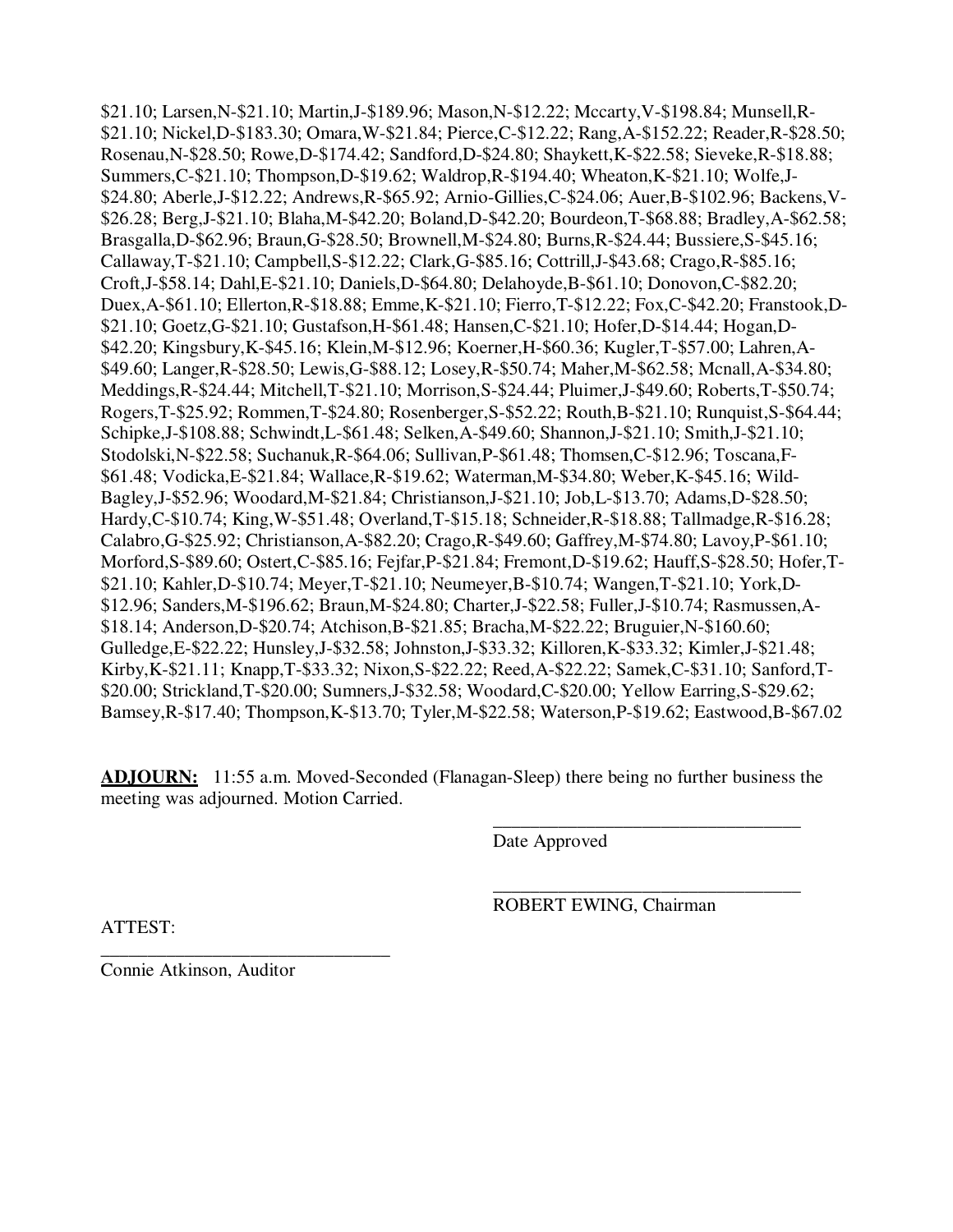# **LAWRENCE COUNTY BOARD OF ADJUSTMENT – December 11, 2012**

Chairperson Robert Ewing called the Lawrence County Board of Adjustment meeting to order at 9:30 a.m. on December 11, 2012 in the Administrative Annex Building of the Lawrence County Courthouse located at 90 Sherman Street, Deadwood, SD with Commissioners Daryl Johnson, Brandon Flanagan, Terry Weisenberg and Richard Sleep present.

All motions were passed by unanimous vote, by all members present, unless stated otherwise.

**VARIANCE #135 / ROWE RESIDENCE**: A public hearing was held on Variance #135 (Applicant, Administration), 19' Variance to the 25' Setback on the North Side of Pole Building, and a 9' Variance to the 25' Setback on the West Side of Pole Building (Location: Pete Rowe Residence on Airport Road). No public input was voiced and the hearing was closed. Moved-Seconded (Flanagan-Sleep) to follow Planning and Zoning recommendation and approve the Administrative Variance #135 for Pete Rowe. Motion Carried.

**ADJOURN:** 9:40 a.m. There being no further business it was Moved-Seconded (Flanagan-Weisenberg) to adjourn. Motion Carried.

 $\overline{\phantom{a}}$  , and the contract of the contract of the contract of the contract of the contract of the contract of the contract of the contract of the contract of the contract of the contract of the contract of the contrac

 $\overline{\phantom{a}}$  , and the contract of the contract of the contract of the contract of the contract of the contract of the contract of the contract of the contract of the contract of the contract of the contract of the contrac

Date Approved

ATTEST:

Robert Ewing, Chairperson

\_\_\_\_\_\_\_\_\_\_\_\_\_\_\_\_\_\_\_\_\_\_\_\_\_\_\_\_\_\_ Connie Atkinson, Auditor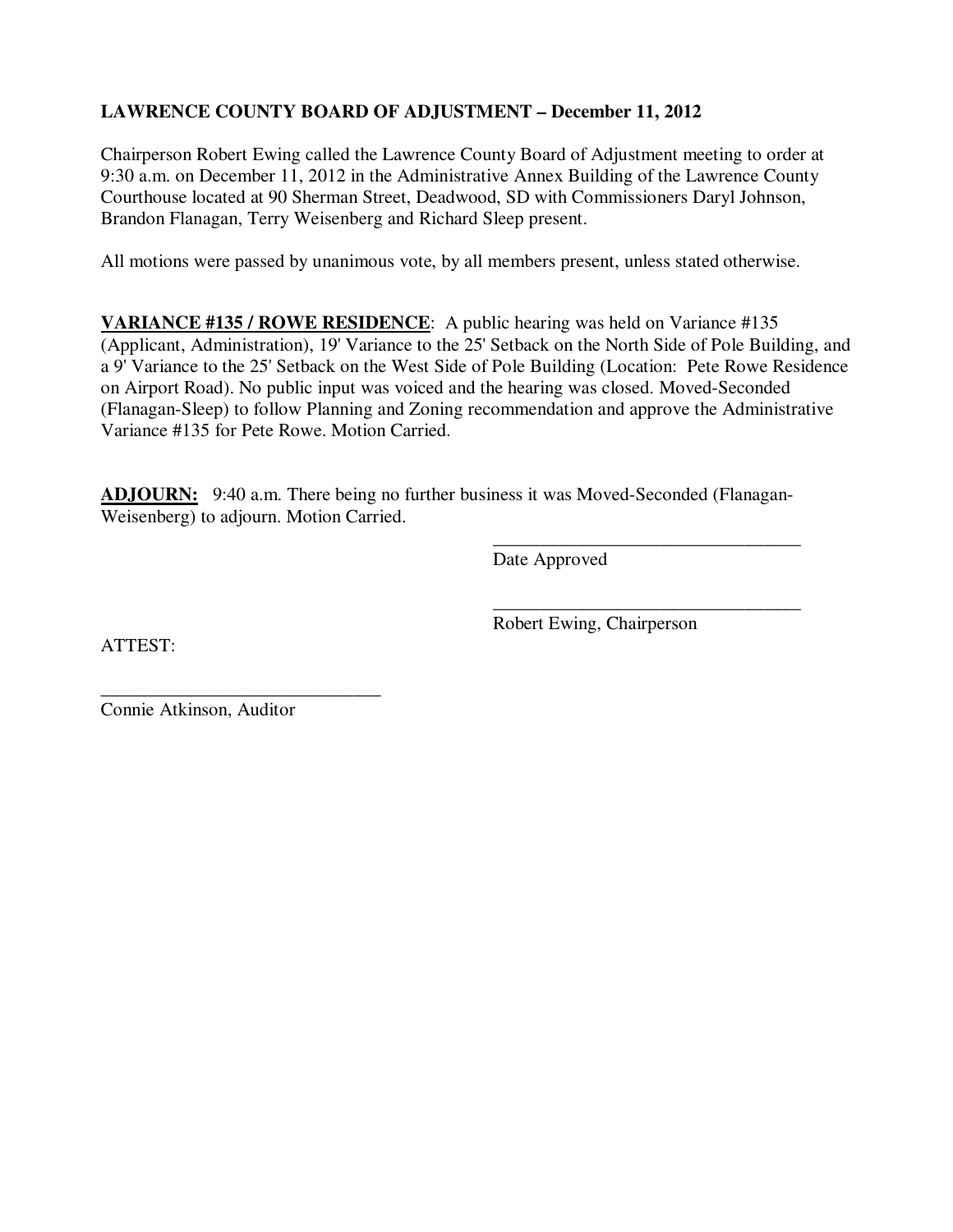# **LAWRENCE COUNTY COMMISSIONERS MEETING – December 27, 2012**

Robert Ewing called the regular meeting of the Lawrence County Commissioners to order and the Pledge of Allegiance was conducted at 8:00 a.m. on December 27, 2012 in the Administrative Annex Building of the Lawrence County Courthouse located at 90 Sherman Street, Deadwood, SD with Commissioners Daryl Johnson, Brandon Flanagan, Richard Sleep, and Terry Weisenberg present.

All motions were passed by unanimous vote, by all members present, unless stated otherwise.

**AGENDA:** Moved-Seconded (Johnson-Flanagan) to approve the agenda as amended. Motion Carried.

**MINUTES:** Moved-Seconded (Weisenberg-Sleep) to approve the minutes of December 11, 2012 County Commission Meeting and Board of Adjustment Meeting. Motion Carried.

#### **TRAVEL REQUESTS:**

**INVASIVE SPECIES MANAGEMENT:** Moved-Seconded (Weisenberg-Flanagan) to approve the travel request for Dave Heck to attend the 2013 NDWCA Annual Meeting and Conference in Bismarck ND on January 7-10, 2013. Motion Carried.

### **PERSONNEL:**

**INFORMATION SYSTEMS & TECHNOLOGY:** Moved-Seconded (Flanagan-Ewing) to approve Rick Wisser as Information Systems Tech G3 at the base rate of \$21.30 an hour, effective December 30, 2012. Motion Carried.

**TREASURER:** Moved-Seconded (Flanagan-Johnson) to approve Linda Quenzer as an Accounting Clerk G2 at the base rate of \$13.83 an hour, effective January 14, 2013. Motion Carried.

**GENERAL GOVERNMENT BUILDINGS:** Moved-Seconded (Weisenberg-Flanagan) To approve Kelby Latuseck as a permanent ¾ time Maintenance Worker I G3 at the base rate of \$13.08 an hour, effective January  $2<sup>nd</sup>$ , 2013. Motion Carried.

**BLACK HILLS AIRPORT CHANGE ORDER:** Moved-Seconded (Flanagan-Johnson) to approve the Change Order #1 for a Box Culvert/Parallel Taxiway Project (A.I.P. #3-46-0065-017- 2010 & 019-2011). Motion Carried.

**2013 EXTENSION AGREEMENT:** Moved-Seconded (Sleep-Weisenberg) to ask that the 2013 SDSU Butte/Lawrence County Extension Agreement to be modified to resemble the 2012 Agreement. Motion Carried.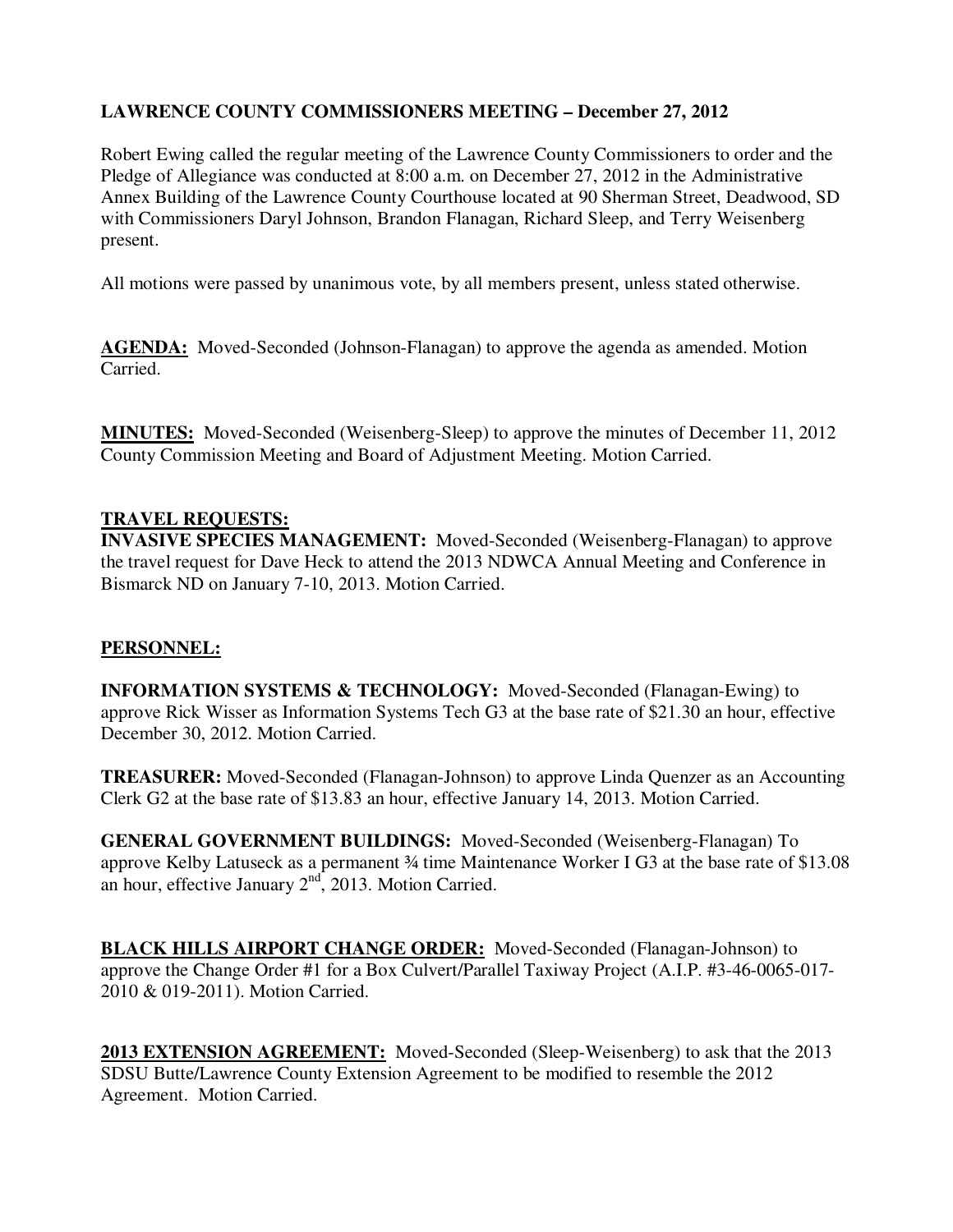Moved-Seconded (Sleep-Weisenberg) to approve and authorize the Chairman to sign the revised 2013 SDSU Butte/Lawrence County Extension Agreement. Motion Carried.

**BOARD MEETINGS:** Moved-Seconded (Weisenberg-Sleep) to change the County Commission meetings in October to the  $1<sup>st</sup>$  & 22<sup>nd</sup>, 2013. Motion Carried.

### **HIGHWAY BUSINESS:**

**FUEL QUOTES:** The following fuel quotes were submitted as of December 19, 2012: Deadwood Diesel 2388 Gallons: (prices per gallon) CBH Cooperative - \$3.104\*, Southside - \$3.199; Deadwood Unleaded 2277 Gallons: (prices per gallon) CBH Cooperative - \$2.709\*, Southside \$2.876; Spearfish Diesel 2600 Gallons: (prices per gallon) CBH Cooperative - \$3.104\*, Southside - \$3.199; Spearfish Unleaded 700 Gallons: (prices per gallon) CBH Cooperative - \$2.709\*, Southside \$2.876. \*Represents lowest quote awarded. No bid was received from MG Oil, and Harms Oil Co.

#### **ABATEMENT:**

Moved-Seconded (Flanagan-Sleep) to approve the abatement for Mobile Home Parcel #60153 on a 1985 Liberty Mobile Home Vin#06L18554 because the mobile home was taxed twice. Motion Carried.

### **LITTLE SPEARFISH CONSERVATION & HISTORIC PRESERVATION ASSOCIATION:**

Mark T. Anderson was present to discuss and ask the Board to reconsider Promissory Note #2 for the Headwaters of Little Spearfish Creek. History of the Promissory Notes were reviewed and Anderson stated the Trust is having difficulty raising money from those persons or organizations who are interested in protecting the waters of Little Spearfish Creek. Moved-Seconded (Weisenberg-Flanagan) to deny the request to forgive or renegotiate the Promissory Note #2 for the Little Spearfish Conservation & Historic Preservation Association. Motion Carried.

**SUPPLEMENTAL BUDGETS:** A public hearing was held for a supplemental budget for GENERAL FUND: States Attorney – Salary \$28,000, Insurance - \$260,000, Mountain Pine Beetle - \$4,700, Airport – Capital Improvements - \$150,000. No public input was voiced and the hearing was closed. Moved-Seconded (Flanagan-Weisenberg) to approve and authorize the Chairman to sign the following Resolution #2012-30. Motion Carried.

RESOLUTION #12-30 TO ADOPT A SUPPLEMENTAL BUDGET, WHEREAS, the County Budget for Lawrence County, South Dakota, for the fiscal year 2012, failed to provide sufficient revenue to enable the County to conduct the indispensable functions of Government, and WHEREAS, the Board of County Commissioners of said County deems it necessary to make a Supplementary Budget, providing for appropriation in the amounts set out below. NOW, THEREFORE, BE IT RESOLVED THAT SAID BOARD, make, approve and adopt a Supplemental Budget for Lawrence County, South Dakota, for the year 2012, and that in said budget there will be and is hereby appropriated the following sum of money, to-wit: GENERAL FUND: States Attorney – Salary \$28,000, Insurance - \$260,000, Mountain Pine Beetle - \$4,700, Airport – Capital Improvements - \$150,000. The funds for the above amounts are to be provided from unappropriated cash balances and estimated revenue in the designated Fund. Be it further RESOLVED that a hearing was held on the  $27<sup>th</sup>$  day of December, 2012 at the hour of 9:30 a.m. in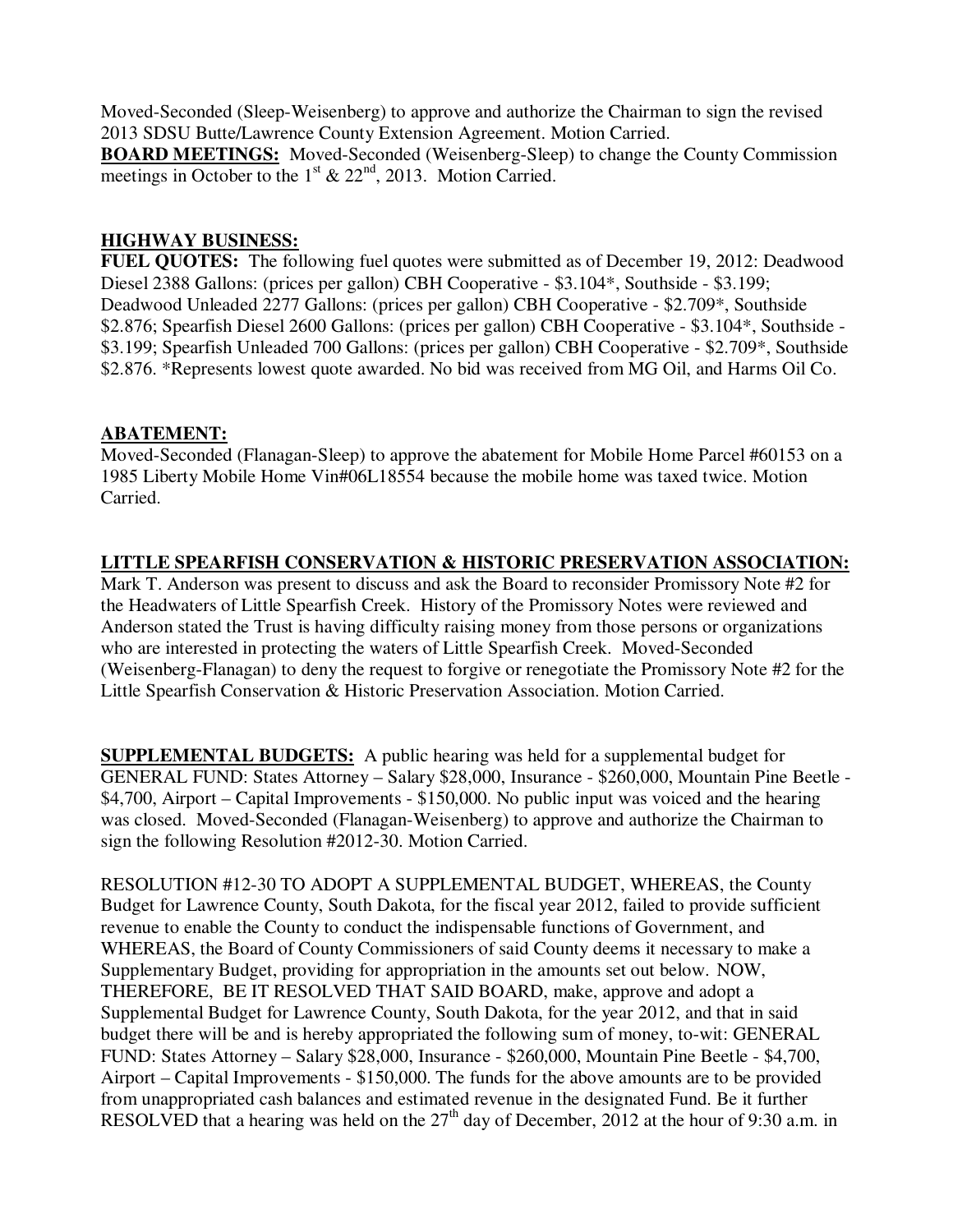the Commissioners' Room in the Administrative Office Building at 90 Sherman Street, Deadwood, Lawrence County, South Dakota, and that said Notice of Hearing was posted according to law, SDCL 7-21-22. IN WITNESS WHEREOF, we have hereunto set our hands and official seal of Lawrence County, this  $27<sup>th</sup>$  day of December, 2012. FOR THE BOARD OF COUNTY COMMISSIONERS. Robert Ewing, Chairman. ATTEST: CONNIE ATKINSON. LAWRENCE COUNTY AUDITOR

#### **BUREAU OF LAND MANAGEMENT FUELS REDUCTION PROGRAM:** Rob Mattox was

present and stated the Brownsville Fire Department is willing to host the program. Moved-Seconded (Johnson-Weisenberg) to enter into agreement with the Brownsville Fire Department to participate in the Veterans Hazardous Fuels Reduction Program. Motion Carried.

## **PLANNING & ZONING UPDATE:**

**PERSONAL USE AIRSTRIPS:** The Board discussed a proposed Ordinance change to incorporate a 500' Buffer Zone Requirement for personal use airstrips. Randy Sachau expressed his concerns on the proposed change stating the County would be eliminating many of the existing airstrips with the proposed buffer zone. Discussion followed on public safety and the affects on neighboring property owners. The Board will consider the issue again in 2013.

### **BILLS:**

Moved-Seconded (Weisenberg-Sleep) to approve payment of the following payroll and vouchers listed below for expenditures for insurance, professional services, publications, rentals, supplies, repairs, maintenance, travel, conference fees, utilities, furniture and equipment drawn on the proper funds and various departments. Motion Carried.

**Payroll:** Comm-\$5,567.38; Aud-\$7,977.77; Treas-\$9,896.82; Comp-\$7,845.03; States Atty- \$12,317.17; Pub Def-\$9,887.86; Gen Govt Bldg-\$7,014.88; Equal-\$11,265.80; Deeds-\$7.234.27; Vso-\$1.209.75; Disp-\$11,719.23; Sher-\$35,627.26; Jail-\$22,807.94; Coroner-\$223.08; E911- \$1,609.60; Highway-\$37.241.92; Air-\$1,272.22; Mh Serv-\$1,230.00; Weed-\$2,121.43; Pz- \$4,758.02; County Mpb-\$10,682.29; **Bills:** Atkinson,Connie-\$35.00; Brady,Thomas-\$59.20; Coburn,William-\$47.36; Cortez,Frank-\$32.28; Deibert,Randy-\$77.70; Fitzgerald,John-\$284.90; Golay,Robert-\$55.50; Hanna,Brooks-\$88.80; Lantis,Travis-\$88.80; Locken,William-\$238.28; Mickelson,Craig-\$47.36; O'dea,Marty-\$71.04; Rath,Michael-\$122.10; Schenk,Travis-\$47.36; Tysdal,Richard-\$71.04; A&B Business,Inc Solutions-\$23,636.10; A&B Welding Supply-\$113.80; A&J Supply-\$29.98; A-Z Shredding-\$24.15; Abc Business Supply Corp-\$1,223.95; American Family Life-\$3,189.69; Apco International-\$598.00; At&T-\$14.02; Audra Malcomb Consulting- \$671.59; BH Chemical Company-\$309.39; BH Collections-\$128.56; BH Federal Credit Union- \$7,704.00; BH Occupational Medicine Corp-\$381.56; BH Pioneer-\$550.44; BH Power-\$9,807.84; BH Security & Systems-\$96.94; BH Travel Agency-\$844.40; Ball,Megan-\$400.00; Best Western Plus/Ramkota Hotel-\$239.97; Biegler,Greg-\$120.00; Binder,Tracy-\$37.40; Black Hills Pure- \$122.40; Bob Barker Company-\$698.36; Boise County Sheriff Dept-\$60.00; Bomgaars Supply- \$8.99; Brevik Law Office Prof-\$198.00; Butler Machinery Co-\$274.57; Canyon County Sheriff Dept-\$50.00; Cbh Cooperative-\$23,243.25; Central Parts-\$91.19; Century Business Products- \$426.34; Centurylink-\$1,919.41; Christensen Law Office-\$1,267.50; City/County Alcohol&Drug- \$5,727.74; Clerk Of Courts-\$50.00; Cna Surety-\$100.00; Cody,Denise-\$15.00; Credit Collections Bureau-\$100.00; Crescent Sales-\$334.95; Crop Production Services-\$15,444.00; Dakota Equipment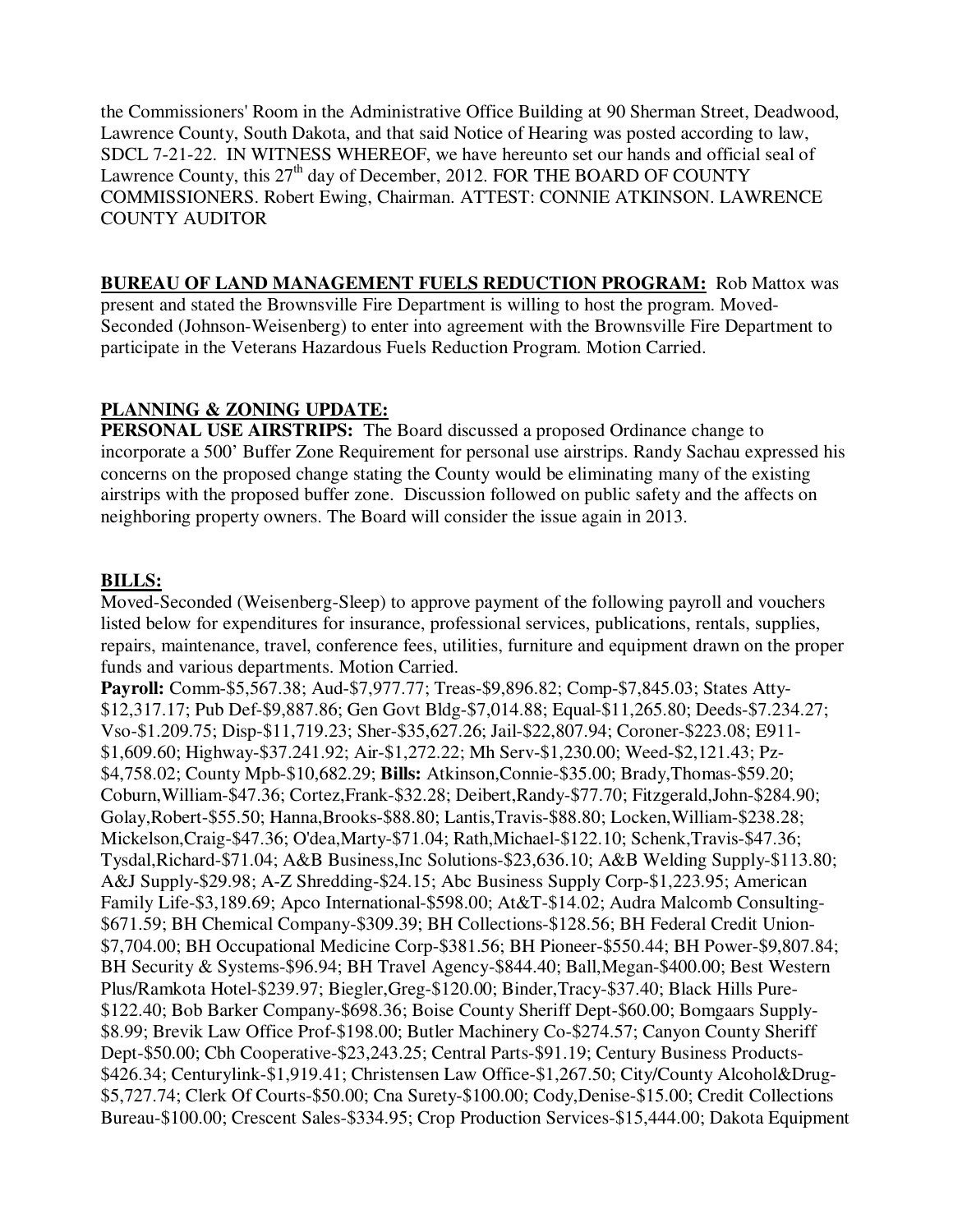Rental-\$1,402.06; Dakota Graphics-\$106.00; Dakota Security Systems-\$3,930.73; Datec-\$530.00; Deadwood Mountain Grand-\$99.00; Deadwood Recreation Center-\$681.00; Delta Dental Of South Dakota-\$6,531.00; Dept Of The Treasury-\$46,973.14; Diversified Collections-\$100.00; Eagle Aviation-\$770.20; Ean Holdings-\$340.00; Eddie's Truck Sales/Serv-\$17.09; Ertz, Dewey J,Ed- \$585.00; Farrell,Lorae-\$37.40; Fastenal-\$97.42; Fish,Veronica-\$8.40; Flat Earth Art-\$2,345.00; Frederickson,John R-\$164.00; Fsh Communications-\$60.00; Great Western Tire-\$43.68; Grimm's Pump Service-\$157.90; Hall,Mike-\$400.00; Haltiner,Herbert-\$500.00; Hamann,Chris-\$100.00; Hartford-Priority Accounts-\$1,662.03; Havemeier,Leslie-\$78.20; Heartland Paper Co-\$1,817.34; Henry Schein-\$110.14; Hewlett-Packard Company-\$11,652.70; Hills Material Comp-\$598,774.71; Jacobs Precision Welding-\$105.00; Janke,Wendy-\$1,378.00; Janz,Donald A Ph.D-\$425.00; Kimball-Midwest Co-\$208.80; Kinney,Matthew-\$475.70; Knecht True Value-\$299.96; Knology- \$1,423.83; Koll,Amy-\$100.00; Kosel,Joseph-\$6,743.02; LC Assessor-\$11.95; Labcorp Of America Holdings-\$25.00; Lattice Incorporated-\$3.88; Lewis & Clark-\$212.00; Lewno,Lucy-\$150.45; Lexisnexis Matthew Bender-\$84.89; Lexisnexis Risk Data Mgnt-\$150.00; Lizard Tech-\$500.00; M&T Fire&Safety-\$298.74; Mad Manz Pizza-\$145.00; Main Fox 8707 Llc-\$500.00; Marco- \$33.62; Marshall&Swift/Boeckh-\$6,970.15; Mcgas Propane-\$447.15; Mcleod's Office Supply- \$898.00; Microfilm Imaging Systems-\$580.00; Mitchell,George-\$400.00; Montana Dakota Utilities-\$354.49; Motorola Solutions-\$1,104.00; Nasppg Insurance Services-\$2,718.00; Nelson,Christy-\$29.62; Neve's Uniforms-\$152.40; Northern Hills Rec Center-\$206.80; Novus- \$314.00; Office Depot-\$179.96; Office Of Child Support-\$728.31; Pennington County Sheriff- \$991.65; Pennington County Sts Attny-\$860.00; Pheasantland Industries-\$184.30; Pitney Bowes- \$1,078.65; Pizza Lab-\$98.50; Quill Corporation-\$1,463.39; RC Finance Office-\$1,435.00; RC Regional Hospital-\$2,692.00; Rasmussen Mechanical Serv-\$494.88; Redwood Toxicology Lab- \$119.99; Regional Health-\$1,415.97; Regional Health Physicians-\$25.00; Regional Home Medical Equip-\$27.69; Reindl,Staci-\$3,587.65; Reliable-\$20.99; Reliance Telephone-\$3,919.00; Rocket Lube-\$80.46; Ru2 Systems-\$770.20; Sada Systems-\$3,931.40; SD Human Services Center-\$94.00; SD Law Review-\$33.02; SD Municipal League-\$259,251.00; SD Retirement System-\$52,704.83; Schreiber,Brad-\$173.20; Sdrs Supplemental Retirement-\$964.00; Semerad,Sandra-\$64.60; Servall Towel&Linen-\$731.84; Shepherd Reporting-\$55.00; Silverado-\$702.00; Southside Service-\$40.00; Spearfish Police Dept-\$10,654.91; Spearfish Regional Hospital-\$459.91; Stadler Ind Service- \$99.00; Strawn Law-\$910.20; Stretch's Glass&Mirror-\$776.04; Sturdevant's Auto Parts-\$71.92; Superior Sanitation-\$275.00; Swanda,Karen-\$15.00; Swisher-\$82.67; Tigerdirect-\$495.77; Triple K Tire&Repair-\$1,934.64; Twin City Hardware &Lumber-\$1,555.72; United Parcel Service-\$127.15; Verizon Wireless-\$95.02; Victims Of Violence-\$365.00; Vinson,Chris-\$336.00; Washington State Support Reg-\$94.36; Waytek-\$2,600.00; Wellmark Blue Cross-\$76,320.98; Wells Fargo Business Card-\$3,748.60; West River International-\$545.87; Western Communication-\$31,156.00; White Drug-\$2,781.99; White's Canyon Motors-\$5,057.57; Williams Standard Serv-\$46.57; Yankton Co Sheriff-\$25.00; **Witness & Jurors:** Waisanen,D-\$20.00; Donahue,M-\$33.32; Bieber,L-\$22.22; Berger,D-\$61.10; Clampet,B-\$58.88; Kopco,M-\$50.74; Mizera,K-\$61.10; Papka,D-\$61.10; Schmidt,J-\$64.80; Taggart,M-\$52.22; Williams,C-\$63.32; Langlois,B-\$60.00; Baumann,C-\$31.10; Crowley,D-\$31.10; Langlois,G-\$68.88; Thomason,K-\$44.44; Thomason,K-\$51.10; Anderson,R- \$22.22; Berg,R-\$22.22; Brown,K-\$23.70; Kensmoe,J-\$33.32; Krohn,C-\$22.22; Reinert,J-\$33.32; Sty,M-\$25.55; Wellmon,C-\$23.70; Wells,A-\$114.72; Wilson,B-\$31.10; Golliher,D-\$33.32

**ADJOURN:** 10:08 a.m. Moved-Seconded (Flanagan-Weisenberg) there being no further business the meeting was adjourned. Motion Carried.

 $\overline{\phantom{a}}$  , and the contract of the contract of the contract of the contract of the contract of the contract of the contract of the contract of the contract of the contract of the contract of the contract of the contrac